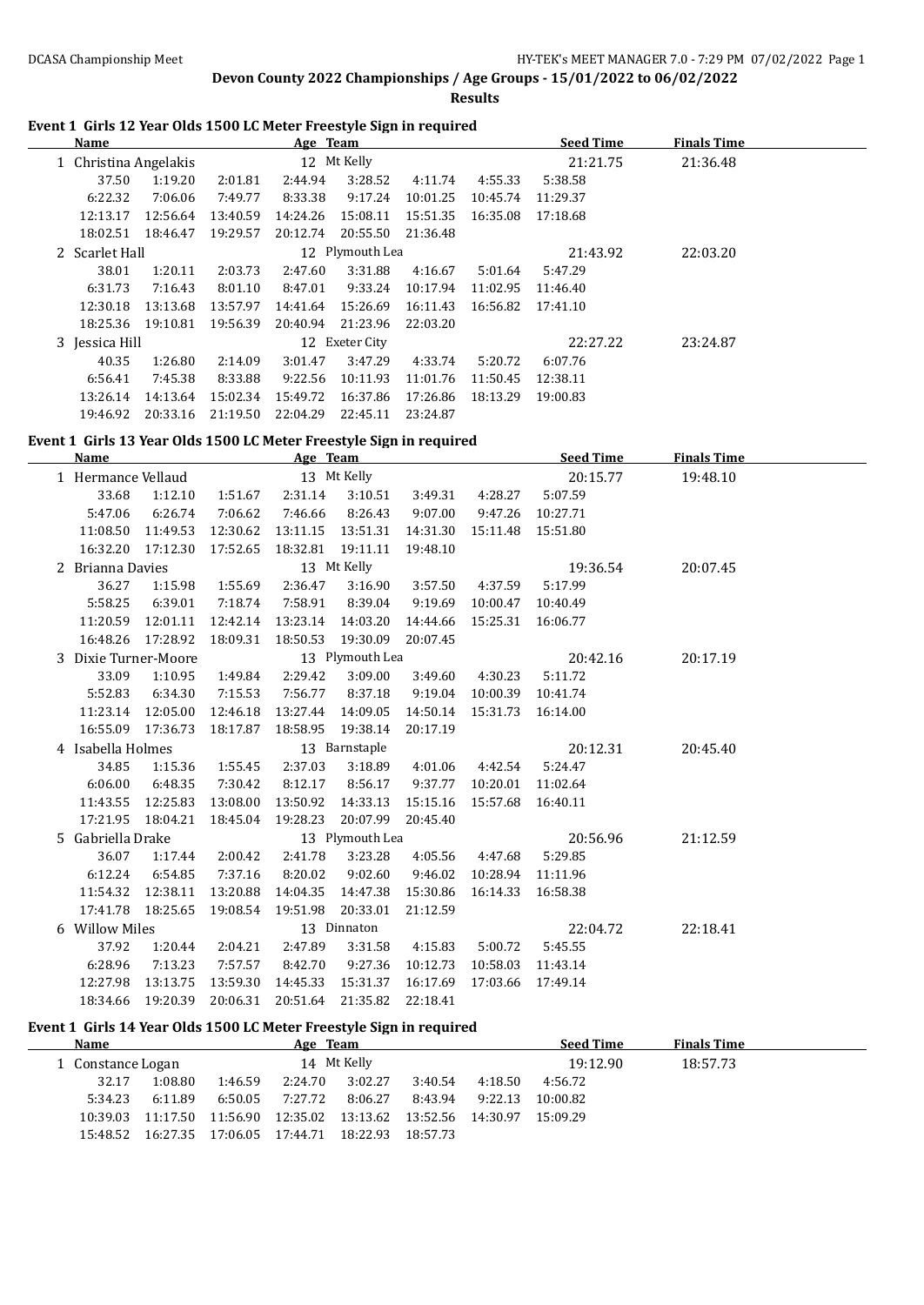**Results**

### **(Event 1 Girls 14 Year Olds 1500 LC Meter Freestyle Sign in required)**

| <b>Name</b>         |                              |                  | <b>Example 2018 Age Team Age of the Contract of the Contract of the Contract of the Contract of the Contract of the Contract of the Contract of the Contract of the Contract of the Contract of the Contract of the Contract of </b> |                    |                         |                                                  | Seed Time        | <b>Finals Time</b> |  |
|---------------------|------------------------------|------------------|--------------------------------------------------------------------------------------------------------------------------------------------------------------------------------------------------------------------------------------|--------------------|-------------------------|--------------------------------------------------|------------------|--------------------|--|
| 2 Sofia Vaughan     |                              |                  | 14 Mt Kelly                                                                                                                                                                                                                          |                    |                         |                                                  | 19:16.29         | 19:17.17           |  |
| 33.25               |                              | 1:10.18  1:48.62 | 2:27.20                                                                                                                                                                                                                              |                    | 3:06.07 3:44.92 4:23.80 |                                                  | 5:02.46          |                    |  |
| 5:41.55             | 6:20.60                      | 6:59.16          | 7:38.14                                                                                                                                                                                                                              | 8:16.77            | 8:55.58                 |                                                  | 9:34.55 10:13.66 |                    |  |
| 10:52.53 11:31.43   |                              | 12:10.20         |                                                                                                                                                                                                                                      | 12:49.05  13:28.17 |                         | 14:07.05  14:46.41  15:25.54                     |                  |                    |  |
| 16:04.67  16:43.80  |                              | 17:23.01         | 18:01.78  18:39.81                                                                                                                                                                                                                   |                    | 19:17.17                |                                                  |                  |                    |  |
| 3 Abigail Needs     |                              |                  |                                                                                                                                                                                                                                      | 14 Exeter City     |                         |                                                  | 19:31.11         | 19:30.67           |  |
| 32.24               |                              | 1:09.59 1:47.65  | 2:26.38                                                                                                                                                                                                                              | 3:04.97            |                         | 3:43.96 4:23.20                                  | 5:02.76          |                    |  |
| 5:42.04             | 6:21.18                      | 6:59.79          | 7:39.64                                                                                                                                                                                                                              | 8:19.31            | 8:58.85                 |                                                  | 9:38.16 10:17.62 |                    |  |
| 10:56.68            | 11:36.95                     | 12:15.15         |                                                                                                                                                                                                                                      | 12:55.17  13:34.59 |                         | 14:14.27  14:53.85  15:33.95                     |                  |                    |  |
| 16:13.19  16:53.49  |                              | 17:32.79         | 18:12.87                                                                                                                                                                                                                             | 18:52.19           | 19:30.67                |                                                  |                  |                    |  |
| 4 Kelly Wynne-Jones |                              |                  |                                                                                                                                                                                                                                      | 14 Mt Kelly        |                         |                                                  | 19:32.87         | 20:01.75           |  |
| 35.51               | 1:16.15                      | 1:56.24          | 2:36.30                                                                                                                                                                                                                              | 3:16.79            |                         | 3:57.19  4:37.14                                 | 5:18.12          |                    |  |
| 5:58.60             | 6:39.57                      | 7:19.96          | 8:00.12                                                                                                                                                                                                                              | 8:41.25            |                         | 9:21.16 10:01.31 10:41.24                        |                  |                    |  |
|                     | 11:21.11 12:01.49 12:42.36   |                  |                                                                                                                                                                                                                                      | 13:22.81  14:03.28 |                         | 14:42.83  15:22.92  16:02.96                     |                  |                    |  |
| 16:43.40  17:23.98  |                              | 18:04.55         |                                                                                                                                                                                                                                      | 18:45.09 19:24.65  | 20:01.75                |                                                  |                  |                    |  |
| 5 Freya Pearson     |                              |                  |                                                                                                                                                                                                                                      | 14 Plymouth Lea    |                         |                                                  | 19:10.58         | 20:08.17           |  |
| 35.17               | 1:13.38                      | 1:52.93          | 2:32.49                                                                                                                                                                                                                              | 3:12.43            | 3:51.86                 | 4:31.72                                          | 5:10.76          |                    |  |
| 5:50.21             | 6:29.74                      | 7:10.37          | 7:51.54                                                                                                                                                                                                                              | 8:32.69            |                         | 9:13.52  9:54.23  10:35.53                       |                  |                    |  |
|                     | 11:16.83  11:57.75  12:38.95 |                  |                                                                                                                                                                                                                                      | 13:20.24 14:01.70  |                         | 14:42.85  15:24.91  16:05.74                     |                  |                    |  |
| 16:47.34 17:28.82   |                              | 18:10.45         | 18:50.45  19:31.03                                                                                                                                                                                                                   |                    | 20:08.17                |                                                  |                  |                    |  |
| 6 Gracie Simons     |                              |                  |                                                                                                                                                                                                                                      | 14 Mt Kelly        |                         |                                                  | 19:57.19         | 20:45.07           |  |
| 37.44               | 1:17.24                      | 1:58.30          | 2:39.53                                                                                                                                                                                                                              | 3:21.02            |                         | 4:02.40  4:44.17                                 | 5:25.14          |                    |  |
| 6:06.48             | 6:47.95                      | 7:29.04          | 8:10.60                                                                                                                                                                                                                              | 8:52.11            |                         | 9:33.65 10:15.07 10:56.72                        |                  |                    |  |
| 11:38.75  12:21.22  |                              | 13:02.92         |                                                                                                                                                                                                                                      |                    |                         | 13:45.15  14:27.14  15:10.02  15:52.14  16:34.68 |                  |                    |  |
|                     |                              | 18:41.10         | 19:23.58 20:04.86                                                                                                                                                                                                                    |                    | 20:45.07                |                                                  |                  |                    |  |
| 7 Mia Lawes-Turley  |                              |                  |                                                                                                                                                                                                                                      | 14 Exeter City     |                         |                                                  | 20:37.28         | 20:55.81           |  |
| 35.27               | 1:14.18                      | 1:54.88          | 2:35.93                                                                                                                                                                                                                              | 3:17.75            |                         | 3:59.65 4:41.76                                  | 5:23.65          |                    |  |
| 6:06.50             | 6:48.83                      | 7:31.36          | 8:13.89                                                                                                                                                                                                                              | 8:56.28            |                         | 9:38.35  10:21.21  11:03.58                      |                  |                    |  |
|                     | 11:46.52  12:28.94  13:11.83 |                  | 13:54.17  14:37.17                                                                                                                                                                                                                   |                    |                         | 15:19.85  16:02.91  16:45.26                     |                  |                    |  |
|                     | 17:27.59  18:10.51  18:53.27 |                  | 19:34.17                                                                                                                                                                                                                             | 20:15.39           | 20:55.81                |                                                  |                  |                    |  |
| 8 Rebecca Shan      |                              |                  |                                                                                                                                                                                                                                      | 14 Brixham         |                         |                                                  | 21:07.00         | 21:27.21           |  |
| 36.09               | 1:17.17                      | 1:59.48          | 2:41.64                                                                                                                                                                                                                              | 3:24.57            | 4:08.38                 | 4:52.36                                          | 5:35.89          |                    |  |
| 6:19.32             | 7:02.89                      | 7:46.94          | 8:30.68                                                                                                                                                                                                                              | 9:14.84            |                         | 9:59.12 10:42.54 11:27.48                        |                  |                    |  |
| 12:11.22  12:54.59  |                              | 13:37.94         | 14:21.68  15:05.42                                                                                                                                                                                                                   |                    |                         | 15:49.02  16:32.25  17:16.27                     |                  |                    |  |
|                     |                              |                  | 17:58.75  18:41.62  19:25.09  20:07.68                                                                                                                                                                                               | 20:48.18           | 21:27.21                |                                                  |                  |                    |  |
| 9 Emily Bishop      |                              |                  |                                                                                                                                                                                                                                      | 14 Paignton        |                         |                                                  | 21:21.95         | 21:55.84           |  |
| 36.04               | 1:16.83                      | 1:59.87          | 2:42.45                                                                                                                                                                                                                              | 3:26.84            | 4:10.98 4:55.88         |                                                  | 5:39.79          |                    |  |
| 6:24.14             | 7:09.54                      | 7:54.02          | 8:38.84                                                                                                                                                                                                                              | 9:23.59            |                         | 10:07.50  10:52.44  11:37.09                     |                  |                    |  |
|                     | 12:22.18  13:06.49  13:51.46 |                  | 14:36.10  15:22.16  16:06.72                                                                                                                                                                                                         |                    |                         | 16:51.90 17:36.76                                |                  |                    |  |
|                     | 18:21.12  19:04.42  19:49.31 |                  | 20:32.46 21:15.14                                                                                                                                                                                                                    |                    | 21:55.84                |                                                  |                  |                    |  |

# **Event 1 Women 15 Year Olds 1500 LC Meter Freestyle Sign in required**

| Name                  |          |             | Age Team |             |          |          | <b>Seed Time</b> | <b>Finals Time</b> |  |
|-----------------------|----------|-------------|----------|-------------|----------|----------|------------------|--------------------|--|
| 1 Nicole Quiller      |          | 15 Mt Kelly |          |             |          |          | 18:32.03         | 18:50.10           |  |
| 31.88                 | 1:05.81  | 1:42.33     | 2:19.64  | 2:56.92     | 3:33.86  | 4:11.34  | 4:49.01          |                    |  |
| 5:26.81               | 6:04.88  | 6:42.27     | 7:19.88  | 7:58.80     | 8:36.92  | 9:15.53  | 9:53.90          |                    |  |
| 10:32.06              | 11:11.19 | 11:49.76    | 12:28.17 | 13:07.59    | 13:46.24 | 14:24.78 | 15:04.73         |                    |  |
| 15:43.78              | 16:22.60 | 17:01.03    | 17:38.96 | 18:15.10    | 18:50.10 |          |                  |                    |  |
| 2 Breanna Chamberlain |          |             |          | 15 Mt Kelly |          |          | 18:13.14         | 18:54.38           |  |
| 33.03                 | 1:09.53  | 1:46.97     | 2:24.39  | 3:02.24     | 3:39.81  | 4:18.06  | 4:56.22          |                    |  |
| 5:34.39               | 6:12.34  | 6:50.30     | 7:28.27  | 8:06.31     | 8:44.32  | 9:22.44  | 10:00.96         |                    |  |
| 10:38.88              | 11:16.96 | 11:55.08    | 12:33.30 | 13:11.39    | 13:49.89 | 14:28.58 | 15:06.83         |                    |  |
| 15:45.21              | 16:23.75 | 17:01.92    | 17:39.66 | 18:17.60    | 18:54.38 |          |                  |                    |  |
| 3 Millie Dixon        |          |             |          | 15 Mt Kelly |          |          | 18:45.21         | 19:26.03           |  |
| 32.32                 | 1:07.80  | 1:45.95     | 2:24.80  | 3:04.24     | 3:43.22  | 4:23.35  | 5:02.71          |                    |  |
| 5:43.40               | 6:23.61  | 7:03.80     | 7:44.13  | 8:23.37     | 9:04.04  | 9:44.29  | 10:23.77         |                    |  |
| 11:03.71              | 11:42.79 | 12:22.61    | 13:01.76 | 13:38.80    | 14:18.27 | 14:58.47 | 15:38.54         |                    |  |
| 16:15.89              | 16:54.10 | 17:33.23    | 18:11.43 | 18:50.20    | 19:26.03 |          |                  |                    |  |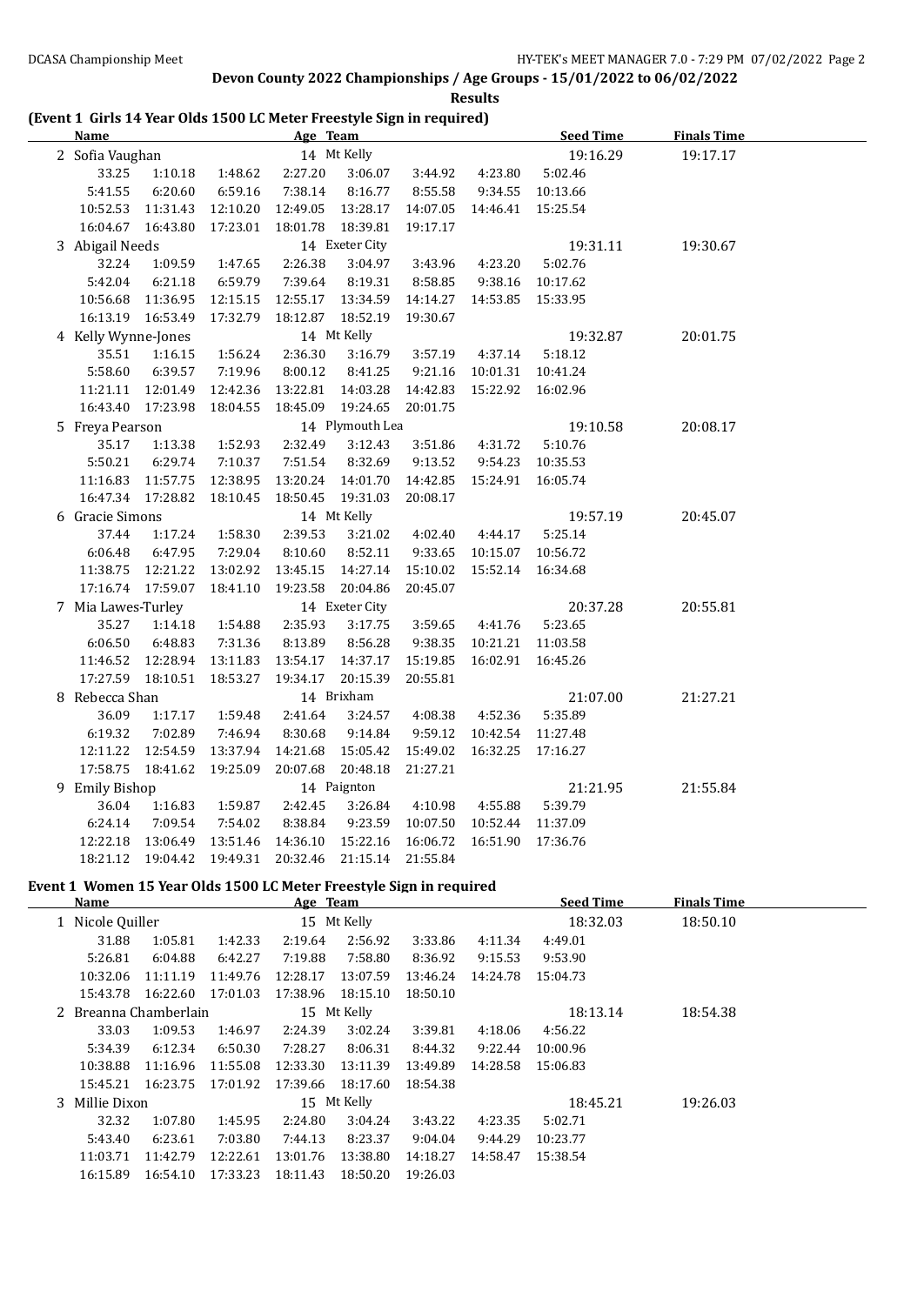**Results**

## **(Event 1 Women 15 Year Olds 1500 LC Meter Freestyle Sign in required)**

| Name             |          |          | Age Team |                   |          |          | <b>Seed Time</b> | <b>Finals Time</b> |  |
|------------------|----------|----------|----------|-------------------|----------|----------|------------------|--------------------|--|
| 4 Isla Pollak    |          |          |          | 15 Dinnaton       |          |          | 19:45.09         | 20:52.42           |  |
| 35.34            | 1:15.37  | 1:56.17  | 2:36.50  | 3:18.19           | 4:00.34  | 4:42.41  | 5:24.45          |                    |  |
| 6:07.13          | 6:49.12  | 7:31.50  | 8:13.87  | 8:56.17           | 9:37.94  | 10:19.22 | 11:02.00         |                    |  |
| 11:44.58         | 12:26.31 | 13:09.02 | 13:52.49 | 14:34.65          | 15:17.36 | 15:58.93 | 16:42.03         |                    |  |
| 17:24.52         | 18:07.00 | 18:49.63 | 19:32.34 | 20:12.94          | 20:52.42 |          |                  |                    |  |
| 5 Oceana Dawdry  |          |          |          | 15 Plymouth Lea   |          |          | 19:39.02         | 20:57.82           |  |
| 34.94            | 1:14.89  | 1:56.13  | 2:37.82  | 3:20.00           | 4:02.29  | 4:44.63  | 5:26.77          |                    |  |
| 6:08.99          | 6:51.10  | 7:33.75  | 8:15.93  | 8:57.88           | 9:39.13  | 10:21.80 | 11:04.06         |                    |  |
| 11:46.81         | 12:29.45 | 13:12.09 | 13:55.07 | 14:37.02          | 15:19.21 | 16:02.46 | 16:45.02         |                    |  |
| 17:28.12         | 18:10.23 | 18:53.50 |          | 19:35.65 20:18.01 | 20:57.82 |          |                  |                    |  |
| 6 Evelyn Fenwick |          |          |          | 15 Plymouth Lea   |          |          | 20:40.98         | 21:54.51           |  |
| 33.74            | 1:14.46  | 1:57.63  | 2:41.08  | 3:24.58           | 4:08.20  | 4:52.46  | 5:37.04          |                    |  |
| 6:21.65          | 7:05.93  | 7:50.26  | 8:35.00  | 9:19.98           | 10:04.00 | 10:48.51 | 11:33.06         |                    |  |
| 12:18.07         | 13:02.79 | 13:47.64 | 14:32.60 | 15:16.78          | 16:01.15 | 16:46.29 | 17:31.14         |                    |  |
| 18:16.03         | 19:00.38 | 19:43.92 | 20:27.99 | 21:12.13          | 21:54.51 |          |                  |                    |  |

#### **Event 1 Women 16 Year Olds 1500 LC Meter Freestyle Sign in required**

| Name                  |                 |          | Age Team |                 |          |          | <b>Seed Time</b> | <b>Finals Time</b> |
|-----------------------|-----------------|----------|----------|-----------------|----------|----------|------------------|--------------------|
| 1 Ruby Wheeler        | 16 Plymouth Lea |          |          |                 |          |          | 17:22.69         | 18:27.32           |
| 31.65                 | 1:06.59         | 1:42.75  | 2:18.50  | 2:54.76         | 3:31.22  | 4:07.75  | 4:44.96          |                    |
| 5:22.32               | 5:59.13         | 6:36.04  | 7:12.76  | 7:50.01         | 8:27.43  | 9:04.62  | 9:42.01          |                    |
| 10:18.83              | 10:55.75        | 11:33.30 | 12:11.50 | 12:48.46        | 13:26.23 | 14:03.90 | 14:42.01         |                    |
| 15:20.74              | 15:58.89        | 16:36.45 | 17:14.30 | 17:51.16        | 18:27.32 |          |                  |                    |
| 2 Isis Van Der Stroom |                 |          |          | 16 Mt Kelly     |          |          | 19:52.37         | 19:36.12           |
| 34.62                 | 1:11.90         | 1:49.43  | 2:27.84  | 3:05.84         | 3:44.41  | 4:23.19  | 5:01.83          |                    |
| 5:41.15               | 6:20.64         | 7:00.08  | 7:40.08  | 8:19.90         | 9:00.17  | 9:39.78  | 10:20.10         |                    |
| 11:00.12              | 11:39.41        | 12:19.35 | 12:59.93 | 13:39.19        | 14:18.67 | 14:58.61 | 15:38.34         |                    |
| 16:18.58              | 16:58.72        | 17:38.74 | 18:18.49 | 18:57.83        | 19:36.12 |          |                  |                    |
| 3 Carys Walker        |                 |          |          | 16 Plymouth Lea |          |          | 19:18.24         | 20:10.41           |
| 34.67                 | 1:13.45         | 1:53.76  | 2:33.52  | 3:14.02         | 3:54.42  | 4:35.03  | 5:15.36          |                    |
| 5:55.92               | 6:36.56         | 7:17.88  | 7:58.49  | 8:39.87         | 9:20.60  | 10:00.75 | 10:41.66         |                    |
| 11:23.31              | 12:03.91        | 12:44.93 | 13:25.48 | 14:06.31        | 14:46.51 | 15:26.76 | 16:07.21         |                    |
| 16:47.97              | 17:29.08        | 18:10.34 | 18:51.02 | 19:31.56        | 20:10.41 |          |                  |                    |

#### **Event 1 Women 17 & Over 1500 LC Meter Freestyle Sign in required**

|    | Name             |          |          | Age Team |             |          |          | <b>Seed Time</b> | <b>Finals Time</b> |  |
|----|------------------|----------|----------|----------|-------------|----------|----------|------------------|--------------------|--|
|    | 1 Emily Forwood  |          |          |          | 18 Mt Kelly |          |          | 17:31.58         | 17:58.90           |  |
|    | 32.07            | 1:06.84  | 1:42.79  | 2:18.56  | 2:54.83     | 3:30.52  | 4:06.75  | 4:42.26          |                    |  |
|    | 5:18.64          | 5:54.42  | 6:30.79  | 7:06.88  | 7:43.16     | 8:19.44  | 8:56.14  | 9:32.27          |                    |  |
|    | 10:08.68         | 10:44.87 | 11:21.45 | 11:57.78 | 12:34.12    | 13:10.43 | 13:46.97 | 14:23.16         |                    |  |
|    | 14:59.73         | 15:36.13 | 16:12.75 | 16:48.73 | 17:24.62    | 17:58.90 |          |                  |                    |  |
|    | Gemma Dilks      |          |          |          | 17 Tiverton |          |          | 18:06.20         | 18:41.58           |  |
|    | 32.21            | 1:07.90  | 1:44.03  | 2:20.49  | 2:56.93     | 3:33.78  | 4:10.41  | 4:47.20          |                    |  |
|    | 5:23.97          | 6:01.27  | 6:38.46  | 7:15.54  | 7:53.32     | 8:30.98  | 9:08.89  | 9:46.65          |                    |  |
|    | 10:24.43         | 11:02.49 | 11:40.56 | 12:18.54 | 12:57.30    | 13:35.88 | 14:14.07 | 14:52.59         |                    |  |
|    | 15:31.50         | 16:10.14 | 16:48.78 | 17:27.60 | 18:05.66    | 18:41.58 |          |                  |                    |  |
| 3. | Katie Bamborough |          |          |          | 18 Mt Kelly |          |          | 18:09.52         | 18:49.10           |  |
|    | 32.87            | 1:09.54  | 1:46.96  | 2:24.77  | 3:02.39     | 3:40.89  | 4:18.76  | 4:56.92          |                    |  |
|    | 5:34.95          | 6:13.01  | 6:50.75  | 7:28.75  | 8:06.66     | 8:44.62  | 9:22.53  | 10:00.28         |                    |  |
|    | 10:38.29         | 11:15.94 | 11:53.85 | 12:32.19 | 13:10.26    | 13:48.28 | 14:26.56 | 15:04.54         |                    |  |
|    | 15:42.86         | 16:21.04 | 16:58.85 | 17:36.59 | 18:13.74    | 18:49.10 |          |                  |                    |  |
|    | 4 Jodie Dilks    |          |          |          | 17 Tiverton |          |          | 18:30.00         | 19:17.60           |  |
|    | 31.98            | 1:07.55  | 1:44.83  | 2:21.91  | 2:59.45     | 3:37.01  | 4:14.80  | 4:52.97          |                    |  |
|    | 5:31.39          | 6:10.26  | 6:49.23  | 7:27.92  | 8:06.88     | 8:46.17  | 9:25.70  | 10:05.20         |                    |  |
|    | 10:44.85         | 11:24.32 | 12:03.71 | 12:43.03 | 13:22.75    | 14:01.66 | 14:41.84 | 15:21.68         |                    |  |
|    | 16:01.43         | 16:40.80 | 17:21.01 | 18:00.55 | 18:39.95    | 19:17.60 |          |                  |                    |  |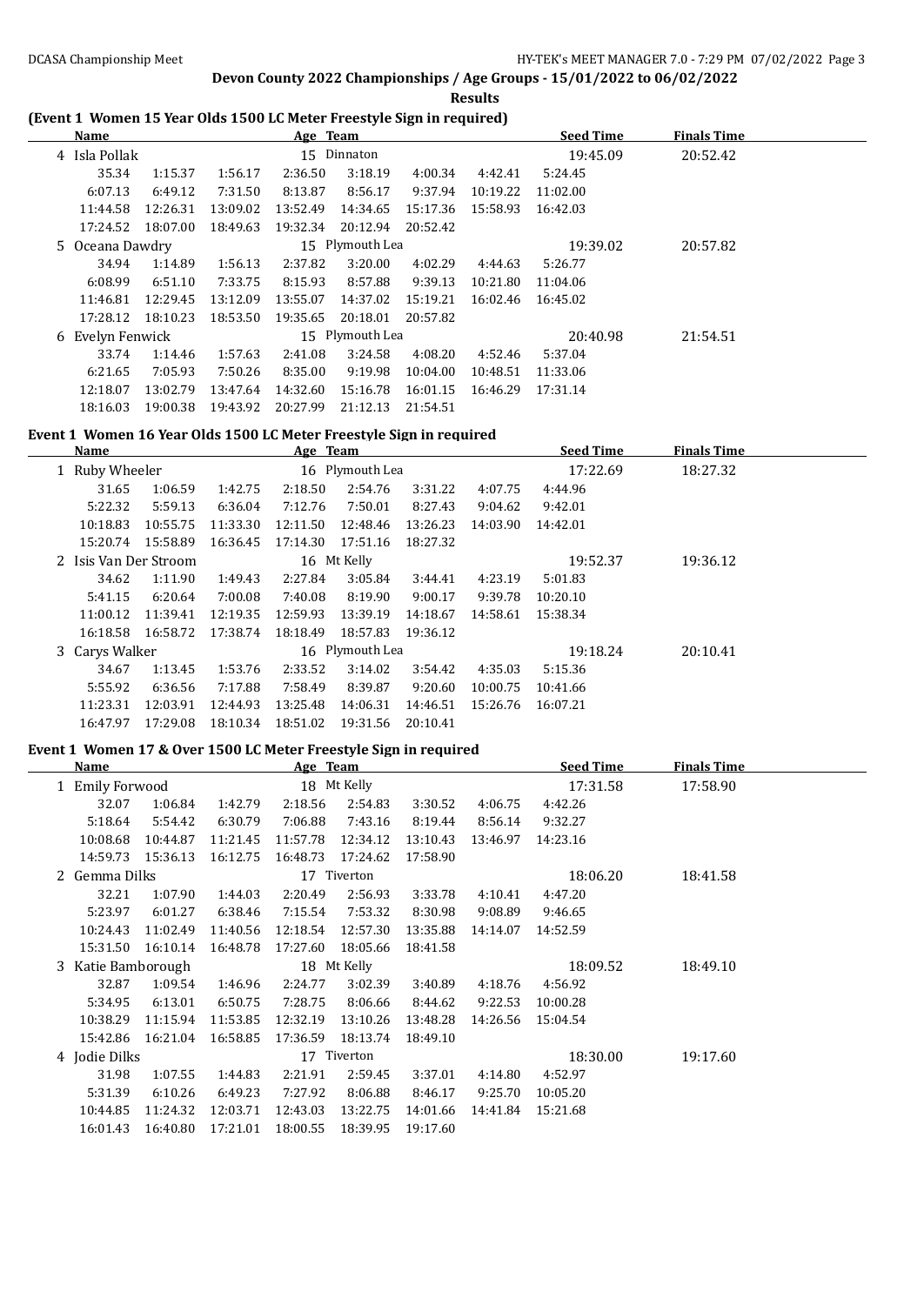**Results**

### **(Event 1 Women 17 & Over 1500 LC Meter Freestyle Sign in required)**

| <b>Name</b>                                                                       |                                          |                     | Age Team             |                              |                      |                              | <b>Seed Time</b>    | <b>Finals Time</b> |  |
|-----------------------------------------------------------------------------------|------------------------------------------|---------------------|----------------------|------------------------------|----------------------|------------------------------|---------------------|--------------------|--|
| 5 Niamh Hutchinson                                                                |                                          |                     |                      | 17 Plymouth Lea              |                      |                              | 18:23.24            | 19:34.97           |  |
| 34.01                                                                             | 1:11.83                                  | 1:50.35             | 2:28.84              | 3:08.06                      | 3:47.11              | 4:26.19                      | 5:05.02             |                    |  |
| 5:44.07                                                                           | 6:23.15                                  | 7:01.52             | 7:40.36              | 8:20.24                      | 8:59.63              |                              | 9:39.09 10:18.37    |                    |  |
| 10:58.23                                                                          | 11:37.53                                 | 12:17.39            | 12:57.52             | 13:37.30                     |                      | 14:16.75  14:57.05  15:36.45 |                     |                    |  |
| 16:17.25                                                                          | 16:56.98                                 | 17:37.20            | 18:16.99             | 18:56.09                     | 19:34.97             |                              |                     |                    |  |
| 6 Anna Drawer                                                                     |                                          |                     |                      | 18 Torridgeside              |                      |                              | 19:28.70            | 20:04.47           |  |
| 34.30                                                                             | 1:13.49                                  | 1:54.06             | 2:34.54              | 3:15.10                      | 3:55.57              | 4:35.75                      | 5:16.10             |                    |  |
| 5:56.81                                                                           | 6:37.33                                  | 7:17.88             | 7:58.63              | 8:39.65                      | 9:20.34              | 10:01.27                     | 10:41.74            |                    |  |
| 11:22.59                                                                          | 12:03.23                                 | 12:44.29            | 13:25.18             | 14:05.84                     | 14:46.00             | 15:26.74 16:06.87            |                     |                    |  |
|                                                                                   | 16:47.25 17:27.49                        | 18:08.16            | 18:48.58             | 19:27.67                     | 20:04.47             |                              |                     |                    |  |
| 7 Samantha Lake                                                                   |                                          |                     |                      | 44 Tavistock                 |                      |                              | 19:12.97            | 20:05.15           |  |
| 35.95                                                                             | 1:15.64                                  | 1:55.72             | 2:35.96              | 3:16.07                      | 3:56.21              | 4:36.58                      | 5:16.90             |                    |  |
| 5:57.12                                                                           | 6:37.45                                  | 7:17.83             | 7:58.14              | 8:38.62                      | 9:19.17              | 9:59.77                      | 10:40.10            |                    |  |
| 11:20.66                                                                          | 12:01.20                                 | 12:41.93            | 13:22.53             | 14:03.48                     | 14:43.98             | 15:25.10                     | 16:05.38            |                    |  |
| 16:46.30                                                                          | 17:26.67                                 | 18:07.24            | 18:47.72             | 19:27.58                     | 20:05.15             |                              |                     |                    |  |
| 8 Lucy Webber                                                                     |                                          |                     |                      | 17 Tiverton                  |                      |                              | 19:47.20            | 20:31.03           |  |
| 33.32                                                                             | 1:10.33                                  | 1:49.32             | 2:29.71              | 3:10.06                      | 3:49.87              | 4:29.98                      | 5:10.76             |                    |  |
| 5:51.80                                                                           | 6:33.35                                  | 7:15.11             | 7:57.56              | 8:39.90                      | 9:22.34              | 10:05.02 10:47.83            |                     |                    |  |
| 11:30.91                                                                          | 12:14.23                                 | 12:56.77            | 13:39.79             | 14:22.61                     | 15:05.37             | 15:47.44 16:29.80            |                     |                    |  |
|                                                                                   | 17:11.72  17:53.63                       | 18:33.74            | 19:14.78             | 19:53.67                     | 20:31.03             |                              |                     |                    |  |
| 9 Elizabeth Teague                                                                |                                          |                     |                      | 26 Tavistock                 |                      |                              | 20:33.37            | 22:01.45           |  |
| 36.91                                                                             | 1:17.59                                  | 1:59.88             | 2:42.30              | 3:25.12                      | 4:07.92              | 4:51.52                      | 5:34.94             |                    |  |
| 6:18.58                                                                           | 7:02.30                                  | 7:46.99             | 8:31.30              | 9:16.01                      |                      | 10:00.74 10:45.71 11:30.69   |                     |                    |  |
| 12:15.63                                                                          | 13:00.55                                 | 13:45.75            | 14:30.65             | 15:15.32                     | 16:00.20             | 16:45.69 17:30.32            |                     |                    |  |
| 18:15.76                                                                          | 19:00.64                                 | 19:46.44            | 20:31.96             | 21:17.48                     | 22:01.45             |                              |                     |                    |  |
| 10 Joanne Sparks                                                                  |                                          |                     | 47 Dts               |                              |                      |                              | 26:00.00            | 24:57.71           |  |
| 42.81                                                                             | 1:31.13                                  | 2:20.63             | 3:10.99              | 4:00.73                      | 4:50.74              | 5:40.22                      | 6:30.49             |                    |  |
| 7:20.00                                                                           | 8:09.77                                  | 8:59.87             | 9:50.00              | 10:39.62                     | 11:30.25             | 12:20.61                     | 13:11.21            |                    |  |
| 14:01.20                                                                          | 14:51.60                                 | 15:42.00            | 16:32.88             | 17:22.91                     | 18:13.80             | 19:04.71 19:55.76            |                     |                    |  |
| 20:46.56                                                                          | 21:36.93                                 | 22:27.29            | 23:18.33             | 24:08.80                     | 24:57.71             |                              |                     |                    |  |
|                                                                                   |                                          |                     |                      |                              |                      |                              |                     |                    |  |
|                                                                                   | --- Judith McGregor-Harper               |                     |                      | 52 Exe Masters               |                      |                              | 22:13.33            | <b>NS</b>          |  |
|                                                                                   |                                          |                     |                      |                              |                      |                              |                     |                    |  |
| Event 1 Boys 13 Year Olds 1500 LC Meter Freestyle Sign in required<br><b>Name</b> |                                          |                     |                      |                              |                      |                              | <b>Seed Time</b>    | <b>Finals Time</b> |  |
|                                                                                   |                                          |                     | Age Team             |                              |                      |                              |                     |                    |  |
| 1 Jack McMeekin<br>35.45                                                          |                                          |                     |                      | 13 Mt Kelly                  |                      | 4:35.68                      | 19:45.23<br>5:16.11 | 19:47.52           |  |
| 5:55.51                                                                           | 1:15.00<br>6:35.85                       | 1:54.78             | 2:34.87<br>7:55.67   | 3:15.06<br>8:35.28           | 3:55.27<br>9:15.17   |                              | 9:54.69 10:34.21    |                    |  |
| 11:13.75                                                                          | 11:53.38                                 | 7:15.18<br>12:33.17 | 13:12.93             | 13:52.32                     | 14:32.11             | 15:11.54                     | 15:51.53            |                    |  |
|                                                                                   | 16:31.08  17:11.07                       | 17:50.48            |                      | 18:30.14  19:09.37  19:47.52 |                      |                              |                     |                    |  |
| 2 William Hamilton                                                                |                                          |                     |                      | 13 Plymouth Lea              |                      |                              | 19:36.86            | 20:08.17           |  |
| 35.06                                                                             | 1:14.07                                  | 1:54.52             | 2:34.33              | 3:14.24                      | 3:54.51              | 4:34.55                      | 5:14.70             |                    |  |
| 5:55.56                                                                           | 6:35.68                                  | 7:15.43             | 7:55.88              | 8:36.22                      | 9:16.41              | 9:57.17                      | 10:37.26            |                    |  |
| 11:18.44                                                                          | 11:58.89                                 | 12:40.00            | 13:21.59             | 14:02.71                     | 14:44.37             | 15:24.99                     | 16:06.46            |                    |  |
|                                                                                   | 16:47.73 17:28.65                        | 18:09.46            | 18:50.32             | 19:29.87                     | 20:08.17             |                              |                     |                    |  |
| 3 Morgan Farrar                                                                   |                                          |                     |                      | 13 Mt Kelly                  |                      |                              | 19:59.70            | 20:18.74           |  |
| 35.48                                                                             | 1:14.86                                  | 1:55.73             | 2:36.79              | 3:17.74                      | 3:59.12              | 4:40.07                      | 5:20.32             |                    |  |
| 6:00.99                                                                           | 6:42.05                                  | 7:22.77             | 8:04.04              | 8:44.64                      | 9:24.84              | 10:06.16                     | 10:47.36            |                    |  |
| 11:28.12                                                                          | 12:09.23                                 | 12:51.16            | 13:31.99             | 14:13.37                     | 14:55.16             | 15:36.23                     | 16:16.99            |                    |  |
| 16:58.18                                                                          | 17:39.83                                 | 18:21.61            | 19:02.65             | 19:42.08                     | 20:18.74             |                              |                     |                    |  |
| 4 James Brinkworth                                                                |                                          |                     |                      | 13 Plymouth Lea              |                      |                              | 20:47.13            | 21:07.27           |  |
| 36.55                                                                             | 1:17.31                                  | 1:59.22             | 2:40.55              | 3:22.47                      | 4:04.43              | 4:46.48                      | 5:29.00             |                    |  |
| 6:11.49                                                                           | 6:54.14                                  | 7:36.97             | 8:20.67              | 9:02.59                      | 9:46.04              | 10:28.18                     | 11:10.10            |                    |  |
| 11:52.73                                                                          | 12:35.78                                 | 13:17.86            | 13:59.94             | 14:43.44                     | 15:27.56             | 16:09.84 16:52.89            |                     |                    |  |
| 17:36.38                                                                          | 18:19.85                                 | 19:02.78            | 19:44.74             | 20:26.93                     | 21:07.27             |                              |                     |                    |  |
| 5 Rhys Greenfield                                                                 |                                          |                     |                      | 13 Plymouth Lea              |                      |                              | 20:55.78            | 21:23.66           |  |
| 35.62                                                                             | 1:18.21                                  | 2:01.18             | 2:44.06              | 3:27.47                      | 4:10.24              | 4:53.21                      | 5:36.31             |                    |  |
| 6:19.83                                                                           | 7:02.75                                  | 7:46.09             | 8:29.32              | 9:12.17                      | 9:55.82              | 10:39.70 11:23.64            |                     |                    |  |
| 12:07.41                                                                          | 12:51.28<br>17:54.88  18:38.28  19:21.39 | 13:34.95            | 14:17.34<br>20:03.99 | 15:01.13<br>20:44.57         | 15:45.33<br>21:23.66 | 16:28.01 17:11.64            |                     |                    |  |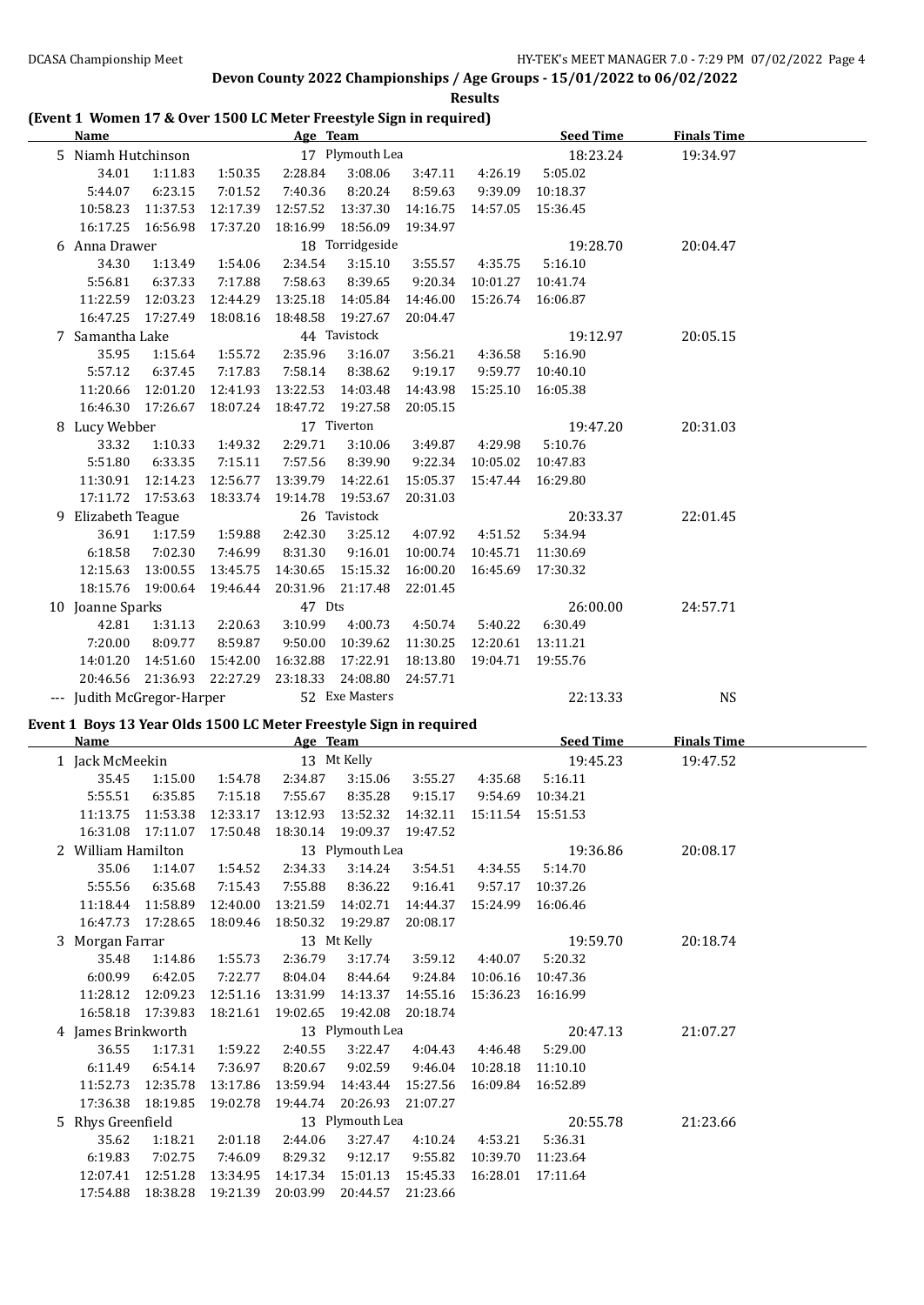#### **Results**

### **(Event 1 Boys 13 Year Olds 1500 LC Meter Freestyle Sign in required)**

| <b>Name</b>                   |          |          | Age Team |                   |                                                            |         | <b>Seed Time</b> | <b>Finals Time</b> |  |
|-------------------------------|----------|----------|----------|-------------------|------------------------------------------------------------|---------|------------------|--------------------|--|
| Arsene Vallez<br><sub>h</sub> |          |          |          | 13 Exeter City    |                                                            |         | 22:19.30         | 21:54.66           |  |
| 36.09                         | 1:17.57  | 2:01.30  | 2:46.12  | 3:30.13           | 4:14.80                                                    | 4:59.61 | 5:44.31          |                    |  |
| 6:29.32                       | 7:13.21  | 7:57.77  | 8:43.17  | 9:27.96           | 10:12.32 10:58.11                                          |         | 11:43.20         |                    |  |
| 12:29.53                      | 13:15.52 |          |          |                   | 14:01.71  14:46.71  15:29.61  16:14.06  17:00.43  17:43.49 |         |                  |                    |  |
| 18:25.98                      | 19:09.18 | 19:50.46 | 20:33.88 | 21:15.96 21:54.66 |                                                            |         |                  |                    |  |

#### **Event 1 Boys 14 Year Olds 1500 LC Meter Freestyle Sign in required**

|       | Name                    |                   |          | Age Team |                 |          |          | <b>Seed Time</b> | <b>Finals Time</b> |  |
|-------|-------------------------|-------------------|----------|----------|-----------------|----------|----------|------------------|--------------------|--|
|       | 1 Harry Pearse          |                   |          |          | 14 Mt Kelly     |          |          | 17:32.91         | 18:10.37           |  |
|       | 30.12                   | 1:04.11           | 1:40.36  | 2:16.46  | 2:53.03         | 3:29.14  | 4:05.49  | 4:40.98          |                    |  |
|       | 5:17.41                 | 5:53.76           | 6:30.10  | 7:06.79  | 7:43.62         | 8:20.16  | 8:57.60  | 9:34.57          |                    |  |
|       | 10:11.39                | 10:48.40          | 11:25.32 | 12:02.28 | 12:39.03        | 13:16.25 | 13:53.06 | 14:30.42         |                    |  |
|       | 15:07.47                | 15:44.46          | 16:21.52 | 16:58.95 | 17:35.72        | 18:10.37 |          |                  |                    |  |
|       | 2 Oliver Bennett        |                   |          |          | 14 Plymouth Lea |          |          | 19:19.71         | 19:13.99           |  |
|       | 33.38                   | 1:10.67           | 1:48.82  | 2:27.19  | 3:05.43         | 3:43.85  | 4:23.19  | 5:01.58          |                    |  |
|       | 5:40.18                 | 6:19.47           | 6:57.84  | 7:37.43  | 8:15.76         | 8:54.09  | 9:32.75  | 10:11.19         |                    |  |
|       | 10:50.43                | 11:30.01          | 12:08.53 | 12:47.80 | 13:27.04        | 14:06.26 | 14:45.78 | 15:24.92         |                    |  |
|       | 16:04.90                | 16:43.94 17:22.21 |          | 18:01.15 | 18:38.80        | 19:13.99 |          |                  |                    |  |
|       | 3 Iskandar Raubenheimer |                   |          |          | 14 Plymouth Lea |          |          | 19:44.90         | 20:22.01           |  |
|       | 34.08                   | 1:12.36           | 1:52.64  | 2:33.23  | 3:13.34         | 3:53.13  | 4:33.83  | 5:14.03          |                    |  |
|       | 5:55.30                 | 6:35.64           | 7:16.40  | 7:57.42  | 8:39.07         | 9:20.83  | 10:02.43 | 10:43.95         |                    |  |
|       | 11:26.25                | 12:08.10          | 12:49.77 | 13:32.18 | 14:14.30        | 14:56.43 | 15:37.78 | 16:19.66         |                    |  |
|       | 17:02.24                | 17:43.96          | 18:24.54 | 19:05.15 | 19:45.66        | 20:22.01 |          |                  |                    |  |
|       | 4 Cody Rice             |                   |          |          | 14 Mt Kelly     |          |          | 20:30.07         | 20:29.31           |  |
|       | 35.30                   | 1:15.36           | 1:57.13  | 2:37.75  | 3:18.68         | 3:59.18  | 4:40.49  | 5:21.70          |                    |  |
|       | 6:02.91                 | 6:44.10           | 7:25.07  | 8:06.09  | 8:48.64         | 9:30.06  | 10:11.40 | 10:52.20         |                    |  |
|       | 11:34.03                | 12:15.23          | 12:56.49 | 13:37.95 | 14:19.16        | 15:00.80 | 15:42.34 | 16:23.87         |                    |  |
|       | 17:05.65                | 17:47.17          | 18:28.71 | 19:10.19 | 19:50.71        | 20:29.31 |          |                  |                    |  |
| $---$ | Nathan Apps             |                   |          |          | 14 Paignton     |          |          | 18:36.40         | NS                 |  |

#### **Event 1 Men 15 Year Olds 1500 LC Meter Freestyle Sign in required**

| Name                   |          |          | Age Team |                 |          |          | <b>Seed Time</b> | <b>Finals Time</b> |  |
|------------------------|----------|----------|----------|-----------------|----------|----------|------------------|--------------------|--|
| 1 Fergus Thomson       |          |          |          | 15 Mt Kelly     |          |          | 17:45.00         | 17:41.34           |  |
| 30.17                  | 1:03.94  | 1:38.80  | 2:14.04  | 2:49.71         | 3:25.19  | 4:00.93  | 4:36.63          |                    |  |
| 5:12.31                | 5:48.00  | 6:24.12  | 6:59.43  | 7:35.03         | 8:10.47  | 8:45.99  | 9:21.51          |                    |  |
| 9:57.16                | 10:32.96 | 11:08.77 | 11:44.28 | 12:20.35        | 12:56.11 | 13:32.42 | 14:08.45         |                    |  |
| 14:44.03               | 15:20.35 | 15:56.40 | 16:32.69 | 17:08.10        | 17:41.34 |          |                  |                    |  |
| 2 Panagiotis Angelakis |          |          |          | 15 Mt Kelly     |          |          | 17:31.32         | 17:52.58           |  |
| 31.44                  | 1:05.92  | 1:41.16  | 2:16.90  | 2:52.61         | 3:28.79  | 4:03.78  | 4:38.99          |                    |  |
| 5:14.76                | 5:51.07  | 6:26.82  | 7:02.53  | 7:38.25         | 8:14.19  | 8:50.15  | 9:26.52          |                    |  |
| 10:02.38               | 10:38.66 | 11:14.55 | 11:50.90 | 12:27.25        | 13:04.03 | 13:40.53 | 14:17.09         |                    |  |
| 14:52.79 15:29.59      |          | 16:06.04 | 16:42.90 | 17:18.94        | 17:52.58 |          |                  |                    |  |
| 3 Nathan McManus       |          |          |          | 15 Plymouth Lea |          |          | 17:07.36         | 18:04.76           |  |
| 31.67                  | 1:06.39  | 1:42.07  | 2:18.06  | 2:54.24         | 3:30.90  | 4:06.80  | 4:41.80          |                    |  |
| 5:17.10                | 5:53.14  | 6:29.35  | 7:05.35  | 7:41.91         | 8:18.44  | 8:55.17  | 9:31.67          |                    |  |
| 10:08.85               | 10:45.41 | 11:22.29 | 11:59.85 | 12:36.28        | 13:13.65 | 13:50.81 | 14:27.56         |                    |  |
| 15:04.46               | 15:41.91 | 16:18.42 | 16:55.06 | 17:30.48        | 18:04.76 |          |                  |                    |  |
| 4 Thomas Bennett       |          |          |          | 15 Plymouth Lea |          |          | 17:31.47         | 18:22.41           |  |
| 30.63                  | 1:05.05  | 1:41.45  | 2:17.88  | 2:54.73         | 3:31.50  | 4:08.66  | 4:46.21          |                    |  |
| 5:23.57                | 6:01.02  | 6:39.24  | 7:17.31  | 7:54.47         | 8:31.88  | 9:10.00  | 9:47.44          |                    |  |
| 10:23.91               | 11:00.57 | 11:36.84 | 12:12.77 | 12:49.07        | 13:25.65 | 14:02.34 | 14:39.78         |                    |  |
| 15:16.96               | 15:54.11 | 16:31.99 | 17:09.46 | 17:46.15        | 18:22.41 |          |                  |                    |  |
| 5 Ethan Tyers          |          |          |          | 15 Exeter City  |          |          | 17:48.99         | 18:26.54           |  |
| 30.47                  | 1:05.25  | 1:41.77  | 2:17.87  | 2:54.51         | 3:31.18  | 4:08.12  | 4:45.13          |                    |  |
| 5:22.82                | 6:00.07  | 6:37.47  | 7:15.08  | 7:52.54         | 8:29.65  | 9:07.30  | 9:44.91          |                    |  |
| 10:22.35               | 10:59.17 | 11:36.80 | 12:13.74 | 12:51.35        | 13:28.83 | 14:06.82 | 14:44.12         |                    |  |
| 15:22.14 15:59.61      |          | 16:37.39 | 17:14.33 | 17:52.07        | 18:26.54 |          |                  |                    |  |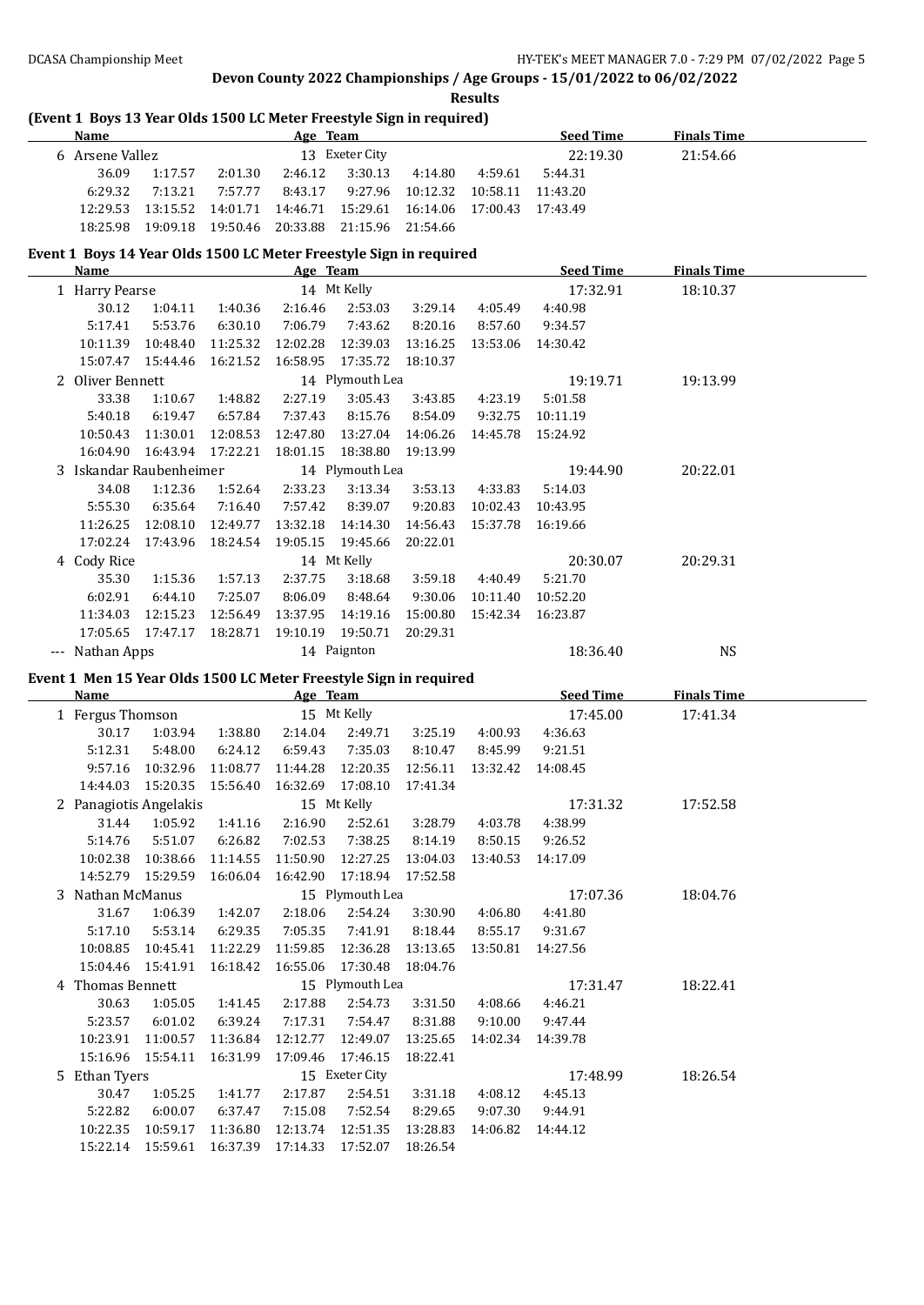**Results**

### **(Event 1 Men 15 Year Olds 1500 LC Meter Freestyle Sign in required)**

| <b>Name</b>    |          |          | Age Team |                |          |          | <b>Seed Time</b> | <b>Finals Time</b> |  |
|----------------|----------|----------|----------|----------------|----------|----------|------------------|--------------------|--|
| 6 Reuben Miles |          |          |          | 15 Dinnaton    |          |          | 18:39.59         | 18:59.33           |  |
| 31.79          | 1:07.41  | 1:44.75  | 2:23.02  | 3:00.56        | 3:38.59  | 4:17.39  | 4:55.65          |                    |  |
| 5:34.37        | 6:11.22  | 6:49.70  | 7:27.44  | 8:05.25        | 8:43.61  | 9:21.43  | 10:00.23         |                    |  |
| 10:38.98       | 11:16.88 | 11:55.81 | 12:34.58 | 13:13.28       | 13:52.78 | 14:31.76 | 15:10.52         |                    |  |
| 15:49.53       | 16:28.71 | 17:06.63 | 17:45.23 | 18:22.46       | 18:59.33 |          |                  |                    |  |
| 7 Theo Elliott |          |          |          | 15 Exeter City |          |          | 19:02.88         | 19:05.86           |  |
| 32.82          | 1:09.46  | 1:47.23  | 2:25.08  | 3:03.02        | 3:41.38  | 4:19.38  | 4:57.78          |                    |  |
| 5:36.17        | 6:14.53  | 6:52.80  | 7:31.56  | 8:09.47        | 8:48.53  | 9:26.47  | 10:05.29         |                    |  |
| 10:44.15       | 11:22.29 | 12:01.03 | 12:40.03 | 13:18.73       | 13:57.52 | 14:35.44 | 15:14.60         |                    |  |
| 15:53.55       | 16:32.07 | 17:10.89 | 17:50.25 | 18:28.83       | 19:05.86 |          |                  |                    |  |

# **Event 1 Men 16 Year Olds 1500 LC Meter Freestyle Sign in required**

| Name                 |                   |                   | Age Team        |          |                 |          | <b>Seed Time</b> | <b>Finals Time</b> |  |
|----------------------|-------------------|-------------------|-----------------|----------|-----------------|----------|------------------|--------------------|--|
| 1 Ashton Hallows     |                   |                   |                 |          | 16 Plymouth Lea |          | 17:25.49         | 17:56.86           |  |
| 31.47                | 1:06.34           | 1:42.01           | 2:17.58         | 2:53.45  | 3:29.54         | 4:05.47  | 4:41.18          |                    |  |
| 5:17.18              | 5:53.11           | 6:28.99           | 7:05.03         | 7:41.32  | 8:17.59         | 8:53.34  | 9:29.28          |                    |  |
| 10:05.36             | 10:41.50          | 11:17.88          | 11:53.89        | 12:29.94 | 13:06.21        | 13:42.67 | 14:19.10         |                    |  |
|                      | 14:55.69 15:32.23 | 16:08.63          | 16:45.45        | 17:21.52 | 17:56.86        |          |                  |                    |  |
| 2 Patrick Neilan     |                   |                   | 16 Exeter City  |          |                 |          | 19:11.84         | 18:59.13           |  |
| 32.64                | 1:08.59           | 1:45.83           | 2:23.58         | 3:00.92  | 3:39.39         | 4:17.96  | 4:56.03          |                    |  |
| 5:34.02              | 6:12.56           | 6:51.21           | 7:29.85         | 8:08.48  | 8:46.58         | 9:25.35  | 10:03.59         |                    |  |
| 10:42.75             | 11:21.57          | 12:00.56          | 12:39.13        | 13:17.86 | 13:56.65        | 14:35.09 | 15:13.61         |                    |  |
|                      | 15:52.56 16:31.37 | 17:09.83          | 17:48.82        | 18:25.03 | 18:59.13        |          |                  |                    |  |
| 3 Alexander Fewtrell |                   |                   | 16 Mt Kelly     |          |                 |          | 18:45.76         | 18:59.20           |  |
| 32.51                | 1:09.73           | 1:47.51           | 2:25.46         | 3:03.51  | 3:41.92         | 4:20.37  | 4:59.34          |                    |  |
| 5:37.74              | 6:15.86           | 6:54.85           | 7:33.20         | 8:12.11  | 8:50.01         | 9:28.68  | 10:07.26         |                    |  |
| 10:46.26             | 11:24.91          | 12:03.49          | 12:41.71        | 13:20.47 | 13:59.55        | 14:38.07 | 15:16.16         |                    |  |
| 15:53.80             | 16:31.89          | 17:09.59          | 17:48.65        | 18:25.44 | 18:59.20        |          |                  |                    |  |
| 4 Matthew Mycock     |                   |                   | 16 Exeter City  |          |                 |          | 18:29.91         | 19:00.31           |  |
| 33.15                | 1:10.04           | 1:46.70           | 2:24.01         | 3:01.22  | 3:38.82         | 4:16.45  | 4:54.65          |                    |  |
| 5:32.33              | 6:10.63           | 6:48.65           | 7:26.91         | 8:05.08  | 8:43.68         | 9:21.85  | 10:00.70         |                    |  |
| 10:39.47             | 11:18.36          | 11:56.60          | 12:35.31        | 13:13.84 | 13:52.96        | 14:31.60 | 15:10.36         |                    |  |
| 15:48.80             | 16:27.83 17:06.16 |                   | 17:44.85        | 18:22.89 | 19:00.31        |          |                  |                    |  |
| 5 Jensen Healey      |                   |                   | 16 Newton Abbot |          |                 |          | 18:48.32         | 19:28.51           |  |
| 32.73                | 1:09.66           | 1:48.09           | 2:27.36         | 3:06.12  | 3:44.62         | 4:23.63  | 5:02.42          |                    |  |
| 5:41.04              | 6:19.72           | 6:58.68           | 7:37.85         | 8:16.97  | 8:56.30         | 9:35.52  | 10:15.25         |                    |  |
| 10:55.33             | 11:34.49          | 12:14.44          | 12:54.68        | 13:35.01 | 14:15.10        | 14:54.91 | 15:34.80         |                    |  |
| 16:14.63             |                   | 16:53.76 17:34.15 | 18:13.56        | 18:51.88 | 19:28.51        |          |                  |                    |  |

#### **Event 1 Men 17 & Over 1500 LC Meter Freestyle Sign in required**

| Name                |          |          | Age Team |                 |          |          | <b>Seed Time</b> | <b>Finals Time</b> |
|---------------------|----------|----------|----------|-----------------|----------|----------|------------------|--------------------|
| 1 Thomas Trebilcock |          |          |          | 19 Plymouth Lea |          |          | 15:27.75         | 16:27.39           |
| 28.52               | 59.44    | 1:31.80  | 2:03.98  | 2:37.03         | 3:09.18  | 3:42.39  | 4:14.82          |                    |
| 4:47.92             | 5:21.52  | 5:54.64  | 6:27.79  | 7:00.96         | 7:34.57  | 8:07.90  | 8:41.37          |                    |
| 9:14.78             | 9:48.19  | 10:21.59 | 10:54.90 | 11:28.32        | 12:01.61 | 12:35.27 | 13:08.97         |                    |
| 13:42.50            | 14:16.14 | 14:49.45 | 15:22.53 | 15:55.45        | 16:27.39 |          |                  |                    |
| 2 Elijah Kendrick   |          |          |          | 18 Plymouth Lea |          |          | 16:08.43         | 16:51.53           |
| 28.52               | 59.73    | 1:32.04  | 2:04.60  | 2:37.30         | 3:09.95  | 3:43.10  | 4:16.22          |                    |
| 4:50.60             | 5:24.96  | 5:59.35  | 6:33.18  | 7:07.75         | 7:41.83  | 8:16.15  | 8:50.24          |                    |
| 9:24.94             | 9:59.27  | 10:33.34 | 11:07.72 | 11:42.16        | 12:16.20 | 12:50.67 | 13:25.02         |                    |
| 13:59.81            | 14:34.37 | 15:09.31 | 15:44.22 | 16:18.32        | 16:51.53 |          |                  |                    |
| 3 Luca Arioli       |          |          |          | 17 Mt Kelly     |          |          | 16:33.12         | 17:03.27           |
| 29.82               | 1:02.45  | 1:36.00  | 2:10.07  | 2:44.35         | 3:18.79  | 3:53.35  | 4:27.94          |                    |
| 5:02.45             | 5:36.93  | 6:11.83  | 6:46.69  | 7:21.63         | 7:56.52  | 8:31.34  | 9:06.13          |                    |
| 9:40.70             | 10:15.10 | 10:49.58 | 11:24.07 | 11:58.50        | 12:32.74 | 13:07.18 | 13:41.50         |                    |
| 14:15.72            | 14:50.05 | 15:24.36 | 15:58.67 | 16:32.78        | 17:03.27 |          |                  |                    |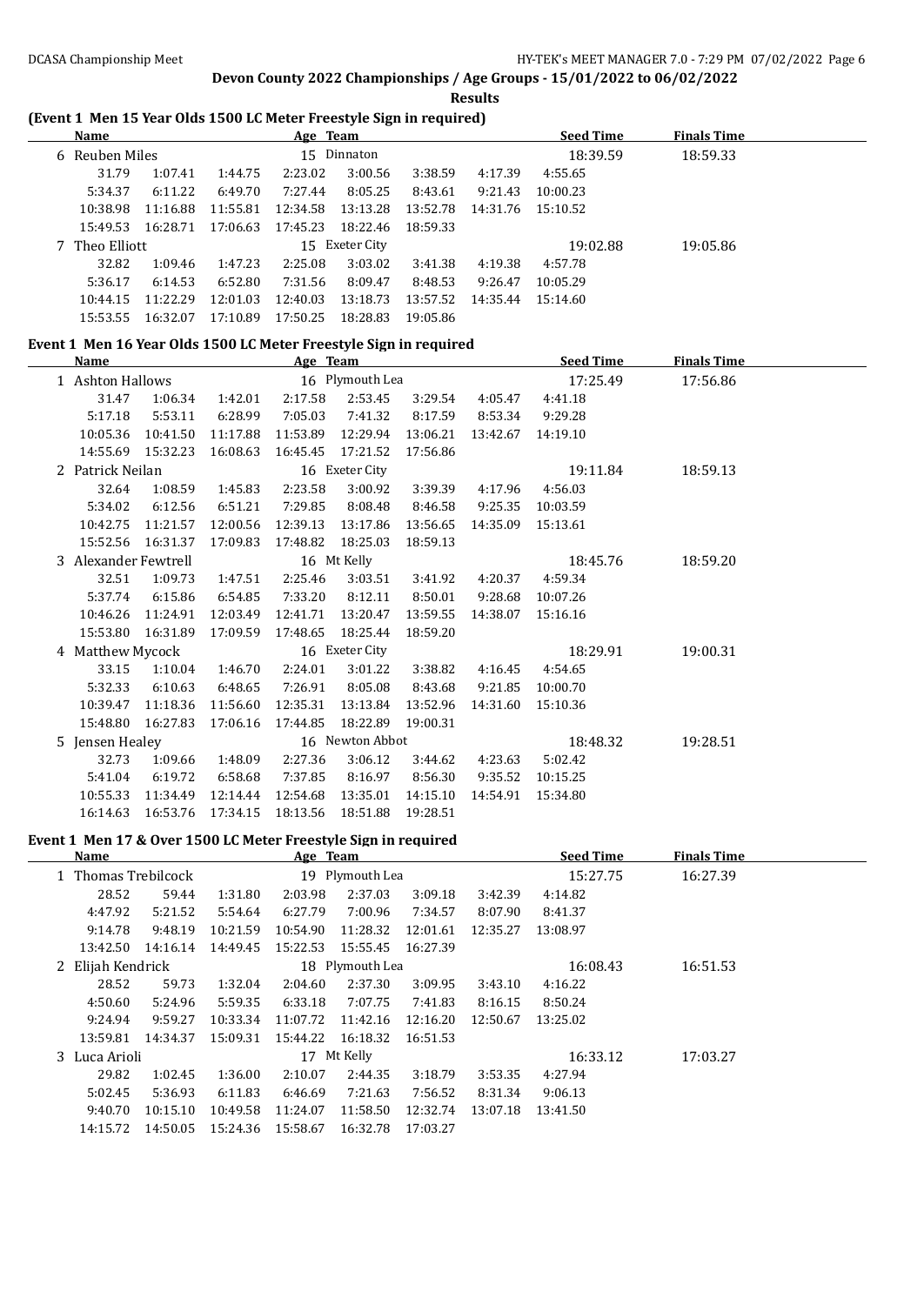**Results**

## **(Event 1 Men 17 & Over 1500 LC Meter Freestyle Sign in required)**

|        | Name                                               |          |                   | Age Team |                 |          |                   | <b>Seed Time</b>   | <b>Finals Time</b> |  |
|--------|----------------------------------------------------|----------|-------------------|----------|-----------------|----------|-------------------|--------------------|--------------------|--|
|        | 4 Thomas Deffains                                  |          |                   |          | 18 Mt Kelly     |          |                   | 16:17.91           | 17:03.30           |  |
|        | 29.33                                              | 1:01.90  | 1:35.59           | 2:08.93  | 2:42.94         | 3:16.77  | 3:51.02           | 4:24.98            |                    |  |
|        | 4:59.67                                            | 5:33.87  | 6:08.69           | 6:43.19  | 7:18.44         | 7:52.90  | 8:27.80           | 9:02.17            |                    |  |
|        | 9:37.23                                            | 10:11.68 | 10:47.14          | 11:21.93 | 11:56.66        | 12:31.28 | 13:06.51          | 13:41.10           |                    |  |
|        | 14:16.35                                           | 14:50.74 | 15:25.09          | 15:58.82 | 16:32.47        | 17:03.30 |                   |                    |                    |  |
|        | 5 Anthony Davies                                   |          |                   |          | 17 Mt Kelly     |          |                   | 17:04.49           | 17:19.62           |  |
|        | 30.58                                              | 1:04.22  | 1:38.31           | 2:12.97  | 2:47.40         | 3:22.14  | 3:56.32           | 4:31.03            |                    |  |
|        | 5:05.45                                            | 5:40.28  | 6:14.94           | 6:50.08  | 7:24.62         | 7:59.98  | 8:34.76           | 9:10.12            |                    |  |
|        | 9:44.84                                            | 10:19.43 | 10:54.52          | 11:29.38 | 12:04.19        | 12:39.15 | 13:14.05          | 13:49.62           |                    |  |
|        | 14:24.75                                           | 15:00.48 | 15:35.75          | 16:11.18 | 16:46.06        | 17:19.62 |                   |                    |                    |  |
|        | 6 Nathan Chapman                                   |          |                   |          | 18 Mt Kelly     |          |                   | 16:36.60           | 17:40.23           |  |
|        | 31.46                                              | 1:05.97  | 1:41.39           | 2:16.97  | 2:51.89         | 3:27.09  | 4:02.23           | 4:37.84            |                    |  |
|        | 5:12.22                                            | 5:47.54  | 6:22.81           | 6:58.75  | 7:34.05         | 8:10.13  | 8:45.50           | 9:21.19            |                    |  |
|        | 9:57.16                                            | 10:33.18 | 11:09.21          | 11:44.98 | 12:20.96        | 12:56.65 | 13:32.26          | 14:08.34           |                    |  |
|        | 14:43.94                                           | 15:19.04 | 15:54.22          | 16:29.84 | 17:05.14        | 17:40.23 |                   |                    |                    |  |
|        | 7 Sam Palmer                                       |          |                   |          | 17 Tavistock    |          |                   | 19:13.55           | 19:24.31           |  |
|        | 32.64                                              | 1:09.10  | 1:47.57           | 2:25.83  | 3:04.43         | 3:43.01  | 4:22.29           | 5:01.37            |                    |  |
|        | 5:41.45                                            | 6:20.85  | 7:00.30           | 7:39.76  | 8:19.34         | 8:58.75  | 9:37.96           | 10:16.59           |                    |  |
|        | 10:56.49                                           | 11:35.15 | 12:14.48          | 12:54.15 | 13:33.69        | 14:12.95 | 14:52.11 15:31.04 |                    |                    |  |
|        | 16:10.07                                           | 16:49.05 | 17:28.13          | 18:07.78 | 18:46.71        | 19:24.31 |                   |                    |                    |  |
|        | 8 Simon Veale                                      |          |                   |          | 66 Totnes       |          |                   | 20:40.80           | 20:50.40           |  |
|        | 36.97                                              | 1:17.94  | 2:00.57           | 2:42.62  | 3:24.93         | 4:07.14  | 4:49.13           | 5:31.10            |                    |  |
|        | 6:12.78                                            | 6:54.16  | 7:35.68           | 8:17.11  | 8:58.66         | 9:40.31  | 10:21.92          | 11:03.57           |                    |  |
|        | 11:45.17                                           | 12:26.94 | 13:08.65          | 13:50.64 | 14:32.88        | 15:14.85 | 15:57.14 16:39.57 |                    |                    |  |
|        | 17:22.16                                           | 18:04.35 | 18:46.40          | 19:28.41 | 20:10.13        | 20:50.40 |                   |                    |                    |  |
|        | 9 Stephen Hammond                                  |          |                   | 57 Dts   |                 |          |                   | 21:46.40           | 21:46.57           |  |
|        | 38.51                                              | 1:21.14  | 2:04.89           | 2:48.59  | 3:31.81         | 4:15.94  | 4:59.78           | 5:43.17            |                    |  |
|        | 6:27.21                                            | 7:10.97  | 7:55.24           | 8:39.57  | 9:23.58         | 10:07.49 | 10:52.13          | 11:36.16           |                    |  |
|        | 12:20.03                                           | 13:04.20 | 13:48.12          | 14:32.08 | 15:16.45        | 16:00.99 |                   | 16:44.73 17:28.56  |                    |  |
|        | 18:11.90                                           | 18:56.29 | 19:40.04 20:23.82 |          | 21:06.61        | 21:46.57 |                   |                    |                    |  |
|        |                                                    |          |                   |          |                 |          |                   |                    |                    |  |
|        | Event 2 Boys 10-11 50 LC Meter Breaststroke        |          |                   |          |                 |          |                   |                    |                    |  |
|        | Name                                               |          |                   | Age Team |                 |          |                   | <b>Prelim Time</b> | <b>Finals Time</b> |  |
| Finals | 1 Euan Greenfield                                  |          |                   |          | 10 Plymouth Lea |          |                   | 49.19              | 50.35              |  |
|        | 2 Oscar An                                         |          |                   |          | 10 Plymouth Lea |          |                   |                    |                    |  |
|        |                                                    |          |                   |          |                 |          |                   | 49.29              | 51.80              |  |
|        | Event 2 Boys 10-11 50 LC Meter Breaststroke        |          |                   |          |                 |          |                   |                    |                    |  |
|        | Name                                               |          |                   | Age Team |                 |          |                   | <b>Seed Time</b>   | <b>Prelim Time</b> |  |
|        | <b>Preliminaries</b>                               |          |                   |          |                 |          |                   |                    |                    |  |
|        | 1 Euan Greenfield                                  |          |                   |          | 10 Plymouth Lea |          |                   | 49.22              | 49.19              |  |
|        | 2 Oscar An                                         |          |                   |          | 10 Plymouth Lea |          |                   | 49.12              | 49.29              |  |
|        | --- Max Griffiths                                  |          |                   |          | 11 Paignton     |          |                   | 48.95              | <b>NS</b>          |  |
|        | Event 2 Boys 12 Year Olds 50 LC Meter Breaststroke |          |                   |          |                 |          |                   |                    |                    |  |
|        | <u>Name</u>                                        |          |                   | Age Team |                 |          |                   | <b>Prelim Time</b> | <b>Finals Time</b> |  |
| Finals |                                                    |          |                   |          |                 |          |                   |                    |                    |  |
|        | 1 Ben Greenslade                                   |          |                   |          | 12 Exeter City  |          |                   | 38.82              | 40.39              |  |
|        | 2 Toby Braine                                      |          |                   |          | 12 Mt Kelly     |          |                   | 40.80              | 40.49              |  |

3 Freddie Partridge 12 Plymouth Lea 41.12 42.72 4 Joseph Barnett 12 Exeter City 44.35 43.96 Ashby Edmonds 12 Dawlish 41.22 44.37 Harry Matchett 12 Exeter City 45.15 44.65 Lucas An 12 Plymouth Lea 43.96 44.72 James Biddick 12 Exeter City 46.28 47.53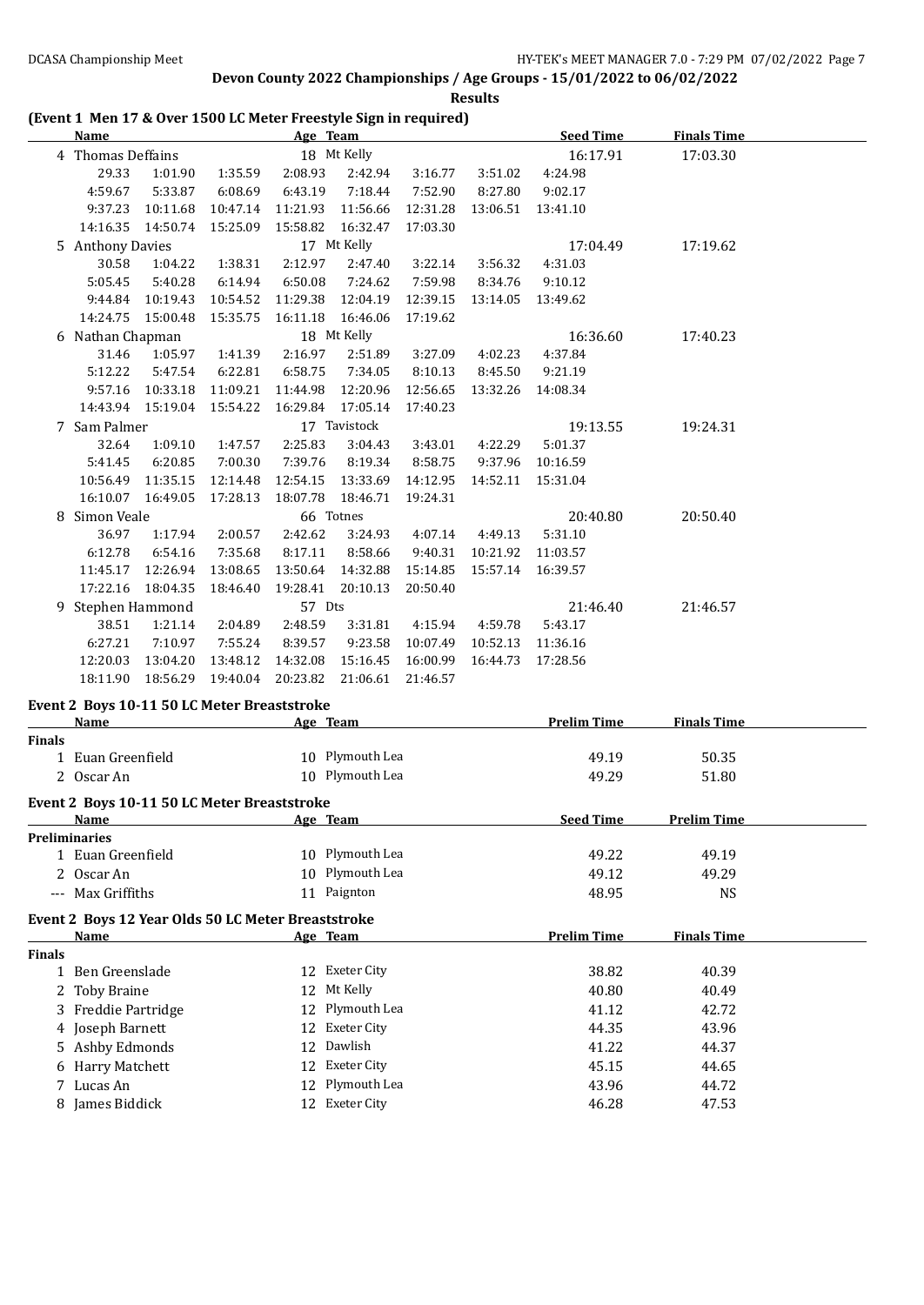**Results**

| Event 2 Boys 12 Year Olds 50 LC Meter Breaststroke<br>Name |    | Age Team           | <b>Seed Time</b>   | <b>Prelim Time</b> |
|------------------------------------------------------------|----|--------------------|--------------------|--------------------|
| <b>Preliminaries</b>                                       |    |                    |                    |                    |
| 1 Ben Greenslade                                           |    | 12 Exeter City     | 41.60              | 38.82              |
| <b>Toby Braine</b><br>2                                    | 12 | Mt Kelly           | 40.81              | 40.80              |
| 3 Freddie Partridge                                        | 12 | Plymouth Lea       | 46.27              | 41.12              |
| 4 Ashby Edmonds                                            | 12 | Dawlish            | 45.78              | 41.22              |
| 5 Lucas An                                                 | 12 | Plymouth Lea       | 42.58              | 43.96              |
| 6 Joseph Barnett                                           | 12 | <b>Exeter City</b> | 44.70              | 44.35              |
| 7 Harry Matchett                                           | 12 | <b>Exeter City</b> | 43.91              | 45.15              |
| 8 James Biddick                                            |    | 12 Exeter City     | 46.79              | 46.28              |
| 9 Joshua Goodrum                                           |    | 12 Plymouth Lea    | 47.16              | 48.41              |
| Event 2 Boys 13 Year Olds 50 LC Meter Breaststroke         |    |                    |                    |                    |
| Name                                                       |    | Age Team           | <b>Prelim Time</b> | <b>Finals Time</b> |
| <b>Finals</b>                                              |    |                    |                    |                    |
| 1 Reuben Murphy                                            |    | 13 Exeter City     | 39.03              | 38.33              |
| 2 Sebastian Grenardo                                       | 13 | Dartmoor DA        | 38.59              | 39.15              |
| 3 John Dyer                                                | 13 | Brixham            | 40.09              | 39.83              |
| 4 Harry Allen                                              | 13 | Exeter City        | 39.64              | 40.40              |
| 5 Henry Roberts                                            | 13 | Tiverton           | 40.40              | 40.53              |
| <b>Solomon Marrison</b>                                    | 13 | Okehampton         | 40.15              | 40.55              |
| William Hamilton<br>7                                      | 13 | Plymouth Lea       | 40.62              | 40.68              |
| <b>Edward Chesworth</b>                                    | 13 | Barnstaple         | 40.94              | 41.85              |
| Event 2 Boys 13 Year Olds 50 LC Meter Breaststroke         |    |                    |                    |                    |
| <b>Name</b>                                                |    | Age Team           | <b>Seed Time</b>   | <b>Prelim Time</b> |
| <b>Preliminaries</b>                                       |    |                    |                    |                    |
| 1 Sebastian Grenardo                                       |    | 13 Dartmoor DA     | 38.18              | 38.59              |
| 2 Reuben Murphy                                            | 13 | Exeter City        | 39.72              | 39.03              |
| 3 Harry Allen                                              | 13 | <b>Exeter City</b> | 40.70              | 39.64              |
| 4 John Dyer                                                | 13 | Brixham            | 40.08              | 40.09              |
| Solomon Marrison<br>5.                                     | 13 | Okehampton         | 44.86              | 40.15              |
| 6 Henry Roberts                                            | 13 | Tiverton           | 41.43              | 40.40              |
| 7 William Hamilton                                         | 13 | Plymouth Lea       | 41.57              | 40.62              |
| 8 Edward Chesworth                                         | 13 | Barnstaple         | 42.39              | 40.94              |
| 9 Toby Nakamura-Drew                                       | 13 | Dartmoor DA        | 44.72              | 41.02              |
| 10 Matthew Bannister                                       | 13 | Dinnaton           | 42.50              | 41.40              |
| 11 Edward Morris                                           |    | 13 Dawlish         | 42.35              | 42.35              |
| 12 Martin Eschle                                           | 13 | Barnstaple         | 42.50              | 42.42              |
| Ollie Tompkins<br>13                                       | 13 | Barnstaple         | 41.03              | 42.52              |
| 14 Sawyer Dent                                             | 13 | Torridgeside       | 43.08              | 43.47              |
| 15 Owen Mcinally                                           | 13 | Brixham            | 44.07              | 44.59              |
| 16 Aron Holtan                                             | 13 | Mt Kelly           | 39.71              | 45.28              |
|                                                            | 13 | Plymouth Lea       |                    |                    |
| <b>Toby Nankivell</b><br>17                                |    |                    | 44.31              | 45.50              |
| --- Herbert Higham<br>4.4 Start before starting signal     | 13 | Tavistock          | 41.71              | DQ                 |
| Event 2 Boys 14 Year Olds 50 LC Meter Breaststroke         |    |                    |                    |                    |
| Name                                                       |    | Age Team           | <b>Prelim Time</b> | <b>Finals Time</b> |
| <b>Finals</b>                                              |    |                    |                    |                    |
| 1 Abduljabar Adama                                         |    | 14 Mt Kelly        | 32.26              | 31.91              |

2 Max Stafford-Davies 14 Plymouth Lea 33.14 32.82<br>3 Marcus Haigh 14 Mt Kelly 32.99 33.35 3 Marcus Haigh 14 Mt Kelly 32.99 33.35 4 Ben Uff 14 Mt Kelly 32.98 33.50<br>
5 Finley Molyneux 14 Okehampton 35.50 35.01 Finley Molyneux 14 Okehampton 35.50 35.01 Alessandro D'Onofrio 14 Mt Kelly 35.39 35.72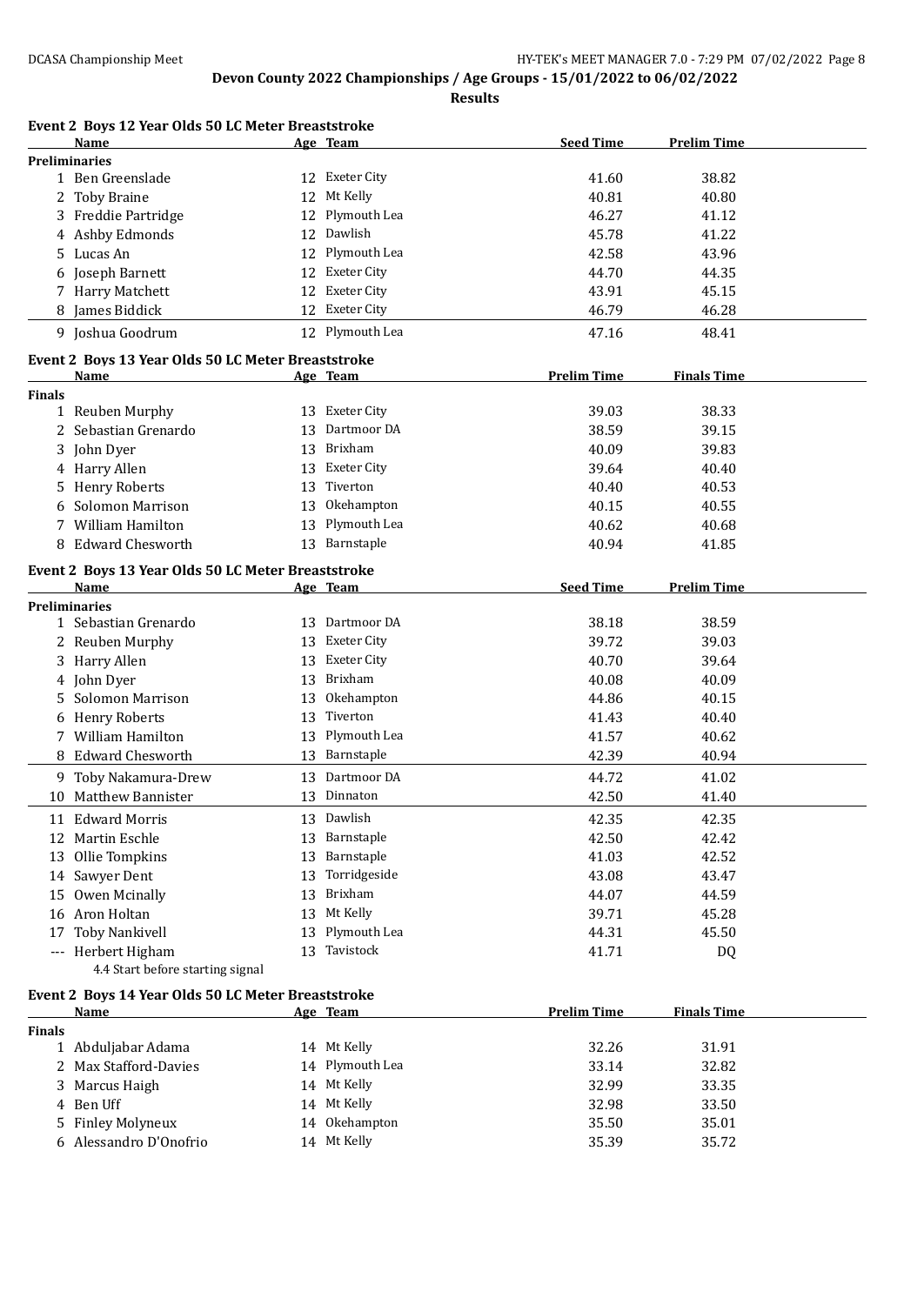**Results**

## **Finals ... (Event 2 Boys 14 Year Olds 50 LC Meter Breaststroke)**

|               | <u>Name</u>                                               |    | Age Team           | <b>Prelim Time</b> | <b>Finals Time</b> |  |
|---------------|-----------------------------------------------------------|----|--------------------|--------------------|--------------------|--|
|               | 7 Daniel Sturt                                            |    | 14 Mt Kelly        | 35.86              | 36.48              |  |
|               | 8 Jakob Essmann                                           |    | 14 Plymouth Lea    | 36.22              | 36.61              |  |
|               | Event 2 Boys 14 Year Olds 50 LC Meter Breaststroke        |    |                    |                    |                    |  |
|               | Name                                                      |    | Age Team           | <b>Seed Time</b>   | <b>Prelim Time</b> |  |
|               | <b>Preliminaries</b>                                      |    |                    |                    |                    |  |
|               | 1 Abduljabar Adama                                        |    | 14 Mt Kelly        | 35.10              | 32.26              |  |
|               | 2 Ben Uff                                                 |    | 14 Mt Kelly        | 32.70              | 32.98              |  |
|               | 3 Marcus Haigh                                            |    | 14 Mt Kelly        | 33.17              | 32.99              |  |
| 4             | Max Stafford-Davies                                       |    | 14 Plymouth Lea    | 32.84              | 33.14              |  |
| 5.            | Alessandro D'Onofrio                                      |    | 14 Mt Kelly        | 33.92              | 35.39              |  |
|               | Finley Molyneux                                           |    | 14 Okehampton      | 36.21              | 35.50              |  |
|               | 7 Daniel Sturt                                            |    | 14 Mt Kelly        | 35.29              | 35.86              |  |
| 8             | Jakob Essmann                                             |    | 14 Plymouth Lea    | 36.37              | 36.22              |  |
|               | 9 Zachary Swanson-Schnepp                                 |    | 14 Dawlish         | 39.31              | 38.59              |  |
|               | 10 Frankie Horton                                         |    | 14 Brixham         | 40.47              | 38.80              |  |
|               | 11 William Birchall                                       |    | 14 Exeter City     | 39.21              | 39.27              |  |
|               | 12 Sonny Baxter                                           |    | 14 Torridgeside    | 40.52              | 39.94              |  |
| 13            | Connor Wynne-Jones                                        |    | 14 Mt Kelly        | 41.04              | 41.22              |  |
|               | 14 Oliver Bennett                                         |    | 14 Plymouth Lea    | 41.37              | 41.43              |  |
|               | 15 George Backholer                                       | 14 | Torquay            | 41.15              | 41.60              |  |
|               | 16 Oran Bonar-Foster                                      | 14 | Torquay            | 41.72              | 42.49              |  |
|               | 17 Lewis Gow                                              | 14 | Tiverton           | 41.62              | 42.50              |  |
|               | --- Zak Herring-Green                                     |    | 14 Plymouth Lea    | 36.75              | <b>NS</b>          |  |
|               |                                                           |    |                    |                    |                    |  |
|               | Event 2 Men 15 Year Olds 50 LC Meter Breaststroke<br>Name |    | Age Team           | <b>Prelim Time</b> | <b>Finals Time</b> |  |
| <b>Finals</b> |                                                           |    |                    |                    |                    |  |
|               | 1 Stanley Partridge                                       |    | 15 Plymouth Lea    | 32.21              | 31.66              |  |
|               | 2 Alexander Grenardo                                      |    | 15 Dartmoor DA     | 34.69              | 33.95              |  |
|               | 3 Leighton Hallows                                        |    | 15 Plymouth Lea    | 34.82              | 35.05              |  |
|               | 4 Matthew Hamilton                                        |    | 15 Plymouth Lea    | 35.53              | 35.37              |  |
| 5.            | Aidan Keslake                                             | 15 | Plymouth Lea       | 36.54              | 36.56              |  |
| 6             | Panagiotis Angelakis                                      |    | 15 Mt Kelly        | 37.21              | 36.62              |  |
|               | 7 Darcy Murphy                                            | 15 | Exeter City        | 36.45              | 36.92              |  |
|               | 8 Nathan McManus                                          |    | 15 Plymouth Lea    | 37.11              | 36.99              |  |
|               | Event 2 Men 15 Year Olds 50 LC Meter Breaststroke         |    |                    |                    |                    |  |
|               | Name                                                      |    | Age Team           | <b>Seed Time</b>   | <b>Prelim Time</b> |  |
|               | <b>Preliminaries</b>                                      |    |                    |                    |                    |  |
|               | 1 Stanley Partridge                                       | 15 | Plymouth Lea       | 32.06              | 32.21              |  |
|               | 2 Alexander Grenardo                                      | 15 | Dartmoor DA        | 33.91              | 34.69              |  |
| 3             | Leighton Hallows                                          | 15 | Plymouth Lea       | 34.04              | 34.82              |  |
|               | 4 Matthew Hamilton                                        | 15 | Plymouth Lea       | 34.41              | 35.53              |  |
| 5.            | Darcy Murphy                                              | 15 | <b>Exeter City</b> | 36.78              | 36.45              |  |
| 6             | Aidan Keslake                                             | 15 | Plymouth Lea       | 37.16              | 36.54              |  |
| 7             | Nathan McManus                                            | 15 | Plymouth Lea       | 34.53              | 37.11              |  |
| 8             | Panagiotis Angelakis                                      | 15 | Mt Kelly           | 34.78              | 37.21              |  |
|               | 9 James Blackwell                                         | 15 | Plymouth Lea       | 36.67              | 37.35              |  |
| 10            | Thomas Bennett                                            | 15 | Plymouth Lea       | 35.59              | 37.61              |  |
| 11            | Finley Smallshaw                                          | 15 | Dinnaton           | 38.60              | 38.18              |  |
| 12            | Maxim Robertson                                           | 15 | Mt Kelly           | 38.61              | 38.34              |  |
| 13            | Henry Birchall                                            | 15 | <b>Exeter City</b> | 39.07              | 38.45              |  |
|               | 14 Johari Masinde                                         | 15 | Plymouth Lea       | 38.43              | 38.81              |  |
|               | 15 James Bannister                                        |    | 15 Dinnaton        | 39.25              | 40.45              |  |
|               |                                                           |    |                    |                    |                    |  |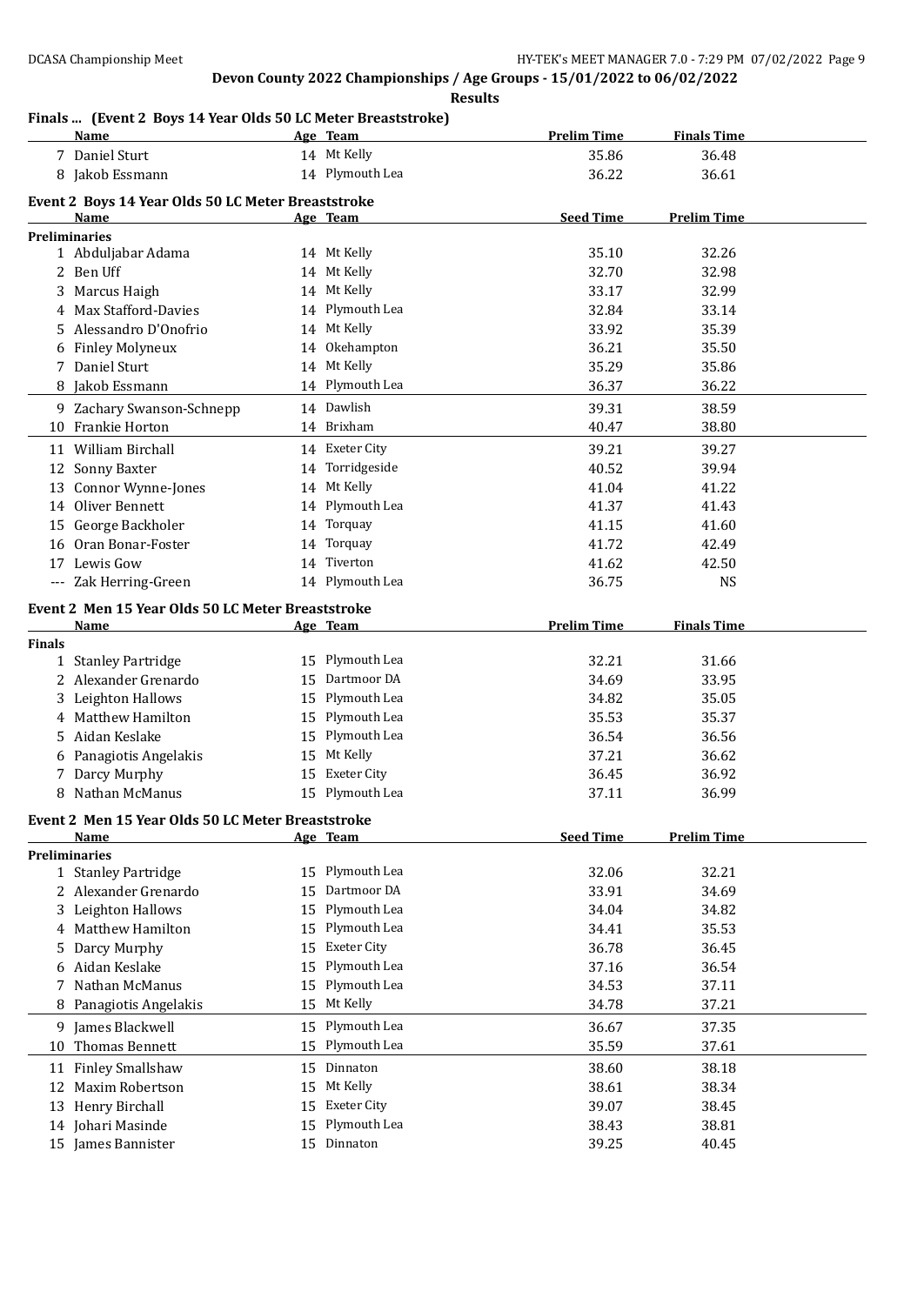**Results**

### **Preliminaries ... (Event 2 Men 15 Year Olds 50 LC Meter Breaststroke)**

|               | <b>Name</b>                                       |    | Age Team           | <b>Seed Time</b>   | <b>Prelim Time</b> |  |
|---------------|---------------------------------------------------|----|--------------------|--------------------|--------------------|--|
|               | 16 James Klein                                    |    | 15 Exeter City     | 39.53              | 41.20              |  |
|               | Event 2 Men 16 Year Olds 50 LC Meter Breaststroke |    |                    |                    |                    |  |
|               | Name                                              |    | Age Team           | <b>Prelim Time</b> | <b>Finals Time</b> |  |
| <b>Finals</b> |                                                   |    |                    |                    |                    |  |
|               | 1 Matei Radu                                      |    | 16 Plymouth Lea    | 31.91              | 31.35              |  |
|               | 2 Jonathan Turck                                  |    | 16 Mt Kelly        | 31.86              | 31.77              |  |
|               | 3 Ashton Hallows                                  | 16 | Plymouth Lea       | 33.40              | 32.80              |  |
|               | 4 Ashton Gifford-Groves                           | 16 | Mt Kelly           | 33.73              | 33.54              |  |
|               | Kiran Gammon                                      | 16 | Barnstaple         | 33.53              | 33.59              |  |
|               | 6 Zack Sullens                                    | 16 | <b>Exeter City</b> | 33.87              | 33.76              |  |
|               | 7 Ilir Gjoka                                      | 16 | Dartmoor DA        | 34.49              | 34.80              |  |
|               | 8 Freddie Brassey-Barlow                          |    | 16 Tiverton        | 35.02              | 35.94              |  |
|               |                                                   |    |                    |                    |                    |  |
|               | Event 2 Men 16 Year Olds 50 LC Meter Breaststroke |    |                    |                    |                    |  |
|               | Name                                              |    | Age Team           | <b>Seed Time</b>   | <b>Prelim Time</b> |  |
|               | <b>Preliminaries</b>                              |    |                    |                    |                    |  |
|               | 1 Jonathan Turck                                  |    | 16 Mt Kelly        | 30.50              | 31.86              |  |
|               | 2 Matei Radu                                      |    | 16 Plymouth Lea    | 30.98              | 31.91              |  |
|               | 3 Ashton Hallows                                  |    | 16 Plymouth Lea    | 31.76              | 33.40              |  |
|               | 4 Kiran Gammon                                    |    | 16 Barnstaple      | 33.10              | 33.53              |  |
| 5.            | Ashton Gifford-Groves                             |    | 16 Mt Kelly        | 31.27              | 33.73              |  |
|               | 6 Zack Sullens                                    |    | 16 Exeter City     | 33.05              | 33.87              |  |
|               | 7 Ilir Gjoka                                      | 16 | Dartmoor DA        | 33.94              | 34.49              |  |
|               | 8 Freddie Brassey-Barlow                          |    | 16 Tiverton        | 37.69              | 35.02              |  |
|               | 9 Finnigan Hadley                                 |    | 16 Paignton        | 33.66              | 35.92              |  |
|               | 10 Jacob Henderson                                |    | 16 Dawlish         | 36.86              | 36.16              |  |
|               | 11 Jensen Healey                                  |    | 16 Newton Abbot    | 36.13              | 37.06              |  |
|               | 12 Harry Butler                                   | 16 | Torquay            | 37.37              | 37.50              |  |
|               | 13 Austin Heale                                   | 16 | Brixham            | 37.49              | 38.67              |  |
|               | 14 Dennis Psaltis                                 |    | Barnstaple         |                    |                    |  |
|               |                                                   | 16 |                    | 37.72              | 38.69              |  |
|               | 15 Alexander Fewtrell                             | 16 | Mt Kelly           | 36.71              | 38.97              |  |
|               | --- Edward Ayres                                  |    | 16 Devonport       | 34.61              | <b>NS</b>          |  |
|               | Event 2 Men 17 & Over 50 LC Meter Breaststroke    |    |                    |                    |                    |  |
|               | <b>Name</b>                                       |    | Age Team           | <b>Prelim Time</b> | <b>Finals Time</b> |  |
| <b>Finals</b> |                                                   |    |                    |                    |                    |  |
|               | 1 Charlie-Joe Hallett                             |    | 21 Plymouth Lea    | 28.64              | 28.53              |  |
|               | 2 Cameron Williams                                | 18 | Dartmoor DA        | 28.58              | 28.72              |  |
|               | 3 Ronny Hallett                                   |    | 18 Mt Kelly        | 29.57              | 29.54              |  |
|               | 4 Joseph Sin                                      |    | 19 Mt Kelly        | 30.06              | 29.78              |  |
| 5.            | Sam Williamson                                    | 18 | Mt Kelly           | 30.11              | 30.20              |  |
|               | 6 Arun Oelkers                                    | 17 | Mt Kelly           | 30.16              | 30.22              |  |
| 7             | Drew McGregor                                     | 19 | Mt Kelly           | 30.74              | 30.57              |  |
|               | 8 Reuben West                                     |    | 19 Plymouth Lea    | 30.44              | 31.07              |  |
|               | Event 2 Men 17 & Over 50 LC Meter Breaststroke    |    |                    |                    |                    |  |
|               | Name                                              |    | Age Team           | <b>Seed Time</b>   | <b>Prelim Time</b> |  |
|               | <b>Preliminaries</b>                              |    |                    |                    |                    |  |
|               | 1 Cameron Williams                                |    | 18 Dartmoor DA     | 28.07              | 28.58              |  |
|               | 2 Charlie-Joe Hallett                             |    | 21 Plymouth Lea    | 28.24              | 28.64              |  |
|               | 3 Ronny Hallett                                   |    | 18 Mt Kelly        | 29.29              | 29.57              |  |
|               | 4 Joseph Sin                                      |    | 19 Mt Kelly        | 28.70              | 30.06              |  |
|               | 5 Sam Williamson                                  |    | 18 Mt Kelly        | 29.89              | 30.11              |  |
|               | 6 Arun Oelkers                                    |    | 17 Mt Kelly        | 35.90              | 30.16              |  |
|               | 7 Reuben West                                     |    | 19 Plymouth Lea    | 30.00              | 30.44              |  |
|               |                                                   |    |                    |                    |                    |  |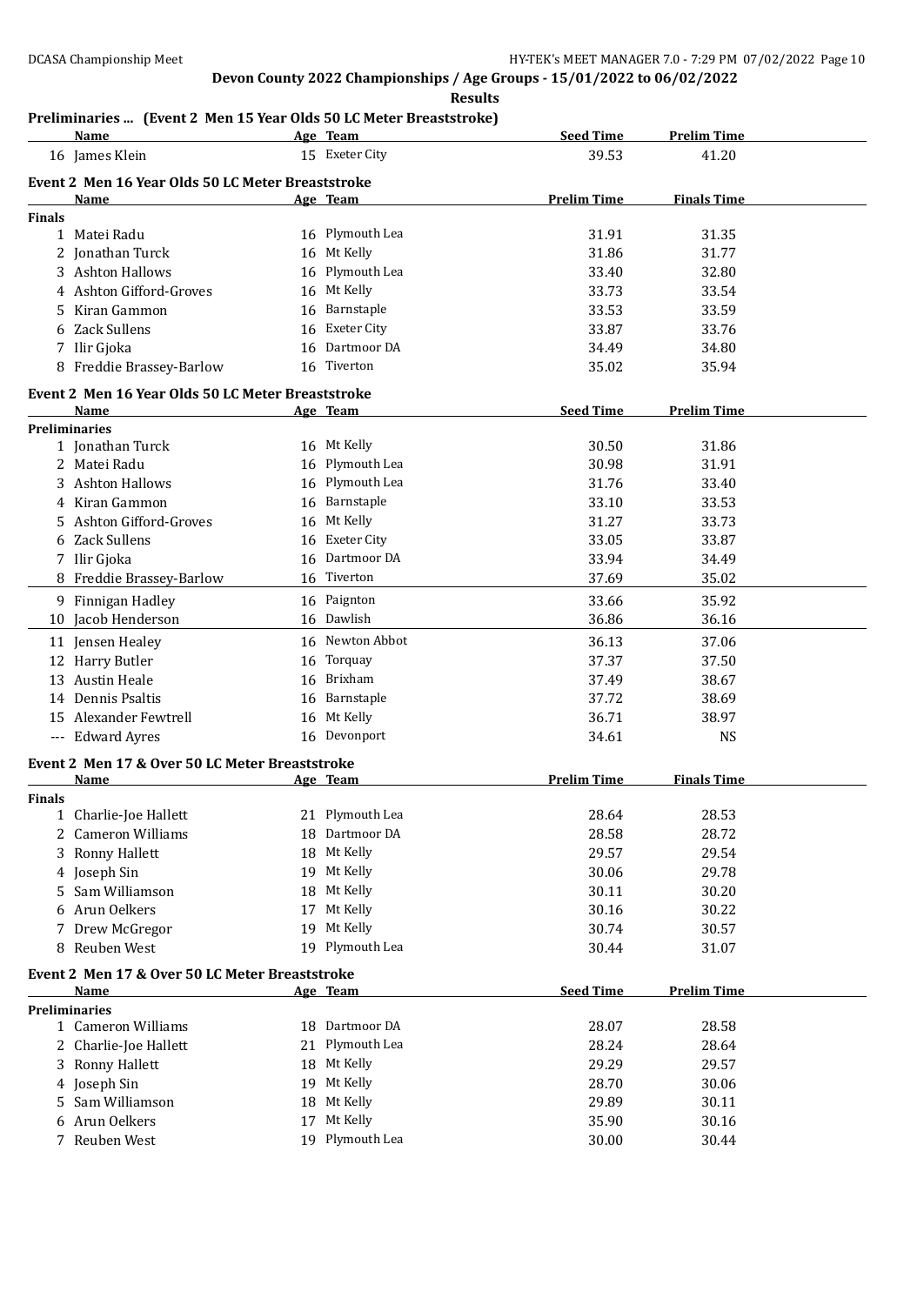**Results**

### **Preliminaries ... (Event 2 Men 17 & Over 50 LC Meter Breaststroke)**

|               | <b>Name</b>                                      |    | Age Team           | <b>Seed Time</b>   | <b>Prelim Time</b> |  |
|---------------|--------------------------------------------------|----|--------------------|--------------------|--------------------|--|
|               | 8 Drew McGregor                                  |    | 19 Mt Kelly        | 29.88              | 30.74              |  |
|               | 9 Donatas Dragasius                              |    | 18 Mt Kelly        | 30.90              | 31.34              |  |
| 10            | Joseph Thompson                                  |    | 20 Plymouth Lea    | 30.59              | 31.38              |  |
|               | 11 Benjamin Fannon                               | 20 | Plymouth Lea       | 29.75              | 31.44              |  |
|               | 12 Harry Robinson                                |    | 18 Mt Kelly        | 30.49              | 31.79              |  |
|               | *13 Ben Wilkinson                                |    | Mt Kelly           |                    |                    |  |
|               |                                                  | 18 |                    | 31.27              | 31.93              |  |
|               | *13 Callum Frith                                 | 17 | <b>Exeter City</b> | 31.94              | 31.93              |  |
|               | 15 Adam Lawton                                   | 19 | Plymouth Lea       | 30.78              | 32.04              |  |
|               | 16 Maximilian Kohl                               | 18 | Plymouth Lea       | 31.47              | 32.13              |  |
|               | 17 Liam Jordan                                   | 18 | <b>Exeter City</b> | 31.04              | 32.37              |  |
| 18            | <b>Thomas Deffains</b>                           |    | 18 Mt Kelly        | 31.70              | 32.49              |  |
| 19            | Samuel Arrowsmith                                |    | 19 Exeter City     | 31.97              | 33.02              |  |
|               | 20 Benjamin Holland                              |    | 19 Mt Kelly        | 33.30              | 33.16              |  |
|               | 21 Finn Aengenheyster                            |    | 17 Mt Kelly        | 33.29              | 33.17              |  |
|               | 22 Raoul Bromley                                 | 18 | Plymouth Lea       | 32.75              | 33.49              |  |
|               | 23 Gareth Cowell                                 |    | 47 Paignton        | 34.04              | 33.62              |  |
|               | 24 Jacob Tittle                                  | 17 | Torridgeside       | 32.73              | 33.67              |  |
| 25            | Kevin Wu                                         | 18 | Mt Kelly           | 31.90              | 34.08              |  |
| 26            | Jon-Paul Davis                                   | 19 | Dartmoor DA        | 33.61              | 34.23              |  |
| 27            | Michael Cuddihee                                 | 22 | Dartmoor DA        | 33.22              | 35.06              |  |
| 28            | Robert Cacchione                                 | 18 | Newton Abbot       | 34.98              | 35.60              |  |
| 29            | Max Czech                                        | 17 | Mt Kelly           | 34.48              | 36.10              |  |
| 30            | Sam Palmer                                       | 17 | Tavistock          | 35.65              | 36.17              |  |
|               | 31 Harry Morgan-Hughes                           | 17 | Dartmoor DA        | 34.72              | 36.19              |  |
|               | 32 Micah Partridge                               | 18 | Tiverton           | 34.70              | 36.62              |  |
| 33            | Sam Cornish                                      | 18 | Plymouth Lea       | 36.37              | 36.65              |  |
|               | 34 Xen Medland                                   |    | 17 Tiverton        | 35.95              | 37.18              |  |
|               | Jacob Armon                                      |    | 19 Mt Kelly        | 28.10              | <b>NS</b>          |  |
|               | Calvin Fry                                       |    | 18 Mt Kelly        | 31.11              | <b>NS</b>          |  |
|               | Adam O'Reilly                                    | 19 | Mt Kelly           | 36.01              | <b>NS</b>          |  |
| $---$         | Roman Zaki                                       | 21 | Totnes             | 32.85              | <b>NS</b>          |  |
|               | --- Finlay Washburn                              |    | 18 Plymouth Lea    | 29.90              | <b>NS</b>          |  |
|               |                                                  |    |                    |                    |                    |  |
|               | Event 2 Men 50 LC Meter Breaststroke Multi-Class |    |                    | <b>Prelim Time</b> | <b>Finals Time</b> |  |
|               | Name                                             |    | Age Team           |                    |                    |  |
| <b>Finals</b> | --- Sebastian Williams SB6                       |    | 18 Mt Kelly/12+    | 47.26              | <b>NS</b>          |  |
|               |                                                  |    |                    |                    |                    |  |
|               | Event 2 Men 50 LC Meter Breaststroke Multi-Class |    |                    |                    |                    |  |
|               | Name                                             |    | Age Team           | <b>Seed Time</b>   | <b>Prelim Time</b> |  |
|               | <b>Preliminaries</b>                             |    |                    |                    |                    |  |
|               | 1 Sebastian Williams SB6                         |    | 18 Mt Kelly/12+    | 58.61              | 47.26              |  |
|               | Event 3 Girls 10-11 50 LC Meter Backstroke       |    |                    |                    |                    |  |
|               | Name                                             |    | Age Team           | <b>Prelim Time</b> | <b>Finals Time</b> |  |
| <b>Finals</b> |                                                  |    |                    |                    |                    |  |
|               | 1 Ava Edwards                                    |    | 11 Plymouth Lea    | 37.74              | 37.00              |  |
|               | 2 Grace Gilliard                                 |    | 11 Plymouth Lea    | 38.79              | 39.14              |  |
|               | Event 3 Girls 10-11 50 LC Meter Backstroke       |    |                    |                    |                    |  |
|               | Name                                             |    | Age Team           | <b>Seed Time</b>   | <b>Prelim Time</b> |  |
|               | <b>Preliminaries</b>                             |    |                    |                    |                    |  |
|               | 1 Ava Edwards                                    |    | 11 Plymouth Lea    | 38.04              | 37.74              |  |
|               | 2 Grace Gilliard                                 |    | 11 Plymouth Lea    | 41.27              | 38.79              |  |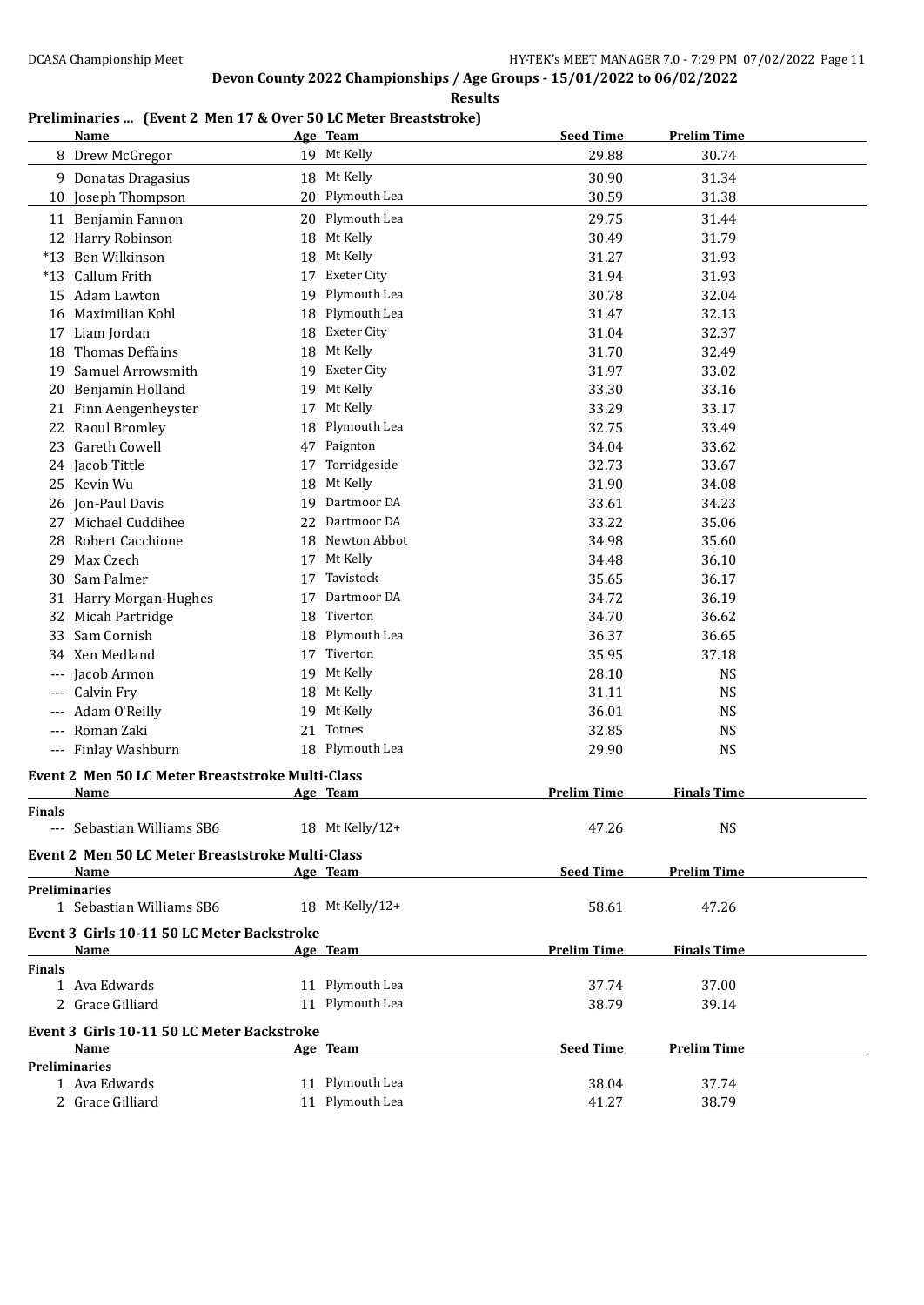|               | Event 3 Girls 12 Year Olds 50 LC Meter Backstroke<br>Name |    | Age Team             | <b>Prelim Time</b> | <b>Finals Time</b> |
|---------------|-----------------------------------------------------------|----|----------------------|--------------------|--------------------|
| <b>Finals</b> |                                                           |    |                      |                    |                    |
|               | 1 Christina Angelakis                                     |    | 12 Mt Kelly          | 35.58              | 35.29              |
|               | 2 Lily Green                                              | 12 | Plymouth Lea         | 36.12              | 36.51              |
|               | 3 Jessica Hill                                            | 12 | <b>Exeter City</b>   | 37.81              | 37.21              |
|               | 4 Millie Howarth                                          | 12 | Plymouth Lea         | 37.71              | 38.06              |
|               | <b>Caoimhe Dolby</b>                                      | 12 | Mt Kelly             | 37.27              | 38.10              |
| 6             | Eva Bissett                                               | 12 | Brixham              | 39.87              | 38.35              |
|               | 7 Scarlet Hall                                            | 12 | Plymouth Lea         | 39.87              | 39.81              |
|               | 8 Evie Evans                                              |    | 12 Newton Abbot      | 40.38              | 40.99              |
|               | Event 3 Girls 12 Year Olds 50 LC Meter Backstroke         |    |                      |                    |                    |
|               | Name                                                      |    | Age Team             | <b>Seed Time</b>   | <b>Prelim Time</b> |
|               | <b>Preliminaries</b>                                      |    |                      |                    |                    |
|               | 1 Christina Angelakis                                     |    | 12 Mt Kelly          | 34.43              | 35.58              |
|               | 2 Lily Green                                              |    | 12 Plymouth Lea      | 37.35              | 36.12              |
|               | 3 Caoimhe Dolby                                           |    | 12 Mt Kelly          | 38.29              | 37.27              |
|               | 4 Millie Howarth                                          |    | 12 Plymouth Lea      | 36.70              | 37.71              |
|               | 5 Jessica Hill                                            |    | 12 Exeter City       | 37.68              | 37.81              |
|               | *6 Eva Bissett                                            |    | 12 Brixham           | 37.70              | 39.87              |
|               | *6 Scarlet Hall                                           |    | 12 Plymouth Lea      | 33.16              | 39.87              |
| 8             | Evie Evans                                                |    | 12 Newton Abbot      | 39.02              | 40.38              |
|               | Event 3 Girls 13 Year Olds 50 LC Meter Backstroke         |    |                      |                    |                    |
|               | Name                                                      |    | Age Team             | <b>Prelim Time</b> | <b>Finals Time</b> |
| <b>Finals</b> |                                                           |    |                      |                    |                    |
|               | 1 Anna Huddy                                              |    | 13 Mt Kelly          | 33.76              | 33.62              |
|               | 2 Abigail Law                                             |    | 13 Dartmoor DA       | 33.78              | 33.76              |
|               | 3 Lotte Declerck                                          | 13 | Tiverton             | 35.38              | 34.46              |
| 4             | Dixie Turner-Moore                                        |    | 13 Plymouth Lea      | 34.47              | 34.65              |
| 5.            | Tayla Bastin                                              | 13 | Torquay              | 35.63              | 35.23              |
|               | 6 Hermance Vellaud                                        | 13 | Mt Kelly             | 36.18              | 36.21              |
|               | 7 Jasmine Bennett                                         | 13 | Plymouth Lea         | 36.03              | 36.67              |
|               | 8 Willow Clark                                            |    | 13 Tiverton          | 36.05              | 36.83              |
|               | Event 3 Girls 13 Year Olds 50 LC Meter Backstroke         |    |                      |                    |                    |
|               | Name                                                      |    | Age Team             | <b>Seed Time</b>   | <b>Prelim Time</b> |
|               | <b>Preliminaries</b>                                      |    | 13 Mt Kelly          | 33.35              | 33.76              |
|               | 1 Anna Huddy                                              | 13 | Dartmoor DA          | 32.69              | 33.78              |
|               | 2 Abigail Law<br>Dixie Turner-Moore                       |    | Plymouth Lea         | 33.33              |                    |
| 3             |                                                           | 13 | Tiverton             |                    | 34.47              |
| 4             | Lotte Declerck                                            | 13 | Torquay              | 33.84              | 35.38              |
| 5.            | Tayla Bastin                                              | 13 | Plymouth Lea         | 35.42              | 35.63              |
| 6             | Jasmine Bennett                                           | 13 |                      | 35.78              | 36.03              |
|               | 7 Willow Clark                                            | 13 | Tiverton<br>Mt Kelly | 38.33              | 36.05              |
|               | 8 Hermance Vellaud                                        | 13 |                      | 34.87              | 36.18              |
|               | 9 Nell Maguire                                            | 13 | Tavistock            | 38.35              | 36.75              |
| 10            | <b>Brianna Davies</b>                                     | 13 | Mt Kelly             | 36.28              | 36.98              |
| 11            | Elise Helps                                               |    | 13 Torridgeside      | 37.88              | 37.29              |
| 12            | Sian Davies                                               | 13 | Mt Kelly             | 38.32              | 37.68              |
|               | 13 Alexandra Daw                                          | 13 | Mt Kelly             | 36.98              | 37.72              |
|               | 14 Gabriella Drake                                        | 13 | Plymouth Lea         | 36.67              | 37.74              |
| 15            | Miley Lake                                                | 13 | Tavistock            | 36.74              | 38.17              |
| 16            | Lydia Hurrell                                             | 13 | <b>Exeter City</b>   | 38.36              | 38.21              |
| 17            | Naomi Hollinsky                                           | 13 | Plymouth Lea         | 37.06              | 38.71              |
|               | 18 Aela Farquharson                                       |    | 13 Brixham           | 38.44              | 39.38              |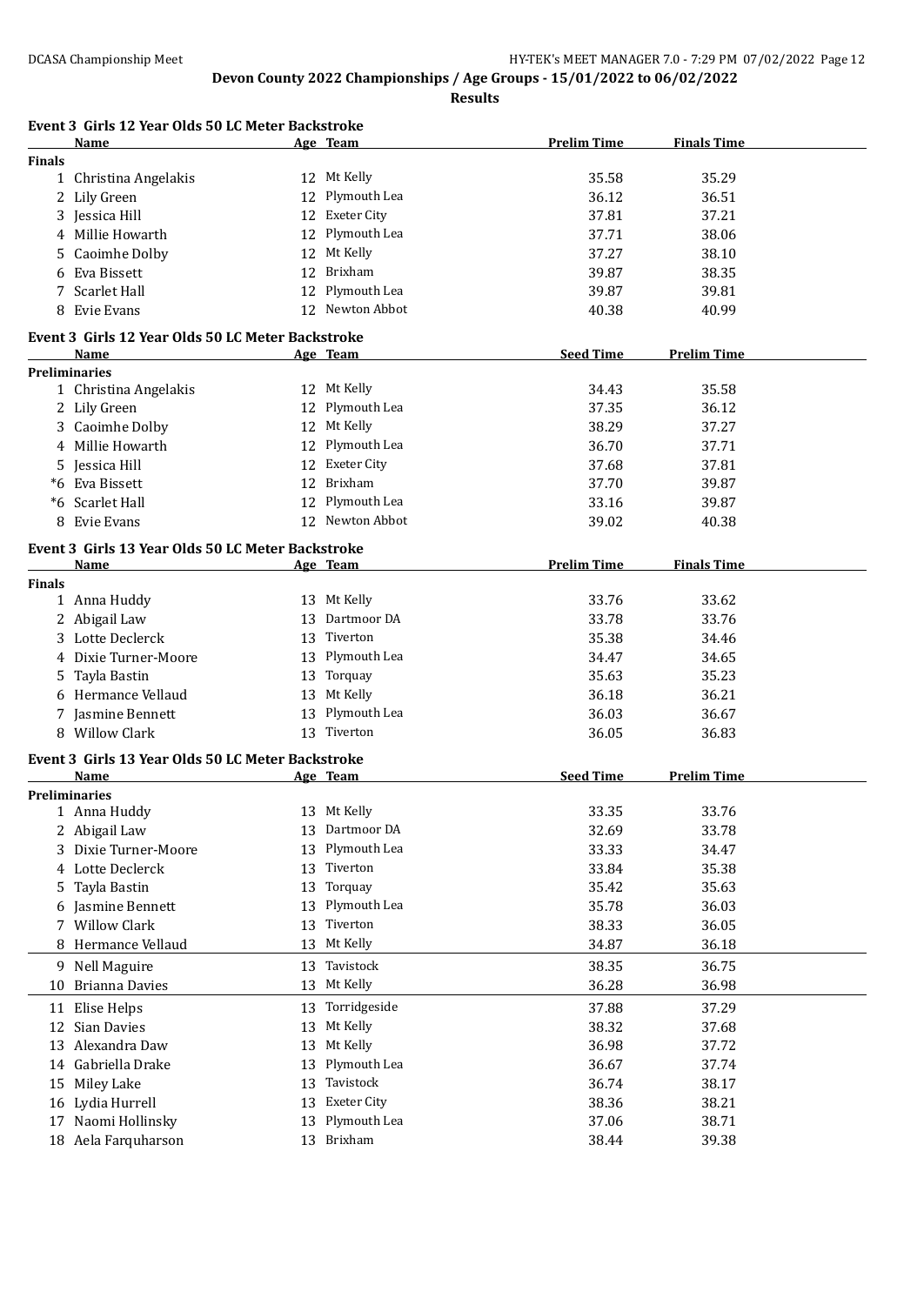**Results**

### **Preliminaries ... (Event 3 Girls 13 Year Olds 50 LC Meter Backstroke)**

|               | enning res  (Event 5 GHTs 15 Tear Olds 50 EG Meter Backströße)<br><u>Name</u> |    | Age Team        | <b>Seed Time</b>   | <b>Prelim Time</b> |
|---------------|-------------------------------------------------------------------------------|----|-----------------|--------------------|--------------------|
|               | 19 Isabella Holmes                                                            |    | 13 Barnstaple   | 38.22              | 39.86              |
|               | 20 Gracie Stovin                                                              |    | 13 Newton Abbot | 38.12              | 40.08              |
|               |                                                                               |    |                 |                    |                    |
|               | Event 3 Girls 14 Year Olds 50 LC Meter Backstroke                             |    |                 |                    |                    |
|               | Name                                                                          |    | Age Team        | <b>Prelim Time</b> | <b>Finals Time</b> |
| <b>Finals</b> |                                                                               |    |                 |                    |                    |
|               | 1 Bryony Hayward                                                              |    | 14 Plymouth Lea | 32.17              | 32.07              |
|               | 2 Gabrielle Idle-Beavers                                                      |    | 14 Mt Kelly     | 33.34              | 32.39              |
| 3             | Elsie Maguire                                                                 | 14 | Tavistock       | 33.57              | 33.31              |
|               | 4 Rose Smyth                                                                  |    | 14 Tiverton     | 34.43              | 34.35              |
| 5.            | Abigail Needs                                                                 |    | 14 Exeter City  | 34.59              | 34.56              |
|               | 6 Karensa Babbington                                                          |    | 14 Plymouth Lea | 35.06              | 34.73              |
|               | 7 Tianna-Eve Foley                                                            |    | 14 Plymouth Lea | 34.87              | 35.33              |
| 8             | Lola Meech                                                                    |    | 14 Torridgeside | 34.83              | 35.74              |
|               | Event 3 Girls 14 Year Olds 50 LC Meter Backstroke                             |    |                 |                    |                    |
|               | Name                                                                          |    | Age Team        | <b>Seed Time</b>   | <b>Prelim Time</b> |
|               | <b>Preliminaries</b>                                                          |    |                 |                    |                    |
|               | 1 Bryony Hayward                                                              |    | 14 Plymouth Lea | 31.18              | 32.17              |
|               | 2 Gabrielle Idle-Beavers                                                      |    | 14 Mt Kelly     | 32.21              | 33.34              |
|               | Elsie Maguire                                                                 | 14 | Tavistock       | 32.81              | 33.57              |
| 4             | Rose Smyth                                                                    | 14 | Tiverton        | 34.41              | 34.43              |
|               | 5 Abigail Needs                                                               | 14 | Exeter City     | 34.00              | 34.59              |
|               | 6 Lola Meech                                                                  | 14 | Torridgeside    | 34.92              | 34.83              |
|               | 7 Tianna-Eve Foley                                                            |    | 14 Plymouth Lea | 33.92              | 34.87              |
|               | 8 Karensa Babbington                                                          |    | 14 Plymouth Lea | 34.61              | 35.06              |
|               |                                                                               |    |                 |                    |                    |
|               | 9 Kelly Wynne-Jones                                                           |    | 14 Mt Kelly     | 33.86              | 35.25              |
| 10            | Rose Harrison                                                                 |    | 14 Tiverton     | 34.07              | 35.45              |
|               | 11 Evie Barnett                                                               |    | 14 Exeter City  | 35.84              | 35.66              |
|               | 12 Sofija Gelev                                                               |    | 14 Exeter City  | 34.87              | 35.86              |
|               | *13 Frida Gallego-Cooper                                                      | 14 | Dinnaton        | 33.98              | 35.95              |
|               | *13 Isabel Philipson                                                          |    | 14 Devonport    | 36.32              | 35.95              |
| 15            | Evie Palmer                                                                   | 14 | Tavistock       | 34.80              | 36.00              |
|               | 16 Julianna Babbington                                                        |    | 14 Plymouth Lea | 34.31              | 36.12              |
|               | 17 Ruby Gove                                                                  | 14 | Dinnaton        | 34.73              | 36.23              |
|               | 18 Emily Bishop                                                               |    | 14 Paignton     | 35.68              | 36.73              |
|               | 19 Brooke Rowe                                                                |    | 14 Exeter City  | 36.63              | 36.86              |
| 20.           | Millie Hayes                                                                  |    | 14 Barnstaple   | 36.38              | 36.91              |
| 21            | <b>Isobelle Hawling</b>                                                       |    | 14 Dinnaton     | 37.25              | 38.20              |
| 22            | Charlotte Turpin                                                              |    | 14 Plymouth Lea | 36.67              | 38.42              |
| 23            | Freya Walker                                                                  |    | 14 Brixham      | 37.45              | 38.52              |
|               | 24 Ruby Holmes                                                                |    | 14 Plymouth Lea | 37.25              | 38.67              |
| 25            | Freya Pearson                                                                 |    | 14 Plymouth Lea | 36.89              | 39.01              |
| $---$         | Hanna Sari                                                                    |    | 14 Exeter City  | 35.33              | <b>NS</b>          |
| $---$         | Maisie Stevens                                                                |    | 14 Torridgeside | 36.51              | <b>NS</b>          |
| $\cdots$      | Tilly Davis                                                                   |    | 14 Mt Kelly     | 34.47              | <b>NS</b>          |
|               |                                                                               |    |                 |                    |                    |
|               | Event 3 Women 15 Year Olds 50 LC Meter Backstroke                             |    |                 |                    |                    |
|               | <u>Name</u>                                                                   |    | Age Team        | <b>Prelim Time</b> | <b>Finals Time</b> |
| <b>Finals</b> |                                                                               |    |                 |                    |                    |
|               | 1 Blythe Kinsman                                                              |    | 15 Mt Kelly     | 30.25              | 30.17              |
|               | 2 Zoe Falconer                                                                | 15 | Mt Kelly        | 32.46              | 32.08              |
| 3             | Emma Declerck                                                                 | 15 | Tiverton        | 32.97              | 32.67              |
| 4             | Lilly Whittingham                                                             | 15 | Plymouth Lea    | 33.32              | 32.79              |
| 5             | Millie Dixon                                                                  |    | 15 Mt Kelly     | 33.25              | 33.16              |
|               | 6 Nicole Quiller                                                              |    | 15 Mt Kelly     | 33.87              | 33.44              |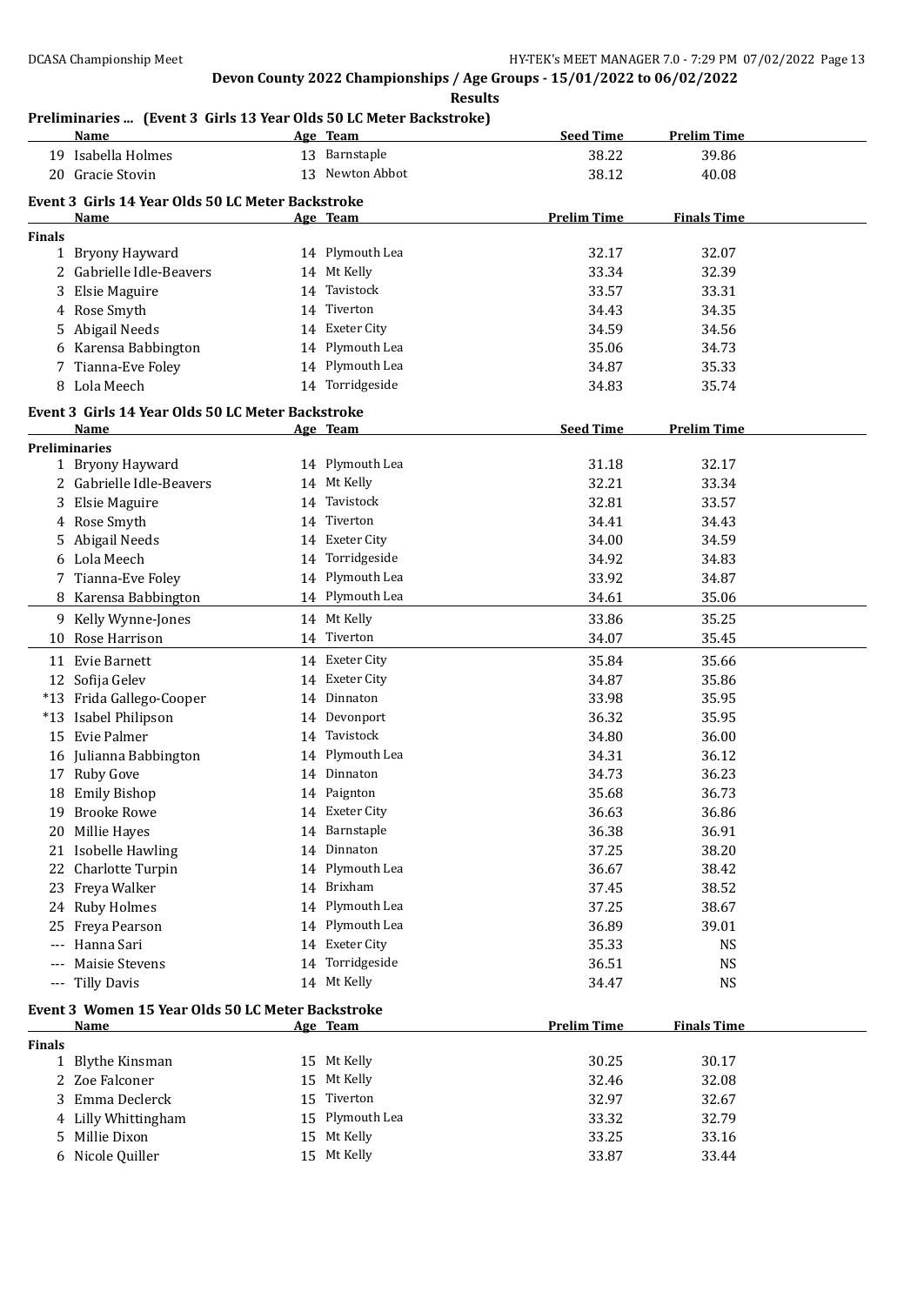**Results**

# **Finals ... (Event 3 Women 15 Year Olds 50 LC Meter Backstroke)**

|               | <u>Name</u>                                               |    | Age Team                | <b>Prelim Time</b> | <b>Finals Time</b> |  |
|---------------|-----------------------------------------------------------|----|-------------------------|--------------------|--------------------|--|
|               | 7 Alyze Gentles                                           |    | 15 Plymouth Lea         | 33.88              | 33.89              |  |
|               | 8 Lauren Major                                            |    | 15 Exeter City          | 34.04              | 34.42              |  |
|               |                                                           |    |                         |                    |                    |  |
|               | Event 3 Women 15 Year Olds 50 LC Meter Backstroke<br>Name |    | Age Team                | <b>Seed Time</b>   | <b>Prelim Time</b> |  |
|               | <b>Preliminaries</b>                                      |    |                         |                    |                    |  |
|               | 1 Blythe Kinsman                                          |    | 15 Mt Kelly             | 29.14              | 30.25              |  |
|               | 2 Zoe Falconer                                            | 15 | Mt Kelly                | 31.82              | 32.46              |  |
| 3             | Emma Declerck                                             | 15 | Tiverton                | 32.59              | 32.97              |  |
| 4             | Millie Dixon                                              | 15 | Mt Kelly                | 33.34              | 33.25              |  |
| 5.            | Lilly Whittingham                                         |    | 15 Plymouth Lea         | 31.76              | 33.32              |  |
| 6             | Nicole Quiller                                            | 15 | Mt Kelly                | 32.30              | 33.87              |  |
|               | 7 Alyze Gentles                                           | 15 | Plymouth Lea            | 33.14              | 33.88              |  |
|               | 8 Lauren Major                                            |    | 15 Exeter City          | 33.28              | 34.04              |  |
|               | 9 Sophie Benn                                             |    | 15 Mt Kelly             | 34.10              | 34.23              |  |
| 10            | Ella Huddy                                                |    | 15 Mt Kelly             | 33.27              | 34.34              |  |
|               |                                                           |    | 15 Plymouth Lea         | 32.94              | 35.13              |  |
|               | 11 Holly Tremayne                                         |    |                         |                    |                    |  |
|               | 12 Samantha Tse                                           | 15 | Mt Kelly<br>Mt Kelly    | 34.76              | 35.38              |  |
|               | 13 Jessica Ward                                           | 15 |                         | 35.09              | 35.65              |  |
|               | 14 Megan Rook                                             | 15 | Barnstaple              | 35.85              | 36.15              |  |
|               | 15 Anais Oosthuysen<br>Ellen Bloomfield                   | 15 | Barnstaple              | 35.90              | 36.18              |  |
| 16            |                                                           | 15 | Honiton<br>Plymouth Lea | 35.89              | 36.47              |  |
| 17            | Tia Bird                                                  | 15 |                         | 35.20              | 36.51              |  |
| 18            | Freya Murray                                              | 15 | Plymouth Lea            | 35.10              | 36.63              |  |
| 19            | Constanca Gordo                                           | 15 | Plymouth Lea            | 35.00              | 36.65              |  |
| 20            | Mia Sodyte                                                | 15 | Plymouth Lea            | 36.57              | 36.83              |  |
| 21            | Isabelle Kennedy-Bruyneels                                | 15 | Dawlish                 | 35.10              | 36.86              |  |
| 22            | Verity Braine                                             | 15 | Plymouth Lea            | 36.18              | 37.50              |  |
|               | 23 Annie Wisely                                           | 15 | Plymouth Lea            | 36.76              | 37.66              |  |
|               | 24 Evelyn Fenwick                                         | 15 | Plymouth Lea            | 36.57              | 37.86              |  |
|               | 25 Millesime Taylor                                       |    | 15 Plymouth Lea         | 36.23              | 38.11              |  |
|               | Event 3 Women 16 Year Olds 50 LC Meter Backstroke         |    |                         |                    |                    |  |
|               | <b>Name</b>                                               |    | Age Team                | <b>Prelim Time</b> | <b>Finals Time</b> |  |
| <b>Finals</b> |                                                           |    |                         |                    |                    |  |
|               | 1 Lucy Allix                                              | 16 | Barnstaple              | 32.27              | 31.61              |  |
|               | 2 Kaia Phillips                                           |    | 16 Plymouth Lea         | 32.74              | 32.52              |  |
|               | *3 Leah Bowen                                             |    | 16 Mt Kelly             | 32.35              | 32.55              |  |
|               | *3 Felicity Boyle                                         |    | 16 Mt Kelly             | 33.13              | 32.55              |  |
|               | 5 Katie Sherlock                                          | 16 | Mt Kelly                | 32.71              | 33.20              |  |
|               | Jasmine D'Cunha                                           | 16 | Mt Kelly                | 33.22              | 33.21              |  |
|               | 7 Isobel Brown                                            |    | 16 Paignton             | 33.71              | 33.43              |  |
| 8             | Scarlett Walker                                           |    | 16 Brixham              | 34.87              | 34.60              |  |
|               | Event 3 Women 16 Year Olds 50 LC Meter Backstroke         |    |                         |                    |                    |  |
|               | Name                                                      |    | Age Team                | <b>Seed Time</b>   | <b>Prelim Time</b> |  |
|               | <b>Preliminaries</b>                                      |    |                         |                    |                    |  |
|               | 1 Lucy Allix                                              |    | 16 Barnstaple           | 32.38              | 32.27              |  |
|               | 2 Leah Bowen                                              | 16 | Mt Kelly                | 33.03              | 32.35              |  |
|               | 3 Katie Sherlock                                          | 16 | Mt Kelly                | 31.13              | 32.71              |  |
|               | 4 Kaia Phillips                                           | 16 | Plymouth Lea            | 30.88              | 32.74              |  |
|               | 5 Felicity Boyle                                          | 16 | Mt Kelly                | 31.53              | 33.13              |  |
| 6             | Jasmine D'Cunha                                           | 16 | Mt Kelly                | 31.96              | 33.22              |  |
| 7             | Isobel Brown                                              |    | 16 Paignton             | 32.01              | 33.71              |  |
|               | 8 Scarlett Walker                                         |    | 16 Brixham              | 34.17              | 34.87              |  |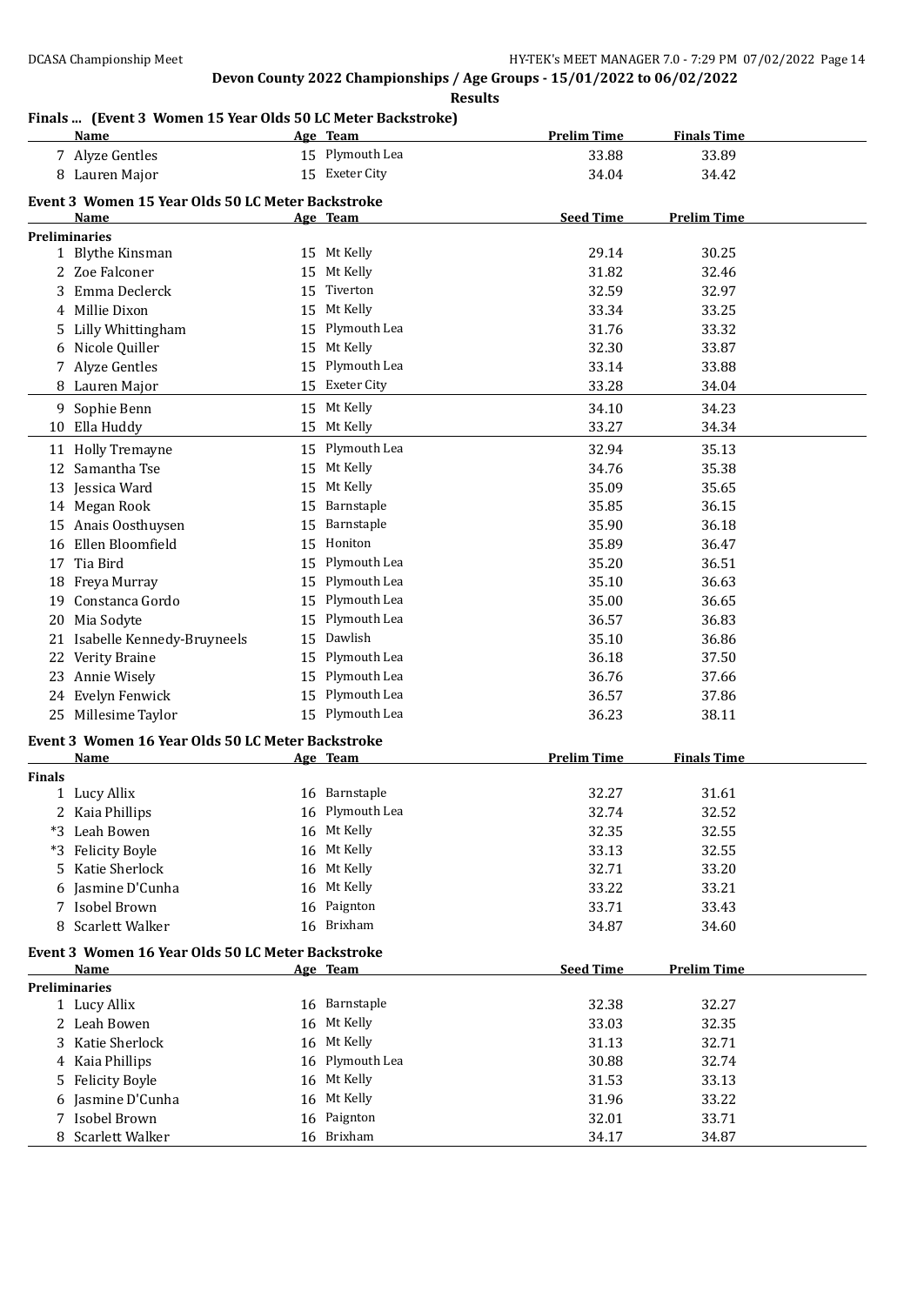### **Preliminaries ... (Event 3 Women 16 Year Olds 50 LC Meter Backstroke)**

|               | <b>Name</b>                                            |    | Age Team                       | <b>Seed Time</b>   | <b>Prelim Time</b> |
|---------------|--------------------------------------------------------|----|--------------------------------|--------------------|--------------------|
|               | 9 Iman Adama                                           |    | 16 Mt Kelly                    | 34.65              | 34.88              |
|               | 10 Carys Walker                                        |    | 16 Plymouth Lea                | 34.31              | 35.36              |
|               | 11 Madison Oman                                        |    | 16 Dinnaton                    | 33.37              | 35.47              |
|               | 12 Sophia King                                         |    | 16 Dinnaton                    | 34.49              | 36.11              |
|               | 13 Sixtine Vellaud                                     |    | 16 Mt Kelly                    | 35.60              | 36.63              |
|               | 14 Olivia Coy                                          |    | 16 Plymouth Lea                | 35.69              | 37.05              |
|               | 15 Matilda Crosby                                      |    | 16 Dawlish                     | 35.88              | 37.79              |
|               |                                                        |    |                                |                    |                    |
|               | Event 3 Women 17 & Over 50 LC Meter Backstroke<br>Name |    | Age Team                       | <b>Prelim Time</b> | <b>Finals Time</b> |
| <b>Finals</b> |                                                        |    |                                |                    |                    |
|               | 1 Gerda Vasiliauskaite                                 |    | 19 Plymouth Lea                | 31.34              | 31.22              |
|               | 2 Tia Crews                                            |    | 17 Plymouth Lea                | 31.34              | 31.39              |
|               | 3 Jade Blake                                           |    | 19 Mt Kelly                    | 32.00              | 31.74              |
|               | 4 Ella Turner                                          |    | 17 Plymouth Lea                | 31.34              | 31.75              |
| 5.            | <b>Bethan Endicott</b>                                 |    | 17 Mt Kelly                    | 32.28              | 31.77              |
|               | 6 Grace Conroy                                         |    | 17 Mt Kelly                    | 31.96              | 31.94              |
|               | 7 Nemone Rogers                                        |    | 17 Mt Kelly                    | 32.14              | 32.02              |
|               | 8 Leah Whittaker                                       |    | 17 Mt Kelly                    | 29.96              | 33.60              |
|               |                                                        |    |                                |                    |                    |
|               | Event 3 Women 17 & Over 50 LC Meter Backstroke         |    |                                |                    |                    |
|               | Name<br><b>Preliminaries</b>                           |    | Age Team                       | <b>Seed Time</b>   | <b>Prelim Time</b> |
|               | 1 Leah Whittaker                                       |    | 17 Mt Kelly                    | 26.95              | 29.96              |
|               | *2 Ella Turner                                         | 17 | Plymouth Lea                   | 30.49              | 31.34              |
|               | *2 Gerda Vasiliauskaite                                |    | 19 Plymouth Lea                | 30.20              | 31.34              |
|               | *2 Tia Crews                                           |    | 17 Plymouth Lea                | 30.29              | 31.34              |
|               | 5 Grace Conroy                                         | 17 | Mt Kelly                       | 30.96              | 31.96              |
|               | 6 Jade Blake                                           |    | 19 Mt Kelly                    | 29.81              | 32.00              |
|               | 7 Nemone Rogers                                        |    | 17 Mt Kelly                    | 31.60              | 32.14              |
|               | 8 Bethan Endicott                                      |    | 17 Mt Kelly                    | 31.23              | 32.28              |
|               | 9 Shannon Byrne                                        |    | 17 Mt Kelly                    | 31.01              | 32.58              |
|               | 10 Emily Morgan-Hughes                                 |    | 18 Dartmoor DA                 | 31.07              | 32.61              |
|               |                                                        |    |                                |                    |                    |
|               | 11 Katie Bamborough                                    |    | 18 Mt Kelly<br>18 Plymouth Lea | 29.98              | 32.98<br>33.14     |
|               | 12 Georgia Maguire                                     |    | 17 Plymouth Lea                | 31.47<br>30.69     | 33.15              |
|               | 13 Matilda Pennington<br>*14 Emily Forwood             |    | 18 Mt Kelly                    | 31.58              | 33.40              |
|               | *14 Emma Chilton                                       |    | 17 Devonport                   | 32.46              | 33.40              |
|               | 16 Hannah Walker                                       | 17 | Tavistock                      | 32.03              | 33.59              |
| 17            | Erlina Ainsworth                                       | 17 | Mt Kelly                       | 32.59              | 33.70              |
|               | 18 Cara McVeigh                                        | 17 | Tavistock                      | 32.58              | 34.00              |
| 19            | Olivia Fuller                                          | 19 | Plymouth Lea                   | 32.45              | 34.02              |
| 20            | Lucy Webber                                            | 17 | Tiverton                       | 33.85              | 34.52              |
| 21            | Ella Grigg                                             | 18 | Tiverton                       | 34.58              | 35.23              |
| 22            | Elizabeth Price                                        | 18 | Torquay                        | 34.00              | 35.34              |
|               | 23 Rosie Cuming                                        | 17 | Dinnaton                       | 34.68              | 35.80              |
|               | 24 Klara Evans                                         | 17 | Plymouth Lea                   | 34.22              | 35.92              |
| 25            | Charlotte Walker                                       | 17 | Tavistock                      | 35.12              | 36.33              |
|               | 26 Jessica Swanston                                    | 17 | <b>Exeter City</b>             | 33.44              | 36.47              |
|               | 27 Olivia Broom                                        |    | 18 Tiverton                    | 33.21              | 36.65              |
|               |                                                        |    |                                |                    |                    |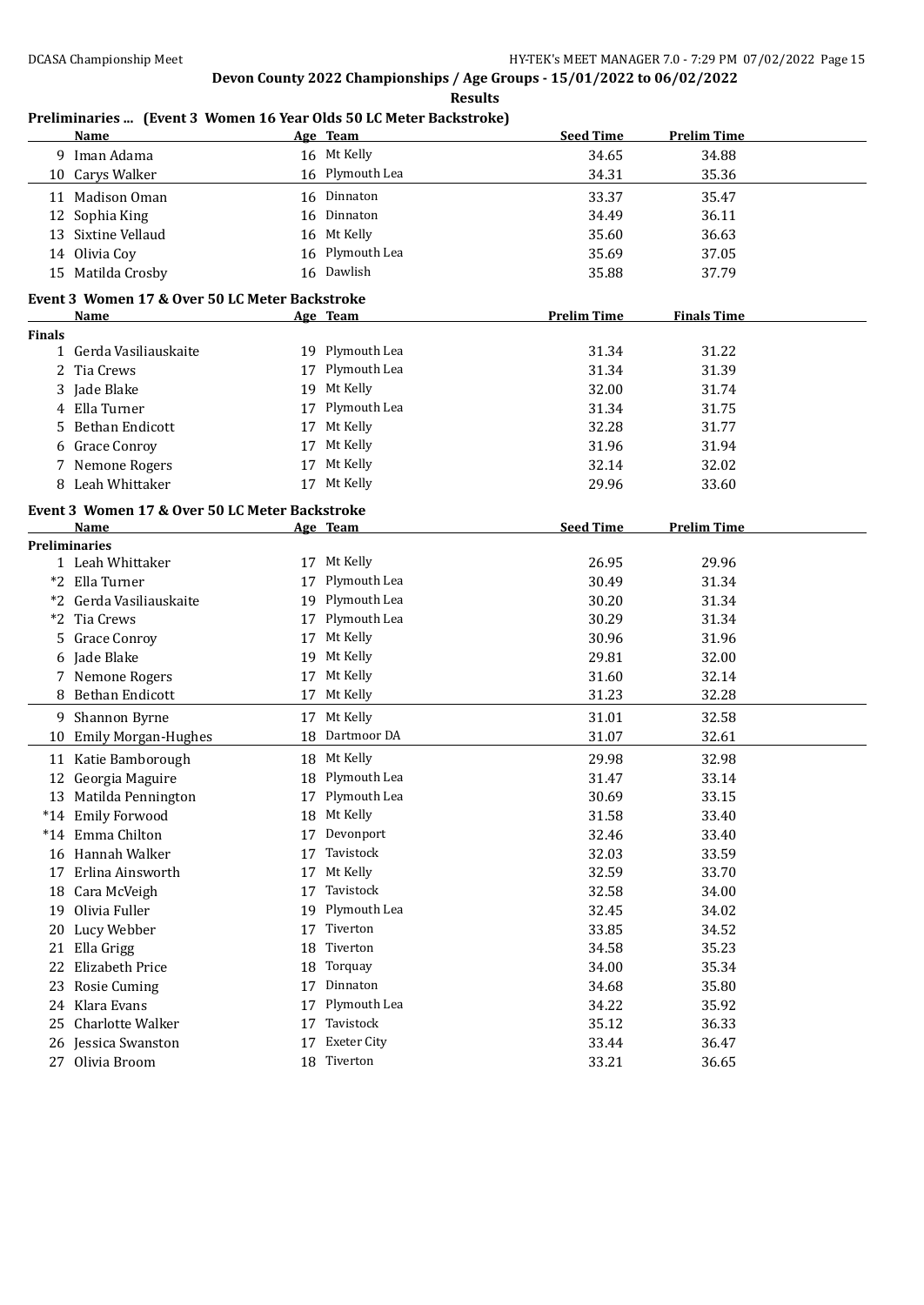|               | Event 4 Boys 10-11 100 LC Meter Butterfly                       |                 |                    |                    |  |
|---------------|-----------------------------------------------------------------|-----------------|--------------------|--------------------|--|
|               | Name                                                            | Age Team        | <b>Prelim Time</b> | <b>Finals Time</b> |  |
| <b>Finals</b> | 1 Jake Williams<br>41.38<br>1:26.04                             | 11 Plymouth Lea | 1:28.73            | 1:26.04            |  |
|               | Event 4 Boys 10-11 100 LC Meter Butterfly<br>Name               | Age Team        | <b>Seed Time</b>   | <b>Prelim Time</b> |  |
|               | <b>Preliminaries</b><br>1 Jake Williams<br>42.76<br>1:28.73     | 11 Plymouth Lea | 1:40.59            | 1:28.73            |  |
|               | Event 4 Boys 12 Year Olds 100 LC Meter Butterfly                |                 |                    |                    |  |
|               | <b>Name</b>                                                     | Age Team        | <b>Prelim Time</b> | <b>Finals Time</b> |  |
| <b>Finals</b> | 1 Freddie Partridge<br>41.55<br>1:26.44                         | 12 Plymouth Lea | 1:26.71            | 1:26.44            |  |
|               | 2 Henry Allsop<br>43.13<br>1:26.91                              | 12 Exeter City  | 1:27.38            | 1:26.91            |  |
|               | 3 Ethan Pollock<br>40.36<br>1:27.65                             | 12 Barnstaple   | 1:31.03            | 1:27.65            |  |
|               | 4 Joshua Goodrum<br>41.32<br>1:29.52                            | 12 Plymouth Lea | 1:34.10            | 1:29.52            |  |
|               | 5 Joseph Barnett<br>45.32<br>1:36.18                            | 12 Exeter City  | 1:33.24            | 1:36.18            |  |
|               | --- Morgan Hall                                                 | 12 Exeter City  | 1:38.71            | <b>NS</b>          |  |
|               | Event 4 Boys 12 Year Olds 100 LC Meter Butterfly                |                 |                    |                    |  |
|               | <b>Name</b>                                                     | Age Team        | <b>Seed Time</b>   | <b>Prelim Time</b> |  |
|               | <b>Preliminaries</b><br>1 Freddie Partridge<br>42.00<br>1:26.71 | 12 Plymouth Lea | 1:24.90            | 1:26.71            |  |
|               | 2 Henry Allsop<br>40.15<br>1:27.38                              | 12 Exeter City  | 1:25.59            | 1:27.38            |  |
|               | 3 Ethan Pollock<br>40.63<br>1:31.03                             | 12 Barnstaple   | 1:36.79            | 1:31.03            |  |
|               | 4 Joseph Barnett<br>43.08<br>1:33.24                            | 12 Exeter City  | 1:38.79            | 1:33.24            |  |
|               | 5 Joshua Goodrum<br>42.37<br>1:34.10                            | 12 Plymouth Lea | 1:33.73            | 1:34.10            |  |
|               | 6 Morgan Hall<br>43.12<br>1:38.71                               | 12 Exeter City  | 1:40.72            | 1:38.71            |  |
|               | --- James Biddick<br>4.4 Start before starting signal           | 12 Exeter City  | 1:30.62            | <b>DQ</b>          |  |
|               | --- Toby Braine                                                 | 12 Mt Kelly     | 1:29.00            | <b>NS</b>          |  |
|               | Event 4 Boys 13 Year Olds 100 LC Meter Butterfly<br><b>Name</b> | Age Team        | <b>Prelim Time</b> | <b>Finals Time</b> |  |
| <b>Finals</b> |                                                                 |                 |                    |                    |  |
|               | 1 Thomas Marshall<br>33.78<br>1:14.09                           | 13 Exeter City  | 1:15.30            | 1:14.09            |  |
|               | 2 Edward Chesworth<br>35.39<br>1:16.00                          | 13 Barnstaple   | 1:17.17            | 1:16.00            |  |
|               | 3 Harry Allen<br>37.37<br>1:17.77                               | 13 Exeter City  | 1:15.93            | 1:17.77            |  |
|               | 4 Jack McMeekin<br>38.39<br>1:20.02                             | 13 Mt Kelly     | 1:21.67            | 1:20.02            |  |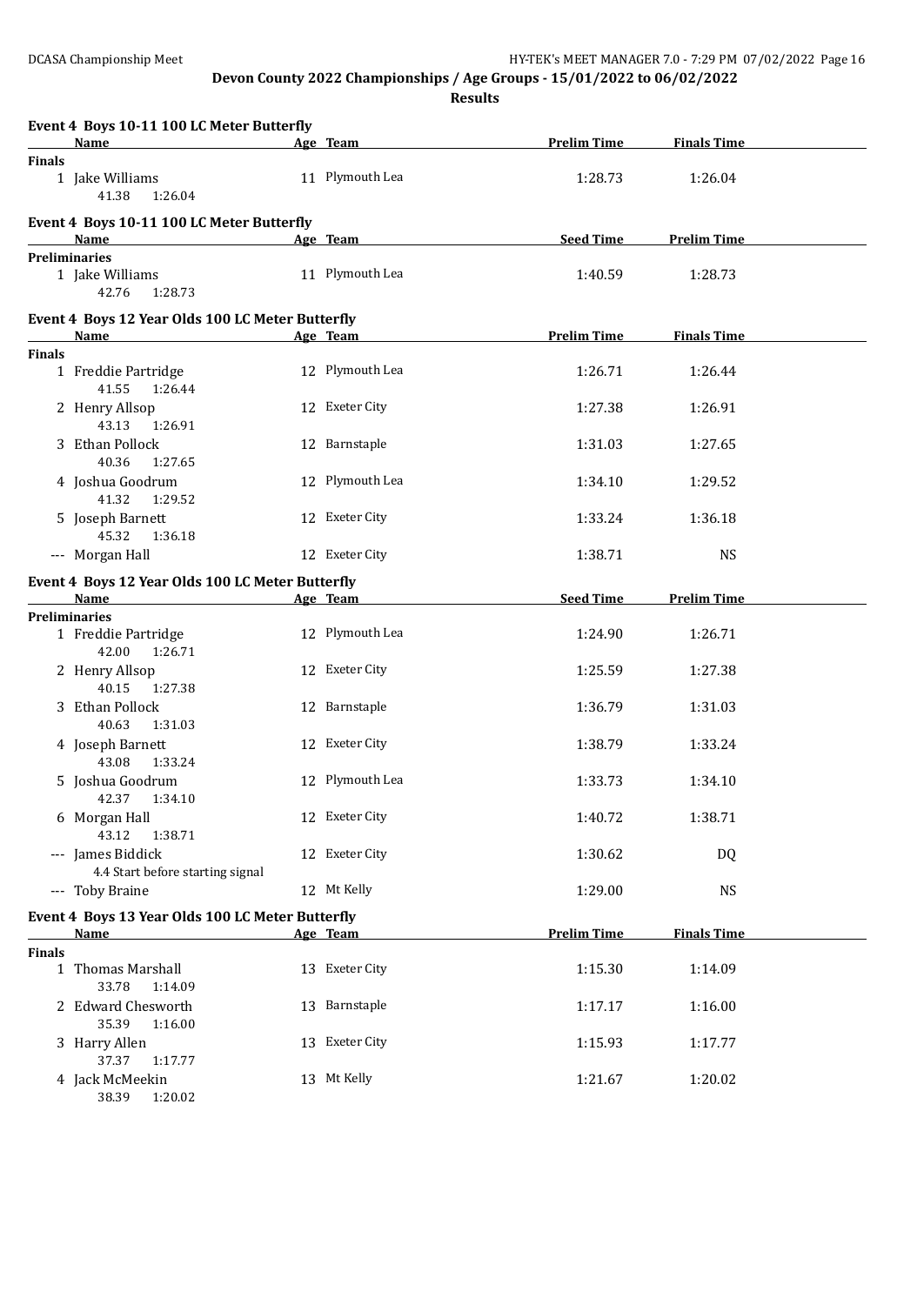|               | Finals  (Event 4 Boys 13 Year Olds 100 LC Meter Butterfly)      | ncəunə                                                                                              |                    |                    |  |
|---------------|-----------------------------------------------------------------|-----------------------------------------------------------------------------------------------------|--------------------|--------------------|--|
|               | <b>Name</b>                                                     | Age Team                                                                                            | <b>Prelim Time</b> | <b>Finals Time</b> |  |
|               | 5 Toby Nakamura-Drew<br>37.72<br>1:20.92                        | 13 Dartmoor DA                                                                                      | 1:20.23            | 1:20.92            |  |
|               | 6 Sebastian Grenardo<br>36.94<br>1:21.13                        | 13 Dartmoor DA                                                                                      | 1:19.31            | 1:21.13            |  |
|               | 7 William Hamilton<br>43.04<br>1:30.74                          | 13 Plymouth Lea                                                                                     | 1:26.57            | 1:30.74            |  |
|               | --- John Dyer                                                   | 13 Brixham                                                                                          | 1:27.33            | <b>NS</b>          |  |
|               | Event 4 Boys 13 Year Olds 100 LC Meter Butterfly                |                                                                                                     |                    |                    |  |
|               | <b>Name</b>                                                     | Age Team                                                                                            | <b>Seed Time</b>   | <b>Prelim Time</b> |  |
|               | <b>Preliminaries</b>                                            |                                                                                                     |                    |                    |  |
|               | 1 Thomas Marshall<br>35.35<br>1:15.30                           | 13 Exeter City                                                                                      | 1:19.52            | 1:15.30            |  |
|               | 2 Harry Allen<br>35.76<br>1:15.93                               | 13 Exeter City                                                                                      | 1:29.38            | 1:15.93            |  |
|               | 3 Edward Chesworth<br>37.26<br>1:17.17                          | 13 Barnstaple                                                                                       | 1:19.31            | 1:17.17            |  |
|               | 4 Sebastian Grenardo<br>35.92<br>1:19.31                        | 13 Dartmoor DA                                                                                      | 1:19.84            | 1:19.31            |  |
|               | 5 Toby Nakamura-Drew<br>37.26<br>1:20.23                        | 13 Dartmoor DA                                                                                      | 1:21.07            | 1:20.23            |  |
|               | 6 Jack McMeekin<br>36.71<br>1:21.67                             | 13 Mt Kelly                                                                                         | 1:20.17            | 1:21.67            |  |
|               | 7 Chun Wang Cheung<br>40.34<br>1:26.04                          | 13 Exeter City                                                                                      | 1:18.43            | 1:26.04            |  |
|               | 8 William Hamilton<br>39.92<br>1:26.57                          | 13 Plymouth Lea                                                                                     | 1:26.47            | 1:26.57            |  |
|               | 9 James Brinkworth                                              | 13 Plymouth Lea                                                                                     | 1:28.42            | 1:27.17            |  |
|               | 40.60<br>1:27.17<br>10 John Dyer                                | 13 Brixham                                                                                          | 1:33.00            | 1:27.33            |  |
|               | 39.55<br>1:27.33<br>11 Herbert Higham                           | 13 Tavistock                                                                                        | 1:25.90            |                    |  |
|               | 39.48<br>1:28.63                                                |                                                                                                     |                    | 1:28.63            |  |
|               | 12 Rhys Greenfield<br>43.05<br>1:33.22                          | 13 Plymouth Lea                                                                                     | 1:30.93            | 1:33.22            |  |
|               | --- Martin Eschle                                               | 13 Barnstaple<br>8.3 Movements of the legs not simultaneous or alternating movement of legs or feet | 1:20.75            | DQ                 |  |
|               |                                                                 |                                                                                                     |                    |                    |  |
|               | Event 4 Boys 14 Year Olds 100 LC Meter Butterfly<br><b>Name</b> | Age Team                                                                                            | <b>Prelim Time</b> | <b>Finals Time</b> |  |
| <b>Finals</b> |                                                                 |                                                                                                     |                    |                    |  |
|               | 1 Abduljabar Adama<br>30.44<br>1:01.45                          | 14 Mt Kelly                                                                                         | 1:02.39            | 1:01.45            |  |
|               | 2 Alessandro D'Onofrio<br>30.39<br>1:03.79                      | 14 Mt Kelly                                                                                         | 1:05.30            | 1:03.79            |  |
|               | 3 Tain Phillips<br>32.83<br>1:11.43                             | 14 Plymouth Lea                                                                                     | 1:11.02            | 1:11.43            |  |
|               | 4 Finley Molyneux<br>33.31<br>1:13.47                           | 14 Okehampton                                                                                       | 1:13.00            | 1:13.47            |  |
|               | 5 Noah Thairs<br>35.65<br>1:15.14                               | 14 Tiverton                                                                                         | 1:15.24            | 1:15.14            |  |
|               | 6 Lewis Gow<br>35.29<br>1:15.37                                 | 14 Tiverton                                                                                         | 1:16.48            | 1:15.37            |  |
|               | 7 Oliver Bennett<br>36.63<br>1:16.79                            | 14 Plymouth Lea                                                                                     | 1:16.53            | 1:16.79            |  |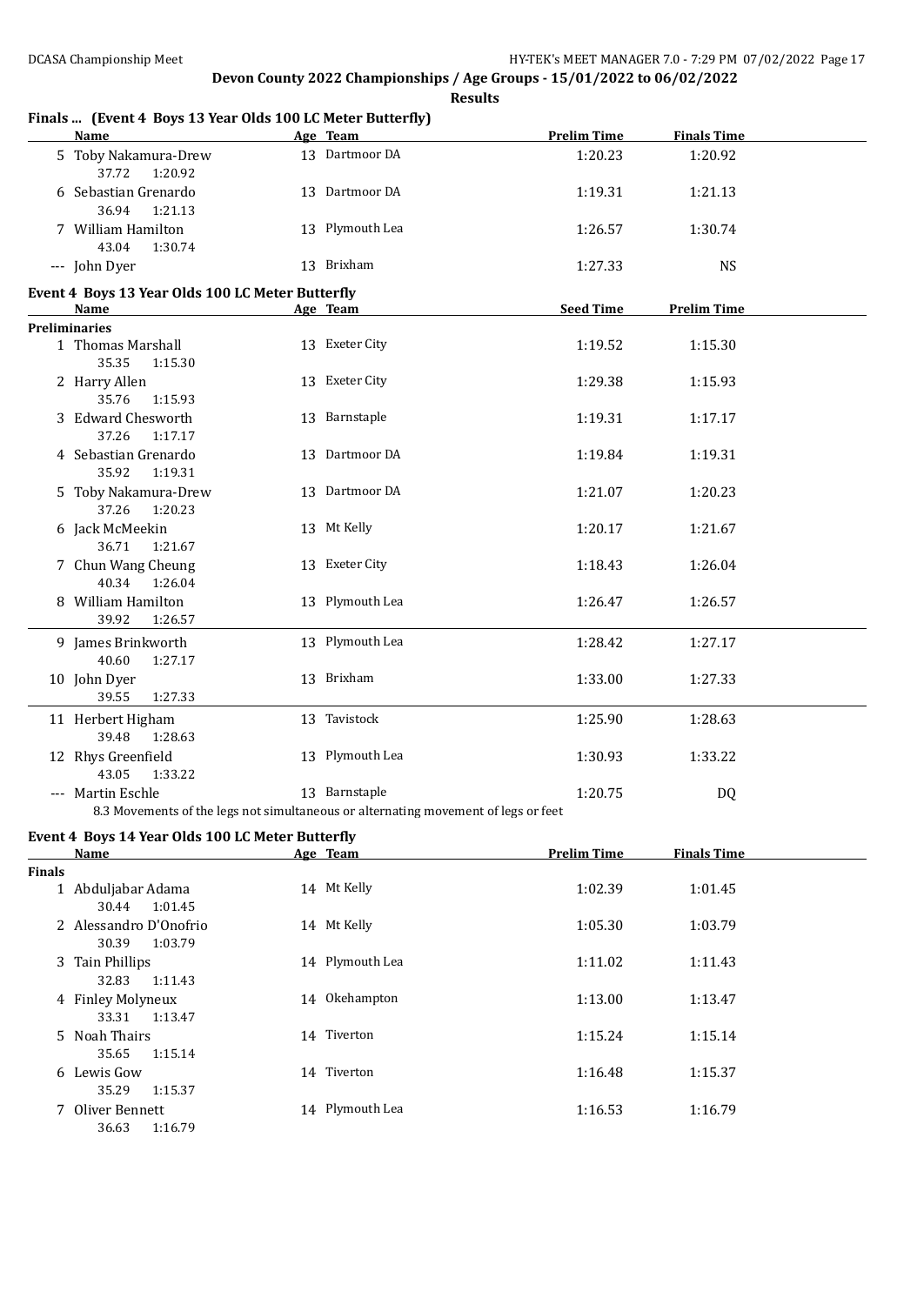**Results**

# **Finals ... (Event 4 Boys 14 Year Olds 100 LC Meter Butterfly)**

|               | rinais  (Event + Doys I+ Ical Olus Too Ec Meter Dutterny)<br><b>Name</b>           | Age Team        | <b>Prelim Time</b> | <b>Finals Time</b> |  |
|---------------|------------------------------------------------------------------------------------|-----------------|--------------------|--------------------|--|
|               | 8 Daniel Sturt<br>37.19<br>1:18.39                                                 | 14 Mt Kelly     | 1:17.35            | 1:18.39            |  |
|               | Event 4 Boys 14 Year Olds 100 LC Meter Butterfly                                   |                 |                    |                    |  |
|               | Name                                                                               | Age Team        | <b>Seed Time</b>   | <b>Prelim Time</b> |  |
|               | <b>Preliminaries</b>                                                               |                 |                    |                    |  |
|               | 1 Abduljabar Adama<br>29.82<br>1:02.39                                             | 14 Mt Kelly     | 1:02.82            | 1:02.39            |  |
|               | 2 Alessandro D'Onofrio<br>30.97<br>1:05.30                                         | 14 Mt Kelly     | 1:04.93            | 1:05.30            |  |
|               | 3 Tain Phillips<br>32.53<br>1:11.02                                                | 14 Plymouth Lea | 1:10.98            | 1:11.02            |  |
|               | 4 Finley Molyneux<br>33.24<br>1:13.00                                              | 14 Okehampton   | 1:12.79            | 1:13.00            |  |
|               | 5 Noah Thairs<br>35.99<br>1:15.24                                                  | 14 Tiverton     | 1:12.18            | 1:15.24            |  |
|               | 6 Lewis Gow<br>35.27<br>1:16.48                                                    | 14 Tiverton     | 1:20.95            | 1:16.48            |  |
|               | 7 Oliver Bennett<br>36.78<br>1:16.53                                               | 14 Plymouth Lea | 1:16.96            | 1:16.53            |  |
|               | 8 Daniel Sturt<br>35.56<br>1:17.35                                                 | 14 Mt Kelly     | 1:19.76            | 1:17.35            |  |
|               | 9 Frankie Horton<br>35.43<br>1:18.19                                               | 14 Brixham      | 1:16.53            | 1:18.19            |  |
|               | 10 Cody Rice<br>36.66<br>1:18.89                                                   | 14 Mt Kelly     | 1:22.11            | 1:18.89            |  |
|               | 11 Gethin Cowell<br>37.62<br>1:20.89                                               | 14 Paignton     | 1:23.88            | 1:20.89            |  |
|               | 12 Samuel Warner<br>37.87<br>1:21.55                                               | 14 Devonport    | 1:18.83            | 1:21.55            |  |
|               | --- Cody Cole                                                                      | 14 Newton Abbot | 1:25.14            | DQ                 |  |
|               | 8.3 Movements of the legs not simultaneous or alternating movement of legs or feet |                 |                    |                    |  |
|               | --- Zak Herring-Green                                                              | 14 Plymouth Lea | 1:10.94            | <b>NS</b>          |  |
|               | --- Aiden Howes                                                                    | 14 Plymouth Lea | 1:23.92            | <b>NS</b>          |  |
|               | --- Nathan Apps                                                                    | 14 Paignton     | 1:16.24            | <b>NS</b>          |  |
|               | Event 4 Men 15 Year Olds 100 LC Meter Butterfly                                    |                 |                    |                    |  |
|               | <b>Example 2</b> Age Team<br><u>Name</u>                                           |                 | <b>Prelim Time</b> | <b>Finals Time</b> |  |
| <b>Finals</b> |                                                                                    |                 |                    |                    |  |
|               | 1 Matthew Hamilton<br>28.25<br>1:00.70                                             | 15 Plymouth Lea | 1:00.91            | 1:00.70            |  |
|               | 2 Charles Simpson<br>29.21<br>1:01.18                                              | 15 Exeter City  | 1:02.14            | 1:01.18            |  |
|               | 3 Brydan Byrne<br>29.10<br>1:02.65                                                 | 15 Mt Kelly     | 1:02.79            | 1:02.65            |  |
|               | 4 Thomas Parrott<br>30.85<br>1:05.14                                               | 15 Mt Kelly     | 1:05.25            | 1:05.14            |  |
|               | 5 Johari Masinde<br>30.73<br>1:06.04                                               | 15 Plymouth Lea | 1:04.57            | 1:06.04            |  |
|               | 6 James Blackwell<br>31.46<br>1:07.46                                              | 15 Plymouth Lea | 1:07.66            | 1:07.46            |  |
|               | 7 Ivan Blazej<br>31.80<br>1:07.98                                                  | 15 Mt Kelly     | 1:08.30            | 1:07.98            |  |
|               | 8 Thomas Bennett<br>32.07<br>1:09.42                                               | 15 Plymouth Lea | 1:05.91            | 1:09.42            |  |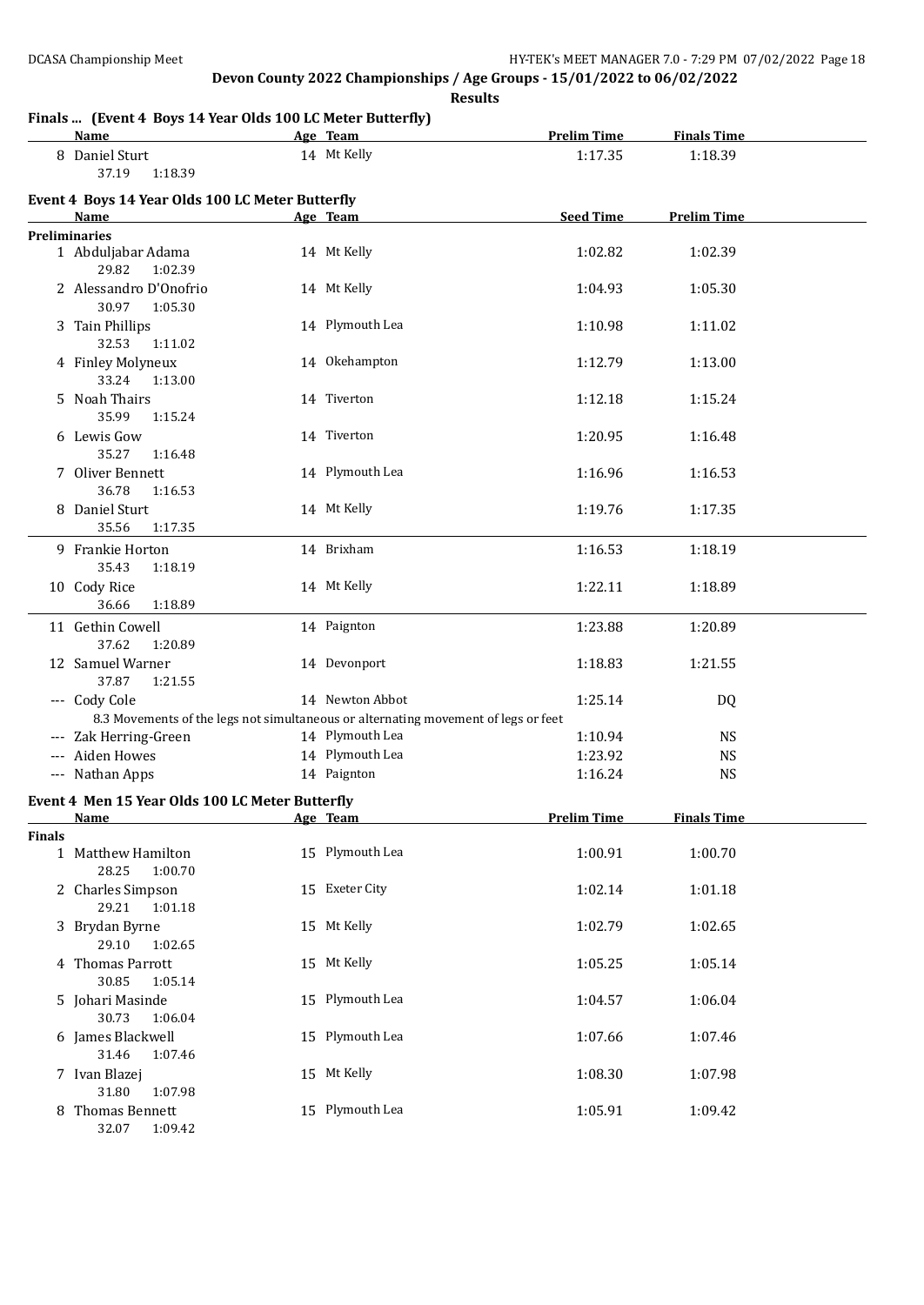|               | Event 4 Men 15 Year Olds 100 LC Meter Butterfly                |                 | <b>Seed Time</b>   |                    |  |
|---------------|----------------------------------------------------------------|-----------------|--------------------|--------------------|--|
|               | Name                                                           | Age Team        |                    | <b>Prelim Time</b> |  |
|               | <b>Preliminaries</b><br>1 Matthew Hamilton<br>29.32<br>1:00.91 | 15 Plymouth Lea | 1:02.16            | 1:00.91            |  |
|               | 2 Charles Simpson<br>29.51<br>1:02.14                          | 15 Exeter City  | 1:01.96            | 1:02.14            |  |
|               | 3 Brydan Byrne<br>28.48<br>1:02.79                             | 15 Mt Kelly     | 1:01.78            | 1:02.79            |  |
|               | 4 Johari Masinde<br>29.92<br>1:04.57                           | 15 Plymouth Lea | 1:03.14            | 1:04.57            |  |
|               | 5 Thomas Parrott<br>30.55<br>1:05.25                           | 15 Mt Kelly     | 1:05.31            | 1:05.25            |  |
|               | 6 Thomas Bennett<br>30.84<br>1:05.91                           | 15 Plymouth Lea | 1:03.53            | 1:05.91            |  |
|               | 7 James Blackwell<br>31.92<br>1:07.66                          | 15 Plymouth Lea | 1:07.06            | 1:07.66            |  |
|               | 8 Ivan Blazej<br>32.05<br>1:08.30                              | 15 Mt Kelly     | 1:09.31            | 1:08.30            |  |
|               | *9 Reuben Miles<br>32.07<br>1:09.66                            | 15 Dinnaton     | 1:08.04            | 1:09.66            |  |
|               | *9 Edward Cork<br>32.32<br>1:09.66                             | 15 Torridgeside | 1:09.92            | 1:09.66            |  |
|               | *9 Alexander Grenardo<br>32.11<br>1:09.66                      | 15 Dartmoor DA  | 1:11.39            | 1:09.66            |  |
|               | <b>Swim-Off Required</b>                                       |                 |                    |                    |  |
|               | 12 Ethan Tyers<br>31.86<br>1:09.94                             | 15 Exeter City  | 1:06.83            | 1:09.94            |  |
|               | 13 James Klein<br>32.24<br>1:10.77                             | 15 Exeter City  | 1:11.37            | 1:10.77            |  |
|               | 14 Aidan Keslake<br>33.65<br>1:11.38                           | 15 Plymouth Lea | 1:12.06            | 1:11.38            |  |
|               | 15 Theo Elliott<br>33.07<br>1:14.46                            | 15 Exeter City  | 1:11.40            | 1:14.46            |  |
|               | 16 Nathan McManus<br>34.93<br>1:15.10                          | 15 Plymouth Lea | 1:11.99            | 1:15.10            |  |
|               | 17 Jake Phare<br>35.78<br>1:18.72                              | 15 Honiton      | 1:16.30            | 1:18.72            |  |
|               | Event 4 Men 16 Year Olds 100 LC Meter Butterfly<br><b>Name</b> | Age Team        | <b>Prelim Time</b> | <b>Finals Time</b> |  |
| <b>Finals</b> |                                                                |                 |                    |                    |  |
|               | 1 Owain Edwards<br>28.26<br>1:00.29                            | 16 Mt Kelly     | 1:00.58            | 1:00.29            |  |
|               | 2 Joshua Williams<br>29.96<br>1:03.70                          | 16 Dartmoor DA  | 1:03.94            | 1:03.70            |  |
|               | *3 Giovanni Poggio<br>30.58<br>1:04.05                         | 16 Plymouth Lea | 1:05.06            | 1:04.05            |  |
|               | *3 Samuel Rice<br>29.80<br>1:04.05                             | 16 Tavistock    | 1:03.06            | 1:04.05            |  |
|               | 5 George Hayward<br>31.00<br>1:06.20                           | 16 Plymouth Lea | 1:05.51            | 1:06.20            |  |
|               | 6 Harry Butler<br>32.28<br>1:08.85                             | 16 Torquay      | 1:10.25            | 1:08.85            |  |
|               | --- Henry Jenkins                                              | 16 Plymouth Lea | 1:07.10            | <b>NS</b>          |  |
|               | --- Jonathan Turck                                             | 16 Mt Kelly     | 1:05.74            | <b>NS</b>          |  |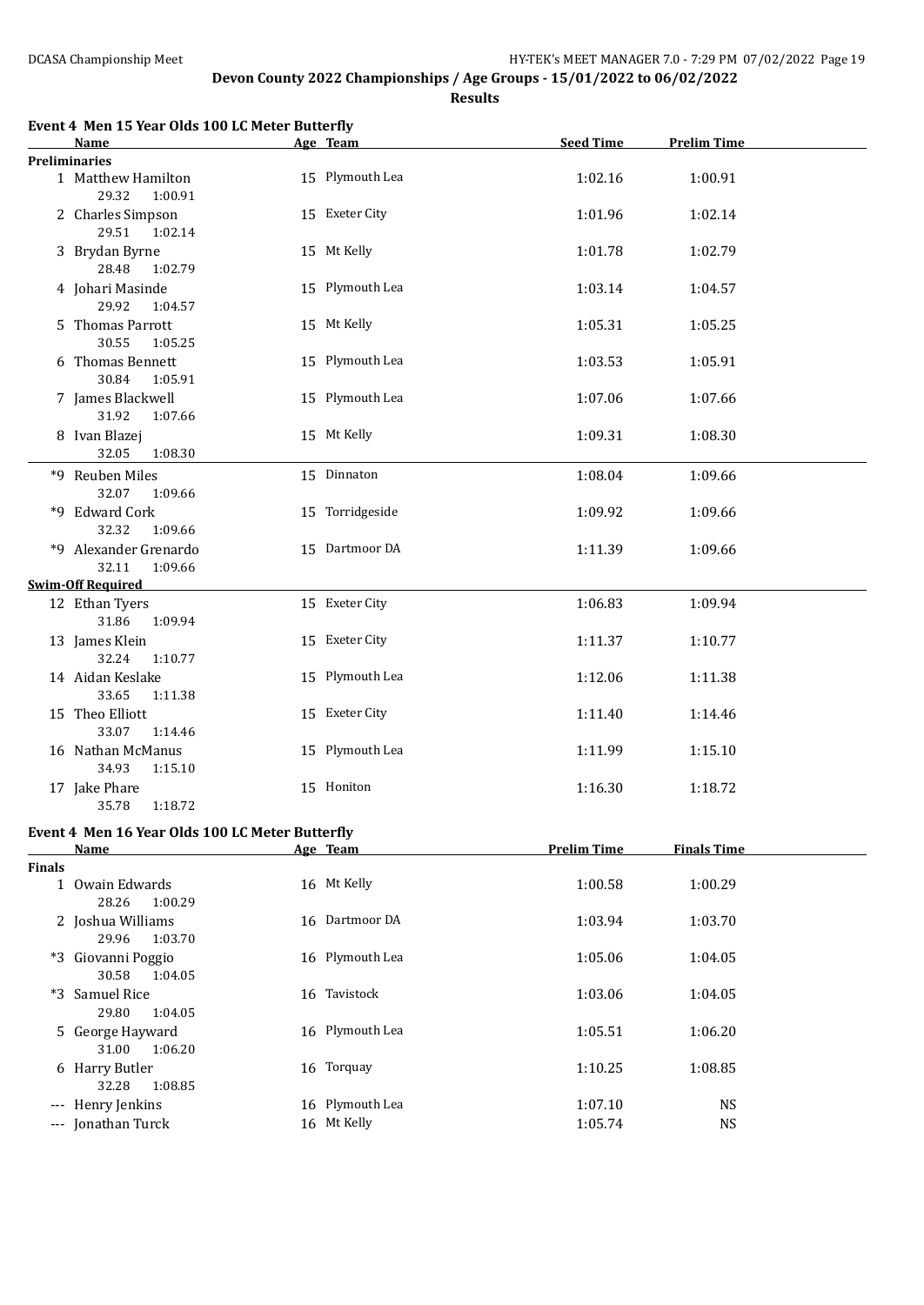|               | Event 4 Men 16 Year Olds 100 LC Meter Butterfly<br>Name | Age Team        | <b>Seed Time</b>   | <b>Prelim Time</b> |
|---------------|---------------------------------------------------------|-----------------|--------------------|--------------------|
|               | Preliminaries                                           |                 |                    |                    |
|               | 1 Owain Edwards<br>28.08<br>1:00.58                     | 16 Mt Kelly     | 59.16              | 1:00.58            |
|               | 2 Samuel Rice<br>29.36<br>1:03.06                       | 16 Tavistock    | 1:01.83            | 1:03.06            |
|               | 3 Joshua Williams<br>29.57<br>1:03.94                   | 16 Dartmoor DA  | 1:01.15            | 1:03.94            |
|               | 4 Giovanni Poggio<br>31.13<br>1:05.06                   | 16 Plymouth Lea | 1:02.16            | 1:05.06            |
|               | 5 George Hayward<br>30.35<br>1:05.51                    | 16 Plymouth Lea | 1:05.39            | 1:05.51            |
|               | 6 Jonathan Turck<br>31.31<br>1:05.74                    | 16 Mt Kelly     | 1:03.63            | 1:05.74            |
|               | 7 Henry Jenkins<br>30.69<br>1:07.10                     | 16 Plymouth Lea | 1:05.88            | 1:07.10            |
|               | 8 Jensen Healey<br>32.35<br>1:08.97                     | 16 Newton Abbot | 1:06.13            | 1:08.97            |
|               | 9 Harry Butler<br>31.60<br>1:10.25                      | 16 Torquay      | 1:07.94            | 1:10.25            |
|               | 10 Alexander Fewtrell<br>33.08<br>1:10.33               | 16 Mt Kelly     | 1:10.66            | 1:10.33            |
|               | 11 Aston Froggatt<br>32.40<br>1:10.60                   | 16 Mt Kelly     | 1:07.74            | 1:10.60            |
|               | 12 Duncan Brown<br>32.66<br>1:10.62                     | 16 Honiton      | 1:09.52            | 1:10.62            |
|               | 13 Matthew Mycock<br>34.29<br>1:11.62                   | 16 Exeter City  | 1:09.90            | 1:11.62            |
|               | 14 Ilir Gjoka<br>36.31<br>1:13.93                       | 16 Dartmoor DA  | 1:11.62            | 1:13.93            |
|               | 15 Daniel Winter<br>32.83<br>1:15.17                    | 16 Brixham      | 1:11.76            | 1:15.17            |
|               | 16 Dennis Psaltis<br>33.84<br>1:16.00                   | 16 Barnstaple   | 1:12.47            | 1:16.00            |
|               | --- Edward Ayres                                        | 16 Devonport    | 1:09.48            | <b>NS</b>          |
|               | --- Finnigan Hadley                                     | 16 Paignton     | 1:09.85            | <b>NS</b>          |
|               | Event 4 Men 17 & Over 100 LC Meter Butterfly<br>Name    | Age Team        | <b>Prelim Time</b> | <b>Finals Time</b> |
| <b>Finals</b> |                                                         |                 |                    |                    |
|               | 1 Joshua Gammon<br>26.01<br>55.01                       | 19 Barnstaple   | 56.54              | 55.01              |
|               | 2 Calvin Fry<br>26.77<br>56.23                          | 18 Mt Kelly     | 56.75              | 56.23              |
|               | 3 Riccardo Lucarelli<br>26.60<br>57.17                  | 17 Mt Kelly     | 57.75              | 57.17              |
|               | 4 Charlie-Joe Hallett<br>27.50<br>57.59                 | 21 Plymouth Lea | 57.31              | 57.59              |
|               | 5 James Hart<br>27.07<br>57.73                          | 18 Plymouth Lea | 57.34              | 57.73              |
|               | 6 Matthew Ward<br>27.07<br>57.85                        | 17 Mt Kelly     | 57.54              | 57.85              |
|               | 7 Ridhwan Mohamed<br>27.06<br>58.36                     | 22 Plymouth Lea | 57.73              | 58.36              |
|               | 8 Arun Oelkers<br>27.77<br>59.06                        | 17 Mt Kelly     | 58.17              | 59.06              |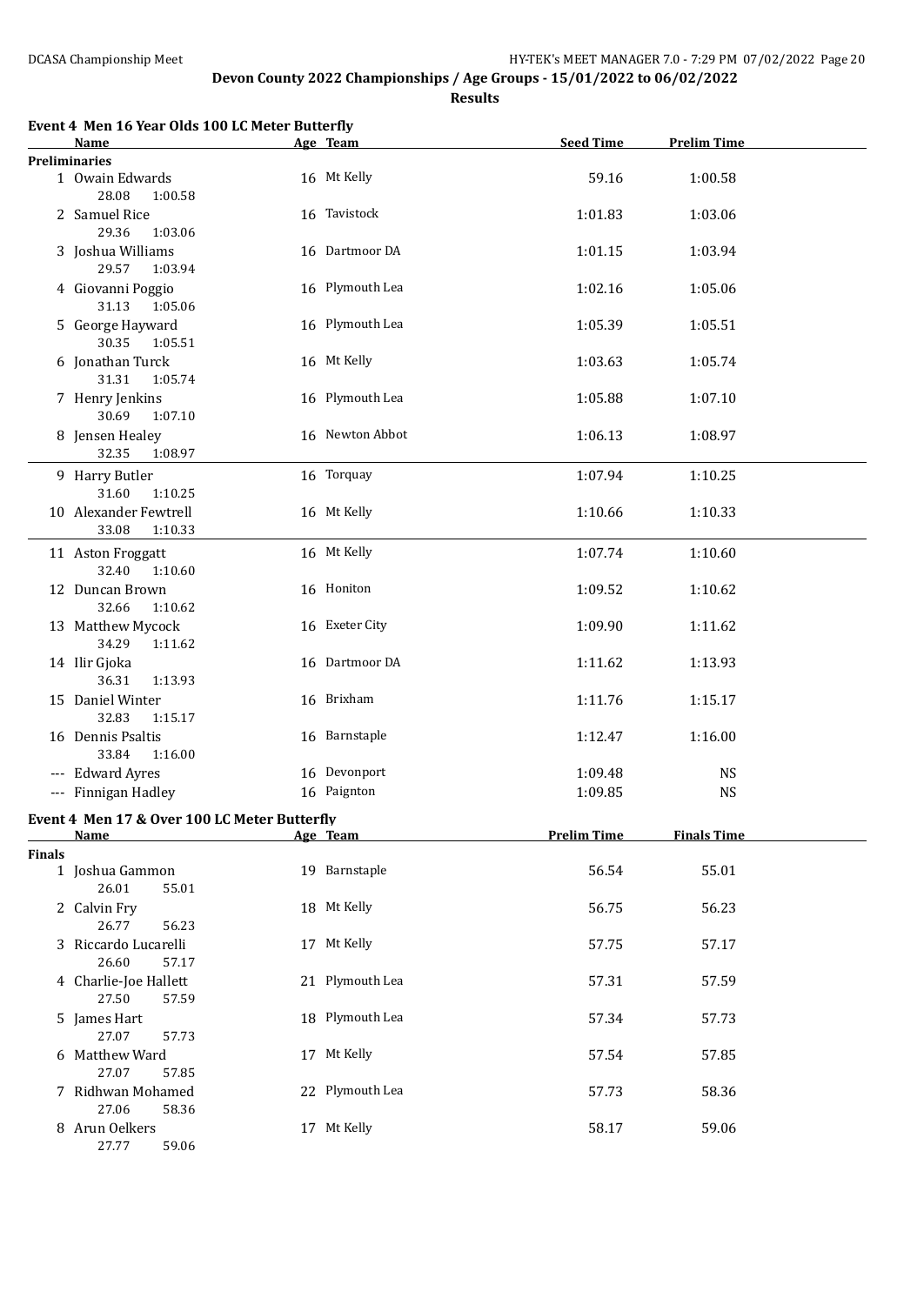| Event 4 Men 17 & Over 100 LC Meter Butterfly<br>Name | Age Team        | <b>Seed Time</b> | <b>Prelim Time</b> |  |
|------------------------------------------------------|-----------------|------------------|--------------------|--|
| <b>Preliminaries</b>                                 |                 |                  |                    |  |
| 1 Joshua Gammon<br>26.34<br>56.54                    | 19 Barnstaple   | 52.39            | 56.54              |  |
| 2 Calvin Fry<br>26.72<br>56.75                       | 18 Mt Kelly     | 54.12            | 56.75              |  |
| 3 Charlie-Joe Hallett<br>27.48<br>57.31              | 21 Plymouth Lea | 56.18            | 57.31              |  |
| 4 James Hart<br>27.14<br>57.34                       | 18 Plymouth Lea | 55.02            | 57.34              |  |
| 5 Matthew Ward<br>26.43<br>57.54                     | 17 Mt Kelly     | 1:04.56          | 57.54              |  |
| 6 Ridhwan Mohamed<br>27.46<br>57.73                  | 22 Plymouth Lea | 56.76            | 57.73              |  |
| 7 Riccardo Lucarelli<br>26.93<br>57.75               | 17 Mt Kelly     | 55.60            | 57.75              |  |
| 8 Arun Oelkers<br>27.49<br>58.17                     | 17 Mt Kelly     | 56.45            | 58.17              |  |
| 9 Elijah Kendrick<br>27.31<br>58.56                  | 18 Plymouth Lea | 56.47            | 58.56              |  |
| 10 Jon-Paul Davis<br>27.67<br>59.18                  | 19 Dartmoor DA  | 57.36            | 59.18              |  |
| 11 Moritz Baumgartner<br>28.94<br>59.37              | 17 Mt Kelly     | 1:01.00          | 59.37              |  |
| 12 Sam Williamson<br>28.24<br>59.51                  | 18 Mt Kelly     | 1:00.65          | 59.51              |  |
| 13 Donatas Dragasius<br>28.51<br>59.54               | 18 Mt Kelly     | 59.82            | 59.54              |  |
| 14 Oliver Henry Shead<br>27.99<br>59.70              | 17 Plymouth Lea | 57.55            | 59.70              |  |
| 15 Alex Mason<br>27.58<br>59.91                      | 17 Mt Kelly     | 58.00            | 59.91              |  |
| 16 Alexander Kraberger<br>27.96<br>1:00.02           | 18 Plymouth Lea | 59.31            | 1:00.02            |  |
| 17 Samuel Arrowsmith<br>28.40<br>1:00.58             | 19 Exeter City  | 58.95            | 1:00.58            |  |
| 18 Dylan Reeve<br>27.53<br>1:00.60                   | 17 Mt Kelly     | 57.94            | 1:00.60            |  |
| 19 Harry Robinson<br>27.98<br>1:00.62                | 18 Mt Kelly     | 1:01.24          | 1:00.62            |  |
| 20 Callum Rayment<br>27.86<br>1:00.81                | 23 Plymouth Lea | 57.25            | 1:00.81            |  |
| 21 Samuel Ellis<br>28.38<br>1:01.04                  | 17 Plymouth Lea | 59.12            | 1:01.04            |  |
| 22 Reuben West<br>28.24<br>1:01.12                   | 19 Plymouth Lea | 58.53            | 1:01.12            |  |
| 23 Adam Lawton<br>28.08<br>1:01.35                   | 19 Plymouth Lea | 57.45            | 1:01.35            |  |
| 24 Drew McGregor<br>28.27<br>1:01.80                 | 19 Mt Kelly     | 1:03.10          | 1:01.80            |  |
| 25 Reid Jones<br>27.31<br>1:01.86                    | 20 Plymouth Lea | 1:00.20          | 1:01.86            |  |
| 26 Harry Morgan-Hughes<br>29.06<br>1:01.93           | 17 Dartmoor DA  | 1:00.37          | 1:01.93            |  |
| 27 Nathan Chapman<br>29.24 1:02.19                   | 18 Mt Kelly     | 59.46            | 1:02.19            |  |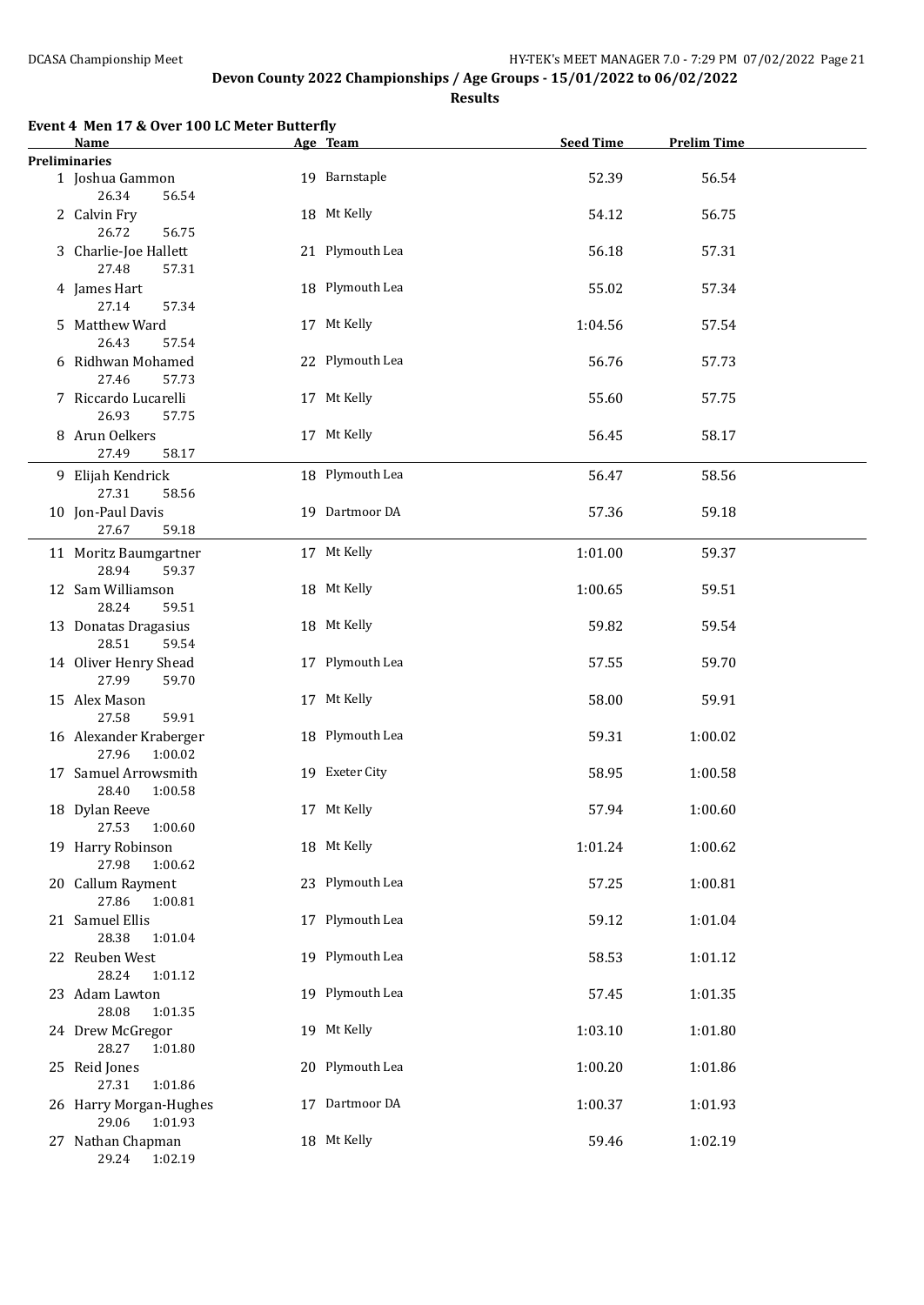#### **Results**

### **Preliminaries ... (Event 4 Men 17 & Over 100 LC Meter Butterfly)**

| <b>Name</b>                                                |         | Age Team                                                 | <b>Seed Time</b>                             | <b>Prelim Time</b>              |
|------------------------------------------------------------|---------|----------------------------------------------------------|----------------------------------------------|---------------------------------|
| 28 Sam Townsend<br>27.80<br>1:02.20                        |         | 18 Mt Kelly                                              | 1:00.41                                      | 1:02.20                         |
| 29 Benjamin Holland<br>29.28<br>1:02.30                    |         | 19 Mt Kelly                                              | 1:02.09                                      | 1:02.30                         |
| 30 Brandon Rumball<br>27.92<br>1:02.42                     |         | 19 Plymouth Lea                                          | 58.43                                        | 1:02.42                         |
| 31 Joseph Thompson<br>29.58<br>1:02.53                     |         | 20 Plymouth Lea                                          | 59.25                                        | 1:02.53                         |
| 32 Luke Tunstall<br>29.49<br>1:03.05                       |         | 17 Mt Kelly                                              | 1:00.76                                      | 1:03.05                         |
| 33 Berk Emre Paker<br>28.24<br>1:03.15                     |         | 17 Plymouth Lea                                          | 1:00.10                                      | 1:03.15                         |
| 34 Shay Brent<br>29.29<br>1:03.35                          |         | 18 Dartmoor DA                                           | 1:01.01                                      | 1:03.35                         |
| 35 William Figes<br>28.90<br>1:03.86                       |         | 19 Torridgeside                                          | 1:03.99                                      | 1:03.86                         |
| 36 Michael Cuddihee<br>30.02<br>1:03.90                    |         | 22 Dartmoor DA                                           | 1:03.39                                      | 1:03.90                         |
| 37 Connor Meyers<br>30.06<br>1:04.19                       |         | 17 Mt Kelly                                              | 1:02.20                                      | 1:04.19                         |
| 38 Robert Cacchione<br>30.87<br>1:04.88                    |         | 18 Newton Abbot                                          | 1:03.52                                      | 1:04.88                         |
| 39 Yekai Yang<br>28.60<br>1:04.97                          |         | 17 Mt Kelly                                              | 1:00.00                                      | 1:04.97                         |
| 40 Wilfred Arrowsmith<br>31.56<br>1:06.39                  |         | 17 Exeter City                                           | 1:06.84                                      | 1:06.39                         |
| 41 Jacob Tittle<br>31.66<br>1:11.04                        |         | 17 Torridgeside                                          | 1:08.63                                      | 1:11.04                         |
| 42 Gareth Cowell<br>32.42<br>1:11.87                       |         | 47 Paignton                                              | 1:10.36                                      | 1:11.87                         |
| --- Stephen Cuff                                           |         | 17 Torquay                                               | 1:08.01                                      | <b>NS</b>                       |
| --- Jacob Armon                                            |         | 19 Mt Kelly                                              | 55.50                                        | <b>NS</b>                       |
| --- Aidan Carroll                                          |         | 22 Plymouth Lea                                          | 56.34                                        | <b>NS</b>                       |
| --- Cameron Williams                                       |         | 18 Dartmoor DA                                           | 57.51                                        | <b>NS</b>                       |
| Finlay Washburn                                            |         | 18 Plymouth Lea                                          | 1:00.10                                      | <b>NS</b>                       |
| --- Tom Beeley                                             |         | 23 Plymouth Lea                                          | 53.44                                        | <b>NS</b>                       |
|                                                            |         |                                                          |                                              |                                 |
| Event 5 Women 200 LC Meter Freestyle Schools Relay<br>Team |         | <u>Relav</u>                                             | <b>Seed Time</b>                             | <b>Finals Time</b>              |
| 1 Tavistock                                                |         | A                                                        | 1:57.19                                      | 2:09.88                         |
| 1) Hannah Walker 17                                        |         | 2) Charlotte Walker 17                                   | 3) Elsie Maguire 14                          | 4) Evie Palmer 14               |
| <b>Event 7 Mixed 400 LC Meter Medley Relay</b>             |         |                                                          |                                              |                                 |
| <b>Team</b>                                                |         | <b>Relay</b>                                             | <b>Seed Time</b>                             | <b>Finals Time</b>              |
| 1 Plymouth Lea                                             |         | $\boldsymbol{A}$                                         | 3:52.38                                      | 4:12.99                         |
| 1) Lacey Roberts W15<br>1:13.24<br>35.18<br>1:43.95        |         | 2) Charlie-Joe Hallett M21<br>2:19.09 2:45.52<br>3:17.56 | 3) Ridhwan Mohamed M22<br>4:12.99<br>3:47.34 | 4) Zoe Cawsey W23               |
| 2 Dartmoor DA                                              |         | $\boldsymbol{A}$                                         | 4:10.53                                      | 4:19.73                         |
| 1) Abigail Law W13<br>34.70<br>1:11.93<br>1:54.80          | 2:41.90 | 2) Cameron Williams M18<br>3:12.60<br>3:48.60            | 3) Jon-Paul Davis M19<br>4:19.73<br>4:18.06  | 4) Emily Morgan-Hughes W18      |
| 3 Tavistock                                                |         | A                                                        | 4:33.65                                      | 4:47.40                         |
| 1) Hannah Walker W17<br>32.03<br>1:05.89<br>1:36.59        | 2:13.45 | 2) Charlotte Walker W17<br>2:40.99<br>3:13.57            | 3) Samuel Rice M16<br>3:41.67<br>4:47.40     | 4) Sam Palmer M17               |
| 4 Newton Abbot                                             |         | A                                                        | <b>NT</b>                                    | 4:51.24                         |
| 1) Robert Cacchione M18                                    |         | 2) Jessica Paddon W19                                    | 3) Jensen Healey M16                         | 4) Erin Throgmorton-Appleby W18 |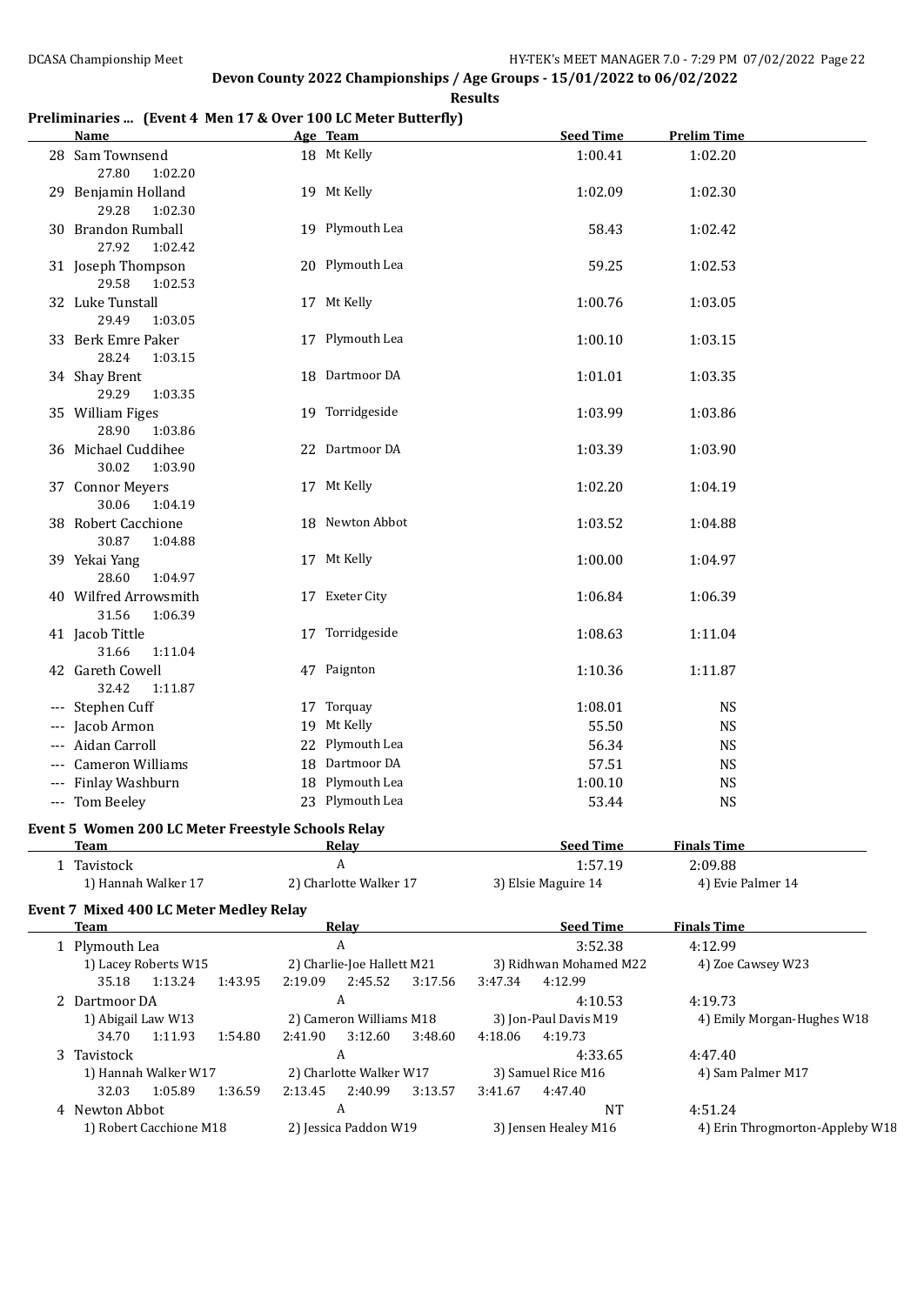|        | Event 8 Boys 12 Year Olds 200 LC Meter Breaststroke<br>Name |         | Age Team        | <b>Prelim Time</b> | <b>Finals Time</b> |  |
|--------|-------------------------------------------------------------|---------|-----------------|--------------------|--------------------|--|
| Finals |                                                             |         |                 |                    |                    |  |
|        | 1 Ben Greenslade                                            |         | 12 Exeter City  | 3:12.84            | 3:10.80            |  |
|        | 43.72<br>1:33.39                                            | 2:22.51 | 3:10.80         |                    |                    |  |
|        | 2 Freddie Partridge                                         |         | 12 Plymouth Lea | 3:18.37            | 3:15.16            |  |
|        | 47.11<br>1:37.92                                            | 2:26.31 | 3:15.16         |                    |                    |  |
|        | 3 Ashby Edmonds                                             |         | 12 Dawlish      | 3:26.35            | 3:18.68            |  |
|        | 47.66<br>1:36.14                                            | 2:29.47 | 3:18.68         |                    |                    |  |
|        | 4 Joseph Barnett                                            |         | 12 Exeter City  | 3:22.91            | 3:22.14            |  |
|        | 48.17<br>1:39.16                                            | 2:32.26 | 3:22.14         |                    |                    |  |
|        | 5 Lucas An                                                  |         | 12 Plymouth Lea | 3:27.30            | 3:25.38            |  |
|        | 47.65<br>1:39.08                                            | 2:33.97 | 3:25.38         |                    |                    |  |
|        | 6 Toby Braine                                               |         | 12 Mt Kelly     | 3:29.38            | 3:29.95            |  |
|        | 48.11<br>1:41.63                                            | 2:35.54 | 3:29.95         |                    |                    |  |
|        | 7 Will Grimwood                                             |         | 12 Exeter City  | 3:33.96            | 3:34.50            |  |
|        | 50.17<br>1:45.84                                            | 2:41.14 | 3:34.50         |                    |                    |  |
|        |                                                             |         |                 |                    |                    |  |
|        | Event 8 Boys 12 Year Olds 200 LC Meter Breaststroke         |         |                 |                    |                    |  |
|        | Name                                                        |         | Age Team        | <b>Seed Time</b>   | <b>Prelim Time</b> |  |
|        | <b>Preliminaries</b><br>1 Ben Greenslade                    |         |                 |                    |                    |  |
|        |                                                             |         | 12 Exeter City  | 3:14.62            | 3:12.84            |  |
|        | 44.43<br>1:33.76                                            | 2:23.53 | 3:12.84         |                    |                    |  |
|        | 2 Freddie Partridge                                         |         | 12 Plymouth Lea | 3:14.41            | 3:18.37            |  |
|        | 47.66<br>1:38.88                                            | 2:31.43 | 3:18.37         |                    |                    |  |
|        | 3 Joseph Barnett                                            |         | 12 Exeter City  | 3:23.66            | 3:22.91            |  |
|        | 1:40.01                                                     | 3:22.91 |                 |                    |                    |  |
|        | 4 Ashby Edmonds                                             |         | 12 Dawlish      | 3:33.24            | 3:26.35            |  |
|        | 47.57<br>1:39.41                                            | 2:34.22 | 3:26.35         |                    |                    |  |
|        | 5 Lucas An                                                  |         | 12 Plymouth Lea | 3:13.83            | 3:27.30            |  |
|        | 47.66<br>1:39.06                                            | 2:34.67 | 3:27.30         |                    |                    |  |
|        | 6 Toby Braine                                               |         | 12 Mt Kelly     | 3:25.96            | 3:29.38            |  |
|        | 47.56<br>1:41.98                                            | 2:36.96 | 3:29.38         |                    |                    |  |
|        | 7 Will Grimwood                                             |         | 12 Exeter City  | 3:30.14            | 3:33.96            |  |
|        | 51.48<br>1:46.90                                            | 2:41.34 | 3:33.96         |                    |                    |  |
|        |                                                             |         |                 |                    |                    |  |
|        | Event 8 Boys 13 Year Olds 200 LC Meter Breaststroke         |         |                 |                    |                    |  |
|        | <b>Name</b>                                                 |         | Age Team        | <b>Prelim Time</b> | <b>Finals Time</b> |  |
| Finals | 1 Reuben Murphy                                             |         | 13 Exeter City  | 3:11.99            | 3:09.94            |  |
|        | 43.01 1:32.59                                               | 2:22.88 | 3:09.94         |                    |                    |  |
|        |                                                             |         | 13 Dartmoor DA  |                    |                    |  |
|        | 2 Sebastian Grenardo                                        |         |                 | 3:08.07            | 3:10.48            |  |
|        | 42.19<br>1:31.40                                            | 2:22.31 | 3:10.48         |                    |                    |  |
|        | 3 Toby Nakamura-Drew                                        |         | 13 Dartmoor DA  | 3:17.36            | 3:13.16            |  |
|        | 46.38<br>1:35.89                                            | 2:26.21 | 3:13.16         |                    |                    |  |
|        | 4 John Dyer                                                 |         | 13 Brixham      | 3:17.86            | 3:16.37            |  |
|        | 1:35.54                                                     | 2:27.09 | 3:16.37         |                    |                    |  |
|        | 5 Henry Roberts                                             |         | 13 Tiverton     | 3:18.83            | 3:18.23            |  |
|        | 45.47<br>1:36.36                                            | 2:27.14 | 3:18.23         |                    |                    |  |
|        | 6 Chun Wang Cheung                                          |         | 13 Exeter City  | 3:19.67            | 3:26.70            |  |
|        | 47.68<br>1:41.87                                            | 2:35.75 | 3:26.70         |                    |                    |  |
|        | 7 Ollie Tompkins                                            |         | 13 Barnstaple   | 3:26.54            | 3:27.20            |  |
|        | 46.21  1:38.38                                              | 2:33.39 | 3:27.20         |                    |                    |  |
|        | 8 Aron Holtan                                               |         | 13 Mt Kelly     | 3:39.56            | 3:40.55            |  |
|        | 51.46 1:46.84                                               | 2:43.74 | 3:40.55         |                    |                    |  |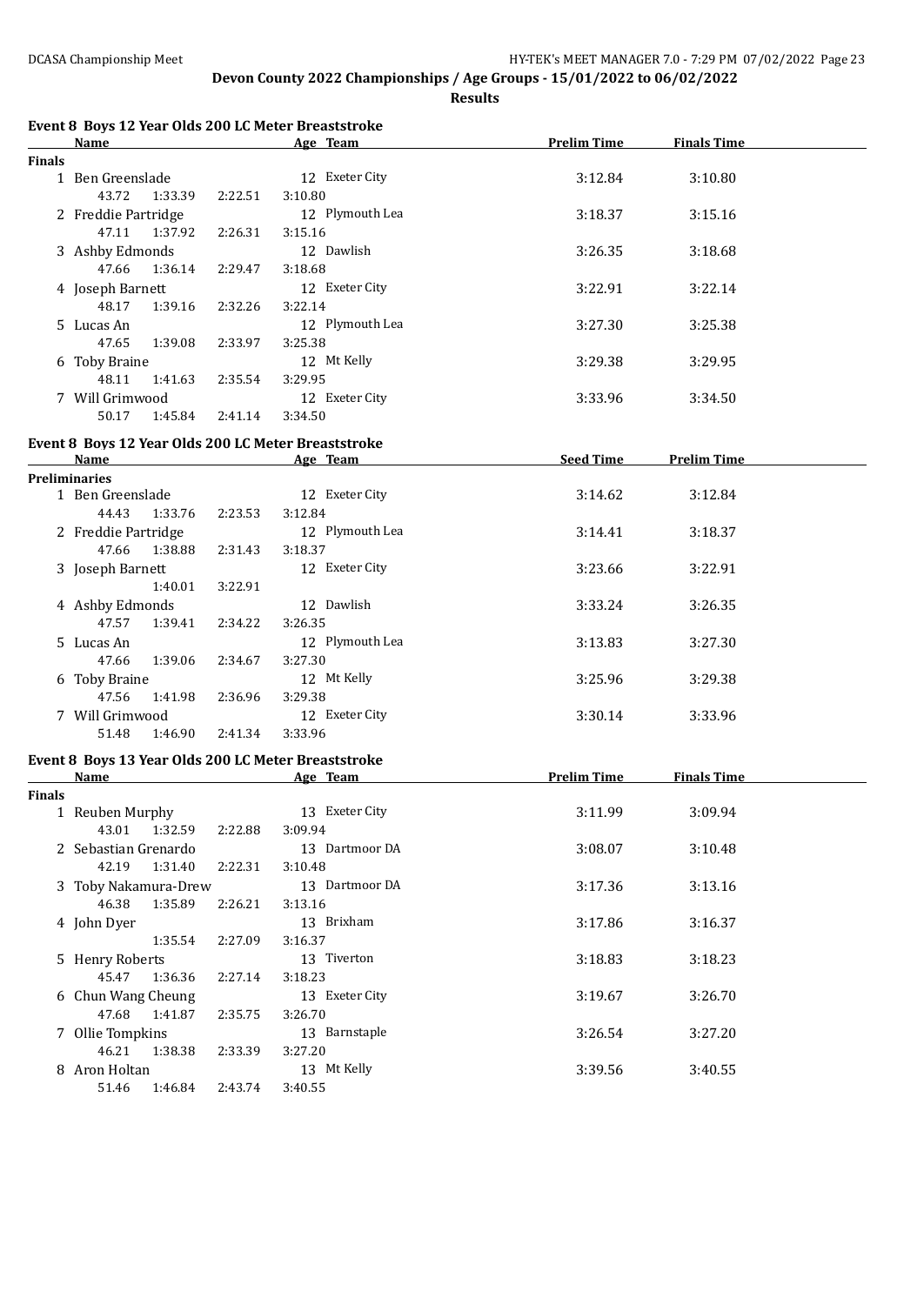**Results**

| Name                 |         |         | Age Team        | <b>Seed Time</b> | <b>Prelim Time</b> |  |
|----------------------|---------|---------|-----------------|------------------|--------------------|--|
| <b>Preliminaries</b> |         |         |                 |                  |                    |  |
| 1 Sebastian Grenardo |         |         | 13 Dartmoor DA  | 3:10.18          | 3:08.07            |  |
| 40.17                | 1:28.40 | 2:19.57 | 3:08.07         |                  |                    |  |
| 2 Reuben Murphy      |         |         | 13 Exeter City  | 3:07.24          | 3:11.99            |  |
| 44.48                | 1:33.72 | 2:23.06 | 3:11.99         |                  |                    |  |
| 3 Toby Nakamura-Drew |         |         | 13 Dartmoor DA  | 3:20.09          | 3:17.36            |  |
|                      | 1:37.38 | 3:17.36 |                 |                  |                    |  |
| 4 John Dyer          |         |         | 13 Brixham      | 3:10.59          | 3:17.86            |  |
| 42.97                | 1:34.50 | 2:27.19 | 3:17.86         |                  |                    |  |
| 5 Henry Roberts      |         |         | 13 Tiverton     | 3:13.29          | 3:18.83            |  |
| 43.30                | 1:32.87 | 2:25.29 | 3:18.83         |                  |                    |  |
| 6 Chun Wang Cheung   |         |         | 13 Exeter City  | 3:20.59          | 3:19.67            |  |
| 45.41                | 1:38.41 | 2:28.61 | 3:19.67         |                  |                    |  |
| 7 Ollie Tompkins     |         |         | 13 Barnstaple   | 3:17.00          | 3:26.54            |  |
| 44.25                | 1:35.54 | 2:31.14 | 3:26.54         |                  |                    |  |
| 8 Aron Holtan        |         |         | 13 Mt Kelly     | 3:08.68          | 3:39.56            |  |
|                      | 1:45.28 | 3:39.56 |                 |                  |                    |  |
| --- William Hamilton |         |         | 13 Plymouth Lea | 3:04.31          | DQ                 |  |

7.1 Head not breaking the surface before hands turn inward at widest point in second strok

### **Event 8 Boys 14 Year Olds 200 LC Meter Breaststroke**

| Name  |         |                                                                                                                         | Age Team        | <b>Prelim Time</b> | <b>Finals Time</b> |  |
|-------|---------|-------------------------------------------------------------------------------------------------------------------------|-----------------|--------------------|--------------------|--|
|       |         |                                                                                                                         |                 |                    |                    |  |
|       |         |                                                                                                                         | 14 Mt Kelly     | 2:39.05            | 2:37.64            |  |
| 35.55 | 1:15.40 | 1:56.77                                                                                                                 | 2:37.64         |                    |                    |  |
|       |         |                                                                                                                         | 14 Plymouth Lea | 2:48.21            | 2:47.65            |  |
| 36.89 | 1:18.38 | 2:02.61                                                                                                                 | 2:47.65         |                    |                    |  |
|       |         |                                                                                                                         | 14 Mt Kelly     | 2:54.21            | 2:53.93            |  |
| 39.93 | 1:24.42 | 2:09.39                                                                                                                 | 2:53.93         |                    |                    |  |
|       |         |                                                                                                                         | 14 Plymouth Lea | 2:56.67            | 2:54.86            |  |
|       | 1:24.05 | 2:54.86                                                                                                                 |                 |                    |                    |  |
|       |         |                                                                                                                         | 14 Exeter City  | 3:00.62            | 3:00.71            |  |
| 40.54 | 1:26.73 | 2:14.70                                                                                                                 | 3:00.71         |                    |                    |  |
|       |         |                                                                                                                         | 14 Okehampton   | 3:09.12            | 3:12.82            |  |
| 41.27 | 1:28.32 | 2:20.59                                                                                                                 | 3:12.82         |                    |                    |  |
|       |         | 1 Marcus Haigh<br>2 Max Stafford-Davies<br>3 Daniel Sturt<br>4 Jakob Essmann<br>5 William Birchall<br>6 Finley Molyneux |                 |                    |                    |  |

# **Event 8 Boys 14 Year Olds 200 LC Meter Breaststroke**

| Name                  |         | Age Team          | <b>Seed Time</b> | <b>Prelim Time</b> |  |
|-----------------------|---------|-------------------|------------------|--------------------|--|
| Preliminaries         |         |                   |                  |                    |  |
| 1 Marcus Haigh        |         | 14 Mt Kelly       | 2:33.88          | 2:39.05            |  |
| 1:14.52<br>34.50      | 1:57.53 | 2:39.05           |                  |                    |  |
| 2 Max Stafford-Davies |         | 14 Plymouth Lea   | 2:37.75          | 2:48.21            |  |
| 1:19.53<br>36.83      | 2:03.46 | 2:48.21           |                  |                    |  |
| 3 Daniel Sturt        |         | 14 Mt Kelly       | 2:44.49          | 2:54.21            |  |
| 1:24.99<br>39.87      | 2:09.81 | 2:54.21           |                  |                    |  |
| 4 Jakob Essmann       |         | 14 Plymouth Lea   | 2:48.33          | 2:56.67            |  |
| 1:26.26               | 2:56.67 |                   |                  |                    |  |
| 5 William Birchall    |         | Exeter City<br>14 | 2:56.16          | 3:00.62            |  |
| 1:26.74<br>39.47      | 2:15.00 | 3:00.62           |                  |                    |  |
| 6 Finley Molyneux     |         | 14 Okehampton     | 3:04.34          | 3:09.12            |  |
| 1:29.28               | 3:09.12 |                   |                  |                    |  |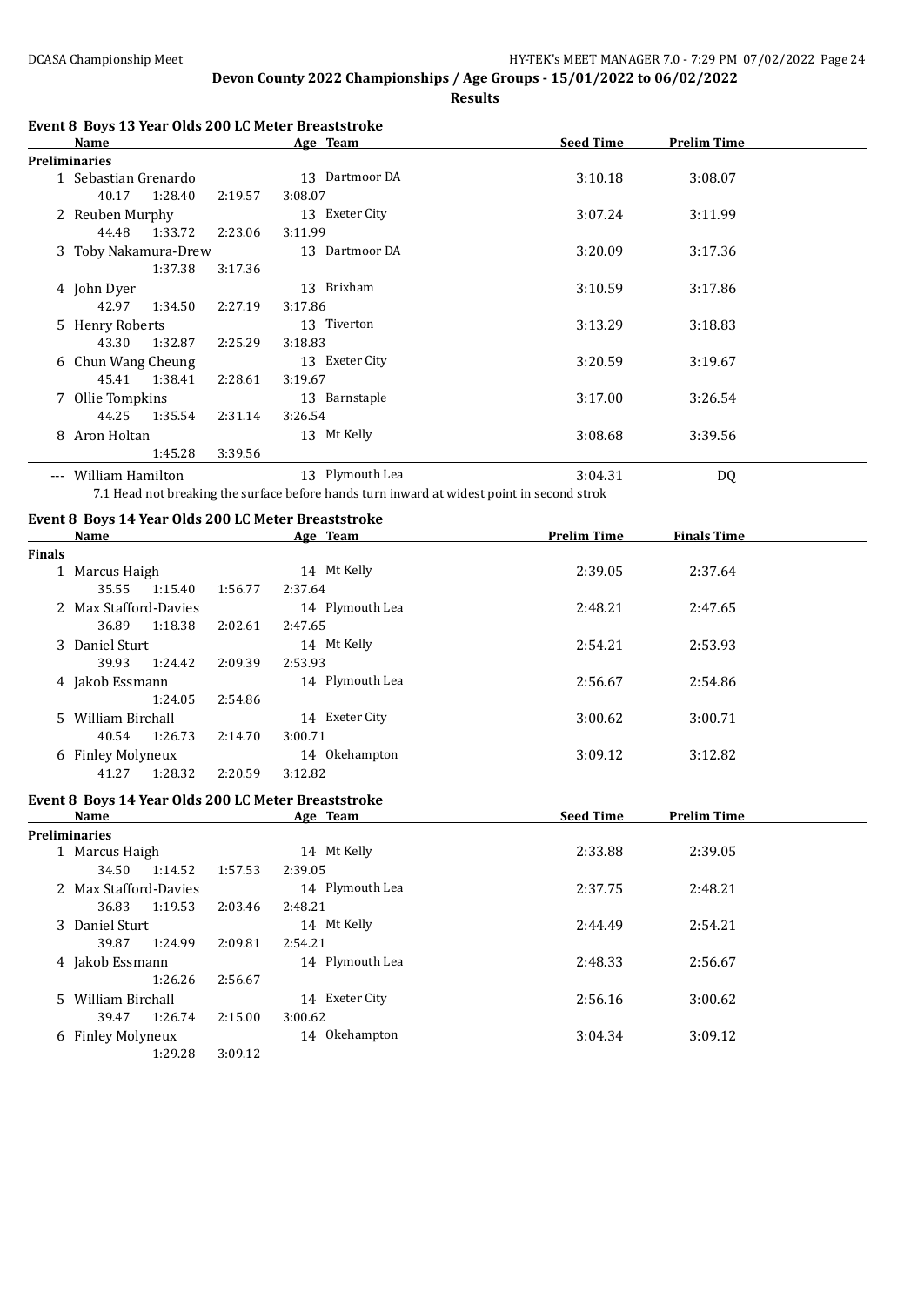|               | Event 8 Men 15 Year Olds 200 LC Meter Breaststroke         |         |                            |                    |                    |
|---------------|------------------------------------------------------------|---------|----------------------------|--------------------|--------------------|
|               | <b>Name</b>                                                |         | Age Team                   | <b>Prelim Time</b> | <b>Finals Time</b> |
| <b>Finals</b> | 1 Charles Simpson<br>35.58<br>1:15.87                      | 1:56.65 | 15 Exeter City<br>2:35.65  | 2:38.63            | 2:35.65            |
|               | 2 Stanley Partridge<br>33.87<br>1:14.60                    | 1:56.45 | 15 Plymouth Lea<br>2:36.64 | 2:39.66            | 2:36.64            |
|               | 3 Alexander Grenardo<br>1:17.54                            | 2:43.66 | 15 Dartmoor DA             | 2:47.36            | 2:43.66            |
|               | 4 Panagiotis Angelakis<br>39.42<br>1:24.81                 | 2:10.47 | 15 Mt Kelly<br>2:56.75     | 2:56.05            | 2:56.75            |
|               | 5 Matthew Hamilton<br>39.93<br>1:25.26                     | 2:13.07 | 15 Plymouth Lea<br>2:58.63 | 2:54.21            | 2:58.63            |
|               | 6 Finley Smallshaw<br>40.62<br>1:26.00                     | 2:13.21 | 15 Dinnaton<br>2:58.76     | 2:58.76            | 2:58.76            |
|               | 7 Thomas Bennett<br>39.51<br>1:25.64                       | 2:13.45 | 15 Plymouth Lea<br>3:01.76 | 2:54.73            | 3:01.76            |
|               | 8 Nathan McManus<br>41.92<br>1:29.78                       | 2:18.62 | 15 Plymouth Lea<br>3:05.44 | 2:56.39            | 3:05.44            |
|               | Event 8 Men 15 Year Olds 200 LC Meter Breaststroke         |         |                            |                    |                    |
|               | Name                                                       |         | Age Team                   | Seed Time          | <b>Prelim Time</b> |
|               | <b>Preliminaries</b><br>1 Charles Simpson<br>35.37 1:15.99 | 1:57.69 | 15 Exeter City<br>2:38.63  | 2:37.94            | 2:38.63            |
|               | 2 Stanley Partridge<br>34.21<br>1:15.64                    | 1:58.06 | 15 Plymouth Lea<br>2:39.66 | 2:37.65            | 2:39.66            |
|               | 3 Fergus Thomson<br>37.67<br>1:18.31                       | 2:03.08 | 15 Mt Kelly<br>2:46.10     | 2:46.44            | 2:46.10            |
|               | 4 Alexander Grenardo<br>37.30<br>1:20.10                   | 2:03.76 | 15 Dartmoor DA<br>2:47.36  | 2:36.88            | 2:47.36            |
|               | 5 Matthew Hamilton<br>37.38<br>1:22.36                     | 2:08.61 | 15 Plymouth Lea<br>2:54.21 | 2:43.73            | 2:54.21            |
|               | 6 Thomas Bennett<br>40.04<br>1:25.76                       | 2:10.34 | 15 Plymouth Lea<br>2:54.73 | 2:48.04            | 2:54.73            |
|               | 7 Panagiotis Angelakis<br>38.72<br>1:23.31                 | 2:09.53 | 15 Mt Kelly<br>2:56.05     | 2:40.28            | 2:56.05            |
|               | 8 Nathan McManus<br>39.76 1:25.09                          | 2:11.12 | 15 Plymouth Lea<br>2:56.39 | 2:45.85            | 2:56.39            |
|               | 9 Finley Smallshaw<br>41.61<br>1:26.50                     | 2:14.21 | 15 Dinnaton<br>2:58.76     | 2:57.17            | 2:58.76            |
|               | 10 Leighton Hallows<br>39.20<br>1:23.54                    | 2:11.77 | 15 Plymouth Lea<br>2:59.22 | 2:48.06            | 2:59.22            |
|               | 11 Aidan Keslake<br>41.13<br>1:27.35                       | 2:14.65 | 15 Plymouth Lea<br>3:00.73 | 3:00.59            | 3:00.73            |
|               | 12 Darcy Murphy<br>39.43<br>1:26.11                        | 2:18.04 | 15 Exeter City<br>3:08.71  | 3:02.24            | 3:08.71            |
|               | Event 8 Men 16 Year Olds 200 LC Meter Breaststroke<br>Name |         | Age Team                   | <b>Prelim Time</b> | <b>Finals Time</b> |
| <b>Finals</b> |                                                            |         |                            |                    |                    |
|               | 1 Matei Radu<br>34.85<br>1:13.60                           | 1:52.46 | 16 Plymouth Lea<br>2:31.48 | 2:31.17            | 2:31.48            |
|               | 2 Jonathan Turck<br>35.01<br>1:16.43                       | 1:57.29 | 16 Mt Kelly<br>2:36.31     | 2:33.50            | 2:36.31            |
|               | 3 Ashton Hallows<br>36.47<br>1:15.70                       | 1:57.36 | 16 Plymouth Lea<br>2:38.07 | 2:42.18            | 2:38.07            |
|               | 4 Giovanni Poggio<br>36.42<br>1:17.53                      | 1:59.00 | 16 Plymouth Lea<br>2:38.97 | 2:38.55            | 2:38.97            |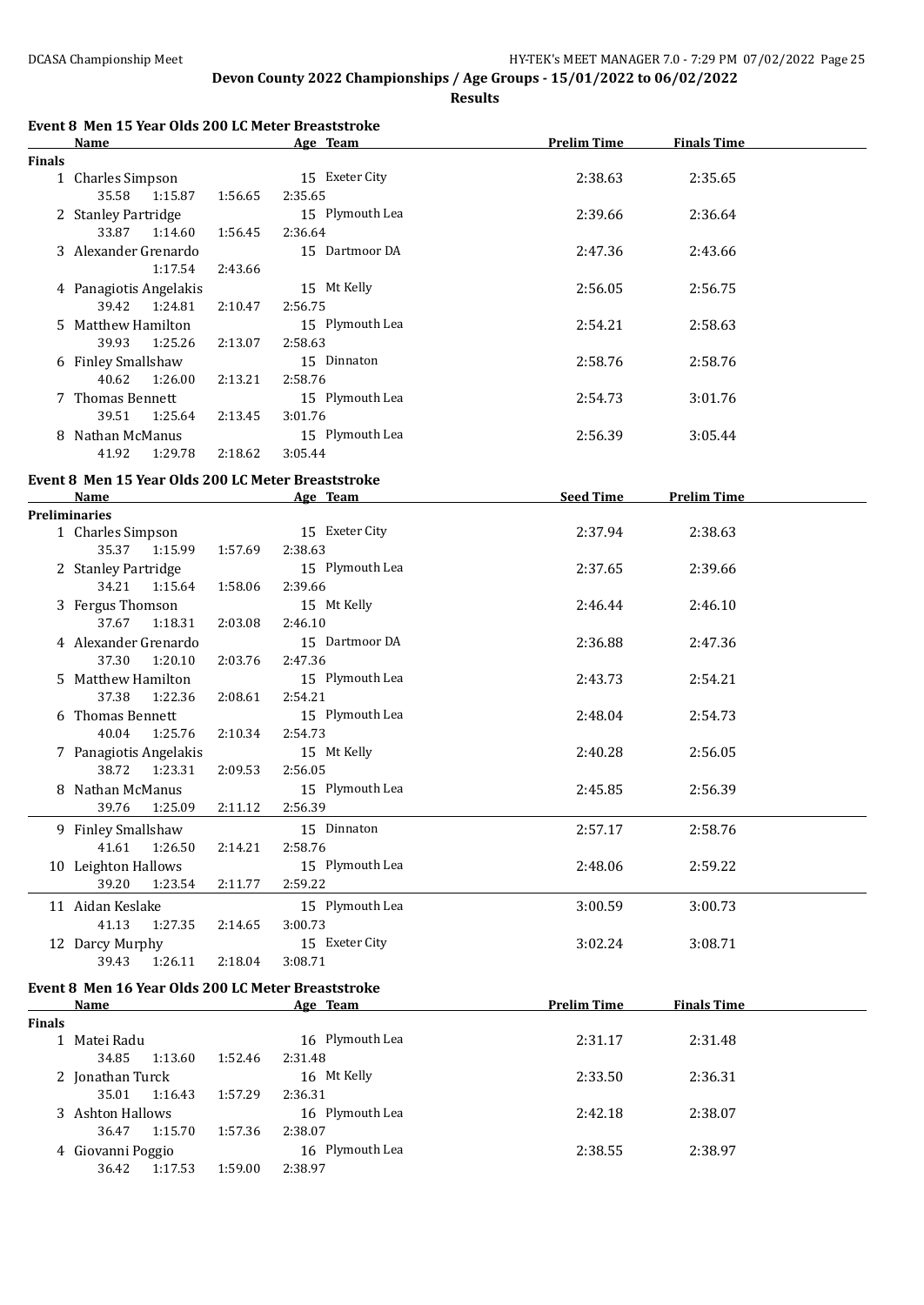**Results**

#### **Finals ... (Event 8 Men 16 Year Olds 200 LC Meter Breaststroke)**

|               | <b>Name</b>                                                       |         | Age Team 2008              | <b>Prelim Time</b> | <b>Finals Time</b> |  |
|---------------|-------------------------------------------------------------------|---------|----------------------------|--------------------|--------------------|--|
|               | 5 Ilir Gjoka<br>38.95<br>1:24.37                                  | 2:13.16 | 16 Dartmoor DA<br>2:59.33  | 2:59.97            | 2:59.33            |  |
|               | --- Ashton Gifford-Groves                                         |         | 16 Mt Kelly                | 2:51.15            | <b>NS</b>          |  |
|               | Event 8 Men 16 Year Olds 200 LC Meter Breaststroke<br><b>Name</b> |         | Age Team                   | <b>Seed Time</b>   | <b>Prelim Time</b> |  |
|               | <b>Preliminaries</b>                                              |         |                            |                    |                    |  |
|               | 1 Matei Radu<br>36.16<br>1:14.71                                  | 1:53.34 | 16 Plymouth Lea<br>2:31.17 | 2:27.06            | 2:31.17            |  |
|               | 2 Jonathan Turck<br>34.36<br>1:13.91                              | 1:54.37 | 16 Mt Kelly<br>2:33.50     | 2:22.17            | 2:33.50            |  |
|               | 3 Giovanni Poggio<br>36.49<br>1:17.26                             | 1:58.44 | 16 Plymouth Lea<br>2:38.55 | 2:25.88            | 2:38.55            |  |
|               | 4 Ashton Hallows<br>35.02<br>1:16.02                              | 1:58.94 | 16 Plymouth Lea<br>2:42.18 | 2:31.57            | 2:42.18            |  |
|               |                                                                   |         |                            |                    |                    |  |
|               | 5 Ashton Gifford-Groves<br>1:20.91                                | 2:51.15 | 16 Mt Kelly                | 2:36.36            | 2:51.15            |  |
|               | 6 Ilir Gjoka                                                      |         | 16 Dartmoor DA             | 2:48.23            | 2:59.97            |  |
|               | 41.56<br>1:26.64<br>--- Jensen Healey                             | 2:14.20 | 2:59.97<br>16 Newton Abbot | 2:50.14            |                    |  |
|               | 7.4 Leg movements not on the same plane                           |         |                            |                    | DQ                 |  |
|               |                                                                   |         |                            |                    |                    |  |
|               | Event 8 Men 17 & Over 200 LC Meter Breaststroke<br>Name           |         | Age Team                   | <b>Prelim Time</b> | <b>Finals Time</b> |  |
| <b>Finals</b> |                                                                   |         |                            |                    |                    |  |
|               | 1 Adam Chillingworth<br>30.90 1:05.45                             | 1:40.18 | 25 Plymouth Lea<br>2:14.43 | 2:19.93            | 2:14.43            |  |
|               | 2 Donatas Dragasius<br>33.83<br>1:09.49                           | 1:47.50 | 18 Mt Kelly<br>2:25.16     | 2:27.62            | 2:25.16            |  |
|               | 3 Charlie-Joe Hallett                                             |         | 21 Plymouth Lea            | 2:28.65            | 2:27.69            |  |
|               | 1:10.34                                                           | 2:27.69 |                            |                    |                    |  |
|               | 4 Sam Williamson                                                  |         | 18 Mt Kelly                | 2:26.46            | 2:29.31            |  |
|               | 34.92<br>1:12.95                                                  | 1:51.61 | 2:29.31                    |                    |                    |  |
|               | 5 Ronny Hallett                                                   |         | 18 Mt Kelly                | 2:30.06            | 2:30.41            |  |
|               | 34.48<br>1:13.37                                                  | 1:53.64 | 2:30.41                    |                    |                    |  |
|               | 6 Drew McGregor                                                   |         | 19 Mt Kelly                | 2:30.58            | 2:31.56            |  |
|               | 32.78 1:10.79                                                     | 1:51.04 | 2:31.56                    |                    |                    |  |
|               | 7 Thomas Deffains                                                 |         | 18 Mt Kelly                | 2:30.68            | 2:31.90            |  |
|               | 34.71   1:14.28   1:53.59   2:31.90                               |         | 18 Plymouth Lea            |                    |                    |  |
|               | 8 Elijah Kendrick<br>33.57<br>1:11.94                             | 1:52.71 | 2:32.05                    | 2:30.25            | 2:32.05            |  |
|               |                                                                   |         |                            |                    |                    |  |
|               | Event 8 Men 17 & Over 200 LC Meter Breaststroke                   |         |                            |                    |                    |  |
|               | Name<br>Preliminaries                                             |         | Age Team                   | <b>Seed Time</b>   | <b>Prelim Time</b> |  |
|               | 1 Adam Chillingworth                                              |         | 25 Plymouth Lea            | 2:09.51            | 2:19.93            |  |
|               | 32.84<br>1:09.34                                                  | 1:44.57 | 2:19.93                    |                    |                    |  |
|               | 2 Sam Williamson                                                  |         | 18 Mt Kelly                | 2:18.96            | 2:26.46            |  |
|               | 33.44<br>1:10.53                                                  | 1:48.22 | 2:26.46                    |                    |                    |  |
|               | 3 Donatas Dragasius                                               |         | 18 Mt Kelly                | 2:17.45            | 2:27.62            |  |
|               | 34.37<br>1:11.58                                                  | 1:49.96 | 2:27.62                    |                    |                    |  |
|               | 4 Charlie-Joe Hallett                                             |         | 21 Plymouth Lea            | 2:16.47            | 2:28.65            |  |
|               | 33.49<br>1:10.69                                                  | 1:49.28 | 2:28.65                    |                    |                    |  |
|               | 5 Ronny Hallett                                                   |         | 18 Mt Kelly                | 2:19.09            | 2:30.06            |  |
|               | 33.55<br>1:11.58                                                  | 1:50.89 | 2:30.06                    |                    |                    |  |
|               | 6 Elijah Kendrick                                                 |         | 18 Plymouth Lea            | 2:21.47            | 2:30.25            |  |
|               | 32.82<br>1:10.51                                                  | 1:50.36 | 2:30.25                    |                    |                    |  |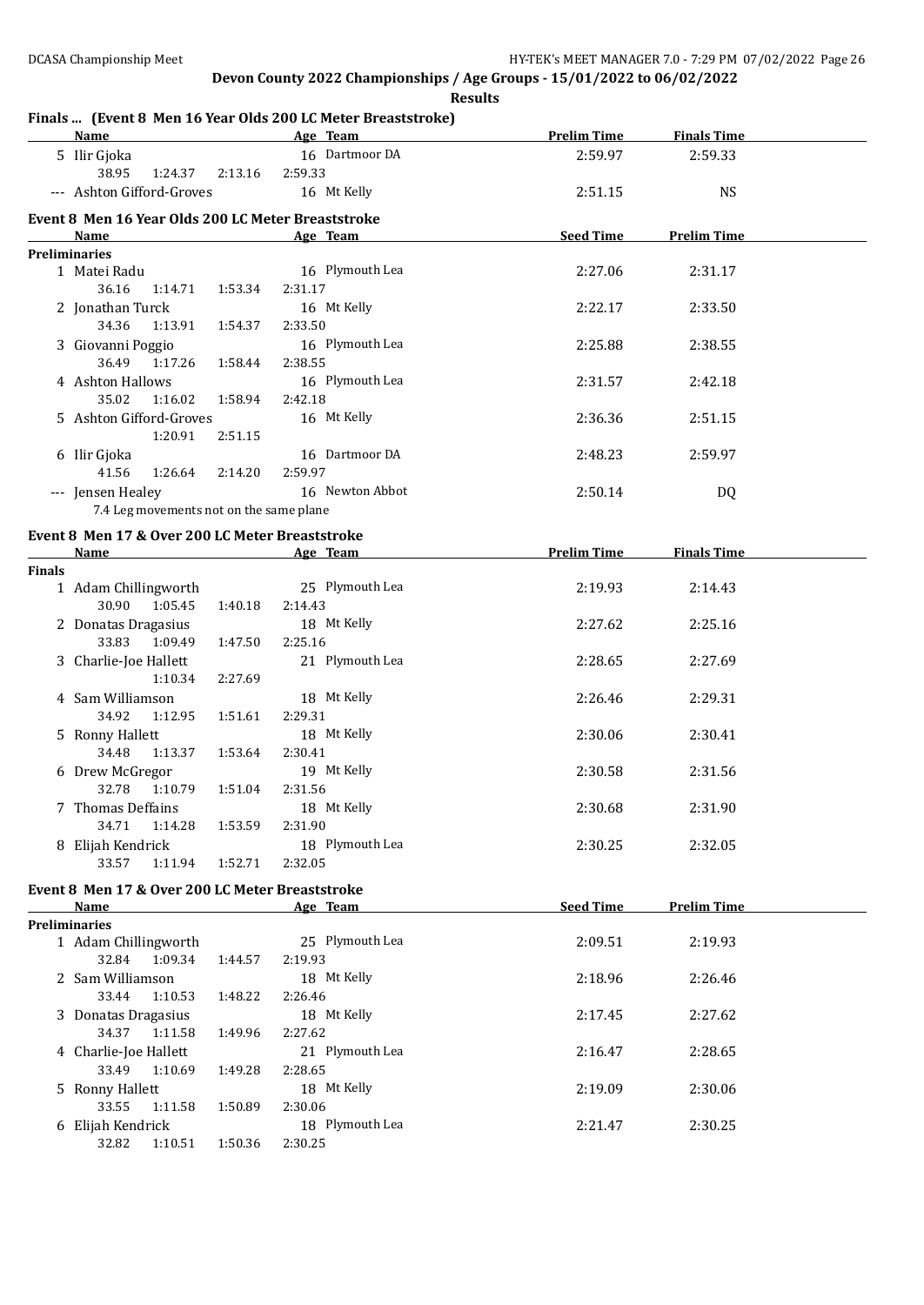#### **Age Team Seed Time Prelim Time** 7 Drew McGregor 19 Mt Kelly 2:20.33 2:30.58 33.08 1:11.33 1:51.01 2:30.58 8 Thomas Deffains 18 Mt Kelly 2:22.43 2:30.68 34.52 1:13.35 1:52.39 2:30.68 9 Cameron Williams 18 Dartmoor DA 2:20.10 2:32.70 35.13 1:13.91 1:54.56 2:32.70 10 Aslak Varela 19 Plymouth Lea 2:19.80 2:35.26 35.57 1:14.55 1:54.75 2:35.26 11 Joseph Sin 19 Mt Kelly 2:16.41 2:38.27 35.64 1:16.50 1:56.97 2:38.27 12 Jacob Tittle 17 Torridgeside 2:39.34 2:43.71 1:17.75 2:43.71 13 Magnus Kelly 17 Mt Kelly 2:39.03 2:43.85 35.34 1:17.25 2:00.26 2:43.85 14 George Chapman 17 Plymouth Lea 2:33.43 2:44.64 35.94 1:17.22 2:00.18 2:44.64 15 Alp Toku 18 Mt Kelly 2:51.90 2:48.90 37.24 1:18.90 2:03.27 2:48.90 16 Maximilian Kohl 18 Plymouth Lea 2:42.45 2:49.97 36.47 1:19.61 2:04.83 2:49.97 17 Liam Jordan 18 Exeter City 2:33.02 2:50.62 34.59 1:16.74 2:04.48 2:50.62 18 Micah Partridge 18 Tiverton 2:51.28 3:01.85 1:28.48 3:01.85 --- Liam Davis 1992 12 22 Plymouth Lea 2:15.10 NS --- Benjamin Holland 19 Mt Kelly 19 Mt Kelly 2:51.81 NS --- Shay Brent 18 Dartmoor DA 2:35.25 NS **Event 9 Girls 10-11 200 LC Meter Butterfly Age Team Prelim Time Finals Time Finals** 1 Ava Edwards 11 Plymouth Lea 3:17.09 3:21.69 42.15 1:32.91 2:28.04 3:21.69 **Event 9 Girls 10-11 200 LC Meter Butterfly Age Team Seed Time Prelim Time Preliminaries** 1 Ava Edwards 11 Plymouth Lea 3:17.65 3:17.09 41.64 1:32.78 2:25.56 3:17.09 **Event 9 Girls 12 Year Olds 200 LC Meter Butterfly Age Team Prelim Time Finals Time Finals** 1 Christina Angelakis 12 Mt Kelly 2:59.96 2:59.32 37.74 1:23.19 2:11.01 2:59.32 2 Lily Green 12 Plymouth Lea 3:07.48 3:01.93 37.26 1:22.83 2:12.40 3:01.93 3 Erin Perman 12 Exeter City 3:14.01 3:12.42 41.25 1:30.51 2:22.61 3:12.42 4 Poppy Chattaway 12 Plymouth Lea 3:25.87 3:26.31 1:38.09 3:26.31 5 Evie Evans 12 Newton Abbot 3:34.88 3:31.74 44.02 1:38.25 2:36.46 3:31.74

### **Preliminaries ... (Event 8 Men 17 & Over 200 LC Meter Breaststroke)**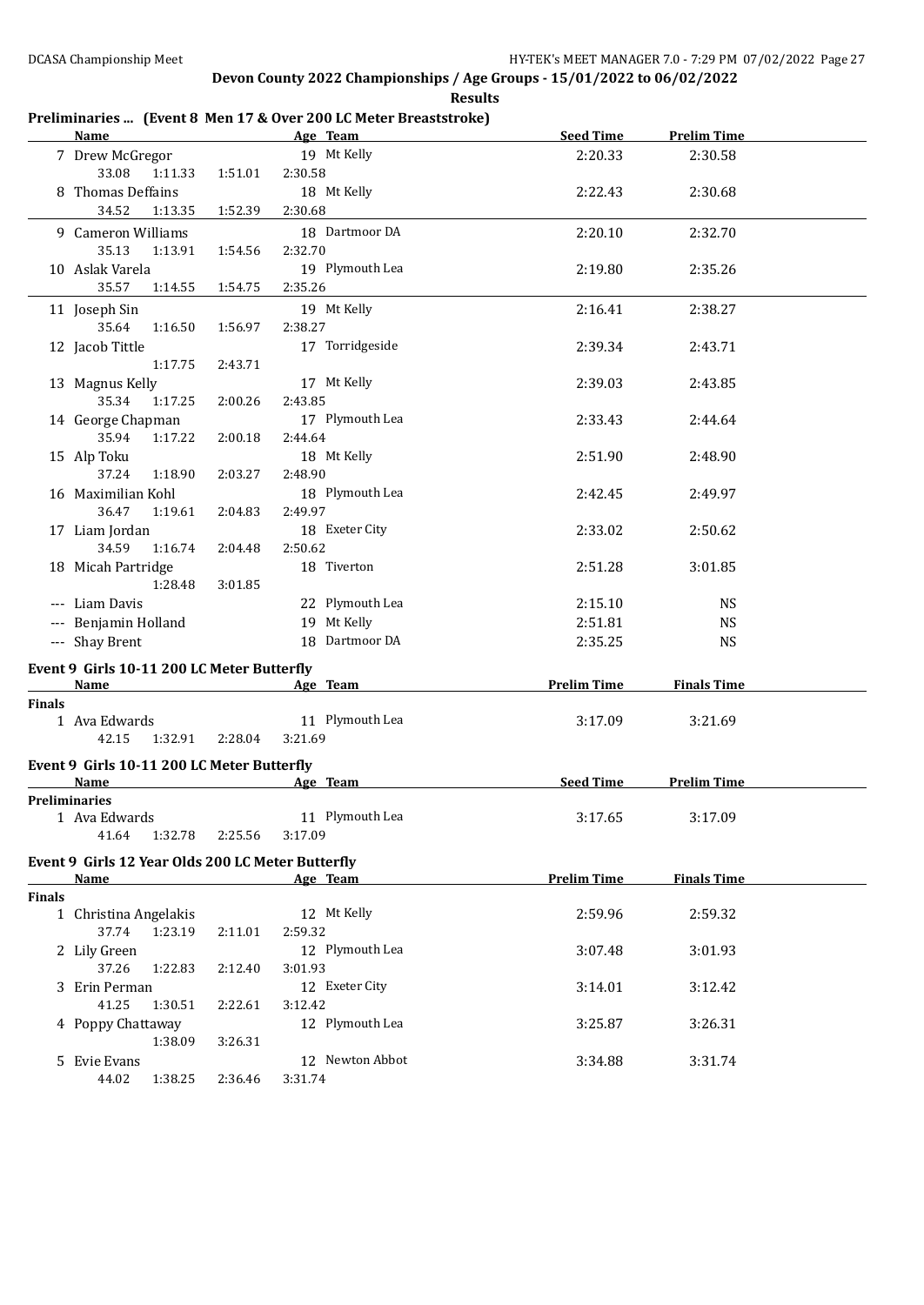|               | Event 9 Girls 12 Year Olds 200 LC Meter Butterfly |         |                 |                    |                    |  |
|---------------|---------------------------------------------------|---------|-----------------|--------------------|--------------------|--|
|               | Name                                              |         | Age Team        | <b>Seed Time</b>   | <b>Prelim Time</b> |  |
|               | <b>Preliminaries</b>                              |         |                 |                    |                    |  |
|               | 1 Christina Angelakis                             |         | 12 Mt Kelly     | 2:56.43            | 2:59.96            |  |
|               | 38.32<br>1:23.77                                  | 2:11.61 | 2:59.96         |                    |                    |  |
|               | 2 Lily Green                                      |         | 12 Plymouth Lea | 3:07.84            | 3:07.48            |  |
|               | 38.80<br>1:27.21                                  | 2:17.51 | 3:07.48         |                    |                    |  |
|               | 3 Erin Perman                                     |         | 12 Exeter City  | 3:33.37            | 3:14.01            |  |
|               | 42.21<br>1:31.43                                  | 2:23.95 | 3:14.01         |                    |                    |  |
|               | 4 Poppy Chattaway                                 |         | 12 Plymouth Lea | 3:25.00            | 3:25.87            |  |
|               | 44.76<br>1:37.58                                  | 2:32.53 | 3:25.87         |                    |                    |  |
|               | 5 Evie Evans                                      |         | 12 Newton Abbot | 3:36.79            | 3:34.88            |  |
|               | 45.34<br>1:41.80                                  | 2:39.87 | 3:34.88         |                    |                    |  |
|               | Event 9 Girls 13 Year Olds 200 LC Meter Butterfly |         |                 |                    |                    |  |
|               | Name                                              |         | Age Team        | <b>Prelim Time</b> | <b>Finals Time</b> |  |
| <b>Finals</b> |                                                   |         |                 |                    |                    |  |
|               | 1 Hermance Vellaud                                |         | 13 Mt Kelly     | 2:50.61            | 2:47.94            |  |
|               | 35.81 1:17.57                                     | 2:04.23 | 2:47.94         |                    |                    |  |
|               | 2 Evie Handley                                    |         | 13 Exeter City  | 2:50.87            | 2:48.95            |  |
|               | 38.76 1:23.70                                     | 2:07.80 | 2:48.95         |                    |                    |  |
|               | 3 Dixie Turner-Moore                              |         | 13 Plymouth Lea | 2:55.35            | 2:55.28            |  |
|               | 38.03<br>1:21.34                                  | 2:09.54 | 2:55.28         |                    |                    |  |
|               | 4 Aela Farquharson                                |         | 13 Brixham      | 3:01.65            | 3:02.19            |  |
|               | 1:22.36                                           | 3:02.19 |                 |                    |                    |  |
|               | 5 Willow Miles                                    |         | 13 Dinnaton     | 3:13.55            | 3:12.29            |  |
|               | 40.38<br>1:31.11                                  | 2:23.72 | 3:12.29         |                    |                    |  |
|               | 6 Henrietta Twose                                 |         | 13 Exeter City  | 3:10.77            | 3:16.88            |  |
|               | 41.12<br>1:31.07                                  | 2:24.39 | 3:16.88         |                    |                    |  |
|               | 7 Gabriella Drake                                 |         | 13 Plymouth Lea | 3:22.26            | 3:24.50            |  |
|               | 44.13<br>1:37.63                                  | 2:31.81 | 3:24.50         |                    |                    |  |
|               | 8 Elise Helps                                     |         | 13 Torridgeside | 3:19.57            | 3:25.48            |  |
|               | 42.47<br>1:34.15                                  | 2:31.57 | 3:25.48         |                    |                    |  |
|               |                                                   |         |                 |                    |                    |  |
|               | Event 9 Girls 13 Year Olds 200 LC Meter Butterfly |         |                 |                    |                    |  |
|               | Name<br><b>Preliminaries</b>                      |         | Age Team        | <b>Seed Time</b>   | <b>Prelim Time</b> |  |
|               | 1 Hermance Vellaud                                |         | 13 Mt Kelly     | 2:46.42            | 2:50.61            |  |
|               | 37.08<br>1:21.00                                  | 2:05.92 | 2:50.61         |                    |                    |  |
|               | 2 Evie Handley                                    |         | 13 Exeter City  | 2:57.46            | 2:50.87            |  |
|               | 38.22<br>1:22.45                                  | 2:09.18 | 2:50.87         |                    |                    |  |
|               | 3 Dixie Turner-Moore                              |         | 13 Plymouth Lea | 2:53.24            | 2:55.35            |  |
|               | 36.17<br>1:19.64                                  | 2:08.52 | 2:55.35         |                    |                    |  |
|               |                                                   |         | 13 Brixham      | 2:57.64            | 3:01.65            |  |
|               | 4 Aela Farquharson<br>38.82<br>1:25.02            | 2:13.69 | 3:01.65         |                    |                    |  |
|               |                                                   |         | 13 Exeter City  | 3:12.72            |                    |  |
|               | 5 Henrietta Twose                                 |         |                 |                    | 3:10.77            |  |
|               | 39.14<br>1:28.62                                  | 2:20.71 | 3:10.77         |                    |                    |  |
|               | 6 Willow Miles                                    |         | 13 Dinnaton     | 3:08.13            | 3:13.55            |  |
|               | 41.07<br>1:31.08                                  | 2:23.83 | 3:13.55         |                    |                    |  |
|               | 7 Elise Helps                                     |         | 13 Torridgeside | 3:16.01            | 3:19.57            |  |
|               | 40.38<br>1:28.80                                  | 2:25.42 | 3:19.57         |                    |                    |  |
|               | 8 Gabriella Drake                                 |         | 13 Plymouth Lea | 3:20.20            | 3:22.26            |  |
|               | 42.04<br>1:34.89                                  | 2:28.79 | 3:22.26         |                    |                    |  |
|               | 9 Jessica Churchward                              |         | 13 Plymouth Lea | 3:15.39            | 3:24.66            |  |
|               | 43.01<br>1:37.00                                  | 2:31.56 | 3:24.66         |                    |                    |  |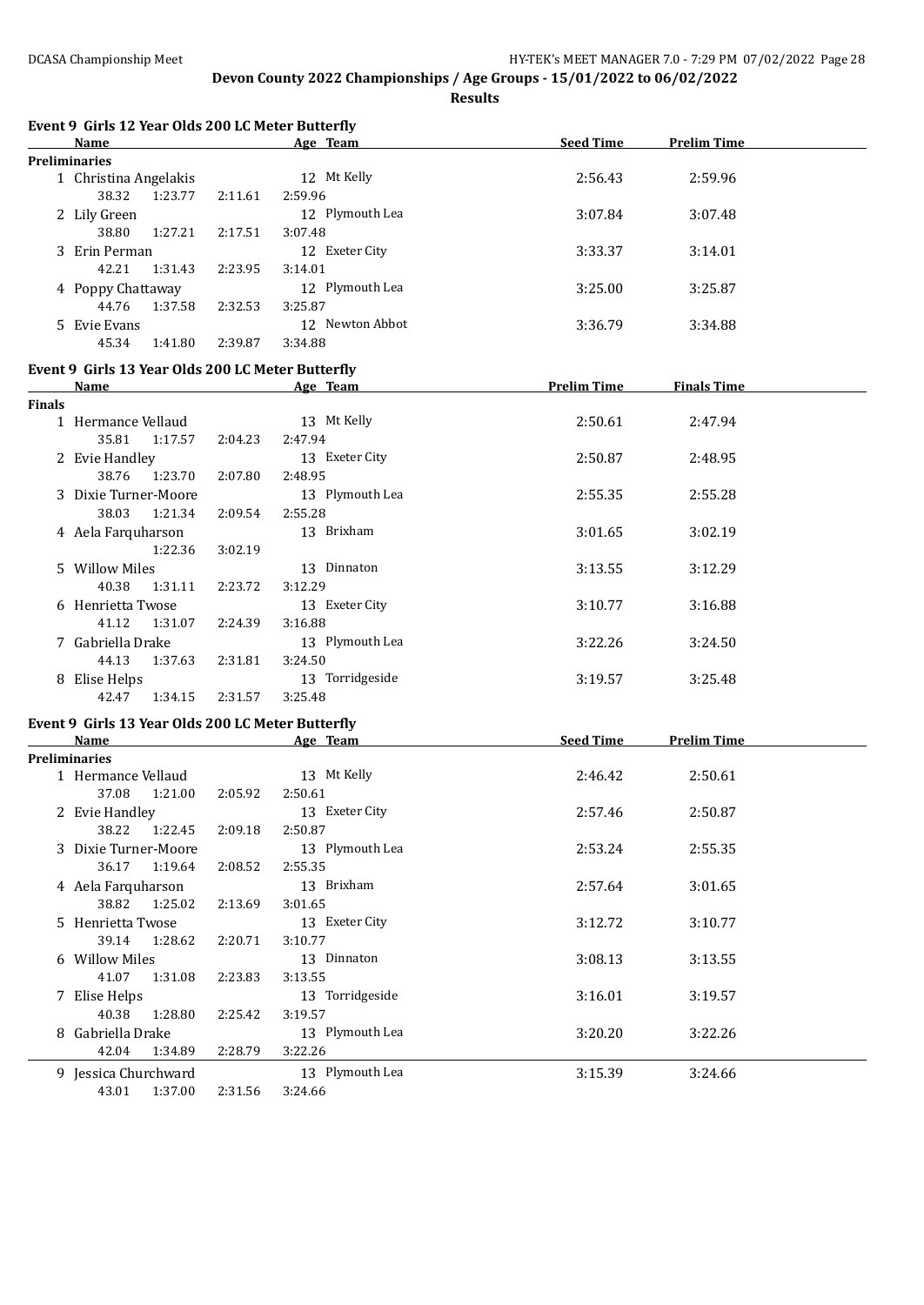|               | Event 9 Girls 14 Year Olds 200 LC Meter Butterfly<br>Name |         | Age Team        | <b>Prelim Time</b> | <b>Finals Time</b> |  |
|---------------|-----------------------------------------------------------|---------|-----------------|--------------------|--------------------|--|
| Finals        |                                                           |         |                 |                    |                    |  |
|               | 1 Amicie Vellaud                                          |         | 14 Mt Kelly     | 2:38.96            | 2:40.12            |  |
|               | 35.19<br>1:15.82                                          | 1:57.58 | 2:40.12         |                    |                    |  |
|               | 2 Elizabeth Dudman                                        |         | 14 Mt Kelly     | 2:43.00            | 2:42.31            |  |
|               | 35.25<br>1:16.42                                          | 1:58.91 | 2:42.31         |                    |                    |  |
|               | 3 Sofia Vaughan                                           |         | 14 Mt Kelly     | 2:44.85            | 2:45.32            |  |
|               | 1:17.65                                                   | 2:45.32 |                 |                    |                    |  |
|               | 4 Constance Logan                                         |         | 14 Mt Kelly     | 2:44.17            | 2:47.65            |  |
|               | 36.63<br>1:19.48                                          | 2:06.24 | 2:47.65         |                    |                    |  |
|               | 5 Julianna Babbington                                     |         | 14 Plymouth Lea | 2:56.51            | 2:50.15            |  |
|               | 38.10<br>1:19.87                                          | 2:05.68 | 2:50.15         |                    |                    |  |
|               | 6 Freya Pearson                                           |         | 14 Plymouth Lea | 2:52.32            | 2:50.46            |  |
|               | 37.49<br>1:20.74                                          | 2:07.72 | 2:50.46         |                    |                    |  |
|               | 7 Lola Meech                                              |         | 14 Torridgeside | 2:53.40            | 2:56.31            |  |
|               | 38.85<br>1:24.02                                          | 2:10.39 | 2:56.31         |                    |                    |  |
|               | 8 Gracie Simons                                           |         | 14 Mt Kelly     | 2:57.52            | 2:59.43            |  |
|               | 39.55<br>1:25.36                                          | 2:13.14 | 2:59.43         |                    |                    |  |
|               | Event 9 Girls 14 Year Olds 200 LC Meter Butterfly         |         |                 |                    |                    |  |
|               | <b>Name</b>                                               |         | Age Team        | Seed Time          | <b>Prelim Time</b> |  |
|               | <b>Preliminaries</b>                                      |         |                 |                    |                    |  |
|               | 1 Amicie Vellaud                                          |         | 14 Mt Kelly     | 2:34.55            | 2:38.96            |  |
|               | 35.43<br>1:14.34                                          | 1:57.57 | 2:38.96         |                    |                    |  |
|               | 2 Elizabeth Dudman                                        |         | 14 Mt Kelly     | 2:35.61            | 2:43.00            |  |
|               | 35.49<br>1:15.83                                          | 1:59.43 | 2:43.00         |                    |                    |  |
|               | 3 Constance Logan                                         |         | 14 Mt Kelly     | 2:54.76            | 2:44.17            |  |
|               | 34.87<br>1:17.94                                          | 2:03.97 | 2:44.17         |                    |                    |  |
|               | 4 Sofia Vaughan                                           |         | 14 Mt Kelly     | 2:51.22            | 2:44.85            |  |
|               | 35.60<br>1:16.59<br>2:00.26                               |         | 2:44.85         |                    |                    |  |
|               | 5 Freya Pearson                                           |         | 14 Plymouth Lea | 2:42.32            | 2:52.32            |  |
|               | 36.89<br>1:19.97                                          | 2:06.51 | 2:52.32         |                    |                    |  |
|               | 6 Lola Meech                                              |         | 14 Torridgeside | 2:56.32            | 2:53.40            |  |
|               | 37.96<br>1:22.38                                          | 2:08.24 | 2:53.40         |                    |                    |  |
|               | 7 Julianna Babbington                                     |         | 14 Plymouth Lea | 2:45.49            | 2:56.51            |  |
|               | 37.51<br>1:20.52                                          | 2:07.70 | 2:56.51         |                    |                    |  |
|               | 8 Gracie Simons                                           |         | 14 Mt Kelly     | 2:56.22            | 2:57.52            |  |
|               | 1:23.49<br>37.46                                          | 2:09.95 | 2:57.52         |                    |                    |  |
|               | 9 Karensa Babbington                                      |         | 14 Plymouth Lea | 2:58.04            | 2:58.45            |  |
|               | 37.27<br>1:22.86                                          | 2:11.71 | 2:58.45         |                    |                    |  |
|               | 10 Mia Lawes-Turley                                       |         | 14 Exeter City  | 3:03.43            | 3:03.55            |  |
|               | 37.95<br>1:27.01                                          | 2:18.23 | 3:03.55         |                    |                    |  |
|               | 11 Charlotte Turpin                                       |         | 14 Plymouth Lea | 2:58.63            | 3:04.81            |  |
|               | 38.22<br>1:24.05                                          | 2:14.81 | 3:04.81         |                    |                    |  |
|               | 12 Isabel Philipson                                       |         | 14 Devonport    | 2:58.75            | 3:06.57            |  |
|               | 36.93<br>1:22.66                                          | 2:14.09 | 3:06.57         |                    |                    |  |
|               | 13 Caitlin Dolby                                          |         | 14 Mt Kelly     | 2:56.23            | 3:07.40            |  |
|               | 37.22<br>1:24.76                                          | 2:17.88 | 3:07.40         |                    |                    |  |
|               | Event 9 Women 15 Year Olds 200 LC Meter Butterfly         |         |                 |                    |                    |  |
|               | Name                                                      |         | Age Team        | <b>Prelim Time</b> | <b>Finals Time</b> |  |
| <b>Finals</b> |                                                           |         |                 |                    |                    |  |
|               | 1 Lacey Roberts                                           |         | 15 Plymouth Lea | 2:23.62            | 2:25.43            |  |
|               | 31.52<br>1:08.26                                          | 1:46.75 | 2:25.43         |                    |                    |  |
|               | 2 Samantha Tse                                            |         | 15 Mt Kelly     | 2:43.51            | 2:45.05            |  |
|               | 35.99<br>1:18.76                                          | 2:02.54 | 2:45.05         |                    |                    |  |
|               | 3 Ruby Hatherley                                          |         | 15 Exeter City  | 2:43.56            | 2:45.14            |  |
|               | 1:18.52                                                   | 2:45.14 |                 |                    |                    |  |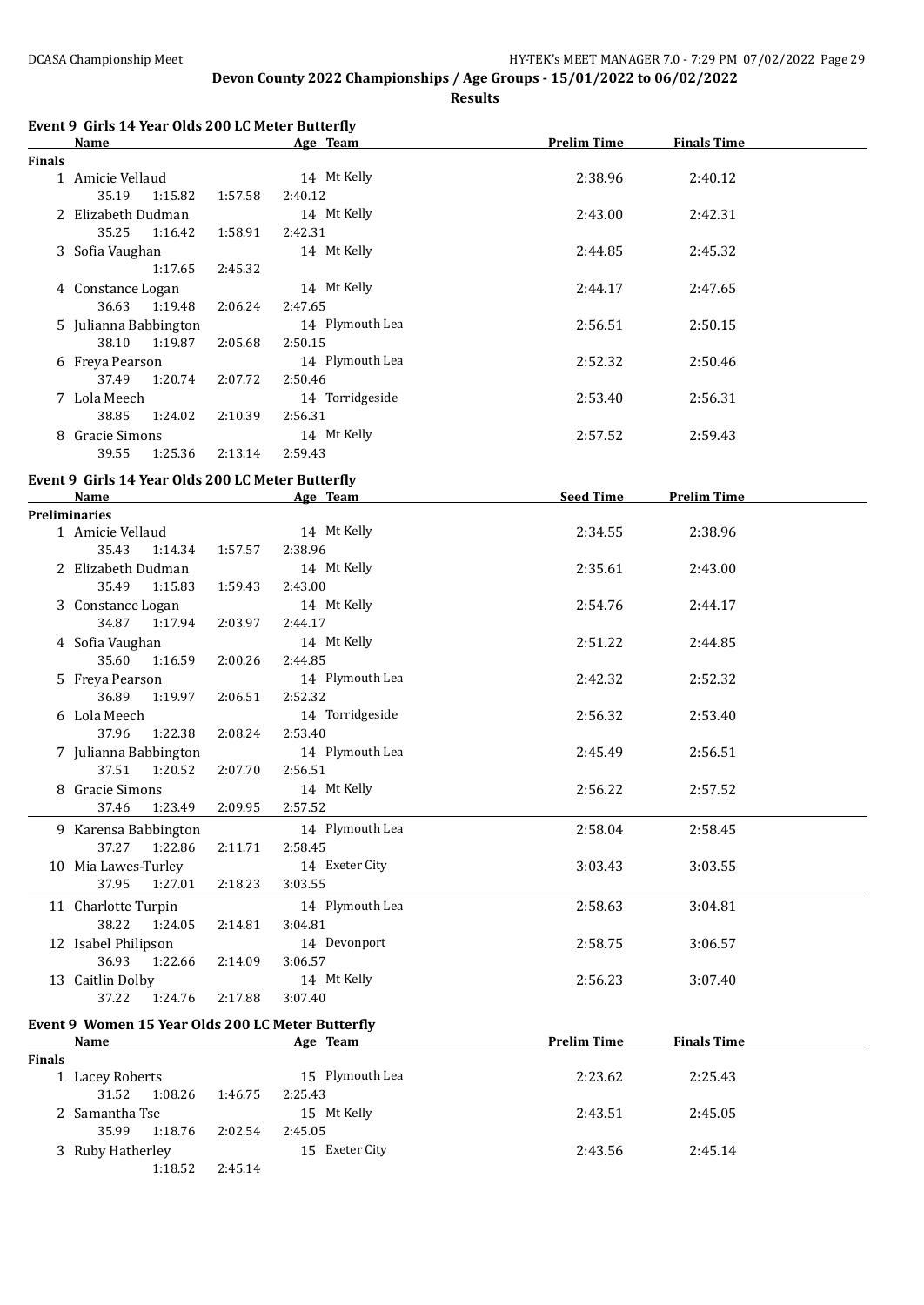**Finals ... (Event 9 Women 15 Year Olds 200 LC Meter Butterfly)**

**Devon County 2022 Championships / Age Groups - 15/01/2022 to 06/02/2022 Results**

|               | Name                                                                                                                                                                                                                           |         | Age Team and the Team and the Team and the Team and the Team and the Team and the Team and the Team and the Te | <b>Prelim Time</b> | <b>Finals Time</b> |  |
|---------------|--------------------------------------------------------------------------------------------------------------------------------------------------------------------------------------------------------------------------------|---------|----------------------------------------------------------------------------------------------------------------|--------------------|--------------------|--|
|               | 4 Millie Dixon                                                                                                                                                                                                                 |         | 15 Mt Kelly                                                                                                    | 2:53.26            | 2:48.17            |  |
|               | 36.13<br>1:18.35                                                                                                                                                                                                               | 2:03.92 | 2:48.17                                                                                                        |                    |                    |  |
|               | 5 Alyze Gentles                                                                                                                                                                                                                |         | 15 Plymouth Lea                                                                                                | 2:52.95            | 2:53.80            |  |
|               | 35.67<br>1:19.77                                                                                                                                                                                                               | 2:07.63 | 2:53.80                                                                                                        |                    |                    |  |
|               | 6 Lauren Major                                                                                                                                                                                                                 |         | 15 Exeter City                                                                                                 | 2:53.03            | 2:55.95            |  |
|               | 38.47<br>1:22.38                                                                                                                                                                                                               | 2:08.33 | 2:55.95                                                                                                        |                    |                    |  |
|               | 7 Oceana Dawdry                                                                                                                                                                                                                |         | 15 Plymouth Lea                                                                                                | 2:59.23            | 3:06.22            |  |
|               | 39.38<br>1:25.23                                                                                                                                                                                                               | 2:16.24 | 3:06.22                                                                                                        |                    |                    |  |
|               |                                                                                                                                                                                                                                |         |                                                                                                                |                    |                    |  |
|               | Event 9 Women 15 Year Olds 200 LC Meter Butterfly                                                                                                                                                                              |         |                                                                                                                |                    |                    |  |
|               | Name                                                                                                                                                                                                                           |         | Age Team                                                                                                       | <b>Seed Time</b>   | <b>Prelim Time</b> |  |
|               | <b>Preliminaries</b>                                                                                                                                                                                                           |         |                                                                                                                |                    |                    |  |
|               | 1 Lacey Roberts                                                                                                                                                                                                                |         | 15 Plymouth Lea                                                                                                | 2:20.29            | 2:23.62            |  |
|               | 32.21<br>1:07.92                                                                                                                                                                                                               | 1:45.54 | 2:23.62                                                                                                        |                    |                    |  |
|               | 2 Lotta Schulze                                                                                                                                                                                                                |         | 15 Mt Kelly                                                                                                    | 2:30.00            | 2:39.70            |  |
|               | 33.69<br>1:14.72                                                                                                                                                                                                               | 1:57.14 | 2:39.70                                                                                                        |                    |                    |  |
|               | 3 Samantha Tse                                                                                                                                                                                                                 |         | 15 Mt Kelly                                                                                                    | 2:39.41            | 2:43.51            |  |
|               | 35.69<br>1:17.84                                                                                                                                                                                                               | 1:59.47 | 2:43.51                                                                                                        |                    |                    |  |
|               | 4 Ruby Hatherley                                                                                                                                                                                                               |         | 15 Exeter City                                                                                                 | 2:39.77            | 2:43.56            |  |
|               | 35.00<br>1:16.07                                                                                                                                                                                                               | 1:58.06 | 2:43.56                                                                                                        |                    |                    |  |
|               | 5 Alyze Gentles                                                                                                                                                                                                                |         | 15 Plymouth Lea                                                                                                | 2:38.43            | 2:52.95            |  |
|               | 35.18<br>1:17.80                                                                                                                                                                                                               | 2:04.43 | 2:52.95                                                                                                        |                    |                    |  |
|               | 6 Lauren Major                                                                                                                                                                                                                 |         | 15 Exeter City                                                                                                 | 2:44.79            | 2:53.03            |  |
|               | 36.27<br>1:19.63                                                                                                                                                                                                               | 2:06.17 | 2:53.03                                                                                                        |                    |                    |  |
|               | 7 Millie Dixon                                                                                                                                                                                                                 |         | 15 Mt Kelly                                                                                                    | 2:46.84            | 2:53.26            |  |
|               | 37.14<br>1:21.72                                                                                                                                                                                                               | 2:08.00 | 2:53.26                                                                                                        |                    |                    |  |
|               | 8 Oceana Dawdry                                                                                                                                                                                                                |         | 15 Plymouth Lea                                                                                                | 2:44.12            | 2:59.23            |  |
|               | 37.35<br>1:23.05                                                                                                                                                                                                               | 2:12.23 | 2:59.23                                                                                                        |                    |                    |  |
|               | --- Freya Murray                                                                                                                                                                                                               |         | 15 Plymouth Lea                                                                                                | 2:53.33            | <b>NS</b>          |  |
|               |                                                                                                                                                                                                                                |         |                                                                                                                |                    |                    |  |
|               | Event 9 Women 16 Year Olds 200 LC Meter Butterfly                                                                                                                                                                              |         |                                                                                                                |                    |                    |  |
|               | Name and the state of the state of the state of the state of the state of the state of the state of the state of the state of the state of the state of the state of the state of the state of the state of the state of the s |         | Age Team                                                                                                       | <b>Prelim Time</b> | <b>Finals Time</b> |  |
| <b>Finals</b> |                                                                                                                                                                                                                                |         |                                                                                                                |                    |                    |  |
|               | 1 Ruby Griffiths                                                                                                                                                                                                               |         | 16 Mt Kelly                                                                                                    | 2:26.44            | 2:25.86            |  |
|               | 32.83<br>1:09.71                                                                                                                                                                                                               | 1:47.50 | 2:25.86                                                                                                        |                    |                    |  |
|               | 2 Isabella Vaughan                                                                                                                                                                                                             |         | 16 Mt Kelly                                                                                                    | 2:38.64            | 2:29.15            |  |
|               | 33.18<br>1:11.08                                                                                                                                                                                                               | 1:50.51 | 2:29.15                                                                                                        |                    |                    |  |
|               | 3 Macy Huthwaite                                                                                                                                                                                                               |         | 16 Mt Kelly                                                                                                    | 2:32.84            | 2:38.10            |  |
|               | 1:14.34<br>35.36                                                                                                                                                                                                               | 1:56.64 | 2:38.10                                                                                                        |                    |                    |  |
|               | 4 Lottie Chesworth                                                                                                                                                                                                             |         | 16 Barnstaple                                                                                                  | 2:49.13            | 2:53.71            |  |
|               | 1:23.73                                                                                                                                                                                                                        | 2:53.71 |                                                                                                                |                    |                    |  |
|               | Event 9 Women 16 Year Olds 200 LC Meter Butterfly                                                                                                                                                                              |         |                                                                                                                |                    |                    |  |
|               | Name                                                                                                                                                                                                                           |         | Age Team                                                                                                       | <b>Seed Time</b>   | <b>Prelim Time</b> |  |
|               | <b>Preliminaries</b>                                                                                                                                                                                                           |         |                                                                                                                |                    |                    |  |
|               | 1 Ruby Griffiths                                                                                                                                                                                                               |         | 16 Mt Kelly                                                                                                    | 2:18.53            | 2:26.44            |  |
|               | 33.09<br>1:11.36                                                                                                                                                                                                               | 1:49.19 | 2:26.44                                                                                                        |                    |                    |  |
|               | 2 Macy Huthwaite                                                                                                                                                                                                               |         | 16 Mt Kelly                                                                                                    | 2:30.85            | 2:32.84            |  |
|               | 1:12.16                                                                                                                                                                                                                        |         | 2:32.84                                                                                                        |                    |                    |  |
|               | 34.04                                                                                                                                                                                                                          | 1:52.18 |                                                                                                                |                    |                    |  |
|               | 3 Isabella Vaughan                                                                                                                                                                                                             |         | 16 Mt Kelly                                                                                                    | 2:25.43            | 2:38.64            |  |
|               | 33.18<br>1:17.57                                                                                                                                                                                                               | 1:57.70 | 2:38.64                                                                                                        |                    |                    |  |
|               | 4 Lottie Chesworth                                                                                                                                                                                                             |         | 16 Barnstaple                                                                                                  | 2:36.12            | 2:49.13            |  |
|               | 35.15<br>1:17.78                                                                                                                                                                                                               | 2:03.00 | 2:49.13                                                                                                        |                    |                    |  |
|               | --- Martha Wilson                                                                                                                                                                                                              |         | 16 Plymouth Lea                                                                                                | 2:49.51            | <b>NS</b>          |  |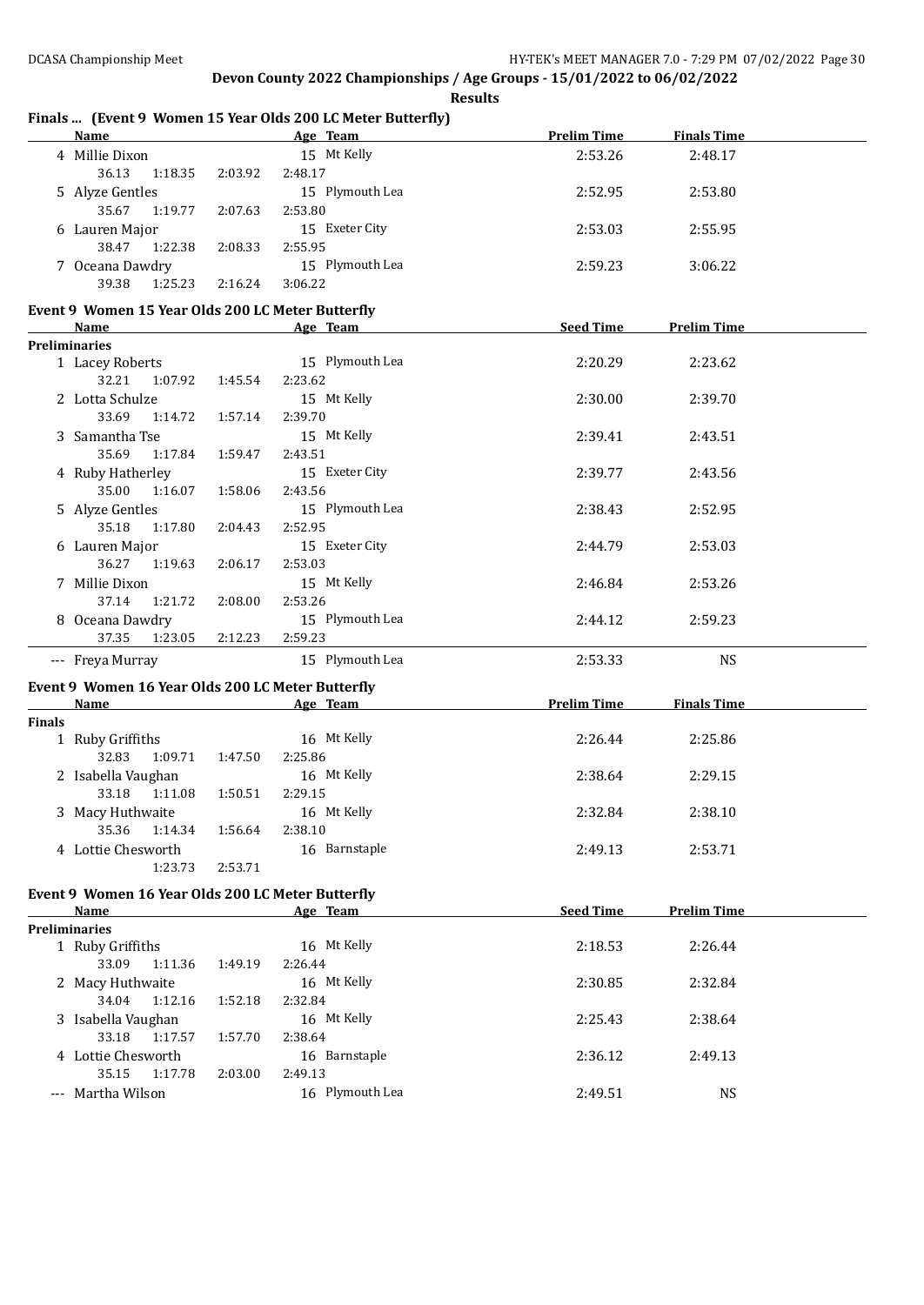|                                                              | Event 9 Women 17 & Over 200 LC Meter Butterfly<br>Name             |                 | Age Team                  |         |         | <b>Prelim Time</b> | <b>Finals Time</b> |  |
|--------------------------------------------------------------|--------------------------------------------------------------------|-----------------|---------------------------|---------|---------|--------------------|--------------------|--|
| <b>Finals</b>                                                |                                                                    |                 |                           |         |         |                    |                    |  |
|                                                              | 1 Aimee Brownridge                                                 |                 | 18 Plymouth Lea           |         |         | 2:23.24            | 2:19.16            |  |
|                                                              | 31.08<br>1:06.17                                                   | 1:42.38         | 2:19.16                   |         |         |                    |                    |  |
|                                                              | 2 Ella Bainbridge                                                  |                 | 18 Mt Kelly               |         |         | 2:22.16            | 2:22.55            |  |
|                                                              | 32.02<br>1:07.03                                                   | 1:43.93         | 2:22.55                   |         |         |                    |                    |  |
|                                                              | 3 Jodie Dilks                                                      |                 | 17 Tiverton               |         |         | 2:29.92            | 2:27.36            |  |
|                                                              | 32.18<br>1:08.88                                                   | 1:47.77         | 2:27.36                   |         |         |                    |                    |  |
|                                                              | 4 Gemma Dilks                                                      |                 | 17 Tiverton               |         |         | 2:31.18            | 2:27.73            |  |
|                                                              | 1:10.14                                                            | 2:27.73         |                           |         |         |                    |                    |  |
|                                                              | 5 Hope Unstead                                                     | 18 Torridgeside |                           |         | 2:37.43 | 2:36.81            |                    |  |
|                                                              | 34.43<br>1:13.24                                                   | 1:54.85         | 2:36.81                   |         |         |                    |                    |  |
|                                                              | 6 Niamh Hutchinson                                                 |                 | 17 Plymouth Lea           |         |         | 2:38.70            | 2:36.95            |  |
|                                                              | 34.15<br>1:13.48                                                   | 1:55.23         | 2:36.95                   |         |         |                    |                    |  |
|                                                              | 7 Keely Ware<br>34.81<br>1:13.26                                   |                 | 17 Exeter City<br>2:38.25 |         |         | 2:38.60            | 2:38.25            |  |
|                                                              | 8 Bethan Endicott                                                  | 1:55.85         | 17 Mt Kelly               |         |         | 2:34.78            | 2:38.71            |  |
|                                                              | 33.44<br>1:12.71                                                   | 1:56.27         | 2:38.71                   |         |         |                    |                    |  |
|                                                              |                                                                    |                 |                           |         |         |                    |                    |  |
|                                                              | Event 9 Women 17 & Over 200 LC Meter Butterfly                     |                 |                           |         |         |                    |                    |  |
|                                                              | Name                                                               |                 | Age Team                  |         |         | <b>Seed Time</b>   | <b>Prelim Time</b> |  |
|                                                              | <b>Preliminaries</b><br>1 Ella Bainbridge                          |                 | 18 Mt Kelly               |         |         | 2:18.50            | 2:22.16            |  |
|                                                              | 31.74<br>1:08.22                                                   | 1:44.58         | 2:22.16                   |         |         |                    |                    |  |
|                                                              | 2 Aimee Brownridge                                                 |                 | 18 Plymouth Lea           |         |         | 2:15.10            | 2:23.24            |  |
|                                                              | 31.75<br>1:07.80                                                   | 1:44.74         | 2:23.24                   |         |         |                    |                    |  |
|                                                              | 3 Jodie Dilks                                                      |                 | 17 Tiverton               |         |         | 2:25.18            | 2:29.92            |  |
|                                                              | 32.80<br>1:09.80                                                   | 1:49.77         | 2:29.92                   |         |         |                    |                    |  |
|                                                              | 4 Gemma Dilks                                                      |                 | 17 Tiverton               |         |         | 2:23.16            | 2:31.18            |  |
|                                                              | 32.31<br>1:09.87                                                   | 1:50.34         | 2:31.18                   |         |         |                    |                    |  |
|                                                              | 5 Bethan Endicott                                                  |                 | 17 Mt Kelly               |         |         | 2:32.34            | 2:34.78            |  |
|                                                              | 32.90<br>1:11.46                                                   | 1:52.89         | 2:34.78                   |         |         |                    |                    |  |
|                                                              | 6 Emily Cornish                                                    |                 | 18 Plymouth Lea           |         |         | 2:25.98            | 2:34.92            |  |
|                                                              | 33.96<br>1:14.37                                                   | 1:54.54         | 2:34.92                   |         |         |                    |                    |  |
|                                                              | 7 Hope Unstead                                                     |                 | 18 Torridgeside           |         |         | 2:38.21            | 2:37.43            |  |
|                                                              | 34.10<br>1:11.86                                                   | 1:54.90         | 2:37.43                   |         |         |                    |                    |  |
|                                                              | 8 Keely Ware                                                       |                 | 17 Exeter City            |         |         | 2:27.74            | 2:38.60            |  |
|                                                              | 1:13.76<br>34.95                                                   | 1:55.53         | 2:38.60                   |         |         |                    |                    |  |
|                                                              | 9 Niamh Hutchinson                                                 |                 | 17 Plymouth Lea           |         |         | 2:30.39            | 2:38.70            |  |
|                                                              | 34.23<br>1:13.28                                                   | 1:55.26         | 2:38.70                   |         |         |                    |                    |  |
|                                                              | 10 Marisa Poole                                                    |                 | 17 Barnstaple             |         |         | 2:36.42            | 3:00.96            |  |
|                                                              | 35.64<br>1:18.04                                                   | 2:08.45         | 3:00.96                   |         |         |                    |                    |  |
|                                                              | --- Mya Azzopardi                                                  |                 | 20 Mt Kelly               |         |         | 2:28.39            | <b>NS</b>          |  |
|                                                              | Sophie Freeman                                                     |                 | 18 Plymouth Lea           |         |         | 2:11.18            | <b>NS</b>          |  |
|                                                              | --- Federica Ghibellini                                            |                 | 18 Mt Kelly               |         |         | 2:19.92            | <b>NS</b>          |  |
|                                                              | Event 10 Boys 12 Year Olds 400 LC Meter Freestyle Sign in Required |                 |                           |         |         |                    |                    |  |
|                                                              | <b>Name</b>                                                        |                 | Age Team                  |         |         | <b>Seed Time</b>   | <b>Finals Time</b> |  |
|                                                              | 1 Freddie Partridge                                                |                 | 12 Plymouth Lea           |         |         | 5:06.47            | 5:28.58            |  |
|                                                              | 1:17.78                                                            | 2:00.59         | 2:42.63<br>3:25.45        | 4:07.74 | 4:50.07 | 5:28.58            |                    |  |
| 12 Exeter City<br>2 James Biddick                            |                                                                    |                 |                           |         |         | 5:34.84            | 5:35.62            |  |
| 35.76<br>2:45.88<br>3:29.97<br>1:18.54<br>2:01.67<br>4:14.24 |                                                                    |                 |                           | 4:56.56 | 5:35.62 |                    |                    |  |
| 3 Joshua Goodrum<br>12 Plymouth Lea                          |                                                                    |                 |                           |         | 5:33.92 | 5:46.23            |                    |  |
|                                                              | 1:21.75<br>38.17                                                   | 2:06.26         | 3:35.80<br>2:51.42        | 4:20.67 | 5:05.73 | 5:46.23            |                    |  |
|                                                              |                                                                    |                 |                           |         |         |                    |                    |  |
|                                                              |                                                                    |                 |                           |         |         |                    |                    |  |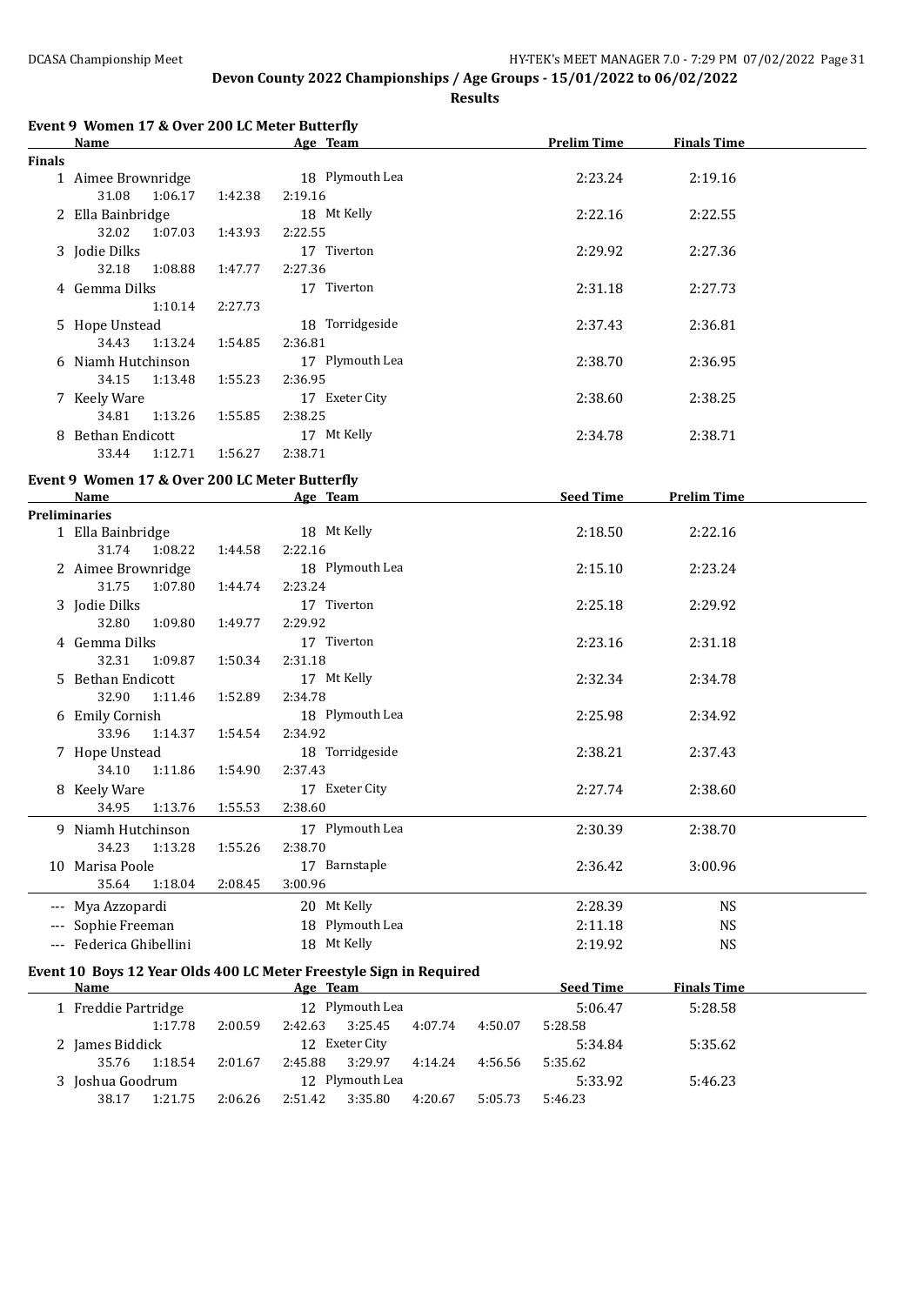**Results**

#### **Event 10 Boys 13 Year Olds 400 LC Meter Freestyle Sign in Required**

| Name                                 |         | Age Team    |         |                 |         |         | <b>Seed Time</b> | <b>Finals Time</b> |  |
|--------------------------------------|---------|-------------|---------|-----------------|---------|---------|------------------|--------------------|--|
| 1 Jack McMeekin                      |         | 13 Mt Kelly |         |                 |         |         | 4:59.21          | 5:03.06            |  |
| 34.11                                | 1:12.03 | 1:50.43     | 2:29.18 | 3:07.86         | 3:46.57 | 4:25.44 | 5:03.06          |                    |  |
| 2 Morgan Farrar                      |         |             |         | 13 Mt Kelly     |         |         | 5:06.08          | 5:03.29            |  |
| 34.00                                | 1:11.98 | 1:50.89     | 2:29.71 | 3:09.07         | 3:47.96 | 4:27.30 | 5:03.29          |                    |  |
| 3 William Hamilton                   |         |             |         | 13 Plymouth Lea |         |         | 4:57.55          | 5:13.97            |  |
| 34.48                                | 1:13.12 | 1:52.88     | 2:32.86 | 3:12.80         | 3:53.28 | 4:33.98 | 5:13.97          |                    |  |
| 4 James Brinkworth                   |         |             |         | 13 Plymouth Lea |         |         | 5:08.64          | 5:21.96            |  |
| 35.72                                | 1:15.33 | 1:56.86     | 2:38.13 | 3:19.65         | 4:01.45 | 4:42.81 | 5:21.96          |                    |  |
| 13 Plymouth Lea<br>5 Rhys Greenfield |         |             | 5:10.62 | 5:24.35         |         |         |                  |                    |  |
| 34.74                                | 1:15.26 | 1:57.24     | 2:39.27 | 3:22.41         | 4:04.47 | 4:46.21 | 5:24.35          |                    |  |

#### **Event 10 Boys 14 Year Olds 400 LC Meter Freestyle Sign in Required**

| Name                                |             |         | Age Team    |                 |         |         | <b>Seed Time</b> | <b>Finals Time</b> |  |
|-------------------------------------|-------------|---------|-------------|-----------------|---------|---------|------------------|--------------------|--|
| 1 Harry Pearse                      |             |         | 14 Mt Kelly |                 |         |         | 4:35.77          | 4:30.47            |  |
| 29.96                               | 1:03.35     | 1:37.71 | 2:12.57     | 2:47.53         | 3:23.27 | 3:56.98 | 4:30.47          |                    |  |
| 2 Ben Uff                           |             |         | 14 Mt Kelly |                 |         |         | 4:23.72          | 4:36.28            |  |
| 30.31                               | 1:03.98     | 1:39.31 | 2:15.21     | 2:50.83         | 3:26.53 | 4:02.14 | 4:36.28          |                    |  |
| 3 Marcus Haigh                      | 14 Mt Kelly |         |             |                 |         |         | 4:46.20          | 4:36.50            |  |
| 30.11                               | 1:04.12     | 1:39.68 | 2:15.02     | 2:50.64         | 3:26.61 | 4:02.24 | 4:36.50          |                    |  |
| 4 Alessandro D'Onofrio              |             |         | 14 Mt Kelly |                 |         |         | 4:47.66          | 4:36.54            |  |
| 29.48                               | 1:02.99     | 1:38.81 | 2:14.77     | 2:52.49         | 3:28.55 | 4:04.25 | 4:36.54          |                    |  |
| 5 Tain Phillips                     |             |         |             | 14 Plymouth Lea |         |         | 4:36.96          | 4:37.92            |  |
| 31.16                               | 1:06.26     | 1:42.30 | 2:17.65     | 2:53.85         | 3:29.28 | 4:04.38 | 4:37.92          |                    |  |
| 6 Nathan Apps                       |             |         |             | 14 Paignton     |         |         | 4:45.70          | 4:54.98            |  |
| 31.19                               | 1:06.86     | 1:44.60 | 2:22.55     | 3:01.51         | 3:40.11 | 4:18.43 | 4:54.98          |                    |  |
| 14 Plymouth Lea<br>7 Oliver Bennett |             |         |             |                 | 4:50.69 | 4:58.33 |                  |                    |  |
| 32.89                               | 1:10.07     | 1:48.02 | 2:26.69     | 3:04.93         | 3:43.18 | 4:21.01 | 4:58.33          |                    |  |

#### **Event 10 Men 15 Year Olds 400 LC Meter Freestyle Sign in Required**

| Name                             |                         |         |                 | Age Team and the Team and the Team and the Team and the Team and the Team and the Team and the Team and the Te |  |                 | <b>Seed Time</b>                                         | <b>Finals Time</b> |  |
|----------------------------------|-------------------------|---------|-----------------|----------------------------------------------------------------------------------------------------------------|--|-----------------|----------------------------------------------------------|--------------------|--|
| 1 Fergus Thomson                 |                         |         |                 |                                                                                                                |  |                 | 15 Mt Kelly 4:15.69                                      | 4:25.66            |  |
|                                  | 29.55 1:02.33           |         |                 |                                                                                                                |  |                 | 1:35.43  2:09.21  2:43.01  3:17.41  3:52.01  4:25.66     |                    |  |
| 2 Matthew Hamilton               |                         |         | 15 Plymouth Lea |                                                                                                                |  |                 | 4:34.71                                                  | 4:29.50            |  |
|                                  | 28.97 1:02.59           | 1:37.68 |                 | 2:13.23 2:48.40                                                                                                |  | 3:23.57 3:57.54 | 4:29.50                                                  |                    |  |
| 3 Panagiotis Angelakis           |                         |         |                 | 15 Mt Kelly                                                                                                    |  |                 | 4:24.45                                                  | 4:30.41            |  |
|                                  | 29.38 1:02.21           | 1:36.83 |                 | 2:12.15 2:45.92 3:21.34 3:57.04                                                                                |  |                 | 4:30.41                                                  |                    |  |
| 4 Nathan McManus                 |                         |         |                 | 15 Plymouth Lea                                                                                                |  |                 | 4:22.04                                                  | 4:38.35            |  |
|                                  | 31.68 1:06.12 1:40.88   |         |                 |                                                                                                                |  |                 | 2:16.45 2:52.48 3:28.74 4:04.10 4:38.35                  |                    |  |
| 5 Ethan Tyers 15 Exeter City     |                         |         |                 |                                                                                                                |  |                 | 4:28.94                                                  | 4:39.02            |  |
|                                  | 30.60 1:05.46 1:41.40   |         |                 | 2:17.38 2:53.55 3:29.30 4:05.12                                                                                |  |                 | 4:39.02                                                  |                    |  |
|                                  |                         |         |                 |                                                                                                                |  |                 | 6 James Blackwell <b>15</b> Plymouth Lea <b>15</b> 20078 | 4:39.27            |  |
|                                  | 30.69 1:05.72           |         |                 |                                                                                                                |  |                 | 1:41.86  2:18.05  2:53.73  3:30.03  4:05.72  4:39.27     |                    |  |
| 7 Thomas Bennett                 |                         |         |                 | 15 Plymouth Lea                                                                                                |  |                 | 4:27.65                                                  | 4:41.02            |  |
|                                  | 30.38 1:05.35           |         |                 | 1:41.22  2:17.59  2:54.10                                                                                      |  | 3:30.42 4:06.57 | 4:41.02                                                  |                    |  |
| 8 Reuben Miles 15 Dinnaton       |                         |         |                 |                                                                                                                |  |                 | 4:43.05                                                  | 4:46.99            |  |
|                                  | 31.37 1:07.29 1:44.13   |         |                 | 2:20.72 2:57.83                                                                                                |  | 3:34.93 4:11.88 | 4:46.99                                                  |                    |  |
| 9 Thomas Parrott                 |                         |         |                 | 15 Mt Kelly                                                                                                    |  |                 | 4:35.60                                                  | 4:49.00            |  |
|                                  | 31.56 1:06.77 1:43.30   |         |                 | 2:20.18 2:57.89                                                                                                |  | 3:35.03 4:13.27 | 4:49.00                                                  |                    |  |
| 10 Theo Elliott <b>Show Theo</b> |                         |         |                 | 15 Exeter City                                                                                                 |  |                 | 4:41.39                                                  | 4:50.28            |  |
|                                  | 31.71  1:08.03  1:45.28 |         |                 | 2:22.95 2:59.66                                                                                                |  | 3:37.38 4:15.04 | 4:50.28                                                  |                    |  |
| 11 Alexander Grenardo            |                         |         |                 | 15 Dartmoor DA                                                                                                 |  |                 | 4:51.01                                                  | 4:55.53            |  |
| 32.23                            | 1:08.96                 | 1:46.71 | 2:25.35         | 3:03.13                                                                                                        |  | 3:41.73 4:19.30 | 4:55.53                                                  |                    |  |
|                                  |                         |         |                 |                                                                                                                |  |                 |                                                          |                    |  |

#### **Event 10 Men 16 Year Olds 400 LC Meter Freestyle Sign in Required**

| Name            |                 |         | <u>Age</u> | <b>Team</b> |         |         | <b>Seed Time</b> | <b>Finals Time</b> |  |
|-----------------|-----------------|---------|------------|-------------|---------|---------|------------------|--------------------|--|
| Finn Broekhoven | 16 Plymouth Lea |         |            |             |         | 4:05.49 | 4:15.21          |                    |  |
| 27.41           | 57.02           | 1:28.58 | 2:01.87    | 2:35.57     | 3:09.43 | 3:42.47 | 4:15.21          |                    |  |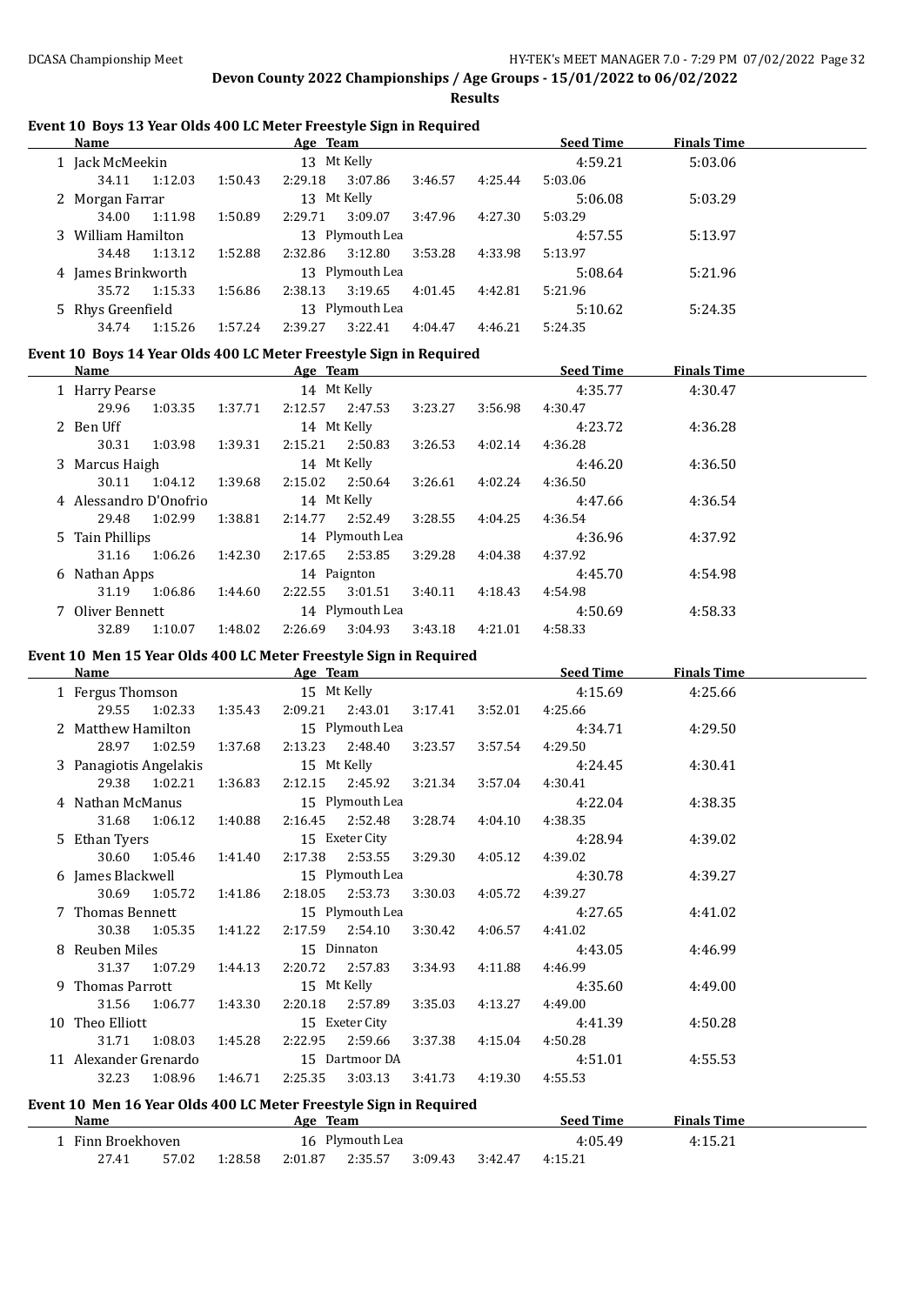**Results**

### **(Event 10 Men 16 Year Olds 400 LC Meter Freestyle Sign in Required)**

| Name                         |         |             | Age Team    |                 |         |         | <b>Seed Time</b> | <b>Finals Time</b> |  |
|------------------------------|---------|-------------|-------------|-----------------|---------|---------|------------------|--------------------|--|
| 2 Jonathan Turck             |         |             | 16 Mt Kelly |                 |         |         | 4:18.70          | 4:21.15            |  |
| 29.26                        | 1:01.71 | 1:35.13     | 2:08.61     | 2:42.71         | 3:16.35 | 3:49.42 | 4:21.15          |                    |  |
| 3 Ashton Gifford-Groves      |         | 16 Mt Kelly |             |                 |         |         | 4:23.06          | 4:37.24            |  |
| 30.28                        | 1:03.79 | 1:38.47     | 2:13.49     | 2:49.14         | 3:25.28 | 4:02.17 | 4:37.24          |                    |  |
| 4 Kiran Gammon               |         |             |             | 16 Barnstaple   |         |         | 4:33.17          | 4:40.33            |  |
| 30.36                        | 1:04.62 | 1:40.63     | 2:17.05     | 2:52.87         | 3:29.04 | 4:05.28 | 4:40.33          |                    |  |
| 5 Lorenz Baumgartner         |         |             | 16 Mt Kelly |                 |         |         | 4:28.94          | 4:41.59            |  |
| 30.70                        | 1:05.02 | 1:40.24     | 2:16.35     | 2:52.79         | 3:29.25 | 4:05.73 | 4:41.59          |                    |  |
| 6 George Hayward             |         |             |             | 16 Plymouth Lea |         |         | 4:33.24          | 4:45.12            |  |
| 31.39                        | 1:06.61 | 1:42.47     | 2:19.09     | 2:54.56         | 3:31.39 | 4:08.91 | 4:45.12          |                    |  |
| 7 Matthew Mycock             |         |             |             | 16 Exeter City  |         |         | 4:38.33          | 4:47.52            |  |
| 32.24                        | 1:07.78 | 1:44.05     | 2:20.53     | 2:57.16         | 3:34.24 | 4:11.01 | 4:47.52          |                    |  |
| 8 Caleb Pirie                |         |             |             | 16 Barnstaple   |         |         | 4:42.43          | 4:57.11            |  |
| 31.64                        | 1:06.85 | 1:44.05     | 2:22.17     | 3:00.83         | 3:39.87 | 4:19.32 | 4:57.11          |                    |  |
| 16 Torquay<br>9 Harry Butler |         |             |             |                 | 4:44.05 | 4:58.77 |                  |                    |  |
| 31.25                        | 1:06.97 | 1:45.08     | 2:23.42     | 3:03.12         | 3:42.91 | 4:22.70 | 4:58.77          |                    |  |

#### **Event 10 Men 17 & Over 400 LC Meter Freestyle Sign in Required**

| Name                   | Age Team    |                    |                 |         | <b>Seed Time</b> | <b>Finals Time</b> |         |  |
|------------------------|-------------|--------------------|-----------------|---------|------------------|--------------------|---------|--|
| 1 Thomas Trebilcock    |             |                    | 19 Plymouth Lea |         |                  | 3:51.57            | 4:05.05 |  |
| 57.23<br>27.45         | 1:28.41     | 1:59.71            | 2:31.31         | 3:03.05 | 3:34.70          | 4:05.05            |         |  |
| 2 Sam Williamson       |             | 18 Mt Kelly        |                 |         |                  | 4:00.81            | 4:11.37 |  |
| 28.41<br>59.05         | 1:30.44     | 2:02.63            | 2:34.56         | 3:06.89 | 3:39.32          | 4:11.37            |         |  |
| 3 Matthew Ward         |             | 17 Mt Kelly        |                 |         |                  | 4:20.90            | 4:16.44 |  |
| 1:02.00<br>29.19       | 1:34.68     | 2:07.79            | 2:40.43         | 3:13.00 | 3:45.33          | 4:16.44            |         |  |
| 4 Anthony Davies       |             | 17 Mt Kelly        |                 |         |                  | 4:11.47            | 4:16.52 |  |
| 1:01.42<br>29.41       | 1:33.67     | 2:06.41            | 2:38.88         | 3:11.84 | 3:44.65          | 4:16.52            |         |  |
| 5 Moritz Baumgartner   |             | 17 Mt Kelly        |                 |         |                  | 4:10.48            | 4:16.81 |  |
| 29.33<br>1:00.83       | 1:33.17     | 2:05.81            | 2:38.32         | 3:11.22 | 3:44.28          | 4:16.81            |         |  |
| 6 Elijah Kendrick      |             |                    | 18 Plymouth Lea |         |                  | 3:58.53            | 4:17.22 |  |
| 27.55<br>58.17         | 1:30.20     | 2:03.37            | 2:36.66         | 3:10.37 | 3:44.14          | 4:17.22            |         |  |
| 7 Thomas Deffains      |             | 18 Mt Kelly        |                 |         |                  | 4:05.24            | 4:17.35 |  |
| 28.09<br>59.96         | 1:32.96     | 2:06.43            | 2:39.51         | 3:12.68 | 3:45.56          | 4:17.35            |         |  |
| 8 Noah Jameson Neal    |             |                    | 18 Plymouth Lea |         |                  | 4:02.55            | 4:17.38 |  |
| 27.77<br>58.52         | 1:30.67     | 2:03.83            | 2:37.63         | 3:11.48 | 3:45.11          | 4:17.38            |         |  |
| 9 James Bartley        |             | 19 Mt Kelly        |                 |         |                  | 4:04.69            | 4:17.59 |  |
| 28.27<br>59.63         | 1:31.93     | 2:05.04            | 2:38.07         | 3:11.34 | 3:44.67          | 4:17.59            |         |  |
| 10 Luca Arioli         | 17 Mt Kelly |                    |                 |         | 4:07.68          | 4:17.66            |         |  |
| 28.91<br>1:00.87       | 1:34.08     | 2:07.18            | 2:40.84         | 3:14.10 | 3:47.32          | 4:17.66            |         |  |
| 11 Mehdi El Mansar     |             |                    | 18 Plymouth Lea |         |                  | 4:02.06            | 4:22.11 |  |
| 1:01.94                | 1:35.38     | 2:08.82            | 2:41.72         | 3:15.06 | 4:22.11          |                    |         |  |
| 12 Arun Oelkers        |             | 17 Mt Kelly        |                 |         |                  | 4:17.30            | 4:23.21 |  |
| 28.36<br>59.79         | 1:32.69     | 2:06.31            | 2:40.77         | 3:15.75 | 3:49.67          | 4:23.21            |         |  |
| 13 Nathan Chapman      |             | 18 Mt Kelly        |                 |         |                  | 4:26.81            | 4:25.50 |  |
| 30.44<br>1:02.69       | 1:37.28     | 2:10.89            | 2:44.91         | 3:19.08 | 3:52.73          | 4:25.50            |         |  |
| 14 Frederick Varley    |             |                    | 17 Plymouth Lea |         |                  | 4:17.75            | 4:29.28 |  |
| 29.30<br>1:02.46       | 1:37.48     | 2:13.35            | 2:46.43         | 3:21.01 | 3:55.89          | 4:29.28            |         |  |
| 15 Wilfred Arrowsmith  |             |                    | 17 Exeter City  |         |                  | 4:20.40            | 4:29.75 |  |
| 30.11<br>1:04.08       | 1:38.76     | 2:13.69            | 2:48.17         | 3:22.75 | 3:57.06          | 4:29.75            |         |  |
| 16 George Chapman      |             |                    | 17 Plymouth Lea |         |                  | 4:09.61            | 4:33.64 |  |
| 29.52<br>1:02.70       | 1:36.92     | 2:11.87            | 2:46.99         | 3:22.75 | 3:58.48          | 4:33.64            |         |  |
| 17 Berk Emre Paker     |             |                    | 17 Plymouth Lea |         |                  | 4:33.63            | 4:40.01 |  |
| 29.20<br>1:03.30       | 1:38.77     | 2:13.99            | 2:50.34         | 3:27.11 | 4:04.15          | 4:40.01            |         |  |
| 18 Connor Meyers       |             | 17 Mt Kelly        |                 |         |                  | 4:16.43            | 4:40.57 |  |
| 28.27<br>1:00.14       |             | 2:12.62<br>3:26.24 |                 |         | 4:04.35          | 4:40.57            |         |  |
| 19 Harry Morgan-Hughes |             |                    | 17 Dartmoor DA  |         |                  | 4:41.59            | 4:41.15 |  |
| 31.51<br>1:07.63       | 1:43.92     | 2:19.46            | 2:55.39         | 3:32.18 | 4:08.01          | 4:41.15            |         |  |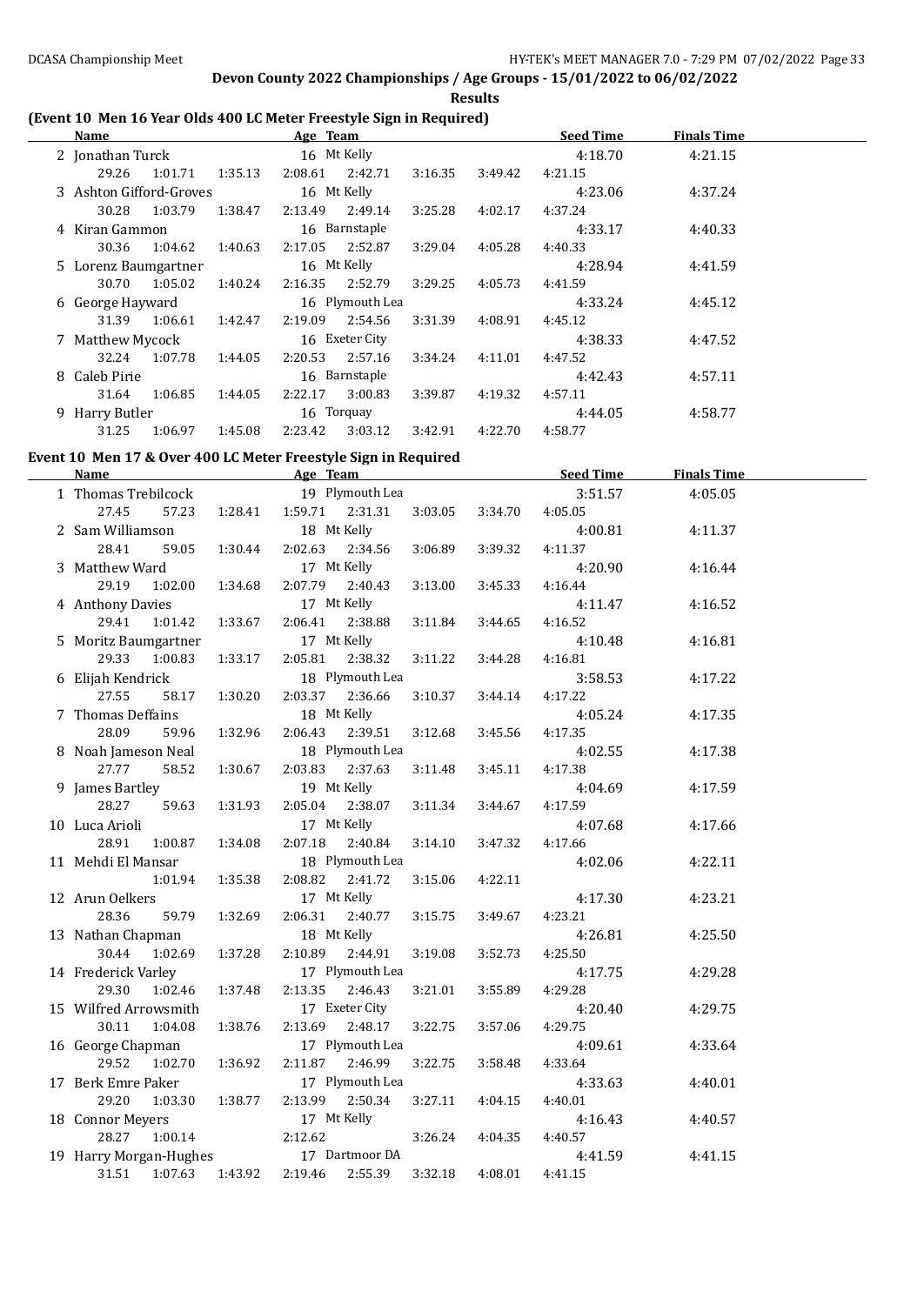|               | <b>Name</b>                                           |         | (Event 10 Men 17 & Over 400 LC Meter Freestyle Sign in Required)<br><b>Example 2018</b> Age Team <b>Age 2018</b> Age Team <b>Age 2018</b> |         |         | <b>Seed Time</b>   | <b>Finals Time</b> |  |
|---------------|-------------------------------------------------------|---------|-------------------------------------------------------------------------------------------------------------------------------------------|---------|---------|--------------------|--------------------|--|
|               | 20 Matthew Hargreaves                                 |         | 18 Mt Kelly                                                                                                                               |         |         | 4:42.78            | 4:51.55            |  |
|               | 31.29 1:07.27                                         | 1:44.10 | 2:21.87 2:59.01                                                                                                                           | 3:37.71 | 4:15.10 | 4:51.55            |                    |  |
|               | 21 Micah Partridge                                    |         | 18 Tiverton                                                                                                                               |         |         | 4:38.69            | 4:51.59            |  |
|               | 31.01 1:07.48                                         | 1:44.82 | 2:23.50<br>3:01.15                                                                                                                        | 3:40.23 | 4:17.26 | 4:51.59            |                    |  |
|               | 22 Sam Palmer                                         |         | 17 Tavistock                                                                                                                              |         |         | 4:38.83            | 4:52.08            |  |
|               | 31.41<br>1:07.41                                      | 1:44.20 | 2:58.59<br>2:21.01                                                                                                                        | 3:36.75 | 4:14.78 | 4:52.08            |                    |  |
|               | 23 Fletcher Powe                                      |         | 17 Torridgeside                                                                                                                           |         |         | 4:46.15            | 5:00.00            |  |
|               | 30.51<br>1:07.16                                      | 1:44.71 | 2:22.61<br>3:01.83                                                                                                                        | 3:41.72 | 4:21.52 | 5:00.00            |                    |  |
|               |                                                       |         |                                                                                                                                           |         |         |                    |                    |  |
|               | Name                                                  |         | Event 10 Men 400 LC Meter Freestyle Sign in Required Multi-Class<br><b>Example 2</b> Age Team                                             |         |         | <b>Seed Time</b>   | <b>Finals Time</b> |  |
|               |                                                       |         | 18 Mt Kelly/12+                                                                                                                           |         |         | 6:06.58            |                    |  |
|               | 1 Sebastian Williams S6<br>40.67<br>1:26.83           |         | 3:00.99 3:47.59 4:34.95                                                                                                                   |         |         | 6:05.77            | 6:05.77            |  |
|               |                                                       | 2:13.95 |                                                                                                                                           |         | 5:21.37 |                    |                    |  |
|               | Event 11 Girls 10-11 200 LC Meter Breaststroke        |         |                                                                                                                                           |         |         |                    |                    |  |
|               | Name                                                  |         | Age Team 2008                                                                                                                             |         |         | <b>Prelim Time</b> | <b>Finals Time</b> |  |
| <b>Finals</b> |                                                       |         |                                                                                                                                           |         |         |                    |                    |  |
|               | 1 Ava Edwards                                         |         | 11 Plymouth Lea                                                                                                                           |         |         | 3:19.91            | 3:20.39            |  |
|               | 44.02 1:36.54                                         | 2:28.30 | 3:20.39                                                                                                                                   |         |         |                    |                    |  |
|               | 2 Annabelle Roberts                                   |         | 11 Tiverton                                                                                                                               |         |         | 3:37.16            | 3:40.53            |  |
|               | 50.92 1:47.66                                         | 2:44.46 | 3:40.53                                                                                                                                   |         |         |                    |                    |  |
|               | Event 11 Girls 10-11 200 LC Meter Breaststroke        |         |                                                                                                                                           |         |         |                    |                    |  |
|               | Name                                                  |         | Age Team                                                                                                                                  |         |         | Seed Time          | <b>Prelim Time</b> |  |
|               | <b>Preliminaries</b>                                  |         |                                                                                                                                           |         |         |                    |                    |  |
|               | 1 Ava Edwards                                         |         | 11 Plymouth Lea                                                                                                                           |         |         | 3:15.59            | 3:19.91            |  |
|               | 45.82<br>1:37.63                                      | 2:28.50 | 3:19.91                                                                                                                                   |         |         |                    |                    |  |
|               | 2 Annabelle Roberts                                   |         | 11 Tiverton                                                                                                                               |         |         | 3:40.23            | 3:37.16            |  |
|               | 49.34 1:44.24                                         | 2:42.31 | 3:37.16                                                                                                                                   |         |         |                    |                    |  |
|               | Event 11 Girls 12 Year Olds 200 LC Meter Breaststroke |         |                                                                                                                                           |         |         |                    |                    |  |
|               | Name                                                  |         | <b>Example 2</b> Age Team                                                                                                                 |         |         | <b>Prelim Time</b> | <b>Finals Time</b> |  |
| <b>Finals</b> |                                                       |         |                                                                                                                                           |         |         |                    |                    |  |
|               |                                                       |         |                                                                                                                                           |         |         |                    |                    |  |
|               | 1 Lily Green                                          |         | 12 Plymouth Lea                                                                                                                           |         |         | 3:09.92            | 3:07.90            |  |
|               | 43.50<br>1:31.21                                      | 2:20.60 | 3:07.90                                                                                                                                   |         |         |                    |                    |  |
|               | 2 Christina Angelakis                                 |         | 12 Mt Kelly                                                                                                                               |         |         | 3:13.98            | 3:15.99            |  |
|               | 44.79 1:35.73                                         | 2:26.53 | 3:15.99                                                                                                                                   |         |         |                    |                    |  |
|               | 3 Yasmin Yelland                                      |         | 12 Dawlish                                                                                                                                |         |         | 3:23.74            | 3:22.96            |  |
|               | 45.67 1:39.39                                         | 2:33.14 | 3:22.96                                                                                                                                   |         |         |                    |                    |  |
|               | 4 Scarlet Hall                                        |         | 12 Plymouth Lea                                                                                                                           |         |         | 3:24.12            | 3:24.46            |  |
|               | 43.41<br>1:36.43                                      | 2:31.82 | 3:24.46                                                                                                                                   |         |         |                    |                    |  |
|               | 5 Norah Tittle                                        |         | 12 Torridgeside                                                                                                                           |         |         | 3:26.05            | 3:25.04            |  |
|               | 46.64<br>1:39.14                                      | 2:33.71 | 3:25.04                                                                                                                                   |         |         |                    |                    |  |
|               | 6 Caoimhe Dolby                                       |         | 12 Mt Kelly                                                                                                                               |         |         | 3:18.55            | 3:33.67            |  |
|               | 48.31<br>1:42.38                                      | 2:38.46 | 3:33.67                                                                                                                                   |         |         |                    |                    |  |
|               | 7 Edith Mortimer                                      |         | 12 Tiverton                                                                                                                               |         |         |                    | 3:33.68            |  |
|               | 1:43.73                                               | 2:38.86 |                                                                                                                                           |         |         | 3:27.31            |                    |  |
|               | 49.24                                                 |         | 3:33.68                                                                                                                                   |         |         |                    |                    |  |
|               | 8 Jessica Hill                                        |         | 12 Exeter City<br>3:36.60                                                                                                                 |         |         | 3:32.48            | 3:36.60            |  |
|               | 48.05<br>1:43.12                                      | 2:40.20 |                                                                                                                                           |         |         |                    |                    |  |
|               | Event 11 Girls 12 Year Olds 200 LC Meter Breaststroke |         |                                                                                                                                           |         |         |                    |                    |  |
|               | <b>Name</b>                                           |         | Age Team                                                                                                                                  |         |         | Seed Time          | <b>Prelim Time</b> |  |
|               | <b>Preliminaries</b>                                  |         |                                                                                                                                           |         |         |                    |                    |  |
|               | 1 Lily Green                                          |         | 12 Plymouth Lea                                                                                                                           |         |         | 3:09.02            | 3:09.92            |  |
|               | 43.62<br>1:32.70                                      | 2:22.03 | 3:09.92                                                                                                                                   |         |         |                    |                    |  |
|               | 2 Christina Angelakis                                 |         | 12 Mt Kelly                                                                                                                               |         |         | 3:11.53            | 3:13.98            |  |
|               | 44.39<br>1:34.30                                      | 2:24.64 | 3:13.98                                                                                                                                   |         |         |                    |                    |  |
|               | 3 Caoimhe Dolby<br>45.55<br>1:36.01                   | 2:29.38 | 12 Mt Kelly<br>3:18.55                                                                                                                    |         |         | 3:11.82            | 3:18.55            |  |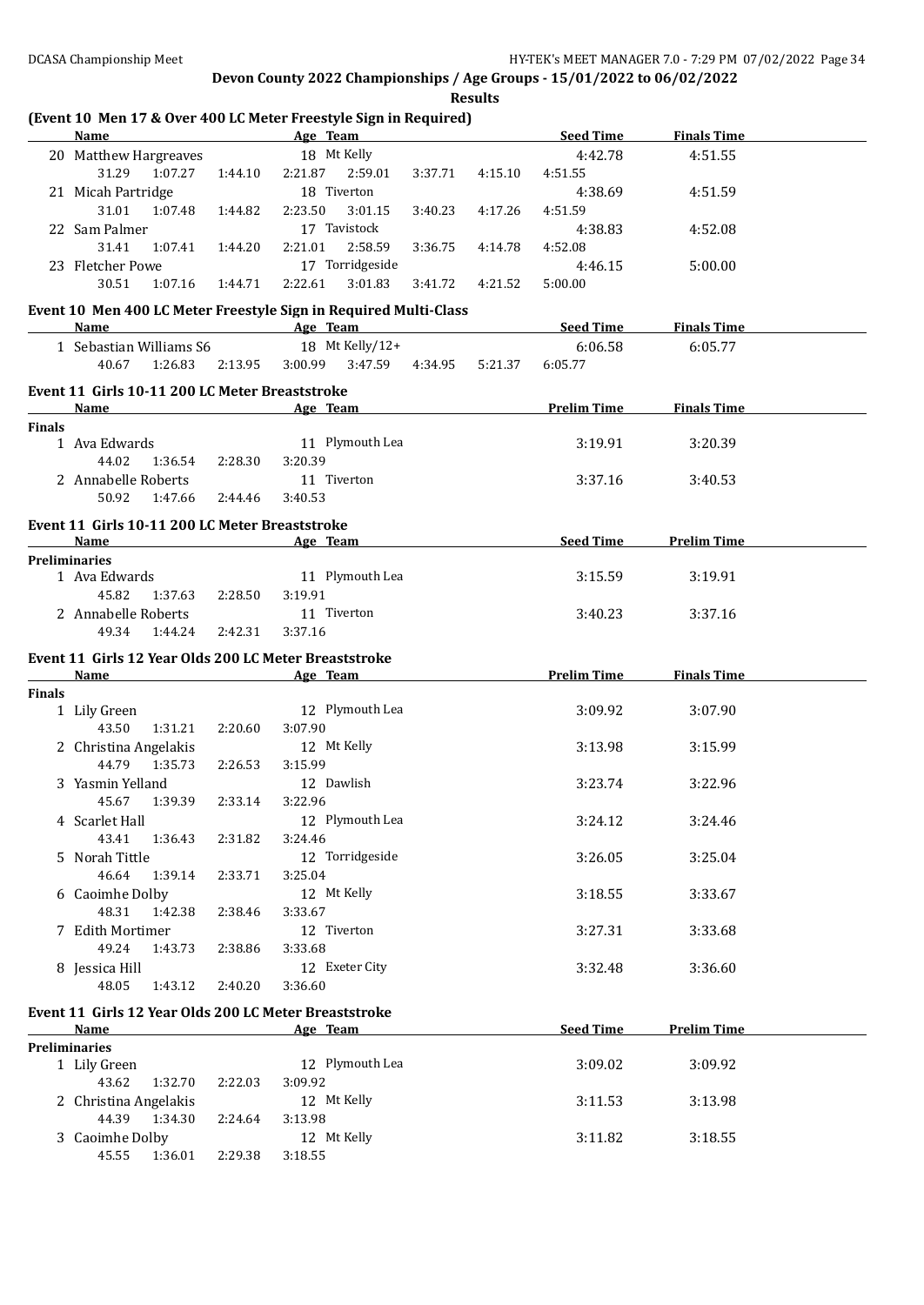## **Preliminaries ... (Event 11 Girls 12 Year Olds 200 LC Meter Breaststroke)**

|        |                                                       |         | Freminialies  (Event II unis 12 fear onts 200 LC meter breaststroke) |                    |                    |  |
|--------|-------------------------------------------------------|---------|----------------------------------------------------------------------|--------------------|--------------------|--|
|        | <u>Name</u>                                           |         | Age Team                                                             | Seed Time          | <b>Prelim Time</b> |  |
|        | 4 Yasmin Yelland                                      |         | 12 Dawlish                                                           | 3:18.92            | 3:23.74            |  |
|        | 46.54<br>1:38.53                                      | 2:32.71 | 3:23.74                                                              |                    |                    |  |
|        | 5 Scarlet Hall                                        |         | 12 Plymouth Lea                                                      | 3:07.71            | 3:24.12            |  |
|        | 45.47<br>1:37.58                                      | 2:31.43 | 3:24.12                                                              |                    |                    |  |
|        | 6 Norah Tittle                                        |         | 12 Torridgeside                                                      | 3:19.36            | 3:26.05            |  |
|        | 1:39.11<br>47.30                                      | 2:34.58 | 3:26.05                                                              |                    |                    |  |
|        |                                                       |         |                                                                      |                    |                    |  |
|        | 7 Edith Mortimer                                      |         | 12 Tiverton                                                          | 3:21.12            | 3:27.31            |  |
|        | 46.98<br>1:39.60                                      | 2:35.52 | 3:27.31                                                              |                    |                    |  |
|        | 8 Jessica Hill                                        |         | 12 Exeter City                                                       | 3:29.18            | 3:32.48            |  |
|        | 48.18<br>1:42.82                                      | 2:38.54 | 3:32.48                                                              |                    |                    |  |
|        | 9 Abigail Graves                                      |         | 12 Okehampton                                                        | 3:30.67            | 3:32.49            |  |
|        | 50.08<br>1:44.70                                      | 2:40.50 | 3:32.49                                                              |                    |                    |  |
|        | 10 Emilia Vain                                        |         | 12 Exeter City                                                       | 3:26.21            | 3:37.05            |  |
|        | 48.66<br>1:43.77                                      | 2:41.94 | 3:37.05                                                              |                    |                    |  |
|        |                                                       |         |                                                                      |                    |                    |  |
|        | Event 11 Girls 13 Year Olds 200 LC Meter Breaststroke |         |                                                                      |                    |                    |  |
|        | Name                                                  |         | Age Team                                                             | <b>Prelim Time</b> | <b>Finals Time</b> |  |
| Finals |                                                       |         |                                                                      |                    |                    |  |
|        | 1 Lotte Declerck                                      |         | 13 Tiverton                                                          | 3:01.85            | 2:58.20            |  |
|        | 39.50<br>1:25.02                                      | 2:12.32 | 2:58.20                                                              |                    |                    |  |
|        | 2 Lisa Zhou                                           |         | 13 Mt Kelly                                                          | 3:01.93            | 2:59.38            |  |
|        | 39.98<br>1:27.59                                      | 2:13.98 | 2:59.38                                                              |                    |                    |  |
|        | 3 Alexandra Daw                                       |         | 13 Mt Kelly                                                          | 3:05.24            | 3:06.07            |  |
|        | 42.23<br>1:28.36                                      | 2:18.60 | 3:06.07                                                              |                    |                    |  |
|        | 4 Dixie Turner-Moore                                  |         | 13 Plymouth Lea                                                      | 3:08.44            | 3:08.30            |  |
|        |                                                       |         |                                                                      |                    |                    |  |
|        | 42.75<br>1:29.94                                      | 2:19.49 | 3:08.30                                                              |                    |                    |  |
|        | 5 Ellena Hess                                         |         | 13 Mt Kelly                                                          | 3:19.64            | 3:15.83            |  |
|        | 44.08<br>1:34.80                                      | 2:26.23 | 3:15.83                                                              |                    |                    |  |
|        | 6 Ashton Thorne                                       |         | 13 Plymouth Lea                                                      | 3:17.80            | 3:16.03            |  |
|        | 43.56<br>1:33.75                                      | 2:26.13 | 3:16.03                                                              |                    |                    |  |
|        | 7 Sian Davies                                         |         | 13 Mt Kelly                                                          | 3:21.06            | 3:18.04            |  |
|        | 45.13<br>1:35.42                                      | 2:26.85 | 3:18.04                                                              |                    |                    |  |
|        | 8 Brianna Davies                                      |         | 13 Mt Kelly                                                          | 3:20.11            | 3:49.36            |  |
|        | 1:49.04<br>51.67                                      | 2:49.36 | 3:49.36                                                              |                    |                    |  |
|        |                                                       |         |                                                                      |                    |                    |  |
|        | Event 11 Girls 13 Year Olds 200 LC Meter Breaststroke |         |                                                                      |                    |                    |  |
|        | <b>Name</b>                                           |         | Age Team                                                             | Seed Time          | <b>Prelim Time</b> |  |
|        | Preliminaries                                         |         |                                                                      |                    |                    |  |
|        | 1 Lotte Declerck                                      |         | 13 Tiverton                                                          | 3:03.47            | 3:01.85            |  |
|        | 40.22<br>1:26.36                                      | 2:13.96 | 3:01.85                                                              |                    |                    |  |
|        | 2 Lisa Zhou                                           |         | 13 Mt Kelly                                                          | 2:58.99            | 3:01.93            |  |
|        | 38.80<br>1:25.06                                      | 2:14.05 | 3:01.93                                                              |                    |                    |  |
|        | 3 Alexandra Daw                                       |         | 13 Mt Kelly                                                          | 3:03.32            | 3:05.24            |  |
|        | 42.09<br>1:28.60                                      | 2:17.66 | 3:05.24                                                              |                    |                    |  |
|        | 4 Dixie Turner-Moore                                  |         | 13 Plymouth Lea                                                      |                    |                    |  |
|        |                                                       |         |                                                                      | 3:00.39            | 3:08.44            |  |
|        | 43.01<br>1:31.20                                      | 2:20.27 | 3:08.44                                                              |                    |                    |  |
|        | 5 Ashton Thorne                                       |         | 13 Plymouth Lea                                                      | 3:08.53            | 3:17.80            |  |
|        | 44.65<br>1:35.81                                      | 2:28.59 | 3:17.80                                                              |                    |                    |  |
|        | 6 Ellena Hess                                         |         | 13 Mt Kelly                                                          | 3:12.87            | 3:19.64            |  |
|        | 45.17<br>1:36.85                                      | 2:29.33 | 3:19.64                                                              |                    |                    |  |
|        | 7 Brianna Davies                                      |         | 13 Mt Kelly                                                          | 3:14.53            | 3:20.11            |  |
|        | 45.47<br>1:36.11                                      | 2:27.97 | 3:20.11                                                              |                    |                    |  |
|        | 8 Sian Davies                                         |         | 13 Mt Kelly                                                          | 3:18.31            | 3:21.06            |  |
|        | 45.85<br>1:37.03                                      | 2:29.66 | 3:21.06                                                              |                    |                    |  |
|        |                                                       |         |                                                                      |                    |                    |  |
|        | 9 Jessica Brazier                                     |         | 13 Mt Kelly                                                          | 3:19.53            | 3:24.06            |  |
|        | 47.81<br>1:39.79                                      | 2:32.89 | 3:24.06                                                              |                    |                    |  |
|        | 10 Ella Moss                                          |         | 13 Dinnaton                                                          | 3:20.74            | 3:30.13            |  |
|        | 48.76<br>1:41.16                                      | 2:36.15 | 3:30.13                                                              |                    |                    |  |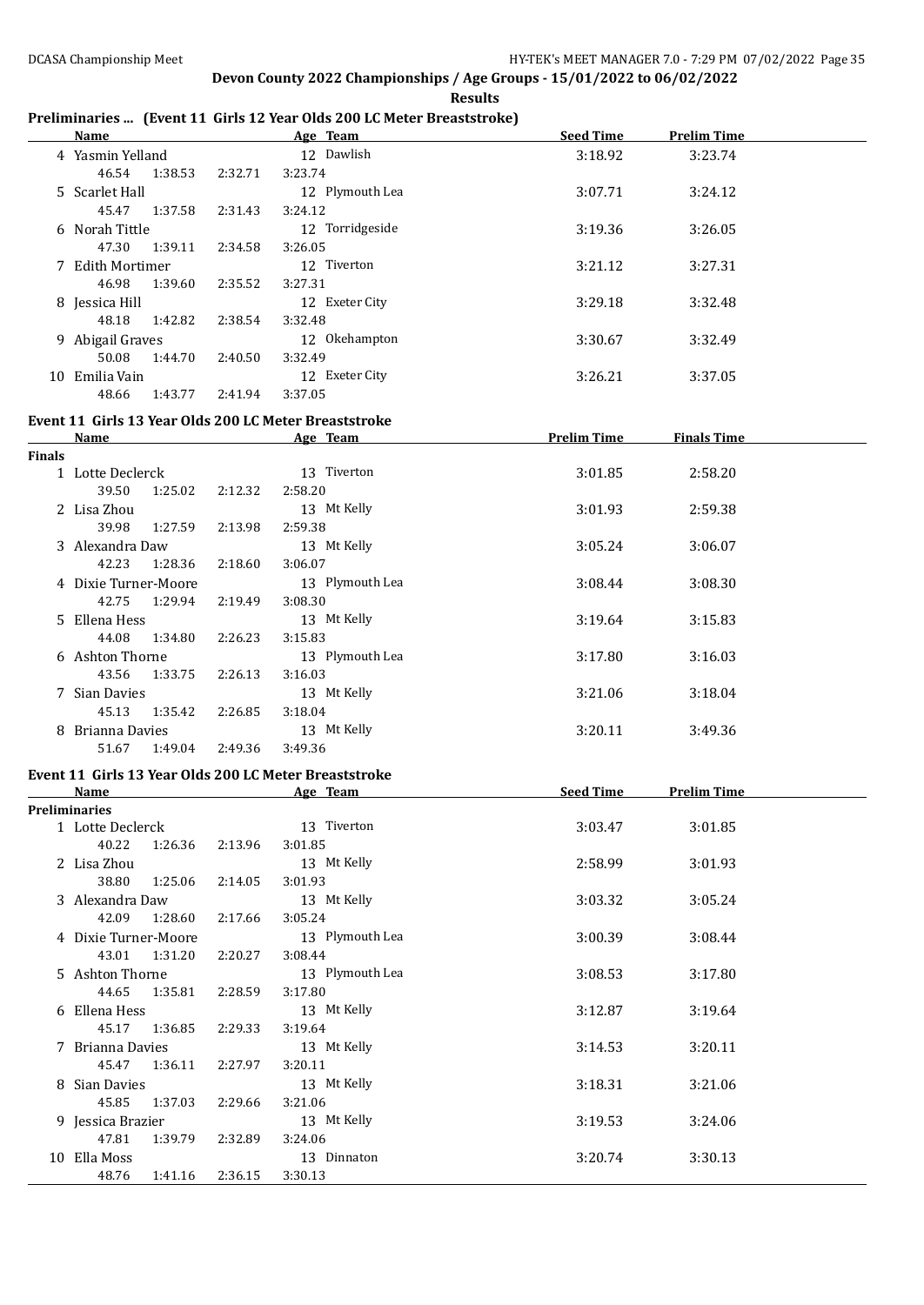**Results**

## **Preliminaries ... (Event 11 Girls 13 Year Olds 200 LC Meter Breaststroke)**

|               | <b>Name</b>                                           |         |         | Age Team and the Team and the Team and the Team and the Team and the Team and the Team and the Team and the Te | Seed Time          | <b>Prelim Time</b>    |  |
|---------------|-------------------------------------------------------|---------|---------|----------------------------------------------------------------------------------------------------------------|--------------------|-----------------------|--|
|               | --- Ava Grant                                         |         |         | 13 Plymouth Lea                                                                                                | 3:11.15            | <b>NS</b>             |  |
|               | Event 11 Girls 14 Year Olds 200 LC Meter Breaststroke |         |         |                                                                                                                |                    |                       |  |
|               | Name                                                  |         |         | Age Team                                                                                                       | <b>Prelim Time</b> | <b>Finals Time</b>    |  |
| <b>Finals</b> |                                                       |         |         |                                                                                                                |                    |                       |  |
|               | 1 Julianna Babbington                                 |         |         | 14 Plymouth Lea                                                                                                | 2:51.79            | 2:46.76               |  |
|               | 37.59 1:20.57                                         | 2:04.52 | 2:46.76 |                                                                                                                |                    |                       |  |
|               | 2 Gabrielle Idle-Beavers                              |         |         | 14 Mt Kelly                                                                                                    | 2:56.46            | 2:52.12               |  |
|               | 36.78<br>1:19.67                                      | 2:05.30 | 2:52.12 |                                                                                                                |                    |                       |  |
|               | 3 Tianna-Eve Foley                                    |         |         | 14 Plymouth Lea                                                                                                | 3:03.58            | 3:01.59               |  |
|               | 40.50 1:26.47                                         | 2:14.51 | 3:01.59 |                                                                                                                |                    |                       |  |
|               | 4 India Washer                                        |         |         | 14 Mt Kelly                                                                                                    | 3:00.35            | 3:02.49               |  |
|               | 40.80<br>1:26.46                                      | 2:15.99 | 3:02.49 |                                                                                                                |                    |                       |  |
|               | 5 Rose Harrison                                       |         |         | 14 Tiverton                                                                                                    | 3:00.44            | 3:02.54               |  |
|               | 40.02<br>1:26.26                                      | 2:13.67 | 3:02.54 |                                                                                                                |                    |                       |  |
|               | 6 Freya Pearson                                       |         |         | 14 Plymouth Lea                                                                                                | 3:04.22            | 3:03.65               |  |
|               | 43.75<br>1:29.67                                      | 2:17.72 | 3:03.65 |                                                                                                                |                    |                       |  |
|               | 7 Abigail Needs                                       |         |         | 14 Exeter City                                                                                                 | 3:02.75            | 3:04.80               |  |
|               | 40.95<br>1:28.26                                      | 2:17.73 | 3:04.80 |                                                                                                                |                    |                       |  |
|               | 8 Gracie Simons                                       |         |         | 14 Mt Kelly                                                                                                    | 3:05.35            | 3:06.62               |  |
|               | 41.73<br>1:28.77                                      | 2:18.74 | 3:06.62 |                                                                                                                |                    |                       |  |
|               | Event 11 Girls 14 Year Olds 200 LC Meter Breaststroke |         |         |                                                                                                                |                    |                       |  |
|               | Name                                                  |         |         | Age Team                                                                                                       |                    | Seed Time Prelim Time |  |
|               | <b>Preliminaries</b>                                  |         |         |                                                                                                                |                    |                       |  |
|               | 1 Julianna Babbington                                 |         |         | 14 Plymouth Lea                                                                                                | 2:47.25            | 2:51.79               |  |
|               | 39.37 1:22.02                                         | 2:07.71 | 2:51.79 |                                                                                                                |                    |                       |  |
|               | 2 Gabrielle Idle-Beavers                              |         |         | 14 Mt Kelly                                                                                                    | 2:43.50            | 2:56.46               |  |
|               | 36.57<br>1:21.04                                      | 2:08.55 | 2:56.46 |                                                                                                                |                    |                       |  |
|               | 3 India Washer                                        |         |         | 14 Mt Kelly                                                                                                    | 2:49.24            | 3:00.35               |  |
|               | 39.75<br>1:26.62                                      | 2:14.10 | 3:00.35 |                                                                                                                |                    |                       |  |
|               | 4 Rose Harrison                                       |         |         | 14 Tiverton                                                                                                    | 2:56.16            | 3:00.44               |  |
|               | 39.96<br>1:25.52                                      | 2:11.55 | 3:00.44 |                                                                                                                |                    |                       |  |
|               | 5 Abigail Needs                                       |         |         | 14 Exeter City                                                                                                 | 2:58.30            | 3:02.75               |  |
|               | 40.56<br>1:27.82                                      | 2:16.50 | 3:02.75 |                                                                                                                |                    |                       |  |
|               | 6 Tianna-Eve Foley                                    |         |         | 14 Plymouth Lea                                                                                                | 2:53.82            | 3:03.58               |  |
|               | 41.78  1:28.82  2:17.06                               |         | 3:03.58 |                                                                                                                |                    |                       |  |
|               | 7 Freya Pearson                                       |         |         | 14 Plymouth Lea                                                                                                | 2:47.22            | 3:04.22               |  |
|               | 44.02  1:30.26  2:18.59  3:04.22                      |         |         |                                                                                                                |                    |                       |  |
|               | 8 Gracie Simons                                       |         |         | 14 Mt Kelly                                                                                                    | 2:55.86            | 3:05.35               |  |
|               | 43.65<br>1:30.06                                      | 2:18.00 | 3:05.35 |                                                                                                                |                    |                       |  |
|               | 9 Evie Barnett                                        |         |         | 14 Exeter City                                                                                                 | 3:11.50            | 3:09.55               |  |
|               | 41.61<br>1:30.08                                      | 2:20.22 | 3:09.55 |                                                                                                                |                    |                       |  |
|               | 10 Karensa Babbington                                 |         |         | 14 Plymouth Lea                                                                                                | 3:06.67            | 3:14.25               |  |
|               | 43.56<br>1:32.77                                      | 2:23.63 | 3:14.25 |                                                                                                                |                    |                       |  |
|               | 11 Ruby Holmes                                        |         |         | 14 Plymouth Lea                                                                                                | 3:08.04            | 3:16.11               |  |
|               | 44.21<br>1:33.85                                      | 2:26.80 | 3:16.11 |                                                                                                                |                    |                       |  |
|               | 12 Mia Lawes-Turley                                   |         |         | 14 Exeter City                                                                                                 | 3:12.26            | 3:16.41               |  |
|               | 45.68<br>1:35.29                                      | 2:26.13 | 3:16.41 |                                                                                                                |                    |                       |  |
|               | 13 Olive Astridge                                     |         |         | 14 Exeter City                                                                                                 | 3:16.95            | 3:17.32               |  |
|               | 45.37<br>1:35.81                                      | 2:27.58 | 3:17.32 |                                                                                                                |                    |                       |  |
|               | 14 Anna Wilkinson                                     |         |         | 14 Mt Kelly                                                                                                    | 3:16.18            | 3:17.51               |  |
|               | 44.20<br>1:34.93                                      | 2:26.40 | 3:17.51 |                                                                                                                |                    |                       |  |
|               | 15 Evie Palmer                                        |         |         | 14 Tavistock                                                                                                   | 3:11.12            | 3:17.70               |  |
|               | 44.57<br>1:36.76                                      | 2:28.81 | 3:17.70 |                                                                                                                |                    |                       |  |
|               | 16 Mia Buckley                                        |         |         | 14 Tavistock                                                                                                   | 3:11.52            | 3:18.92               |  |
|               | 46.67<br>1:36.92                                      | 2:28.41 | 3:18.92 |                                                                                                                |                    |                       |  |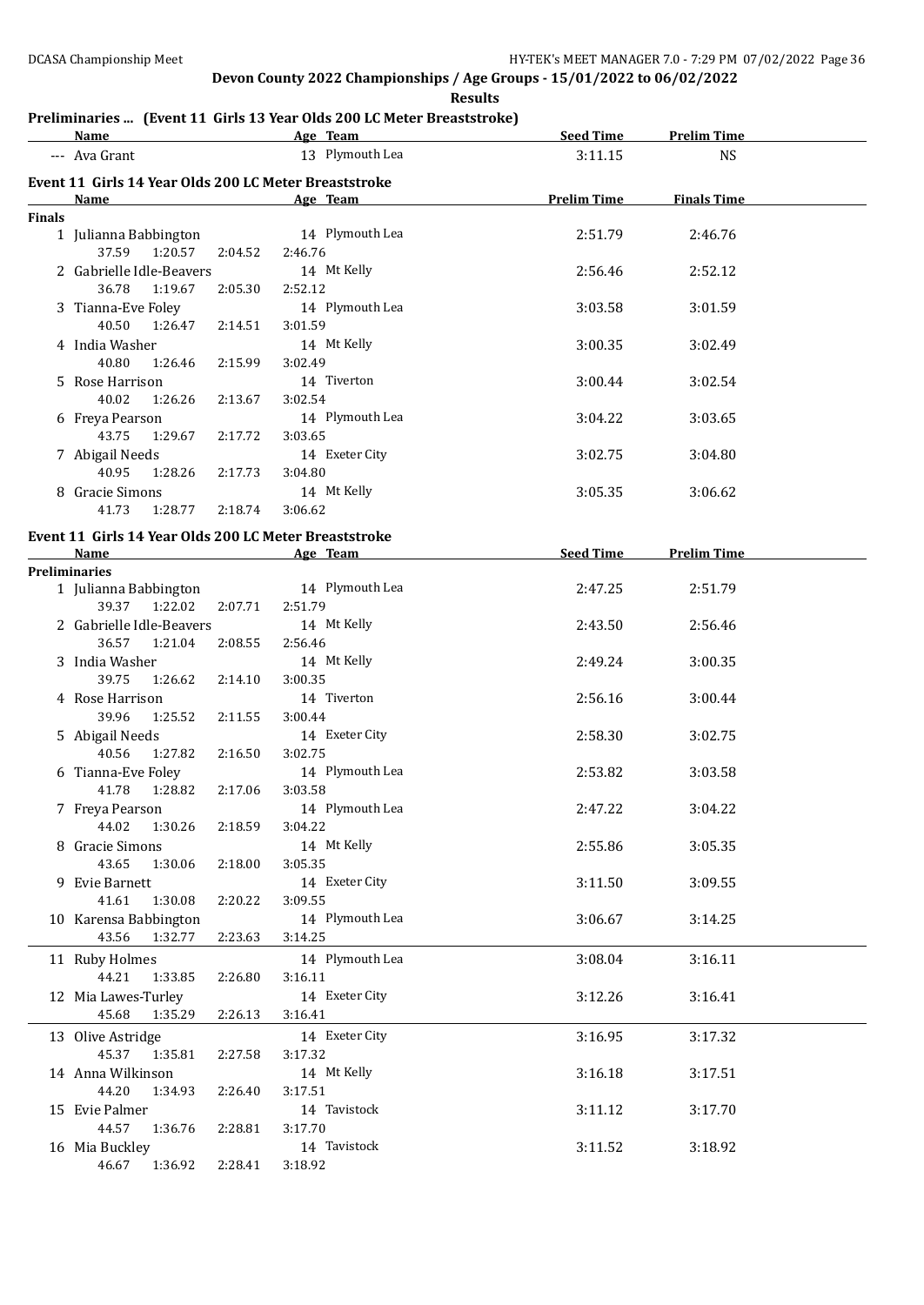**Results**

**Age Team Seed Time Prelim Time** 17 Freya Walker 14 Brixham 3:13.41 3:22.48 46.37 1:37.95 2:32.00 3:22.48 18 Millie Hayes 14 Barnstaple 3:13.76 3:22.84 46.91 1:39.59 2:31.72 3:22.84 19 Hanna Sari 14 Exeter City 3:08.35 3:24.41 45.68 1:37.17 2:31.69 3:24.41 **Event 11 Women 15 Year Olds 200 LC Meter Breaststroke Age Team Prelim Time Finals Time Finals** 1 Lotta Schulze 15 Mt Kelly 2:39.16 2:39.67 36.31 1:17.10 1:58.92 2:39.67 2 Zoe Falconer 15 Mt Kelly 2:59.79 2:58.39 41.44 1:27.26 2:13.85 2:58.39 3 Alyze Gentles 15 Plymouth Lea 3:01.75 2:58.43 41.74 1:27.84 2:14.07 2:58.43 4 Esme Sherriff 15 Mt Kelly 3:00.16 3:00.58 40.63 1:26.22 2:13.73 3:00.58 5 Tia Bird 15 Plymouth Lea 3:04.58 3:05.02 39.73 1:26.53 2:16.73 3:05.02 6 Emma Declerck 15 Tiverton 3:04.83 3:05.40 43.39 1:30.42 2:18.19 3:05.40 7 Sara Sari 15 Exeter City 3:05.30 3:10.45 43.20 1:30.60 2:21.64 3:10.45 8 Lilly Whittingham 15 Plymouth Lea 3:08.43 3:12.40 43.61 1:32.98 2:23.08 3:12.40 **Event 11 Women 15 Year Olds 200 LC Meter Breaststroke Name Age Team Seed Time Prelim Time Preliminaries** 1 Lotta Schulze 15 Mt Kelly 2:29.89 2:39.16 36.63 1:17.63 1:58.92 2:39.16 2 Zoe Falconer 15 Mt Kelly 2:51.26 2:59.79 40.82 1:26.84 2:14.28 2:59.79 3 Esme Sherriff 15 Mt Kelly 2:51.70 3:00.16 40.92 1:26.75 2:13.47 3:00.16 4 Alyze Gentles 15 Plymouth Lea 2:53.73 3:01.75 42.50 1:28.68 2:15.90 3:01.75 5 Tia Bird 15 Plymouth Lea 2:56.47 3:04.58 39.42 1:25.61 2:15.42 3:04.58 6 Emma Declerck 15 Tiverton 3:06.84 3:04.83 40.85 1:27.42 2:16.71 3:04.83 7 Sara Sari 15 Exeter City 2:49.67 3:05.30 41.83 1:28.88 2:17.60 3:05.30 8 Ruby Hatherley 15 Exeter City 2:56.32 3:07.43 43.08 1:31.19 2:19.62 3:07.43 9 Lilly Whittingham 15 Plymouth Lea 2:58.14 3:08.43 42.00 1:29.23 2:19.34 3:08.43 10 Samantha Tse 15 Mt Kelly 2:57.99 3:09.95 41.93 1:30.10 2:19.71 3:09.95 11 Ella Jones 15 Barnstaple 3:00.60 3:11.98 43.76 1:33.58 2:23.81 3:11.98 12 Verity Braine 15 Plymouth Lea 3:11.67 3:23.30 44.82 1:36.92 2:30.18 3:23.30 13 Freya Murray 15 Plymouth Lea 2:54.71 3:32.12 45.17 1:36.05 2:33.22 3:32.12 --- Liberty Wright 15 Barnstaple 15 Barnstaple 3:11.92 NS

### **Preliminaries ... (Event 11 Girls 14 Year Olds 200 LC Meter Breaststroke)**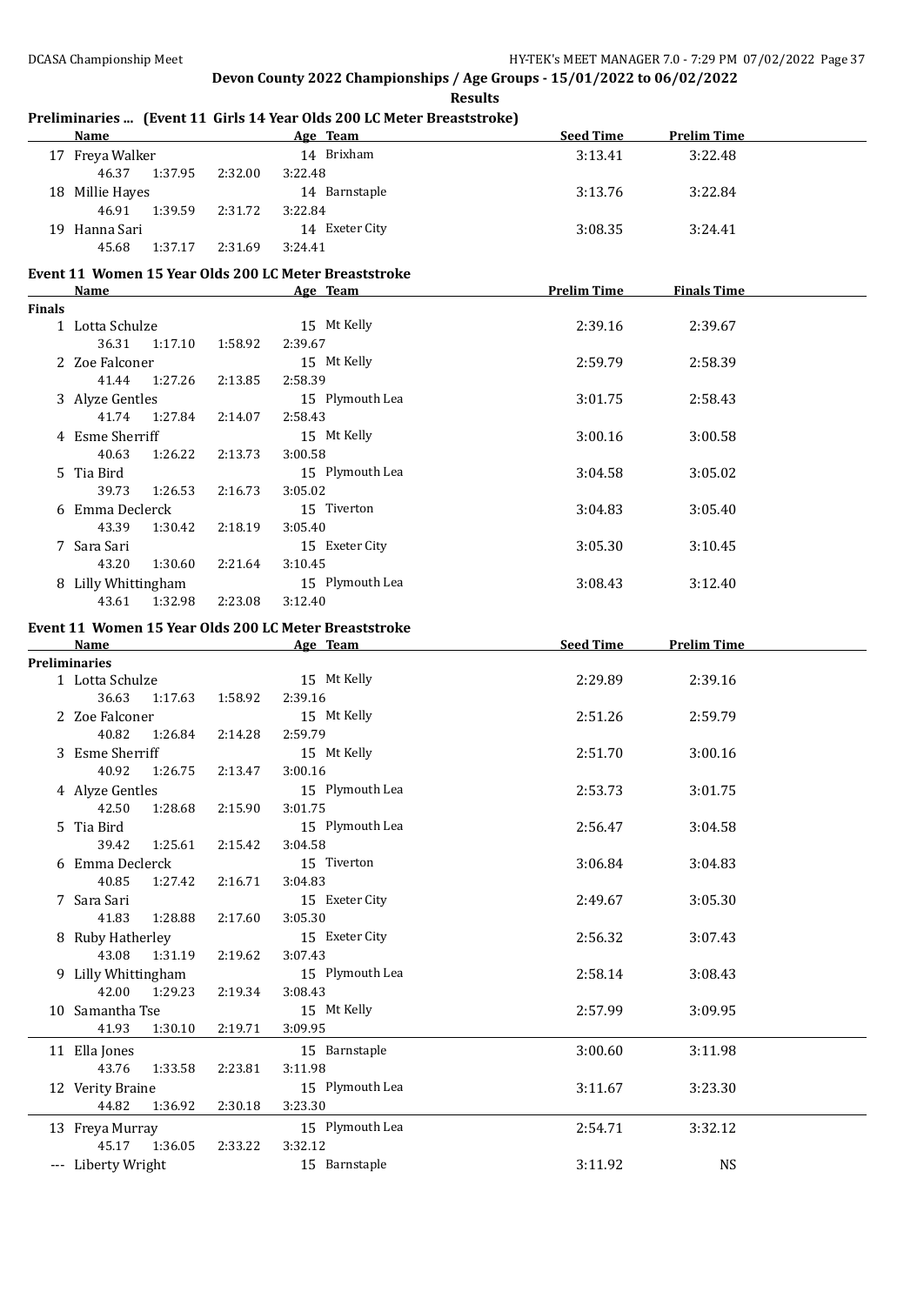**Results**

|               | Event 11 Women 16 Year Olds 200 LC Meter Breaststroke             |         |                            |                    |                    |
|---------------|-------------------------------------------------------------------|---------|----------------------------|--------------------|--------------------|
| <b>Finals</b> | Name                                                              |         | Age Team                   | <b>Prelim Time</b> | <b>Finals Time</b> |
|               | 1 Sophie Brassington                                              |         | 16 Mt Kelly                | 2:39.22            | 2:39.70            |
|               | 37.95<br>1:18.08                                                  | 1:59.29 | 2:39.70                    |                    |                    |
|               | 2 Jasmine D'Cunha                                                 |         | 16 Mt Kelly                | 2:44.16            | 2:42.91            |
|               | 38.65<br>1:20.27                                                  | 2:02.52 | 2:42.91                    |                    |                    |
|               | 3 Isis Van Der Stroom                                             |         | 16 Mt Kelly                | 2:45.44            | 2:44.33            |
|               | 37.56<br>1:18.41                                                  | 2:01.64 | 2:44.33                    |                    |                    |
|               | 4 Madison Oman                                                    |         | 16 Dinnaton                | 2:59.44            | 3:00.48            |
|               | 39.32<br>1:25.01                                                  | 2:14.11 | 3:00.48                    |                    |                    |
|               | 5 Amelia Baines                                                   |         | 16 Exeter City             | 3:03.30            | 3:05.83            |
|               | 40.98<br>1:28.43                                                  | 2:17.29 | 3:05.83                    |                    |                    |
|               | 6 Megan Harris                                                    |         | 16 Dinnaton                | 3:11.18            | 3:12.15            |
|               | 39.41<br>1:29.17<br>--- Olivia Martin                             | 2:20.30 | 3:12.15<br>16 Mt Kelly     | 2:49.29            | <b>NS</b>          |
|               |                                                                   |         |                            |                    |                    |
|               | Event 11 Women 16 Year Olds 200 LC Meter Breaststroke             |         |                            |                    |                    |
|               | Name                                                              |         | Age Team                   | <b>Seed Time</b>   | <b>Prelim Time</b> |
|               | <b>Preliminaries</b><br>1 Sophie Brassington                      |         | 16 Mt Kelly                | 2:33.30            | 2:39.22            |
|               | 38.12<br>1:18.53                                                  | 1:59.65 | 2:39.22                    |                    |                    |
|               | 2 Jasmine D'Cunha                                                 |         | 16 Mt Kelly                | 2:38.32            | 2:44.16            |
|               | 38.04<br>1:18.67                                                  | 2:02.74 | 2:44.16                    |                    |                    |
|               | 3 Isis Van Der Stroom                                             |         | 16 Mt Kelly                | 2:41.17            | 2:45.44            |
|               | 37.62<br>1:19.11                                                  | 2:02.23 | 2:45.44                    |                    |                    |
|               | 4 Olivia Martin                                                   |         | 16 Mt Kelly                | 2:40.23            | 2:49.29            |
|               | 38.31<br>1:20.57                                                  | 2:04.88 | 2:49.29                    |                    |                    |
|               | 5 Madison Oman                                                    |         | 16 Dinnaton                | 2:49.72            | 2:59.44            |
|               | 38.66<br>1:23.79                                                  | 2:11.39 | 2:59.44                    |                    |                    |
|               | 6 Amelia Baines                                                   |         | 16 Exeter City             | 2:55.62            | 3:03.30            |
|               | 40.70<br>1:27.98                                                  | 2:15.74 | 3:03.30                    |                    |                    |
|               | 7 Olivia Coy<br>42.85<br>1:29.98                                  | 2:19.39 | 16 Plymouth Lea<br>3:07.51 | 3:01.18            | 3:07.51            |
|               | 8 Megan Harris                                                    |         | 16 Dinnaton                | 3:06.66            | 3:11.18            |
|               | 37.93<br>1:26.46                                                  | 2:17.97 | 3:11.18                    |                    |                    |
|               | --- Carys Walker                                                  |         | 16 Plymouth Lea            | 3:01.08            | <b>NS</b>          |
|               | --- Ruby Wheeler                                                  |         | 16 Plymouth Lea            | 2:44.74            | <b>NS</b>          |
|               | --- Martha Wilson                                                 |         | 16 Plymouth Lea            | 2:50.59            | <b>NS</b>          |
|               | --- Alice Chapman                                                 |         | 16 Plymouth Lea            | 2:49.61            | <b>NS</b>          |
|               |                                                                   |         |                            |                    |                    |
|               | Event 11 Women 17 & Over 200 LC Meter Breaststroke<br><b>Name</b> |         | Age Team                   | <b>Prelim Time</b> | <b>Finals Time</b> |
| <b>Finals</b> |                                                                   |         |                            |                    |                    |
|               | 1 Emily Morgan-Hughes                                             |         | 18 Dartmoor DA             | 2:42.68            | 2:37.52            |
|               | 36.46<br>1:16.52                                                  | 1:57.39 | 2:37.52                    |                    |                    |
|               | 2 Evie Floate                                                     |         | 17 Plymouth Lea            | 2:39.38            | 2:37.71            |
|               | 36.09<br>1:16.45                                                  | 1:57.13 | 2:37.71                    |                    |                    |
|               | 3 Jodie Dilks                                                     |         | 17 Tiverton                | 2:40.63            | 2:39.83            |
|               | 36.61<br>1:16.95                                                  | 1:58.59 | 2:39.83                    |                    |                    |
|               | 4 Claire Huellou                                                  |         | 17 Plymouth Lea            | 2:41.81            | 2:41.95            |
|               | 37.36<br>1:17.80                                                  | 1:59.89 | 2:41.95                    |                    |                    |
|               | 5 Lana Broekhoven                                                 |         | 19 Plymouth Lea            | 2:43.55            | 2:42.41            |
|               | 36.52<br>1:17.18                                                  | 1:59.58 | 2:42.41                    |                    |                    |
|               | 6 Imogen Lambert<br>38.56                                         |         | 18 Mt Kelly                | 2:47.09            | 2:44.59            |
|               | 1:19.57                                                           | 2:03.14 | 2:44.59<br>18 Mt Kelly     | 2:46.79            | 2:45.93            |
|               | 7 Ella Bainbridge<br>38.38<br>1:20.53                             | 2:03.08 | 2:45.93                    |                    |                    |
|               |                                                                   |         |                            |                    |                    |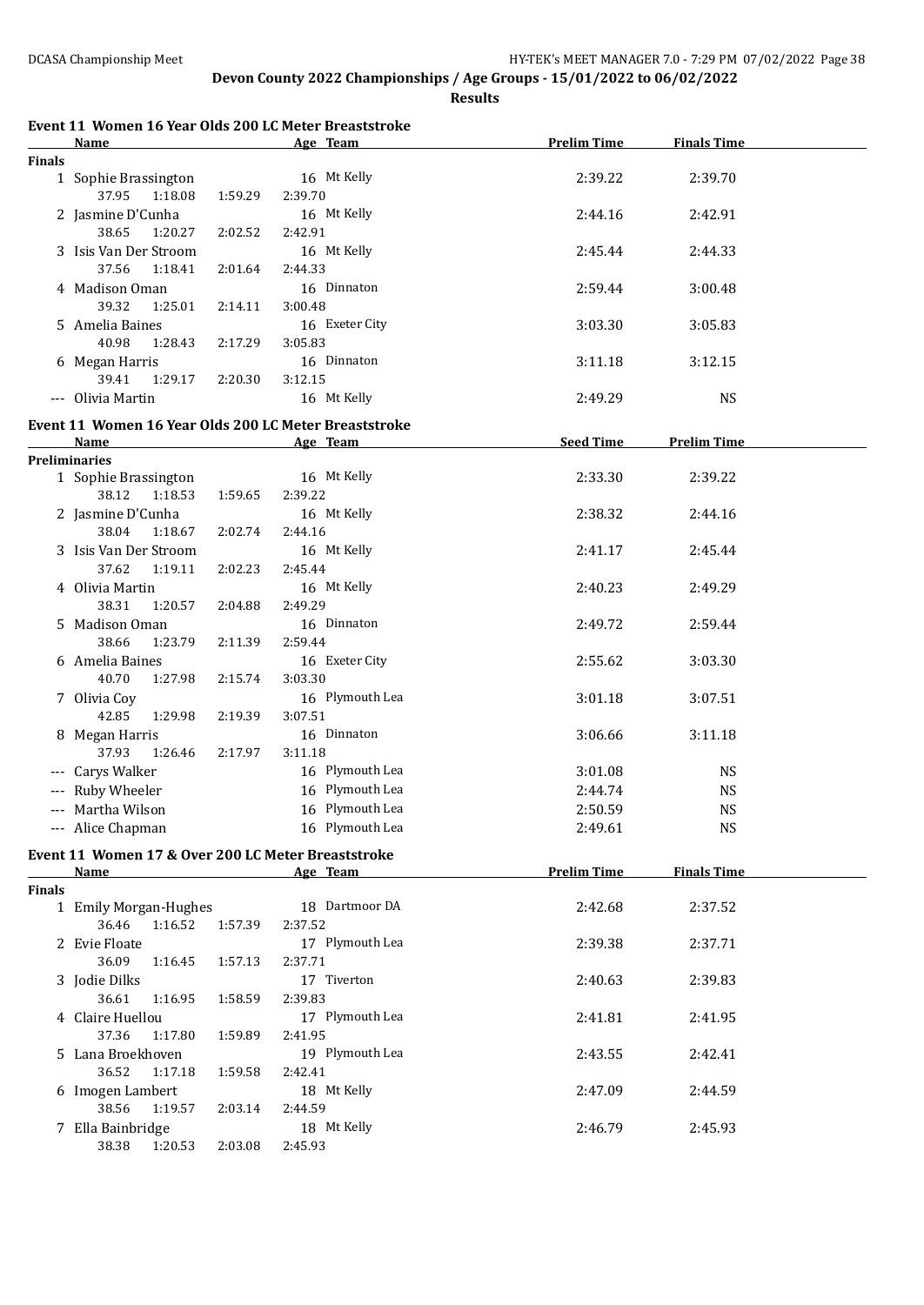#### **Results**

## **Finals ... (Event 11 Women 17 & Over 200 LC Meter Breaststroke)**

| <b>Name</b>                                        |         | Age Team        | <b>Prelim Time</b> | <b>Finals Time</b> |  |
|----------------------------------------------------|---------|-----------------|--------------------|--------------------|--|
| 8 Gemma Dilks                                      |         | 17 Tiverton     | 2:47.73            | 2:47.04            |  |
| 37.11<br>1:19.10                                   | 2:02.39 | 2:47.04         |                    |                    |  |
| Event 11 Women 17 & Over 200 LC Meter Breaststroke |         |                 |                    |                    |  |
| Name                                               |         | Age Team        | Seed Time          | <b>Prelim Time</b> |  |
| <b>Preliminaries</b>                               |         |                 |                    |                    |  |
| 1 Evie Floate                                      |         | 17 Plymouth Lea | 2:33.82            | 2:39.38            |  |
| 35.99<br>1:16.60                                   | 1:58.47 | 2:39.38         |                    |                    |  |
| 2 Jodie Dilks                                      |         | 17 Tiverton     | 2:35.17            | 2:40.63            |  |
| 36.90<br>1:17.87                                   | 1:59.59 | 2:40.63         |                    |                    |  |
| 3 Claire Huellou                                   |         | 17 Plymouth Lea | 2:35.78            | 2:41.81            |  |
| 37.08<br>1:17.45                                   | 1:59.75 | 2:41.81         |                    |                    |  |
| 4 Emily Morgan-Hughes                              |         | 18 Dartmoor DA  | 2:34.60            | 2:42.68            |  |
| 37.19<br>1:17.53                                   | 1:59.90 | 2:42.68         |                    |                    |  |
| 5 Lana Broekhoven                                  |         | 19 Plymouth Lea | 2:34.25            | 2:43.55            |  |
| 36.82<br>1:17.66                                   | 2:00.41 | 2:43.55         |                    |                    |  |
| 6 Ella Bainbridge                                  |         | 18 Mt Kelly     | 2:42.60            | 2:46.79            |  |
| 38.47<br>1:20.45                                   | 2:04.07 | 2:46.79         |                    |                    |  |
| 7 Imogen Lambert                                   |         | 18 Mt Kelly     | 2:33.99            | 2:47.09            |  |
| 38.57<br>1:20.88                                   | 2:04.09 | 2:47.09         |                    |                    |  |
| 8 Gemma Dilks                                      |         | 17 Tiverton     | 2:37.98            | 2:47.73            |  |
| 37.83<br>1:20.35                                   | 2:03.71 | 2:47.73         |                    |                    |  |
| 9 Holly Robinson                                   |         | 17 Mt Kelly     | 2:37.40            | 2:48.42            |  |
| 37.60<br>1:19.96                                   | 2:04.80 | 2:48.42         |                    |                    |  |
| 10 Hermione Roe                                    |         | 17 Mt Kelly     | 2:42.75            | 2:50.18            |  |
| 37.95<br>1:20.33                                   | 2:05.14 | 2:50.18         |                    |                    |  |
| 11 Keely Ware                                      |         | 17 Exeter City  | 2:47.37            | 2:51.63            |  |
| 41.02<br>1:23.67                                   | 2:07.36 | 2:51.63         |                    |                    |  |
| 12 Alexandra Maticiuc                              |         | 18 Plymouth Lea | 2:42.66            | 2:59.13            |  |
| 1:25.93<br>39.63                                   | 2:13.11 | 2:59.13         |                    |                    |  |
| 13 Jessica Swanston                                |         | 17 Exeter City  | 2:53.63            | 3:01.18            |  |
| 40.98<br>1:28.28                                   | 2:15.05 | 3:01.18         |                    |                    |  |
| 14 Anna Drawer                                     |         | 18 Torridgeside | 3:05.40            | 3:05.44            |  |
| 1:29.08<br>41.44                                   | 2:17.33 | 3:05.44         |                    |                    |  |
| 15 Millie Tout                                     |         | 17 Dinnaton     | 2:57.51            | 3:05.56            |  |
| 42.29<br>1:29.29                                   | 2:18.39 | 3:05.56         |                    |                    |  |
| 16 Katherine Prosser                               |         | 18 Tiverton     | 2:55.44            | 3:07.31            |  |
| 43.45<br>1:30.69                                   | 2:19.80 | 3:07.31         |                    |                    |  |
| 17 Hannah Walker                                   |         | 17 Tavistock    | 3:03.49            | 3:09.38            |  |
| 40.70<br>1:28.06                                   | 2:18.80 | 3:09.38         |                    |                    |  |
| 18 Grace James                                     |         | 20 Exeter City  | 2:50.49            | 3:14.63            |  |
| 42.31<br>1:32.06                                   | 2:23.45 | 3:14.63         |                    |                    |  |
| 19 Charlotte Walker                                |         | 17 Tavistock    | 3:02.94            | 3:17.05            |  |
| 44.50<br>1:34.28                                   | 2:25.95 | 3:17.05         |                    |                    |  |
| 20 Olivia Broom                                    |         | 18 Tiverton     | 2:55.21            | 3:19.19            |  |
| 43.36<br>1:32.55                                   | 2:25.88 | 3:19.19         |                    |                    |  |
| --- Hazal Ozkan                                    |         | 19 Mt Kelly     | 2:23.62            | <b>NS</b>          |  |
| Event 12 Boys 10-11 100 LC Meter Backstroke        |         |                 |                    |                    |  |
| Name                                               |         | Age Team        | <b>Seed Time</b>   | <b>Prelim Time</b> |  |
| <b>Preliminaries</b>                               |         |                 |                    |                    |  |
| --- Robi Morris                                    |         | 11 Paignton     | 1:28.30            | DQ                 |  |

6.2 Left position on the back (other than to initiate a turn)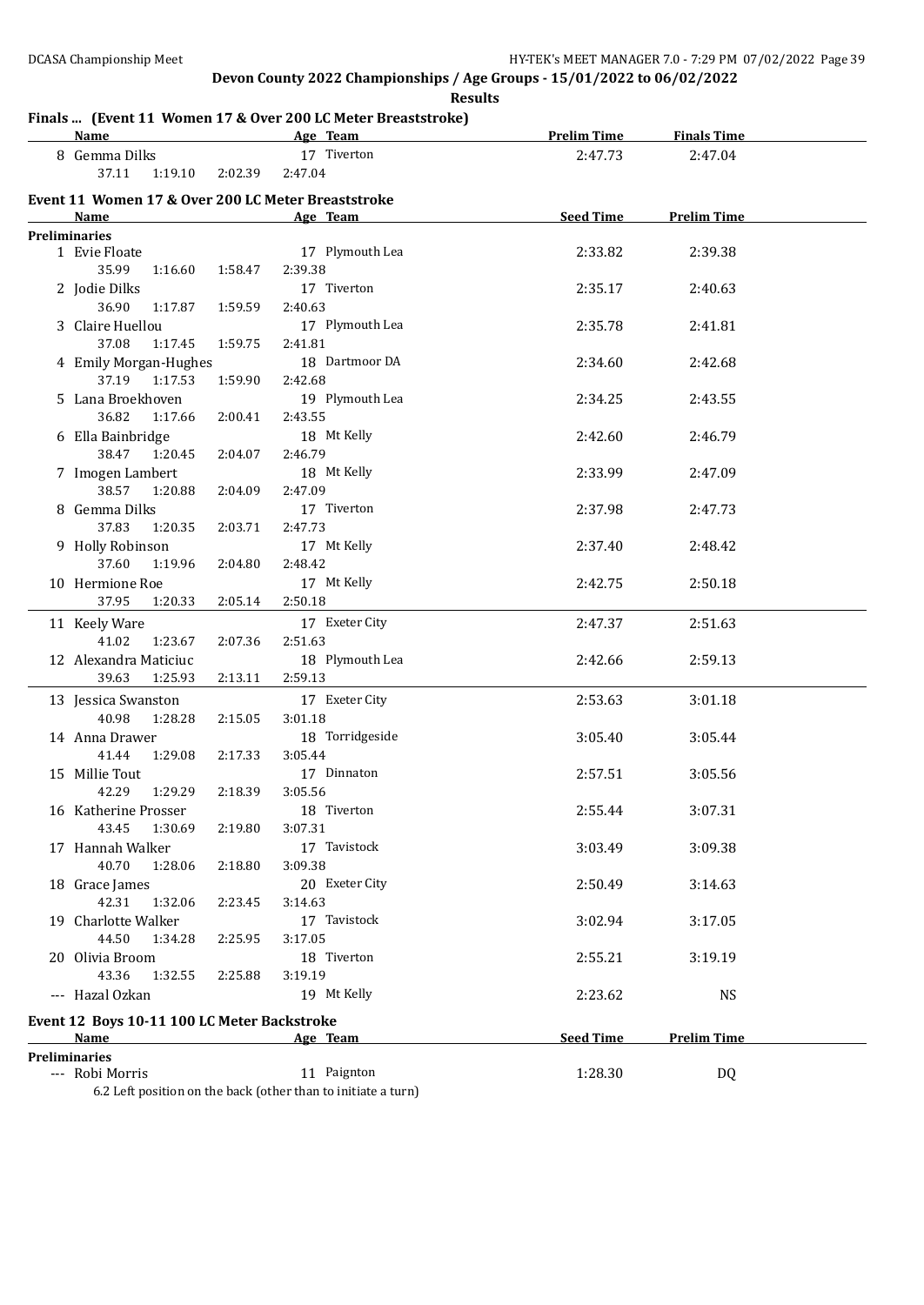**Results**

|        | Name                |    | Age Team        | <b>Prelim Time</b> | <b>Finals Time</b> |
|--------|---------------------|----|-----------------|--------------------|--------------------|
| Finals |                     |    |                 |                    |                    |
|        | 1 Freddie Partridge |    | 12 Plymouth Lea | 1:21.54            | 1:18.48            |
|        | 1:18.48<br>38.96    |    |                 |                    |                    |
|        | 2 Will Grimwood     |    | 12 Exeter City  | 1:21.57            | 1:19.37            |
|        | 39.56<br>1:19.37    |    |                 |                    |                    |
|        | 3 Ben Greenslade    |    | 12 Exeter City  | 1:21.98            | 1:19.90            |
|        | 1:19.90<br>39.45    |    |                 |                    |                    |
|        | 4 Ashby Edmonds     |    | 12 Dawlish      | 1:26.31            | 1:20.51            |
|        | 1:20.51<br>39.59    |    |                 |                    |                    |
|        | 5 Edward Mathieson  |    | 12 Mt Kelly     | 1:25.07            | 1:24.22            |
|        | 40.30<br>1:24.22    |    |                 |                    |                    |
|        | 6 Henry Allsop      |    | 12 Exeter City  | 1:25.54            | 1:24.74            |
|        | 1:24.74<br>42.31    |    |                 |                    |                    |
|        | 7 Toby Braine       | 12 | Mt Kelly        | 1:23.66            | 1:25.56            |
|        | 1:25.56<br>41.77    |    |                 |                    |                    |
|        | 8 James Biddick     | 12 | Exeter City     | 1:28.28            | 1:29.16            |
|        | 1:29.16<br>43.00    |    |                 |                    |                    |

#### **Event 12 Boys 12 Year Olds 100 LC Meter Backstroke**

| Name                | Age Team        | <b>Seed Time</b> | <b>Prelim Time</b> |
|---------------------|-----------------|------------------|--------------------|
| Preliminaries       |                 |                  |                    |
| 1 Freddie Partridge | 12 Plymouth Lea | 1:17.16          | 1:21.54            |
| 40.09<br>1:21.54    |                 |                  |                    |
| 2 Will Grimwood     | 12 Exeter City  | 1:20.99          | 1:21.57            |
| 39.92<br>1:21.57    |                 |                  |                    |
| 3 Ben Greenslade    | 12 Exeter City  | 1:23.70          | 1:21.98            |
| 39.37<br>1:21.98    |                 |                  |                    |
| 4 Toby Braine       | 12 Mt Kelly     | 1:21.73          | 1:23.66            |
| 1:23.66<br>40.85    |                 |                  |                    |
| 5 Edward Mathieson  | 12 Mt Kelly     | 1:22.62          | 1:25.07            |
| 1:25.07<br>40.71    |                 |                  |                    |
| 6 Henry Allsop      | 12 Exeter City  | 1:23.70          | 1:25.54            |
| 42.31<br>1:25.54    |                 |                  |                    |
| 7 Ashby Edmonds     | 12 Dawlish      | 1:21.02          | 1:26.31            |
| 42.35<br>1:26.31    |                 |                  |                    |
| 8 James Biddick     | 12 Exeter City  | 1:23.70          | 1:28.28            |
| 1:28.28<br>43.09    |                 |                  |                    |

# **Event 12 Boys 13 Year Olds 100 LC Meter Backstroke**

|               | Name                                     |    | Age Team        | <b>Prelim Time</b> | <b>Finals Time</b> |
|---------------|------------------------------------------|----|-----------------|--------------------|--------------------|
| <b>Finals</b> |                                          |    |                 |                    |                    |
|               | 1 Jack McMeekin<br>1:12.27<br>35.11      |    | 13 Mt Kelly     | 1:13.66            | 1:12.27            |
|               | 2 Harry Allen<br>36.75<br>1:14.43        |    | 13 Exeter City  | 1:14.16            | 1:14.43            |
|               | 3 Thomas Marshall<br>1:14.59<br>35.96    |    | 13 Exeter City  | 1:15.15            | 1:14.59            |
|               | 4 Toby Nakamura-Drew<br>1:14.73<br>37.32 | 13 | Dartmoor DA     | 1:15.01            | 1:14.73            |
|               | 5 Arsene Vallez<br>37.55<br>1:16.64      |    | 13 Exeter City  | 1:15.53            | 1:16.64            |
|               | 6 James Brinkworth<br>1:18.45<br>37.88   |    | 13 Plymouth Lea | 1:17.31            | 1:18.45            |
|               | 7 Sebastian Grenardo                     | 13 | Dartmoor DA     | 1:18.24            | 1:18.48            |
|               | 8 Toby Nankivell<br>---- ---             |    | 13 Plymouth Lea | 1:20.94            | 1:22.65            |

39.32 1:22.65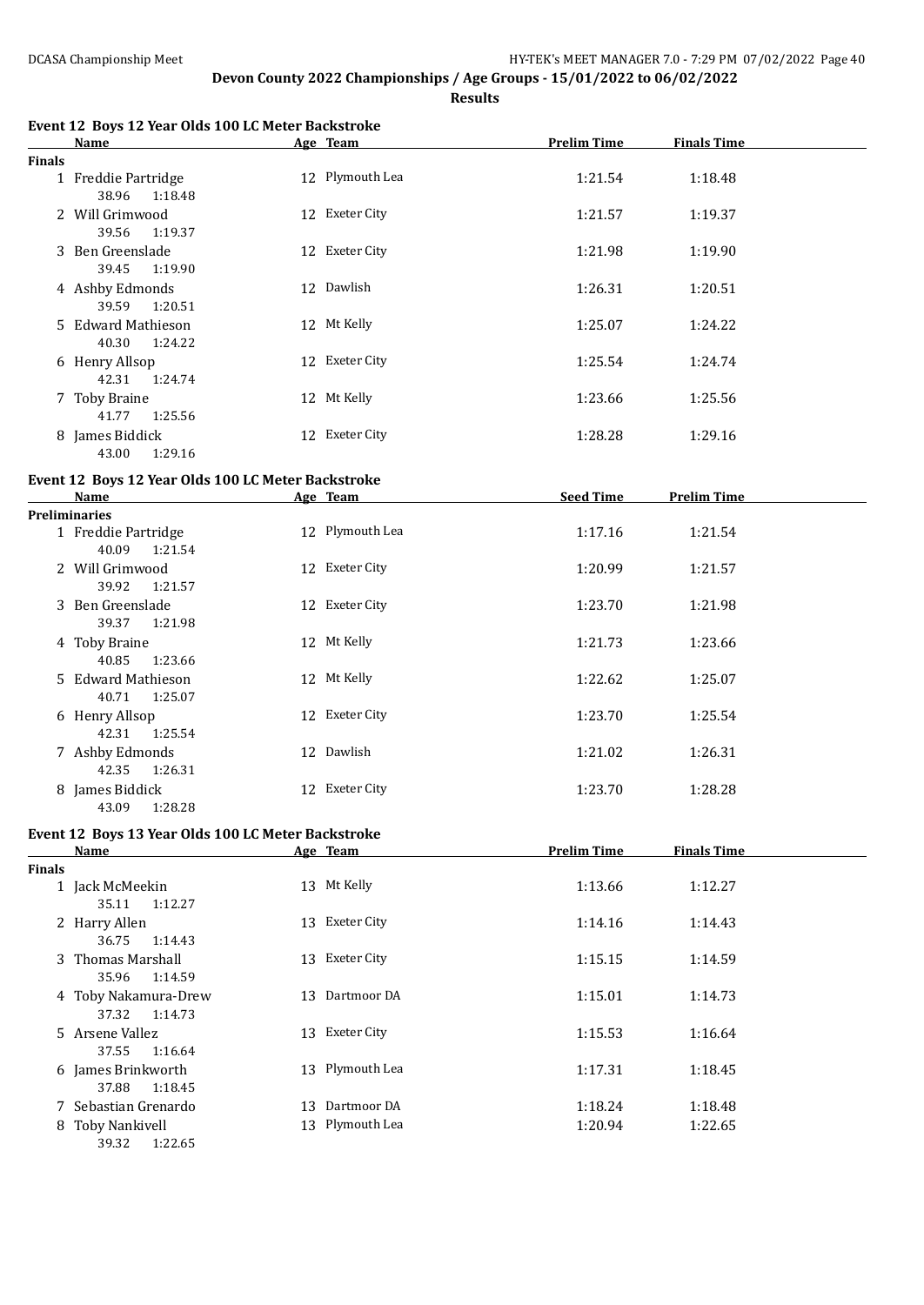**Results**

|               | Event 12 Boys 13 Year Olds 100 LC Meter Backstroke          |                 |                    |                    |
|---------------|-------------------------------------------------------------|-----------------|--------------------|--------------------|
|               | Name                                                        | Age Team        | <b>Seed Time</b>   | <b>Prelim Time</b> |
|               | <b>Preliminaries</b><br>1 Jack McMeekin<br>35.56<br>1:13.66 | 13 Mt Kelly     | 1:12.52            | 1:13.66            |
|               | 2 Harry Allen<br>36.22<br>1:14.16                           | 13 Exeter City  | 1:15.28            | 1:14.16            |
|               | 3 Toby Nakamura-Drew<br>36.37<br>1:15.01                    | 13 Dartmoor DA  | 1:16.14            | 1:15.01            |
|               | 4 Thomas Marshall<br>35.68<br>1:15.15                       | 13 Exeter City  | 1:16.26            | 1:15.15            |
|               | 5 Arsene Vallez<br>36.73<br>1:15.53                         | 13 Exeter City  | 1:15.40            | 1:15.53            |
|               | 6 James Brinkworth<br>37.80<br>1:17.31                      | 13 Plymouth Lea | 1:17.21            | 1:17.31            |
|               | 7 Sebastian Grenardo<br>37.94<br>1:18.24                    | 13 Dartmoor DA  | 1:16.26            | 1:18.24            |
|               | 8 Edward Chesworth<br>39.35<br>1:20.78                      | 13 Barnstaple   | 1:21.62            | 1:20.78            |
|               | 9 Toby Nankivell<br>37.76<br>1:20.94                        | 13 Plymouth Lea | 1:20.59            | 1:20.94            |
|               | 10 Rhys Greenfield<br>39.76<br>1:22.19                      | 13 Plymouth Lea | 1:18.99            | 1:22.19            |
|               | 11 William Lloyd<br>40.95<br>1:24.24                        | 13 Brixham      | 1:18.98            | 1:24.24            |
|               | 12 Henry Roberts<br>41.84<br>1:24.66                        | 13 Tiverton     | 1:21.08            | 1:24.66            |
|               | 13 William Hamilton<br>41.42<br>1:24.71                     | 13 Plymouth Lea | 1:17.84            | 1:24.71            |
|               | 14 Aron Holtan<br>43.68<br>1:28.89                          | 13 Mt Kelly     | 1:20.69            | 1:28.89            |
|               | Event 12 Boys 14 Year Olds 100 LC Meter Backstroke<br>Name  | Age Team        | <b>Prelim Time</b> | <b>Finals Time</b> |
| <b>Finals</b> |                                                             |                 |                    |                    |
|               | 1 Abduljabar Adama<br>34.02<br>1:05.91                      | 14 Mt Kelly     | 1:06.75            | 1:05.91            |
|               | 2 Ben Uff<br>1:07.59<br>34.27                               | 14 Mt Kelly     | 1:07.37            | 1:07.59            |
|               | 3 Nathan Apps<br>34.32<br>1:09.63                           | 14 Paignton     | 1:09.50            | 1:09.63            |
|               | 4 Tain Phillips<br>34.16<br>1:09.66                         | 14 Plymouth Lea | 1:08.59            | 1:09.66            |
|               | 5 Harry Pearse<br>34.69<br>1:11.15                          | 14 Mt Kelly     | 1:11.71            | 1:11.15            |
|               | 6 Oliver Bennett<br>35.21<br>1:12.22                        | 14 Plymouth Lea | 1:12.16            | 1:12.22            |
|               | 7 Iskandar Raubenheimer<br>35.99<br>1:14.34                 | 14 Plymouth Lea | 1:14.24            | 1:14.34            |
|               | 8 Daniel Sturt<br>36.51<br>1:14.71                          | 14 Mt Kelly     | 1:14.38            | 1:14.71            |
|               | Event 12 Boys 14 Year Olds 100 LC Meter Backstroke<br>Name  | Age Team        | <b>Seed Time</b>   | <b>Prelim Time</b> |
|               | <b>Preliminaries</b>                                        |                 |                    |                    |
|               | 1 Abduljabar Adama<br>32.86<br>1:06.75                      | 14 Mt Kelly     | 1:05.49            | 1:06.75            |
|               | 2 Ben Uff<br>32.20<br>1:07.37                               | 14 Mt Kelly     | 1:04.52            | 1:07.37            |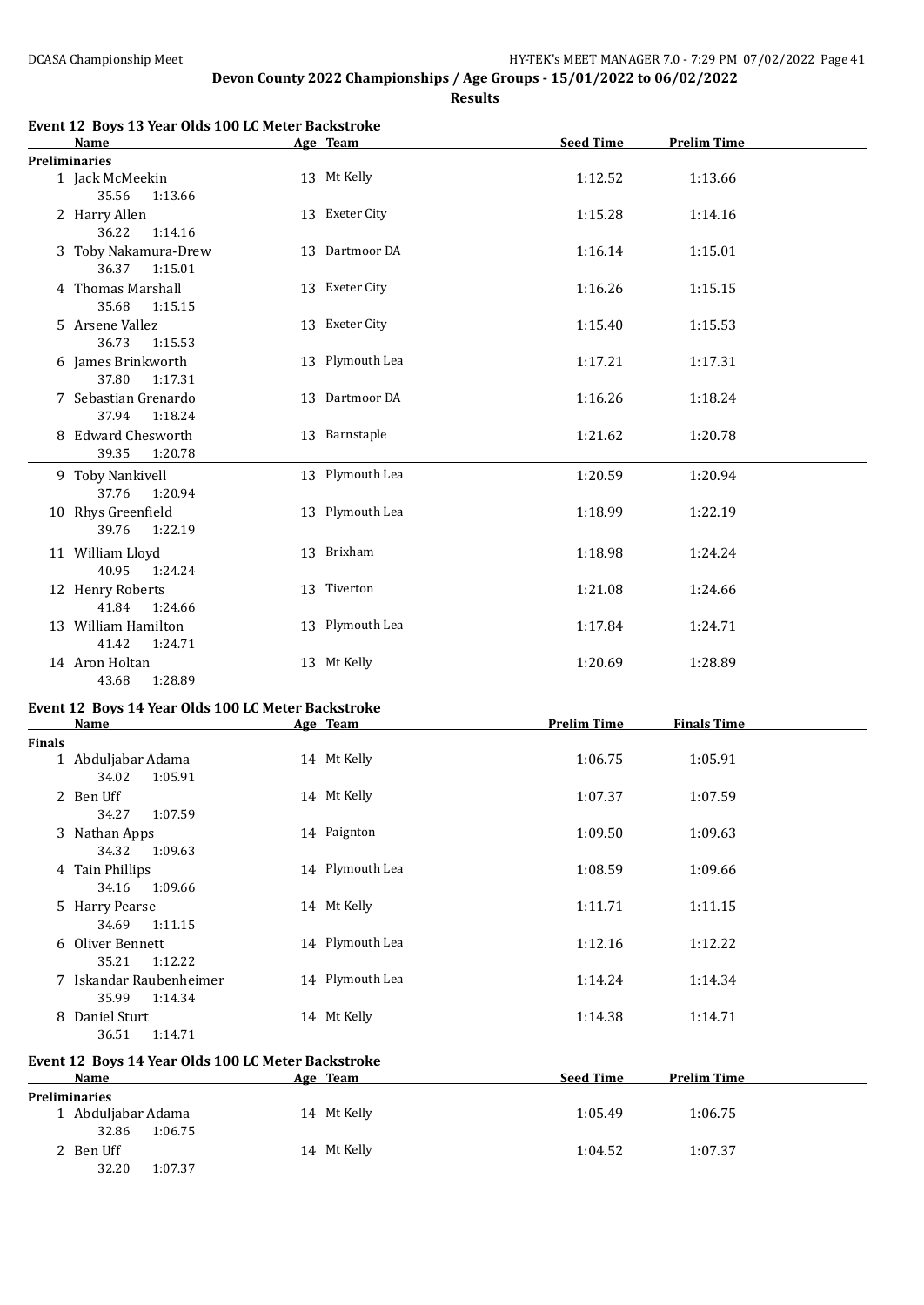## **Preliminaries ... (Event 12 Boys 14 Year Olds 100 LC Meter Backstroke)**

|               | <b>Name</b>                                       | Age Team        | <b>Seed Time</b>   | <b>Prelim Time</b> |  |
|---------------|---------------------------------------------------|-----------------|--------------------|--------------------|--|
|               | 3 Tain Phillips                                   | 14 Plymouth Lea | 1:07.75            | 1:08.59            |  |
|               | 4 Nathan Apps                                     | 14 Paignton     | 1:07.21            | 1:09.50            |  |
|               | 33.75<br>1:09.50                                  |                 |                    |                    |  |
|               | 5 Harry Pearse                                    | 14 Mt Kelly     | 1:08.37            | 1:11.71            |  |
|               | 34.67<br>1:11.71                                  |                 |                    |                    |  |
|               | 6 Oliver Bennett                                  | 14 Plymouth Lea | 1:09.12            | 1:12.16            |  |
|               | 34.71<br>1:12.16                                  |                 |                    |                    |  |
|               | 7 Iskandar Raubenheimer                           | 14 Plymouth Lea | 1:13.92            | 1:14.24            |  |
|               | 35.77<br>1:14.24                                  |                 |                    |                    |  |
|               | 8 Daniel Sturt                                    | 14 Mt Kelly     | 1:13.00            | 1:14.38            |  |
|               | 9 George Backholer                                | 14 Torquay      | 1:13.78            | 1:15.13            |  |
|               | 36.19<br>1:15.13                                  |                 |                    |                    |  |
|               | 10 Cody Rice                                      | 14 Mt Kelly     | 1:12.99            | 1:16.39            |  |
|               | 36.58<br>1:16.39                                  |                 |                    |                    |  |
|               |                                                   |                 |                    |                    |  |
|               | 11 Noah Thairs                                    | 14 Tiverton     | 1:15.73            | 1:16.48            |  |
|               | 36.29<br>1:16.48                                  |                 |                    |                    |  |
|               | 12 Lewis Gow                                      | 14 Tiverton     | 1:16.42            | 1:16.98            |  |
|               | 37.57<br>1:16.98                                  |                 |                    |                    |  |
|               | 13 Seth Hellmund                                  | 14 Barnstaple   | 1:16.50            | 1:19.21            |  |
|               | 38.97<br>1:19.21                                  |                 |                    |                    |  |
|               | 14 Benjamin Webster                               | 14 Okehampton   | 1:15.51            | 1:19.25            |  |
|               | 38.46<br>1:19.25                                  |                 |                    |                    |  |
|               | --- Zak Herring-Green                             | 14 Plymouth Lea | 1:11.31            | <b>NS</b>          |  |
|               |                                                   |                 |                    |                    |  |
|               | Event 12 Men 15 Year Olds 100 LC Meter Backstroke |                 |                    |                    |  |
|               | <b>Name</b>                                       | Age Team        | <b>Prelim Time</b> | <b>Finals Time</b> |  |
| <b>Finals</b> |                                                   |                 |                    |                    |  |
|               | 1 Fergus Thomson                                  | 15 Mt Kelly     | 1:01.27            | 1:00.23            |  |
|               | 29.67<br>1:00.23                                  |                 |                    |                    |  |
|               | 2 Brydan Byrne                                    | 15 Mt Kelly     | 1:01.13            | 1:00.84            |  |
|               | 30.15<br>1:00.84                                  |                 |                    |                    |  |
|               | 3 Oliver Dennis                                   | 15 Plymouth Lea | 1:03.74            | 1:04.02            |  |
|               | 31.16<br>1:04.02                                  |                 |                    |                    |  |
|               | 4 Thomas Parrott                                  | 15 Mt Kelly     | 1:07.84            | 1:08.41            |  |
|               | 33.64<br>1:08.41                                  |                 |                    |                    |  |
|               | 5 Charles Simpson                                 | 15 Exeter City  | 1:08.71            | 1:09.43            |  |
|               | 33.88<br>1:09.43                                  |                 |                    |                    |  |
|               | 6 Matthew Hamilton                                | 15 Plymouth Lea | 1:08.88            | 1:10.67            |  |
|               | 35.43<br>1:10.67                                  |                 |                    |                    |  |
|               | 7 Ivan Blazej                                     | 15 Mt Kelly     | 1:09.21            | 1:10.78            |  |
|               | 34.67<br>1:10.78                                  |                 |                    |                    |  |
|               | 8 Johari Masinde                                  | 15 Plymouth Lea | 1:08.17            | 1:10.99            |  |
|               | 35.83<br>1:10.99                                  |                 |                    |                    |  |
|               | Event 12 Men 15 Year Olds 100 LC Meter Backstroke |                 |                    |                    |  |
|               | Name                                              | Age Team        | <b>Seed Time</b>   | <b>Prelim Time</b> |  |
|               | <b>Preliminaries</b>                              |                 |                    |                    |  |
|               | 1 Brydan Byrne<br>29.85                           | 15 Mt Kelly     | 59.08              | 1:01.13            |  |

| 2 Fergus Thomson | 15 Mt Kelly     | 57.73   | 1:01.27 |
|------------------|-----------------|---------|---------|
| 29.99<br>1:01.27 |                 |         |         |
| 3 Oliver Dennis  | 15 Plymouth Lea | 1:00.35 | 1:03.74 |
| 30.91<br>1:03.74 |                 |         |         |
| 4 Thomas Parrott | 15 Mt Kelly     | 1:08.50 | 1:07.84 |
| 1:07.84<br>32.69 |                 |         |         |
| 5 Johari Masinde | 15 Plymouth Lea | 1:06.96 | 1:08.17 |

34.42 1:08.17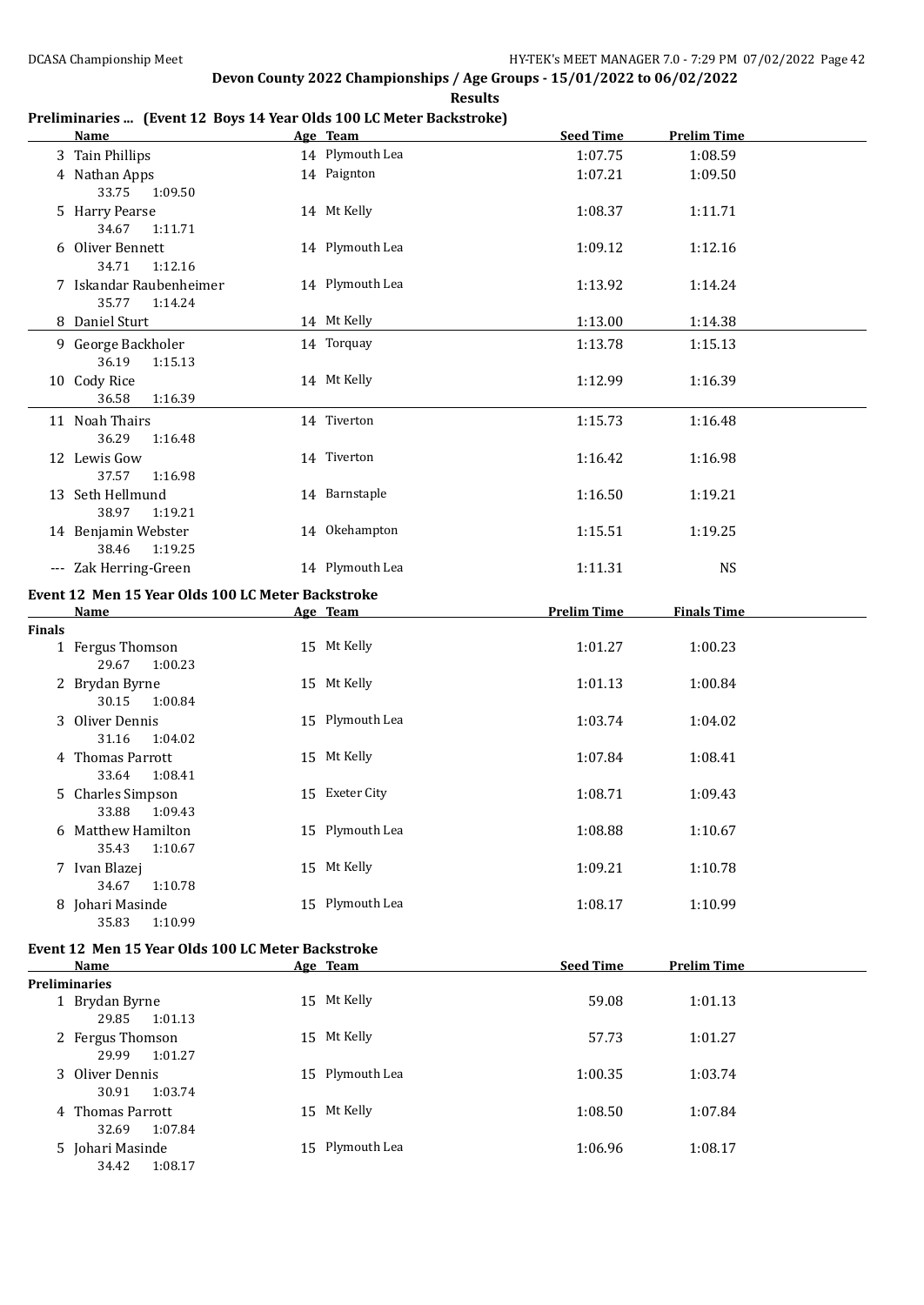30.81 1:04.96

31.63 1:05.72

## **Devon County 2022 Championships / Age Groups - 15/01/2022 to 06/02/2022**

**Results**

### **Preliminaries ... (Event 12 Men 15 Year Olds 100 LC Meter Backstroke)**

|               | Name                                                          | Age Team                                                                                                    | <b>Seed Time</b>   | <b>Prelim Time</b> |
|---------------|---------------------------------------------------------------|-------------------------------------------------------------------------------------------------------------|--------------------|--------------------|
|               | 6 Charles Simpson<br>32.64<br>1:08.71                         | 15 Exeter City                                                                                              | 1:13.28            | 1:08.71            |
|               | 7 Matthew Hamilton<br>33.67<br>1:08.88                        | 15 Plymouth Lea                                                                                             | 1:05.39            | 1:08.88            |
|               | 8 Ivan Blazej<br>34.27<br>1:09.21                             | 15 Mt Kelly                                                                                                 | 1:08.63            | 1:09.21            |
|               | 9 Charlie Hodges<br>33.47<br>1:09.58                          | 15 Mt Kelly                                                                                                 | 1:06.76            | 1:09.58            |
|               | 10 Nathan McManus<br>34.46<br>1:09.59                         | 15 Plymouth Lea                                                                                             | 1:05.49            | 1:09.59            |
|               | 11 James Blackwell<br>35.31<br>1:12.10                        | 15 Plymouth Lea                                                                                             | 1:13.92            | 1:12.10            |
|               | 12 Thomas Bennett<br>33.99<br>1:12.14                         | 15 Plymouth Lea                                                                                             | 1:05.98            | 1:12.14            |
|               | 13 Ethan Tyers<br>34.53<br>1:12.34                            | 15 Exeter City                                                                                              | 1:06.54            | 1:12.34            |
|               | 14 James Hare<br>35.85<br>1:14.06                             | 15 Barnstaple                                                                                               | 1:14.08            | 1:14.06            |
|               | 15 Maxim Robertson<br>35.78<br>1:14.42                        | 15 Mt Kelly                                                                                                 | 1:13.16            | 1:14.42            |
|               | 16 Alexander Grenardo<br>35.93<br>1:15.02                     | 15 Dartmoor DA                                                                                              | 1:10.71            | 1:15.02            |
|               | Event 12 Men 16 Year Olds 100 LC Meter Backstroke             |                                                                                                             |                    |                    |
|               | <b>Name</b>                                                   | Age Team                                                                                                    | <b>Prelim Time</b> | <b>Finals Time</b> |
| <b>Finals</b> | 1 Finn Broekhoven<br>28.90<br>59.73                           | 16 Plymouth Lea                                                                                             | 1:02.25            | 59.73              |
|               | 2 Jonathan Turck<br>30.49<br>1:02.26                          | 16 Mt Kelly                                                                                                 | 1:03.90            | 1:02.26            |
|               | 3 Owain Edwards<br>30.94<br>1:03.31                           | 16 Mt Kelly                                                                                                 | 1:03.84            | 1:03.31            |
|               | 4 Kiran Gammon<br>31.50<br>1:04.08                            | 16 Barnstaple                                                                                               | 1:04.96            | 1:04.08            |
|               | 5 James Wheatley<br>31.60<br>1:05.45                          | 16 Mt Kelly                                                                                                 | 1:05.72            | 1:05.45            |
|               | 6 Haydn Stone<br>33.00<br>1:08.56                             | 16 Dinnaton                                                                                                 | 1:09.26            | 1:08.56            |
|               | 7 Harry Butler<br>1:08.99<br>33.77                            | 16 Torquay                                                                                                  | 1:09.06            | 1:08.99            |
|               | --- Joshua Williams                                           | 16 Dartmoor DA<br>6.3 Totally submerged, (except for first 15m following the start or turn) during the race | 1:06.94            | <b>DQ</b>          |
|               | Event 12 Men 16 Year Olds 100 LC Meter Backstroke             |                                                                                                             |                    |                    |
|               | Name                                                          | Age Team                                                                                                    | <b>Seed Time</b>   | <b>Prelim Time</b> |
|               | <b>Preliminaries</b><br>1 Finn Broekhoven<br>30.07<br>1:02.25 | 16 Plymouth Lea                                                                                             | 58.73              | 1:02.25            |
|               | 2 Owain Edwards<br>30.89<br>1:03.84                           | 16 Mt Kelly                                                                                                 | 1:00.62            | 1:03.84            |
|               | 3 Jonathan Turck<br>31.28<br>1:03.90                          | 16 Mt Kelly                                                                                                 | 1:02.08            | 1:03.90            |
|               | 4 Kiran Gammon                                                | 16 Barnstaple                                                                                               | 1:04.44            | 1:04.96            |

5 James Wheatley 16 Mt Kelly 1:00.91 1:05.72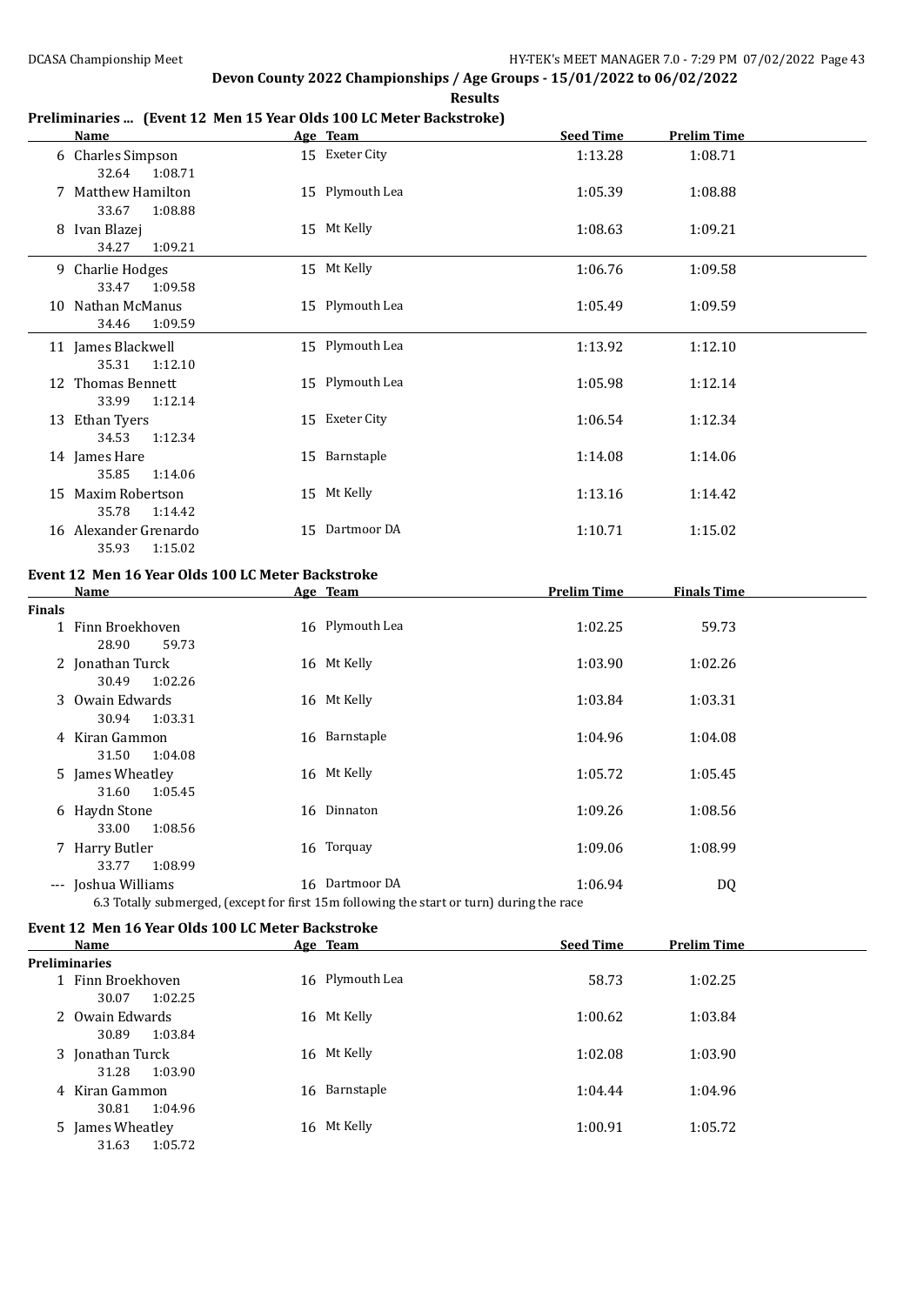**Results**

### **Preliminaries ... (Event 12 Men 16 Year Olds 100 LC Meter Backstroke)**

|               | <b>Name</b>                                                                                                                                                                                                                   | Age Team        | <b>Seed Time</b>   | <b>Prelim Time</b> |
|---------------|-------------------------------------------------------------------------------------------------------------------------------------------------------------------------------------------------------------------------------|-----------------|--------------------|--------------------|
|               | 6 Joshua Williams<br>32.59<br>1:06.94                                                                                                                                                                                         | 16 Dartmoor DA  | 1:04.45            | 1:06.94            |
|               | 7 Harry Butler<br>32.99<br>1:09.06                                                                                                                                                                                            | 16 Torquay      | 1:06.38            | 1:09.06            |
|               | 8 Haydn Stone<br>33.07<br>1:09.26                                                                                                                                                                                             | 16 Dinnaton     | 1:07.10            | 1:09.26            |
|               | 9 George Hayward<br>33.30<br>1:09.38                                                                                                                                                                                          | 16 Plymouth Lea | 1:08.33            | 1:09.38            |
|               | 10 Ashton Gifford-Groves<br>34.72<br>1:10.80                                                                                                                                                                                  | 16 Mt Kelly     | 1:10.58            | 1:10.80            |
|               | 11 Austin Heale<br>34.96<br>1:11.58                                                                                                                                                                                           | 16 Brixham      | 1:11.80            | 1:11.58            |
|               | 12 Joshua Blatchford<br>35.42<br>1:13.07                                                                                                                                                                                      | 16 Dartmoor DA  | 1:11.75            | 1:13.07            |
|               | 13 Matthew Mycock<br>35.45<br>1:13.19                                                                                                                                                                                         | 16 Exeter City  | 1:11.59            | 1:13.19            |
|               | 14 Patrick Neilan<br>35.69<br>1:13.37                                                                                                                                                                                         | 16 Exeter City  | 1:11.85            | 1:13.37            |
|               | Event 12 Men 17 & Over 100 LC Meter Backstroke                                                                                                                                                                                |                 |                    |                    |
|               | Name and the same state of the state of the state of the state of the state of the state of the state of the state of the state of the state of the state of the state of the state of the state of the state of the state of | Age Team        | <b>Prelim Time</b> | <b>Finals Time</b> |
| <b>Finals</b> | 1 Matthew Ward                                                                                                                                                                                                                | 17 Mt Kelly     | 59.52              | 58.23              |
|               | 28.33<br>58.23<br>2 Fritz Dietz<br>28.60<br>58.87                                                                                                                                                                             | 18 Dartmoor DA  | 59.25              | 58.87              |
|               | 3 Harry Robinson<br>28.64<br>59.75                                                                                                                                                                                            | 18 Mt Kelly     | 59.90              | 59.75              |
|               | 4 Henry Wyrill<br>29.60<br>1:01.29                                                                                                                                                                                            | 20 Plymouth Lea | 1:01.75            | 1:01.29            |
|               | 5 Kalon Veale<br>29.53<br>1:01.34                                                                                                                                                                                             | 31 Totnes       | 1:01.48            | 1:01.34            |
|               | 6 Charlie Hazell<br>30.35<br>1:02.71                                                                                                                                                                                          | 18 Mt Kelly     | 1:03.76            | 1:02.71            |
|               | 7 Gideon Hollinsky<br>30.02<br>1:02.94                                                                                                                                                                                        | 17 Plymouth Lea | 1:02.15            | 1:02.94            |
|               | 8 Jon-Paul Davis                                                                                                                                                                                                              | 19 Dartmoor DA  | 1:03.28            | 1:02.97            |

## **Event 12 Men 17 & Over 100 LC Meter Backstroke**

30.68 1:02.97

| Name                                    | Age Team           | <b>Seed Time</b> | <b>Prelim Time</b> |  |
|-----------------------------------------|--------------------|------------------|--------------------|--|
| <b>Preliminaries</b>                    |                    |                  |                    |  |
| 1 Fritz Dietz<br>28.43<br>59.25         | 18 Dartmoor DA     | 56.73            | 59.25              |  |
| Matthew Ward<br>2<br>28.56<br>59.52     | Mt Kelly<br>17     | 54.19            | 59.52              |  |
| 3 Harry Robinson<br>59.90<br>29.11      | 18 Mt Kelly        | 56.18            | 59.90              |  |
| 4 Kalon Veale<br>30.00<br>1:01.48       | 31 Totnes          | 56.91            | 1:01.48            |  |
| 5 Donatas Dragasius<br>1:01.72<br>29.97 | 18 Mt Kelly        | 57.09            | 1:01.72            |  |
| 6 Henry Wyrill<br>1:01.75<br>30.12      | 20 Plymouth Lea    | 58.14            | 1:01.75            |  |
| 7 Gideon Hollinsky<br>29.98<br>1:02.15  | Plymouth Lea<br>17 | 59.02            | 1:02.15            |  |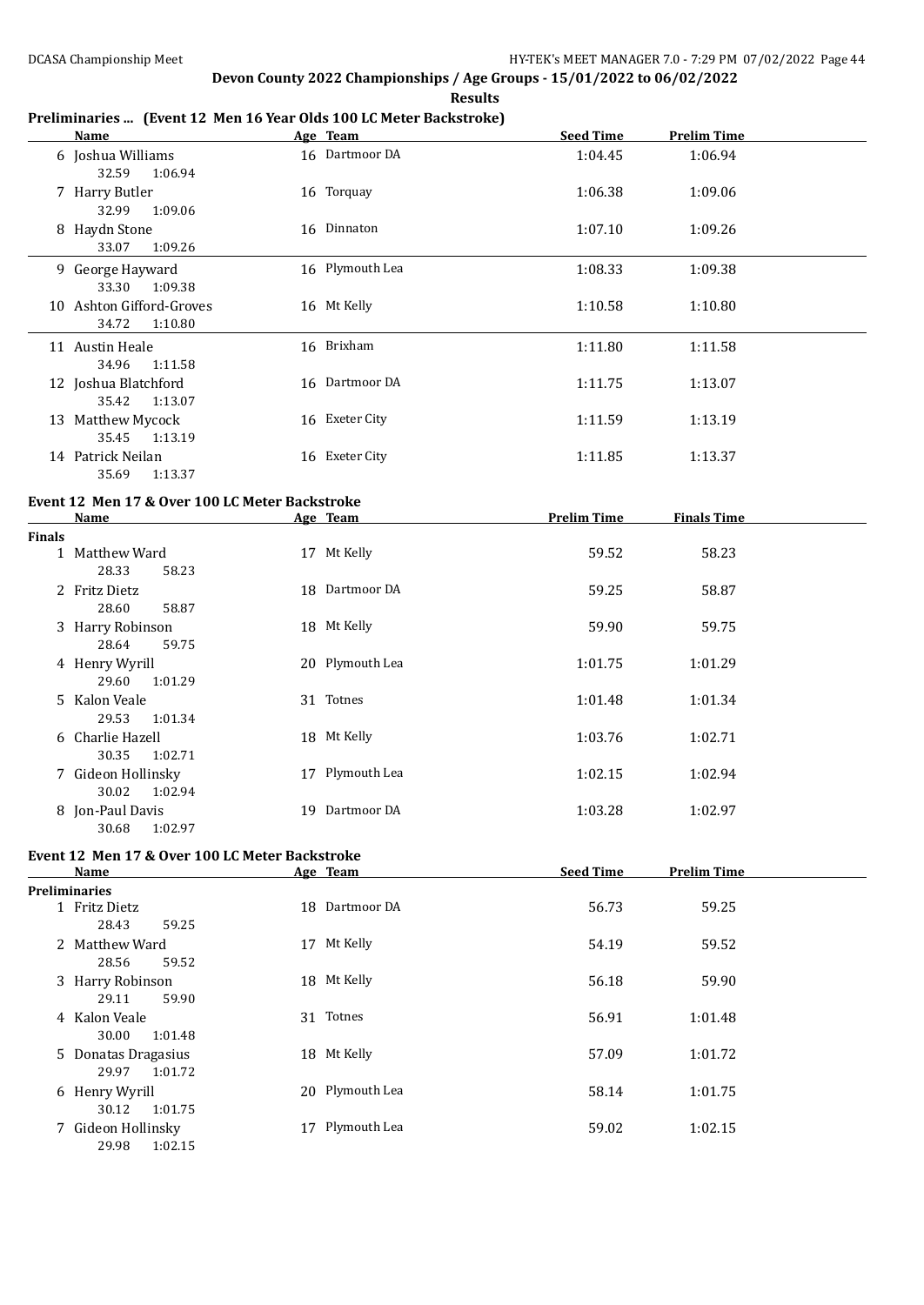## **Preliminaries ... (Event 12 Men 17 & Over 100 LC Meter Backstroke)**

|               | <b>Name</b>                                              | Age Team                 | <b>Seed Time</b>   | <b>Prelim Time</b> |  |
|---------------|----------------------------------------------------------|--------------------------|--------------------|--------------------|--|
|               | 8 Jon-Paul Davis<br>31.25<br>1:03.28                     | 19 Dartmoor DA           | 59.40              | 1:03.28            |  |
|               | 9 Charlie Hazell<br>30.69<br>1:03.76                     | 18 Mt Kelly              | 59.54              | 1:03.76            |  |
|               | 10 Arun Oelkers<br>30.60<br>1:03.77                      | 17 Mt Kelly              | 1:06.37            | 1:03.77            |  |
|               | 11 Alex Mason<br>31.57<br>1:04.21                        | 17 Mt Kelly              | 59.92              | 1:04.21            |  |
|               | 12 Louis Johnson<br>31.91<br>1:05.10                     | 18 Plymouth Lea          | 1:05.20            | 1:05.10            |  |
|               | 13 Matteo Castiglione<br>30.81<br>1:05.11                | 20 Devonport             | 1:03.12            | 1:05.11            |  |
|               | 14 Cameron Williams<br>30.60<br>1:05.36                  | 18 Dartmoor DA           | 58.77              | 1:05.36            |  |
|               | 15 Oliver Henry Shead<br>31.86<br>1:05.74                | 17 Plymouth Lea          | 1:02.94            | 1:05.74            |  |
|               | 16 Thomas Jones<br>31.48<br>1:06.00                      | 17 Dinnaton              | 1:04.71            | 1:06.00            |  |
|               | 17 Samuel Arrowsmith<br>31.56<br>1:06.41                 | 19 Exeter City           | 1:05.58            | 1:06.41            |  |
|               | 18 Finley Graves<br>31.65<br>1:06.77                     | 17 Exeter City           | 1:04.53            | 1:06.77            |  |
|               | 19 Harry Morgan-Hughes<br>32.80 1:07.32                  | 17 Dartmoor DA           | 1:04.15            | 1:07.32            |  |
|               | 20 Samuel Ellis<br>31.73<br>1:07.33                      | 17 Plymouth Lea          | 1:00.39            | 1:07.33            |  |
|               | 21 Connor Meyers<br>32.78<br>1:07.39                     | 17 Mt Kelly              | 1:05.40            | 1:07.39            |  |
|               | 22 Nathan Chapman<br>33.11<br>1:07.80                    | 18 Mt Kelly              | 1:06.54            | 1:07.80            |  |
|               | 23 Kevin Wu<br>33.35<br>1:09.15                          | 18 Mt Kelly              | 1:09.95            | 1:09.15            |  |
|               | 24 Frederick Varley<br>33.89<br>1:10.63                  | 17 Plymouth Lea          | 1:03.92            | 1:10.63            |  |
|               | 25 Sam Palmer<br>34.80<br>1:11.87                        | 17 Tavistock             | 1:09.31            | 1:11.87            |  |
|               | 26 Wilfred Arrowsmith<br>35.27<br>1:12.96                | 17 Exeter City           | 1:11.47            | 1:12.96            |  |
|               | 27 Jacob Tittle<br>35.42<br>1:13.53                      | 17 Torridgeside          | 1:09.46            | 1:13.53            |  |
|               | 28 Sam Cornish<br>36.53<br>1:15.44                       | 18 Plymouth Lea          | 1:11.27            | 1:15.44            |  |
|               | --- Logan Burns                                          | 19 Exeter City           | 1:01.89            | <b>NS</b>          |  |
|               | --- Michael Cuddihee                                     | 22 Dartmoor DA           | 1:06.32            | <b>NS</b>          |  |
|               | --- Hubert Gdaniec                                       | 18 Plymouth Lea          | 56.57              | <b>NS</b>          |  |
|               | Event 12 Men 100 LC Meter Backstroke Multi-Class<br>Name | Age Team                 | <b>Prelim Time</b> | <b>Finals Time</b> |  |
| <b>Finals</b> |                                                          |                          |                    |                    |  |
|               | --- Sebastian Williams S6                                | 18 Mt Kelly/12+          | 1:39.52            | <b>NS</b>          |  |
|               | --- Cameron Harris S14                                   | 21 Totnes                | 1:20.97            | <b>NS</b>          |  |
|               | --- Alexander Hobbs S7                                   | 17 Mt Kelly/1, 3, 5, 12+ | 1:27.77            | <b>NS</b>          |  |
|               |                                                          |                          |                    |                    |  |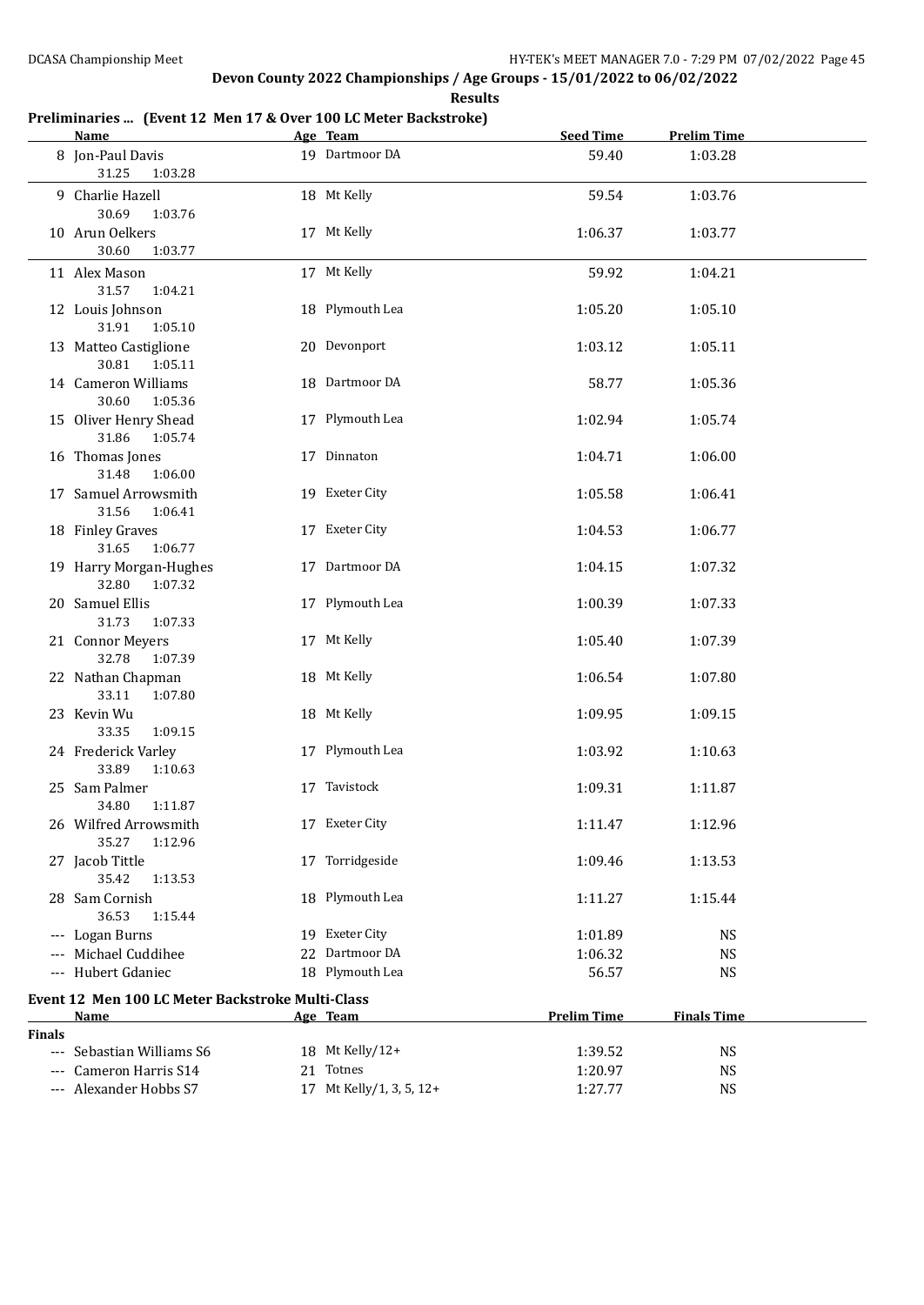**Results**

|               | Event 12 Men 100 LC Meter Backstroke Multi-Class                 |         |         |                          |                    |                    |
|---------------|------------------------------------------------------------------|---------|---------|--------------------------|--------------------|--------------------|
|               | Name                                                             |         |         | Age Team                 | <b>Seed Time</b>   | <b>Prelim Time</b> |
|               | <b>Preliminaries</b><br>1 Cameron Harris S14<br>39.30<br>1:20.97 |         |         | 21 Totnes                | 1:18.49            | 1:20.97            |
|               | 2 Alexander Hobbs S7<br>43.48<br>1:27.77                         |         |         | 17 Mt Kelly/1, 3, 5, 12+ | 1:24.58            | 1:27.77            |
|               | 3 Sebastian Williams S6<br>48.86<br>1:39.52                      |         |         | 18 Mt Kelly/12+          | 1:38.03            | 1:39.52            |
|               | Event 13 Girls 10-11 200 LC Meter Freestyle                      |         |         |                          |                    |                    |
|               | <b>Name</b>                                                      |         |         | Age Team                 | <b>Prelim Time</b> | <b>Finals Time</b> |
| <b>Finals</b> |                                                                  |         |         |                          |                    |                    |
|               | 1 Ava Edwards                                                    |         |         | 11 Plymouth Lea          | 2:39.01            | 2:38.52            |
|               | 35.57<br>1:16.60                                                 | 1:59.62 | 2:38.52 |                          |                    |                    |
|               | 2 Grace Gilliard                                                 |         |         | 11 Plymouth Lea          | 2:48.41            | 2:53.78            |
|               | 38.77<br>1:25.33                                                 | 2:11.77 | 2:53.78 |                          |                    |                    |
|               | Event 13 Girls 10-11 200 LC Meter Freestyle                      |         |         |                          |                    |                    |
|               | <b>Name</b>                                                      |         |         | Age Team                 | Seed Time          | <b>Prelim Time</b> |
|               | <b>Preliminaries</b>                                             |         |         |                          |                    |                    |
|               | 1 Ava Edwards                                                    |         |         | 11 Plymouth Lea          | 2:35.78            | 2:39.01            |
|               | 36.02<br>1:17.46                                                 | 2:00.05 | 2:39.01 |                          |                    |                    |
|               | 2 Grace Gilliard                                                 |         |         | 11 Plymouth Lea          | 2:53.63            | 2:48.41            |
|               | 37.58<br>1:21.47                                                 | 2:06.07 | 2:48.41 |                          |                    |                    |
|               | Event 13 Girls 12 Year Olds 200 LC Meter Freestyle               |         |         |                          |                    |                    |
|               | Name                                                             |         |         | Age Team                 | <b>Prelim Time</b> | <b>Finals Time</b> |
| <b>Finals</b> |                                                                  |         |         |                          |                    |                    |
|               | 1 Christina Angelakis                                            |         |         | 12 Mt Kelly              | 2:28.10            | 2:25.31            |
|               | 33.22<br>1:09.80                                                 | 1:47.68 | 2:25.31 |                          |                    |                    |
|               | 2 Caoimhe Dolby                                                  |         |         | 12 Mt Kelly              | 2:25.66            | 2:25.69            |
|               | 34.25<br>1:11.90                                                 | 1:50.23 | 2:25.69 |                          |                    |                    |
|               | 3 Lily Green                                                     |         |         | 12 Plymouth Lea          | 2:33.45            | 2:33.70            |
|               | 34.36<br>1:13.99                                                 | 1:54.90 | 2:33.70 |                          |                    |                    |
|               | 4 Jessica Hill                                                   |         |         | 12 Exeter City           | 2:36.29            | 2:39.26            |
|               | 35.96<br>1:16.82                                                 | 1:59.10 | 2:39.26 |                          |                    |                    |
|               | 5 Scarlet Hall                                                   |         |         | 12 Plymouth Lea          | 2:41.59            | 2:42.46            |
|               | 36.29<br>1:18.08                                                 | 2:02.27 | 2:42.46 |                          |                    |                    |
|               | 6 Millie Howarth                                                 |         |         | 12 Plymouth Lea          | 2:40.61            | 2:45.48            |
|               | 36.09<br>1:18.76                                                 | 2:03.13 | 2:45.48 |                          |                    |                    |
|               | 7 Willow Davies                                                  |         |         | 12 Exeter City           | 2:46.89            | 2:48.85            |
|               | 36.62<br>1:21.49                                                 | 2:07.03 | 2:48.85 |                          |                    |                    |
|               | Event 13 Girls 12 Year Olds 200 LC Meter Freestyle               |         |         |                          |                    |                    |
|               | <b>Name</b>                                                      |         |         | Age Team                 | <b>Seed Time</b>   | <b>Prelim Time</b> |
|               | <b>Preliminaries</b>                                             |         |         |                          |                    |                    |
|               | 1 Caoimhe Dolby                                                  |         |         | 12 Mt Kelly              | 2:26.62            | 2:25.66            |
|               | 33.98<br>1:12.44                                                 | 1:50.95 | 2:25.66 |                          |                    |                    |
|               | 2 Christina Angelakis                                            |         |         | 12 Mt Kelly              | 2:25.36            | 2:28.10            |
|               | 33.84<br>1:11.14                                                 | 1:49.73 | 2:28.10 |                          |                    |                    |
|               | 3 Lily Green                                                     |         |         | 12 Plymouth Lea          | 2:30.00            | 2:33.45            |
|               | 34.09<br>1:13.71                                                 | 1:54.60 | 2:33.45 |                          |                    |                    |
|               | 4 Jessica Hill                                                   |         |         | 12 Exeter City           | 2:38.74            | 2:36.29            |
|               | 36.61<br>1:17.34                                                 | 1:58.25 | 2:36.29 |                          |                    |                    |
|               | 5 Millie Howarth                                                 |         |         | 12 Plymouth Lea          | 2:38.63            | 2:40.61            |
|               | 35.65<br>1:16.59                                                 | 1:59.68 | 2:40.61 |                          |                    |                    |
|               | 6 Scarlet Hall                                                   |         |         | 12 Plymouth Lea          | 2:34.02            | 2:41.59            |
|               | 35.89<br>1:17.70                                                 | 2:01.10 | 2:41.59 |                          |                    |                    |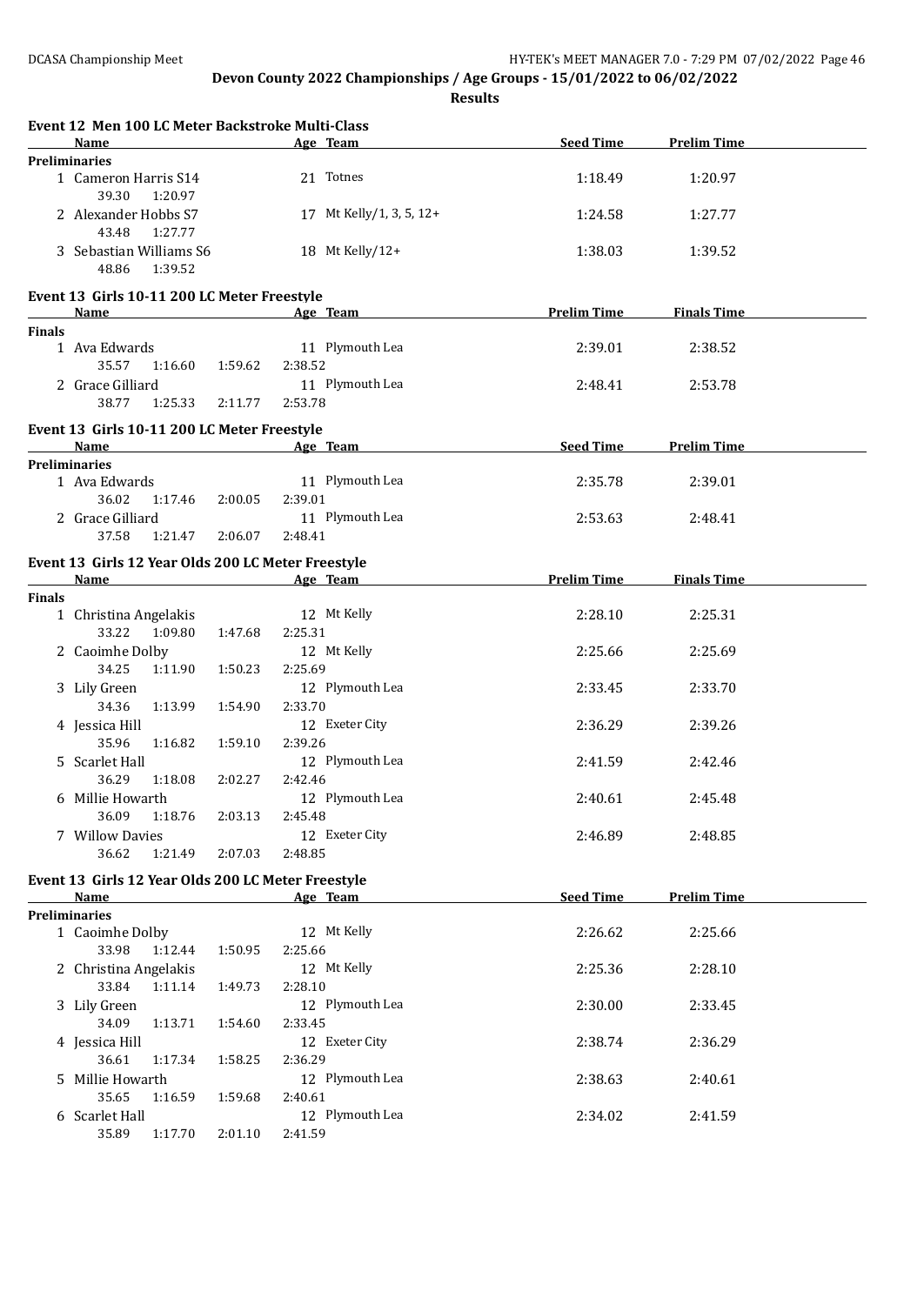## **Preliminaries ... (Event 13 Girls 12 Year Olds 200 LC Meter Freestyle)**

|               | <b>Name</b>                                        |         | <b>Example 2018</b> Age Team <b>Age 2018</b> | Seed Time | <b>Prelim Time</b>             |  |
|---------------|----------------------------------------------------|---------|----------------------------------------------|-----------|--------------------------------|--|
|               | 7 Willow Davies                                    |         | 12 Exeter City                               | 2:40.76   | 2:46.89                        |  |
|               | 35.64<br>1:19.08 2:04.09                           |         | 2:46.89                                      |           |                                |  |
|               | 8 Poppy Chattaway                                  |         | 12 Plymouth Lea                              | 2:42.06   | 2:47.73                        |  |
|               | 1:22.40 2:05.96<br>38.89                           |         | 2:47.73                                      |           |                                |  |
|               |                                                    |         |                                              |           |                                |  |
|               | Event 13 Girls 13 Year Olds 200 LC Meter Freestyle |         |                                              |           |                                |  |
|               | Name                                               |         | <b>Example 2</b> Age Team                    |           | <b>Prelim Time</b> Finals Time |  |
| <b>Finals</b> |                                                    |         | 13 Mt Kelly                                  |           |                                |  |
|               | 1 Anna Huddy<br>31.45 1:07.43 1:45.95              |         | 2:22.28                                      | 2:23.33   | 2:22.28                        |  |
|               |                                                    |         |                                              |           |                                |  |
|               | 2 Hermance Vellaud                                 |         | 13 Mt Kelly                                  | 2:24.11   | 2:22.88                        |  |
|               | 32.07 1:08.48                                      | 1:46.34 | 2:22.88                                      |           |                                |  |
|               | 3 Abigail Law                                      |         | 13 Dartmoor DA                               | 2:24.85   | 2:23.32                        |  |
|               | 32.68<br>1:09.18                                   | 1:47.18 | 2:23.32                                      |           |                                |  |
|               | 4 Dixie Turner-Moore                               |         | 13 Plymouth Lea                              | 2:25.63   | 2:24.14                        |  |
|               | 32.82<br>1:10.21                                   | 1:48.30 | 2:24.14                                      |           |                                |  |
|               | 5 Brianna Davies                                   |         | 13 Mt Kelly                                  | 2:24.24   | 2:24.92                        |  |
|               | 33.31<br>1:09.74                                   | 1:48.22 | 2:24.92                                      |           |                                |  |
|               | 6 Lotte Declerck                                   |         | 13 Tiverton                                  | 2:27.60   | 2:28.58                        |  |
|               | 33.71<br>1:11.44                                   | 1:50.76 | 2:28.58                                      |           |                                |  |
|               | 7 Isabella Holmes                                  |         | 13 Barnstaple                                | 2:29.89   | 2:29.37                        |  |
|               | 34.13<br>1:12.21                                   | 1:51.50 | 2:29.37                                      |           |                                |  |
|               | 8 Evie Handley                                     |         | 13 Exeter City                               | 2:29.00   | 2:29.91                        |  |
|               | 35.07   1:13.39   1:52.06                          |         | 2:29.91                                      |           |                                |  |
|               | Event 13 Girls 13 Year Olds 200 LC Meter Freestyle |         |                                              |           |                                |  |
|               | <b>Name</b>                                        |         | <b>Example 20</b> Age Team                   |           | Seed Time Prelim Time          |  |
|               | <b>Preliminaries</b>                               |         |                                              |           |                                |  |
|               | 1 Anna Huddy                                       |         | 13 Mt Kelly                                  | 2:22.40   | 2:23.33                        |  |
|               | 31.99 1:08.35 1:46.63                              |         | 2:23.33                                      |           |                                |  |
|               | 2 Hermance Vellaud                                 |         | 13 Mt Kelly                                  | 2:23.58   | 2:24.11                        |  |
|               | 32.63<br>1:09.47                                   | 1:47.55 | 2:24.11                                      |           |                                |  |
|               | 3 Brianna Davies                                   |         | 13 Mt Kelly                                  | 2:21.80   | 2:24.24                        |  |
|               | 33.17 1:09.20                                      | 1:47.04 | 2:24.24                                      |           |                                |  |
|               | 4 Abigail Law                                      |         | 13 Dartmoor DA                               | 2:20.87   | 2:24.85                        |  |
|               | 32.21 1:08.35                                      | 1:46.53 | 2:24.85                                      |           |                                |  |
|               | 5 Dixie Turner-Moore                               |         | 13 Plymouth Lea                              | 2:20.49   | 2:25.63                        |  |
|               | 33.14 1:10.60                                      | 1:49.38 | 2:25.63                                      |           |                                |  |
|               | 6 Lotte Declerck                                   |         | 13 Tiverton                                  | 2:25.47   | 2:27.60                        |  |
|               | 33.86<br>1:11.55                                   | 1:50.66 | 2:27.60                                      |           |                                |  |
|               | 7 Evie Handley                                     |         | 13 Exeter City                               | 2:29.49   | 2:29.00                        |  |
|               | 35.48<br>1:14.60                                   | 1:52.49 | 2:29.00                                      |           |                                |  |
|               | 8 Isabella Holmes                                  |         | 13 Barnstaple                                | 2:30.35   | 2:29.89                        |  |
|               | 34.13<br>1:12.65                                   | 1:52.30 | 2:29.89                                      |           |                                |  |
|               |                                                    |         | 13 Dinnaton                                  |           |                                |  |
|               | 9 Ella Moss<br>35.65<br>1:14.07                    |         | 2:30.37                                      | 2:27.55   | 2:30.37                        |  |
|               |                                                    | 1:53.92 |                                              |           |                                |  |
|               | 10 Miley Lake                                      |         | 13 Tavistock                                 | 2:25.79   | 2:31.86                        |  |
|               | 33.87<br>1:12.79                                   | 1:51.94 | 2:31.86                                      |           |                                |  |
|               | 11 Jasmine Bennett                                 |         | 13 Plymouth Lea                              | 2:32.06   | 2:32.15                        |  |
|               | 33.05<br>1:12.33                                   | 1:54.05 | 2:32.15                                      |           |                                |  |
|               | 12 Alexandra Daw                                   |         | 13 Mt Kelly                                  | 2:30.21   | 2:32.42                        |  |
|               | 34.45<br>1:13.52                                   | 1:52.75 | 2:32.42                                      |           |                                |  |
|               | 13 Gabriella Drake                                 |         | 13 Plymouth Lea                              | 2:33.04   | 2:32.59                        |  |
|               | 35.15<br>1:14.24                                   | 1:54.57 | 2:32.59                                      |           |                                |  |
|               | 14 Naomi Hollinsky                                 |         | 13 Plymouth Lea                              | 2:35.00   | 2:34.50                        |  |
|               | 33.74<br>1:13.36                                   | 1:54.62 | 2:34.50                                      |           |                                |  |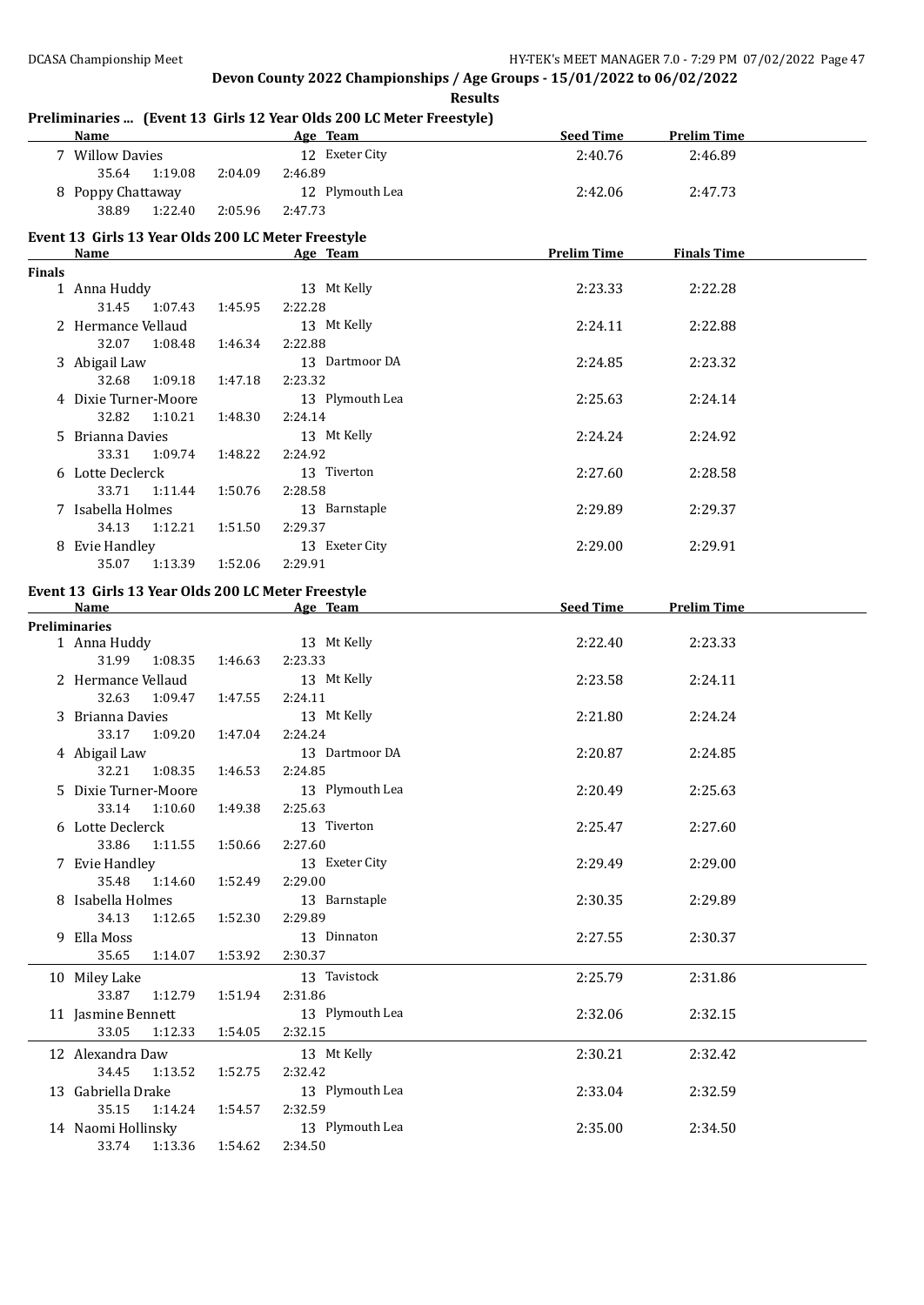#### **Results**

#### **Preliminaries ... (Event 13 Girls 13 Year Olds 200 LC Meter Freestyle) Name Age Team Seed Time Prelim Time**

|        | <u>Name</u>                                                                                                                                                                                                                    |         | Age Team                  | <b>Seed Time</b>   | <u>Prelim Time</u> |  |
|--------|--------------------------------------------------------------------------------------------------------------------------------------------------------------------------------------------------------------------------------|---------|---------------------------|--------------------|--------------------|--|
|        | 15 Henrietta Twose<br>36.57<br>1:17.75                                                                                                                                                                                         | 1:58.66 | 13 Exeter City<br>2:36.25 | 2:37.00            | 2:36.25            |  |
|        | 16 Aela Farquharson<br>35.73<br>1:15.74                                                                                                                                                                                        |         | 13 Brixham                | 2:32.31            | 2:36.32            |  |
|        | 17 Sian Davies                                                                                                                                                                                                                 | 1:56.93 | 2:36.32<br>13 Mt Kelly    | 2:36.47            | 2:37.21            |  |
|        | 36.21<br>1:16.00<br>18 Willow Miles                                                                                                                                                                                            | 1:57.38 | 2:37.21<br>13 Dinnaton    | 2:34.97            | 2:37.86            |  |
|        | 37.29<br>1:18.52                                                                                                                                                                                                               | 2:00.08 | 2:37.86                   |                    |                    |  |
|        | 19 Hattie Crosby                                                                                                                                                                                                               |         | 13 Dawlish                | 2:34.12            | 2:41.27            |  |
|        | 35.70<br>1:16.52                                                                                                                                                                                                               | 1:59.74 | 2:41.27                   |                    |                    |  |
|        | 20 Imogen Jones                                                                                                                                                                                                                |         | 13 Barnstaple             | 2:35.91            | 2:44.86            |  |
|        | 36.43<br>1:18.93                                                                                                                                                                                                               | 2:02.43 | 2:44.86                   |                    |                    |  |
|        | Event 13 Girls 14 Year Olds 200 LC Meter Freestyle                                                                                                                                                                             |         |                           |                    |                    |  |
|        | Name and the state of the state of the state of the state of the state of the state of the state of the state of the state of the state of the state of the state of the state of the state of the state of the state of the s |         | Age Team                  | <b>Prelim Time</b> | <b>Finals Time</b> |  |
| Finals |                                                                                                                                                                                                                                |         |                           |                    |                    |  |
|        | 1 Constance Logan                                                                                                                                                                                                              |         | 14 Mt Kelly               | 2:20.31            | 2:17.76            |  |
|        | 31.65<br>1:07.11                                                                                                                                                                                                               | 1:43.87 | 2:17.76                   |                    |                    |  |
|        | 2 Sofia Vaughan                                                                                                                                                                                                                |         | 14 Mt Kelly               | 2:19.48            | 2:17.90            |  |
|        | 31.83<br>1:06.72                                                                                                                                                                                                               | 1:42.99 | 2:17.90                   |                    |                    |  |
|        | 3 Amicie Vellaud                                                                                                                                                                                                               |         | 14 Mt Kelly               | 2:22.36            | 2:19.73            |  |
|        | 31.95<br>1:06.47                                                                                                                                                                                                               | 1:43.05 | 2:19.73                   |                    |                    |  |
|        | 4 Abigail Needs                                                                                                                                                                                                                |         | 14 Exeter City            | 2:20.72            | 2:21.22            |  |
|        | 31.81<br>1:07.27                                                                                                                                                                                                               | 1:44.64 | 2:21.22                   |                    |                    |  |
|        | 5 Kelly Wynne-Jones                                                                                                                                                                                                            |         | 14 Mt Kelly               | 2:21.22            | 2:22.92            |  |
|        | 32.67 1:08.28                                                                                                                                                                                                                  | 1:46.12 | 2:22.92                   |                    |                    |  |
|        | 6 Elizabeth Dudman<br>33.25<br>1:08.78                                                                                                                                                                                         | 1:46.29 | 14 Mt Kelly<br>2:23.54    | 2:22.49            | 2:23.54            |  |
|        | 7 Tianna-Eve Foley                                                                                                                                                                                                             |         | 14 Plymouth Lea           | 2:25.87            | 2:25.37            |  |
|        | 33.26<br>1:10.63                                                                                                                                                                                                               | 1:48.58 | 2:25.37                   |                    |                    |  |
|        | --- India Washer                                                                                                                                                                                                               |         | 14 Mt Kelly               | 2:24.06            | <b>NS</b>          |  |
|        |                                                                                                                                                                                                                                |         |                           |                    |                    |  |
|        | Event 13 Girls 14 Year Olds 200 LC Meter Freestyle<br><b>Name</b>                                                                                                                                                              |         | Age Team                  | Seed Time          | <b>Prelim Time</b> |  |
|        | <b>Preliminaries</b>                                                                                                                                                                                                           |         |                           |                    |                    |  |
|        | 1 Sofia Vaughan                                                                                                                                                                                                                |         | 14 Mt Kelly               | 2:23.88            | 2:19.48            |  |
|        | 31.67<br>1:06.82  1:43.02                                                                                                                                                                                                      |         | 2:19.48                   |                    |                    |  |
|        | 2 Constance Logan                                                                                                                                                                                                              |         | 14 Mt Kelly               | 2:18.05            | 2:20.31            |  |
|        | 32.39 1:07.53 1:44.92                                                                                                                                                                                                          |         | 2:20.31                   |                    |                    |  |
|        | 3 Abigail Needs<br>32.03<br>1:07.76                                                                                                                                                                                            | 1:45.06 | 14 Exeter City<br>2:20.72 | 2:18.03            | 2:20.72            |  |
|        | 4 Kelly Wynne-Jones                                                                                                                                                                                                            |         | 14 Mt Kelly               | 2:21.37            | 2:21.22            |  |
|        | 32.16<br>1:07.95                                                                                                                                                                                                               | 1:45.37 | 2:21.22                   |                    |                    |  |
|        | 5 Amicie Vellaud                                                                                                                                                                                                               |         | 14 Mt Kelly               | 2:16.18            | 2:22.36            |  |
|        | 32.73<br>1:08.64                                                                                                                                                                                                               | 1:46.13 | 2:22.36                   |                    |                    |  |
|        | 6 Elizabeth Dudman                                                                                                                                                                                                             |         | 14 Mt Kelly               | 2:20.49            | 2:22.49            |  |
|        | 33.61<br>1:10.17                                                                                                                                                                                                               | 1:47.49 | 2:22.49                   |                    |                    |  |
|        | 7 India Washer                                                                                                                                                                                                                 |         | 14 Mt Kelly               | 2:23.18            | 2:24.06            |  |
|        | 32.98<br>1:09.47                                                                                                                                                                                                               | 1:47.84 | 2:24.06                   |                    |                    |  |
|        | 8 Tianna-Eve Foley                                                                                                                                                                                                             |         | 14 Plymouth Lea           | 2:18.82            | 2:25.87            |  |
|        | 34.24<br>1:11.63                                                                                                                                                                                                               | 1:49.62 | 2:25.87                   |                    |                    |  |
|        | 9 Freya Pearson                                                                                                                                                                                                                |         | 14 Plymouth Lea           | 2:18.27            | 2:26.09            |  |
|        | 34.98<br>1:12.39                                                                                                                                                                                                               | 1:50.26 | 2:26.09                   |                    |                    |  |
|        | 10 Charlotte Turpin                                                                                                                                                                                                            |         | 14 Plymouth Lea           | 2:26.37            | 2:27.06            |  |
|        | 33.27<br>1:10.82                                                                                                                                                                                                               | 1:50.30 | 2:27.06                   |                    |                    |  |
|        | 11 Elsie Maguire                                                                                                                                                                                                               |         | 14 Tavistock              | 2:24.50            | 2:27.58            |  |
|        | 32.19<br>1:10.11                                                                                                                                                                                                               | 1:49.34 | 2:27.58                   |                    |                    |  |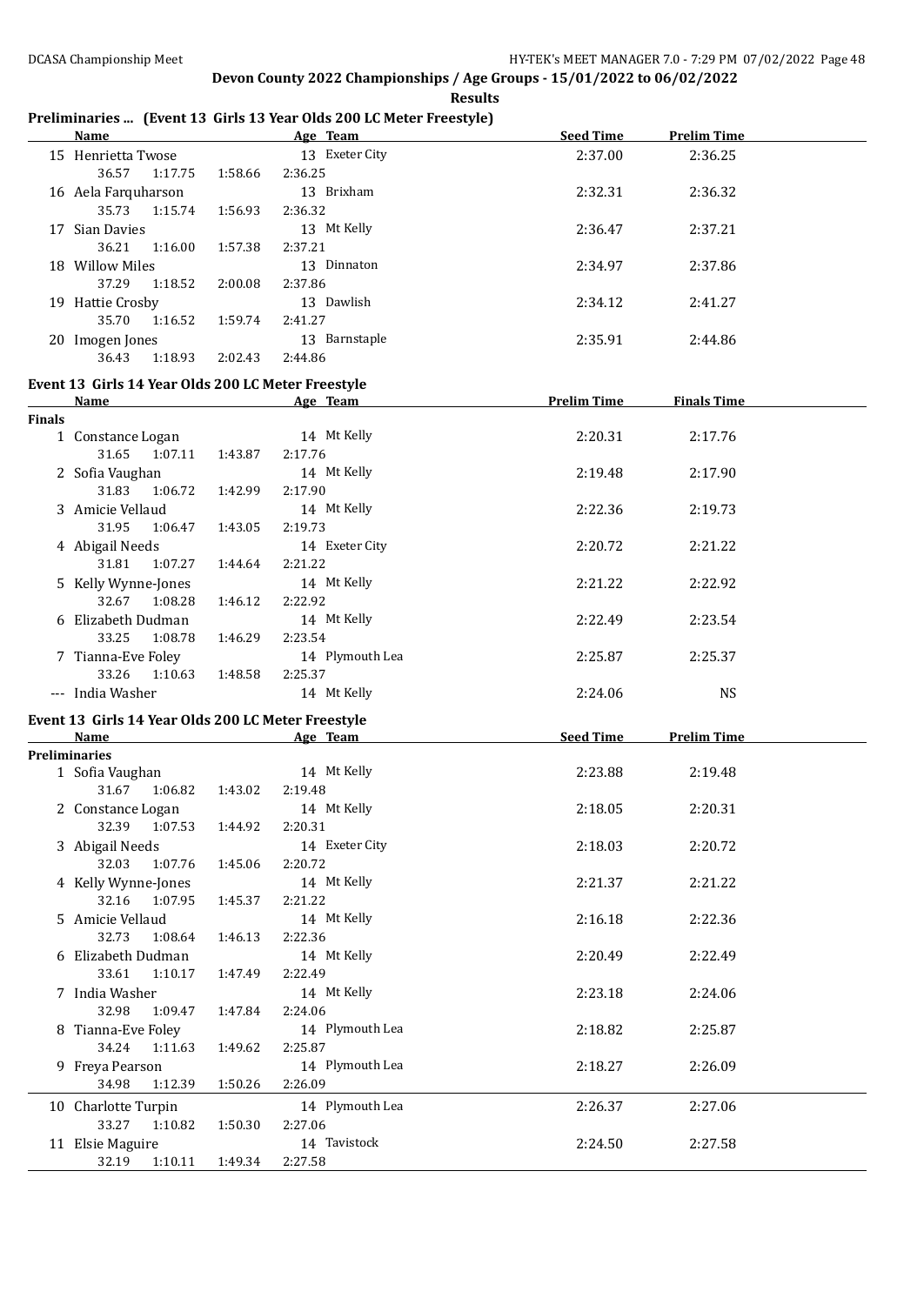#### **Results**

## **Preliminaries ... (Event 13 Girls 14 Year Olds 200 LC Meter Freestyle)**

|               | Name and the state of the state of the state of the state of the state of the state of the state of the state of the state of the state of the state of the state of the state of the state of the state of the state of the s |         | Age Team        | <b>Seed Time</b>   | <b>Prelim Time</b> |  |
|---------------|--------------------------------------------------------------------------------------------------------------------------------------------------------------------------------------------------------------------------------|---------|-----------------|--------------------|--------------------|--|
|               | 12 Rose Harrison                                                                                                                                                                                                               |         | 14 Tiverton     | 2:23.02            | 2:27.61            |  |
|               | 33.79<br>1:10.79                                                                                                                                                                                                               | 1:49.73 | 2:27.61         |                    |                    |  |
|               | 13 Ruby Gove                                                                                                                                                                                                                   |         | 14 Dinnaton     | 2:27.04            | 2:28.98            |  |
|               | 32.95<br>1:11.31                                                                                                                                                                                                               | 1:51.44 | 2:28.98         |                    |                    |  |
|               | 14 Evie Barnett                                                                                                                                                                                                                |         | 14 Exeter City  | 2:21.39            | 2:29.03            |  |
|               | 33.12<br>1:10.58                                                                                                                                                                                                               | 1:51.06 | 2:29.03         |                    |                    |  |
|               | 15 Rose Smyth                                                                                                                                                                                                                  |         | 14 Tiverton     | 2:25.83            | 2:30.77            |  |
|               | 34.47<br>1:13.71                                                                                                                                                                                                               | 1:53.19 | 2:30.77         |                    |                    |  |
|               | 16 Anna Wilkinson                                                                                                                                                                                                              |         | 14 Mt Kelly     | 2:25.97            | 2:32.56            |  |
|               | 34.02<br>1:13.15                                                                                                                                                                                                               | 1:53.87 | 2:32.56         |                    |                    |  |
|               | 17 Emily Bishop                                                                                                                                                                                                                |         | 14 Paignton     | 2:24.88            | 2:32.74            |  |
|               | 34.04<br>1:12.21                                                                                                                                                                                                               | 1:51.57 | 2:32.74         |                    |                    |  |
|               | 18 Hanna Sari                                                                                                                                                                                                                  |         | 14 Exeter City  | 2:26.84            | 2:33.27            |  |
|               | 33.97 1:12.56                                                                                                                                                                                                                  | 1:53.41 | 2:33.27         |                    |                    |  |
|               | 19 Mia Lawes-Turley                                                                                                                                                                                                            |         | 14 Exeter City  | 2:25.74            | 2:34.16            |  |
|               | 34.40<br>1:12.88                                                                                                                                                                                                               | 1:53.40 | 2:34.16         |                    |                    |  |
|               | 20 Evie Palmer                                                                                                                                                                                                                 |         | 14 Tavistock    | 2:23.53            | 2:36.23            |  |
|               | 34.73<br>1:14.43                                                                                                                                                                                                               | 1:56.04 | 2:36.23         |                    |                    |  |
|               | --- Julianna Babbington                                                                                                                                                                                                        |         | 14 Plymouth Lea | 2:24.80            | <b>NS</b>          |  |
|               | --- Tilly Davis                                                                                                                                                                                                                |         | 14 Mt Kelly     | 2:25.50            | <b>NS</b>          |  |
|               |                                                                                                                                                                                                                                |         |                 |                    |                    |  |
|               | Event 13 Women 15 Year Olds 200 LC Meter Freestyle                                                                                                                                                                             |         |                 | <b>Prelim Time</b> |                    |  |
| <b>Finals</b> |                                                                                                                                                                                                                                |         | Name Age Team   |                    | <b>Finals Time</b> |  |
|               | 1 Lacey Roberts                                                                                                                                                                                                                |         | 15 Plymouth Lea | 2:12.88            | 2:12.52            |  |
|               | 31.19 1:05.02                                                                                                                                                                                                                  | 1:39.50 | 2:12.52         |                    |                    |  |
|               | 2 Nicole Quiller                                                                                                                                                                                                               |         | 15 Mt Kelly     | 2:15.48            | 2:13.42            |  |
|               | 31.09<br>1:04.68                                                                                                                                                                                                               | 1:40.15 | 2:13.42         |                    |                    |  |
|               | 3 Millie Dixon                                                                                                                                                                                                                 |         | 15 Mt Kelly     | 2:17.68            | 2:14.03            |  |
|               | 31.76<br>1:04.95                                                                                                                                                                                                               | 1:40.36 | 2:14.03         |                    |                    |  |
|               | 4 Sophie Benn                                                                                                                                                                                                                  |         | 15 Mt Kelly     | 2:14.77            | 2:14.71            |  |
|               | 30.33<br>1:04.33                                                                                                                                                                                                               | 1:39.92 | 2:14.71         |                    |                    |  |
|               | 5 Esmee Stockley                                                                                                                                                                                                               |         | 15 Mt Kelly     | 2:16.86            | 2:16.26            |  |
|               | 31.62<br>1:06.54                                                                                                                                                                                                               | 1:42.18 | 2:16.26         |                    |                    |  |
|               | 6 Breanna Chamberlain                                                                                                                                                                                                          |         | 15 Mt Kelly     | 2:19.60            | 2:17.69            |  |
|               | 31.92<br>1:06.53                                                                                                                                                                                                               | 1:42.20 | 2:17.69         |                    |                    |  |
|               | 7 Ruby Hatherley                                                                                                                                                                                                               |         | 15 Exeter City  | 2:22.98            | 2:21.94            |  |
|               | 32.86 1:08.66 1:45.62                                                                                                                                                                                                          |         | 2:21.94         |                    |                    |  |
|               | 8 Emma Declerck                                                                                                                                                                                                                |         | 15 Tiverton     | 2:23.51            | 2:27.99            |  |
|               | 34.30<br>1:11.51                                                                                                                                                                                                               | 1:50.24 | 2:27.99         |                    |                    |  |
|               |                                                                                                                                                                                                                                |         |                 |                    |                    |  |
|               | Event 13 Women 15 Year Olds 200 LC Meter Freestyle                                                                                                                                                                             |         |                 |                    |                    |  |
|               | Name                                                                                                                                                                                                                           |         | Age Team        | <b>Seed Time</b>   | <b>Prelim Time</b> |  |
|               | <b>Preliminaries</b><br>1 Lacey Roberts                                                                                                                                                                                        |         | 15 Plymouth Lea | 2:07.94            | 2:12.88            |  |
|               | 30.92<br>1:05.22                                                                                                                                                                                                               | 1:39.49 | 2:12.88         |                    |                    |  |
|               | 2 Sophie Benn                                                                                                                                                                                                                  |         | 15 Mt Kelly     | 2:13.42            | 2:14.77            |  |
|               | 29.41<br>1:03.35                                                                                                                                                                                                               | 1:39.15 | 2:14.77         |                    |                    |  |
|               | 3 Nicole Quiller                                                                                                                                                                                                               |         | 15 Mt Kelly     | 2:11.79            | 2:15.48            |  |
|               | 30.76<br>1:03.81                                                                                                                                                                                                               | 1:39.72 | 2:15.48         |                    |                    |  |
|               | 4 Esmee Stockley                                                                                                                                                                                                               |         | 15 Mt Kelly     | 2:10.85            | 2:16.86            |  |
|               | 31.74<br>1:07.48                                                                                                                                                                                                               | 1:42.29 | 2:16.86         |                    |                    |  |
|               | 5 Millie Dixon                                                                                                                                                                                                                 |         | 15 Mt Kelly     | 2:10.74            | 2:17.68            |  |
|               | 31.77<br>1:05.36                                                                                                                                                                                                               | 1:41.71 | 2:17.68         |                    |                    |  |
|               | 6 Breanna Chamberlain                                                                                                                                                                                                          |         | 15 Mt Kelly     | 2:11.61            | 2:19.60            |  |
|               | 31.49<br>1:06.03                                                                                                                                                                                                               | 1:43.02 | 2:19.60         |                    |                    |  |
|               | 7 Ruby Hatherley                                                                                                                                                                                                               |         | 15 Exeter City  | 2:11.95            | 2:22.98            |  |
|               | 33.37<br>1:09.40                                                                                                                                                                                                               | 1:46.34 | 2:22.98         |                    |                    |  |
|               |                                                                                                                                                                                                                                |         |                 |                    |                    |  |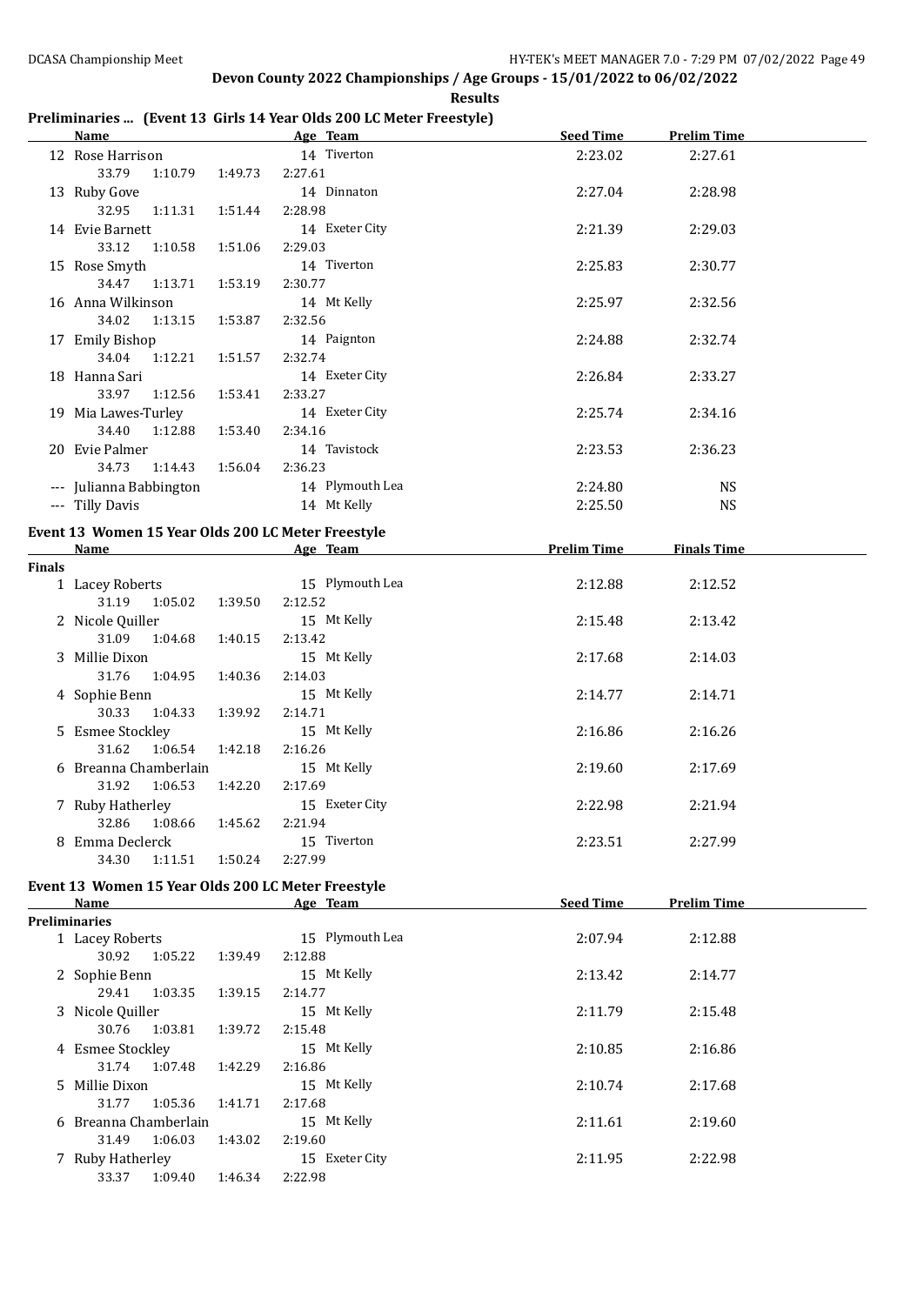**Results**

## **Preliminaries ... (Event 13 Women 15 Year Olds 200 LC Meter Freestyle)**

|        | <b>Name</b>                                          |         | Age Team                   | <b>Seed Time</b>   | <b>Prelim Time</b> |  |
|--------|------------------------------------------------------|---------|----------------------------|--------------------|--------------------|--|
|        | 8 Emma Declerck                                      |         | 15 Tiverton                | 2:17.61            | 2:23.51            |  |
|        | 34.07<br>1:10.67<br>9 Lauren Major                   | 1:47.63 | 2:23.51<br>15 Exeter City  | 2:24.75            | 2:23.83            |  |
|        | 34.66<br>1:11.75                                     | 1:48.83 | 2:23.83                    |                    |                    |  |
|        | 10 Sara Sari                                         |         | 15 Exeter City             | 2:14.20            | 2:25.06            |  |
|        | 32.54<br>1:09.38<br>11 Gemma Bennett                 | 1:47.87 | 2:25.06<br>15 Plymouth Lea | 2:21.47            | 2:25.89            |  |
|        | 31.80<br>1:08.59                                     | 1:47.61 | 2:25.89                    |                    |                    |  |
|        | 12 Lilly Whittingham                                 |         | 15 Plymouth Lea            | 2:18.82            | 2:26.49            |  |
|        | 34.01<br>1:11.15                                     | 1:49.35 | 2:26.49                    |                    |                    |  |
|        | 13 Alyze Gentles<br>33.24<br>1:11.19                 | 1:50.33 | 15 Plymouth Lea<br>2:29.23 | 2:17.16            | 2:29.23            |  |
|        | 14 Zoe Falconer                                      |         | 15 Mt Kelly                | 2:20.77            | 2:30.00            |  |
|        | 33.85<br>1:12.67                                     | 1:52.05 | 2:30.00                    |                    |                    |  |
|        | 15 Lottie Hodges                                     |         | 15 Mt Kelly                | 2:22.61            | 2:30.70            |  |
|        | 33.39 1:11.98                                        | 1:51.64 | 2:30.70                    |                    |                    |  |
|        |                                                      |         | 15 Plymouth Lea            |                    |                    |  |
|        | 16 Freya Murray                                      |         |                            | 2:25.39            | 2:35.87            |  |
|        | 34.68<br>1:13.93                                     | 1:55.42 | 2:35.87                    |                    |                    |  |
|        | --- Alice Lapish<br>4.4 Start before starting signal |         | 15 Barnstaple              | 2:23.29            | DQ                 |  |
|        | --- Jessica Ward                                     |         | 15 Mt Kelly                | 2:26.06            | DQ                 |  |
|        | 4.4 Start before starting signal                     |         |                            |                    |                    |  |
|        | Event 13 Women 16 Year Olds 200 LC Meter Freestyle   |         |                            |                    |                    |  |
|        | Name                                                 |         | Age Team                   | <b>Prelim Time</b> | <b>Finals Time</b> |  |
| Finals |                                                      |         |                            |                    |                    |  |
|        | 1 Hollie Widdows                                     |         | 16 Mt Kelly                | 2:07.99            | 2:08.78            |  |
|        | 30.12<br>1:03.30                                     | 1:36.91 | 2:08.78                    |                    |                    |  |
|        | 2 Ruby Griffiths                                     |         | 16 Mt Kelly                | 2:11.52            | 2:10.65            |  |
|        | 30.97<br>1:04.01                                     | 1:37.36 | 2:10.65                    |                    |                    |  |
|        |                                                      |         | 16 Mt Kelly                |                    |                    |  |
|        | 3 Olivia Martin                                      |         |                            | 2:13.97            | 2:11.17            |  |
|        | 30.93<br>1:04.51                                     | 1:38.22 | 2:11.17                    |                    |                    |  |
|        | 4 Leah Bowen                                         |         | 16 Mt Kelly                | 2:12.71            | 2:12.10            |  |
|        | 31.27<br>1:05.17                                     | 1:39.07 | 2:12.10                    |                    |                    |  |
|        |                                                      |         |                            |                    |                    |  |
|        | 5 Lucy Allix                                         |         | 16 Barnstaple              | 2:16.17            | 2:13.29            |  |
|        | 31.68<br>1:05.53                                     | 1:39.82 | 2:13.29                    |                    |                    |  |
|        | 6 Giada Dudley-Pun                                   |         | 16 Mt Kelly                | 2:15.46            | 2:15.96            |  |
|        | 31.63 1:05.90 1:41.22 2:15.96                        |         | 16 Mt Kelly                |                    |                    |  |
|        | 7 Felicity Boyle                                     | 1:42.68 | 2:16.14                    | 2:17.44            | 2:16.14            |  |
|        | 32.05<br>1:07.20                                     |         |                            |                    |                    |  |
|        | 8 Arabella Ward<br>31.29<br>1:05.82                  | 1:41.93 | 16 Mt Kelly<br>2:17.99     | 2:15.22            | 2:17.99            |  |
|        |                                                      |         |                            |                    |                    |  |
|        | Event 13 Women 16 Year Olds 200 LC Meter Freestyle   |         |                            |                    |                    |  |
|        | Name                                                 |         | Age Team                   | <b>Seed Time</b>   | <b>Prelim Time</b> |  |
|        | <b>Preliminaries</b>                                 |         |                            |                    |                    |  |
|        | 1 Hollie Widdows                                     |         | 16 Mt Kelly                | 2:04.78            | 2:07.99            |  |
|        | 29.21<br>1:01.97                                     | 1:35.64 | 2:07.99                    |                    |                    |  |
|        | 2 Ruby Griffiths                                     |         | 16 Mt Kelly                | 2:06.40            | 2:11.52            |  |
|        | 30.75<br>1:03.67                                     | 1:37.77 | 2:11.52                    |                    |                    |  |
|        | 3 Leah Bowen                                         |         | 16 Mt Kelly                | 2:08.07            | 2:12.71            |  |
|        | 30.84<br>1:05.20                                     | 1:39.37 | 2:12.71                    |                    |                    |  |
|        | 4 Olivia Martin<br>30.97<br>1:04.49                  | 1:39.12 | 16 Mt Kelly<br>2:13.97     | 2:08.00            | 2:13.97            |  |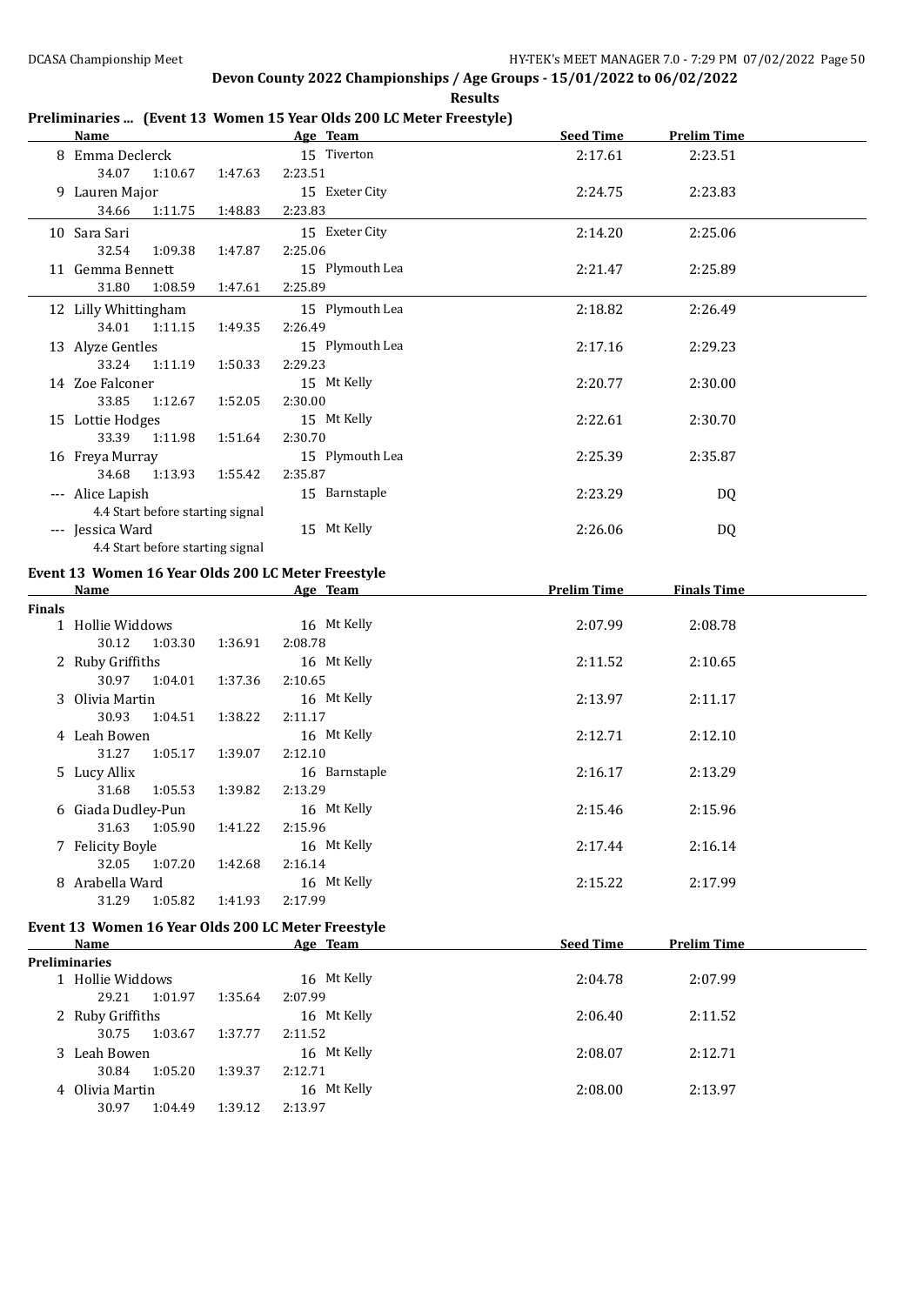## **Preliminaries ... (Event 13 Women 16 Year Olds 200 LC Meter Freestyle)**

|               | <b>Name</b>                                       |                    | Age Team                   | <b>Seed Time</b>   | <b>Prelim Time</b> |  |
|---------------|---------------------------------------------------|--------------------|----------------------------|--------------------|--------------------|--|
|               | 5 Arabella Ward<br>30.49<br>1:04.50               | 1:39.39            | 16 Mt Kelly<br>2:15.22     | 2:11.33            | 2:15.22            |  |
|               | 6 Giada Dudley-Pun<br>31.50<br>1:05.79            | 1:40.17            | 16 Mt Kelly<br>2:15.46     | 2:09.49            | 2:15.46            |  |
|               | 7 Lucy Allix                                      |                    | 16 Barnstaple              | 2:07.30            | 2:16.17            |  |
|               | 32.04<br>1:06.72<br>8 Felicity Boyle              | 1:41.94            | 2:16.17<br>16 Mt Kelly     | 2:12.43            | 2:17.44            |  |
|               | 31.16<br>1:07.25<br>9 Katie Sherlock              | 1:43.36            | 2:17.44<br>16 Mt Kelly     | 2:15.72            | 2:17.64            |  |
|               | 31.64<br>1:06.38                                  | 1:42.56            | 2:17.64                    |                    |                    |  |
|               | 10 Isabella Vaughan<br>31.99<br>1:07.17           | 1:42.71            | 16 Mt Kelly<br>2:17.86     | 2:12.10            | 2:17.86            |  |
|               | 11 Sophie Brassington<br>31.83<br>1:07.18         | 1:43.02            | 16 Mt Kelly<br>2:18.70     | 2:13.67            | 2:18.70            |  |
|               | 12 Macy Huthwaite<br>32.65<br>1:08.21             | 1:45.14            | 16 Mt Kelly<br>2:20.98     | 2:11.74            | 2:20.98            |  |
|               | 13 Alice Chapman<br>32.75<br>1:08.92              | 1:45.09            | 16 Plymouth Lea<br>2:21.40 | 2:17.65            | 2:21.40            |  |
|               | 14 Kaia Phillips<br>32.32<br>1:08.23              |                    | 16 Plymouth Lea<br>2:22.81 | 2:12.21            | 2:22.81            |  |
|               | 15 Isobel Brown<br>33.11                          | 1:45.75            | 16 Paignton<br>2:26.50     | 2:16.81            | 2:26.50            |  |
|               | 1:09.45<br>16 Carys Walker<br>33.92<br>1:11.42    | 1:47.94<br>1:50.04 | 16 Plymouth Lea<br>2:27.04 | 2:19.90            | 2:27.04            |  |
|               | 17 Iman Adama                                     |                    | 16 Mt Kelly                | 2:19.89            | 2:28.09            |  |
|               | 33.50<br>1:11.46<br>18 Sophia King                | 1:50.10            | 2:28.09<br>16 Dinnaton     | 2:17.85            | 2:28.36            |  |
|               | 32.36<br>1:09.51<br>19 Amelia Baines              | 1:49.71            | 2:28.36<br>16 Exeter City  | 2:22.17            | 2:28.64            |  |
|               | 33.04<br>1:11.14<br>20 Kaia-Lily Perkins<br>34.95 | 1:51.27            | 2:28.64<br>16 Plymouth Lea | 2:23.04            | 2:39.74            |  |
|               | 1:15.37                                           | 1:58.20            | 2:39.74                    |                    |                    |  |
|               | --- Brooke Leaman                                 |                    | 16 Exeter City             | 2:21.91            | <b>NS</b>          |  |
|               | --- Ruby Wheeler                                  |                    | 16 Plymouth Lea            | 2:04.97            | <b>NS</b>          |  |
|               | --- Isis Van Der Stroom                           |                    | 16 Mt Kelly                | 2:20.78            | <b>NS</b>          |  |
|               | Event 13 Women 17 & Over 200 LC Meter Freestyle   |                    |                            |                    |                    |  |
|               | <b>Name</b>                                       |                    | Age Team                   | <b>Prelim Time</b> | <b>Finals Time</b> |  |
| <b>Finals</b> |                                                   |                    |                            |                    |                    |  |
|               | 1 Aimee Canny<br>28.46<br>58.35                   | 1:29.47            | 19 Plymouth Lea<br>2:00.98 | 2:05.55            | 2:00.98            |  |
|               | 2 Erin Little                                     |                    | 17 Mt Kelly                | 2:04.69            | 2:05.92            |  |
|               | 29.22<br>1:01.01<br>3 Emily Forwood               | 1:33.72            | 2:05.92<br>18 Mt Kelly     | 2:10.65            | 2:10.72            |  |
|               | 29.85<br>1:03.50<br>4 Amber Downham               | 1:37.73            | 2:10.72<br>17 Plymouth Lea | 2:10.14            | 2:10.89            |  |
|               | 30.40<br>1:03.36                                  | 1:37.33            | 2:10.89                    |                    |                    |  |
|               | 5 Laura Dickinson<br>30.27<br>1:04.55             | 1:40.13            | 17 Mt Kelly<br>2:15.76     | 2:15.32            | 2:15.76            |  |
|               | 6 Josephine Klein<br>30.85<br>1:05.38             | 1:41.01            | 17 Mt Kelly<br>2:15.80     | 2:14.82            | 2:15.80            |  |
|               | 7 Mila Jovanov<br>31.56<br>1:06.09                | 1:41.63            | 17 Mt Kelly<br>2:16.81     | 2:15.98            | 2:16.81            |  |
|               | 8 Chloe Burkill<br>31.15<br>1:05.78               | 1:41.40            | 17 Mt Kelly<br>2:17.17     | 2:15.41            | 2:17.17            |  |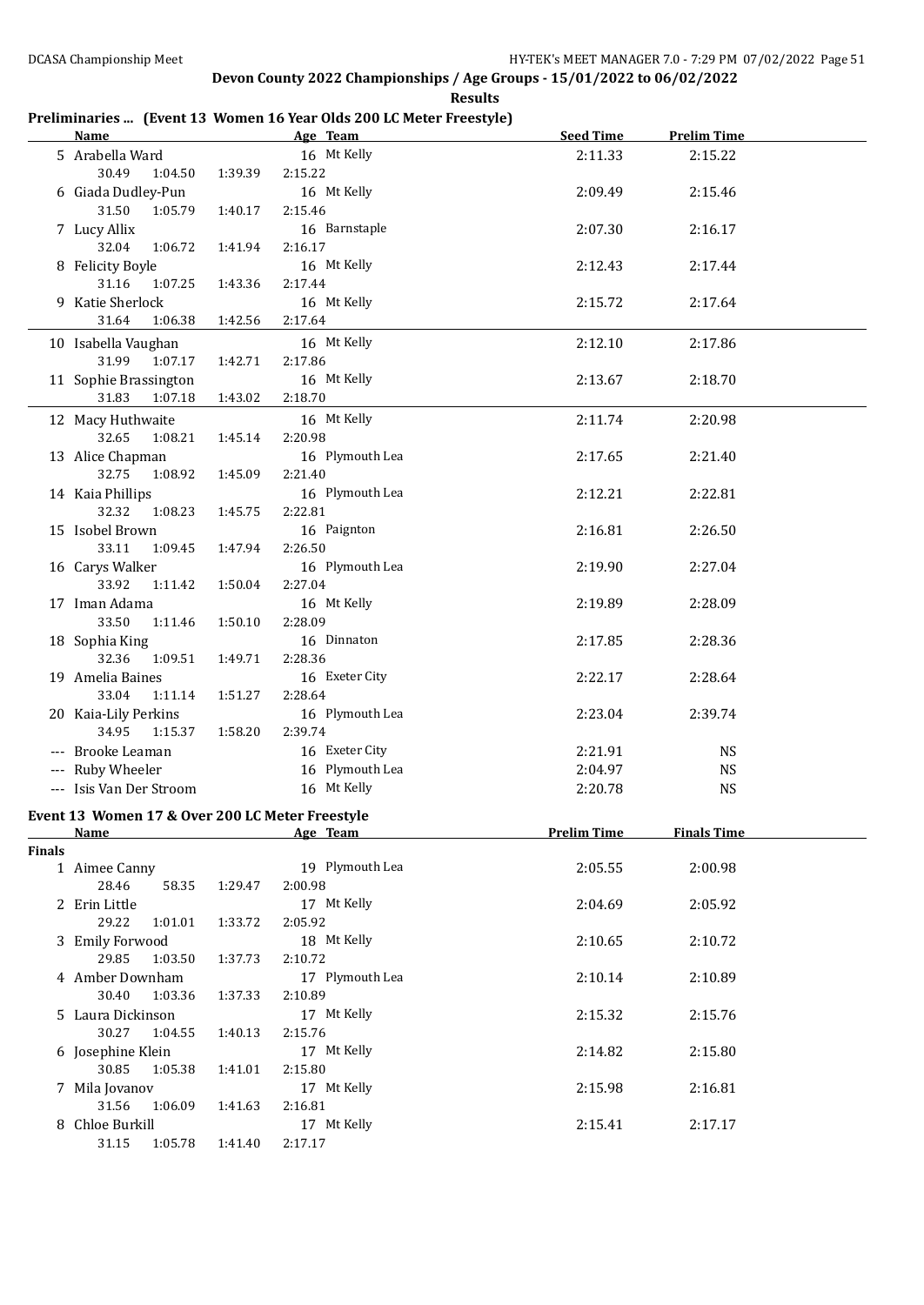**Results**

| Event 13 Women 17 & Over 200 LC Meter Freestyle |
|-------------------------------------------------|
|                                                 |

| Name                   |         | Age Team        | <b>Seed Time</b> | <b>Prelim Time</b> |  |
|------------------------|---------|-----------------|------------------|--------------------|--|
| <b>Preliminaries</b>   |         |                 |                  |                    |  |
| 1 Erin Little          |         | 17 Mt Kelly     | 1:59.17          | 2:04.69            |  |
| 28.77<br>1:00.55       | 1:33.07 | 2:04.69         |                  |                    |  |
| 2 Aimee Canny          |         | 19 Plymouth Lea | 1:55.20          | 2:05.55            |  |
| 29.21<br>1:00.88       | 1:33.59 | 2:05.55         |                  |                    |  |
| 3 Amber Downham        |         | 17 Plymouth Lea | 2:05.02          |                    |  |
| 30.44                  |         |                 |                  | 2:10.14            |  |
| 1:03.19                | 1:36.66 | 2:10.14         |                  |                    |  |
| 4 Emily Forwood        |         | 18 Mt Kelly     | 2:06.30          | 2:10.65            |  |
| 30.07<br>1:03.79       | 1:38.14 | 2:10.65         |                  |                    |  |
| 5 Josephine Klein      |         | 17 Mt Kelly     | 2:09.24          | 2:14.82            |  |
| 30.79<br>1:05.41       | 1:40.51 | 2:14.82         |                  |                    |  |
| 6 Laura Dickinson      |         | 17 Mt Kelly     | 2:04.95          | 2:15.32            |  |
| 30.89<br>1:04.81       | 1:39.94 | 2:15.32         |                  |                    |  |
| 7 Gerda Vasiliauskaite |         | 19 Plymouth Lea | 2:09.80          | 2:15.33            |  |
| 30.75<br>1:04.60       | 1:39.83 | 2:15.33         |                  |                    |  |
| 8 Chloe Burkill        |         | 17 Mt Kelly     | 2:08.21          | 2:15.41            |  |
| 31.35<br>1:05.58       | 1:40.44 | 2:15.41         |                  |                    |  |
| 9 Mila Jovanov         |         | 17 Mt Kelly     | 2:11.92          | 2:15.98            |  |
| 31.99<br>1:06.67       | 1:41.41 | 2:15.98         |                  |                    |  |
|                        |         |                 |                  |                    |  |
| 10 Georgia Maguire     |         | 18 Plymouth Lea | 2:12.45          | 2:16.60            |  |
| 31.30<br>1:05.51       | 1:42.35 | 2:16.60         |                  |                    |  |
| 11 Hope Unstead        |         | 18 Torridgeside | 2:12.80          | 2:16.69            |  |
| $31.67\,$<br>1:06.29   | 1:42.02 | 2:16.69         |                  |                    |  |
| 12 Nemone Rogers       |         | 17 Mt Kelly     | 2:08.93          | 2:17.25            |  |
| 30.89<br>1:05.23       | 1:41.09 | 2:17.25         |                  |                    |  |
| 13 Emily Cornish       |         | 18 Plymouth Lea | 2:08.26          | 2:18.62            |  |
| 31.19<br>1:06.37       | 1:42.88 | 2:18.62         |                  |                    |  |
| 14 Niamh Hutchinson    |         | 17 Plymouth Lea | 2:12.35          | 2:19.05            |  |
| 32.25<br>1:07.66       | 1:43.20 | 2:19.05         |                  |                    |  |
| 15 Holly Robinson      |         | 17 Mt Kelly     | 2:11.23          | 2:19.51            |  |
| 32.88<br>1:07.94       | 1:43.79 | 2:19.51         |                  |                    |  |
| 16 Lucy Webber         |         | 17 Tiverton     | 2:14.17          | 2:20.25            |  |
| 31.33<br>1:05.95       | 1:42.84 | 2:20.25         |                  |                    |  |
| 17 Erlina Ainsworth    |         | 17 Mt Kelly     |                  | 2:20.65            |  |
| 30.85<br>1:07.84       | 1:45.10 | 2:20.65         | 2:10.58          |                    |  |
|                        |         | 17 Mt Kelly     |                  |                    |  |
| 18 Nevaeh Kenny        |         |                 | 2:10.60          | 2:20.69            |  |
| 1:05.75<br>31.38       | 1:42.58 | 2:20.69         |                  |                    |  |
| 19 Olivia Fuller       |         | 19 Plymouth Lea | 2:11.47          | 2:20.83            |  |
| 31.28<br>1:06.20       | 1:42.71 | 2:20.83         |                  |                    |  |
| 20 Keely Ware          |         | 17 Exeter City  | 2:13.90          | 2:20.90            |  |
| 32.50<br>1:08.55       | 1:45.21 | 2:20.90         |                  |                    |  |
| 21 Skye Pirie          |         | 18 Barnstaple   | 2:12.85          | 2:21.08            |  |
| 31.09<br>1:06.43       | 1:43.54 | 2:21.08         |                  |                    |  |
| 22 Bethan Endicott     |         | 17 Mt Kelly     | 2:18.87          | 2:21.16            |  |
| 32.35<br>1:09.33       | 1:47.23 | 2:21.16         |                  |                    |  |
| 23 Bianca Mitchell     |         | 21 Plymouth Lea | 2:11.76          | 2:22.42            |  |
| 33.40<br>1:09.70       | 1:46.75 | 2:22.42         |                  |                    |  |
| 24 Anya Hocking        |         | 17 Plymouth Lea | 2:15.10          | 2:23.99            |  |
| 32.89<br>1:09.41       | 1:46.89 | 2:23.99         |                  |                    |  |
| 25 Marisa Poole        |         | 17 Barnstaple   | 2:21.43          | 2:24.10            |  |
| 32.96<br>1:08.90       | 1:46.76 | 2:24.10         |                  |                    |  |
| 26 Anna Drawer         |         | 18 Torridgeside | 2:19.09          | 2:25.21            |  |
| 33.54<br>1:11.18       | 1:49.25 | 2:25.21         |                  |                    |  |
|                        |         | 19 Tiverton     |                  |                    |  |
| 27 Klara Faulhaber     |         |                 | 2:21.22          | 2:26.41            |  |
| 33.40  1:11.80         | 1:49.96 | 2:26.41         |                  |                    |  |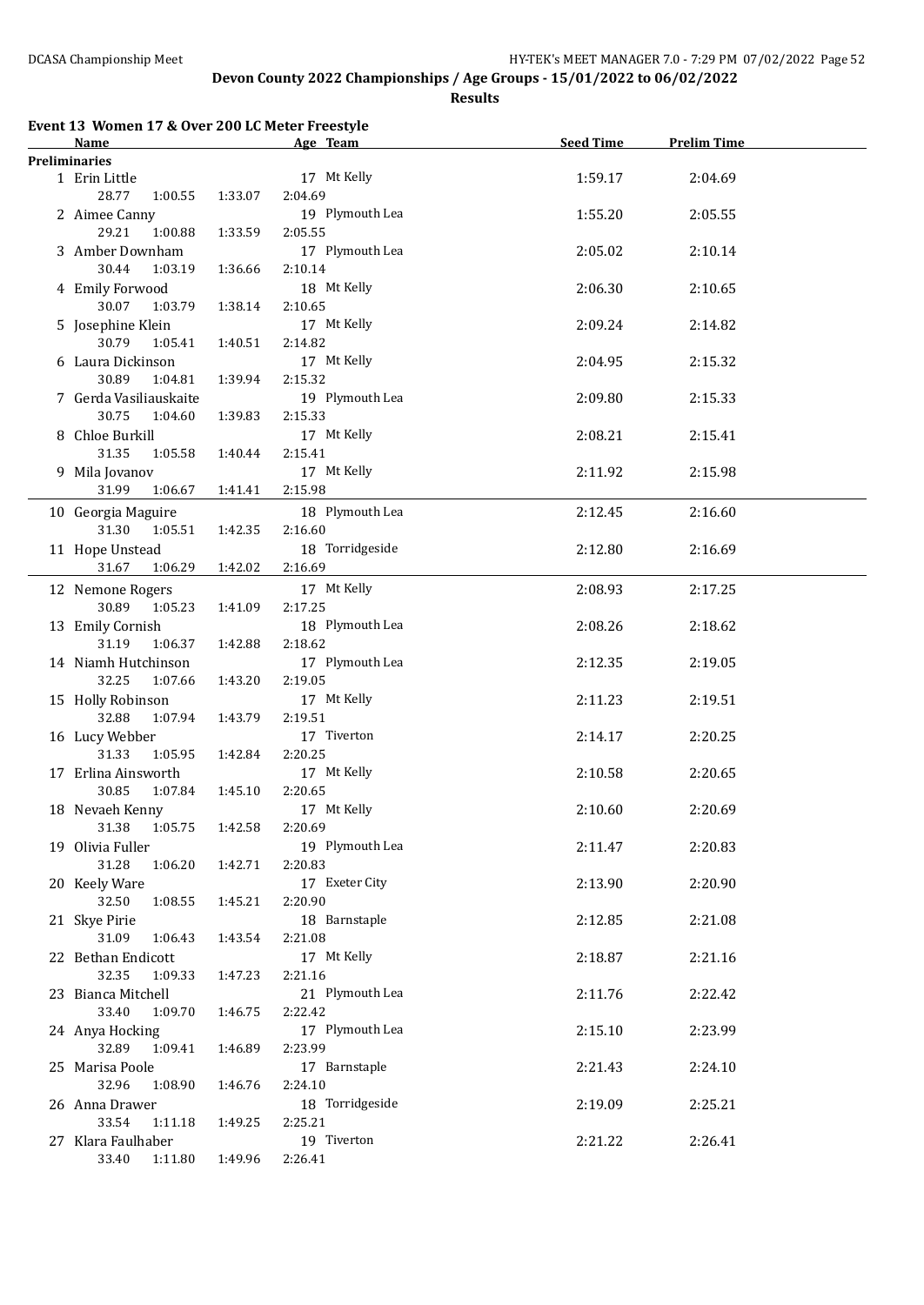## **Preliminaries ... (Event 13 Women 17 & Over 200 LC Meter Freestyle)**

|        | <b>Name</b>                                                                                                                                                                                                                    |         | Age Team           |                                    |          | <b>Seed Time</b>   | <b>Prelim Time</b> |  |
|--------|--------------------------------------------------------------------------------------------------------------------------------------------------------------------------------------------------------------------------------|---------|--------------------|------------------------------------|----------|--------------------|--------------------|--|
|        | 28 Klara Evans                                                                                                                                                                                                                 |         | 17 Plymouth Lea    |                                    |          | 2:22.16            | 2:28.16            |  |
|        | 33.46<br>1:11.14                                                                                                                                                                                                               | 1:49.38 | 2:28.16            |                                    |          |                    |                    |  |
|        | 29 Tia Crews                                                                                                                                                                                                                   |         | 17 Plymouth Lea    |                                    |          | 2:13.04            | 2:28.17            |  |
|        | 32.52<br>1:09.47                                                                                                                                                                                                               | 1:48.57 | 2:28.17            |                                    |          |                    |                    |  |
|        | 30 Kiera Wiseman                                                                                                                                                                                                               |         | 17 Mt Kelly        |                                    |          | 2:17.98            | 2:28.25            |  |
|        | 32.34<br>1:09.39                                                                                                                                                                                                               | 1:48.76 | 2:28.25            |                                    |          |                    |                    |  |
|        | 31 Hannah Walker                                                                                                                                                                                                               |         | 17 Tavistock       |                                    |          | 2:21.18            | 2:28.39            |  |
|        | 32.82<br>1:10.37                                                                                                                                                                                                               | 1:48.80 | 2:28.39            |                                    |          |                    |                    |  |
|        | 32 Alice Baillie-Hamilton                                                                                                                                                                                                      |         | 17 Mt Kelly        |                                    |          | 2:18.90            | 2:29.83            |  |
|        | 32.43<br>1:10.17                                                                                                                                                                                                               | 1:49.52 | 2:29.83            |                                    |          |                    |                    |  |
|        | 33 Elise Grove                                                                                                                                                                                                                 |         | 19 Dawlish         |                                    |          | 2:20.98            | 2:32.23            |  |
|        | 33.51<br>1:12.03                                                                                                                                                                                                               | 1:51.91 | 2:32.23            |                                    |          |                    |                    |  |
|        | 34 Charlotte Walker                                                                                                                                                                                                            |         | 17 Tavistock       |                                    |          | 2:24.25            | 2:33.77            |  |
|        | 33.35<br>1:12.56                                                                                                                                                                                                               | 1:53.00 | 2:33.77            |                                    |          |                    |                    |  |
|        | --- Sophie Freeman                                                                                                                                                                                                             |         | 18 Plymouth Lea    |                                    |          | 2:03.64            | <b>NS</b>          |  |
|        | --- Alexandra Dennis                                                                                                                                                                                                           |         | 18 Mt Kelly        |                                    |          | 2:16.44            | <b>NS</b>          |  |
|        | --- Emily Morgan-Hughes                                                                                                                                                                                                        |         | 18 Dartmoor DA     |                                    |          | 2:16.50            | <b>NS</b>          |  |
|        | --- Beatrice Varley                                                                                                                                                                                                            |         | 19 Plymouth Lea    |                                    |          | 2:00.46            | <b>NS</b>          |  |
|        | --- Mya Azzopardi                                                                                                                                                                                                              |         | 20 Mt Kelly        |                                    |          | 2:01.70            | <b>NS</b>          |  |
|        | --- Federica Ghibellini                                                                                                                                                                                                        |         | 18 Mt Kelly        |                                    |          | 2:08.80            | <b>NS</b>          |  |
|        | --- Leah Whittaker                                                                                                                                                                                                             |         | 17 Mt Kelly        |                                    |          | 2:06.97            | <b>NS</b>          |  |
|        | --- Hazal Ozkan                                                                                                                                                                                                                |         | 19 Mt Kelly        |                                    |          | 2:09.00            | <b>NS</b>          |  |
|        |                                                                                                                                                                                                                                |         |                    |                                    |          |                    |                    |  |
|        | Event 13 Women 200 LC Meter Freestyle Multi-Class                                                                                                                                                                              |         |                    |                                    |          |                    |                    |  |
|        | Name                                                                                                                                                                                                                           |         | Age Team           |                                    |          | <b>Prelim Time</b> | <b>Finals Time</b> |  |
| Finals |                                                                                                                                                                                                                                |         |                    |                                    |          |                    |                    |  |
|        | --- Abigail Daly S14                                                                                                                                                                                                           |         | 17 Devonport       |                                    |          | 2:42.89            | <b>NS</b>          |  |
|        | Event 13 Women 200 LC Meter Freestyle Multi-Class                                                                                                                                                                              |         |                    |                                    |          |                    |                    |  |
|        | Name and the state of the state of the state of the state of the state of the state of the state of the state of the state of the state of the state of the state of the state of the state of the state of the state of the s |         | Age Team           |                                    |          | Seed Time          | <b>Prelim Time</b> |  |
|        | <b>Preliminaries</b>                                                                                                                                                                                                           |         |                    |                                    |          |                    |                    |  |
|        | 1 Abigail Daly S14                                                                                                                                                                                                             |         | 17 Devonport       |                                    |          | 2:41.72            | 2:42.89            |  |
|        | 36.87<br>1:17.14                                                                                                                                                                                                               | 1:59.04 | 2:42.89            |                                    |          |                    |                    |  |
|        | Event 14 Girls 12 Year Olds 800 LC Meter Freestyle Sign in Required                                                                                                                                                            |         |                    |                                    |          |                    |                    |  |
|        | <b>Name</b>                                                                                                                                                                                                                    |         | Age Team           |                                    |          | <b>Seed Time</b>   | <b>Finals Time</b> |  |
|        | 1 Lily Green                                                                                                                                                                                                                   |         | 12 Plymouth Lea    |                                    |          | 11:13.43           | 11:05.93           |  |
|        | 35.15<br>1:16.70                                                                                                                                                                                                               | 1:58.37 | 2:41.21<br>3:23.78 | 4:07.21                            | 4:50.27  | 5:33.29            |                    |  |
|        | 6:15.17<br>6:57.35                                                                                                                                                                                                             | 7:39.05 | 8:21.69<br>9:04.45 | 9:46.28                            | 10:26.26 | 11:05.93           |                    |  |
|        | 2 Scarlet Hall                                                                                                                                                                                                                 |         | 12 Plymouth Lea    |                                    |          | 11:20.08           | 11:39.59           |  |
|        | 37.32<br>1:19.31                                                                                                                                                                                                               | 2:03.75 | 2:47.30<br>3:32.40 | 4:17.20                            | 5:02.76  | 5:47.72            |                    |  |
|        | 6:33.41<br>7:18.20                                                                                                                                                                                                             | 8:03.32 | 8:47.33            | 9:32.59 10:16.52 10:58.57 11:39.59 |          |                    |                    |  |
|        | 3 Jessica Hill                                                                                                                                                                                                                 |         | 12 Exeter City     |                                    |          | 11:55.39           | 11:45.76           |  |
|        | 38.16                                                                                                                                                                                                                          | 2:06.83 | 3:37.15            |                                    | 5:11.42  |                    |                    |  |
|        | 6:43.75                                                                                                                                                                                                                        | 8:14.40 | 9:41.55            |                                    | 11:06.33 | 11:45.76           |                    |  |
|        | 4 Willow Davies                                                                                                                                                                                                                |         | 12 Exeter City     |                                    |          | 11:58.36           | 11:59.91           |  |
|        | 37.91<br>1:21.36                                                                                                                                                                                                               | 2:07.29 | 2:53.73<br>3:40.47 | 4:26.45                            | 5:13.47  | 5:59.79            |                    |  |
|        | 7:32.05<br>6:45.55                                                                                                                                                                                                             | 8:18.53 | 9:02.82<br>9:48.44 | 10:33.96                           | 11:17.66 | 11:59.91           |                    |  |
|        | 5 Evie Evans                                                                                                                                                                                                                   |         | 12 Newton Abbot    |                                    |          | 12:23.56           | 12:06.36           |  |
|        | 1:23.21<br>40.13                                                                                                                                                                                                               | 2:09.65 | 3:41.05<br>2:55.66 | 4:27.66                            | 5:13.65  | 5:59.91            |                    |  |
|        | 6:45.65<br>7:32.29                                                                                                                                                                                                             | 8:18.92 | 9:06.94            | 9:53.32 10:39.01 11:23.74 12:06.36 |          |                    |                    |  |
|        | Event 14, Cirls 12 Year Olds 000 LC Motor Executive Sign in Dequired                                                                                                                                                           |         |                    |                                    |          |                    |                    |  |

## **Event 14 Girls 13 Year Olds 800 LC Meter Freestyle Sign in Required**

| <b>Name</b>             |                 |         | Age     | Team    |         |          | <b>Seed Time</b> | <b>Finals Time</b> |  |
|-------------------------|-----------------|---------|---------|---------|---------|----------|------------------|--------------------|--|
| .    Dixie Turner-Moore | 13 Plymouth Lea |         |         |         |         | 10:12.55 | 10:22.11         |                    |  |
| 32.43                   | 1:09.60         | 1:48.10 | 2:27.60 | 3:06.90 | 3:46.97 | 4:27.06  | 5:07.48          |                    |  |
| 5:47.24                 | 6:27.54         | 7:07.46 | 7:47.94 | 8:27.63 | 9:07.29 | 9:46.42  | 10:22.11         |                    |  |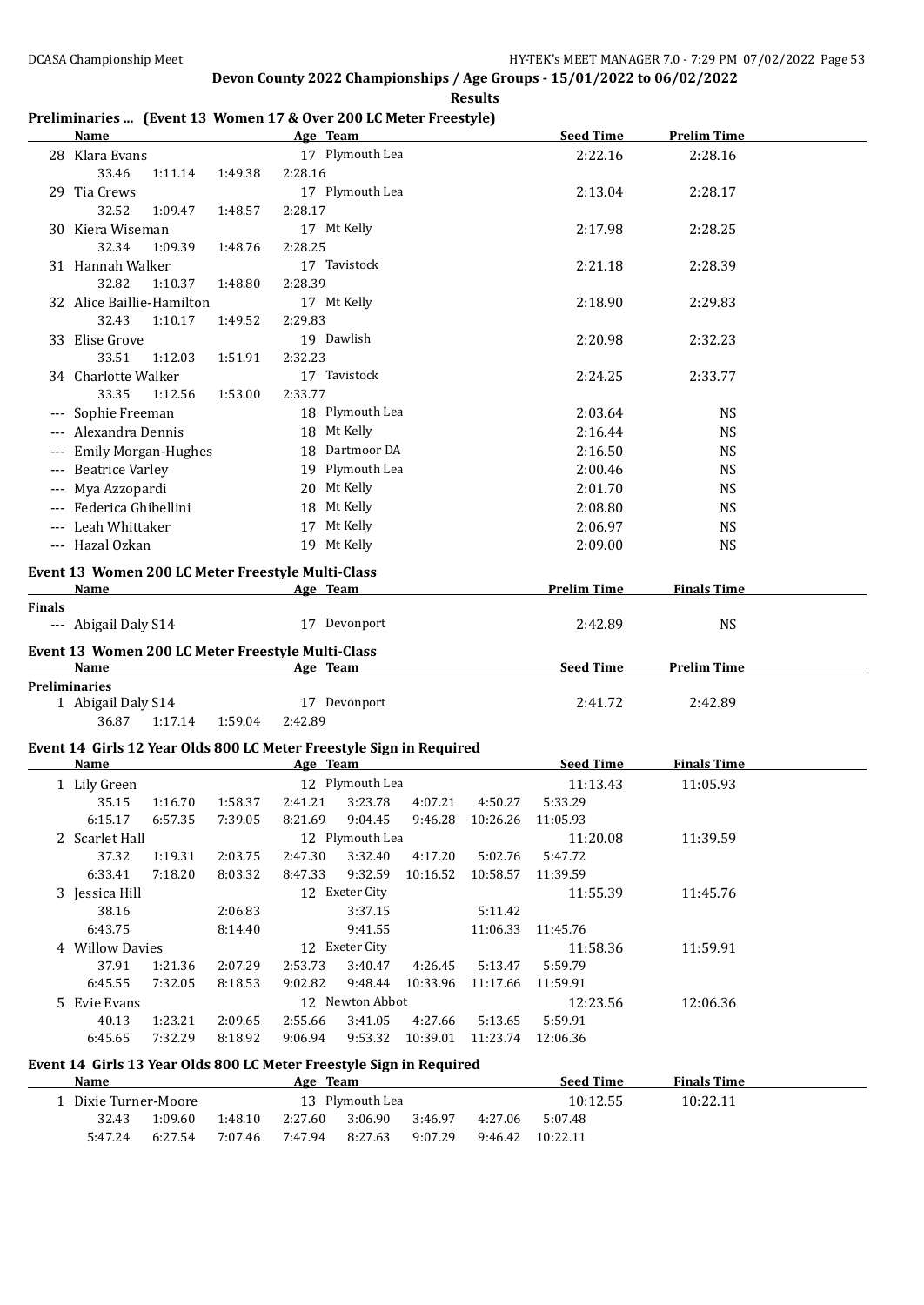**Results**

## **(Event 14 Girls 13 Year Olds 800 LC Meter Freestyle Sign in Required)**

|   | <b>Name</b>        |         |         | Age Team        |                 |                           |                           | <b>Seed Time</b>  | <b>Finals Time</b> |  |
|---|--------------------|---------|---------|-----------------|-----------------|---------------------------|---------------------------|-------------------|--------------------|--|
|   | 2 Brianna Davies   |         |         |                 | 13 Mt Kelly     |                           |                           | 10:14.16          | 10:22.97           |  |
|   | 35.34              | 1:13.33 | 1:52.81 | 2:32.60         | 3:12.19         | 3:52.43                   | 4:31.98                   | 5:10.96           |                    |  |
|   | 5:50.13            | 6:29.65 | 7:09.65 | 7:48.48         | 8:28.09         | 9:07.37                   |                           | 9:45.93 10:22.97  |                    |  |
|   | 3 Isabella Holmes  |         |         |                 | 13 Barnstaple   |                           |                           | 10:26.23          | 10:35.22           |  |
|   | 35.07              | 1:14.33 | 1:54.37 | 2:34.41         | 3:15.00         | 3:55.22                   | 4:35.20                   | 5:15.72           |                    |  |
|   | 5:55.96            | 6:37.16 | 7:17.72 | 7:58.32         | 8:38.69         | 9:19.04                   | 9:58.52                   | 10:35.22          |                    |  |
|   | 4 Miley Lake       |         |         |                 | 13 Tavistock    |                           |                           | 10:34.78          | 10:50.29           |  |
|   | 35.90              | 1:16.97 | 1:58.19 | 2:39.38         | 3:21.08         |                           | 4:02.15 4:44.06           | 5:25.18           |                    |  |
|   | 6:07.05            | 6:48.03 | 7:29.66 | 8:10.57         | 8:51.57         | 9:32.05                   | 10:12.63                  | 10:50.29          |                    |  |
|   | 5 Gabriella Drake  |         |         |                 | 13 Plymouth Lea |                           |                           | 10:50.00          | 11:02.45           |  |
|   | 36.78              | 1:18.02 | 2:00.95 | 2:43.55         | 3:26.14         |                           | 4:08.70 4:51.58           | 5:34.10           |                    |  |
|   | 6:16.95            | 6:59.02 | 7:41.47 | 8:23.13         | 9:04.47         |                           | 9:44.56 10:24.43 11:02.45 |                   |                    |  |
|   | 6 Naomi Hollinsky  |         |         | 13 Plymouth Lea |                 |                           |                           | 10:51.67          | 11:11.55           |  |
|   | 36.83              | 1:18.86 | 2:02.36 | 2:45.06         | 3:27.92         |                           | 4:08.99  4:52.75          | 5:33.98           |                    |  |
|   | 6:17.37            | 6:58.40 | 7:42.58 | 8:23.98         | 9:07.18         | 9:49.16                   | 10:31.91                  | 11:11.55          |                    |  |
|   | 7 Aela Farquharson |         |         | 13 Brixham      |                 |                           |                           | 11:21.48          | 11:13.37           |  |
|   | 37.54              | 1:19.77 | 2:02.16 | 2:45.62         | 3:28.42         |                           | 4:11.12  4:54.61          | 5:38.72           |                    |  |
|   | 6:21.67            | 7:04.52 | 7:47.53 | 8:29.94         | 9:11.46         | 9:53.09                   |                           | 10:34.06 11:13.37 |                    |  |
| 8 | Sian Davies        |         |         |                 | 13 Mt Kelly     |                           |                           | 11:09.19          | 11:20.78           |  |
|   | 35.80              | 1:17.00 | 1:59.63 | 2:42.36         | 3:25.14         |                           | 4:09.00 4:51.89           | 5:35.54           |                    |  |
|   | 6:19.09            | 7:03.11 | 7:46.76 | 8:30.45         | 9:14.17         | 9:57.97                   | 10:40.09                  | 11:20.78          |                    |  |
|   | 9 Willow Miles     |         |         |                 | 13 Dinnaton     |                           |                           | 11:24.49          | 11:31.65           |  |
|   |                    | 1:20.46 |         | 2:47.68         | 3:31.12         | 4:15.78                   | 5:00.27                   | 5:44.48           |                    |  |
|   | 6:28.39            | 7:12.56 | 7:56.84 | 8:41.11         | 9:24.70         | 10:08.51                  | 10:50.78                  | 11:31.65          |                    |  |
|   | 10 Jessica Brazier |         |         |                 | 13 Mt Kelly     |                           |                           | 11:20.73          | 11:44.68           |  |
|   | 38.26              | 1:21.01 | 2:04.75 | 2:49.24         |                 | 3:33.04  4:17.01  5:01.33 |                           | 5:46.14           |                    |  |
|   | 6:30.20            | 7:14.77 | 8:00.41 | 8:45.86         | 9:31.74         | 10:17.32                  | 11:01.02                  | 11:44.68          |                    |  |

#### **Event 14 Girls 14 Year Olds 800 LC Meter Freestyle Sign in Required**

| <b>Name</b> |                     |         |                               | Age Team and the state of the state of the state of the state of the state of the state of the state of the state of the state of the state of the state of the state of the state of the state of the state of the state of t |                |         | <b>Seed Time</b>            | <b>Finals Time</b>       |          |  |
|-------------|---------------------|---------|-------------------------------|--------------------------------------------------------------------------------------------------------------------------------------------------------------------------------------------------------------------------------|----------------|---------|-----------------------------|--------------------------|----------|--|
|             |                     |         | 1 Constance Logan 14 Mt Kelly |                                                                                                                                                                                                                                |                |         |                             | 10:34.19                 | 9:52.69  |  |
|             | 31.92               | 1:08.48 | 1:45.38                       | 2:22.97                                                                                                                                                                                                                        | 3:00.38        | 3:38.31 | 4:16.00                     | 4:53.64                  |          |  |
|             | 5:31.59             | 6:09.61 | 6:48.34                       | 7:25.33                                                                                                                                                                                                                        | 8:03.12        | 8:41.04 | 9:17.83                     | 9:52.69                  |          |  |
|             | 2 Sofia Vaughan     |         |                               |                                                                                                                                                                                                                                | 14 Mt Kelly    |         |                             | 11:00.21                 | 9:58.95  |  |
|             | 32.20               | 1:08.38 | 1:46.61                       | 2:24.64                                                                                                                                                                                                                        | 3:02.46        | 3:40.41 | 4:19.06                     | 4:57.61                  |          |  |
|             | 5:35.38             | 6:13.83 | 6:51.57                       | 7:29.64                                                                                                                                                                                                                        | 8:07.08        | 8:45.14 | 9:22.43                     | 9:58.95                  |          |  |
|             | 3 Abigail Needs     |         |                               |                                                                                                                                                                                                                                | 14 Exeter City |         |                             | 10:00.31                 | 10:04.41 |  |
|             | 32.32               | 1:09.28 | 1:46.99                       | 2:24.88                                                                                                                                                                                                                        | 3:02.86        | 3:41.29 | 4:19.60                     | 4:58.12                  |          |  |
|             | 5:36.44             | 6:15.43 | 6:54.36                       | 7:32.98                                                                                                                                                                                                                        | 8:11.78        | 8:49.85 |                             | 9:27.06 10:04.41         |          |  |
|             | 4 Amicie Vellaud    |         |                               |                                                                                                                                                                                                                                | 14 Mt Kelly    |         |                             | 9:49.31                  | 10:04.47 |  |
|             | 32.61               | 1:08.92 | 1:46.80                       | 2:24.53                                                                                                                                                                                                                        | 3:03.20        |         | 3:41.16  4:20.12  4:58.49   |                          |          |  |
|             | 5:37.33             | 6:15.92 | 6:55.22                       | 7:33.46                                                                                                                                                                                                                        | 8:12.74        | 8:51.00 |                             | 9:28.56 10:04.47         |          |  |
|             | 5 Kelly Wynne-Jones |         |                               |                                                                                                                                                                                                                                | 14 Mt Kelly    |         |                             | 10:11.90                 | 10:21.84 |  |
|             | 33.65               | 1:12.12 | 1:51.67                       | 2:30.72                                                                                                                                                                                                                        | 3:10.54        |         | 3:49.56 4:29.44             | 5:09.00                  |          |  |
|             | 5:49.14             | 6:29.10 | 7:09.28                       | 7:48.62                                                                                                                                                                                                                        | 8:27.76        | 9:07.32 |                             | 9:46.36 10:21.84         |          |  |
|             | 6 Gracie Simons     |         |                               |                                                                                                                                                                                                                                | 14 Mt Kelly    |         |                             | 10:26.90                 | 10:44.18 |  |
|             | 36.11               | 1:15.60 | 1:56.21                       | 2:36.81                                                                                                                                                                                                                        | 3:17.61        |         | 3:58.07 4:39.08             | 5:20.08                  |          |  |
|             | 6:01.04             | 6:41.92 | 7:22.79                       | 8:04.01                                                                                                                                                                                                                        | 8:44.10        |         | 9:24.79 10:05.18 10:44.18   |                          |          |  |
|             | 7 Charlotte Turpin  |         |                               |                                                                                                                                                                                                                                |                |         |                             | 14 Plymouth Lea 10:52.94 | 10:57.21 |  |
|             | 35.30               | 1:14.60 | 1:55.72                       | 2:36.83                                                                                                                                                                                                                        | 3:18.70        |         | 4:00.00 4:42.00             | 5:22.89                  |          |  |
|             | 6:04.94             | 6:46.89 | 7:29.52                       | 8:12.09                                                                                                                                                                                                                        | 8:54.46        |         | 9:35.99 10:17.91 10:57.21   |                          |          |  |
|             | 8 Millie Haves      |         |                               |                                                                                                                                                                                                                                | 14 Barnstaple  |         |                             | 10:43.81                 | 10:59.90 |  |
|             | 36.50               | 1:17.80 | 1:59.26                       | 2:41.09                                                                                                                                                                                                                        | 3:23.36        |         | 4:05.98 4:48.22             | 5:30.89                  |          |  |
|             | 6:13.17             | 6:55.33 | 7:37.44                       | 8:19.55                                                                                                                                                                                                                        | 9:00.81        |         | 9:42.00 10:21.87 10:59.90   |                          |          |  |
|             | 9 Mia Lawes-Turley  |         |                               | 14 Exeter City                                                                                                                                                                                                                 |                |         |                             | 10:27.99                 | 11:00.67 |  |
|             | 35.17               | 1:14.72 | 1:55.08                       | 2:36.66                                                                                                                                                                                                                        | 3:19.21        |         | 4:01.07 4:43.05             | 5:25.25                  |          |  |
|             | 6:07.39             | 6:49.98 | 7:32.40                       | 8:15.01                                                                                                                                                                                                                        | 8:57.29        |         | 9:38.78  10:20.52  11:00.67 |                          |          |  |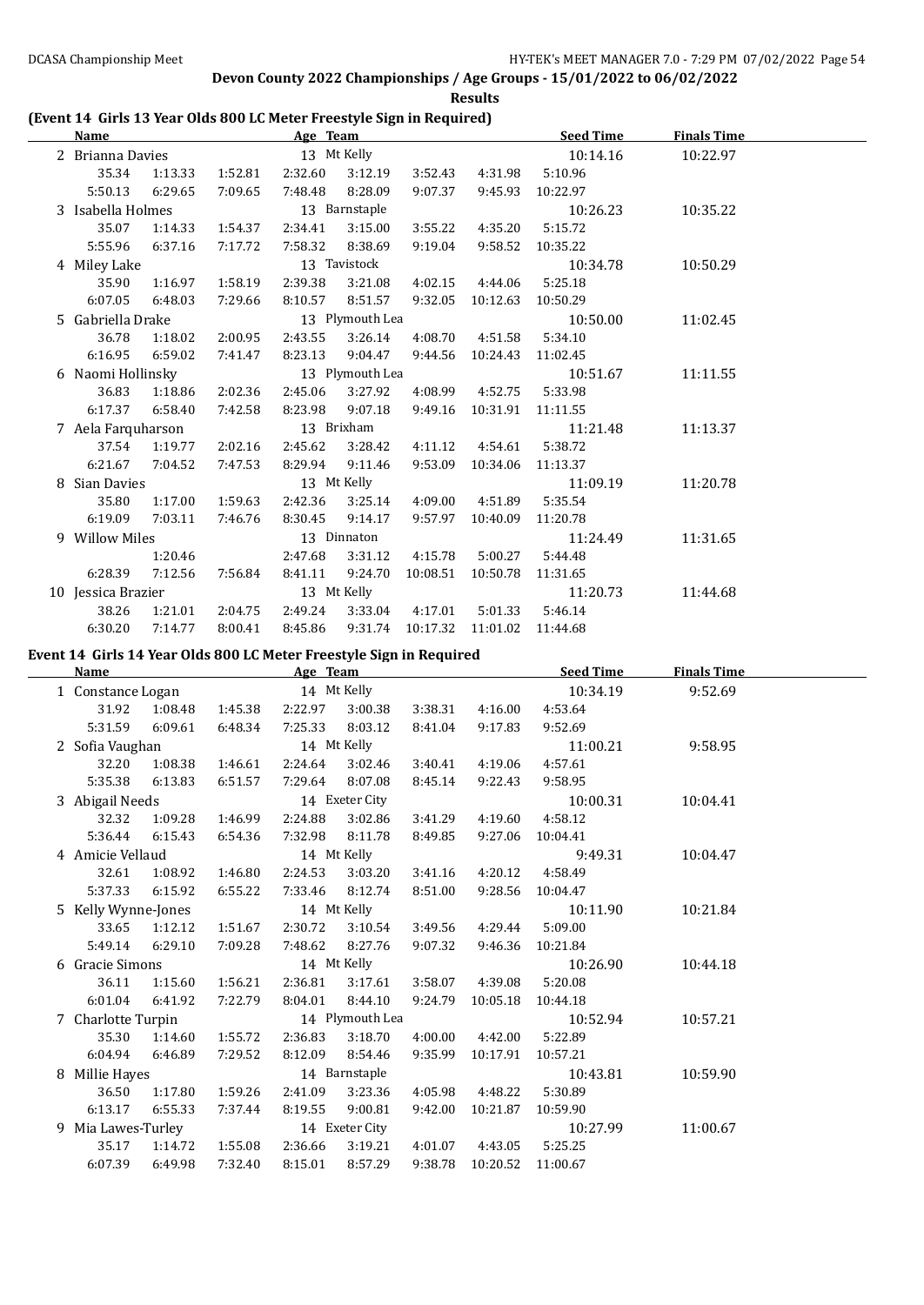**Results**

## **(Event 14 Girls 14 Year Olds 800 LC Meter Freestyle Sign in Required)**

|    | <b>Name</b>     |         |         | Age Team |                |         |          | <b>Seed Time</b> | <b>Finals Time</b> |  |
|----|-----------------|---------|---------|----------|----------------|---------|----------|------------------|--------------------|--|
| 10 | Elsie Maguire   |         |         |          | 14 Tavistock   |         |          | 11:21.32         | 11:01.43           |  |
|    | 35.80           | 1:16.74 | 1:59.10 | 2:41.43  | 3:23.71        | 4:06.47 | 4:48.13  | 5:30.17          |                    |  |
|    | 6:12.36         | 6:55.30 | 7:38.08 | 8:19.24  | 9:01.72        | 9:42.84 | 10:23.29 | 11:01.43         |                    |  |
| 11 | Ruby Gove       |         |         |          | 14 Dinnaton    |         |          | 10:46.47         | 11:06.90           |  |
|    | 33.56           | 1:13.51 | 1:55.44 | 2:36.92  | 3:19.16        | 4:02.25 | 4:45.03  | 5:27.55          |                    |  |
|    | 6:11.19         | 6:54.72 | 7:38.51 | 8:21.12  | 9:03.88        | 9:46.60 | 10:27.59 | 11:06.90         |                    |  |
|    | 12 Rebecca Shan |         |         |          | 14 Brixham     |         |          | 11:10.79         | 11:18.08           |  |
|    | 36.97           | 1:18.77 | 2:00.97 | 2:44.49  | 3:27.86        | 4:12.30 | 4:55.76  | 5:40.06          |                    |  |
|    | 6:23.96         | 7:08.56 | 7:51.53 | 8:34.32  | 9:16.81        | 9:57.90 | 10:39.21 | 11:18.08         |                    |  |
| 13 | Millie Page     |         |         |          | 14 Exeter City |         |          | 11:15.86         | 11:28.06           |  |
|    | 35.38           |         | 2:00.09 |          | 3:25.83        |         | 4:52.94  |                  |                    |  |
|    | 6:22.85         |         | 7:52.46 |          | 9:20.62        |         | 10:46.31 | 11:28.06         |                    |  |

#### **Event 14 Women 15 Year Olds 800 LC Meter Freestyle Sign in Required**

| <b>Name</b>           |         |         | Age Team |                 |         |          | <b>Seed Time</b> | <b>Finals Time</b> |  |
|-----------------------|---------|---------|----------|-----------------|---------|----------|------------------|--------------------|--|
| 1 Breanna Chamberlain |         |         |          | 15 Mt Kelly     |         |          | 9:26.58          | 9:35.93            |  |
| 31.80                 | 1:06.32 | 1:41.70 | 2:17.32  | 2:53.16         | 3:29.27 | 4:05.53  | 4:42.18          |                    |  |
| 5:19.00               | 5:55.81 | 6:32.88 | 7:10.06  | 7:47.34         | 8:24.15 | 9:00.70  | 9:35.93          |                    |  |
| 2 Lacey Roberts       |         |         |          | 15 Plymouth Lea |         |          | 9:19.41          | 9:36.01            |  |
| 32.27                 | 1:08.02 | 1:43.72 | 2:19.79  | 2:55.69         | 3:31.92 | 4:08.16  | 4:44.43          |                    |  |
| 5:20.59               | 5:57.58 | 6:34.04 | 7:10.89  | 7:47.68         | 8:24.16 | 9:00.81  | 9:36.01          |                    |  |
| 3 Nicole Quiller      |         |         |          | 15 Mt Kelly     |         |          | 9:32.16          | 9:53.59            |  |
| 31.53                 | 1:06.84 | 1:43.76 | 2:20.52  | 2:58.17         | 3:35.99 | 4:14.48  | 4:52.35          |                    |  |
| 5:30.12               | 6:07.96 | 6:46.06 | 7:24.56  | 8:02.11         | 8:40.30 | 9:17.95  | 9:53.59          |                    |  |
| 4 Millie Dixon        |         |         |          | 15 Mt Kelly     |         |          | 9:39.82          | 10:02.99           |  |
| 31.95                 | 1:06.92 | 1:43.18 | 2:19.41  | 2:56.75         | 3:34.22 | 4:13.65  | 4:52.63          |                    |  |
| 5:33.23               | 6:12.30 | 6:51.04 | 7:30.68  | 8:08.71         | 8:48.51 | 9:27.60  | 10:02.99         |                    |  |
| 5 Sara Sari           |         |         |          | 15 Exeter City  |         |          | 10:12.10         | 10:17.37           |  |
| 32.79                 | 1:09.83 | 1:48.01 | 2:25.96  | 3:04.16         | 3:42.43 | 4:20.74  | 4:59.51          |                    |  |
| 5:38.51               | 6:17.63 | 6:57.79 | 7:37.94  | 8:18.65         | 8:58.88 | 9:38.91  | 10:17.37         |                    |  |
| 6 Alice Lapish        |         |         |          | 15 Barnstaple   |         |          | 10:28.55         | 10:40.28           |  |
| 35.30                 | 1:13.94 | 1:53.69 | 2:34.01  | 3:14.77         | 3:55.32 | 4:36.19  | 5:16.63          |                    |  |
| 5:57.41               | 6:38.55 | 7:19.49 | 8:00.27  | 8:40.95         | 9:21.76 | 10:02.15 | 10:40.28         |                    |  |
| 7 Zoe Falconer        |         |         |          | 15 Mt Kelly     |         |          | 10:16.96         | 10:47.14           |  |
| 33.84                 | 1:12.38 | 1:52.18 | 2:31.75  | 3:12.24         | 3:52.10 | 4:32.66  | 5:13.66          |                    |  |
| 5:55.28               | 6:36.76 | 7:18.85 | 8:00.61  | 8:43.33         | 9:26.15 | 10:07.44 | 10:47.14         |                    |  |
| 8 Ella Jones          |         |         |          | 15 Barnstaple   |         |          | 10:39.80         | 10:50.15           |  |
| 35.76                 | 1:15.87 | 1:57.07 | 2:37.82  | 3:18.79         | 4:00.48 | 4:42.75  | 5:24.27          |                    |  |
| 6:05.87               | 6:47.17 | 7:28.59 | 8:10.38  | 8:51.51         | 9:32.49 | 10:12.73 | 10:50.15         |                    |  |
| 9 Oceana Dawdry       |         |         |          | 15 Plymouth Lea |         |          | 10:26.37         | 10:53.10           |  |
| 35.61                 | 1:15.70 | 1:56.70 | 2:37.99  | 3:19.30         | 4:00.47 | 4:41.76  | 5:23.25          |                    |  |
| 6:05.06               | 6:46.77 | 7:29.02 | 8:10.65  | 8:53.61         | 9:33.47 | 10:14.23 | 10:53.10         |                    |  |
| 10 Isla Pollak        |         |         |          | 15 Dinnaton     |         |          | 10:41.38         | 10:56.58           |  |
| 35.86                 | 1:16.17 | 1:56.26 | 2:36.37  | 3:17.34         | 3:58.75 | 4:40.92  | 5:22.76          |                    |  |
| 6:04.89               | 6:46.70 | 7:29.04 | 8:11.02  | 8:53.17         | 9:35.34 | 10:17.11 | 10:56.58         |                    |  |
| 11 Hannah Tilney      |         |         |          | 15 Mt Kelly     |         |          | 10:44.83         | 11:17.09           |  |
| 36.35                 | 1:17.80 | 2:00.03 | 2:42.88  | 3:24.70         | 4:07.72 | 4:51.40  | 5:34.91          |                    |  |
| 6:17.79               | 7:01.47 | 7:44.53 | 8:28.85  | 9:10.76         | 9:54.40 | 10:36.99 | 11:17.09         |                    |  |
| 12 Evelyn Fenwick     |         |         |          | 15 Plymouth Lea |         |          | 10:49.71         | 11:33.66           |  |
| 34.58                 |         | 1:59.67 |          | 3:28.65         |         | 4:57.73  |                  |                    |  |
| 6:27.11               |         | 7:55.90 |          | 9:24.46         |         | 10:52.32 | 11:33.66         |                    |  |

### **Event 14 Women 16 Year Olds 800 LC Meter Freestyle Sign in Required**

 $\overline{\phantom{a}}$ 

| <b>Name</b>    |         |         | Age Team |             |         |         | <b>Seed Time</b> | <b>Finals Time</b> |  |
|----------------|---------|---------|----------|-------------|---------|---------|------------------|--------------------|--|
| Ruby Griffiths |         |         |          | 16 Mt Kelly |         |         | 8:52.55          | 9:20.22            |  |
| 31.37          | 1:05.51 | 1:39.83 | 2:14.51  | 2:49.17     | 3:24.28 | 3:59.46 | 4:35.21          |                    |  |
| 5:10.29        | 5:46.04 | 6:21.77 | 6:57.78  | 7:33.53     | 8:09.99 | 8:45.43 | 9:20.22          |                    |  |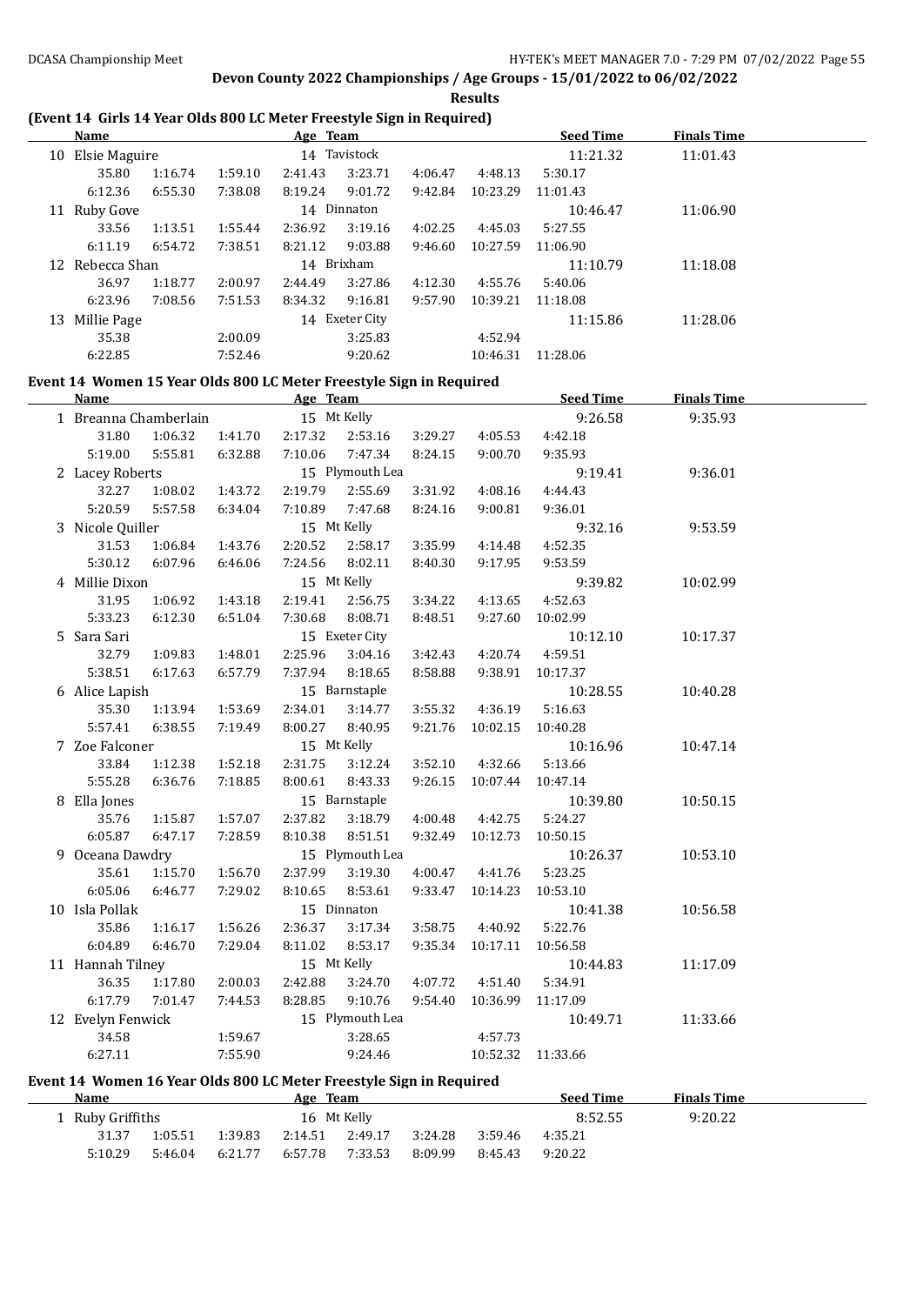**Results**

## **(Event 14 Women 16 Year Olds 800 LC Meter Freestyle Sign in Required)**

| Name               |         |         | Age Team |                 |         |          | <b>Seed Time</b> | <b>Finals Time</b> |  |
|--------------------|---------|---------|----------|-----------------|---------|----------|------------------|--------------------|--|
| 2 Ruby Wheeler     |         |         |          | 16 Plymouth Lea |         |          | 9:05.20          | 9:26.24            |  |
| 31.27              | 1:05.35 | 1:40.09 | 2:15.63  | 2:51.15         | 3:27.28 | 4:03.21  | 4:40.25          |                    |  |
| 5:17.68            | 5:53.63 | 6:30.37 | 7:06.58  | 7:42.85         | 8:18.61 | 8:53.82  | 9:26.24          |                    |  |
| 3 Isabella Vaughan |         |         |          | 16 Mt Kelly     |         |          | 9:55.82          | 9:57.35            |  |
| 31.99              | 1:08.52 | 1:46.05 | 2:23.94  | 3:01.44         | 3:38.95 | 4:16.56  | 4:54.51          |                    |  |
| 5:32.28            | 6:10.29 | 6:48.52 | 7:26.79  | 8:05.16         | 8:43.66 | 9:21.22  | 9:57.35          |                    |  |
| 4 Ella Pile        |         |         |          | 16 Barnstaple   |         |          | 10:33.89         | 10:40.96           |  |
| 35.58              | 1:15.05 | 1:54.88 | 2:36.28  | 3:16.35         | 3:57.04 | 4:37.14  | 5:18.23          |                    |  |
| 5:59.01            | 6:40.49 | 7:21.55 | 8:02.67  | 8:43.56         | 9:24.29 | 10:05.01 | 10:40.96         |                    |  |

# **Event 14 Women 17 & Over 800 LC Meter Freestyle Sign in Required**

| <b>Name</b>             |         |         | Age Team                                  |                 |                         |         | <b>Seed Time</b> | <b>Finals Time</b> |  |
|-------------------------|---------|---------|-------------------------------------------|-----------------|-------------------------|---------|------------------|--------------------|--|
| 1 Sophie Main           |         |         |                                           | 18 Mt Kelly     |                         |         | 8:54.49          | 9:17.17            |  |
| 31.91                   | 1:06.31 | 1:41.35 | 2:16.70                                   | 2:51.67         | 3:26.43                 | 4:01.39 | 4:36.18          |                    |  |
| 5:10.93                 | 5:45.61 | 6:20.89 | 6:56.19                                   | 7:31.89         | 8:07.44                 | 8:42.59 | 9:17.17          |                    |  |
| 2 Erin Little           |         |         | 17 Mt Kelly                               |                 |                         |         | 9:14.42          | 9:21.35            |  |
| 29.97                   | 1:03.59 | 1:38.06 | 2:13.00                                   | 2:48.25         | 3:23.89                 | 3:59.77 | 4:35.65          |                    |  |
| 5:11.66                 | 5:48.35 | 6:25.07 | 7:01.58                                   | 7:37.26         | 8:13.36                 | 8:48.63 | 9:21.35          |                    |  |
| 3 Emily Forwood         |         |         | 18 Mt Kelly                               |                 |                         |         | 9:04.19          | 9:26.52            |  |
| 32.02                   | 1:06.97 | 1:42.36 | 2:17.94                                   | 2:53.31         | 3:29.08                 | 4:05.00 | 4:40.67          |                    |  |
| 5:16.60                 | 5:52.53 | 6:28.48 | 7:04.26                                   | 7:40.30         | 8:16.15                 | 8:51.88 | 9:26.52          |                    |  |
| 4 Gemma Dilks           |         |         |                                           | 17 Tiverton     |                         |         | 9:47.80          | 9:38.12            |  |
| 32.13                   | 1:07.24 | 1:42.63 | 2:18.88                                   | 2:54.74         | 3:31.21                 | 4:07.64 | 4:44.63          |                    |  |
| 5:21.68                 | 5:58.84 | 6:35.74 | 7:13.05                                   | 7:50.00         | 8:26.90                 | 9:02.86 | 9:38.12          |                    |  |
| 5 Megan Barnes          |         |         | 19 Mt Kelly                               |                 |                         |         | 8:47.12          | 9:39.85            |  |
| 31.22                   | 1:06.35 | 1:42.09 | 2:18.50                                   | 2:55.16         | 3:31.20                 | 4:07.52 | 4:44.40          |                    |  |
| 5:21.63                 | 5:58.44 | 6:35.09 | 7:12.11                                   | 7:48.67         | 8:25.80                 | 9:03.18 | 9:39.85          |                    |  |
| 6 Katie Bamborough      |         |         | 18 Mt Kelly                               |                 |                         |         | 9:25.19          | 9:40.65            |  |
| 32.22                   | 1:07.33 | 1:43.96 | 2:20.53                                   | 2:57.40         | 3:33.94                 | 4:10.54 | 4:47.36          |                    |  |
| 5:24.15                 | 6:01.43 | 6:38.49 | 7:15.61                                   | 7:52.45         | 8:29.22                 | 9:05.99 | 9:40.65          |                    |  |
| 7 Almudena Visser Velez |         |         |                                           | 20 Exeter City  |                         |         | 9:16.08          | 9:45.76            |  |
| 32.65                   | 1:08.79 | 1:45.47 | 2:22.59                                   | 2:59.47         | 3:36.94                 | 4:14.15 | 4:51.31          |                    |  |
| 5:28.52                 | 6:05.41 | 6:42.35 | 7:19.71                                   | 7:56.72         | 8:33.78                 | 9:10.39 | 9:45.76          |                    |  |
| 8 Chloe Burkill         |         |         | 17 Mt Kelly                               |                 |                         |         | 9:23.29          | 9:46.63            |  |
| 32.04                   | 1:06.91 | 1:42.57 | 2:18.72                                   | 2:55.05         | 3:31.92                 | 4:09.42 | 4:46.69          |                    |  |
| 5:24.29                 | 6:01.60 | 6:39.42 | 7:17.14                                   | 7:55.15         | 8:32.56                 | 9:10.07 | 9:46.63          |                    |  |
| 9 Mila Jovanov          |         |         | 17 Mt Kelly                               |                 |                         |         | 9:31.39          | 9:48.62            |  |
| 32.29                   | 1:07.68 | 1:44.10 | 2:21.16                                   | 2:58.43         | 3:35.66                 | 4:12.37 | 4:49.76          |                    |  |
| 5:26.88                 | 6:04.57 | 6:41.64 | 7:19.52                                   | 7:56.93         | 8:34.95                 | 9:12.19 | 9:48.62          |                    |  |
| 10 Niamh Hutchinson     |         |         |                                           | 17 Plymouth Lea |                         |         | 9:26.59          | 10:09.71           |  |
| 32.55                   | 1:08.44 | 1:45.39 | 2:22.96                                   | 3:01.33         | 3:39.72                 | 4:18.55 | 4:57.01          |                    |  |
| 5:36.56                 | 6:16.14 | 6:55.41 | 7:35.14                                   | 8:14.86         | 8:53.95                 | 9:32.29 | 10:09.71         |                    |  |
| 11 Emily Morgan-Hughes  |         |         |                                           | 18 Dartmoor DA  |                         |         | 10:31.90         | 10:15.79           |  |
| 33.71                   | 1:11.40 | 1:49.63 | 2:28.84                                   | 3:08.16         | 3:46.96                 | 4:26.35 | 5:05.18          |                    |  |
| 5:44.57                 | 6:23.75 | 7:03.30 | 7:42.56                                   | 8:21.37         | 9:00.57                 | 9:38.60 | 10:15.79         |                    |  |
| 12 Marisa Poole         |         |         |                                           | 17 Barnstaple   |                         |         | 10:05.87         | 10:22.00           |  |
| 33.47                   | 1:10.47 | 1:48.87 | 2:27.92                                   | 3:07.64         | 3:47.38                 | 4:27.51 | 5:07.38          |                    |  |
| 5:47.30                 | 6:26.91 | 7:06.79 | 7:46.42                                   | 8:26.09         | 9:05.64                 | 9:45.07 | 10:22.00         |                    |  |
| 13 Anna Drawer          |         |         |                                           | 18 Torridgeside |                         |         | 9:57.36          | 10:22.33           |  |
|                         |         |         | 33.49  1:10.81  1:50.36  2:29.87  3:09.98 |                 | 3:49.71 4:29.84 5:09.30 |         |                  |                    |  |
| 5:49.02                 | 6:28.34 | 7:07.92 | 7:47.39                                   | 8:26.89         | 9:06.24                 | 9:45.11 | 10:22.33         |                    |  |
| 14 Samantha Lake        |         |         |                                           | 44 Tavistock    |                         |         | 10:17.66         | 10:28.12           |  |
| 35.30                   | 1:14.27 | 1:53.69 | 2:33.12                                   | 3:12.75         | 3:52.14                 | 4:32.14 | 5:11.95          |                    |  |
| 5:52.08                 | 6:32.05 | 7:12.11 | 7:52.10                                   | 8:31.79         | 9:11.52                 | 9:50.81 | 10:28.12         |                    |  |
| 15 Lucy Webber          |         |         |                                           | 17 Tiverton     |                         |         | 9:43.42          | 10:30.91           |  |
| 33.37                   | 1:10.02 | 1:48.48 | 2:27.68                                   | 3:06.75         | 3:45.96                 | 4:26.12 | 5:07.26          |                    |  |
| 5:47.84                 | 6:29.59 | 7:10.81 | 7:52.02                                   | 8:33.25         | 9:14.28                 | 9:53.92 | 10:30.91         |                    |  |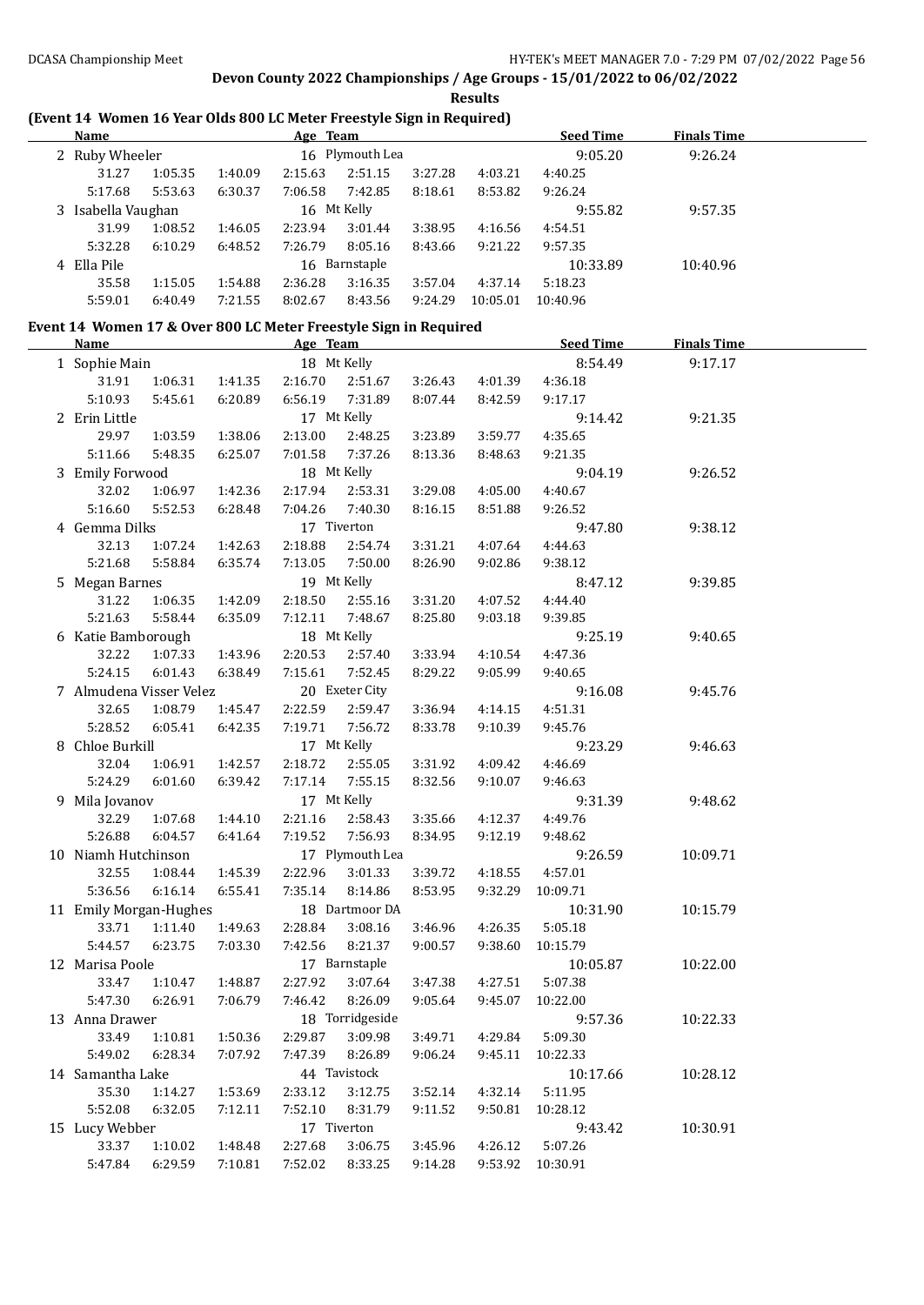**Results**

## **(Event 14 Women 17 & Over 800 LC Meter Freestyle Sign in Required)**

| <b>Name</b> |                  |         |          | Age Team |                |          |          | <b>Seed Time</b> | <b>Finals Time</b> |  |
|-------------|------------------|---------|----------|----------|----------------|----------|----------|------------------|--------------------|--|
| 16          | Emily Shipley    |         |          | 17       | Exeter City    |          |          | 10:41.95         | 10:42.65           |  |
|             | 35.88            | 1:15.78 | 1:56.33  | 2:37.31  | 3:18.25        | 3:59.18  | 4:40.30  | 5:21.71          |                    |  |
|             | 6:02.35          | 6:42.92 | 7:23.52  | 8:04.28  | 8:44.75        | 9:25.12  | 10:04.98 | 10:42.65         |                    |  |
|             | 17 Christa Page  |         |          | 47       | Exe Masters    |          |          | 11:39.45         | 11:19.77           |  |
|             | 38.27            | 1:20.05 | 2:02.58  | 2:44.93  | 3:27.96        | 4:10.71  | 4:53.91  | 5:36.92          |                    |  |
|             | 6:19.65          | 7:02.78 | 7:46.09  | 8:29.00  | 9:11.89        | 9:54.86  | 10:37.75 | 11:19.77         |                    |  |
| 18          | Elizabeth Teague |         |          |          | 26 Tavistock   |          |          | 10:40.24         | 11:28.33           |  |
|             | 37.52            | 1:19.31 | 2:02.19  | 2:45.79  | 3:29.03        | 4:12.95  | 4:57.01  | 5:41.02          |                    |  |
|             | 6:24.46          | 7:08.54 | 7:52.12  | 8:35.51  | 9:19.25        | 10:02.54 | 10:46.34 | 11:28.33         |                    |  |
| 19          | Kerry Friend     |         |          |          | 53 Exe Masters |          |          | 15:26.47         | 15:03.24           |  |
|             | 48.02            | 1:39.67 | 2:36.84  | 3:33.66  | 4:33.09        | 5:30.75  | 6:28.79  | 7:26.32          |                    |  |
|             | 8:24.36          | 9:21.92 | 10:20.47 | 11:18.47 | 12:15.76       | 13:12.88 | 14:09.17 | 15:03.24         |                    |  |

## **Event 14 Boys 12 Year Olds 800 LC Meter Freestyle Sign in Required**

| Name             |         |         | Age Team   |                |         |          | <b>Seed Time</b> | <b>Finals Time</b> |  |
|------------------|---------|---------|------------|----------------|---------|----------|------------------|--------------------|--|
| 1 Ben Greenslade |         |         |            | 12 Exeter City |         |          | 11:48.32         | 11:15.33           |  |
| 36.96            | 1:19.86 | 2:03.14 | 2:46.81    | 3:30.00        | 4:13.31 | 4:56.90  | 5:40.93          |                    |  |
| 6:23.74          | 7:07.62 | 7:49.77 | 8:32.57    | 9:14.24        | 9:57.04 | 10:36.95 | 11:15.33         |                    |  |
| 2 James Biddick  |         |         |            | 12 Exeter City |         |          | 11:25.39         | 11:15.35           |  |
| 37.52            | 1:20.65 | 2:04.15 | 2:47.64    | 3:31.16        | 4:15.60 | 4:59.34  | 5:43.28          |                    |  |
| 6:26.63          | 7:10.68 | 7:53.38 | 8:36.38    | 9:17.11        | 9:59.66 | 10:40.34 | 11:15.35         |                    |  |
| 3 Ashby Edmonds  |         |         | 12 Dawlish |                |         |          | 11:54.22         | 11:19.71           |  |
| 36.74            | 1:19.48 | 2:02.10 | 2:42.97    | 3:26.07        | 4:09.99 | 4:53.59  | 5:38.18          |                    |  |
| 6:21.44          | 7:05.11 | 7:49.04 | 8:33.03    | 9:18.68        | 9:59.45 | 10:41.22 | 11:19.71         |                    |  |
|                  |         |         |            |                |         |          |                  |                    |  |

## **Event 14 Boys 13 Year Olds 800 LC Meter Freestyle Sign in Required**

| Name                                  |         |         | Age Team |                 |         |          | <b>Seed Time</b> | <b>Finals Time</b> |  |
|---------------------------------------|---------|---------|----------|-----------------|---------|----------|------------------|--------------------|--|
| 13 Plymouth Lea<br>1 William Hamilton |         |         |          |                 |         |          | 10:16.67         | 10:21.39           |  |
| 33.73                                 | 1:11.38 | 1:50.43 | 2:29.57  | 3:09.30         | 3:48.43 | 4:28.19  | 5:07.97          |                    |  |
| 5:47.65                               | 6:26.77 | 7:06.23 | 7:45.79  | 8:25.46         | 9:05.27 | 9:43.91  | 10:21.39         |                    |  |
| 2 Morgan Farrar                       |         |         |          | 13 Mt Kelly     |         |          | 10:16.37         | 10:32.91           |  |
| 34.39                                 | 1:13.30 | 1:52.99 | 2:32.48  | 3:12.65         | 3:52.50 | 4:32.39  | 5:12.74          |                    |  |
| 5:53.17                               | 6:33.38 | 7:13.58 | 7:54.78  | 8:35.44         | 9:16.39 | 9:55.94  | 10:32.91         |                    |  |
| 3 Jack McMeekin                       |         |         |          | 13 Mt Kelly     |         |          | 10:16.29         | 10:49.07           |  |
| 35.26                                 | 1:14.54 | 1:54.75 | 2:35.43  | 3:16.44         | 3:57.01 | 4:38.42  | 5:20.00          |                    |  |
| 6:01.84                               | 6:43.58 | 7:25.11 | 8:06.60  | 8:47.20         | 9:28.34 | 10:09.07 | 10:49.07         |                    |  |
| 4 James Brinkworth                    |         |         |          | 13 Plymouth Lea |         |          | 10:38.68         | 11:09.26           |  |
| 37.18                                 | 53.12   | 1:59.22 | 2:41.19  | 3:24.04         | 4:06.97 | 4:49.95  | 5:32.53          |                    |  |
| 6:14.81                               | 6:58.30 | 7:41.60 | 8:24.36  | 9:06.61         | 9:48.47 | 10:29.44 | 11:09.26         |                    |  |
| 5 Arsene Vallez                       |         |         |          | 13 Exeter City  |         |          | 11:02.94         | 11:10.42           |  |
| 36.44                                 | 1:18.79 | 2:02.94 | 2:46.44  | 3:30.78         | 4:14.71 | 4:58.62  | 5:42.63          |                    |  |
| 6:26.40                               | 7:09.01 | 7:51.58 | 8:32.26  |                 | 9:54.78 | 10:33.26 | 11:10.42         |                    |  |
| 6 Rhys Greenfield                     |         |         |          | 13 Plymouth Lea |         |          | 10:42.77         | 11:13.18           |  |
| 36.16                                 | 1:18.46 | 2:01.46 | 2:44.16  | 3:27.25         | 4:10.18 | 4:52.95  | 5:35.48          |                    |  |
| 6:19.55                               | 7:02.60 | 7:45.54 | 8:28.70  | 9:11.28         | 9:53.46 | 10:35.33 | 11:13.18         |                    |  |
| 7 John Dyer                           |         |         |          | 13 Brixham      |         |          | 11:15.35         | 11:20.73           |  |
| 36.15                                 | 1:16.81 | 1:59.47 | 2:42.18  | 3:25.71         | 4:08.98 | 4:52.79  | 5:37.13          |                    |  |
| 6:21.32                               | 7:04.62 | 7:48.20 | 8:31.36  | 9:14.76         | 9:57.68 | 10:40.75 | 11:20.73         |                    |  |

## **Event 14 Boys 14 Year Olds 800 LC Meter Freestyle Sign in Required**

| Name           |         |         | Age Team |             |         |         | <b>Seed Time</b> | <b>Finals Time</b> |  |
|----------------|---------|---------|----------|-------------|---------|---------|------------------|--------------------|--|
| 1 Ben Uff      |         |         |          | 14 Mt Kelly |         |         | 9:08.58          | 9:24.37            |  |
| 29.86          | 1:03.70 | 1:38.76 | 2:14.81  | 2:50.63     | 3:26.03 | 4:02.36 | 4:38.15          |                    |  |
| 5:14.24        | 5:50.34 | 6:27.16 | 7:03.11  | 7:39.04     | 8:14.70 | 8:50.20 | 9:24.37          |                    |  |
| 2 Marcus Haigh |         |         |          | 14 Mt Kelly |         |         | 9:27.59          | 9:30.01            |  |
| 30.99          | 1:05.49 | 1:41.01 | 2:16.79  | 2:52.89     | 3:28.93 | 4:05.83 | 4:42.53          |                    |  |
| 5:18.63        | 5:54.65 | 6:31.37 | 7:07.60  | 7:43.73     | 8:19.80 | 8:55.24 | 9:30.01          |                    |  |
|                |         |         |          |             |         |         |                  |                    |  |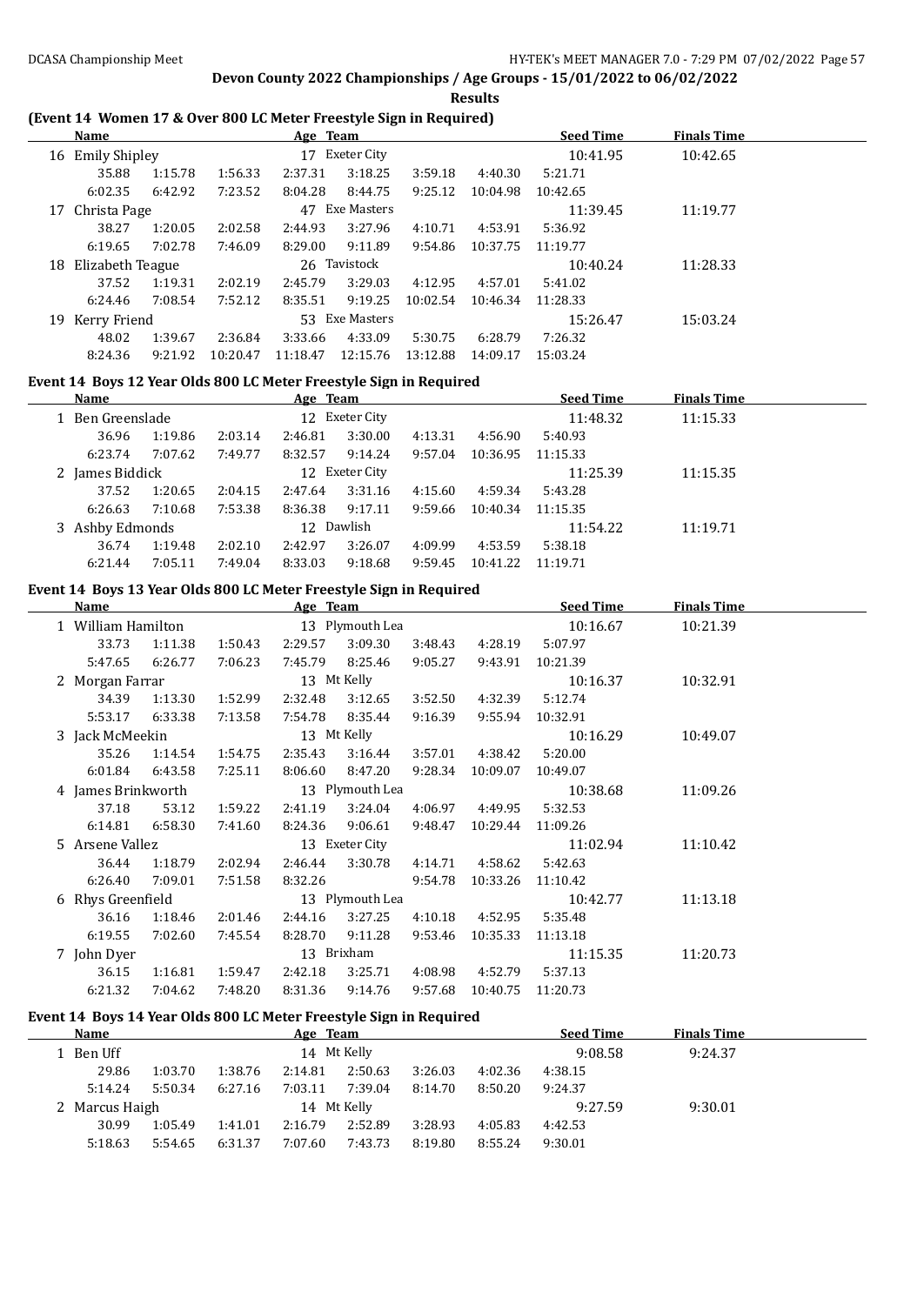**Results**

## **(Event 14 Boys 14 Year Olds 800 LC Meter Freestyle Sign in Required)**

| Name |                                                                   |         |         | Age Team |                 |         |         | <b>Seed Time</b> | <b>Finals Time</b> |  |
|------|-------------------------------------------------------------------|---------|---------|----------|-----------------|---------|---------|------------------|--------------------|--|
|      | 3 Nathan Apps                                                     |         |         |          | 14 Paignton     |         |         | 9:54.65          | 9:59.70            |  |
|      | 31.68                                                             | 1:08.01 | 1:45.64 | 2:23.23  | 3:01.63         | 3:40.00 | 4:18.58 | 4:57.44          |                    |  |
|      | 5:36.49                                                           | 6:15.36 | 6:52.80 | 7:30.69  | 8:08.80         | 8:47.36 | 9:24.86 | 9:59.70          |                    |  |
|      | Event 14 Men 15 Year Olds 800 LC Meter Freestyle Sign in Required |         |         |          |                 |         |         |                  |                    |  |
|      | <b>Name</b>                                                       |         |         | Age Team |                 |         |         | <b>Seed Time</b> | <b>Finals Time</b> |  |
|      | 1 Fergus Thomson                                                  |         |         |          | 15 Mt Kelly     |         |         | 9:28.80          | 9:13.51            |  |
|      | 29.69                                                             | 1:02.72 | 1:36.60 | 2:10.40  | 2:44.90         | 3:19.67 | 3:54.98 | 4:29.88          |                    |  |
|      | 5:05.50                                                           | 5:40.95 | 6:16.70 | 6:52.18  | 7:27.82         | 8:03.21 | 8:38.86 | 9:13.51          |                    |  |
|      | 2 Nathan McManus                                                  |         |         |          | 15 Plymouth Lea |         |         | 9:21.11          | 9:20.13            |  |

| 5:09.62                | 5:45.51 | 6:21.67 | 6:57.25     | 7:33.54         | 8:09.57 | 8:45.35 | 9:20.13 |         |
|------------------------|---------|---------|-------------|-----------------|---------|---------|---------|---------|
| 3 Panagiotis Angelakis |         |         | 15 Mt Kelly |                 |         |         | 9:08.15 | 9:22.94 |
| 30.59                  | 1:04.11 | 1:39.35 | 2:15.05     | 2:50.60         | 3:26.19 | 4:01.47 | 4:36.87 |         |
| 5:11.56                | 5:47.84 | 6:24.27 | 7:00.74     | 7:37.02         | 8:13.56 | 8:49.46 | 9:22.94 |         |
| 4 Thomas Bennett       |         |         |             | 15 Plymouth Lea |         |         | 9:28.73 | 9:35.74 |
| 32.16                  | 1:08.01 | 1:44.10 | 2:20.67     | 2:57.75         | 3:34.56 | 4:11.54 | 4:48.54 |         |
| 5:25.53                | 6:02.31 | 6:38.49 | 7:15.20     | 7:51.92         | 8:28.39 | 9:03.22 | 9:35.74 |         |
| 5 Matthew Hamilton     |         |         |             | 15 Plymouth Lea |         |         | 9:33.04 | 9:37.60 |
| 29.40                  | 1:03.39 | 1:38.87 | 2:15.00     | 2:51.53         | 3:28.15 | 4:05.20 | 4:42.60 |         |
| 5:19.86                | 5:57.08 | 6:34.40 | 7:11.96     | 7:49.44         | 8:27.15 | 9:03.40 | 9:37.60 |         |
| 6 Theo Elliott         |         |         |             | 15 Exeter City  |         |         | 9:49.19 | 9:49.17 |
| 31.54                  | 1:07.34 | 1:44.37 | 2:21.72     | 2:58.74         | 3:36.51 | 4:13.86 | 4:51.21 |         |
| 5:28.85                | 6:06.49 | 6:44.06 | 7:21.59     | 7:59.17         | 8:36.68 | 9:13.70 | 9:49.17 |         |
| 7 Reuben Miles         |         |         |             | 15 Dinnaton     |         |         | 9:43.95 | 9:49.87 |
| 32.25                  | 1:08.48 | 1:44.41 | 2:21.32     | 2:58.29         | 3:35.21 | 4:12.92 | 4:49.92 |         |
| 5:27.35                | 6:05.82 | 6:43.66 | 7:21.93     | 7:59.42         | 8:37.61 | 9:15.86 | 9:49.87 |         |

30.73 1:02.82 1:36.35 2:10.85 2:46.01 3:21.50 3:57.86 4:33.58

#### **Event 14 Men 16 Year Olds 800 LC Meter Freestyle Sign in Required**

| Name                 |         |         | Age Team |                 |         |         | <b>Seed Time</b> | <b>Finals Time</b> |  |
|----------------------|---------|---------|----------|-----------------|---------|---------|------------------|--------------------|--|
| 1 Jonathan Turck     |         |         |          | 16 Mt Kelly     |         |         | 9:06.42          | 8:53.87            |  |
| 28.71                | 1:01.22 | 1:34.58 | 2:07.70  | 2:41.44         | 3:15.12 | 3:49.23 | 4:22.88          |                    |  |
| 4:57.04              | 5:30.84 | 6:05.03 | 6:39.33  | 7:13.91         | 7:48.01 | 8:21.84 | 8:53.87          |                    |  |
| 2 Lorenz Baumgartner |         |         |          | 16 Mt Kelly     |         |         | 9:37.90          | 9:41.32            |  |
| 30.80                | 1:05.65 | 1:41.96 | 2:18.02  | 2:55.08         | 3:31.86 | 4:09.35 | 4:46.02          |                    |  |
| 5:23.48              | 6:00.42 | 6:37.87 | 7:15.31  | 7:52.85         | 8:29.99 | 9:06.46 | 9:41.32          |                    |  |
| 3 Matthew Mycock     |         |         |          | 16 Exeter City  |         |         | 9:28.47          | 9:51.31            |  |
| 32.60                | 1:08.75 | 1:45.23 | 2:22.17  | 2:59.02         | 3:36.19 | 4:13.50 | 4:50.83          |                    |  |
| 5:28.25              | 6:05.89 | 6:44.07 | 7:21.80  | 7:59.56         | 8:36.90 | 9:14.44 | 9:51.31          |                    |  |
| 4 Alexander Fewtrell |         |         |          | 16 Mt Kelly     |         |         | 9:58.07          | 10:03.15           |  |
| 32.94                | 1:09.55 | 1:47.68 | 2:26.25  | 3:04.53         | 3:43.01 | 4:21.48 | 5:00.36          |                    |  |
| 5:39.38              | 6:17.98 | 6:57.17 | 7:35.30  | 8:14.02         | 8:51.92 | 9:28.61 | 10:03.15         |                    |  |
| 5 Jensen Healey      |         |         |          | 16 Newton Abbot |         |         | 9:46.13          | 10:09.35           |  |
| 31.81                | 1:08.43 | 1:46.62 | 2:25.17  | 3:03.13         | 3:42.01 | 4:20.56 | 4:59.53          |                    |  |
| 5:38.98              | 6:18.50 | 6:57.71 | 7:36.94  | 8:15.90         | 8:54.41 | 9:32.90 | 10:09.35         |                    |  |
| 6 Caleb Pirie        |         |         |          | 16 Barnstaple   |         |         | 9:46.51          | 10:15.49           |  |
| 33.67                | 1:10.16 | 1:48.03 | 2:26.60  | 3:05.32         | 3:44.44 | 4:23.82 | 5:03.41          |                    |  |
| 5:42.80              | 6:22.79 | 7:02.00 | 7:41.71  | 8:20.71         | 8:59.71 | 9:38.35 | 10:15.49         |                    |  |

### **Event 14 Men 17 & Over 800 LC Meter Freestyle Sign in Required**

| Name    |                     |                 | Age Team |                 |         |         | <b>Seed Time</b> | <b>Finals Time</b> |  |
|---------|---------------------|-----------------|----------|-----------------|---------|---------|------------------|--------------------|--|
|         | 1 Thomas Trebilcock |                 |          | 19 Plymouth Lea |         |         | 8:18.14          | 8:35.48            |  |
| 27.88   | 58.84               | 1:31.30         | 2:04.08  | 2:36.75         | 3:09.39 | 3:42.26 | 4:14.97          |                    |  |
| 4:47.60 | 5:20.67             | 5:53.98         | 6:26.51  | 6:59.58         | 7:32.50 | 8:04.90 | 8:35.48          |                    |  |
|         | 2 Noah Jameson Neal | 18 Plymouth Lea |          |                 |         |         | 8:30.81          | 8:40.41            |  |
| 28.62   | 59.89               | 1:32.20         | 2:04.89  | 2:37.86         | 3:10.74 | 3:43.86 | 4:17.19          |                    |  |
| 4:50.76 | 5:24.36             | 5:58.12         | 6:31.48  | 7:04.87         | 7:37.84 | 8:09.76 | 8:40.41          |                    |  |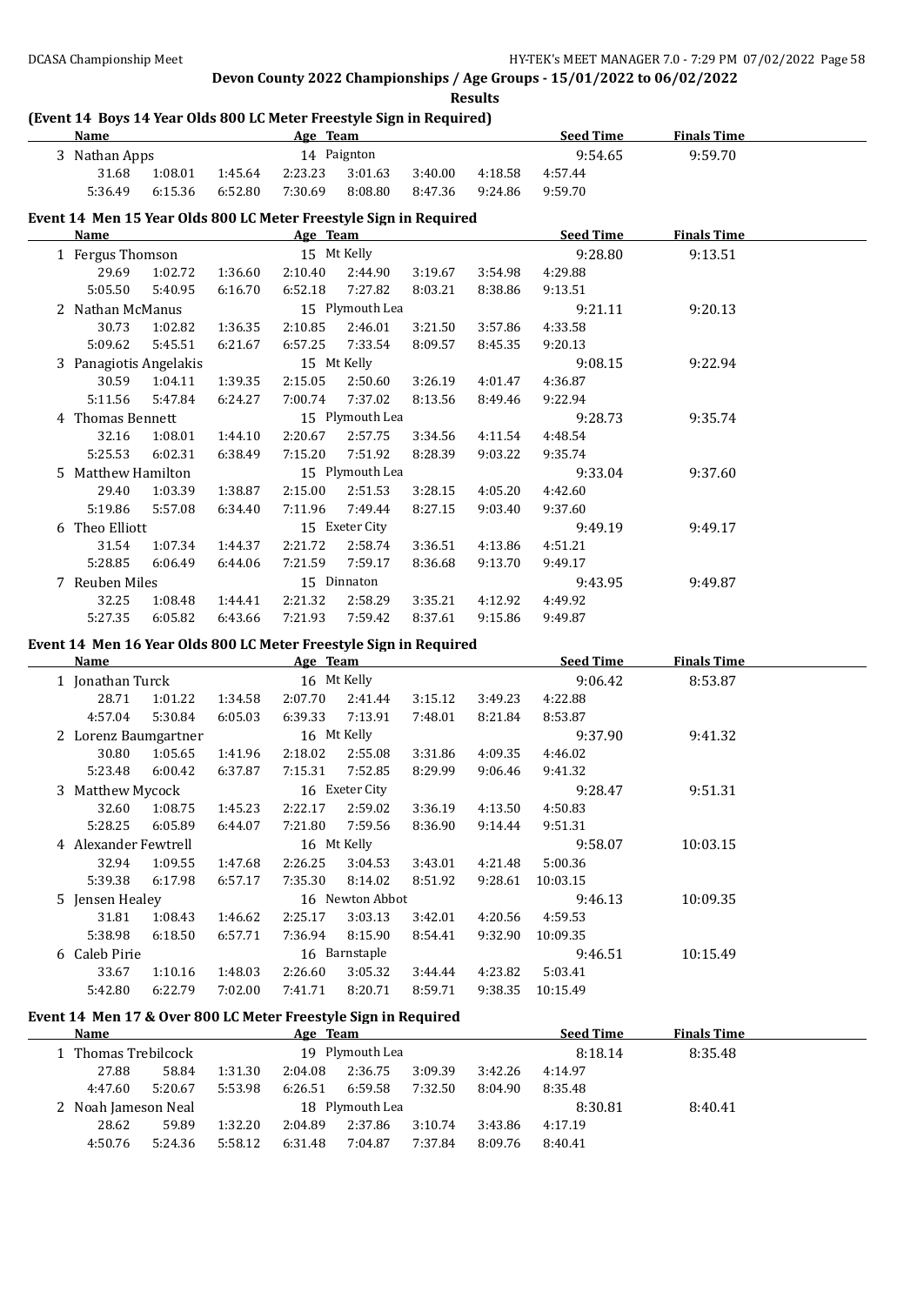**Results**

## **(Event 14 Men 17 & Over 800 LC Meter Freestyle Sign in Required)**

|        | <b>Name</b>                                                          |         |         | <b>Example 2018</b> The Superior Age Team <b>Age 2018</b> |         |                  | <b>Seed Time</b>   | <b>Finals Time</b> |  |
|--------|----------------------------------------------------------------------|---------|---------|-----------------------------------------------------------|---------|------------------|--------------------|--------------------|--|
|        | 3 Elijah Kendrick                                                    |         |         | 18 Plymouth Lea                                           |         |                  | 8:42.81            | 8:42.79            |  |
|        | 28.09<br>59.12                                                       | 1:31.78 | 2:04.54 | 2:37.46                                                   | 3:10.41 | 3:43.87          | 4:16.93            |                    |  |
|        | 4:50.39<br>5:23.74                                                   | 5:57.53 | 6:30.90 | 7:04.62                                                   | 7:38.21 | 8:10.73          | 8:42.79            |                    |  |
|        | 4 Luca Arioli                                                        |         |         | 17 Mt Kelly                                               |         |                  | 8:48.94            | 8:56.72            |  |
|        | 29.12<br>1:01.61                                                     | 1:35.00 | 2:08.82 | 2:42.50                                                   | 3:16.70 | 3:51.27          | 4:25.68            |                    |  |
|        | 5:00.04<br>5:34.22                                                   | 6:08.23 | 6:42.15 | 7:16.81                                                   | 7:51.05 | 8:24.93          | 8:56.72            |                    |  |
|        |                                                                      |         |         |                                                           |         |                  |                    |                    |  |
|        | 5 Thomas Deffains                                                    |         |         | 18 Mt Kelly                                               |         |                  | 8:27.22            | 9:02.83            |  |
|        | 28.36<br>1:00.31                                                     | 1:33.47 | 2:07.41 | 2:41.43                                                   | 3:15.52 | 3:49.87          | 4:24.34            |                    |  |
|        | 4:59.44<br>5:34.12                                                   | 6:09.10 | 6:43.80 | 7:19.14                                                   | 7:54.09 | 8:28.92          | 9:02.83            |                    |  |
|        | 6 Nathan Chapman                                                     |         |         | 18 Mt Kelly                                               |         |                  | 8:40.00            | 9:04.71            |  |
|        | 30.02<br>1:02.84                                                     | 1:37.02 | 2:11.29 | 2:45.51                                                   | 3:20.49 | 3:55.09          | 4:29.88            |                    |  |
|        | 5:04.44<br>5:39.21                                                   | 6:14.75 | 6:49.74 | 7:24.40                                                   | 7:58.85 | 8:32.90          | 9:04.71            |                    |  |
|        | 7 Anthony Davies                                                     |         |         | 17 Mt Kelly                                               |         |                  | 8:51.38            | 9:05.50            |  |
|        | 29.53<br>1:02.09                                                     | 1:35.57 | 2:09.20 | 2:43.38                                                   | 3:17.56 | 3:51.95          | 4:26.74            |                    |  |
|        | 5:01.64<br>5:36.54                                                   | 6:11.75 | 6:47.37 | 7:22.73                                                   | 7:57.94 | 8:32.84          | 9:05.50            |                    |  |
|        | 8 Benjamin Holland                                                   |         |         | 19 Mt Kelly                                               |         |                  | 8:49.83            | 9:18.23            |  |
|        | 29.53<br>1:02.34                                                     | 1:36.18 | 2:11.08 | 2:45.73                                                   | 3:20.63 | 3:55.33          | 4:31.07            |                    |  |
|        | 5:07.06<br>5:43.63                                                   | 6:20.26 | 6:57.06 | 7:33.61                                                   | 8:09.18 | 8:44.36          | 9:18.23            |                    |  |
|        | 9 Connor Meyers                                                      |         |         | 17 Mt Kelly                                               |         |                  | 8:54.69            | 9:21.21            |  |
|        | 30.14<br>1:03.24                                                     | 1:37.75 | 2:12.83 | 2:49.24                                                   | 3:24.95 | 4:01.24          | 4:36.74            |                    |  |
|        | 5:12.29<br>5:48.49                                                   | 6:24.99 | 7:00.79 | 7:36.91                                                   | 8:12.12 | 8:47.66          | 9:21.21            |                    |  |
|        | 10 Finley Graves                                                     |         |         | 17 Exeter City                                            |         |                  | 9:48.44            | 9:40.22            |  |
|        | 29.34<br>1:02.98                                                     | 1:38.27 | 2:14.64 | 2:51.09                                                   | 3:27.97 | 4:04.58          | 4:41.89            |                    |  |
|        | 5:18.58<br>5:55.51                                                   | 6:32.92 | 7:10.07 | 7:47.73                                                   | 8:25.37 | 9:02.74          | 9:40.22            |                    |  |
|        | 11 Harry Morgan-Hughes                                               |         |         | 17 Dartmoor DA                                            |         |                  | 10:10.23           | 9:56.98            |  |
|        | 32.69<br>1:09.95                                                     | 1:47.91 | 2:25.33 | 3:03.95                                                   | 3:42.04 | 4:20.53          | 4:58.70            |                    |  |
|        | 5:37.49<br>6:14.97                                                   | 6:53.46 | 7:31.62 | 8:10.02                                                   | 8:47.51 | 9:24.23          | 9:56.98            |                    |  |
|        | 12 Sam Palmer                                                        |         |         | 17 Tavistock                                              |         |                  | 9:46.94            | 10:06.84           |  |
|        | 32.72<br>1:09.04                                                     | 1:47.11 | 2:25.98 | 3:03.96                                                   | 3:42.44 | 4:21.29          | 4:59.82            |                    |  |
|        | 5:39.12<br>6:18.33                                                   | 6:57.54 | 7:36.58 | 8:15.22                                                   | 8:53.03 | 9:30.48          | 10:06.84           |                    |  |
|        | 13 Thomas Jones                                                      |         |         | 17 Dinnaton                                               |         |                  | 9:54.34            | 10:08.89           |  |
|        | 30.97<br>1:07.51                                                     | 1:45.13 | 2:23.64 | 3:02.14                                                   | 3:40.49 | 4:19.87          | 4:58.83            |                    |  |
|        | 5:38.34<br>6:17.32                                                   | 6:57.26 | 7:36.04 | 8:15.31                                                   | 8:54.48 | 9:32.56          | 10:08.89           |                    |  |
|        | 14 Simon Veale                                                       |         |         | 66 Totnes                                                 |         |                  | 10:45.20           | 10:45.81           |  |
|        | 35.92<br>1:16.22                                                     | 1:57.19 | 2:38.35 | 3:19.24                                                   | 4:00.51 | 4:41.66          | 5:22.61            |                    |  |
|        | 6:03.46<br>6:44.61                                                   | 7:25.21 | 8:06.24 | 8:46.42                                                   |         | 9:27.14 10:07.03 | 10:45.81           |                    |  |
|        | 15 Jamie Page                                                        |         |         | 45 Exe Masters                                            |         |                  | 10:17.65           | 10:57.98           |  |
|        | 33.63  1:12.58  1:53.16  2:33.58  3:13.83  3:54.04  4:35.31  5:16.65 |         |         |                                                           |         |                  |                    |                    |  |
|        | 5:58.83<br>6:41.58                                                   | 7:25.12 | 8:08.06 | 8:51.08                                                   | 9:33.84 | 10:16.88         | 10:57.98           |                    |  |
|        | 16 Robert Cacchione                                                  |         |         | 18 Newton Abbot                                           |         |                  | 10:01.19           | 11:07.83           |  |
|        | 33.74<br>1:12.57                                                     | 1:52.70 | 2:34.76 | 3:17.34                                                   | 4:00.13 | 4:43.01          | 5:26.12            |                    |  |
|        | 6:53.24<br>6:09.56                                                   | 7:36.05 | 8:19.56 | 9:02.33                                                   | 9:45.36 | 10:27.33         | 11:07.83           |                    |  |
|        |                                                                      |         |         |                                                           |         |                  |                    |                    |  |
|        | Event 15 Girls 10-11 50 LC Meter Breaststroke                        |         |         |                                                           |         |                  |                    |                    |  |
|        | Name                                                                 |         |         | Age Team                                                  |         |                  | <b>Prelim Time</b> | <b>Finals Time</b> |  |
| Finals |                                                                      |         |         |                                                           |         |                  |                    |                    |  |
|        | 1 Ava Edwards                                                        |         |         | 11 Plymouth Lea                                           |         |                  | 43.60              | 43.09              |  |
|        | 2 Libby Rook                                                         |         |         | 11 Barnstaple                                             |         |                  | 47.73              | 48.11              |  |
|        | Event 15 Girls 10-11 50 LC Meter Breaststroke                        |         |         |                                                           |         |                  |                    |                    |  |
|        | Name                                                                 |         |         | Age Team                                                  |         |                  | <b>Seed Time</b>   | <b>Prelim Time</b> |  |
|        | <b>Preliminaries</b>                                                 |         |         |                                                           |         |                  |                    |                    |  |
|        | 1 Ava Edwards                                                        |         |         | 11 Plymouth Lea                                           |         |                  | 43.53              | 43.60              |  |
|        | 2 Libby Rook                                                         |         |         | 11 Barnstaple                                             |         |                  | 48.16              | 47.73              |  |
|        |                                                                      |         |         |                                                           |         |                  |                    |                    |  |
|        | Event 15 Girls 12 Year Olds 50 LC Meter Breaststroke<br>Name         |         |         | Age Team                                                  |         |                  | <b>Prelim Time</b> | <b>Finals Time</b> |  |
| Finals |                                                                      |         |         |                                                           |         |                  |                    |                    |  |
|        | 1 Lily Green                                                         |         |         | 12 Plymouth Lea                                           |         |                  | 40.49              | 40.07              |  |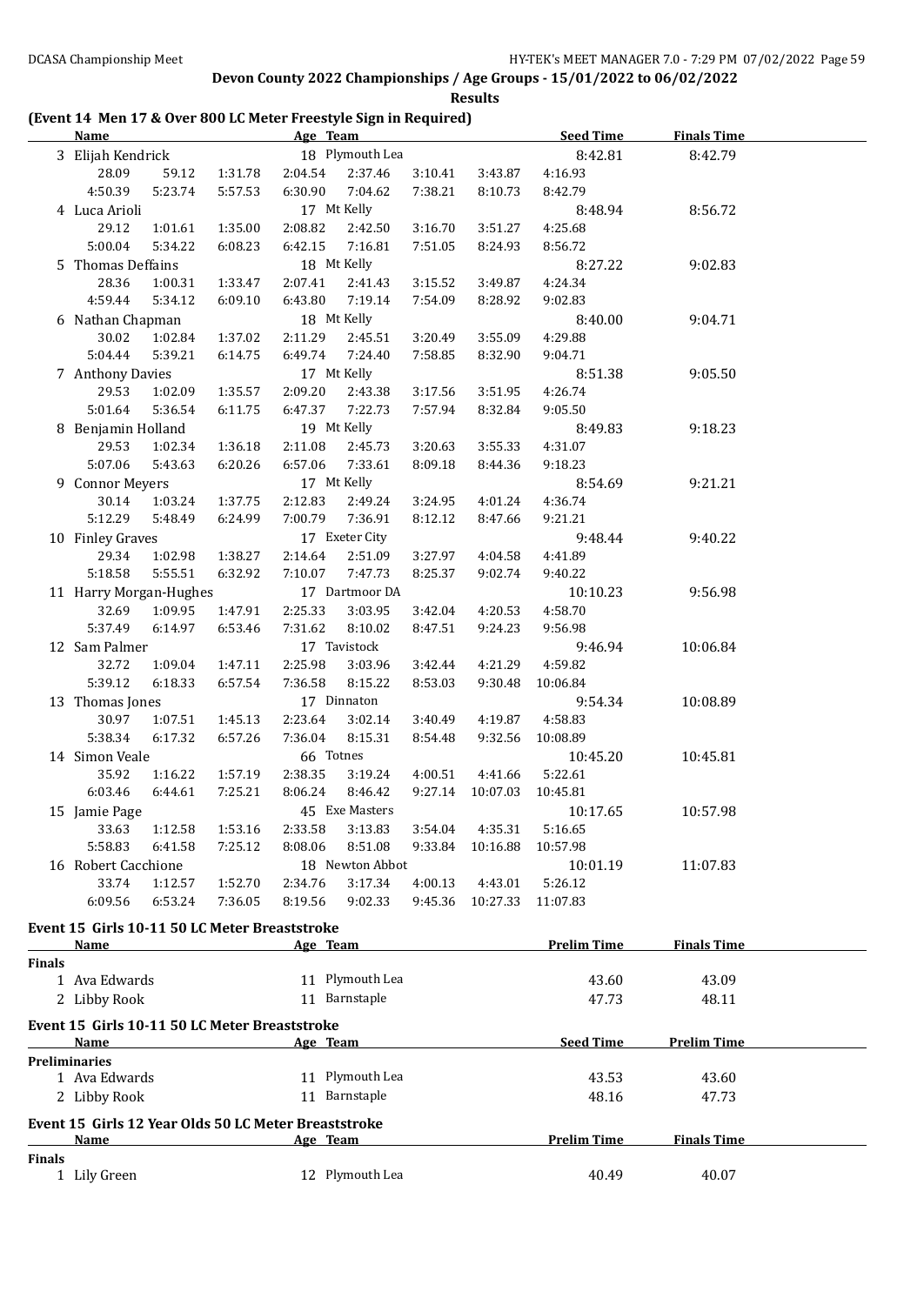|               | Finals  (Event 15 Girls 12 Year Olds 50 LC Meter Breaststroke)<br><b>Name</b> |    | Age Team        | <b>Prelim Time</b> | <b>Finals Time</b> |  |
|---------------|-------------------------------------------------------------------------------|----|-----------------|--------------------|--------------------|--|
|               | 2 Christina Angelakis                                                         |    | 12 Mt Kelly     | 41.69              | 41.18              |  |
|               | 3 Yasmin Yelland                                                              |    | 12 Dawlish      | 41.15              | 41.34              |  |
| 4             | Scarlet Hall                                                                  |    | 12 Plymouth Lea | 41.09              | 41.54              |  |
| 5             | Abigail Graves                                                                |    | 12 Okehampton   | 43.96              | 42.55              |  |
| 6             | Norah Tittle                                                                  |    | 12 Torridgeside | 44.80              | 44.24              |  |
| 7             | Kelly Knockaert                                                               |    | 12 Dartmoor DA  | 44.78              | 44.80              |  |
|               | 8 Caoimhe Dolby                                                               |    | 12 Mt Kelly     | 44.90              | 45.23              |  |
|               |                                                                               |    |                 |                    |                    |  |
|               | Event 15 Girls 12 Year Olds 50 LC Meter Breaststroke<br>Name                  |    | Age Team        | <b>Seed Time</b>   | <b>Prelim Time</b> |  |
|               | <b>Preliminaries</b>                                                          |    |                 |                    |                    |  |
|               | 1 Lily Green                                                                  |    | 12 Plymouth Lea | 41.08              | 40.49              |  |
|               | 2 Scarlet Hall                                                                |    | 12 Plymouth Lea | 39.71              | 41.09              |  |
|               | 3 Yasmin Yelland                                                              |    | 12 Dawlish      | 41.37              | 41.15              |  |
| 4             | Christina Angelakis                                                           |    | 12 Mt Kelly     | 40.34              | 41.69              |  |
|               | Abigail Graves                                                                |    | 12 Okehampton   | 43.91              | 43.96              |  |
| 5             | Kelly Knockaert                                                               |    | 12 Dartmoor DA  | 45.83              | 44.78              |  |
| 6             | 7 Norah Tittle                                                                |    | 12 Torridgeside |                    |                    |  |
|               |                                                                               |    |                 | 42.76              | 44.80              |  |
| 8             | Caoimhe Dolby                                                                 |    | 12 Mt Kelly     | 42.71              | 44.90              |  |
| 9             | Jessica Hill                                                                  |    | 12 Exeter City  | 43.42              | 45.06              |  |
|               | 10 Evie Evans                                                                 |    | 12 Newton Abbot | 46.02              | 46.84              |  |
|               | Event 15 Girls 13 Year Olds 50 LC Meter Breaststroke                          |    |                 |                    |                    |  |
|               | <b>Name</b>                                                                   |    | Age Team        | <b>Prelim Time</b> | <b>Finals Time</b> |  |
| <b>Finals</b> |                                                                               |    |                 |                    |                    |  |
|               | 1 Lisa Zhou                                                                   |    | 13 Mt Kelly     | 38.20              | 37.80              |  |
|               | 2 Lotte Declerck                                                              | 13 | Tiverton        | 38.92              | 38.02              |  |
|               | 3 Alexandra Daw                                                               |    | 13 Mt Kelly     | 39.47              | 38.39              |  |
| 4             | Dixie Turner-Moore                                                            | 13 | Plymouth Lea    | 40.70              | 39.53              |  |
| 5.            | Abigail Law                                                                   | 13 | Dartmoor DA     | 39.65              | 39.59              |  |
| 6             | Ella Moss                                                                     | 13 | Dinnaton        | 42.52              | 42.14              |  |
|               | 7 Abigail Bell                                                                | 13 | Dinnaton        | 42.61              | 42.23              |  |
|               | 8 Imogen Jones                                                                |    | 13 Barnstaple   | 43.34              | 43.85              |  |
|               | Event 15 Girls 13 Year Olds 50 LC Meter Breaststroke                          |    |                 |                    |                    |  |
|               | <b>Name</b>                                                                   |    | Age Team        | <b>Seed Time</b>   | <b>Prelim Time</b> |  |
|               | <b>Preliminaries</b>                                                          |    |                 |                    |                    |  |
|               | 1 Lisa Zhou                                                                   |    | 13 Mt Kelly     | 37.78              | 38.20              |  |
| 2             | Lotte Declerck                                                                | 13 | Tiverton        | 38.36              | 38.92              |  |
| 3             | Alexandra Daw                                                                 | 13 | Mt Kelly        | 38.84              | 39.47              |  |
| 4             | Abigail Law                                                                   | 13 | Dartmoor DA     | 38.55              | 39.65              |  |
| 5             | Dixie Turner-Moore                                                            | 13 | Plymouth Lea    | 38.92              | 40.70              |  |
| 6             | Ella Moss                                                                     | 13 | Dinnaton        | 42.05              | 42.52              |  |
| 7             | Abigail Bell                                                                  | 13 | Dinnaton        | 41.31              | 42.61              |  |
|               | 8 Imogen Jones                                                                | 13 | Barnstaple      | 41.38              | 43.34              |  |
| 9             | Mia Mallard                                                                   | 13 | Plymouth Lea    | 42.45              | 43.40              |  |
| 10            | Esme Baker                                                                    | 13 | Plymouth Lea    | 42.55              | 43.94              |  |
|               |                                                                               |    |                 |                    |                    |  |
| 11            | Isabella Holmes                                                               | 13 | Barnstaple      | 42.86              | 44.16              |  |
| 12            | Naomi Hoyle                                                                   | 13 | Plymouth Lea    | 43.14              | 44.75              |  |
| 13            | Gabriella Drake                                                               | 13 | Plymouth Lea    | 43.43              | 46.85              |  |
| $\cdots$      | Ellena Hess                                                                   |    | 13 Mt Kelly     | 41.15              | DQ                 |  |
|               | 7.2 Arm movements not simultaneous or not in the same horizontal plane        |    |                 |                    |                    |  |
|               | --- Ava Grant                                                                 |    | 13 Plymouth Lea | 39.75              | NS                 |  |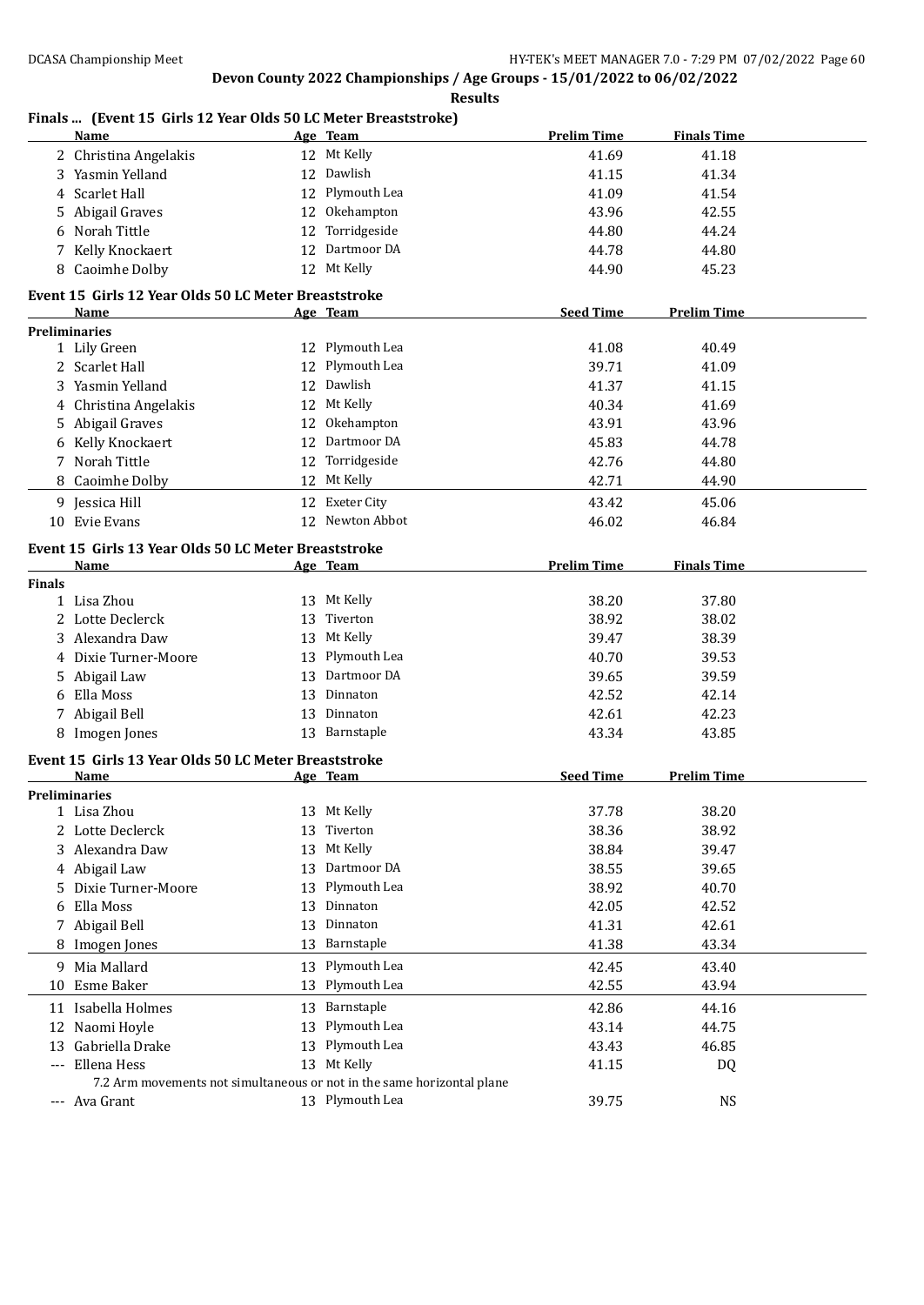**Results**

|                     | Event 15 Girls 14 Year Olds 50 LC Meter Breaststroke<br>Name |    | Age Team               | <b>Prelim Time</b> | <b>Finals Time</b> |  |
|---------------------|--------------------------------------------------------------|----|------------------------|--------------------|--------------------|--|
| <b>Finals</b>       |                                                              |    |                        |                    |                    |  |
|                     | 1 Gabrielle Idle-Beavers                                     |    | 14 Mt Kelly            | 35.70              | 35.25              |  |
| 2                   | India Washer                                                 |    | 14 Mt Kelly            | 36.67              | 36.03              |  |
|                     | Julianna Babbington                                          |    | 14 Plymouth Lea        | 36.34              | 36.33              |  |
| 4                   | Anna Wilkinson                                               |    | 14 Mt Kelly            | 36.97              | 37.08              |  |
| 5                   | Tianna-Eve Foley                                             |    | 14 Plymouth Lea        | 38.34              | 37.61              |  |
| 6                   | Rose Harrison                                                | 14 | Tiverton               | 38.66              | 37.94              |  |
| 7                   | Abigail Needs                                                | 14 | Exeter City            | 38.81              | 38.37              |  |
|                     | 8 Evie Palmer                                                |    | 14 Tavistock           | 38.48              | 38.89              |  |
|                     |                                                              |    |                        |                    |                    |  |
|                     | Event 15 Girls 14 Year Olds 50 LC Meter Breaststroke         |    |                        |                    |                    |  |
|                     | Name                                                         |    | Age Team               | <b>Seed Time</b>   | <b>Prelim Time</b> |  |
|                     | <b>Preliminaries</b>                                         |    |                        |                    |                    |  |
|                     | 1 Gabrielle Idle-Beavers                                     |    | 14 Mt Kelly            | 34.43              | 35.70              |  |
|                     | 2 Julianna Babbington                                        |    | 14 Plymouth Lea        | 35.98              | 36.34              |  |
|                     | 3 India Washer                                               |    | 14 Mt Kelly            | 34.40              | 36.67              |  |
| 4                   | Anna Wilkinson                                               |    | 14 Mt Kelly            | 36.48              | 36.97              |  |
| 5.                  | Tianna-Eve Foley                                             |    | 14 Plymouth Lea        | 37.55              | 38.34              |  |
|                     | 6 Evie Palmer                                                |    | 14 Tavistock           | 38.90              | 38.48              |  |
| 7                   | Rose Harrison                                                |    | 14 Tiverton            | 36.84              | 38.66              |  |
|                     | 8 Abigail Needs                                              |    | 14 Exeter City         | 37.15              | 38.81              |  |
|                     | 9 Gracie Simons                                              |    | 14 Mt Kelly            | 38.81              | 38.90              |  |
|                     | 10 Ruby Holmes                                               |    | 14 Plymouth Lea        | 38.14              | 39.00              |  |
|                     | 11 Florence Hadley                                           |    | 14 Paignton            | 40.45              | 39.60              |  |
| 12                  | Freya Pearson                                                |    | 14 Plymouth Lea        | 37.80              | 39.87              |  |
| 13                  | <b>Tilly Davis</b>                                           | 14 | Mt Kelly               | 39.86              | 39.97              |  |
| 14                  | <b>Evie Barnett</b>                                          | 14 | <b>Exeter City</b>     | 40.89              | 40.27              |  |
| 15                  | Hanna Sari                                                   | 14 | <b>Exeter City</b>     | 40.05              | 40.73              |  |
|                     | 16 Karensa Babbington                                        | 14 | Plymouth Lea           | 40.10              | 41.51              |  |
| 17                  | <b>Isobelle Hawling</b>                                      | 14 | Dinnaton               | 41.83              | 41.73              |  |
| 18                  | Millie Page                                                  | 14 | Exeter City            | 40.81              | 42.00              |  |
| 19                  | Millie Hayes                                                 |    | 14 Barnstaple          | 40.60              | 42.13              |  |
|                     | 20 Frida Gallego-Cooper                                      | 14 | Dinnaton               | 40.74              | 42.35              |  |
|                     | 21 Charlotte Turpin                                          |    | 14 Plymouth Lea        | 40.98              | 42.45              |  |
|                     | 22 Mia Buckley                                               |    | 14 Tavistock           | 41.23              | 42.65              |  |
|                     | 23 Ayla Townsend                                             |    | 14 Brixham             | 42.47              | 42.70              |  |
|                     | 24 Olive Astridge                                            |    | 14 Exeter City         | 41.33              | 42.73              |  |
|                     | 25 Freya Evans                                               |    | 14 Devonport           | 42.92              | 42.97              |  |
|                     | 26 Nina Page                                                 | 14 | Exeter City            | 41.64              | 43.13              |  |
| 27                  | Elsie Maguire                                                |    | 14 Tavistock           | 40.11              | 43.66              |  |
| 28                  | Freya Walker                                                 |    | 14 Brixham             | 41.19              | 43.70              |  |
| 29                  | Maisie Stevens                                               |    | 14 Torridgeside        | 42.64              | 43.78              |  |
| $\qquad \qquad - -$ | <b>Maisie Phillips</b>                                       |    | 14 Tiverton            | 42.44              | DQ                 |  |
|                     | 4.4 Start before starting signal                             |    |                        |                    |                    |  |
|                     | --- Rose Smyth                                               |    | 14 Tiverton            | 40.20              | <b>NS</b>          |  |
|                     | Event 15 Women 15 Year Olds 50 LC Meter Breaststroke         |    |                        |                    |                    |  |
|                     | Name                                                         |    | Age Team               | <b>Prelim Time</b> | <b>Finals Time</b> |  |
| <b>Finals</b>       |                                                              |    |                        |                    |                    |  |
|                     | 1 Ellie Kennington                                           |    | 15 Plymouth Lea        | 34.17              | 33.91              |  |
|                     | 2 Lotta Schulze                                              |    | 15 Mt Kelly            | 34.74              | 34.30              |  |
| 3                   | Nicole Quiller                                               |    | 15 Mt Kelly            | 37.58              | 36.36              |  |
| 4                   | Tia Bird                                                     | 15 | Plymouth Lea           | 37.00              | 36.74              |  |
| 5                   | Lillie Morris<br>6 Zoe Falconer                              | 15 | Dawlish<br>15 Mt Kelly | 38.45              | 37.31              |  |
|                     |                                                              |    |                        | 38.14              | 37.81              |  |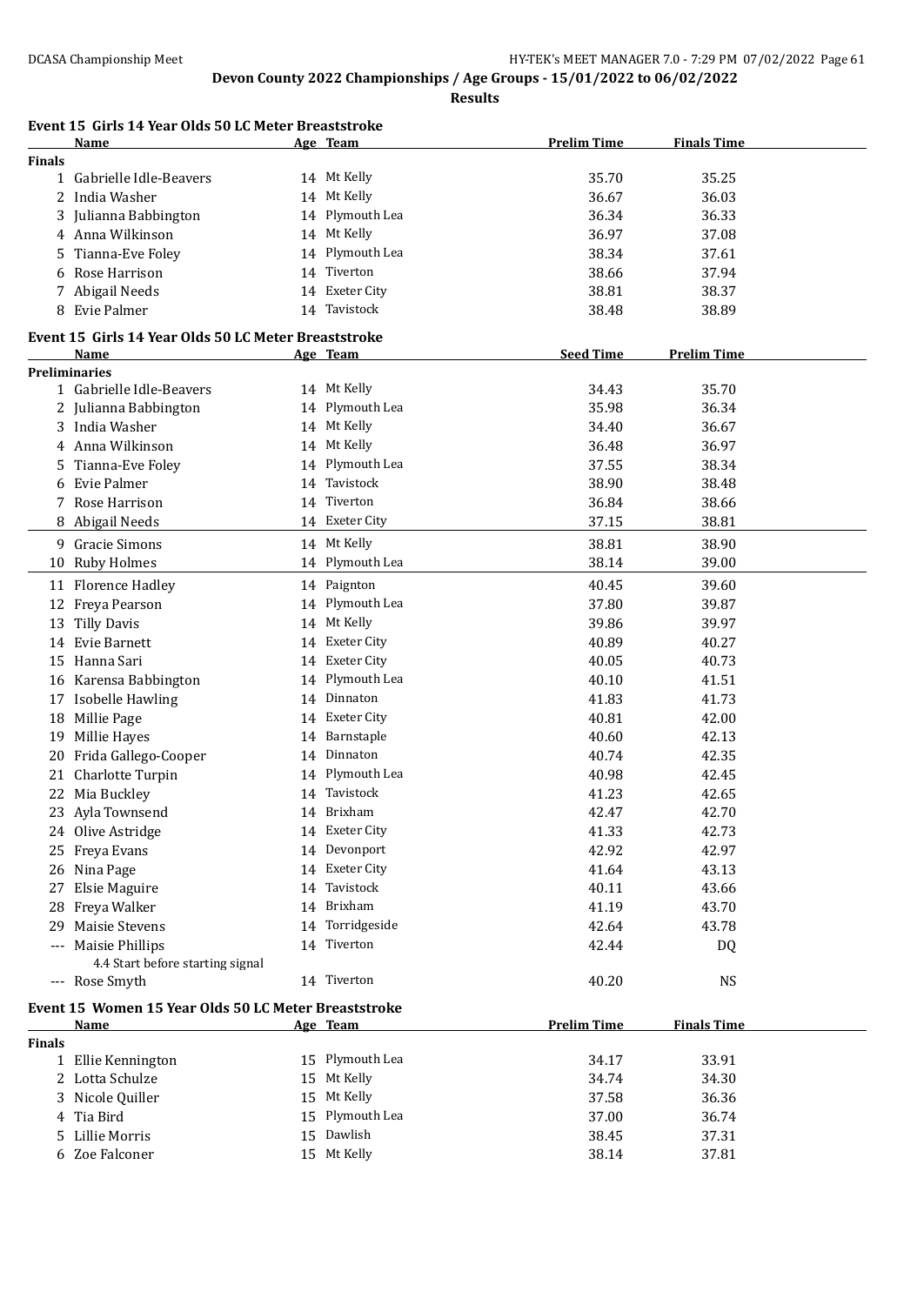**Results**

## **Finals ... (Event 15 Women 15 Year Olds 50 LC Meter Breaststroke)**

|               | <b>Name</b>                                          |          | Age Team           | <b>Prelim Time</b> | <b>Finals Time</b> |
|---------------|------------------------------------------------------|----------|--------------------|--------------------|--------------------|
|               | 7 Esme Sherriff                                      |          | 15 Mt Kelly        | 37.66              | 37.94              |
|               | 8 Alyze Gentles                                      |          | 15 Plymouth Lea    | 38.16              | 38.15              |
|               | Event 15 Women 15 Year Olds 50 LC Meter Breaststroke |          |                    |                    |                    |
|               | Name                                                 |          | Age Team           | <b>Seed Time</b>   | <b>Prelim Time</b> |
|               | <b>Preliminaries</b>                                 |          |                    |                    |                    |
|               | 1 Ellie Kennington                                   |          | 15 Plymouth Lea    | 32.94              | 34.17              |
|               | 2 Lotta Schulze                                      | 15       | Mt Kelly           | 33.48              | 34.74              |
| 3             | Tia Bird                                             | 15       | Plymouth Lea       | 35.98              | 37.00              |
| 4             | Nicole Quiller                                       | 15       | Mt Kelly           | 36.12              | 37.58              |
| 5             | <b>Esme Sherriff</b>                                 | 15       | Mt Kelly           | 35.81              | 37.66              |
| 6             | Zoe Falconer                                         | 15       | Mt Kelly           | 36.11              | 38.14              |
|               | 7 Alyze Gentles                                      | 15       | Plymouth Lea       | 36.67              | 38.16              |
|               | 8 Lillie Morris                                      |          | 15 Dawlish         | 37.94              | 38.45              |
|               | 9 Gemma Bennett                                      |          | 15 Plymouth Lea    | 37.35              | 38.48              |
|               | 10 Sophie Benn                                       |          | 15 Mt Kelly        | 41.69              | 38.51              |
|               | 11 Samantha Tse                                      | 15       | Mt Kelly           | 38.13              | 38.85              |
| 12            | Ella Jones                                           | 15       | Barnstaple         | 39.71              | 39.14              |
|               |                                                      | 15       | Plymouth Lea       | 38.53              | 39.82              |
|               | 13 Mia Sodyte<br>14 Holly Tremayne                   | 15       | Plymouth Lea       | 38.33              | 39.91              |
|               | 15 Emma Declerck                                     | 15       | Tiverton           | 39.71              |                    |
|               | 16 Millesime Taylor                                  | 15       | Plymouth Lea       | 39.75              | 40.09<br>40.28     |
|               | 17 Liberty Wright                                    | 15       | Barnstaple         | 39.37              | 40.42              |
|               | 18 Sara Sari                                         | 15       | <b>Exeter City</b> | 38.64              | 40.64              |
|               |                                                      | 15       | Plymouth Lea       | 39.22              |                    |
|               | 19 Verity Braine                                     |          | Mt Kelly           |                    | 41.98              |
|               | 20 Jessica Ward<br>Constanca Gordo                   | 15<br>15 | Plymouth Lea       | 42.57              | 42.17<br>42.66     |
| 21            |                                                      | 15       | Plymouth Lea       | 41.57<br>41.37     |                    |
| 22            | Evelyn Fenwick                                       |          | 15 Exeter City     | 41.22              | 42.82<br>42.92     |
|               | 23 Lauren Major                                      |          |                    |                    |                    |
|               | Event 15 Women 16 Year Olds 50 LC Meter Breaststroke |          |                    |                    |                    |
|               | <b>Name</b>                                          |          | Age Team           | <b>Prelim Time</b> | <b>Finals Time</b> |
| <b>Finals</b> | 1 Jasmine D'Cunha                                    |          | 16 Mt Kelly        | 33.79              | 33.46              |
|               |                                                      | 16       | Mt Kelly           | 35.52              | 35.12              |
| 2<br>3        | Sophie Brassington<br>Madison Oman                   |          | Dinnaton           | 36.63              | 36.07              |
|               |                                                      | 16       | 16 Mt Kelly        |                    |                    |
|               | 4 Isis Van Der Stroom<br>Megan Harris                |          | 16 Dinnaton        | 36.71<br>36.87     | 36.70<br>37.25     |
| 5.            |                                                      | 16       | Barnstaple         | 37.23              | 37.43              |
| 6             | Lucy Allix<br><b>Felicity Boyle</b>                  | 16       | Mt Kelly           | 37.68              | 37.60              |
| 7             | 8 Carys Walker                                       |          | 16 Plymouth Lea    | 38.14              | 38.61              |
|               |                                                      |          |                    |                    |                    |
|               | Event 15 Women 16 Year Olds 50 LC Meter Breaststroke |          |                    |                    |                    |
|               | Name                                                 |          | Age Team           | <b>Seed Time</b>   | <b>Prelim Time</b> |
|               | <b>Preliminaries</b><br>1 Jasmine D'Cunha            |          | 16 Mt Kelly        | 32.90              | 33.79              |
|               | 2 Sophie Brassington                                 | 16       | Mt Kelly           | 33.95              | 35.52              |
|               | 3 Madison Oman                                       | 16       | Dinnaton           | 35.33              | 36.63              |
|               | 4 Isis Van Der Stroom                                | 16       | Mt Kelly           | 36.19              | 36.71              |
| 5             | Megan Harris                                         | 16       | Dinnaton           | 36.42              | 36.87              |
| 6             | Lucy Allix                                           | 16       | Barnstaple         | 36.01              | 37.23              |
| 7             | <b>Felicity Boyle</b>                                | 16       | Mt Kelly           | 39.29              | 37.68              |
| 8             | Carys Walker                                         | 16       | Plymouth Lea       | 36.57              | 38.14              |
|               |                                                      |          | 16 Brixham         |                    |                    |
|               | 9 Scarlett Walker                                    |          |                    | 38.65              | 38.37              |
|               | 10 Saffron Heale                                     |          | 16 Exeter City     | 39.78              | 38.92              |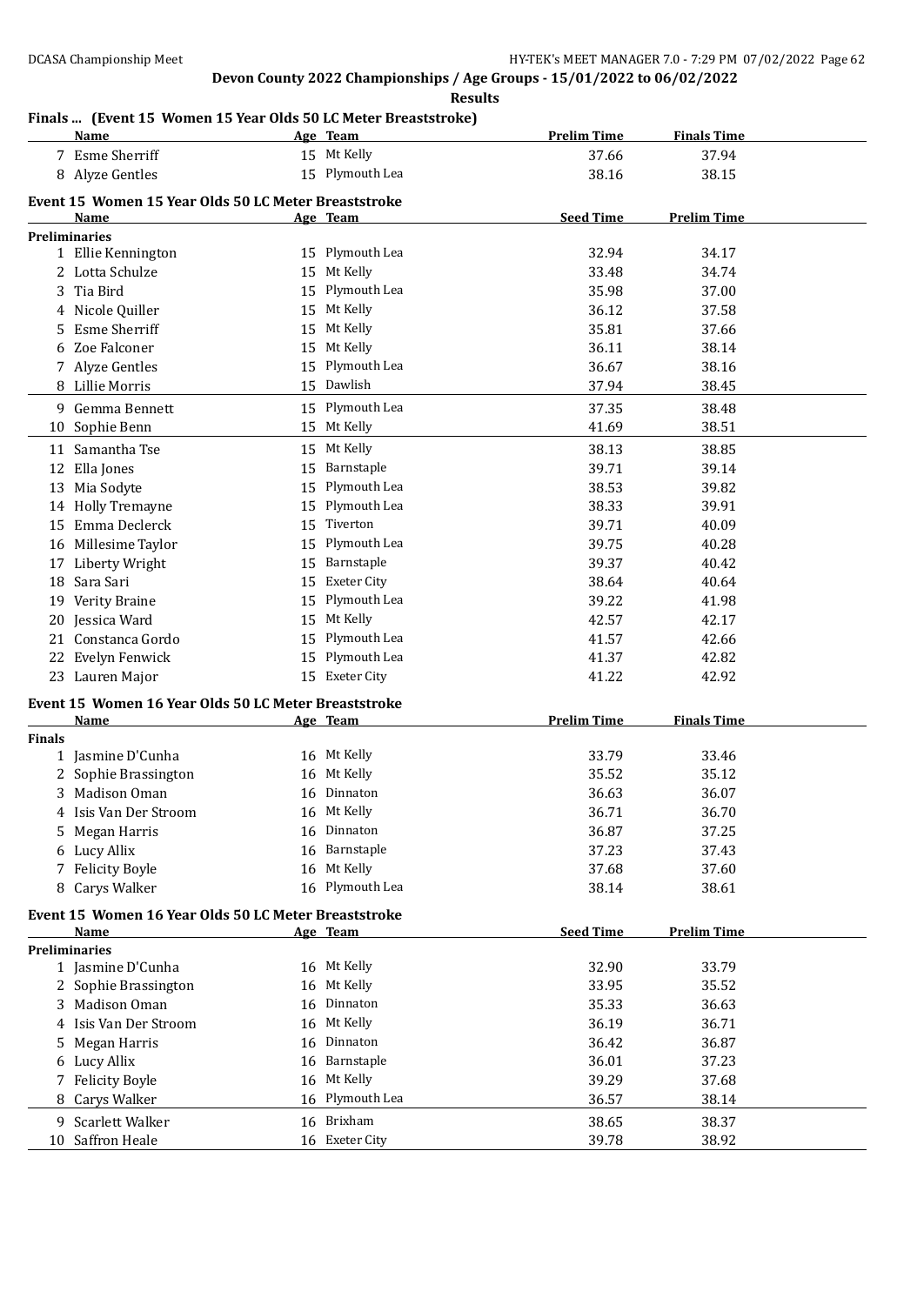#### **Results**

## **Preliminaries ... (Event 15 Women 16 Year Olds 50 LC Meter Breaststroke)**

|               | Name                                              |    | Age Team           | <b>Seed Time</b>   | <b>Prelim Time</b> |  |
|---------------|---------------------------------------------------|----|--------------------|--------------------|--------------------|--|
|               | 11 Amelia Baines                                  |    | 16 Exeter City     | 38.94              | 39.22              |  |
|               | 12 Martha Wilson                                  |    | 16 Plymouth Lea    | 37.55              | 39.58              |  |
|               | 13 Sixtine Vellaud                                | 16 | Mt Kelly           | 38.09              | 39.85              |  |
|               | 14 Kaia-Lily Perkins                              | 16 | Plymouth Lea       | 39.22              | 40.01              |  |
|               | 15 Annabelle Chan                                 | 16 | Mt Kelly           | 39.12              | 40.27              |  |
|               | 16 Lottie Chesworth                               | 16 | Barnstaple         | 39.53              | 40.32              |  |
| 17            | Olivia Coy                                        | 16 | Plymouth Lea       | 38.04              | 40.33              |  |
|               | 18 Alice Kinsey                                   |    | 16 Mt Kelly        | 39.67              | 40.85              |  |
|               | --- Alice Chapman                                 |    | 16 Plymouth Lea    | 37.75              | <b>NS</b>          |  |
|               |                                                   |    |                    |                    |                    |  |
|               | Event 15 Women 17 & Over 50 LC Meter Breaststroke |    |                    |                    |                    |  |
|               | Name                                              |    | Age Team           | <b>Prelim Time</b> | <b>Finals Time</b> |  |
| <b>Finals</b> | 1 Hazal Ozkan                                     |    | 19 Mt Kelly        | 32.59              | 32.93              |  |
|               |                                                   |    | 18 Mt Kelly        |                    |                    |  |
|               | 2 Amelia Riggott                                  |    |                    | 33.17              | 33.20              |  |
| 3             | Claire Huellou                                    |    | 17 Plymouth Lea    | 33.55              | 33.34              |  |
| 4             | Chloe Skelt                                       | 17 | Mt Kelly           | 33.68              | 33.52              |  |
| 5.            | Jodie Dilks                                       | 17 | Tiverton           | 34.50              | 34.57              |  |
|               | 6 Lana Broekhoven                                 | 19 | Plymouth Lea       | 34.85              | 34.73              |  |
|               | 7 Imogen Lambert                                  | 18 | Mt Kelly           | 34.78              | 34.76              |  |
|               | 8 Hermione Roe                                    |    | 17 Mt Kelly        | 34.60              | 34.84              |  |
|               | Event 15 Women 17 & Over 50 LC Meter Breaststroke |    |                    |                    |                    |  |
|               | Name                                              |    | Age Team           | <b>Seed Time</b>   | <b>Prelim Time</b> |  |
|               | <b>Preliminaries</b>                              |    |                    |                    |                    |  |
|               | 1 Hazal Ozkan                                     |    | 19 Mt Kelly        | 31.43              | 32.59              |  |
|               | 2 Amelia Riggott                                  | 18 | Mt Kelly           | 32.47              | 33.17              |  |
| 3             | Claire Huellou                                    | 17 | Plymouth Lea       | 32.82              | 33.55              |  |
|               | 4 Chloe Skelt                                     | 17 | Mt Kelly           | 33.28              | 33.68              |  |
|               | 5 Jodie Dilks                                     | 17 | Tiverton           | 33.42              | 34.50              |  |
|               | 6 Hermione Roe                                    | 17 | Mt Kelly           | 33.63              | 34.60              |  |
|               | 7 Imogen Lambert                                  | 18 | Mt Kelly           | 33.00              | 34.78              |  |
|               | 8 Lana Broekhoven                                 |    | 19 Plymouth Lea    | 33.49              | 34.85              |  |
|               | 9 Emily Morgan-Hughes                             |    | 18 Dartmoor DA     | 33.54              | 34.86              |  |
|               | 10 Gemma Dilks                                    | 17 | Tiverton           | 33.90              | 35.08              |  |
|               | 11 Klara Evans                                    |    | Plymouth Lea       | 35.78              | 36.75              |  |
|               |                                                   | 17 |                    |                    |                    |  |
|               | 12 Georgia Maguire                                | 18 | Plymouth Lea       | 36.18              | 37.49              |  |
|               | 13 Keely Ware                                     |    | 17 Exeter City     | 37.57              | 37.55              |  |
|               | 14 Charlotte Gibson                               | 18 | Paignton           | 36.88              | 38.07              |  |
|               | 15 Millie Tout                                    | 17 | Dinnaton           | 37.39              | 38.32              |  |
|               | 16 Libby Brown                                    | 18 | Torridgeside       | 36.73              | 38.39              |  |
|               | 17 Jessica Swanston                               | 17 | <b>Exeter City</b> | 37.13              | 38.49              |  |
|               | 18 Kiera Wiseman                                  | 17 | Mt Kelly           | 38.26              | 38.52              |  |
| 19            | Ella D'Cunha                                      | 19 | Dinnaton           | 35.87              | 38.61              |  |
| 20            | Lucy Webber                                       | 17 | Tiverton           | 37.64              | 38.76              |  |
| 21            | Billie-Jo Ford                                    | 21 | Barnstaple         | 41.75              | 38.92              |  |
| 22            | Erin Throgmorton-Appleby                          | 18 | Newton Abbot       | 40.24              | 39.20              |  |
| 23            | Katherine Prosser                                 | 18 | Tiverton           | 37.82              | 39.41              |  |
| 24            | Hannah Walker                                     | 17 | Tavistock          | 38.99              | 39.49              |  |
| 25            | Charlotte Walker                                  | 17 | Tavistock          | 37.86              | 39.70              |  |
|               | 26 Anya Hocking                                   | 17 | Plymouth Lea       | 37.45              | 39.73              |  |
| 27            | Lara Bissett                                      | 17 | Brixham            | 41.44              | 40.02              |  |
|               | 28 Grace James                                    | 20 | <b>Exeter City</b> | 37.87              | 40.12              |  |
| 29            | Ella Grigg                                        | 18 | Tiverton           | 38.43              | 40.31              |  |
|               | 30 Jessica Paddon                                 |    | 19 Newton Abbot    | 39.41              | 40.52              |  |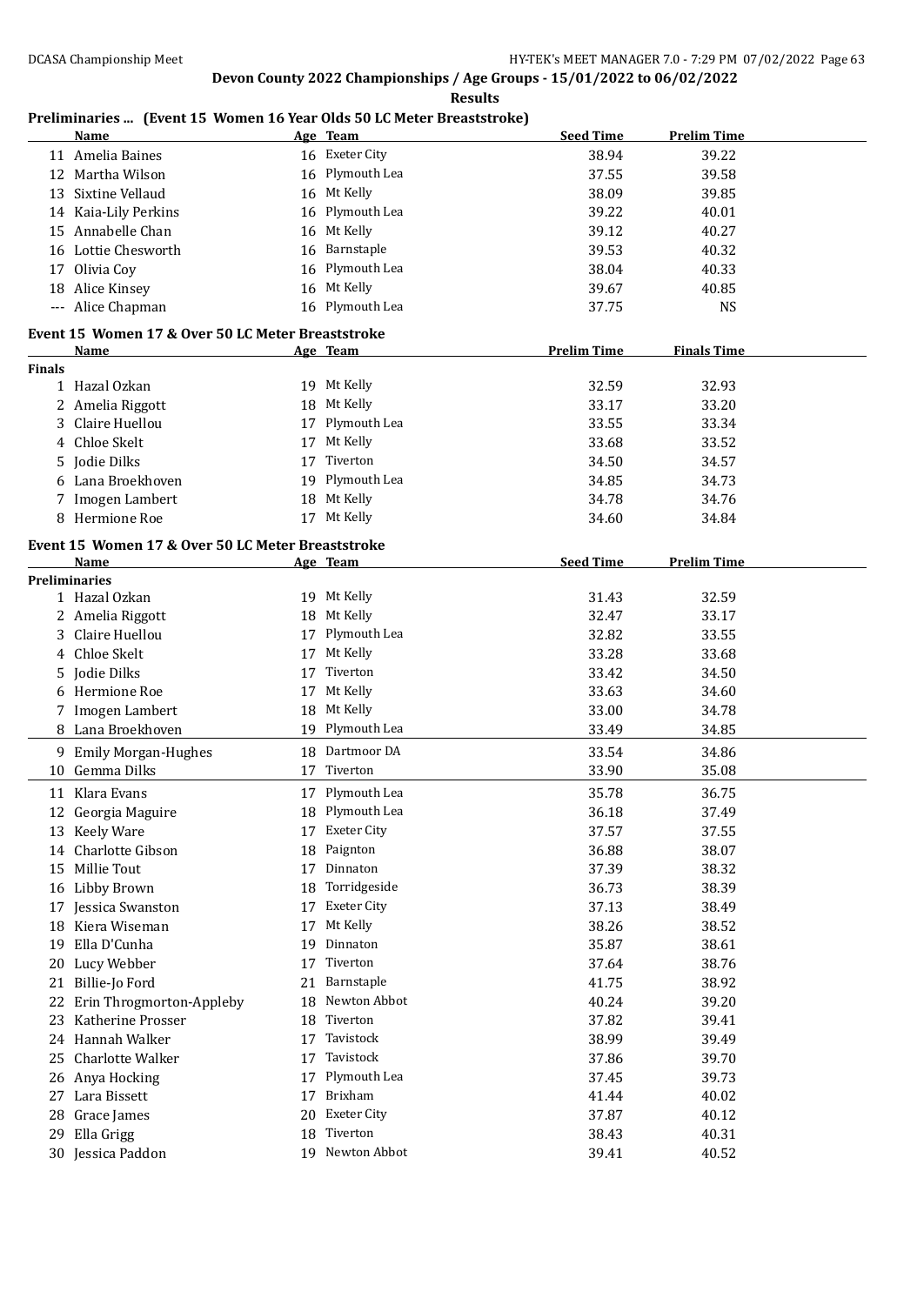|               | Name                                                          |    | Age Team        | <b>Seed Time</b>   | <b>Prelim Time</b> |
|---------------|---------------------------------------------------------------|----|-----------------|--------------------|--------------------|
|               | 31 Elise Grove                                                |    | 19 Dawlish      | 36.18              | 40.61              |
|               | 32 Tia Crews                                                  |    | 17 Plymouth Lea | 38.04              | 41.15              |
|               | 33 Anna Drawer                                                |    | 18 Torridgeside | 39.57              | 41.25              |
|               | 34 Olivia Broom                                               |    | 18 Tiverton     | 37.16              | 41.66              |
| 35            | Evie Lewis                                                    |    | 17 Dawlish      | 39.41              | 42.13              |
|               | 36 Edith Campbell                                             |    | 18 Tiverton     | 41.66              | 42.32              |
|               | --- Elizabeth Wright                                          |    | 18 Plymouth Lea | 35.30              | <b>NS</b>          |
|               |                                                               |    |                 |                    |                    |
|               | Event 16 Boys 10-11 50 LC Meter Backstroke                    |    |                 |                    |                    |
|               | Name                                                          |    | Age Team        | <b>Prelim Time</b> | <b>Finals Time</b> |
| <b>Finals</b> |                                                               |    | 11 Paignton     | 41.40              |                    |
|               | 1 Robi Morris                                                 |    |                 |                    | 39.80              |
|               | 2 Jake Williams                                               |    | 11 Plymouth Lea | 40.82              | 40.74              |
|               | 3 Adam Blazej                                                 |    | 11 Mt Kelly     | 43.71              | 42.55              |
|               | Event 16 Boys 10-11 50 LC Meter Backstroke                    |    |                 |                    |                    |
|               | Name                                                          |    | Age Team        | <b>Seed Time</b>   | <b>Prelim Time</b> |
|               | <b>Preliminaries</b>                                          |    |                 |                    |                    |
|               | 1 Jake Williams                                               |    | 11 Plymouth Lea | 41.08              | 40.82              |
|               | 2 Robi Morris                                                 |    | 11 Paignton     | 38.04              | 41.40              |
|               | 3 Adam Blazej                                                 |    | 11 Mt Kelly     | 42.76              | 43.71              |
|               | Event 16 Boys 12 Year Olds 50 LC Meter Backstroke             |    |                 |                    |                    |
|               | Name                                                          |    | Age Team        | <b>Prelim Time</b> | <b>Finals Time</b> |
| <b>Finals</b> |                                                               |    |                 |                    |                    |
|               | 1 Freddie Partridge                                           |    | 12 Plymouth Lea | 38.24              | 36.52              |
|               | 2 Ashby Edmonds                                               |    | 12 Dawlish      | 38.76              | 37.02              |
|               | 3 Will Grimwood                                               |    | 12 Exeter City  | 37.65              | 37.04              |
|               | 4 Edward Mathieson                                            |    | 12 Mt Kelly     | 37.84              | 37.17              |
| 5.            | <b>Toby Braine</b>                                            |    | 12 Mt Kelly     | 37.20              | 37.32              |
|               | 6 Ethan Pollock                                               |    | 12 Barnstaple   | 39.36              | 39.89              |
| 7             | Joshua Goodrum                                                |    | 12 Plymouth Lea | 39.05              | 40.09              |
|               | --- George Bailey                                             |    | 12 Exeter City  | 39.95              | DQ                 |
|               | 6.2 Left position on the back (other than to initiate a turn) |    |                 |                    |                    |
|               |                                                               |    |                 |                    |                    |
|               | Event 16 Boys 12 Year Olds 50 LC Meter Backstroke<br>Name     |    | <u>Age Team</u> | <b>Seed Time</b>   | <b>Prelim Time</b> |
|               | <b>Preliminaries</b>                                          |    |                 |                    |                    |
|               | 1 Toby Braine                                                 |    | 12 Mt Kelly     | 38.81              | 37.20              |
|               | 2 Will Grimwood                                               |    | 12 Exeter City  | 41.59              | 37.65              |
| 3             | <b>Edward Mathieson</b>                                       |    | 12 Mt Kelly     | 38.00              | 37.84              |
| 4             | Freddie Partridge                                             |    | 12 Plymouth Lea | 36.86              | 38.24              |
| 5             | Ashby Edmonds                                                 |    | 12 Dawlish      | 37.25              | 38.76              |
|               | Joshua Goodrum                                                | 12 | Plymouth Lea    | 40.49              | 39.05              |
|               | Ethan Pollock                                                 |    | 12 Barnstaple   | 42.25              | 39.36              |
|               | 8 George Bailey                                               | 12 | Exeter City     | 40.53              | 39.95              |
|               |                                                               |    |                 |                    |                    |
| 9             | Elijah Apps                                                   |    | 12 Paignton     | 42.62              | 39.96              |
| 10            | William Harrison                                              |    | 12 Tiverton     | 41.88              | 40.45              |
|               | 11 James Biddick                                              |    | 12 Exeter City  | 40.71              | 40.52              |
|               | Event 16 Boys 13 Year Olds 50 LC Meter Backstroke             |    |                 |                    |                    |
|               | Name                                                          |    | <u>Age Team</u> | <b>Prelim Time</b> | <b>Finals Time</b> |
| <b>Finals</b> |                                                               |    |                 |                    |                    |
|               | 1 Toby Nakamura-Drew                                          |    | 13 Dartmoor DA  | 33.94              | 33.16              |
|               | 2 Arsene Vallez                                               |    | 13 Exeter City  | 34.47              | 33.42              |
|               |                                                               |    |                 |                    |                    |
|               | 3 Harry Allen                                                 |    | 13 Exeter City  | 33.78              | 34.34              |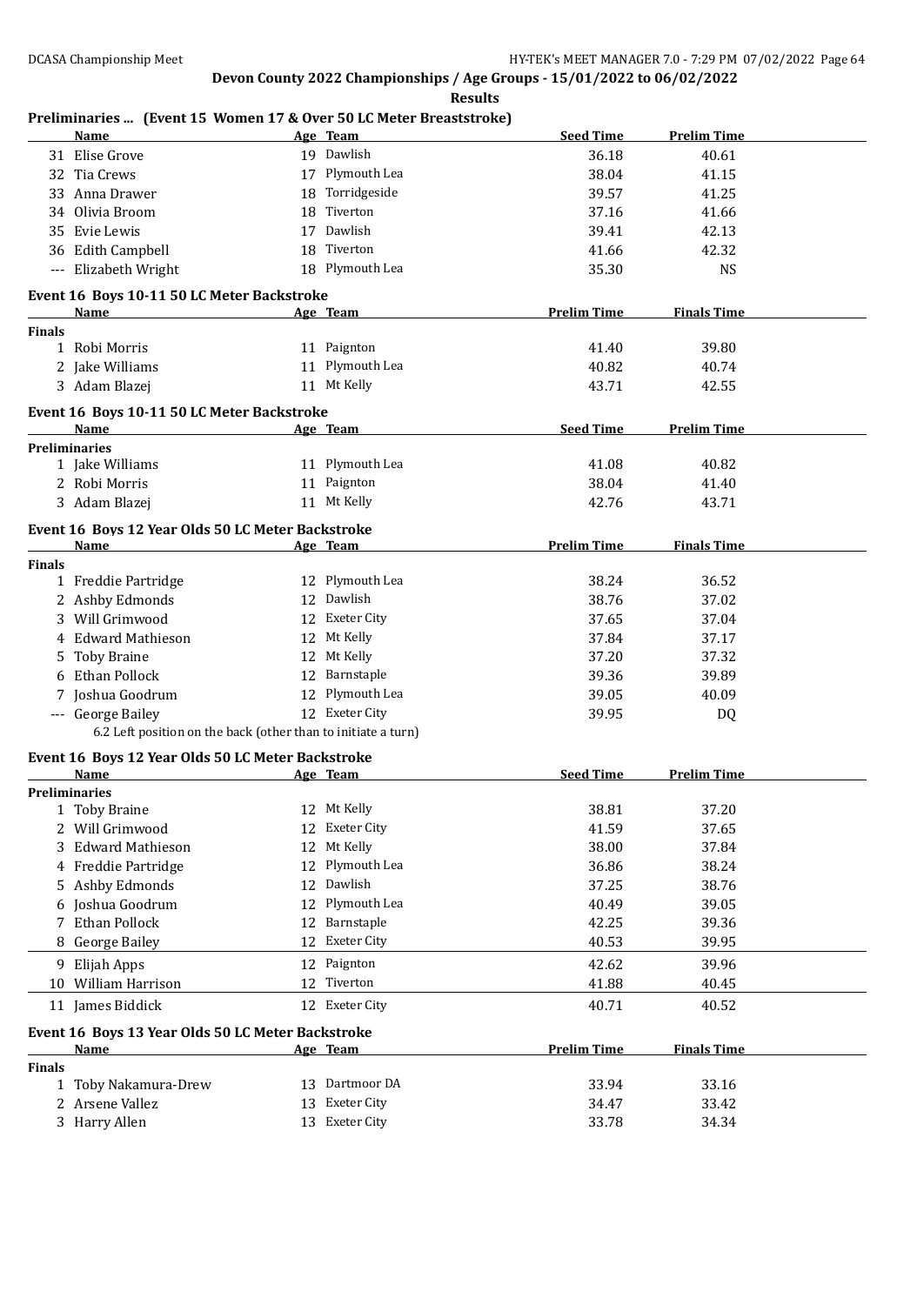|               | <b>Name</b>                                               |    | Age Team           | <b>Prelim Time</b> | <b>Finals Time</b> |  |
|---------------|-----------------------------------------------------------|----|--------------------|--------------------|--------------------|--|
|               | 4 Jack McMeekin                                           |    | 13 Mt Kelly        | 35.34              | 34.66              |  |
| 5.            | Sebastian Grenardo                                        |    | 13 Dartmoor DA     | 35.99              | 36.16              |  |
| 6             | James Brinkworth                                          | 13 | Plymouth Lea       | 36.20              | 36.18              |  |
|               | 7 Herbert Higham                                          | 13 | Tavistock          | 36.28              | 36.74              |  |
|               | 8 William Lloyd                                           |    | 13 Brixham         | 36.29              | 36.94              |  |
|               |                                                           |    |                    |                    |                    |  |
|               | Event 16 Boys 13 Year Olds 50 LC Meter Backstroke<br>Name |    | Age Team           | <b>Seed Time</b>   | <b>Prelim Time</b> |  |
|               | <b>Preliminaries</b>                                      |    |                    |                    |                    |  |
|               | 1 Harry Allen                                             |    | 13 Exeter City     | 37.37              | 33.78              |  |
|               | 2 Toby Nakamura-Drew                                      | 13 | Dartmoor DA        | 34.47              | 33.94              |  |
|               | 3 Arsene Vallez                                           | 13 | Exeter City        | 35.21              | 34.47              |  |
|               | 4 Jack McMeekin                                           | 13 | Mt Kelly           | 34.01              | 35.34              |  |
| 5             | Sebastian Grenardo                                        | 13 | Dartmoor DA        | 34.65              | 35.99              |  |
| 6             | James Brinkworth                                          | 13 | Plymouth Lea       | 35.40              | 36.20              |  |
|               | 7 Herbert Higham                                          | 13 | Tavistock          | 38.52              | 36.28              |  |
|               | 8 William Lloyd                                           |    | 13 Brixham         | 37.31              | 36.29              |  |
|               |                                                           |    | 13 Barnstaple      | 35.87              |                    |  |
|               | 9 Ollie Tompkins                                          |    | 13 Barnstaple      | 35.78              | 36.69<br>36.72     |  |
|               | 10 Edward Chesworth                                       |    |                    |                    |                    |  |
|               | 11 Toby Nankivell                                         |    | 13 Plymouth Lea    | 37.16              | 36.93              |  |
| 12            | Solomon Marrison                                          | 13 | Okehampton         | 37.28              | 37.16              |  |
| 13            | Reuben Murphy                                             | 13 | <b>Exeter City</b> | 37.12              | 37.44              |  |
|               | 14 Gregory Thomas                                         | 13 | Dinnaton           | 38.58              | 37.57              |  |
| 15            | Caden Wray-Williams                                       |    | 13 Mt Kelly        | 39.18              | 38.62              |  |
| 16            | Rhys Greenfield                                           |    | 13 Plymouth Lea    | 37.72              | 39.25              |  |
| 17            | <b>Samuel Platts</b>                                      | 13 | Mt Kelly           | 38.32              | 39.28              |  |
| 18            | William Hamilton                                          | 13 | Plymouth Lea       | 33.53              | 39.38              |  |
|               | 19 John Dyer                                              | 13 | Brixham            | 38.97              | 39.94              |  |
|               | 20 Aron Holtan                                            |    | 13 Mt Kelly        | 38.53              | 40.50              |  |
|               | Event 16 Boys 14 Year Olds 50 LC Meter Backstroke         |    |                    |                    |                    |  |
|               | <b>Name</b>                                               |    | Age Team           | <b>Prelim Time</b> | <b>Finals Time</b> |  |
| <b>Finals</b> |                                                           |    |                    |                    |                    |  |
|               | 1 Abduljabar Adama                                        |    | 14 Mt Kelly        | 30.32              | 29.15              |  |
| 2             | Ben Uff                                                   |    | 14 Mt Kelly        | 31.98              | 30.67              |  |
|               | 3 Alessandro D'Onofrio                                    |    | 14 Mt Kelly        | 31.97              | 30.89              |  |
|               | 4 Nathan Apps                                             |    | 14 Paignton        | 32.77              | 32.17              |  |
| 5.            | Alexander Johnson                                         |    | 14 Exeter City     | 33.32              | 33.00              |  |
| 6             | <b>Tain Phillips</b>                                      |    | 14 Plymouth Lea    | 32.54              | 33.05              |  |
| 7             | Oliver Bennett                                            | 14 | Plymouth Lea       | 33.70              | 33.29              |  |
|               | 8 George Backholer                                        |    | 14 Torquay         | 33.97              | 34.05              |  |
|               | Event 16 Boys 14 Year Olds 50 LC Meter Backstroke         |    |                    |                    |                    |  |
|               | Name                                                      |    | Age Team           | <b>Seed Time</b>   | <b>Prelim Time</b> |  |
|               | <b>Preliminaries</b>                                      |    |                    |                    |                    |  |
|               | 1 Abduljabar Adama                                        |    | 14 Mt Kelly        | 29.24              | 30.32              |  |
|               | 2 Alessandro D'Onofrio                                    |    | 14 Mt Kelly        | 33.66              | 31.97              |  |
|               | 3 Ben Uff                                                 |    | 14 Mt Kelly        | 29.36              | 31.98              |  |
|               | 4 Tain Phillips                                           |    | 14 Plymouth Lea    | 31.67              | 32.54              |  |
| 5             | Nathan Apps                                               |    | 14 Paignton        | 31.77              | 32.77              |  |
| 6             | Alexander Johnson                                         |    | 14 Exeter City     | 33.67              | 33.32              |  |
| 7             | Oliver Bennett                                            |    | 14 Plymouth Lea    | 33.82              | 33.70              |  |
|               | 8 George Backholer                                        |    | 14 Torquay         | 32.53              | 33.97              |  |
|               | 9 Noah Thairs                                             |    | 14 Tiverton        | 33.40              | 34.16              |  |
|               | 10 Cody Rice                                              |    | 14 Mt Kelly        | 33.69              | 34.79              |  |

## **Finals ... (Event 16 Boys 13 Year Olds 50 LC Meter Backstroke)**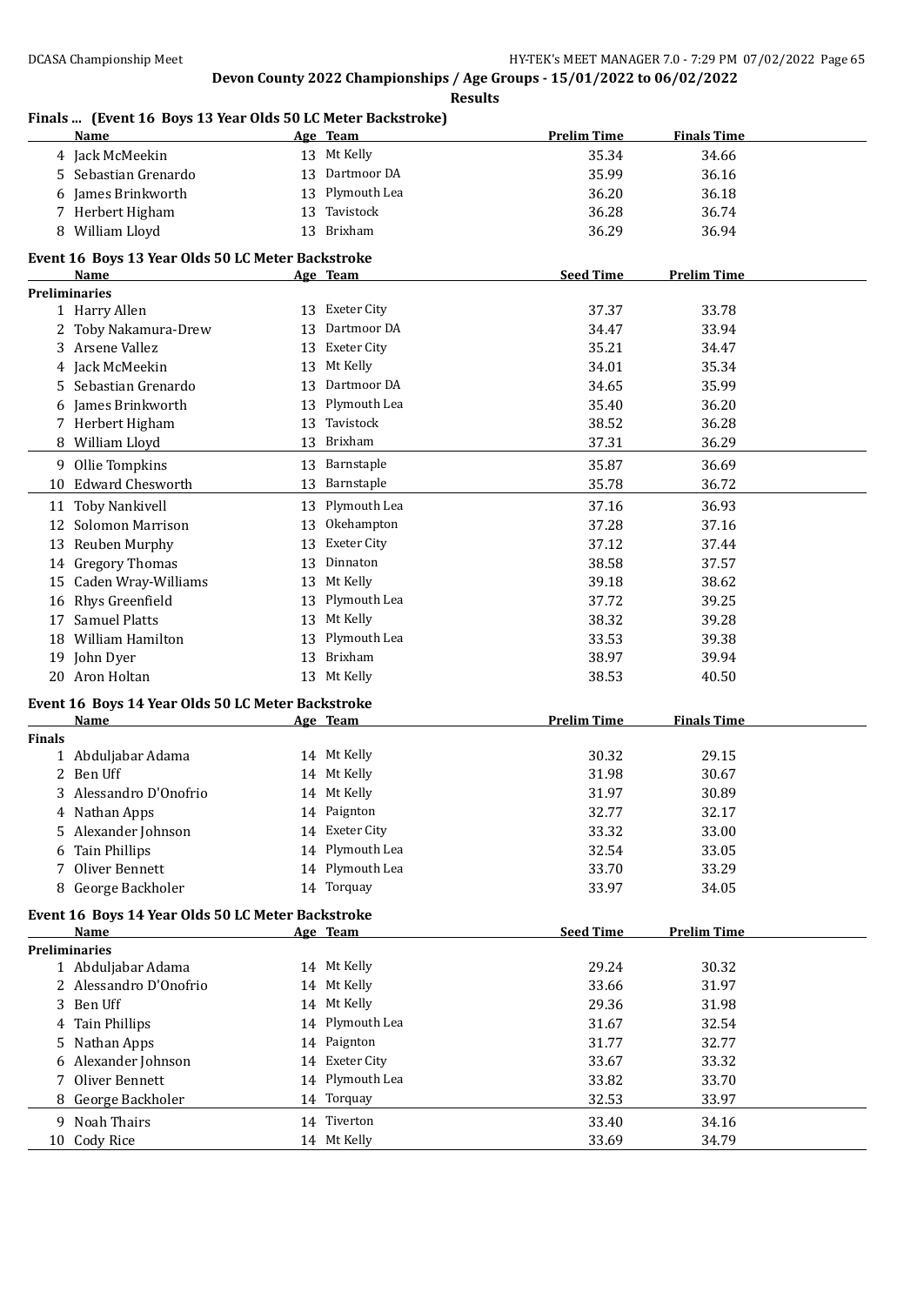**Results**

## **Preliminaries ... (Event 16 Boys 14 Year Olds 50 LC Meter Backstroke)**

|               | <b>Name</b>                                                     |    | Age Team                   | <b>Seed Time</b>   | <b>Prelim Time</b> |  |
|---------------|-----------------------------------------------------------------|----|----------------------------|--------------------|--------------------|--|
|               | 11 Iskandar Raubenheimer                                        |    | 14 Plymouth Lea            | 33.82              | 34.80              |  |
|               | 12 Charlie Lawrence                                             |    | 14 Devonport               | 35.74              | 35.03              |  |
|               | 13 Isaac Mortimer                                               |    | 14 Tiverton                | 36.43              | 35.47              |  |
|               | 14 Lewis Gow                                                    | 14 | Tiverton                   | 35.54              | 35.81              |  |
|               | 15 William Birchall                                             |    | 14 Exeter City             | 36.41              | 36.66              |  |
|               | 16 Zachary Swanson-Schnepp                                      |    | 14 Dawlish                 | 35.88              | 36.68              |  |
|               | 17 Benjamin Webster                                             |    | 14 Okehampton              | 35.28              | 36.80              |  |
|               | 18 Seth Hellmund                                                |    | 14 Barnstaple              | 36.34              | 36.83              |  |
| 19            | Samuel Warner                                                   |    | 14 Devonport               | 36.19              | 36.90              |  |
|               | --- Zak Herring-Green                                           |    | 14 Plymouth Lea            | 32.50              | <b>NS</b>          |  |
|               |                                                                 |    |                            |                    |                    |  |
|               | Event 16 Men 15 Year Olds 50 LC Meter Backstroke<br><b>Name</b> |    | Age Team                   | <b>Prelim Time</b> | <b>Finals Time</b> |  |
| <b>Finals</b> |                                                                 |    |                            |                    |                    |  |
|               | 1 Fergus Thomson                                                |    | 15 Mt Kelly                | 28.38              | 28.19              |  |
| 2             | Brydan Byrne                                                    |    | 15 Mt Kelly                | 29.16              | 28.79              |  |
| 3             | Ivan Blazej                                                     |    | 15 Mt Kelly                | 31.87              | 31.55              |  |
| 4             | Charlie Hodges                                                  | 15 | Mt Kelly                   | 32.16              | 31.83              |  |
| 5.            | James Rostron                                                   | 15 | Dartmoor DA                | 31.71              | 31.88              |  |
|               | 6 Johari Masinde                                                | 15 | Plymouth Lea               | 31.91              | 32.17              |  |
|               | <b>Matthew Hamilton</b>                                         | 15 | Plymouth Lea               |                    |                    |  |
| 7             |                                                                 |    | 15 Plymouth Lea            | 32.41              | 32.46              |  |
|               | 8 James Blackwell                                               |    |                            | 31.72              | 32.55              |  |
|               | Event 16 Men 15 Year Olds 50 LC Meter Backstroke                |    |                            |                    |                    |  |
|               | Name                                                            |    | Age Team                   | <b>Seed Time</b>   | <b>Prelim Time</b> |  |
|               | <b>Preliminaries</b>                                            |    |                            |                    |                    |  |
|               | 1 Fergus Thomson                                                |    | 15 Mt Kelly                | 26.97              | 28.38              |  |
|               | 2 Brydan Byrne                                                  | 15 | Mt Kelly                   | 27.63              | 29.16              |  |
| 3.            | James Rostron                                                   | 15 | Dartmoor DA                | 30.69              | 31.71              |  |
|               | 4 James Blackwell                                               | 15 | Plymouth Lea               | 32.45              | 31.72              |  |
|               | 5 Ivan Blazej                                                   |    | 15 Mt Kelly                | 31.99              | 31.87              |  |
| 6             | Johari Masinde                                                  | 15 | Plymouth Lea               | 31.37              | 31.91              |  |
|               | 7 Charlie Hodges                                                | 15 | Mt Kelly                   | 31.09              | 32.16              |  |
|               | 8 Matthew Hamilton                                              | 15 | Plymouth Lea               | 31.37              | 32.41              |  |
|               | 9 Nathan McManus                                                | 15 | Plymouth Lea               | 31.00              | 32.68              |  |
|               | 10 Henry Jones                                                  |    | 15 Barnstaple              | 33.58              | 33.20              |  |
|               | 11 Thomas Bennett                                               |    | 15 Plymouth Lea            | 31.96              | 33.36              |  |
|               | 12 Alexander Grenardo                                           |    | 15 Dartmoor DA             | 35.16              | 33.55              |  |
|               | 13 Maxim Robertson                                              |    | 15 Mt Kelly                | 35.08              | 35.02              |  |
|               | --- Ethan Tyers                                                 |    | 15 Exeter City             | 30.36              | <b>NS</b>          |  |
|               |                                                                 |    |                            |                    |                    |  |
|               | Event 16 Men 16 Year Olds 50 LC Meter Backstroke                |    |                            | <b>Prelim Time</b> |                    |  |
| <b>Finals</b> | Name                                                            |    | Age Team                   |                    | <b>Finals Time</b> |  |
|               | 1 Kiran Gammon                                                  |    | 16 Barnstaple              | 29.55              | 29.01              |  |
|               | 2 Owain Edwards                                                 |    | 16 Mt Kelly                | 29.28              | 29.14              |  |
|               | 3 Jonathan Turck                                                |    | 16 Mt Kelly                | 29.75              | 29.20              |  |
|               | 4 Joshua Williams                                               |    | 16 Dartmoor DA             | 30.31              | 29.50              |  |
|               | 5 James Wheatley                                                |    | 16 Mt Kelly                | 29.86              | 29.85              |  |
|               | <b>Harry Butler</b>                                             | 16 | Torquay                    | 31.88              | 31.52              |  |
| 6             |                                                                 |    |                            |                    |                    |  |
|               |                                                                 |    |                            |                    |                    |  |
| 7             | George Hayward<br>8 Austin Heale                                | 16 | Plymouth Lea<br>16 Brixham | 31.22<br>32.87     | 31.81<br>32.36     |  |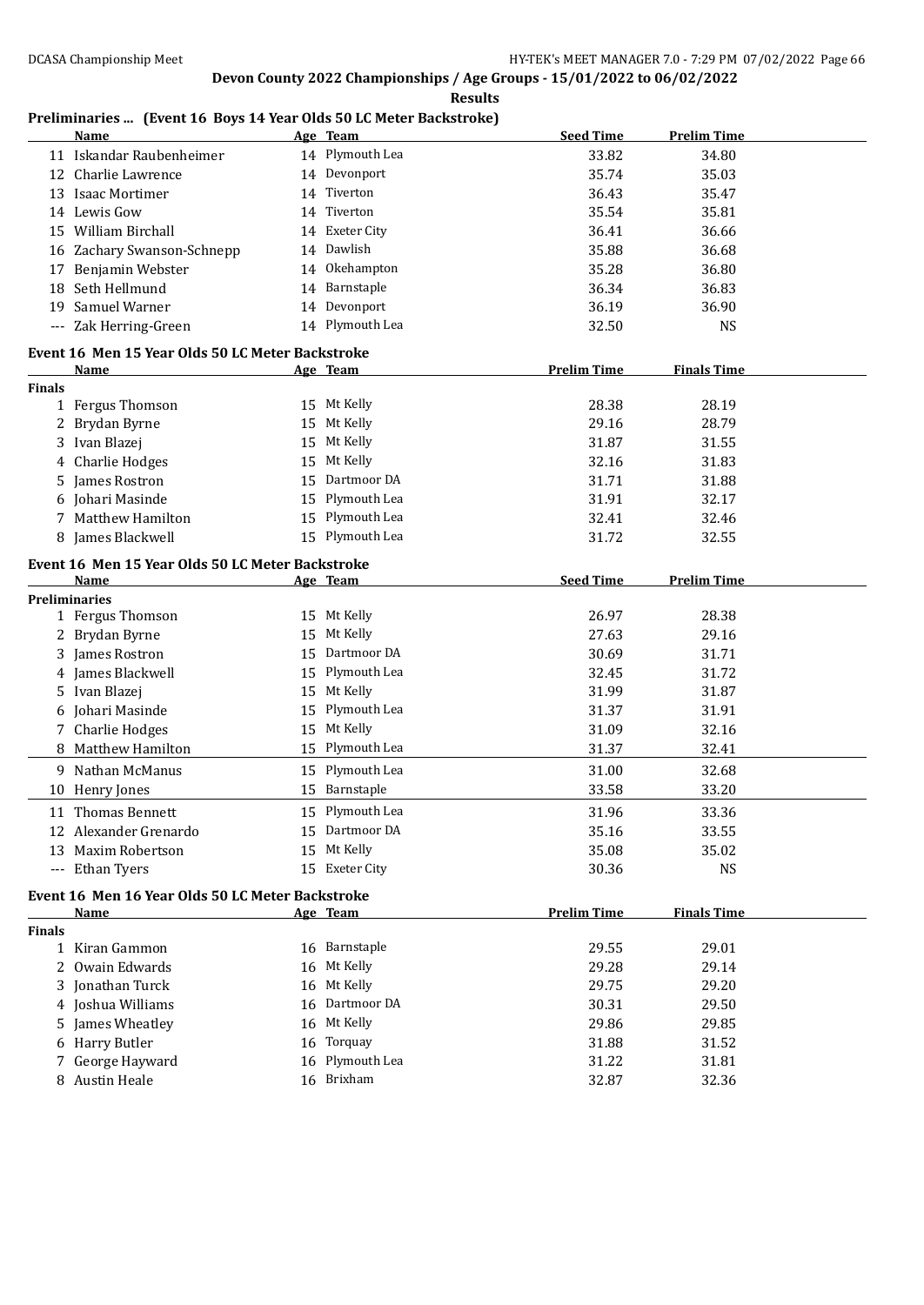**Results**

#### **Event 16 Men 16 Year Olds 50 LC Meter Backstroke**

|                      | Name                  |    | Age Team                                                                                  | <b>Seed Time</b> | <b>Prelim Time</b> |
|----------------------|-----------------------|----|-------------------------------------------------------------------------------------------|------------------|--------------------|
| <b>Preliminaries</b> |                       |    |                                                                                           |                  |                    |
|                      | 1 Owain Edwards       |    | 16 Mt Kelly                                                                               | 27.55            | 29.28              |
| 2                    | Kiran Gammon          |    | 16 Barnstaple                                                                             | 29.42            | 29.55              |
|                      | 3 Jonathan Turck      | 16 | Mt Kelly                                                                                  | 30.61            | 29.75              |
|                      | 4 James Wheatley      | 16 | Mt Kelly                                                                                  | 28.65            | 29.86              |
| 5                    | Joshua Williams       | 16 | Dartmoor DA                                                                               | 29.67            | 30.31              |
|                      | 6 George Hayward      |    | 16 Plymouth Lea                                                                           | 30.49            | 31.22              |
|                      | Harry Butler          |    | 16 Torquay                                                                                | 31.33            | 31.88              |
|                      | 8 Austin Heale        |    | 16 Brixham                                                                                | 33.05            | 32.87              |
|                      | 9 Joshua Blatchford   |    | 16 Dartmoor DA                                                                            | 33.18            | 33.42              |
| 10                   | Christopher Thomas    | 16 | Dinnaton                                                                                  | 32.86            | 33.46              |
| 11                   | Dennis Psaltis        |    | 16 Barnstaple                                                                             | 34.34            | 33.56              |
| 12                   | Matthew Miller        | 16 | Devonport                                                                                 | 33.04            | 34.09              |
| 13                   | Matthew Mycock        |    | 16 Exeter City                                                                            | 32.60            | 34.22              |
| 14                   | <b>Samuel Rice</b>    | 16 | Tavistock                                                                                 | 33.67            | 34.41              |
| 15                   | Ilir Gjoka            | 16 | Dartmoor DA                                                                               | 33.46            | 34.62              |
| $---$                | Ashton Gifford-Groves |    | 16 Mt Kelly                                                                               | 32.16            | DQ                 |
|                      |                       |    | 6.3 Totally submerged, (except for first 15m following the start or turn) during the race |                  |                    |
| $---$                | Haydn Stone           |    | 16 Dinnaton                                                                               | 30.72            | DQ                 |
|                      |                       |    | 6.3 Totally submerged, (except for first 15m following the start or turn) during the race |                  |                    |

## **Event 16 Men 17 & Over 50 LC Meter Backstroke**

|               | <b>Name</b>                                   |    | Age Team       | <b>Prelim Time</b> | <b>Finals Time</b> |  |
|---------------|-----------------------------------------------|----|----------------|--------------------|--------------------|--|
| <b>Finals</b> |                                               |    |                |                    |                    |  |
|               | 1 Fritz Dietz                                 |    | 18 Dartmoor DA | 27.10              | 26.80              |  |
|               | 2 Calvin Fry                                  | 18 | Mt Kelly       | 26.89              | 27.39              |  |
|               | Harry Robinson                                | 18 | Mt Kelly       | 27.94              | 27.76              |  |
| 4             | Kalon Veale                                   | 31 | Totnes         | 28.10              | 27.92              |  |
| 5.            | Henry Wyrill                                  | 20 | Plymouth Lea   | 28.28              | 28.24              |  |
| 6             | Donatas Dragasius                             | 18 | Mt Kelly       | 28.68              | 28.48              |  |
|               | Arun Oelkers                                  | 17 | Mt Kelly       | 28.93              | 28.86              |  |
| 8             | <b>Cameron Williams</b>                       | 18 | Dartmoor DA    | 28.86              | 29.37              |  |
|               | Event 16 Men 17 & Over 50 LC Meter Backstroke |    |                |                    |                    |  |
|               | <b>Name</b>                                   |    | Age Team       | <b>Seed Time</b>   | <b>Prelim Time</b> |  |
|               | <b>Preliminaries</b>                          |    |                |                    |                    |  |
|               | 1 Calvin Fry                                  | 18 | Mt Kelly       | 27.92              | 26.89              |  |
| 2             | <b>Fritz Dietz</b>                            | 18 | Dartmoor DA    | 25.75              | 27.10              |  |
|               | Harry Robinson                                | 18 | Mt Kelly       | 25.95              | 27.94              |  |
| 4             | Kalon Veale                                   | 31 | Totnes         | 26.10              | 28.10              |  |
| 5             | Henry Wyrill                                  | 20 | Plymouth Lea   | 26.86              | 28.28              |  |
| 6             | Donatas Dragasius                             | 18 | Mt Kelly       | 26.82              | 28.68              |  |
| 7             | <b>Cameron Williams</b>                       | 18 | Dartmoor DA    | 27.57              | 28.86              |  |
|               | Arun Oelkers                                  | 17 | Mt Kelly       | 30.90              | 28.93              |  |
|               | 9 Ronny Hallett                               | 18 | Mt Kelly       | 28.87              | 29.07              |  |
| 10            | <b>Adam Lawton</b>                            | 19 | Plymouth Lea   | 27.25              | 29.38              |  |
|               | 11 Jon-Paul Davis                             | 19 | Dartmoor DA    | 28.12              | 29.50              |  |
|               | *12 Michael Cuddihee                          | 22 | Dartmoor DA    | 28.51              | 29.66              |  |
|               | *12 Louis Johnson                             | 18 | Plymouth Lea   | 28.92              | 29.66              |  |
|               | 14 Charlie Hazell                             | 18 | Mt Kelly       | 28.80              | 29.68              |  |
| 15            | Samuel Ellis                                  | 17 | Plymouth Lea   | 27.65              | 29.89              |  |
| 16            | Riccardo Lucarelli                            | 17 | Mt Kelly       | 28.00              | 29.92              |  |
| 17            | <b>Connor Meyers</b>                          | 17 | Mt Kelly       | 29.16              | 30.50              |  |
|               | 18 Oliver Henry Shead                         | 17 | Plymouth Lea   | 29.61              | 30.55              |  |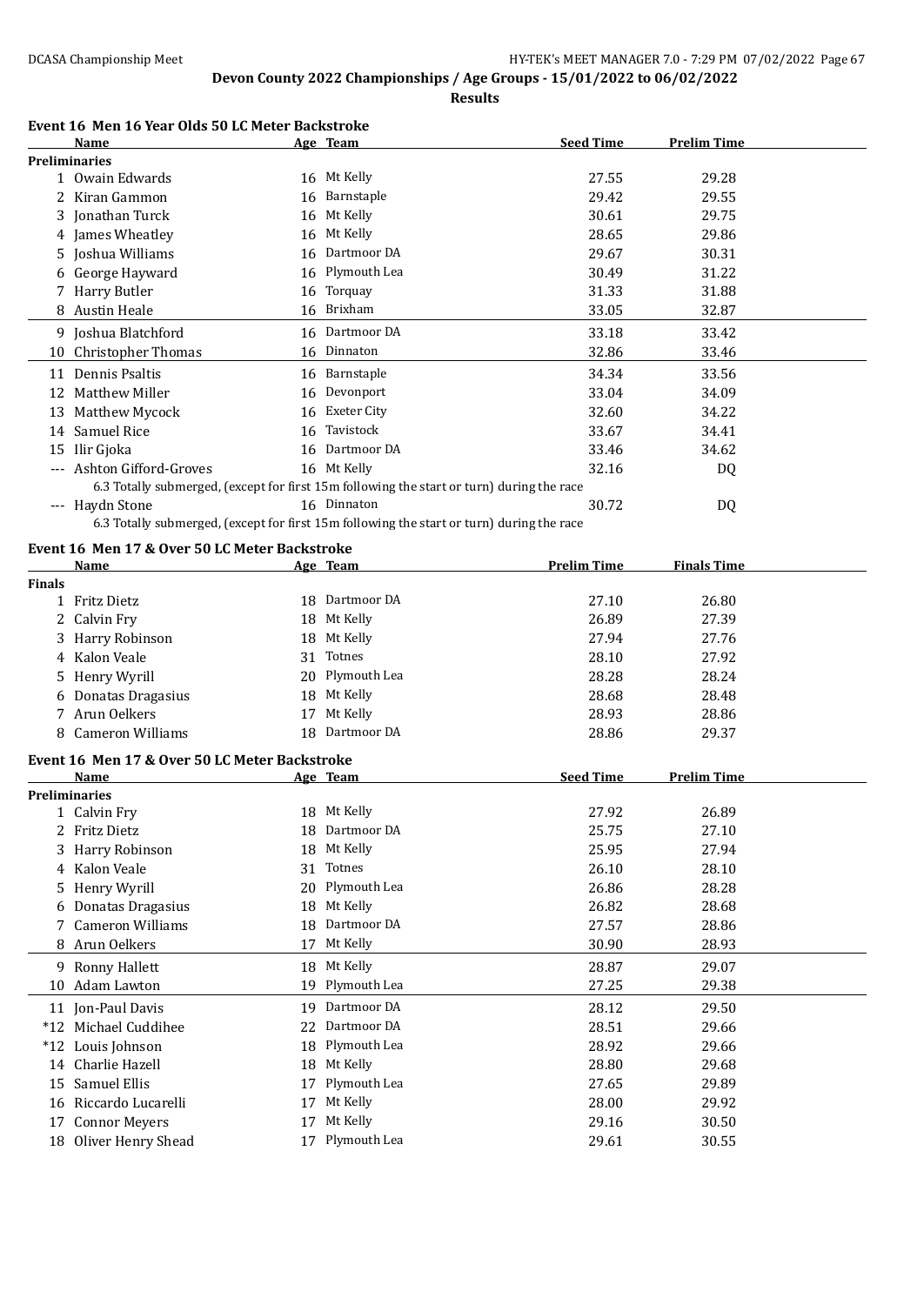**Results**

## **Preliminaries ... (Event 16 Men 17 & Over 50 LC Meter Backstroke)**

|                      | <u>Name</u>                                             | Age Team        | <b>Seed Time</b>   | <b>Prelim Time</b> |
|----------------------|---------------------------------------------------------|-----------------|--------------------|--------------------|
|                      | 19 Finn Aengenheyster                                   | 17 Mt Kelly     | 32.40              | 30.65              |
|                      | 20 Thomas Jones                                         | 17 Dinnaton     | 29.83              | 30.76              |
|                      | 21 Finley Graves                                        | 17 Exeter City  | 30.44              | 30.85              |
|                      | 22 Harry Morgan-Hughes                                  | 17 Dartmoor DA  | 29.57              | 31.09              |
|                      | 23 Frederick Varley                                     | 17 Plymouth Lea | 30.88              | 31.11              |
|                      | 24 Kevin Wu                                             | 18 Mt Kelly     | 29.79              | 31.18              |
|                      | 25 Robert Cacchione                                     | 18 Newton Abbot | 31.07              | 32.47              |
|                      | 26 Sam Palmer                                           | 17 Tavistock    | 32.25              | 33.86              |
|                      | 27 Jacob Tittle                                         | 17 Torridgeside | 32.09              | 34.15              |
|                      | --- Hubert Gdaniec                                      | 18 Plymouth Lea | 26.37              | <b>NS</b>          |
|                      | --- Logan Burns                                         | 19 Exeter City  | 28.69              | <b>NS</b>          |
|                      | --- Alex Mason                                          | 17 Mt Kelly     | 28.33              | <b>NS</b>          |
|                      | --- Matthew Ward                                        | 17 Mt Kelly     | 25.15              | <b>NS</b>          |
|                      |                                                         |                 |                    |                    |
|                      | Event 16 Men 50 LC Meter Backstroke Multi-Class<br>Name |                 | <b>Prelim Time</b> |                    |
| <b>Finals</b>        |                                                         | Age Team        |                    | <b>Finals Time</b> |
|                      | --- Cameron Harris S14                                  | 21 Totnes       | 36.69              | <b>NS</b>          |
|                      | Event 16 Men 50 LC Meter Backstroke Multi-Class         |                 |                    |                    |
|                      | Name                                                    | Age Team        | <b>Seed Time</b>   | <b>Prelim Time</b> |
| <b>Preliminaries</b> |                                                         |                 |                    |                    |
|                      | 1 Cameron Harris S14                                    | 21 Totnes       | 36.04              | 36.69              |
|                      | Event 17 Girls 10-11 100 LC Meter Butterfly             |                 |                    |                    |
|                      | Name                                                    | Age Team        | <b>Prelim Time</b> | <b>Finals Time</b> |
| <b>Finals</b>        |                                                         |                 |                    |                    |
|                      | 1 Ava Edwards                                           | 11 Plymouth Lea | 1:33.50            | 1:32.92            |
|                      | 42.75<br>1:32.92                                        |                 |                    |                    |
|                      | 2 Grace Gilliard                                        | 11 Plymouth Lea | 1:41.64            | 1:40.41            |
|                      | 44.98<br>1:40.41                                        |                 |                    |                    |
|                      | Event 17 Girls 10-11 100 LC Meter Butterfly             |                 |                    |                    |
|                      | <b>Name</b>                                             | Age Team        | <b>Seed Time</b>   | <b>Prelim Time</b> |
| <b>Preliminaries</b> |                                                         |                 |                    |                    |
|                      | 1 Ava Edwards                                           | 11 Plymouth Lea | 1:31.37            | 1:33.50            |
|                      | 2 Grace Gilliard                                        | 11 Plymouth Lea | 1:42.65            | 1:41.64            |
|                      | 45.37<br>1:41.64                                        |                 |                    |                    |
|                      | Event 17 Girls 12 Year Olds 100 LC Meter Butterfly      |                 |                    |                    |
|                      | <b>Name</b>                                             | Age Team        | <b>Prelim Time</b> | <b>Finals Time</b> |
| <b>Finals</b>        |                                                         |                 |                    |                    |
|                      | 1 Lily Green                                            | 12 Plymouth Lea | 1:20.91            | 1:18.36            |
|                      | 36.81<br>1:18.36                                        |                 |                    |                    |
|                      | 2 Christina Angelakis<br>37.53<br>1:19.51               | 12 Mt Kelly     | 1:21.52            | 1:19.51            |
|                      | 3 Erin Perman                                           | 12 Exeter City  | 1:23.59            | 1:23.38            |
|                      | 39.01<br>1:23.38                                        |                 |                    |                    |
|                      | 4 Evie Evans                                            | 12 Newton Abbot | 1:34.84            | 1:29.56            |
|                      | 42.89<br>1:29.56                                        |                 |                    |                    |
|                      | 5 Sophie Thomas                                         | 12 Plymouth Lea | 1:32.45            | 1:31.80            |
|                      | 41.20<br>1:31.80                                        |                 |                    |                    |
|                      | 6 Scarlet Hall                                          | 12 Plymouth Lea | 1:31.27            | 1:31.82            |
|                      | 42.10<br>1:31.82                                        |                 |                    |                    |
|                      | 7 Poppy Chattaway                                       | 12 Plymouth Lea | 1:37.64            | 1:38.17            |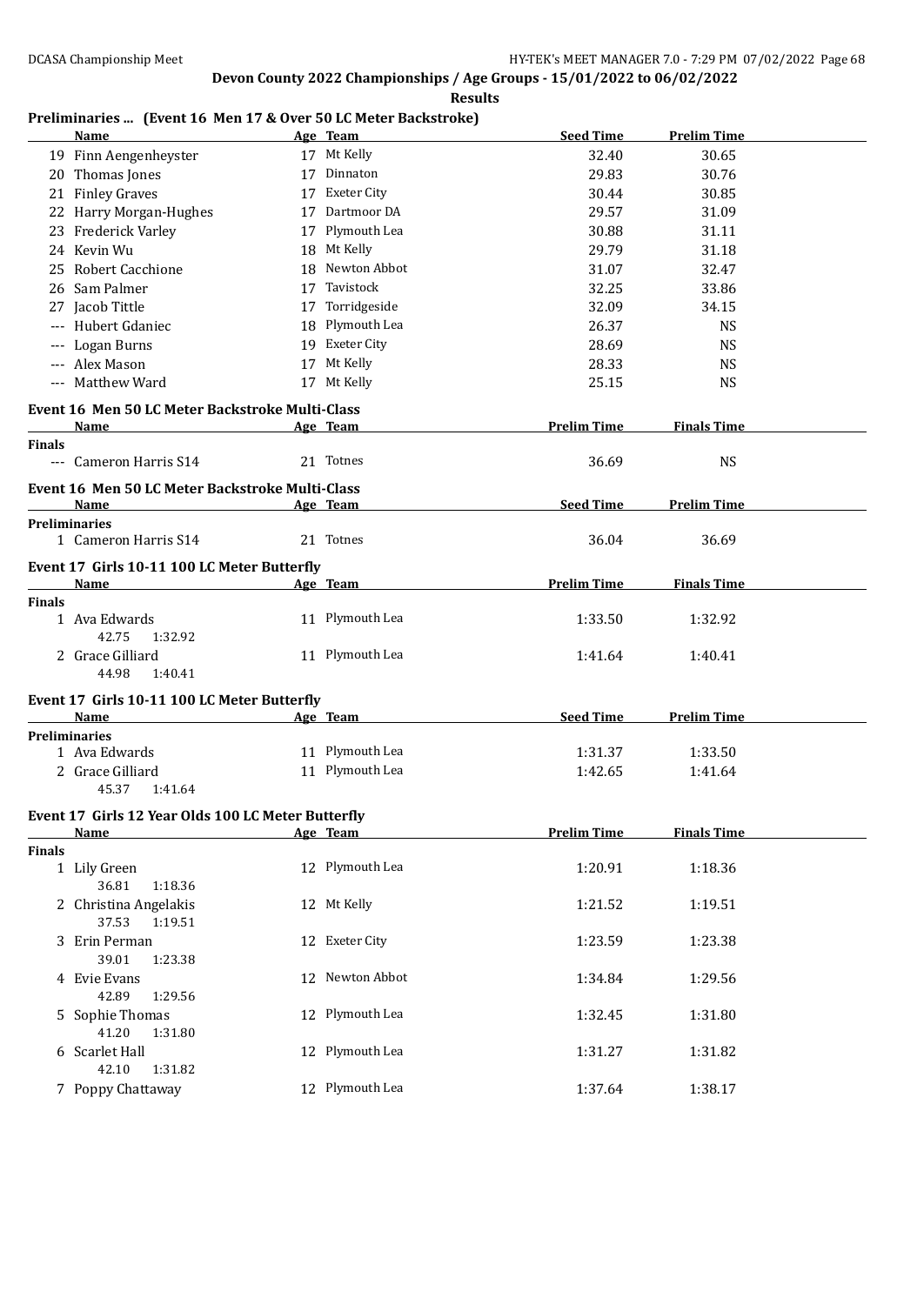**Results**

|               | Event 17 Girls 12 Year Olds 100 LC Meter Butterfly<br>Name | Age Team        | <b>Seed Time</b>   | <b>Prelim Time</b> |  |
|---------------|------------------------------------------------------------|-----------------|--------------------|--------------------|--|
|               | <b>Preliminaries</b>                                       |                 |                    |                    |  |
|               | 1 Lily Green<br>37.44<br>1:20.91                           | 12 Plymouth Lea | 1:20.88            | 1:20.91            |  |
|               | 2 Christina Angelakis<br>37.52<br>1:21.52                  | 12 Mt Kelly     | 1:16.59            | 1:21.52            |  |
|               | 3 Erin Perman<br>39.07<br>1:23.59                          | 12 Exeter City  | 1:23.86            | 1:23.59            |  |
|               | 4 Scarlet Hall<br>41.08<br>1:31.27                         | 12 Plymouth Lea | 1:27.63            | 1:31.27            |  |
|               | 5 Sophie Thomas<br>42.33<br>1:32.45                        | 12 Plymouth Lea | 1:36.96            | 1:32.45            |  |
|               | 6 Evie Evans<br>41.91<br>1:34.84                           | 12 Newton Abbot | 1:34.39            | 1:34.84            |  |
|               | 7 Poppy Chattaway<br>43.68<br>1:37.64                      | 12 Plymouth Lea | 1:32.35            | 1:37.64            |  |
|               | --- Phoebe Wills                                           | 12 Paignton     | 1:36.41            | DQ                 |  |
|               | 8.3 Breaststroke kick used (legal in Masters Competitions) |                 |                    |                    |  |
|               | Event 17 Girls 13 Year Olds 100 LC Meter Butterfly         |                 |                    |                    |  |
|               | Name                                                       | Age Team        | <b>Prelim Time</b> | <b>Finals Time</b> |  |
| <b>Finals</b> |                                                            |                 |                    |                    |  |
|               | 1 Hermance Vellaud<br>35.02<br>1:13.89                     | 13 Mt Kelly     | 1:15.25            | 1:13.89            |  |
|               | 2 Anna Huddy<br>33.78<br>1:15.97                           | 13 Mt Kelly     | 1:14.56            | 1:15.97            |  |
|               | 3 Evie Handley<br>36.46<br>1:16.31                         | 13 Exeter City  | 1:17.13            | 1:16.31            |  |
|               | 4 Dixie Turner-Moore<br>35.77<br>1:17.89                   | 13 Plymouth Lea | 1:20.26            | 1:17.89            |  |
|               | 5 Aela Farquharson<br>37.56<br>1:20.17                     | 13 Brixham      | 1:22.71            | 1:20.17            |  |
|               | 6 Henrietta Twose<br>1:23.09<br>38.40                      | 13 Exeter City  | 1:22.86            | 1:23.09            |  |
|               | 7 Hattie Crosby                                            | 13 Dawlish      | 1:28.07            | 1:27.48            |  |
|               | 8 Amy Higgs<br>1:29.49<br>41.58                            | 13 Paignton     | 1:28.19            | 1:29.49            |  |
|               | Event 17 Girls 13 Year Olds 100 LC Meter Butterfly         |                 |                    |                    |  |
|               | <b>Name</b>                                                | Age Team        | <b>Seed Time</b>   | <b>Prelim Time</b> |  |
|               | <b>Preliminaries</b>                                       |                 |                    |                    |  |
|               | 1 Anna Huddy<br>32.99<br>1:14.56                           | 13 Mt Kelly     | 1:17.47            | 1:14.56            |  |
|               | 2 Hermance Vellaud<br>35.51<br>1:15.25                     | 13 Mt Kelly     | 1:13.90            | 1:15.25            |  |
|               | 3 Evie Handley<br>37.53<br>1:17.13                         | 13 Exeter City  | 1:17.98            | 1:17.13            |  |
|               | 4 Dixie Turner-Moore                                       | 13 Plymouth Lea | 1:14.41            | 1:20.26            |  |
|               | 5 Aela Farquharson<br>37.57<br>1:22.71                     | 13 Brixham      | 1:20.35            | 1:22.71            |  |
|               | 6 Henrietta Twose<br>37.61<br>1:22.86                      | 13 Exeter City  | 1:22.05            | 1:22.86            |  |
|               | 7 Hattie Crosby<br>37.98<br>1:28.07                        | 13 Dawlish      | 1:22.00            | 1:28.07            |  |
|               | 8 Amy Higgs<br>1:28.19<br>41.85                            | 13 Paignton     | 1:27.88            | 1:28.19            |  |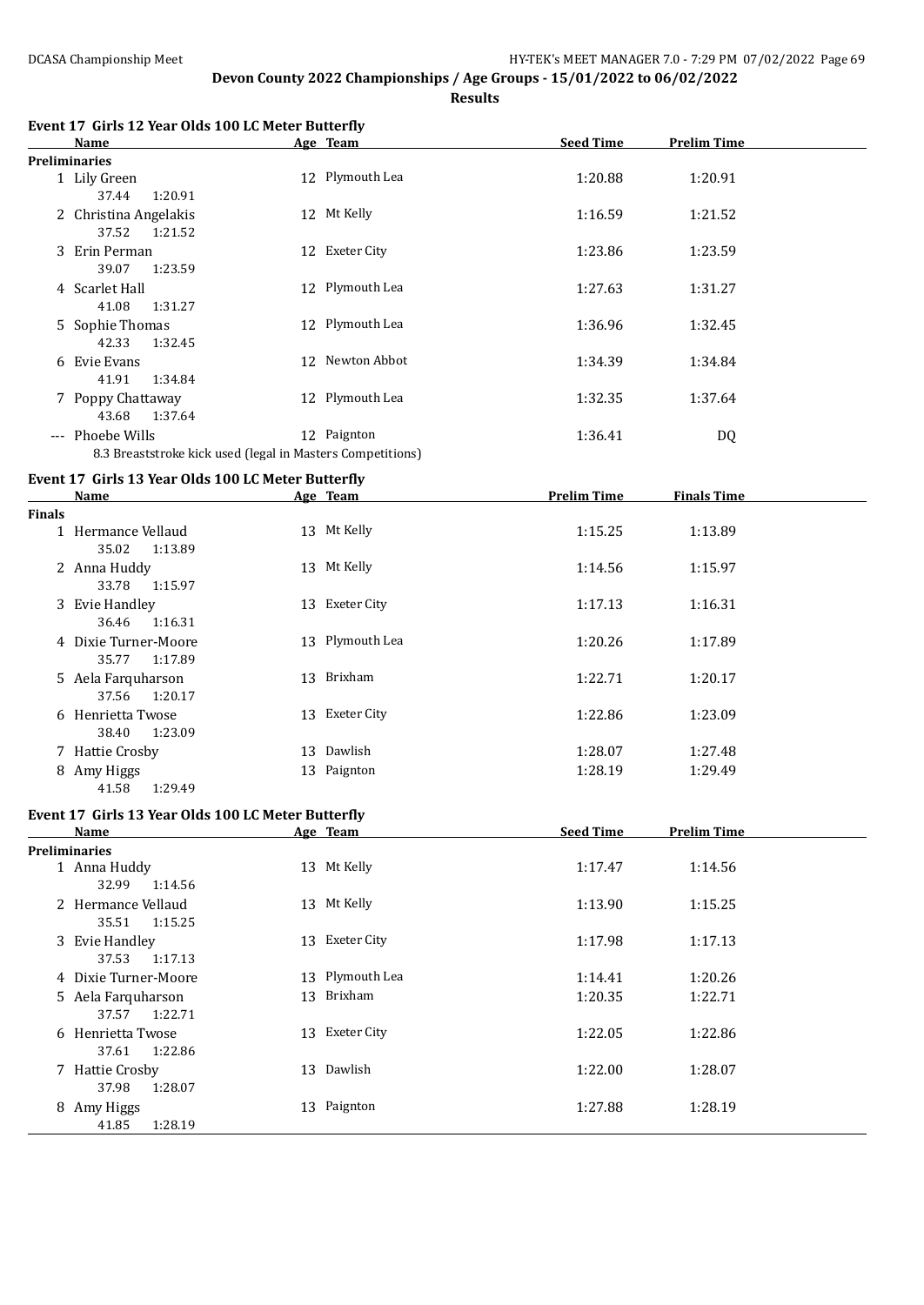#### **Preliminaries ... (Event 17 Girls 13 Year Olds 100 LC Meter Butterfly)**

|        | Name and the second state of the second state of the second state of the second state of the second state of the second state of the second state of the second state of the second state of the second state of the second st | Age Team        | <b>Seed Time</b>   | <b>Prelim Time</b> |  |
|--------|--------------------------------------------------------------------------------------------------------------------------------------------------------------------------------------------------------------------------------|-----------------|--------------------|--------------------|--|
|        | 9 Willow Miles<br>43.63<br>1:32.62                                                                                                                                                                                             | 13 Dinnaton     | 1:25.92            | 1:32.62            |  |
|        | 10 Gabriella Drake<br>44.01<br>1:33.42                                                                                                                                                                                         | 13 Plymouth Lea | 1:27.06            | 1:33.42            |  |
|        | --- Amelia Fox                                                                                                                                                                                                                 | 13 Tavistock    | 1:26.90            | <b>NS</b>          |  |
|        | Event 17 Girls 14 Year Olds 100 LC Meter Butterfly                                                                                                                                                                             |                 |                    |                    |  |
|        | <b>Name</b>                                                                                                                                                                                                                    | Age Team        | <b>Prelim Time</b> | <b>Finals Time</b> |  |
| Finals | 1 Gabrielle Idle-Beavers<br>31.71<br>1:08.94                                                                                                                                                                                   | 14 Mt Kelly     | 1:11.57            | 1:08.94            |  |
|        | 2 Elizabeth Dudman<br>33.50<br>1:11.14                                                                                                                                                                                         | 14 Mt Kelly     | 1:12.21            | 1:11.14            |  |
|        | 3 Sofia Vaughan<br>33.92<br>1:11.38                                                                                                                                                                                            | 14 Mt Kelly     | 1:12.80            | 1:11.38            |  |
|        | 4 Constance Logan<br>33.62<br>1:11.43                                                                                                                                                                                          | 14 Mt Kelly     | 1:11.92            | 1:11.43            |  |
|        | 5 Amicie Vellaud<br>33.57<br>1:11.55                                                                                                                                                                                           | 14 Mt Kelly     | 1:13.38            | 1:11.55            |  |
|        | 6 Lola Meech                                                                                                                                                                                                                   | 14 Torridgeside | 1:14.18            | 1:15.00            |  |
|        | 7 Abigail Needs                                                                                                                                                                                                                | 14 Exeter City  | 1:15.33            | 1:15.28            |  |
|        | 34.78<br>1:15.28<br>8 Isabel Philipson                                                                                                                                                                                         | 14 Devonport    | 1:13.96            | 1:16.68            |  |
|        | 1:16.68<br>34.61                                                                                                                                                                                                               |                 |                    |                    |  |
|        | Event 17 Girls 14 Year Olds 100 LC Meter Butterfly                                                                                                                                                                             |                 |                    |                    |  |
|        | Name                                                                                                                                                                                                                           | Age Team        | <b>Seed Time</b>   | <b>Prelim Time</b> |  |
|        | <b>Preliminaries</b>                                                                                                                                                                                                           |                 |                    |                    |  |
|        | 1 Gabrielle Idle-Beavers<br>33.21<br>1:11.57                                                                                                                                                                                   | 14 Mt Kelly     | 1:09.79            | 1:11.57            |  |
|        | 2 Constance Logan<br>33.58<br>1:11.92                                                                                                                                                                                          | 14 Mt Kelly     | 1:15.50            | 1:11.92            |  |
|        | 3 Elizabeth Dudman<br>33.16<br>1:12.21                                                                                                                                                                                         | 14 Mt Kelly     | 1:13.16            | 1:12.21            |  |
|        | 4 Sofia Vaughan<br>33.94<br>1:12.80                                                                                                                                                                                            | 14 Mt Kelly     | 1:11.61            | 1:12.80            |  |
|        | 5 Amicie Vellaud<br>35.11<br>1:13.38                                                                                                                                                                                           | 14 Mt Kelly     | 1:10.43            | 1:13.38            |  |
|        | 6 Isabel Philipson                                                                                                                                                                                                             | 14 Devonport    | 1:17.58            | 1:13.96            |  |
|        | 7 Lola Meech<br>33.85<br>1:14.18                                                                                                                                                                                               | 14 Torridgeside | 1:14.80            | 1:14.18            |  |
|        | 8 Abigail Needs<br>34.95<br>1:15.33                                                                                                                                                                                            | 14 Exeter City  | 1:13.29            | 1:15.33            |  |
|        | 9 Bryony Hayward<br>33.72<br>1:15.92                                                                                                                                                                                           | 14 Plymouth Lea | 1:08.92            | 1:15.92            |  |
|        | 10 Florence Hadley<br>36.93<br>1:15.99                                                                                                                                                                                         | 14 Paignton     | 1:14.61            | 1:15.99            |  |
|        | 11 Freya Pearson<br>36.15<br>1:16.08                                                                                                                                                                                           | 14 Plymouth Lea | 1:12.60            | 1:16.08            |  |
|        | 12 Julianna Babbington<br>35.84<br>1:17.28                                                                                                                                                                                     | 14 Plymouth Lea | 1:13.33            | 1:17.28            |  |
|        | 13 Rose Harrison<br>35.41<br>1:18.65                                                                                                                                                                                           | 14 Tiverton     | 1:17.74            | 1:18.65            |  |
|        | 14 Karensa Babbington<br>35.15<br>1:18.73                                                                                                                                                                                      | 14 Plymouth Lea | 1:16.57            | 1:18.73            |  |
|        | 15 Mia Lawes-Turley<br>1:19.21<br>36.11                                                                                                                                                                                        | 14 Exeter City  | 1:21.83            | 1:19.21            |  |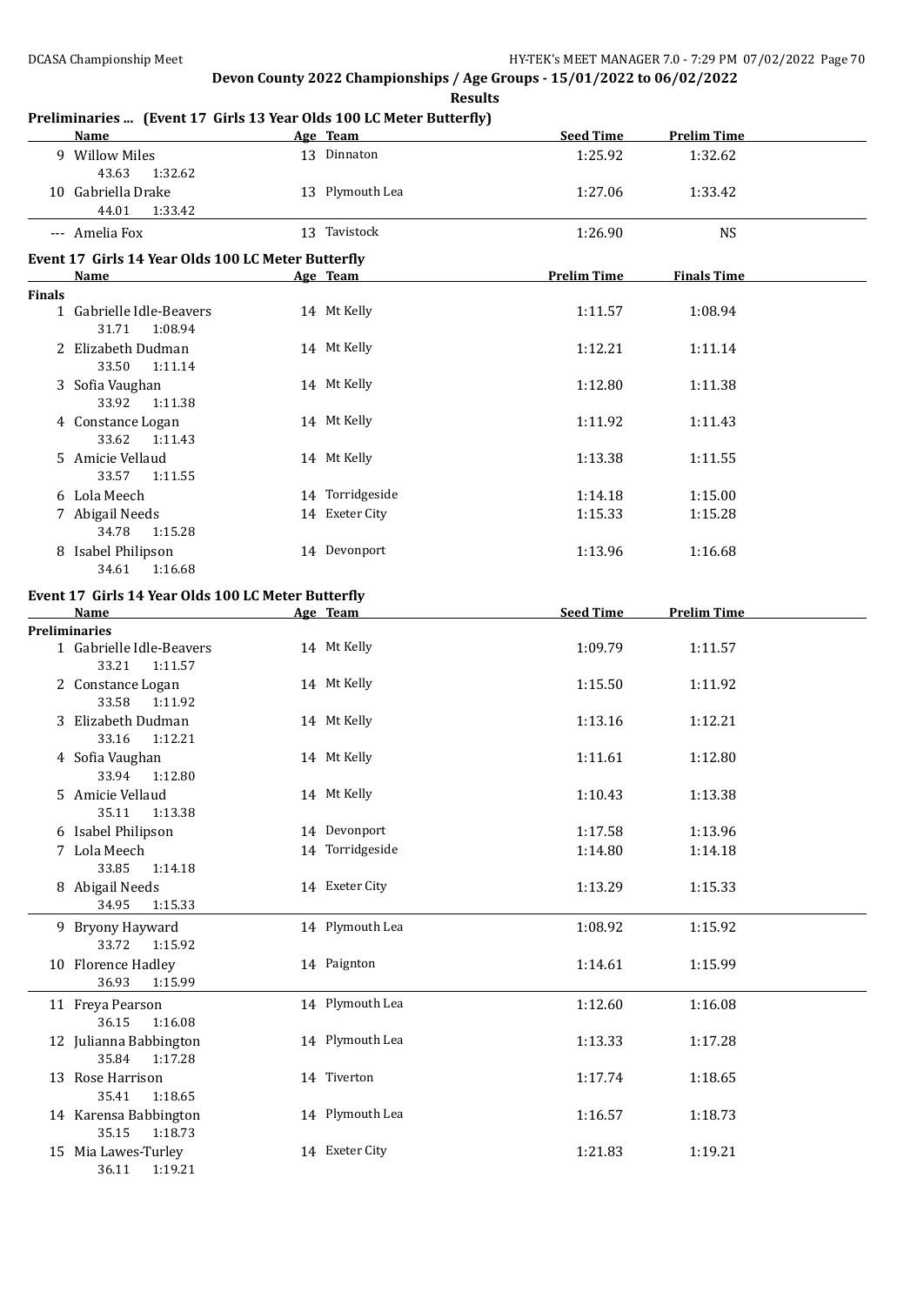#### **Preliminaries ... (Event 17 Girls 14 Year Olds 100 LC Meter Butterfly)**

|    | Name                       | Age Team        | <b>Seed Time</b> | <b>Prelim Time</b> |
|----|----------------------------|-----------------|------------------|--------------------|
|    | 16 Tianna-Eve Foley        | 14 Plymouth Lea | 1:17.25          | 1:19.38            |
| 17 | Nina Page                  | 14 Exeter City  | 1:18.94          | 1:19.81            |
|    | 37.23<br>1:19.81           |                 |                  |                    |
|    | 18 Charlotte Turpin        | 14 Plymouth Lea | 1:18.82          | 1:20.03            |
|    | 35.68<br>1:20.03           |                 |                  |                    |
|    | 19 Emily Bishop            | 14 Paignton     | 1:18.24          | 1:20.79            |
|    | 34.72<br>1:20.79           |                 |                  |                    |
|    | 20 Frida Gallego-Cooper    | 14 Dinnaton     | 1:16.62          | 1:20.80            |
|    | 36.20<br>1:20.80           |                 |                  |                    |
|    | 21 Caitlin Dolby           | 14 Mt Kelly     | 1:18.43          | 1:20.90            |
|    | 35.61<br>1:20.90           |                 |                  |                    |
|    | 22 Brooke Rowe             | 14 Exeter City  | 1:22.44          | 1:20.92            |
|    | 37.15<br>1:20.92           |                 |                  |                    |
|    | 23 Hanna Sari              | 14 Exeter City  | 1:20.77          | 1:23.07            |
|    | 36.90<br>1:23.07           |                 |                  |                    |
|    | 24 Amalie Cornelius-Mercer | 14 Mt Kelly     | 1:23.56          | 1:27.17            |
|    | 25 Rebecca Shan            | 14 Brixham      | 1:24.77          | 1:27.47            |
|    | 39.81<br>1:27.47           |                 |                  |                    |
|    | 26 Amelia Pearmain         | 14 Exeter City  | 1:24.81          | 1:27.76            |
|    | 39.20<br>1:27.76           |                 |                  |                    |

#### **Event 17 Women 15 Year Olds 100 LC Meter Butterfly**

|               | Name                                   | Age Team        | Prelim Time | <b>Finals Time</b> |  |
|---------------|----------------------------------------|-----------------|-------------|--------------------|--|
| <b>Finals</b> |                                        |                 |             |                    |  |
|               | 1 Blythe Kinsman<br>30.69<br>1:04.63   | 15 Mt Kelly     | 1:05.05     | 1:04.63            |  |
|               | 2 Ellie Kennington<br>1:07.11<br>31.17 | 15 Plymouth Lea | 1:07.74     | 1:07.11            |  |
|               | 3 Sophie Benn<br>32.08<br>1:10.53      | 15 Mt Kelly     | 1:11.80     | 1:10.53            |  |
|               | 4 Lotta Schulze<br>32.74 1:10.67       | 15 Mt Kelly     | 1:09.06     | 1:10.67            |  |
|               | 5 Esmee Stockley<br>1:11.99<br>34.76   | 15 Mt Kelly     | 1:11.22     | 1:11.99            |  |
|               | 6 Ruby Hatherley<br>1:12.25<br>33.85   | 15 Exeter City  | 1:10.98     | 1:12.25            |  |
|               | 7 Alyze Gentles                        | 15 Plymouth Lea | 1:12.36     | 1:13.92            |  |
|               | 8 Holly Tremayne<br>1:14.22<br>35.04   | 15 Plymouth Lea | 1:14.16     | 1:14.22            |  |

### **Event 17 Women 15 Year Olds 100 LC Meter Butterfly**

|                      | Name                                   | Age Team        | <b>Seed Time</b> | <b>Prelim Time</b> |
|----------------------|----------------------------------------|-----------------|------------------|--------------------|
| <b>Preliminaries</b> |                                        |                 |                  |                    |
|                      | 1 Blythe Kinsman<br>1:05.05<br>31.15   | 15 Mt Kelly     | 1:05.02          | 1:05.05            |
|                      | 2 Ellie Kennington<br>31.14<br>1:07.74 | 15 Plymouth Lea | 1:05.29          | 1:07.74            |
|                      | 3 Lotta Schulze<br>1:09.06<br>32.05    | 15 Mt Kelly     | 1:07.68          | 1:09.06            |
|                      | 4 Ruby Hatherley<br>1:10.98<br>33.29   | 15 Exeter City  | 1:12.10          | 1:10.98            |
|                      | 5 Esmee Stockley<br>1:11.22<br>32.65   | 15 Mt Kelly     | 1:08.59          | 1:11.22            |
|                      | 6 Sophie Benn                          | 15 Mt Kelly     | 1:11.70          | 1:11.80            |
|                      | 7 Alyze Gentles<br>1:12.36<br>34.44    | 15 Plymouth Lea | 1:10.78          | 1:12.36            |
|                      | 8 Sara Sari<br>34.25<br>1:13.17        | 15 Exeter City  | 1:09.71          | 1:13.17            |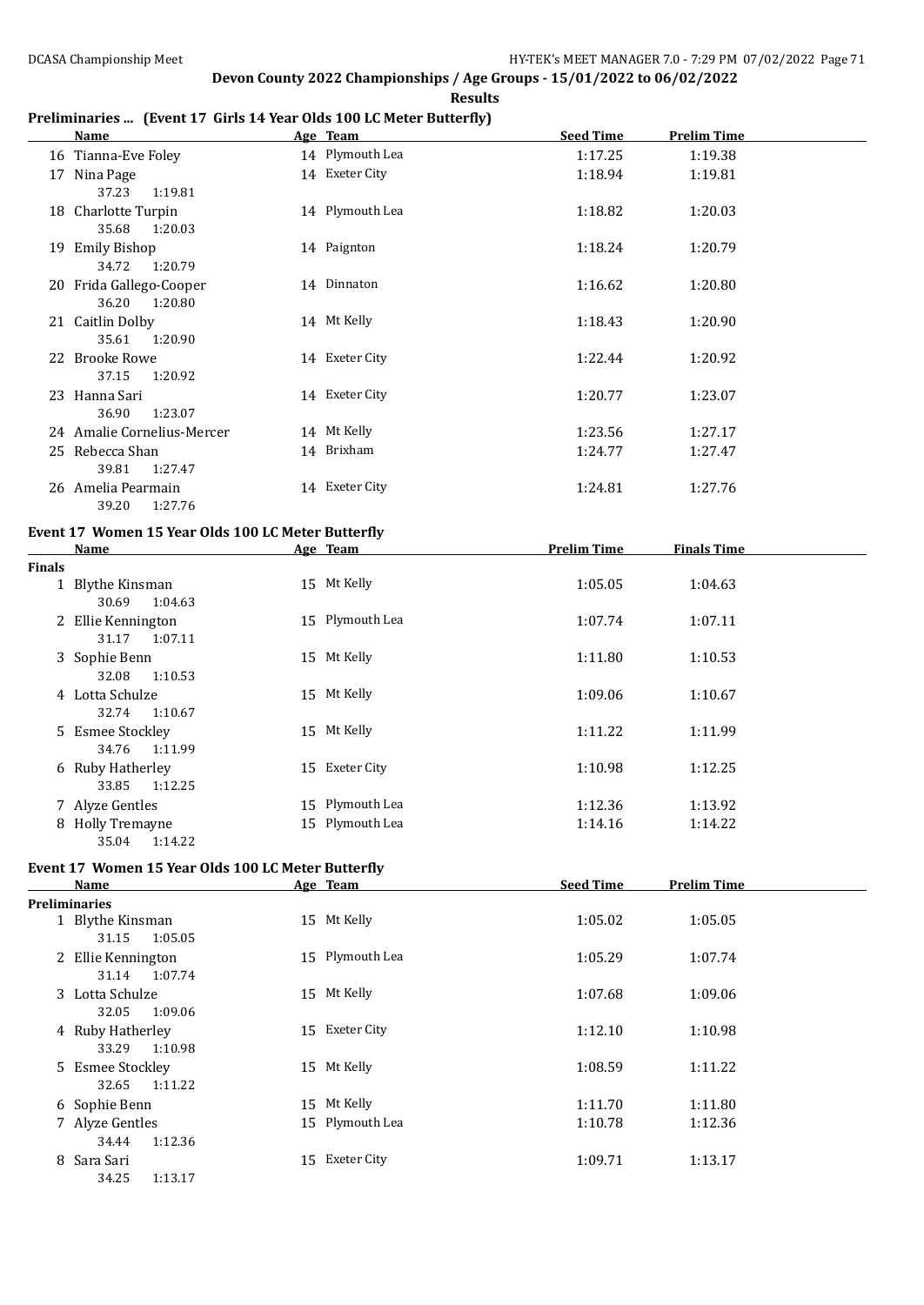### **Preliminaries ... (Event 17 Women 15 Year Olds 100 LC Meter Butterfly)**

|               | Name                                               |    | Age Team        |                    |                    |
|---------------|----------------------------------------------------|----|-----------------|--------------------|--------------------|
|               | 9 Holly Tremayne                                   |    | 15 Plymouth Lea | 1:11.37            | 1:14.16            |
|               | 10 Lauren Major                                    |    | 15 Exeter City  | 1:11.23            | 1:15.11            |
|               | 35.99<br>1:15.11                                   |    |                 |                    |                    |
|               | 11 Samantha Tse                                    |    | 15 Mt Kelly     | 1:14.70            | 1:15.15            |
|               | 35.05<br>1:15.15                                   |    |                 |                    |                    |
|               | 12 Megan Rook                                      |    | 15 Barnstaple   | 1:16.59            | 1:18.25            |
|               | 35.88<br>1:18.25                                   |    |                 |                    |                    |
|               | 13 Oceana Dawdry                                   |    | 15 Plymouth Lea | 1:15.88            | 1:18.49            |
|               | 14 Alice Lapish                                    | 15 | Barnstaple      | 1:16.56            | 1:19.31            |
|               | 15 Constanca Gordo                                 |    | 15 Plymouth Lea | 1:16.18            | 1:19.44            |
|               | 36.12<br>1:19.44                                   |    |                 |                    |                    |
|               | 16 Ella Jones                                      |    | 15 Barnstaple   | 1:16.94            | 1:19.45            |
|               | 38.44<br>1:19.45                                   |    |                 |                    |                    |
|               | 17 Mia Sodyte                                      |    | 15 Plymouth Lea | 1:20.20            | 1:24.65            |
|               | 37.98<br>1:24.65                                   |    |                 |                    |                    |
|               | 18 Isabel Board                                    |    | 15 Exeter City  | 1:24.30            | 1:27.78            |
|               | 39.83<br>1:27.78                                   |    |                 |                    |                    |
|               | Event 17 Women 16 Year Olds 100 LC Meter Butterfly |    |                 |                    |                    |
|               | Name                                               |    | Age Team        | <b>Prelim Time</b> | <b>Finals Time</b> |
| <b>Finals</b> |                                                    |    |                 |                    |                    |
|               | 1 Hollie Widdows                                   |    | 16 Mt Kelly     | 1:03.57            | 1:04.47            |
|               | 30.00<br>1:04.47                                   |    |                 |                    |                    |
|               | 2 Arabella Ward                                    |    | 16 Mt Kelly     | 1:07.53            | 1:07.33            |
|               | 32.61<br>1:07.33                                   |    |                 |                    |                    |
|               | 3 Isabella Vaughan                                 |    | 16 Mt Kelly     | 1:07.64            | 1:08.21            |
|               | 32.60<br>1:08.21                                   |    |                 |                    |                    |

| 4 Giada Dudley-Pun<br>32.68<br>1:08.98     | 16 Mt Kelly    | 1:08.17 | 1:08.98 |
|--------------------------------------------|----------------|---------|---------|
| 5 Iman Adama<br>1:09.49<br>31.83           | 16 Mt Kelly    | 1:10.45 | 1:09.49 |
| 6 Clia Travers-Griffin<br>1:10.15<br>32.94 | 16 Exeter City | 1:10.20 | 1:10.15 |
| 7 Macy Huthwaite                           | 16 Mt Kelly    | 1:10.71 | 1:11.12 |
| 8 Felicity Boyle<br>1:12.38<br>33.05       | 16 Mt Kelly    | 1:10.98 | 1:12.38 |

#### **Event 17 Women 16 Year Olds 100 LC Meter Butterfly**

| Name                   | Age Team       | <b>Seed Time</b> | <b>Prelim Time</b> |
|------------------------|----------------|------------------|--------------------|
| <b>Preliminaries</b>   |                |                  |                    |
| 1 Hollie Widdows       | 16 Mt Kelly    | 1:03.09          | 1:03.57            |
| 29.53<br>1:03.57       |                |                  |                    |
| 2 Arabella Ward        | 16 Mt Kelly    | 1:05.55          | 1:07.53            |
| 31.32<br>1:07.53       |                |                  |                    |
| 3 Isabella Vaughan     | 16 Mt Kelly    | 1:07.04          | 1:07.64            |
| 4 Giada Dudley-Pun     | 16 Mt Kelly    | 1:05.97          | 1:08.17            |
| 31.58<br>1:08.17       |                |                  |                    |
| 5 Clia Travers-Griffin | 16 Exeter City | 1:07.97          | 1:10.20            |
| 32.42<br>1:10.20       |                |                  |                    |
| Iman Adama<br>6        | 16 Mt Kelly    | 1:06.16          | 1:10.45            |
| 32.60<br>1:10.45       |                |                  |                    |
| 7 Macy Huthwaite       | 16 Mt Kelly    | 1:09.94          | 1:10.71            |
| 1:10.71<br>33.22       |                |                  |                    |
| 8 Felicity Boyle       | 16 Mt Kelly    | 1:09.97          | 1:10.98            |
| 1:10.98<br>32.34       |                |                  |                    |
| 9 Sophie Brassington   | 16 Mt Kelly    | 1:13.84          | 1:11.95            |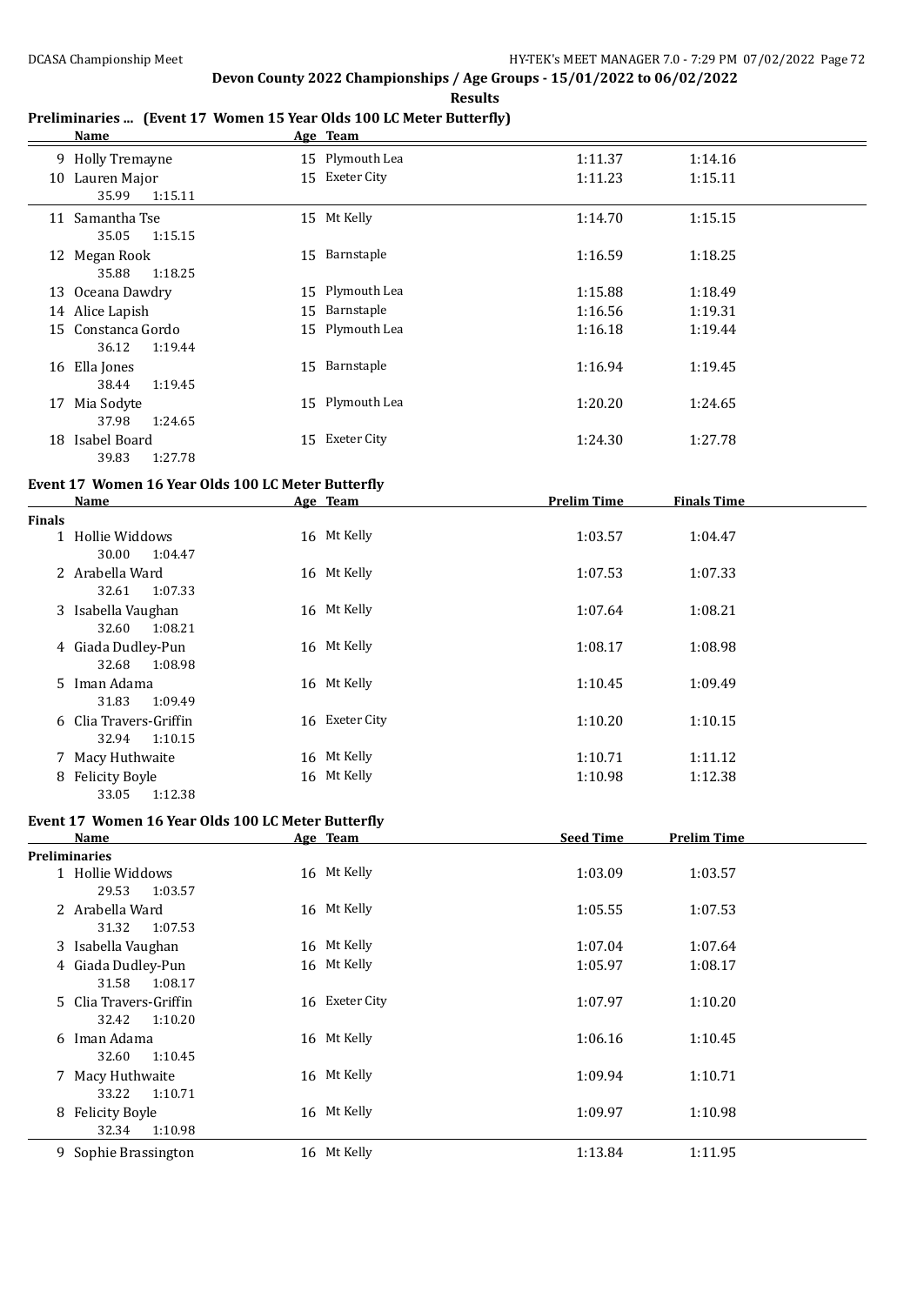**Results**

#### **Preliminaries ... (Event 17 Women 16 Year Olds 100 LC Meter Butterfly)**

|               | Name                                            | Age Team        | <b>Seed Time</b>   | <b>Prelim Time</b> |  |
|---------------|-------------------------------------------------|-----------------|--------------------|--------------------|--|
|               | 10 Lottie Chesworth<br>33.68<br>1:11.96         | 16 Barnstaple   | 1:10.66            | 1:11.96            |  |
|               | 11 Isis Van Der Stroom<br>34.23<br>1:14.52      | 16 Mt Kelly     | 1:13.96            | 1:14.52            |  |
|               | 12 Scarlett Walker<br>34.68<br>1:16.60          | 16 Brixham      | 1:17.12            | 1:16.60            |  |
|               | 13 Martha Wilson<br>38.94<br>1:22.16            | 16 Plymouth Lea | 1:17.45            | 1:22.16            |  |
|               | 14 Lauren Baker<br>37.63<br>1:27.56             | 16 Tiverton     | 1:21.96            | 1:27.56            |  |
|               | Event 17 Women 17 & Over 100 LC Meter Butterfly |                 |                    |                    |  |
|               | <b>Name</b>                                     | Age Team        | <b>Prelim Time</b> | <b>Finals Time</b> |  |
| <b>Finals</b> |                                                 |                 |                    |                    |  |
|               | 1 Sophie Freeman<br>29.20<br>1:01.87            | 18 Plymouth Lea | 1:01.78            | 1:01.87            |  |
|               | 2 Aimee Brownridge<br>29.74<br>1:02.92          | 18 Plymouth Lea | 1:04.63            | 1:02.92            |  |
|               | 3 Mya Azzopardi<br>30.98<br>1:05.12             | 20 Mt Kelly     | 1:06.05            | 1:05.12            |  |
|               | 4 Laura Dickinson<br>29.95<br>1:05.21           | 17 Mt Kelly     | 1:05.12            | 1:05.21            |  |
|               | 5 Ella Bainbridge<br>31.01<br>1:05.86           | 18 Mt Kelly     | 1:05.93            | 1:05.86            |  |
|               | 6 Federica Ghibellini<br>31.63<br>1:06.63       | 18 Mt Kelly     | 1:06.89            | 1:06.63            |  |
|               | 7 Caitlyn Fry                                   | 18 Mt Kelly     | 1:07.45            | 1:08.20            |  |
|               | 8 Bethan Endicott                               | 17 Mt Kelly     | 1:07.46            | 1:08.58            |  |

#### **Event 17 Women 17 & Over 100 LC Meter Butterfly**

32.35 1:08.58

| <b>Name</b>           |    | Age Team        | <b>Seed Time</b> | <b>Prelim Time</b> |  |
|-----------------------|----|-----------------|------------------|--------------------|--|
| <b>Preliminaries</b>  |    |                 |                  |                    |  |
| 1 Sophie Freeman      |    | 18 Plymouth Lea | 59.81            | 1:01.78            |  |
| 29.16<br>1:01.78      |    |                 |                  |                    |  |
| 2 Aimee Brownridge    |    | 18 Plymouth Lea | 1:01.33          | 1:04.63            |  |
| 1:04.63<br>30.38      |    |                 |                  |                    |  |
| 3 Laura Dickinson     |    | 17 Mt Kelly     | 1:01.20          | 1:05.12            |  |
| 29.34<br>1:05.12      |    |                 |                  |                    |  |
| 4 Ella Bainbridge     |    | 18 Mt Kelly     | 1:04.30          | 1:05.93            |  |
| 31.07<br>1:05.93      |    |                 |                  |                    |  |
| 5 Mya Azzopardi       |    | 20 Mt Kelly     | 1:06.06          | 1:06.05            |  |
| 31.00<br>1:06.05      |    |                 |                  |                    |  |
| 6 Federica Ghibellini |    | 18 Mt Kelly     | 1:04.43          | 1:06.89            |  |
| 32.52<br>1:06.89      |    |                 |                  |                    |  |
| 7 Caitlyn Fry         |    | 18 Mt Kelly     | 1:04.05          | 1:07.45            |  |
| 31.15<br>1:07.45      |    |                 |                  |                    |  |
| 8 Bethan Endicott     |    | 17 Mt Kelly     | 1:05.45          | 1:07.46            |  |
| 31.85<br>1:07.46      |    |                 |                  |                    |  |
| 9 Josephine Klein     |    | 17 Mt Kelly     | 1:05.33          | 1:07.82            |  |
| 31.19<br>1:07.82      |    |                 |                  |                    |  |
| 10 Jodie Dilks        |    | 17 Tiverton     | 1:05.34          | 1:08.36            |  |
| 11 Grace Conroy       | 17 | Mt Kelly        | 1:06.68          | 1:08.72            |  |
| 12 Hope Unstead       |    | 18 Torridgeside | 1:07.95          | 1:09.46            |  |
| 32.96<br>1:09.46      |    |                 |                  |                    |  |
| 13 Amber Downham      |    | 17 Plymouth Lea | 1:04.41          | 1:09.93            |  |
| 32.09<br>1:09.93      |    |                 |                  |                    |  |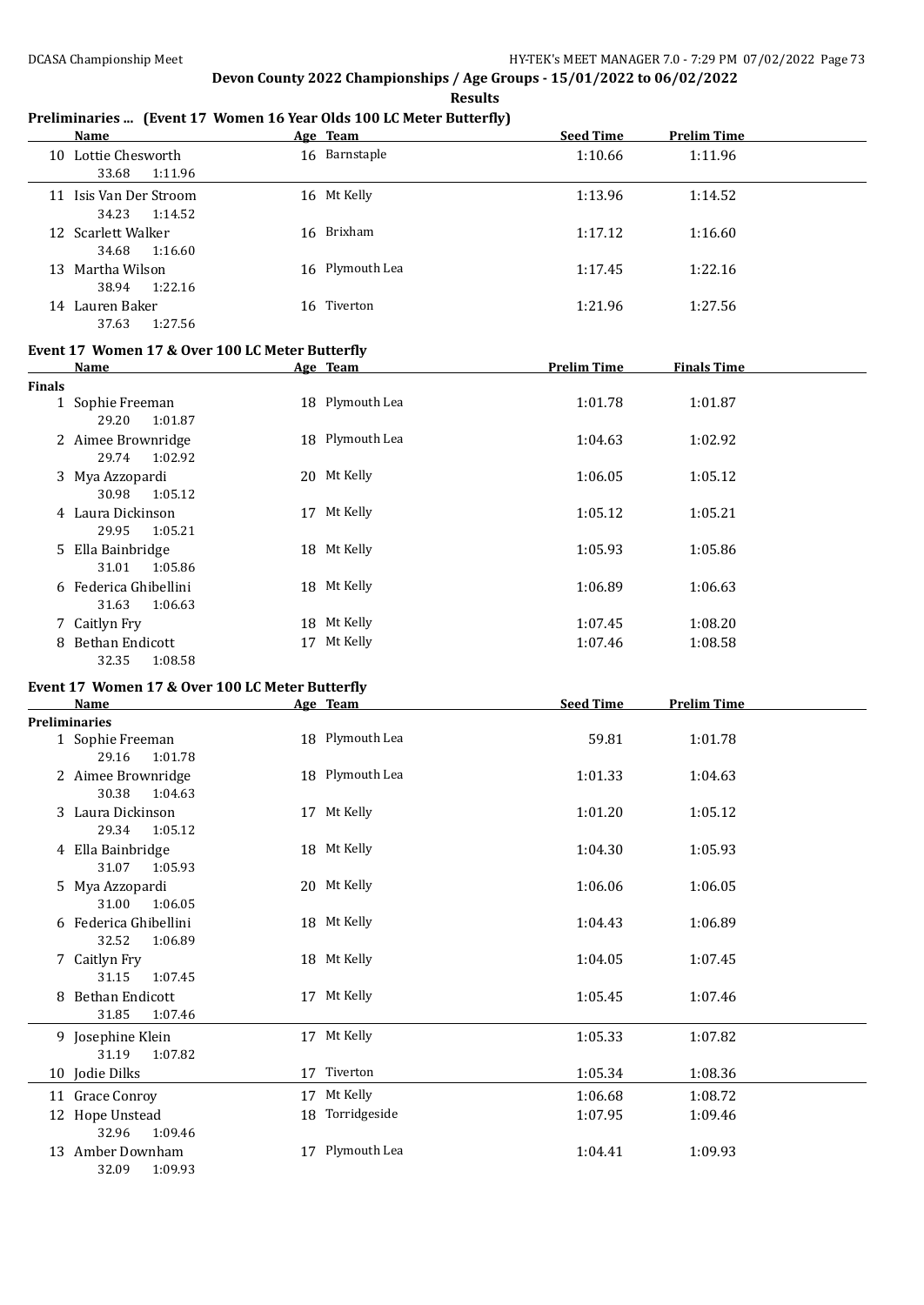#### **Preliminaries ... (Event 17 Women 17 & Over 100 LC Meter Butterfly)**

|        | <b>Name</b>                                              | Age Team                   | <b>Seed Time</b>          | <b>Prelim Time</b>                                      |
|--------|----------------------------------------------------------|----------------------------|---------------------------|---------------------------------------------------------|
|        | 14 Alice Baillie-Hamilton<br>31.01<br>1:10.37            | 17 Mt Kelly                | 1:09.15                   | 1:10.37                                                 |
|        | 15 Matilda Pennington                                    | 17 Plymouth Lea            | 1:07.16                   | 1:10.45                                                 |
|        | 16 Chloe Burkill                                         | 17 Mt Kelly                | 1:05.60                   | 1:10.51                                                 |
|        | 32.76<br>1:10.51                                         |                            |                           |                                                         |
|        | 17 Keely Ware                                            | 17 Exeter City             | 1:07.16                   | 1:11.39                                                 |
|        | 33.51<br>1:11.39                                         |                            |                           |                                                         |
|        | 18 Niamh Hutchinson                                      | 17 Plymouth Lea            | 1:10.39                   | 1:11.75                                                 |
|        | 33.61<br>1:11.75                                         |                            |                           |                                                         |
|        | 19 Nevaeh Kenny                                          | 17 Mt Kelly                | 1:07.94                   | 1:11.93                                                 |
|        | 33.07<br>1:11.93                                         |                            |                           |                                                         |
|        | 20 Olivia Fuller                                         | 19 Plymouth Lea            | 1:08.73                   | 1:12.57                                                 |
|        | 32.51<br>1:12.57                                         |                            |                           |                                                         |
|        | 21 Marisa Poole                                          | 17 Barnstaple              | 1:11.53                   | 1:13.03                                                 |
|        | 34.59<br>1:13.03                                         |                            |                           |                                                         |
|        | 22 Hannah Walker                                         | 17 Tavistock               | 1:09.28                   | 1:14.79                                                 |
|        | 32.91<br>1:14.79                                         |                            |                           |                                                         |
|        | 23 Anya Hocking                                          | 17 Plymouth Lea            | 1:09.12                   | 1:15.21                                                 |
|        | 34.14<br>1:15.21                                         |                            |                           |                                                         |
|        | 24 Klara Evans                                           | 17 Plymouth Lea            | 1:11.37                   | 1:15.31                                                 |
|        | 35.46<br>1:15.31                                         |                            |                           |                                                         |
|        | 25 Millie Tout                                           | 17 Dinnaton                | 1:13.66                   | 1:17.11                                                 |
|        | 35.85<br>1:17.11                                         |                            |                           |                                                         |
|        | 26 Edith Campbell                                        | 18 Tiverton                | 1:15.32                   | 1:17.23                                                 |
|        | 36.46<br>1:17.23                                         |                            |                           |                                                         |
|        | 27 Kiera Wiseman                                         | 17 Mt Kelly                | 1:14.46                   | 1:19.71                                                 |
|        | 36.18<br>1:19.71                                         |                            |                           |                                                         |
|        | 28 Jessica Swanston                                      | 17 Exeter City             | 1:19.66                   | 1:20.17                                                 |
|        | 29 Ella D'Cunha                                          | 19 Dinnaton                | 1:10.29                   | 1:21.69                                                 |
|        | 30 Charlotte Walker                                      | 17 Tavistock               | 1:17.96                   | 1:22.09                                                 |
|        | 36.34<br>1:22.09                                         |                            |                           |                                                         |
|        | 31 Ella Grigg                                            | 18 Tiverton                | 1:18.91                   | 1:24.48                                                 |
|        | --- Evie Lewis                                           | 17 Dawlish                 | 1:19.12                   | <b>NS</b>                                               |
|        | --- Pearl Rivers                                         | 20 Totnes                  | 1:16.46                   | <b>NS</b>                                               |
|        |                                                          |                            |                           |                                                         |
|        | <b>Event 17 Women 100 LC Meter Butterfly Multi-Class</b> |                            |                           |                                                         |
|        | Name                                                     | Age Team                   | <b>Prelim Time</b>        | <b>Finals Time</b>                                      |
| Finals | --- Abigail Daly S14                                     | 17 Devonport               | 1:45.33                   | <b>NS</b>                                               |
|        |                                                          |                            |                           |                                                         |
|        | Event 17 Women 100 LC Meter Butterfly Multi-Class        |                            |                           |                                                         |
|        | Name<br><b>Preliminaries</b>                             | Age Team                   | <b>Seed Time</b>          | <b>Prelim Time</b>                                      |
|        |                                                          | 17 Devonport               |                           |                                                         |
|        | 1 Abigail Daly S14<br>48.45                              |                            | 1:33.45                   | 1:45.33                                                 |
|        | 1:45.33                                                  |                            |                           |                                                         |
|        | Event 18 Mixed 400 LC Meter Freestyle Relay              |                            |                           |                                                         |
|        | <b>Team</b>                                              | Relay                      | <b>Seed Time</b>          | <b>Finals Time</b>                                      |
|        | 1 Plymouth Lea                                           | $\boldsymbol{A}$           | 3:39.41                   | 3:54.26                                                 |
|        | 1) Charlie-Joe Hallett M21                               | 2) Finn Moseley M18        | 3) Matilda Pennington W17 | 4) Olivia Fuller W19                                    |
|        | 1:19.51<br>26.38<br>54.55                                | 1:48.14 2:17.59<br>2:51.77 | 3:20.87<br>3:54.26        |                                                         |
|        | 2 Newton Abbot                                           | $\boldsymbol{A}$           | 4:25.00                   | 4:12.12                                                 |
|        | 1) Jensen Healey M16                                     | 2) Jessica Paddon W19      |                           | 3) Erin Throgmorton-Appleby W18 4) Robert Cacchione M18 |
|        | 29.87<br>1:34.16<br>1:01.58                              | 2:09.16 2:38.75<br>3:13.30 | 3:41.31<br>4:12.12        |                                                         |
|        | 3 Tavistock                                              | $\boldsymbol{A}$           | 4:04.87                   | 4:12.33                                                 |
|        | 1) Samuel Rice M16                                       | 2) Hannah Walker W17       | 3) Sam Palmer M17         | 4) Charlotte Walker W17                                 |

28.99 1:00.38 1:31.07 2:05.56 2:35.03 3:07.12 3:38.46 4:12.33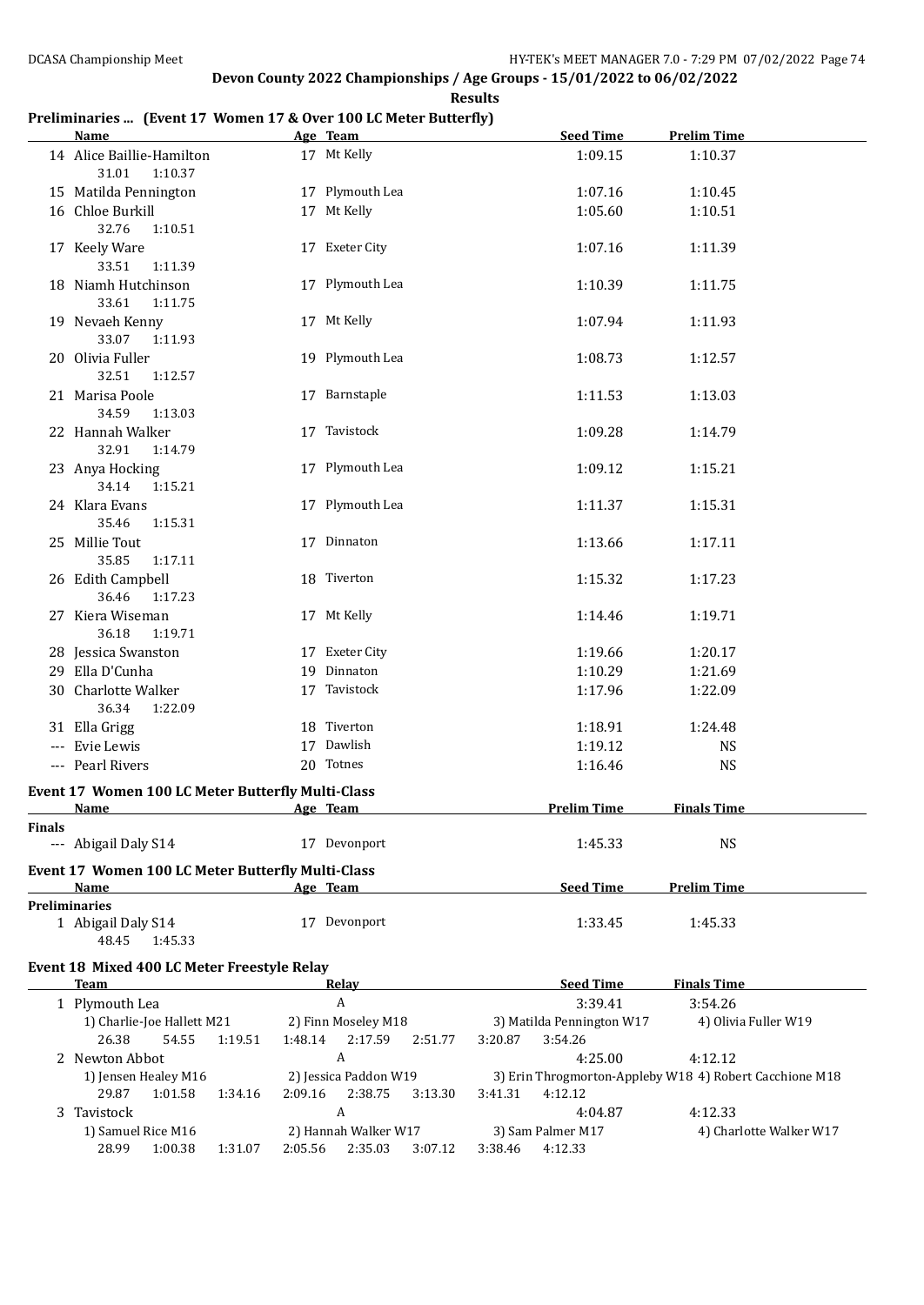**Results**

|               | <b>Team</b>                                                                             |         | <u>Relav</u>        | <b>Seed Time</b>       | <b>Finals Time</b>   |
|---------------|-----------------------------------------------------------------------------------------|---------|---------------------|------------------------|----------------------|
|               | 1 Plymouth Lea                                                                          |         | A                   | 3:21.71                | 3:35.82              |
|               | 1) Ridhwan Mohamed 22                                                                   |         | 2) Batuhan Paker 20 | 3) Leon Mowlem 19      | 4) Reuben West 19    |
|               | 26.60<br>54.02<br>1:19.60                                                               | 1:47.27 | 2:13.05<br>2:41.43  | 3:07.29<br>3:35.82     |                      |
|               | --- Dartmoor DA                                                                         |         | A                   | 3:33.79                | DQ                   |
|               | 10.11 Swimmer #2 feet lost touch with starting place before preceding team mate touches |         |                     |                        |                      |
|               | 1) Cameron Williams 18                                                                  |         | 2) Fritz Dietz 18   | 3) Michael Cuddihee 22 | 4) Jon-Paul Davis 19 |
|               | Event 20 Women 400 LC Meter Freestyle Relay                                             |         |                     |                        |                      |
|               | <b>Team</b>                                                                             |         | <b>Relay</b>        | <b>Seed Time</b>       | <b>Finals Time</b>   |
|               | 1 Plymouth Lea                                                                          |         | A                   | 3:49.62                | 4:02.64              |
|               | 1) Lana Broekhoven 19                                                                   |         | 2) Emily Cornish 18 | 3) Sophie De Groot 18  | 4) Zoe Cawsey 23     |
|               |                                                                                         |         |                     |                        |                      |
|               | Event 21 Boys 12 Year Olds 100 LC Meter Freestyle<br><b>Name</b>                        |         | Age Team            | <b>Prelim Time</b>     | <b>Finals Time</b>   |
| <b>Finals</b> |                                                                                         |         |                     |                        |                      |
|               | 1 Edward Mathieson                                                                      |         | 12 Mt Kelly         | 1:11.98                | 1:09.82              |
|               | 33.22<br>1:09.82                                                                        |         |                     |                        |                      |
|               | 2 Ben Greenslade                                                                        |         | 12 Exeter City      | 1:10.94                | 1:11.04              |
|               | 34.63<br>1:11.04                                                                        |         |                     |                        |                      |
|               | 3 Freddie Partridge                                                                     |         | 12 Plymouth Lea     | 1:10.62                | 1:11.14              |
|               | 34.45<br>1:11.14                                                                        |         |                     |                        |                      |
|               | 4 Ashby Edmonds                                                                         |         | 12 Dawlish          | 1:12.20                | 1:11.29              |
|               | 34.70<br>1:11.29                                                                        |         |                     |                        |                      |
|               | 5 James Biddick                                                                         |         | 12 Exeter City      | 1:10.72                | 1:11.73              |
|               | 34.82<br>1:11.73                                                                        |         |                     |                        |                      |
|               | 6 Toby Braine                                                                           |         | 12 Mt Kelly         | 1:12.96                | 1:13.80              |
|               | 35.36<br>1:13.80                                                                        |         |                     |                        |                      |
|               | 7 Joshua Goodrum                                                                        |         | 12 Plymouth Lea     | 1:16.46                | 1:14.46              |
|               | 35.62<br>1:14.46                                                                        |         |                     |                        |                      |
|               | 8 Elijah Apps                                                                           |         | 12 Paignton         | 1:13.94                | 1:15.50              |
|               | 35.76<br>1:15.50                                                                        |         |                     |                        |                      |
|               |                                                                                         |         |                     |                        |                      |
|               | Event 21 Boys 12 Year Olds 100 LC Meter Freestyle                                       |         |                     |                        |                      |
|               | Name                                                                                    |         | Age Team            | <b>Seed Time</b>       | <b>Prelim Time</b>   |
|               | <b>Preliminaries</b><br>1 Freddie Partridge                                             |         | 12 Plymouth Lea     | 1:08.73                | 1:10.62              |
|               | 2 James Biddick                                                                         |         | 12 Exeter City      | 1:12.43                | 1:10.72              |
|               | 34.29<br>1:10.72                                                                        |         |                     |                        |                      |
|               | 3 Ben Greenslade                                                                        |         | 12 Exeter City      | 1:11.74                | 1:10.94              |
|               | 34.42<br>1:10.94                                                                        |         |                     |                        |                      |
|               | 4 Edward Mathieson                                                                      |         | 12 Mt Kelly         | 1:11.98                | 1:11.98              |
|               | 34.74<br>1:11.98                                                                        |         |                     |                        |                      |
|               | 5 Ashby Edmonds                                                                         |         | 12 Dawlish          | 1:12.55                | 1:12.20              |
|               | 6 Toby Braine                                                                           |         | 12 Mt Kelly         | 1:13.43                | 1:12.96              |
|               | 34.51<br>1:12.96                                                                        |         |                     |                        |                      |
|               |                                                                                         |         |                     |                        |                      |
|               | 7 Elijah Apps<br>34.88<br>1:13.94                                                       |         | 12 Paignton         | 1:13.54                | 1:13.94              |
|               |                                                                                         |         |                     |                        |                      |
|               | 8 Joshua Goodrum                                                                        |         | 12 Plymouth Lea     | 1:13.43                | 1:16.46              |
|               | 36.42<br>1:16.46                                                                        |         |                     |                        |                      |
|               | Event 21 Boys 13 Year Olds 100 LC Meter Freestyle                                       |         |                     |                        |                      |
|               | <b>Name</b>                                                                             |         | Age Team            | <b>Prelim Time</b>     | <b>Finals Time</b>   |
| <b>Finals</b> |                                                                                         |         |                     |                        |                      |
|               | 1 Thomas Marshall                                                                       |         | 13 Exeter City      | 1:03.05                | 1:02.24              |
|               | 1:02.24<br>30.08                                                                        |         |                     |                        |                      |
|               | 2 Edward Chesworth                                                                      |         | 13 Barnstaple       | 1:06.33                | 1:06.52              |

32.24 1:06.52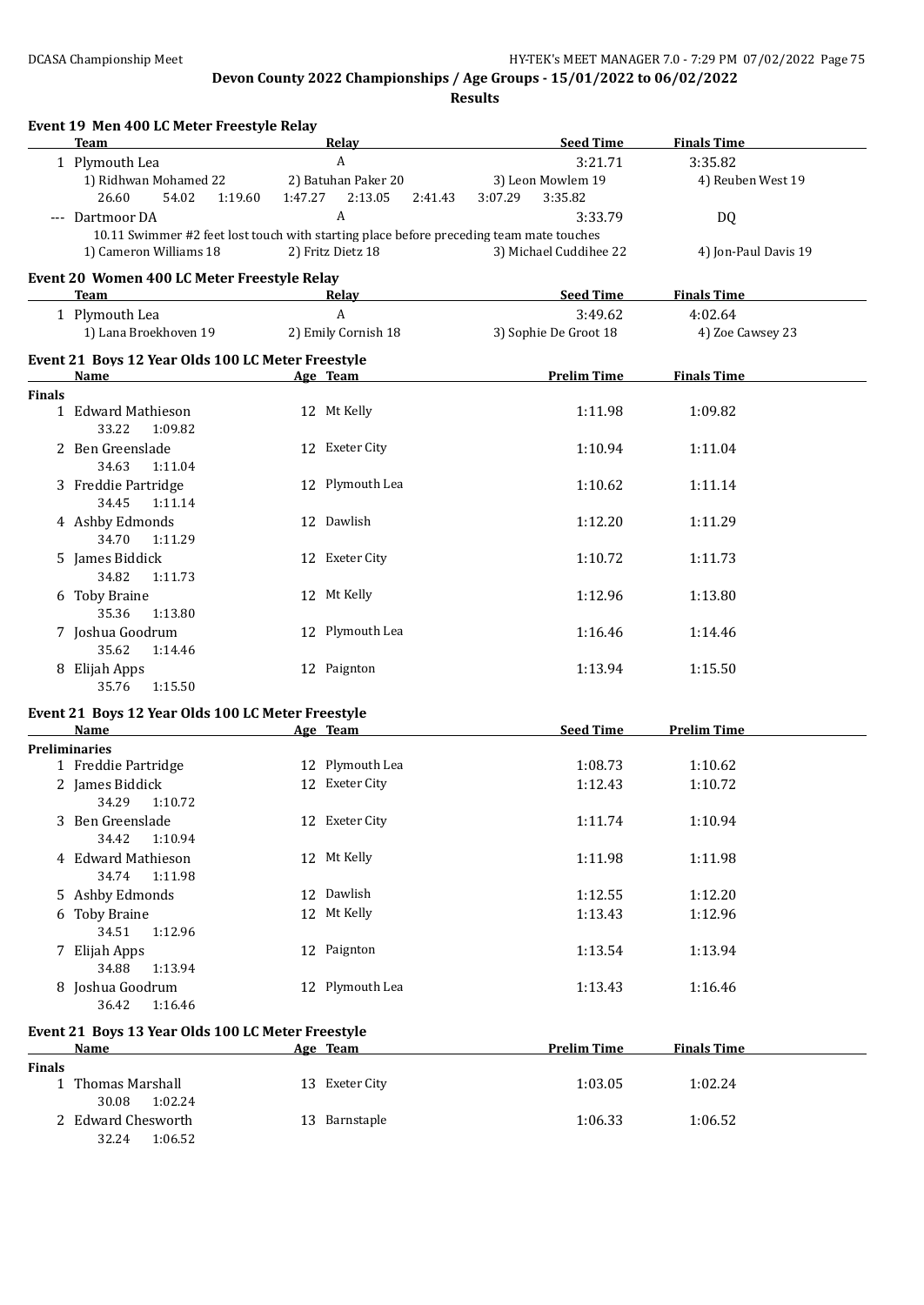|               | <b>Name</b>                                       | $\frac{1}{2}$ boys to real only foo be recent free style.<br>Age Team | <b>Prelim Time</b> | <b>Finals Time</b> |  |
|---------------|---------------------------------------------------|-----------------------------------------------------------------------|--------------------|--------------------|--|
|               | 3 Toby Nakamura-Drew<br>33.29<br>1:07.33          | 13 Dartmoor DA                                                        | 1:08.17            | 1:07.33            |  |
|               | 4 Reuben Murphy<br>32.37<br>1:07.83               | 13 Exeter City                                                        | 1:09.36            | 1:07.83            |  |
|               | 5 William Hamilton<br>33.45<br>1:08.93            | 13 Plymouth Lea                                                       | 1:08.52            | 1:08.93            |  |
|               | 6 Sebastian Grenardo<br>33.44<br>1:09.89          | 13 Dartmoor DA                                                        | 1:09.89            | 1:09.89            |  |
|               | 7 Herbert Higham<br>34.41<br>1:12.12              | 13 Tavistock                                                          | 1:10.07            | 1:12.12            |  |
|               | 8 Orlando Maric-Cowley<br>35.14<br>1:15.77        | 13 Paignton                                                           | 1:10.84            | 1:15.77            |  |
|               | Event 21 Boys 13 Year Olds 100 LC Meter Freestyle |                                                                       |                    |                    |  |
|               | Name                                              | Age Team                                                              | <b>Seed Time</b>   | <b>Prelim Time</b> |  |
|               | Preliminaries                                     |                                                                       |                    |                    |  |
|               | 1 Thomas Marshall<br>29.88<br>1:03.05             | 13 Exeter City                                                        | 1:03.00            | 1:03.05            |  |
|               | 2 Edward Chesworth<br>31.77<br>1:06.33            | 13 Barnstaple                                                         | 1:07.34            | 1:06.33            |  |
|               | 3 Toby Nakamura-Drew<br>33.18<br>1:08.17          | 13 Dartmoor DA                                                        | 1:06.27            | 1:08.17            |  |
|               | 4 William Hamilton<br>33.07<br>1:08.52            | 13 Plymouth Lea                                                       | 1:08.43            | 1:08.52            |  |
|               | 5 Reuben Murphy<br>33.29<br>1:09.36               | 13 Exeter City                                                        | 1:09.70            | 1:09.36            |  |
|               | 6 Sebastian Grenardo<br>33.07<br>1:09.89          | 13 Dartmoor DA                                                        | 1:08.47            | 1:09.89            |  |
|               | 7 Herbert Higham<br>33.64<br>1:10.07              | 13 Tavistock                                                          | 1:10.18            | 1:10.07            |  |
|               | 8 Orlando Maric-Cowley<br>33.78<br>1:10.84        | 13 Paignton                                                           | 1:10.22            | 1:10.84            |  |
|               | 9 Rhys Greenfield<br>33.92<br>1:11.05             | 13 Plymouth Lea                                                       | 1:08.79            | 1:11.05            |  |
|               | 10 James Brinkworth<br>34.66<br>1:11.27           | 13 Plymouth Lea                                                       | 1:08.74            | 1:11.27            |  |
|               | --- Jack McMeekin                                 | 13 Mt Kelly                                                           | 1:07.00            | <b>NS</b>          |  |
|               | Event 21 Boys 14 Year Olds 100 LC Meter Freestyle |                                                                       |                    |                    |  |
|               | Name                                              | Age Team                                                              | <b>Prelim Time</b> | <b>Finals Time</b> |  |
| <b>Finals</b> | 1 Abduljabar Adama<br>27.27<br>55.93              | 14 Mt Kelly                                                           | 56.71              | 55.93              |  |
|               | 2 Alessandro D'Onofrio<br>27.92<br>57.19          | 14 Mt Kelly                                                           | 58.56              | 57.19              |  |
|               | 3 Marcus Haigh<br>27.85<br>58.59                  | 14 Mt Kelly                                                           | 1:00.29            | 58.59              |  |
|               | 4 Nathan Apps<br>29.67<br>1:00.75                 | 14 Paignton                                                           | 1:01.16            | 1:00.75            |  |
|               | 5 Max Stafford-Davies<br>30.32<br>1:01.33         | 14 Plymouth Lea                                                       | 1:00.72            | 1:01.33            |  |
|               | 6 Ben Uff<br>29.80<br>1:02.10                     | 14 Mt Kelly                                                           | 58.51              | 1:02.10            |  |
|               | 7 Iskandar Raubenheimer<br>31.13<br>1:04.56       | 14 Plymouth Lea                                                       | 1:03.92            | 1:04.56            |  |
|               | --- Tain Phillips                                 | 14 Plymouth Lea                                                       | 1:02.82            | <b>NS</b>          |  |

### **Finals ... (Event 21 Boys 13 Year Olds 100 LC Meter Freestyle)**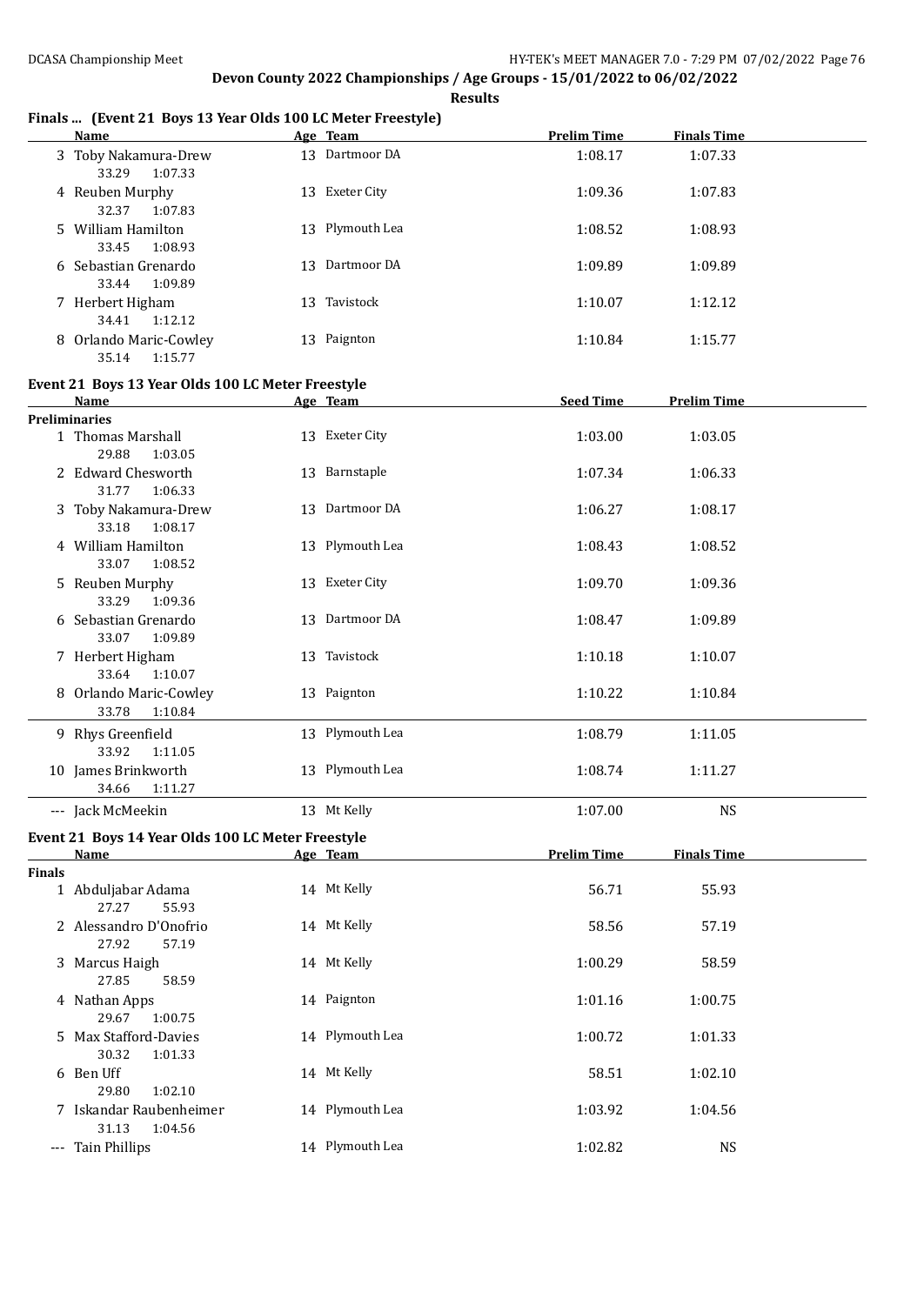**Results**

|        | Event 21 Boys 14 Year Olds 100 LC Meter Freestyle            |                 |                    |                    |  |
|--------|--------------------------------------------------------------|-----------------|--------------------|--------------------|--|
|        | Name                                                         | Age Team        | <b>Seed Time</b>   | <b>Prelim Time</b> |  |
|        | <b>Preliminaries</b><br>1 Abduljabar Adama<br>26.53<br>56.71 | 14 Mt Kelly     | 56.23              | 56.71              |  |
|        | 2 Ben Uff<br>27.68<br>58.51                                  | 14 Mt Kelly     | 58.95              | 58.51              |  |
|        | 3 Alessandro D'Onofrio<br>27.69<br>58.56                     | 14 Mt Kelly     | 56.73              | 58.56              |  |
|        | 4 Marcus Haigh<br>28.57<br>1:00.29                           | 14 Mt Kelly     | 57.91              | 1:00.29            |  |
|        | 5 Max Stafford-Davies<br>30.36<br>1:00.72                    | 14 Plymouth Lea | 59.61              | 1:00.72            |  |
|        | 6 Nathan Apps<br>30.01<br>1:01.16                            | 14 Paignton     | 1:00.15            | 1:01.16            |  |
|        | 7 Tain Phillips<br>30.47<br>1:02.82                          | 14 Plymouth Lea | 59.61              | 1:02.82            |  |
|        | 8 Iskandar Raubenheimer<br>30.41<br>1:03.92                  | 14 Plymouth Lea | 1:03.63            | 1:03.92            |  |
|        | 9 Oliver Bennett<br>30.65<br>1:04.02                         | 14 Plymouth Lea | 1:04.22            | 1:04.02            |  |
|        | 10 Daniel Sturt<br>31.48<br>1:04.98                          | 14 Mt Kelly     | 1:03.54            | 1:04.98            |  |
|        | 11 George Backholer                                          | 14 Torquay      | 1:05.97            | 1:05.01            |  |
|        | 12 Frankie Horton<br>32.05<br>1:05.07                        | 14 Brixham      | 1:06.62            | 1:05.07            |  |
|        | 13 Jakob Essmann<br>31.15<br>1:05.15                         | 14 Plymouth Lea | 1:03.04            | 1:05.15            |  |
|        | 14 Lewis Gow<br>31.60<br>1:05.27                             | 14 Tiverton     | 1:06.00            | 1:05.27            |  |
|        | 15 Isaac Mortimer<br>30.84<br>1:06.20                        | 14 Tiverton     | 1:06.21            | 1:06.20            |  |
|        | 16 Alexander Johnson<br>31.44<br>1:06.30                     | 14 Exeter City  | 1:04.47            | 1:06.30            |  |
|        | 17 Cody Rice<br>31.96<br>1:07.06                             | 14 Mt Kelly     | 1:04.49            | 1:07.06            |  |
|        | 18 Noah Thairs<br>31.73 1:07.16                              | 14 Tiverton     | 1:05.96            | 1:07.16            |  |
|        | --- Zak Herring-Green                                        | 14 Plymouth Lea | 59.42              | <b>NS</b>          |  |
|        | Event 21 Men 15 Year Olds 100 LC Meter Freestyle             | Age Team        | <b>Prelim Time</b> |                    |  |
| Finals | <b>Name</b>                                                  |                 |                    | <b>Finals Time</b> |  |
|        | 1 Brydan Byrne<br>27.10<br>56.23                             | 15 Mt Kelly     | 56.94              | 56.23              |  |
|        | 2 Matthew Hamilton<br>28.34<br>57.94                         | 15 Plymouth Lea | 57.06              | 57.94              |  |
|        | 3 Panagiotis Angelakis<br>28.61<br>58.08                     | 15 Mt Kelly     | 58.74              | 58.08              |  |
|        | 4 Fergus Thomson<br>28.35<br>59.80                           | 15 Mt Kelly     | 57.53              | 59.80              |  |
|        | 5 Henry Jones<br>28.66<br>1:00.20                            | 15 Barnstaple   | 59.94              | 1:00.20            |  |
|        | 6 Johari Masinde<br>29.82<br>1:00.23                         | 15 Plymouth Lea | 58.89              | 1:00.23            |  |
|        | 7 Nathan McManus<br>29.70<br>1:00.43                         | 15 Plymouth Lea | 58.81              | 1:00.43            |  |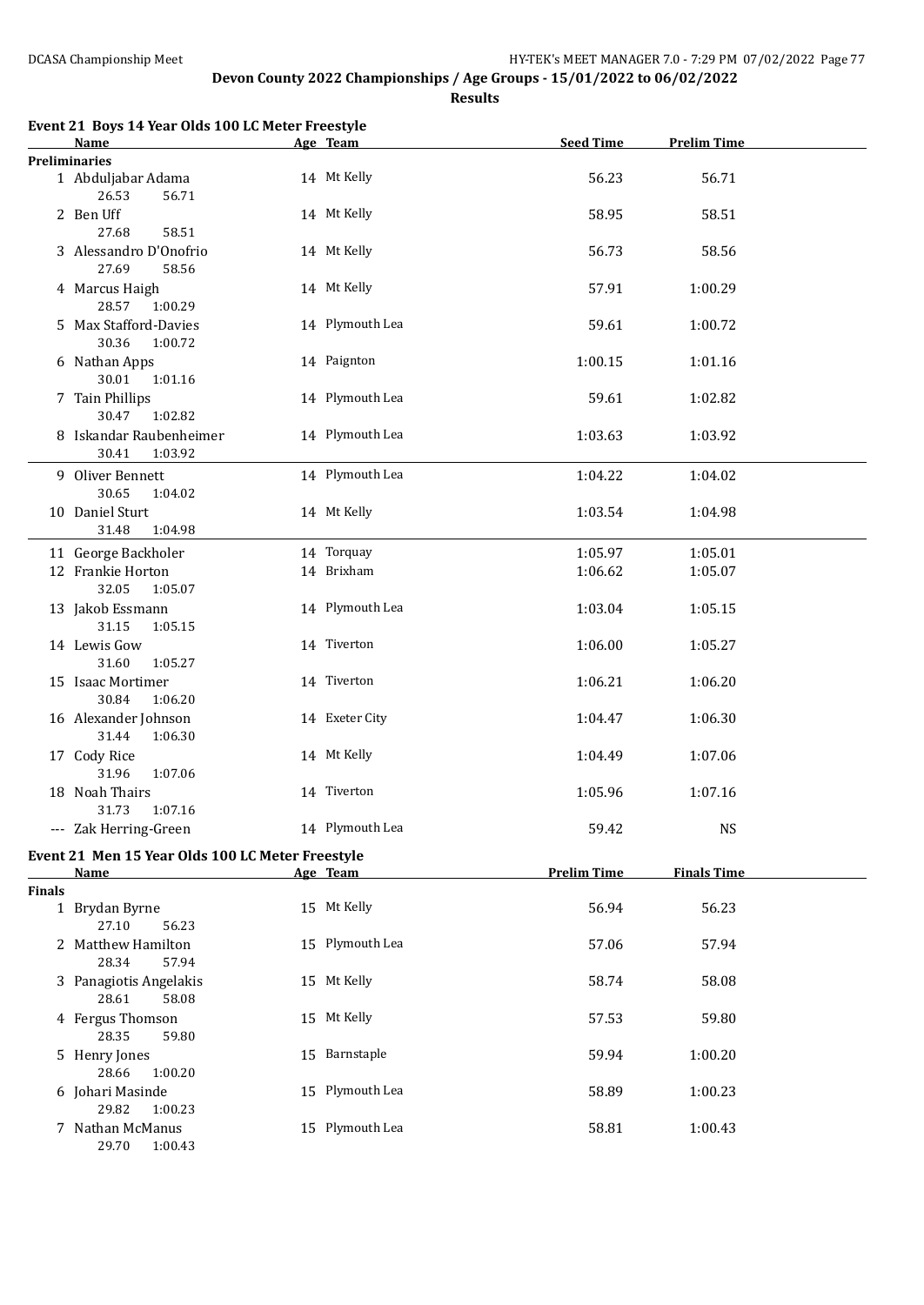**Results**

#### **Finals ... (Event 21 Men 15 Year Olds 100 LC Meter Freestyle)**

|                                          | Finals  (Event 21 Men 15 Year Olds 100 LC Meter Freestyle)<br><b>Name</b> | Age Team        | <b>Prelim Time</b> | <b>Finals Time</b> |  |
|------------------------------------------|---------------------------------------------------------------------------|-----------------|--------------------|--------------------|--|
|                                          | 8 Charles Simpson<br>30.03<br>1:01.94                                     | 15 Exeter City  | 58.69              | 1:01.94            |  |
|                                          | Event 21 Men 15 Year Olds 100 LC Meter Freestyle<br>Name                  | Age Team        | <b>Seed Time</b>   | <b>Prelim Time</b> |  |
|                                          | <b>Preliminaries</b>                                                      |                 |                    |                    |  |
|                                          | 1 Brydan Byrne<br>27.85<br>56.94                                          | 15 Mt Kelly     | 54.85              | 56.94              |  |
|                                          | 2 Matthew Hamilton<br>27.74<br>57.06                                      | 15 Plymouth Lea | 56.37              | 57.06              |  |
|                                          | 3 Fergus Thomson<br>27.25<br>57.53                                        | 15 Mt Kelly     | 57.20              | 57.53              |  |
|                                          | 4 Charles Simpson                                                         | 15 Exeter City  | 1:00.42            | 58.69              |  |
|                                          | 5 Panagiotis Angelakis<br>28.26<br>58.74                                  | 15 Mt Kelly     | 57.66              | 58.74              |  |
|                                          | 6 Nathan McManus<br>28.25<br>58.81                                        | 15 Plymouth Lea | 56.90              | 58.81              |  |
|                                          | 7 Johari Masinde<br>28.66<br>58.89                                        | 15 Plymouth Lea | 57.35              | 58.89              |  |
|                                          | 8 Henry Jones<br>28.60<br>59.94                                           | 15 Barnstaple   | 1:00.08            | 59.94              |  |
|                                          | 9 Thomas Bennett<br>28.50<br>1:00.03                                      | 15 Plymouth Lea | 58.33              | 1:00.03            |  |
|                                          | 10 Ivan Blazej<br>29.22<br>1:00.15                                        | 15 Mt Kelly     | 59.55              | 1:00.15            |  |
|                                          | 11 Charlie Hodges                                                         | 15 Mt Kelly     | 59.33              | 1:00.49            |  |
|                                          | 12 Thomas Parrott<br>29.15<br>1:00.54                                     | 15 Mt Kelly     | 59.50              | 1:00.54            |  |
|                                          | 13 James Blackwell<br>29.18<br>1:01.09                                    | 15 Plymouth Lea | 58.53              | 1:01.09            |  |
|                                          | --- Ethan Tyers                                                           | 15 Exeter City  | 58.14              | <b>NS</b>          |  |
| $\hspace{0.05cm} \ldots \hspace{0.05cm}$ | <b>Stanley Partridge</b>                                                  | 15 Plymouth Lea | 56.18              | <b>NS</b>          |  |
|                                          | --- James Rostron                                                         | 15 Dartmoor DA  | 59.47              | <b>NS</b>          |  |
|                                          | Event 21 Men 16 Year Olds 100 LC Meter Freestyle<br><b>Name</b>           | Age Team        | <b>Prelim Time</b> | <b>Finals Time</b> |  |
| Finals                                   |                                                                           |                 |                    |                    |  |
|                                          | 1 Finn Broekhoven<br>26.62<br>54.15                                       | 16 Plymouth Lea | 55.54              | 54.15              |  |
|                                          | 2 Jonathan Turck<br>27.17<br>55.52                                        | 16 Mt Kelly     | 54.90              | 55.52              |  |
|                                          | 3 Owain Edwards<br>27.20<br>55.60                                         | 16 Mt Kelly     | 55.53              | 55.60              |  |
|                                          | 4 James Wheatley<br>27.95<br>57.04                                        | 16 Mt Kelly     | 56.67              | 57.04              |  |
|                                          | 5 Zack Sullens<br>28.24<br>58.06                                          | 16 Exeter City  | 57.58              | 58.06              |  |
|                                          | 6 Kiran Gammon<br>28.32<br>58.21                                          | 16 Barnstaple   | 58.21              | 58.21              |  |
|                                          | 7 Lorenz Baumgartner<br>28.33<br>58.60                                    | 16 Mt Kelly     | 58.29              | 58.60              |  |
|                                          | 8 Ashton Gifford-Groves<br>27.85<br>58.63                                 | 16 Mt Kelly     | 57.98              | 58.63              |  |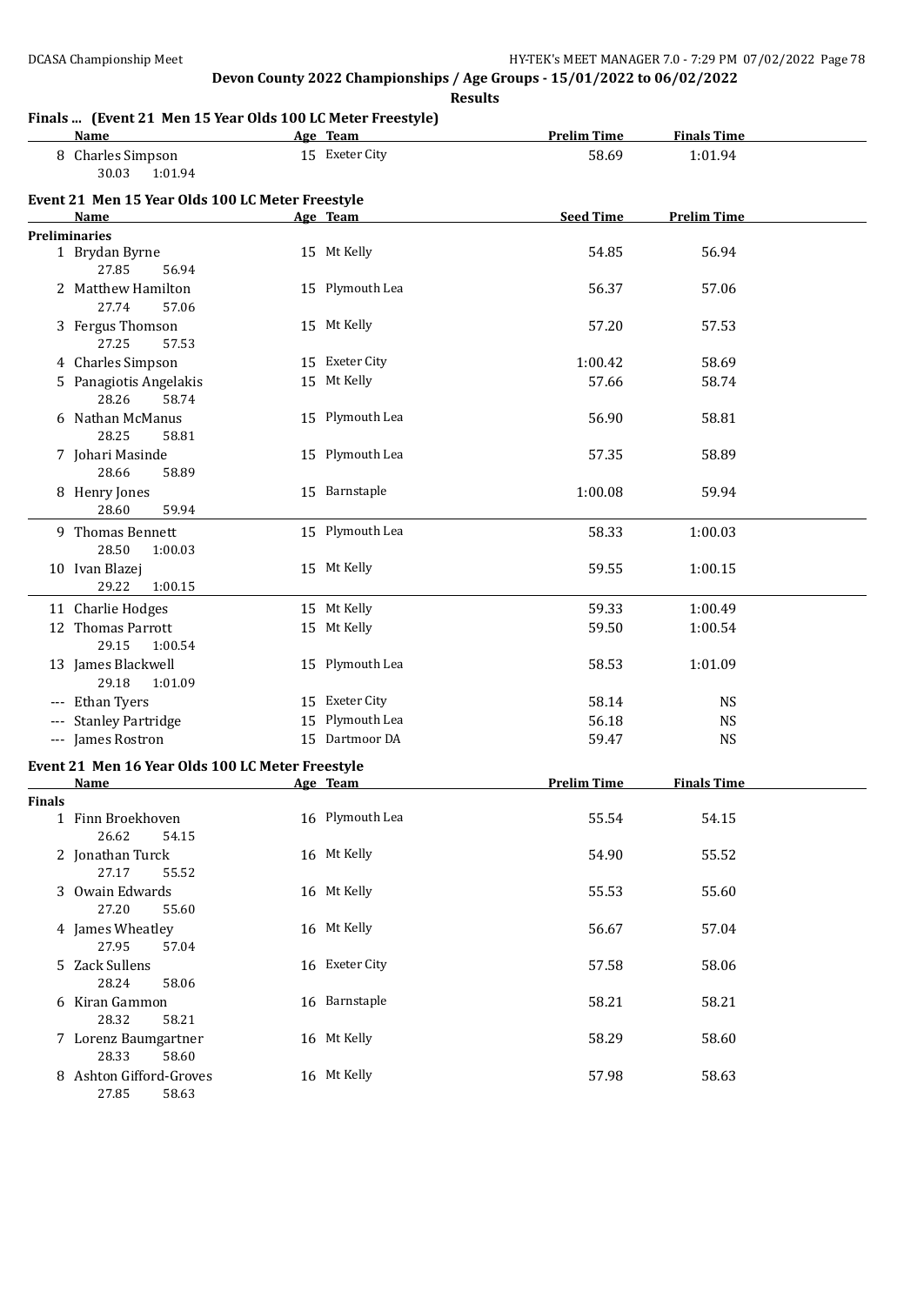**Results**

|        | Event 21 Men 16 Year Olds 100 LC Meter Freestyle<br>Name | Age Team        | <b>Seed Time</b>   | <b>Prelim Time</b> |  |
|--------|----------------------------------------------------------|-----------------|--------------------|--------------------|--|
|        | <b>Preliminaries</b>                                     |                 |                    |                    |  |
|        | 1 Jonathan Turck<br>26.12<br>54.90                       | 16 Mt Kelly     | 58.80              | 54.90              |  |
|        | 2 Owain Edwards<br>27.01<br>55.53                        | 16 Mt Kelly     | 54.54              | 55.53              |  |
|        | 3 Finn Broekhoven<br>26.62<br>55.54                      | 16 Plymouth Lea | 53.33              | 55.54              |  |
|        | 4 James Wheatley<br>27.34<br>56.67                       | 16 Mt Kelly     | 54.84              | 56.67              |  |
|        | 5 Zack Sullens<br>27.23<br>57.58                         | 16 Exeter City  | 56.32              | 57.58              |  |
|        | 6 Ashton Gifford-Groves<br>27.54<br>57.98                | 16 Mt Kelly     | 55.17              | 57.98              |  |
|        | 7 Kiran Gammon<br>58.21<br>27.76                         | 16 Barnstaple   | 56.67              | 58.21              |  |
|        | 8 Lorenz Baumgartner<br>27.92<br>58.29                   | 16 Mt Kelly     | 57.35              | 58.29              |  |
|        | 9 Samuel Rice<br>28.43<br>58.56                          | 16 Tavistock    | 57.45              | 58.56              |  |
|        | 10 Joshua Williams<br>28.90<br>59.45                     | 16 Dartmoor DA  | 57.35              | 59.45              |  |
|        | 11 Harry Butler<br>29.00<br>1:00.14                      | 16 Torquay      | 58.88              | 1:00.14            |  |
|        | 12 George Hayward<br>28.65<br>1:00.20                    | 16 Plymouth Lea | 57.25              | 1:00.20            |  |
|        | 13 Edward Ayres<br>29.28<br>1:00.77                      | 16 Devonport    | 1:00.27            | 1:00.77            |  |
|        | --- Caden Chong                                          | 16 Mt Kelly     | 57.15              | <b>NS</b>          |  |
|        | Event 21 Men 17 & Over 100 LC Meter Freestyle            |                 |                    |                    |  |
|        | Name                                                     | Age Team        | <b>Prelim Time</b> | <b>Finals Time</b> |  |
| Finals |                                                          |                 |                    |                    |  |
|        | 1 Jacob Armon<br>25.55<br>52.52                          | 19 Mt Kelly     | 53.02              | 52.52              |  |
|        | 2 Stefano Mitchell<br>25.48<br>52.63                     | 23 Plymouth Lea | 53.01              | 52.63              |  |
|        | 3 Joshua Gammon<br>25.68<br>52.80                        | 19 Barnstaple   | 53.58              | 52.80              |  |
|        | 4 Jacob Whibley<br>25.75<br>53.75                        | 17 Plymouth Lea | 53.28              | 53.75              |  |
|        | 5 Thomas Trebilcock<br>26.14<br>53.91                    | 19 Plymouth Lea | 53.75              | 53.91              |  |
|        | 6 Arun Oelkers<br>25.96<br>53.93                         | 17 Mt Kelly     | 53.57              | 53.93              |  |
|        | 7 Ridhwan Mohamed<br>26.04<br>54.06                      | 22 Plymouth Lea | 53.55              | 54.06              |  |
|        | --- Calvin Fry                                           | 18 Mt Kelly     | 53.59              | <b>NS</b>          |  |
|        | Event 21 Men 17 & Over 100 LC Meter Freestyle<br>Name    | Age Team        | <b>Seed Time</b>   | <b>Prelim Time</b> |  |
|        | Preliminaries                                            |                 |                    |                    |  |
|        | 1 Stefano Mitchell<br>25.61<br>53.01                     | 23 Plymouth Lea | 51.37              | 53.01              |  |
|        | 2 Jacob Armon<br>26.08<br>53.02                          | 19 Mt Kelly     | 50.76              | 53.02              |  |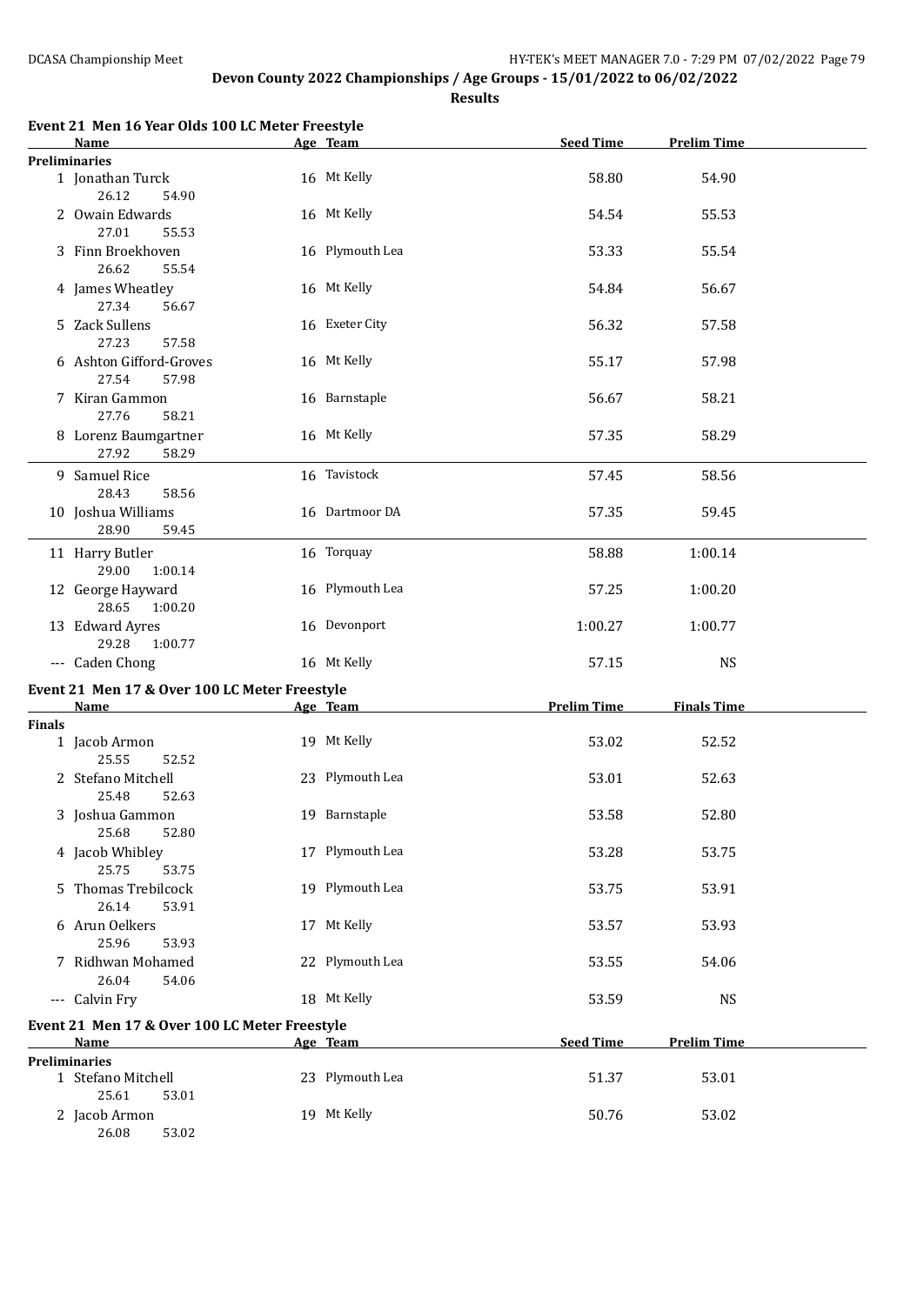### **Preliminaries ... (Event 21 Men 17 & Over 100 LC Meter Freestyle)**

| <b>Name</b>                                        | Age Team                       | <b>Seed Time</b> | <b>Prelim Time</b> |  |
|----------------------------------------------------|--------------------------------|------------------|--------------------|--|
| 3 Jacob Whibley<br>25.38<br>53.28                  | 17 Plymouth Lea                | 50.39            | 53.28              |  |
| 4 Ridhwan Mohamed<br>26.10<br>53.55                | 22 Plymouth Lea                | 51.74            | 53.55              |  |
| 5 Arun Oelkers<br>25.83<br>53.57                   | 17 Mt Kelly                    | 52.19            | 53.57              |  |
| 6 Joshua Gammon<br>25.86<br>53.58                  | 19 Barnstaple                  | 49.17            | 53.58              |  |
| 7 Calvin Fry<br>25.60<br>53.59                     | 18 Mt Kelly                    | 49.63            | 53.59              |  |
| 8 Thomas Trebilcock<br>26.20<br>53.75              | 19 Plymouth Lea                | 51.69            | 53.75              |  |
| 9 Finn Moseley<br>25.59<br>53.85                   | 18 Plymouth Lea                | 52.35            | 53.85              |  |
| 10 Harry Robinson<br>25.81<br>54.38                | 18 Mt Kelly                    | 51.50            | 54.38              |  |
| 11 Reuben West<br>26.37<br>54.42                   | 19 Plymouth Lea                | 51.47            | 54.42              |  |
| 12 Ronny Hallett<br>26.10<br>54.49                 | 18 Mt Kelly                    | 53.05            | 54.49              |  |
| 13 Batuhan Paker                                   | 20 Plymouth Lea                | 51.86            | 54.62              |  |
| 14 Leon Mowlem<br>26.63<br>54.91                   | 19 Plymouth Lea                | 51.96            | 54.91              |  |
| 15 Jon-Paul Davis<br>26.89<br>54.95                | 19 Dartmoor DA                 | 53.14            | 54.95              |  |
| 16 Reid Jones<br>26.08<br>55.11                    | 20 Plymouth Lea                | 51.45            | 55.11              |  |
| 17 Alex Mason<br>26.51<br>55.15                    | 17 Mt Kelly                    | 52.69            | 55.15              |  |
| 18 Brandon Rumball<br>26.77<br>55.46               | 19 Plymouth Lea                | 53.04            | 55.46              |  |
| 19 Donatas Dragasius<br>26.76<br>55.49             | 18 Mt Kelly                    | 52.51            | 55.49              |  |
| 20 Cameron Williams<br>26.73<br>55.79              | 18 Dartmoor DA                 | 52.14            | 55.79              |  |
| 21 Dylan Reeve<br>26.47<br>55.95                   | 17 Mt Kelly                    | 52.37            | 55.95              |  |
| 22 Joseph Thompson<br>27.18<br>55.99               | 20 Plymouth Lea                | 53.24            | 55.99              |  |
| 23 Luca Arioli<br>27.21<br>56.10                   | 17 Mt Kelly                    | 54.15            | 56.10              |  |
| *24 Kalon Veale<br>26.98<br>56.20                  | 31 Totnes                      | 52.60            | 56.20              |  |
| *24 Magnus Kelly<br>26.80<br>56.20                 | 17 Mt Kelly<br>17 Plymouth Lea | 54.08            | 56.20              |  |
| *24 Berk Emre Paker<br>26.51<br>56.20              | 18 Dartmoor DA                 | 54.08            | 56.20              |  |
| 27 Fritz Dietz<br>26.54<br>56.35                   | 18 Plymouth Lea                | 53.85            | 56.35<br>56.51     |  |
| 28 James Hart<br>27.11<br>56.51<br>29 Sam Townsend | 18 Mt Kelly                    | 54.53<br>54.74   | 56.66              |  |
| 27.62<br>56.66<br>30 Drew McGregor                 | 19 Mt Kelly                    | 57.10            | 56.75              |  |
|                                                    | 22 Dartmoor DA                 |                  |                    |  |
| 31 Michael Cuddihee<br>27.51<br>56.78              |                                | 53.60            | 56.78              |  |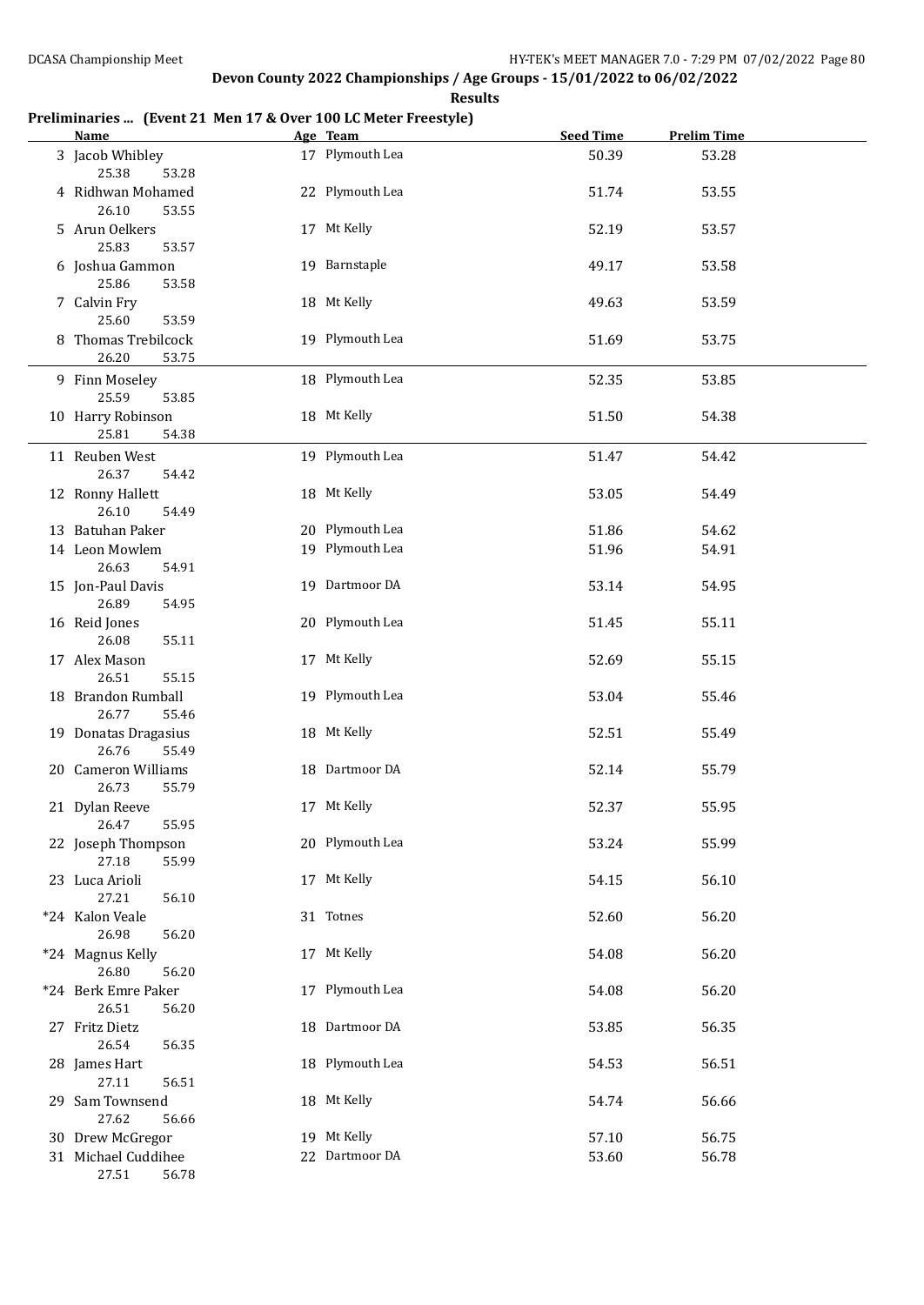### **Preliminaries ... (Event 21 Men 17 & Over 100 LC Meter Freestyle)**

|               | <b>Name</b>                                     |                    | Age Team                 | <b>Seed Time</b>   | <b>Prelim Time</b> |  |
|---------------|-------------------------------------------------|--------------------|--------------------------|--------------------|--------------------|--|
|               | 32 Oliver Henry Shead<br>27.45<br>57.14         |                    | 17 Plymouth Lea          | 55.78              | 57.14              |  |
|               | 33 Frederick Varley<br>27.40<br>57.26           |                    | 17 Plymouth Lea          | 56.31              | 57.26              |  |
|               | 34 Louis Johnson<br>27.57<br>57.27              |                    | 18 Plymouth Lea          | 57.06              | 57.27              |  |
|               | 35 Connor Meyers<br>27.33<br>57.42              |                    | 17 Mt Kelly              | 54.10              | 57.42              |  |
|               | 36 Yekai Yang<br>27.55<br>57.56                 |                    | 17 Mt Kelly              | 55.30              | 57.56              |  |
|               | 37 Callum Frith<br>27.53<br>57.62               |                    | 17 Exeter City           | 55.58              | 57.62              |  |
|               | 38 Wilfred Arrowsmith<br>27.70<br>57.90         |                    | 17 Exeter City           | 56.10              | 57.90              |  |
|               | 39 Luke Tunstall                                |                    | 17 Mt Kelly              | 55.60              | 57.97              |  |
|               | 40 William Figes                                |                    | 19 Torridgeside          | 56.65              | 57.99              |  |
|               |                                                 |                    |                          |                    |                    |  |
|               | 41 Thomas Deffains<br>27.63<br>58.33            |                    | 18 Mt Kelly              | 54.00              | 58.33              |  |
|               | 42 Harry Morgan-Hughes<br>28.60<br>58.41        |                    | 17 Dartmoor DA           | 56.82              | 58.41              |  |
|               | 43 Alp Toku<br>28.34<br>58.54                   |                    | 18 Mt Kelly              | 56.69              | 58.54              |  |
|               | 44 Samuel Arrowsmith<br>28.11<br>58.58          |                    | 19 Exeter City           | 56.67              | 58.58              |  |
|               | 45 George Goodfellow<br>28.15<br>58.68          |                    | 18 Mt Kelly              | 56.40              | 58.68              |  |
|               | 46 Alexander Worth<br>28.02<br>58.91            |                    | 18 Paignton              | 56.88              | 58.91              |  |
|               | 47 Maximilian Kohl<br>28.02<br>59.80            |                    | 18 Plymouth Lea          | 57.45              | 59.80              |  |
|               | 48 Thomas Jones<br>28.11<br>1:00.25             |                    | 17 Dinnaton              | 58.56              | 1:00.25            |  |
|               | 49 Finn Aengenheyster                           |                    | 17 Mt Kelly              | 57.70              | 1:00.44            |  |
|               | 50 Matthew Hargreaves<br>29.35<br>1:00.74       |                    | 18 Mt Kelly              | 56.40              | 1:00.74            |  |
|               | 51 Andrew Rose<br>28.59<br>1:00.88              |                    | 18 Mt Kelly              | 57.80              | 1:00.88            |  |
|               | --- Logan Burns                                 |                    | 19 Exeter City           | 54.93              | <b>NS</b>          |  |
|               | --- Finlay Washburn                             |                    | 18 Plymouth Lea          | 54.51              | <b>NS</b>          |  |
|               | --- Aiden Symons-Brown                          |                    | 18 Plymouth Lea          | 51.18              | <b>NS</b>          |  |
|               | --- Sam Williamson                              |                    | 18 Mt Kelly              | 53.50              | <b>NS</b>          |  |
|               |                                                 |                    |                          |                    |                    |  |
|               | Event 21 Men 100 LC Meter Freestyle Multi-Class |                    |                          |                    |                    |  |
| <b>Finals</b> | Name                                            |                    | Age Team                 | <b>Prelim Time</b> | <b>Finals Time</b> |  |
|               | 1 Cameron Harris S14<br>41.93<br>1:28.38        | 2:59.29<br>2:20.20 | 21 Totnes                | 1:07.03            | 2:59.29            |  |
|               | 2 Xander Harris S6                              |                    | 18 Devonport/12+         | 1:17.93            | 3:16.82            |  |
|               | 46.51<br>1:33.83<br>3 Sebastian Williams S6     | 3:16.82<br>2:34.95 | 18 Mt Kelly/12+          | 1:18.80            | 3:33.71            |  |
|               | 46.53<br>1:43.62<br>--- Alexander Hobbs S7      | 3:33.71<br>2:46.68 | 17 Mt Kelly/1, 3, 5, 12+ | 1:32.67            | <b>NS</b>          |  |
|               | Event 21 Men 100 LC Meter Freestyle Multi-Class |                    |                          |                    |                    |  |
|               | Name                                            |                    | Age Team                 | <b>Seed Time</b>   | <b>Prelim Time</b> |  |
|               | <b>Preliminaries</b>                            |                    |                          |                    |                    |  |
|               | 1 Cameron Harris S14<br>32.83<br>1:07.03        |                    | 21 Totnes                | 1:07.94            | 1:07.03            |  |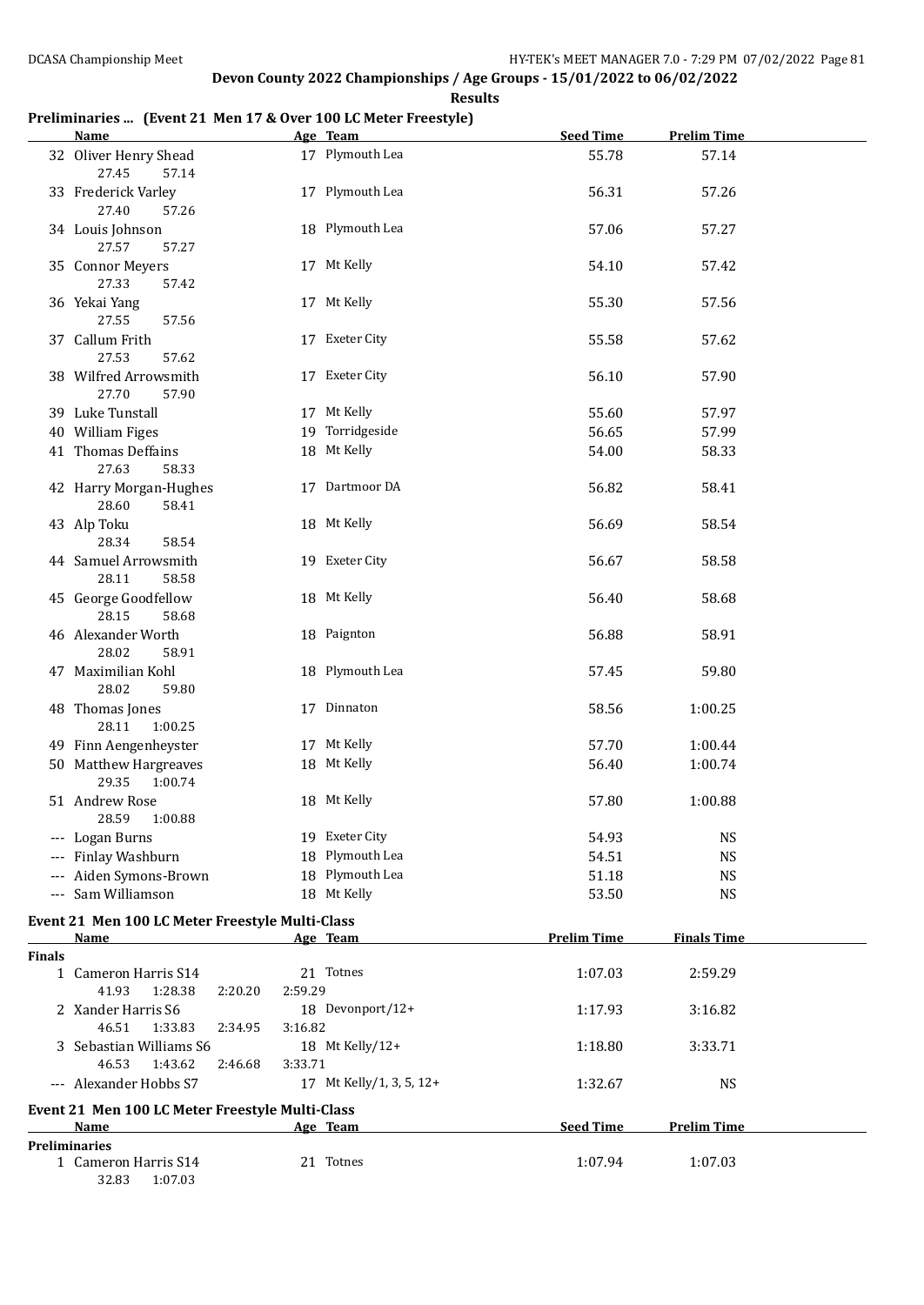|               | <b>Name</b>                                 |         | Age Team                   | <b>Seed Time</b>   | <b>Prelim Time</b> |  |
|---------------|---------------------------------------------|---------|----------------------------|--------------------|--------------------|--|
|               | 2 Xander Harris S6<br>35.71<br>1:17.93      |         | 18 Devonport/12+           | 1:24.05            | 1:17.93            |  |
|               | 3 Sebastian Williams S6<br>37.94<br>1:18.80 |         | 18 Mt Kelly/12+            | 1:15.70            | 1:18.80            |  |
|               | 4 Alexander Hobbs S7<br>43.92<br>1:32.67    |         | 17 Mt Kelly/1, 3, 5, 12+   | 1:12.83            | 1:32.67            |  |
|               | --- Leo McCrea S6                           |         | 19 Mt Kelly/12+            | 1:11.64            | <b>NS</b>          |  |
|               | Event 22 Girls 10-11 200 LC Meter IM        |         |                            |                    |                    |  |
|               | <b>Name</b>                                 |         | Age Team                   | <b>Prelim Time</b> | <b>Finals Time</b> |  |
| <b>Finals</b> |                                             |         | 11 Plymouth Lea            |                    | 2:59.29            |  |
|               | 1 Ava Edwards<br>41.93<br>1:28.38           | 2:20.20 | 2:59.29                    | 3:00.46            |                    |  |
|               | 2 Grace Gilliard                            |         | 11 Plymouth Lea            | 3:14.51            | 3:16.82            |  |
|               | 46.51<br>1:33.83                            | 2:34.95 | 3:16.82                    |                    |                    |  |
|               | 3 Laila Cater                               |         | 11 Dinnaton                | 3:30.10            | 3:33.71            |  |
|               | 46.53<br>1:43.62                            | 2:46.68 | 3:33.71                    |                    |                    |  |
|               | Event 22 Girls 10-11 200 LC Meter IM        |         |                            |                    |                    |  |
|               | Name                                        |         | Age Team                   | <b>Seed Time</b>   | <b>Prelim Time</b> |  |
|               | <b>Preliminaries</b>                        |         |                            |                    |                    |  |
|               | 1 Ava Edwards                               |         | 11 Plymouth Lea            | 3:01.96            | 3:00.46            |  |
|               | 42.60<br>1:31.31                            | 2:20.20 | 3:00.46<br>11 Plymouth Lea | 3:24.22            |                    |  |
|               | 2 Grace Gilliard<br>44.66<br>1:31.13        | 2:31.18 | 3:14.51                    |                    | 3:14.51            |  |
|               | 3 Laila Cater                               |         | 11 Dinnaton                | 3:25.69            | 3:30.10            |  |
|               | 46.32<br>1:40.66                            | 2:44.54 | 3:30.10                    |                    |                    |  |
|               | Event 22 Girls 12 Year Olds 200 LC Meter IM |         |                            |                    |                    |  |
|               |                                             |         |                            |                    |                    |  |
|               | <b>Name</b>                                 |         |                            |                    |                    |  |
| <b>Finals</b> |                                             |         | Age Team                   | <b>Prelim Time</b> | <b>Finals Time</b> |  |
|               | 1 Christina Angelakis                       |         | 12 Mt Kelly                | 2:50.27            | 2:45.28            |  |
|               | 35.69<br>1:16.50                            | 2:06.23 | 2:45.28                    |                    |                    |  |
|               | 2 Lily Green                                |         | 12 Plymouth Lea            | 2:45.84            | 2:49.70            |  |
|               | 36.40<br>1:21.89                            | 2:10.49 | 2:49.70                    |                    |                    |  |
|               | 3 Erin Perman                               |         | 12 Exeter City             | 2:56.02            | 2:57.74            |  |
|               | 38.25<br>1:24.19                            | 2:18.10 | 2:57.74                    |                    |                    |  |
|               | 4 Scarlet Hall                              |         | 12 Plymouth Lea            | 2:59.58            | 3:04.44            |  |
|               | 1:29.13<br>41.57                            | 2:22.70 | 3:04.44                    |                    |                    |  |
|               | 5 Jessica Hill<br>43.35<br>1:30.69          | 2:27.54 | 12 Exeter City<br>3:07.33  | 2:59.10            | 3:07.33            |  |
|               | 6 Millie Damon                              |         | 12 Plymouth Lea            | 3:09.68            | 3:08.85            |  |
|               | 45.05<br>1:32.85                            | 2:27.47 | 3:08.85                    |                    |                    |  |
|               | 7 Evie Evans                                |         | 12 Newton Abbot            | 3:15.55            | 3:15.75            |  |
|               | 42.38<br>1:33.62                            | 2:30.85 | 3:15.75                    |                    |                    |  |
|               | 8 Eva Bissett                               |         | 12 Brixham                 | 3:15.13            | 3:20.72            |  |
|               | 47.54<br>1:36.17                            | 2:38.89 | 3:20.72                    |                    |                    |  |
|               | Event 22 Girls 12 Year Olds 200 LC Meter IM |         |                            |                    |                    |  |
|               | Name                                        |         | Age Team                   | <b>Seed Time</b>   | <b>Prelim Time</b> |  |
|               | <b>Preliminaries</b>                        |         |                            |                    |                    |  |
|               | 1 Lily Green                                |         | 12 Plymouth Lea            | 2:43.73            | 2:45.84            |  |
|               | 35.84<br>1:19.91                            | 2:09.00 | 2:45.84                    |                    |                    |  |
|               | 2 Christina Angelakis<br>36.92 1:20.35      | 2:11.96 | 12 Mt Kelly<br>2:50.27     | 2:41.57            | 2:50.27            |  |
|               | 3 Erin Perman                               |         | 12 Exeter City             | 2:59.12            | 2:56.02            |  |

### **Preliminaries ... (Event 21 Men 100 LC Meter Freestyle Multi-Class)**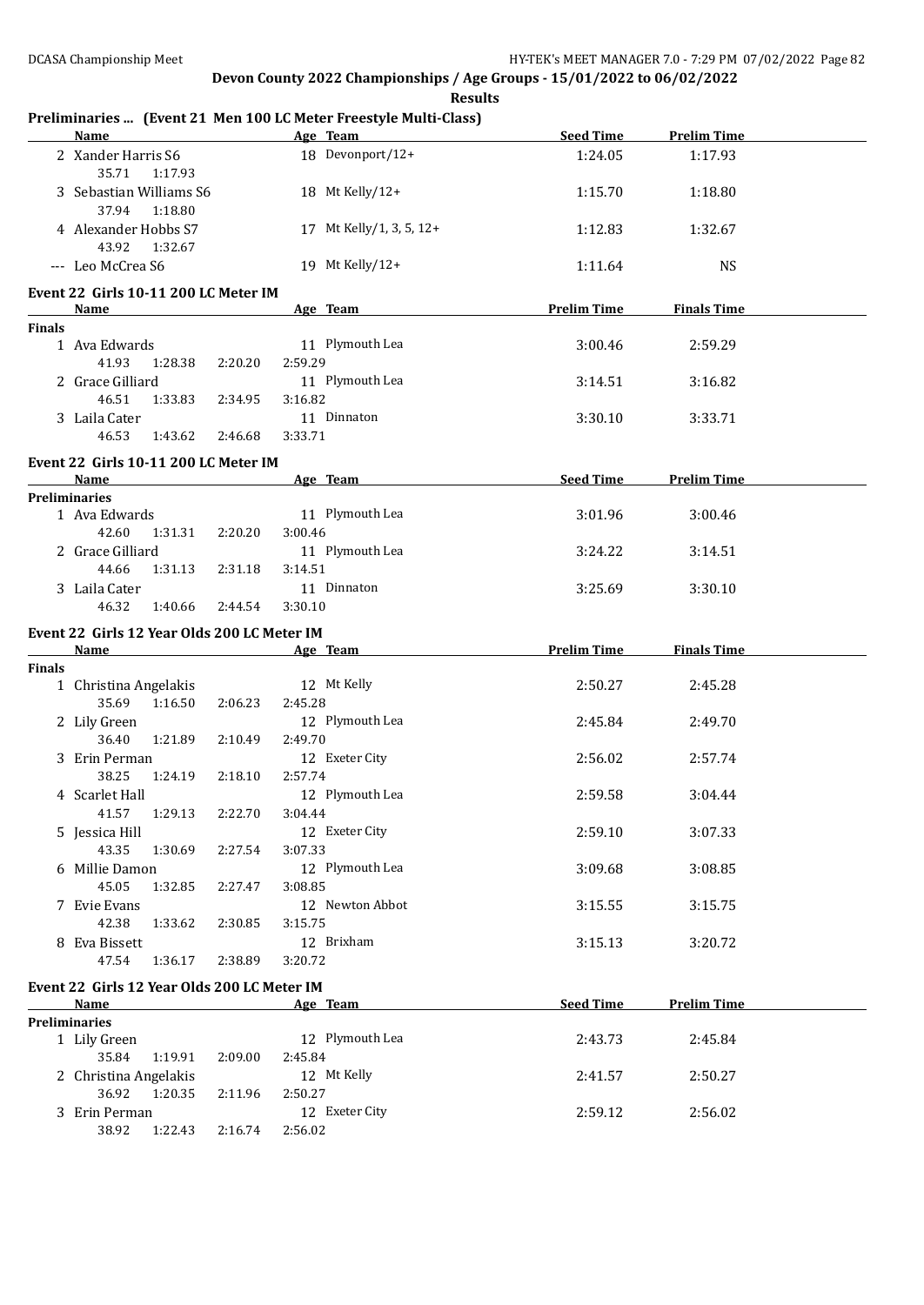**Results**

#### **Preliminaries ... (Event 22 Girls 12 Year Olds 200 LC Meter IM)**

| Name                                    |                    | Age Team        | <b>Seed Time</b> | <b>Prelim Time</b> |  |
|-----------------------------------------|--------------------|-----------------|------------------|--------------------|--|
| 4 Jessica Hill                          |                    | 12 Exeter City  | 2:58.95          | 2:59.10            |  |
| 41.01<br>1:25.61                        | 2:20.15<br>2:59.10 |                 |                  |                    |  |
| 5 Scarlet Hall                          |                    | 12 Plymouth Lea | 2:53.16          | 2:59.58            |  |
| 1:27.26<br>40.61                        | 2:18.72<br>2:59.58 |                 |                  |                    |  |
| 6 Millie Damon                          |                    | 12 Plymouth Lea | 3:06.57          | 3:09.68            |  |
| 44.69<br>1:34.47                        | 2:25.94<br>3:09.68 |                 |                  |                    |  |
| 7 Eva Bissett                           |                    | 12 Brixham      | 3:05.22          | 3:15.13            |  |
| 43.67<br>1:29.17                        | 2:32.23<br>3:15.13 |                 |                  |                    |  |
| 8 Evie Evans                            |                    | 12 Newton Abbot | 3:08.45          | 3:15.55            |  |
| 43.39<br>1:33.60                        | 2:32.11<br>3:15.55 |                 |                  |                    |  |
| 9 Poppy Chattaway                       |                    | 12 Plymouth Lea | 3:05.49          | 3:15.58            |  |
| 1:32.87<br>44.12                        | 2:33.49<br>3:15.58 |                 |                  |                    |  |
| --- Caoimhe Dolby                       |                    | 12 Mt Kelly     | 2:44.22          | DQ                 |  |
| 4.4 Start before starting signal - misc |                    |                 |                  |                    |  |

#### **Event 22 Girls 13 Year Olds 200 LC Meter IM**

|               | <b>Name</b>                 |         | Age Team                                                     | <b>Prelim Time</b> | <b>Finals Time</b> |  |
|---------------|-----------------------------|---------|--------------------------------------------------------------|--------------------|--------------------|--|
| <b>Finals</b> |                             |         |                                                              |                    |                    |  |
|               | 1 Dixie Turner-Moore        |         | 13 Plymouth Lea                                              | 2:42.00            | 2:38.55            |  |
|               | 1:13.98<br>34.60            | 2:01.49 | 2:38.55                                                      |                    |                    |  |
|               | 2 Abigail Law               |         | 13 Dartmoor DA                                               | 2:43.70            | 2:41.06            |  |
|               | 1:15.75<br>34.97            | 2:04.63 | 2:41.06                                                      |                    |                    |  |
|               | 3 Hermance Vellaud          |         | 13 Mt Kelly                                                  | 2:42.04            | 2:42.22            |  |
|               | 35.17<br>1:16.47            | 2:06.86 | 2:42.22                                                      |                    |                    |  |
|               | 4 Lotte Declerck            |         | 13 Tiverton                                                  | 2:44.89            | 2:43.18            |  |
|               | 37.77                       | 2:05.58 | 2:43.18                                                      |                    |                    |  |
|               | 1:18.08<br>5 Brianna Davies |         | 13 Mt Kelly                                                  | 2:48.23            | 2:49.60            |  |
|               | 1:19.42<br>38.36            | 2:12.27 | 2:49.60                                                      |                    |                    |  |
|               | 6 Sian Davies               |         | 13 Mt Kelly                                                  | 2:53.88            | 2:51.73            |  |
|               | 38.29<br>1:21.32            | 2:11.92 | 2:51.73                                                      |                    |                    |  |
|               | 7 Lisa Zhou                 |         | 13 Mt Kelly                                                  | 2:52.07            | 2:53.92            |  |
|               | 36.94<br>1:22.45            | 2:11.84 | 2:53.92                                                      |                    |                    |  |
|               | --- Alexandra Daw           |         | 13 Mt Kelly                                                  | 2:51.00            | DQ                 |  |
|               |                             |         | 10.2 A swimmer did not cover the whole distance - DNF - misc |                    |                    |  |

#### **Event 22 Girls 13 Year Olds 200 LC Meter IM**

|                      | Name                 |         |         | Age Team          | <b>Seed Time</b><br><b>Prelim Time</b> |         |  |
|----------------------|----------------------|---------|---------|-------------------|----------------------------------------|---------|--|
| <b>Preliminaries</b> |                      |         |         |                   |                                        |         |  |
|                      | 1 Dixie Turner-Moore |         |         | 13 Plymouth Lea   | 2:38.14                                | 2:42.00 |  |
|                      | 36.60                | 1:15.77 | 2:05.92 | 2:42.00           |                                        |         |  |
|                      | 2 Hermance Vellaud   |         |         | 13 Mt Kelly       | 2:38.46                                | 2:42.04 |  |
|                      | 34.37                | 1:16.75 | 2:06.09 | 2:42.04           |                                        |         |  |
|                      | 3 Abigail Law        |         |         | Dartmoor DA<br>13 | 2:39.23                                | 2:43.70 |  |
|                      | 33.95                | 1:14.43 | 2:03.60 | 2:43.70           |                                        |         |  |
|                      | 4 Lotte Declerck     |         |         | 13 Tiverton       | 2:37.85                                | 2:44.89 |  |
|                      | 36.72                | 1:16.29 | 2:05.08 | 2:44.89           |                                        |         |  |
|                      | 5 Brianna Davies     |         |         | 13 Mt Kelly       | 2:47.12                                | 2:48.23 |  |
|                      | 37.69                | 1:21.40 | 2:10.86 | 2:48.23           |                                        |         |  |
|                      | 6 Alexandra Daw      |         |         | 13 Mt Kelly       | 2:48.46                                | 2:51.00 |  |
|                      | 39.42                | 1:23.67 | 2:11.98 | 2:51.00           |                                        |         |  |
|                      | 7 Lisa Zhou          |         |         | 13 Mt Kelly       | 2:46.79                                | 2:52.07 |  |
|                      | 36.08                | 1:21.85 | 2:10.43 | 2:52.07           |                                        |         |  |
| 8                    | Sian Davies          |         |         | 13 Mt Kelly       | 2:52.69                                | 2:53.88 |  |
|                      | 39.34                | 1:22.09 | 2:13.54 | 2:53.88           |                                        |         |  |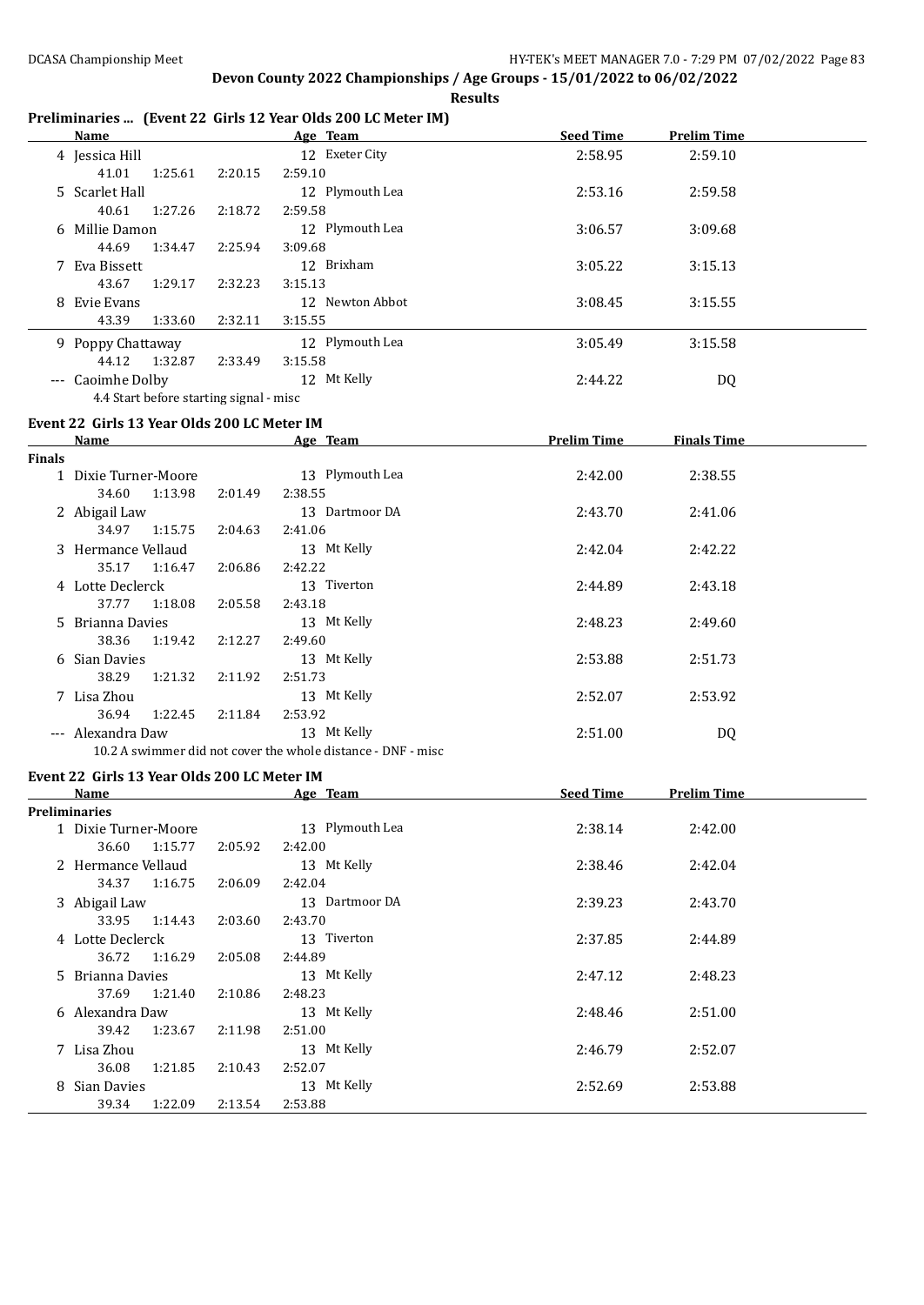**Results**

# **Preliminaries ... (Event 22 Girls 13 Year Olds 200 LC Meter IM)**

|               | <b>Name</b>                                 |         | <b>Example 2018</b> Age Team <b>Age 2018</b> | Seed Time | <b>Prelim Time</b>             |  |
|---------------|---------------------------------------------|---------|----------------------------------------------|-----------|--------------------------------|--|
|               | 9 Isabella Holmes                           |         | 13 Barnstaple                                | 2:56.71   | 2:55.68                        |  |
|               | 41.15<br>1:23.51                            | 2:17.43 | 2:55.68                                      |           |                                |  |
|               | 10 Abigail Bell                             |         | 13 Dinnaton                                  | 2:54.75   | 2:56.76                        |  |
|               | 37.54 1:24.71                               | 2:17.13 | 2:56.76                                      |           |                                |  |
|               | 11 Gabriella Drake                          |         | 13 Plymouth Lea                              | 2:53.33   | 2:56.91                        |  |
|               | 40.98<br>1:25.84                            | 2:19.74 | 2:56.91                                      |           |                                |  |
|               |                                             |         | 13 Brixham                                   |           |                                |  |
|               | 12 Aela Farquharson                         |         |                                              | 2:55.33   | 2:57.12                        |  |
|               | 36.84 1:23.82                               | 2:16.59 | 2:57.12                                      |           |                                |  |
|               | 13 Jessica Brazier                          |         | 13 Mt Kelly                                  | 2:56.11   | 2:58.46                        |  |
|               | 41.87<br>1:24.42                            | 2:18.01 | 2:58.46                                      |           |                                |  |
|               | 14 Ashton Thorne                            |         | 13 Plymouth Lea                              | 2:54.71   | 3:00.23                        |  |
|               | 41.44<br>1:31.27                            | 2:19.91 | 3:00.23                                      |           |                                |  |
|               | Event 22 Girls 14 Year Olds 200 LC Meter IM |         |                                              |           |                                |  |
|               | Name Age Team                               |         |                                              |           | <b>Prelim Time Finals Time</b> |  |
| <b>Finals</b> |                                             |         |                                              |           |                                |  |
|               | 1 Aviva Hollinsky                           |         | 14 Plymouth Lea                              | 2:34.29   | 2:29.15                        |  |
|               | 33.39 1:09.55 1:56.52                       |         | 2:29.15                                      |           |                                |  |
|               | 2 Gabrielle Idle-Beavers                    |         | 14 Mt Kelly                                  | 2:32.06   | 2:29.65                        |  |
|               | 31.97<br>1:10.93                            | 1:56.10 | 2:29.65                                      |           |                                |  |
|               | 3 Abigail Needs                             |         | 14 Exeter City                               | 2:35.58   | 2:34.30                        |  |
|               | 33.83<br>1:13.82  1:59.68                   |         | 2:34.30                                      |           |                                |  |
|               | 4 Constance Logan                           |         | 14 Mt Kelly                                  | 2:34.52   | 2:37.20                        |  |
|               | 33.85<br>1:14.85                            | 2:01.74 | 2:37.20                                      |           |                                |  |
|               | 5 Freya Pearson                             |         | 14 Plymouth Lea                              | 2:41.16   | 2:40.58                        |  |
|               | 36.13<br>1:19.07                            | 2:04.67 | 2:40.58                                      |           |                                |  |
|               | 6 Amicie Vellaud                            |         | 14 Mt Kelly                                  | 2:38.77   | 2:40.64                        |  |
|               | 34.73<br>1:16.39                            | 2:04.78 | 2:40.64                                      |           |                                |  |
|               | 7 Kelly Wynne-Jones                         |         | 14 Mt Kelly                                  | 2:40.62   | 2:43.88                        |  |
|               | 37.29 1:17.81                               | 2:06.93 | 2:43.88                                      |           |                                |  |
|               | 8 India Washer                              |         | 14 Mt Kelly                                  | 2:40.33   | 2:46.04                        |  |
|               | 34.75<br>1:19.03 2:07.10                    |         | 2:46.04                                      |           |                                |  |
|               |                                             |         |                                              |           |                                |  |
|               | Event 22 Girls 14 Year Olds 200 LC Meter IM |         |                                              |           |                                |  |
|               | Name                                        |         | <b>Example 2018 Age Team</b>                 |           | Seed Time Prelim Time          |  |
|               | <b>Preliminaries</b>                        |         |                                              |           |                                |  |
|               | 1 Gabrielle Idle-Beavers                    |         | 14 Mt Kelly                                  | 2:29.89   | 2:32.06                        |  |
|               | 32.14 1:11.97 1:56.48                       |         | 2:32.06                                      |           |                                |  |
|               | 2 Aviva Hollinsky                           |         | 14 Plymouth Lea                              | 2:25.47   | 2:34.29                        |  |
|               | 32.20<br>1:11.24                            | 1:59.43 | 2:34.29                                      |           |                                |  |
|               | 3 Constance Logan                           |         | 14 Mt Kelly                                  | 2:34.82   | 2:34.52                        |  |
|               | 33.13<br>1:12.60                            | 2:00.55 | 2:34.52                                      |           |                                |  |
|               | 4 Abigail Needs                             |         | 14 Exeter City                               | 2:38.42   | 2:35.58                        |  |
|               | 35.47<br>1:15.02                            | 2:00.68 | 2:35.58                                      |           |                                |  |
|               | 5 Amicie Vellaud                            |         | 14 Mt Kelly                                  | 2:33.45   | 2:38.77                        |  |
|               | 33.59<br>1:14.55                            | 2:02.86 | 2:38.77                                      |           |                                |  |
|               | 6 India Washer                              |         | 14 Mt Kelly                                  | 2:36.38   | 2:40.33                        |  |
|               | 33.93<br>1:16.62                            | 2:02.28 | 2:40.33                                      |           |                                |  |
|               | 7 Kelly Wynne-Jones                         |         | 14 Mt Kelly                                  | 2:38.06   | 2:40.62                        |  |
|               | 35.89<br>1:16.46                            | 2:04.89 | 2:40.62                                      |           |                                |  |
|               | 8 Freya Pearson                             |         | 14 Plymouth Lea                              | 2:33.64   | 2:41.16                        |  |
|               | 35.58<br>1:19.13                            | 2:04.35 | 2:41.16                                      |           |                                |  |
|               | 9 Tianna-Eve Foley                          |         | 14 Plymouth Lea                              | 2:40.10   | 2:43.57                        |  |
|               | 35.61<br>1:18.22                            | 2:06.06 | 2:43.57                                      |           |                                |  |
|               | 10 Julianna Babbington                      |         | 14 Plymouth Lea                              | 2:36.47   | 2:43.65                        |  |
|               | 1:20.23<br>36.78                            | 2:05.14 | 2:43.65                                      |           |                                |  |
|               |                                             |         |                                              |           |                                |  |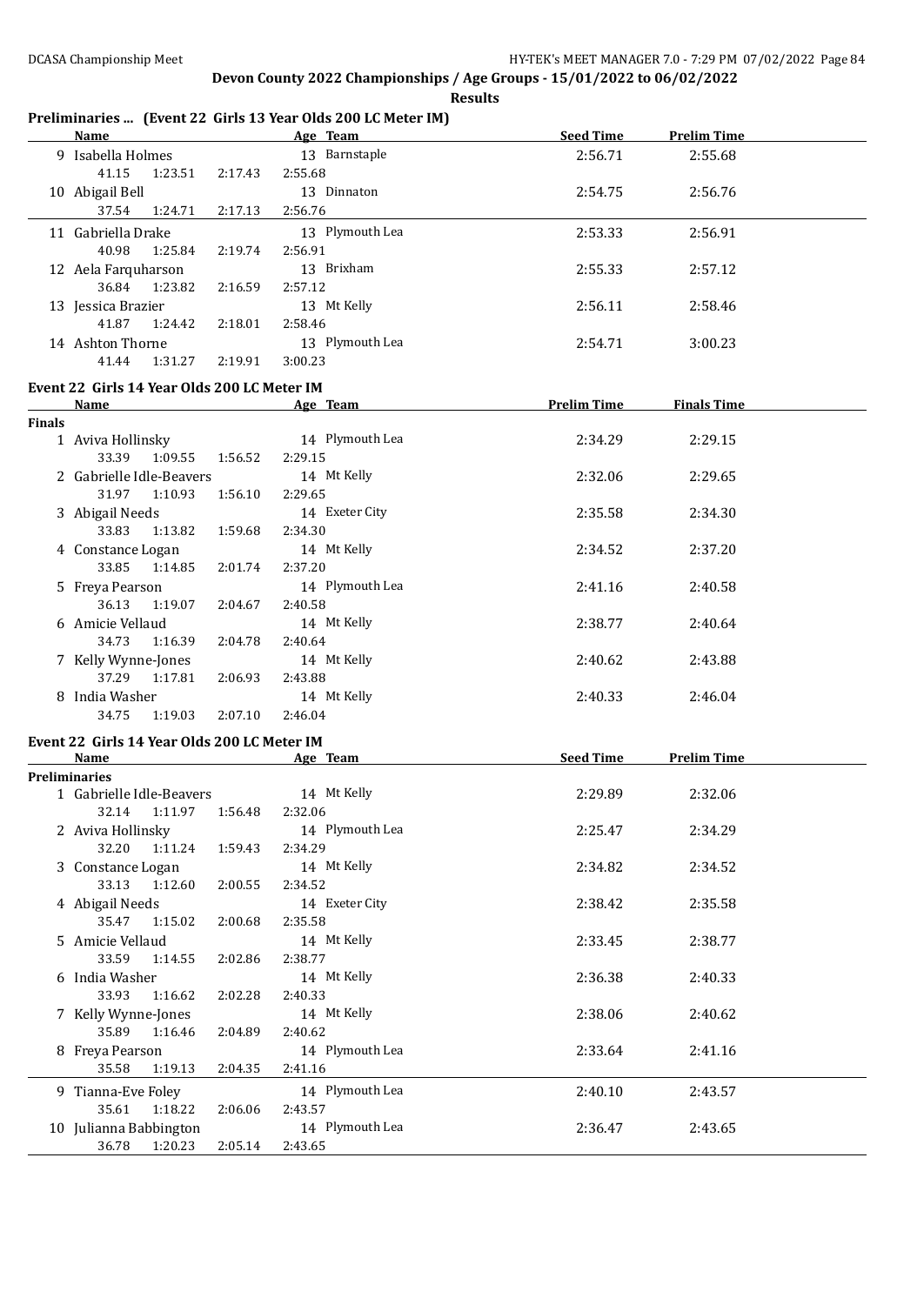**Results**

# **Preliminaries ... (Event 22 Girls 14 Year Olds 200 LC Meter IM)**

|               | <u>Name</u>                                      |         | communicant prentice and it ical one see former map<br>Age Team | <b>Seed Time</b>   | <b>Prelim Time</b> |  |
|---------------|--------------------------------------------------|---------|-----------------------------------------------------------------|--------------------|--------------------|--|
|               | 11 Rose Harrison                                 |         | 14 Tiverton                                                     | 2:40.80            | 2:45.29            |  |
|               | 34.97<br>1:17.97                                 | 2:05.83 | 2:45.29                                                         |                    |                    |  |
|               | 12 Mia Lawes-Turley                              |         | 14 Exeter City                                                  | 2:48.77            | 2:48.87            |  |
|               | 36.08<br>1:20.37                                 | 2:10.50 | 2:48.87                                                         |                    |                    |  |
|               | 13 Charlotte Turpin                              |         | 14 Plymouth Lea                                                 | 2:45.59            | 2:50.23            |  |
|               | 35.45<br>1:20.07                                 | 2:12.75 | 2:50.23                                                         |                    |                    |  |
|               | 14 Hanna Sari                                    |         | 14 Exeter City                                                  | 2:42.69            | 2:50.86            |  |
|               | 35.81<br>1:18.67                                 | 2:11.74 | 2:50.86                                                         |                    |                    |  |
|               | 15 Isabel Philipson                              |         | 14 Devonport                                                    | 2:52.11            | 2:55.14            |  |
|               | 35.06<br>1:21.91                                 | 2:19.19 | 2:55.14                                                         |                    |                    |  |
|               | 16 Isobelle Hawling                              |         | 14 Dinnaton                                                     | 2:49.38            | 2:55.25            |  |
|               | 37.34<br>1:21.47                                 | 2:16.21 | 2:55.25                                                         |                    |                    |  |
|               | --- Gracie Simons                                |         | 14 Mt Kelly                                                     | 2:43.47            | DQ                 |  |
|               | 7.4 Leg movements not on the same plane - breast |         |                                                                 |                    |                    |  |
|               | --- Florence Hadley                              |         | 14 Paignton                                                     | 2:48.28            | <b>NS</b>          |  |
|               |                                                  |         |                                                                 |                    |                    |  |
|               | Event 22 Women 15 Year Olds 200 LC Meter IM      |         |                                                                 |                    |                    |  |
|               | Name                                             |         | Age Team                                                        | <b>Prelim Time</b> | <b>Finals Time</b> |  |
| <b>Finals</b> |                                                  |         |                                                                 |                    |                    |  |
|               | 1 Blythe Kinsman                                 |         | 15 Mt Kelly                                                     | 2:27.99            | 2:27.70            |  |
|               | 31.52<br>1:08.52                                 | 1:53.88 | 2:27.70                                                         |                    |                    |  |
|               | 2 Lotta Schulze                                  |         | 15 Mt Kelly                                                     | 2:30.89            | 2:30.67            |  |
|               | 33.00<br>1:12.08                                 | 1:55.53 | 2:30.67                                                         |                    | 2:36.68            |  |
|               | 3 Ruby Hatherley<br>33.95                        |         | 15 Exeter City<br>2:36.68                                       | 2:34.38            |                    |  |
|               | 1:14.24                                          | 2:01.89 |                                                                 |                    |                    |  |
|               | 4 Alyze Gentles                                  |         | 15 Plymouth Lea                                                 | 2:36.01            | 2:36.70            |  |
|               | 33.89<br>1:15.70                                 | 2:02.38 | 2:36.70                                                         |                    |                    |  |
|               | 5 Emma Declerck                                  |         | 15 Tiverton                                                     | 2:39.58            | 2:38.05            |  |
|               | 34.64<br>1:14.19                                 | 2:01.05 | 2:38.05                                                         |                    |                    |  |
|               | 6 Breanna Chamberlain                            |         | 15 Mt Kelly                                                     | 2:38.55            | 2:38.69            |  |
|               | 34.83<br>1:15.08                                 | 2:04.18 | 2:38.69                                                         |                    |                    |  |
|               | 7 Esmee Stockley                                 |         | 15 Mt Kelly                                                     | 2:38.48            | 2:39.55            |  |
|               | 34.23<br>1:15.72                                 | 2:03.65 | 2:39.55                                                         |                    |                    |  |
|               | 8 Sara Sari                                      |         | 15 Exeter City                                                  | 2:39.62            | 2:42.99            |  |
|               | 34.31<br>1:16.39                                 | 2:05.68 | 2:42.99                                                         |                    |                    |  |
|               | Event 22 Women 15 Year Olds 200 LC Meter IM      |         |                                                                 |                    |                    |  |
|               | <u>Name</u>                                      |         | Age Team                                                        | <b>Seed Time</b>   | <b>Prelim Time</b> |  |
|               | Preliminaries                                    |         |                                                                 |                    |                    |  |
|               | 1 Blythe Kinsman                                 |         | 15 Mt Kelly                                                     | 2:24.48            | 2:27.99            |  |
|               | 32.10<br>1:08.67                                 | 1:54.67 | 2:27.99                                                         |                    |                    |  |
|               | 2 Lotta Schulze                                  |         | 15 Mt Kelly                                                     | 2:25.95            | 2:30.89            |  |
|               | 32.61<br>1:13.59                                 | 1:56.13 | 2:30.89                                                         |                    |                    |  |
|               | 3 Ruby Hatherley                                 |         | 15 Exeter City                                                  | 2:32.95            | 2:34.38            |  |
|               | 33.08<br>1:12.83                                 | 1:59.10 | 2:34.38                                                         |                    |                    |  |
|               | 4 Alyze Gentles                                  |         | 15 Plymouth Lea                                                 | 2:30.39            | 2:36.01            |  |
|               | 33.34<br>1:14.76                                 | 2:00.45 | 2:36.01                                                         |                    |                    |  |
|               | 5 Esmee Stockley                                 |         | 15 Mt Kelly                                                     | 2:32.23            | 2:38.48            |  |
|               | 33.68<br>1:14.53                                 | 2:02.89 | 2:38.48                                                         |                    |                    |  |
|               | 6 Breanna Chamberlain                            |         | 15 Mt Kelly                                                     | 2:35.50            | 2:38.55            |  |
|               | 35.63<br>1:15.08                                 | 2:03.40 | 2:38.55                                                         |                    |                    |  |
|               | 7 Emma Declerck                                  |         | 15 Tiverton                                                     | 2:42.20            | 2:39.58            |  |
|               | 35.36<br>1:14.09                                 | 2:02.48 | 2:39.58                                                         |                    |                    |  |
|               | 8 Sara Sari                                      |         | 15 Exeter City                                                  | 2:35.72            | 2:39.62            |  |
|               | 33.67<br>1:14.49                                 | 2:03.78 | 2:39.62                                                         |                    |                    |  |
|               | 9 Holly Tremayne                                 |         | 15 Plymouth Lea                                                 | 2:34.90            | 2:41.34            |  |
|               | 34.83<br>1:15.97                                 | 2:03.90 | 2:41.34                                                         |                    |                    |  |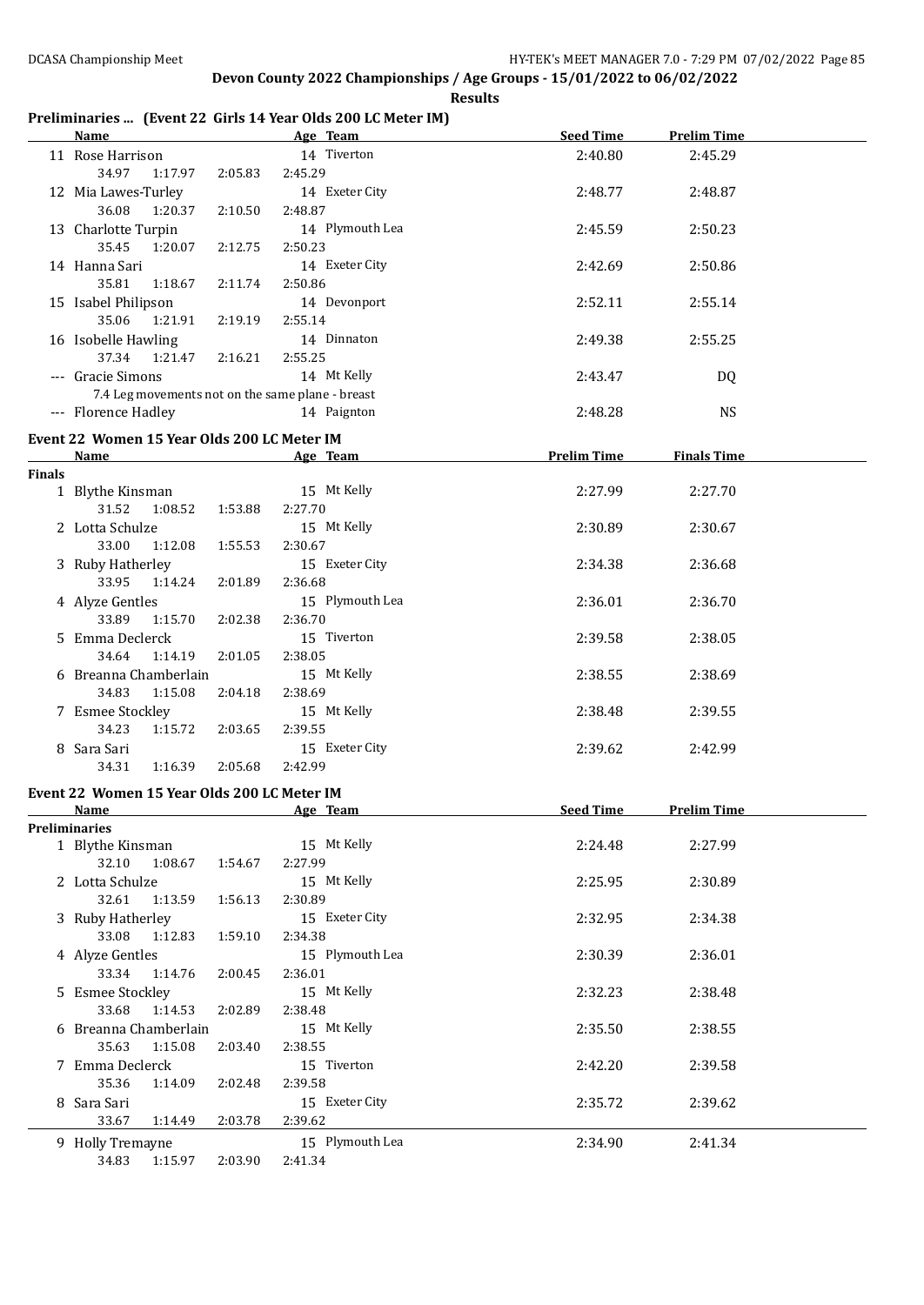**Results**

### **Preliminaries ... (Event 22 Women 15 Year Olds 200 LC Meter IM)**

|               | <b>Name</b>                                 |         | Age Team                       | <b>Seed Time</b>   | <b>Prelim Time</b>     |  |
|---------------|---------------------------------------------|---------|--------------------------------|--------------------|------------------------|--|
|               | 10 Zoe Falconer<br>35.52<br>1:17.34         | 2:04.49 | 15 Mt Kelly<br>2:41.60         | 2:39.09            | 2:41.60                |  |
|               | 11 Tia Bird<br>35.30<br>1:18.01             | 2:05.58 | 15 Plymouth Lea<br>2:45.33     | 2:39.31            | 2:45.33                |  |
|               | 12 Samantha Tse<br>34.60<br>1:20.70         | 2:07.82 | 15 Mt Kelly<br>2:45.53         | 2:40.97            | 2:45.53                |  |
|               | 13 Gemma Bennett<br>35.53<br>1:17.62        | 2:05.98 | 15 Plymouth Lea<br>2:45.55     | 2:42.25            | 2:45.55                |  |
|               | *14 Ella Jones<br>37.48<br>1:21.05          | 2:10.55 | 15 Barnstaple<br>2:47.67       | 2:47.41            | 2:47.67                |  |
|               | *14 Jessica Ward<br>34.60<br>1:17.13        | 2:11.14 | 15 Mt Kelly<br>2:47.67         | 2:46.84            | 2:47.67                |  |
|               | --- Freya Murray<br>--- Esme Sherriff       |         | 15 Plymouth Lea<br>15 Mt Kelly | 2:45.69<br>2:40.47 | <b>NS</b><br><b>NS</b> |  |
|               |                                             |         |                                |                    |                        |  |
|               | Event 22 Women 16 Year Olds 200 LC Meter IM |         |                                |                    |                        |  |
| <b>Finals</b> | Name                                        |         | Age Team                       | <b>Prelim Time</b> | <b>Finals Time</b>     |  |
|               | 1 Olivia Martin<br>31.82<br>1:08.91         | 1:53.00 | 16 Mt Kelly<br>2:26.41         | 2:27.63            | 2:26.41                |  |
|               | 2 Ruby Griffiths<br>32.38<br>1:09.77        | 1:54.61 | 16 Mt Kelly<br>2:27.47         | 2:28.40            | 2:27.47                |  |
|               | 3 Sophie Brassington<br>33.69<br>1:11.76    | 1:55.11 | 16 Mt Kelly<br>2:30.73         | 2:29.68            | 2:30.73                |  |
|               | 4 Isabella Vaughan<br>33.19<br>1:11.91      | 2:01.19 | 16 Mt Kelly<br>2:34.89         | 2:33.29            | 2:34.89                |  |
|               | 5 Katie Sherlock<br>34.61<br>1:13.18        | 2:02.33 | 16 Mt Kelly<br>2:36.92         | 2:35.65            | 2:36.92                |  |
|               | 6 Arabella Ward<br>33.68<br>1:13.91         | 2:00.28 | 16 Mt Kelly<br>2:37.46         | 2:32.29            | 2:37.46                |  |
|               | 7 Jasmine D'Cunha<br>35.39<br>1:17.34       | 2:04.47 | 16 Mt Kelly<br>2:44.43         | 2:33.78            | 2:44.43                |  |
|               | 8 Felicity Boyle<br>35.68 1:19.63           | 2:08.45 | 16 Mt Kelly<br>2:47.06         | 2:34.16            | 2:47.06                |  |
|               | Event 22 Women 16 Year Olds 200 LC Meter IM |         |                                |                    |                        |  |
|               | Name                                        |         | Age Team                       | <b>Seed Time</b>   | <b>Prelim Time</b>     |  |
|               | <b>Preliminaries</b>                        |         |                                |                    |                        |  |
|               | 1 Olivia Martin<br>30.77<br>1:07.13         | 1:52.81 | 16 Mt Kelly<br>2:27.63         | 2:20.52            | 2:27.63                |  |
|               | 2 Ruby Griffiths<br>32.41<br>1:10.65        | 1:55.17 | 16 Mt Kelly<br>2:28.40         | 2:23.53            | 2:28.40                |  |
|               | 3 Sophie Brassington<br>33.83<br>1:12.23    | 1:54.81 | 16 Mt Kelly<br>2:29.68         | 2:24.69            | 2:29.68                |  |
|               | 4 Arabella Ward<br>32.16<br>1:12.15         | 1:57.43 | 16 Mt Kelly<br>2:32.29         | 2:29.88            | 2:32.29                |  |
|               | 5 Isabella Vaughan<br>32.80<br>1:11.78      | 1:58.88 | 16 Mt Kelly<br>2:33.29         | 2:35.11            | 2:33.29                |  |
|               | 6 Jasmine D'Cunha<br>32.92<br>1:13.63       | 1:55.26 | 16 Mt Kelly<br>2:33.78         | 2:27.29            | 2:33.78                |  |
|               | 7 Felicity Boyle<br>31.91<br>1:14.03        | 1:59.67 | 16 Mt Kelly<br>2:34.16         | 2:30.86            | 2:34.16                |  |
|               | 8 Katie Sherlock<br>33.87<br>1:11.15        | 2:00.79 | 16 Mt Kelly<br>2:35.65         | 2:34.02            | 2:35.65                |  |
|               | 9 Macy Huthwaite<br>33.79<br>1:14.84        | 2:01.25 | 16 Mt Kelly<br>2:36.05         | 2:32.77            | 2:36.05                |  |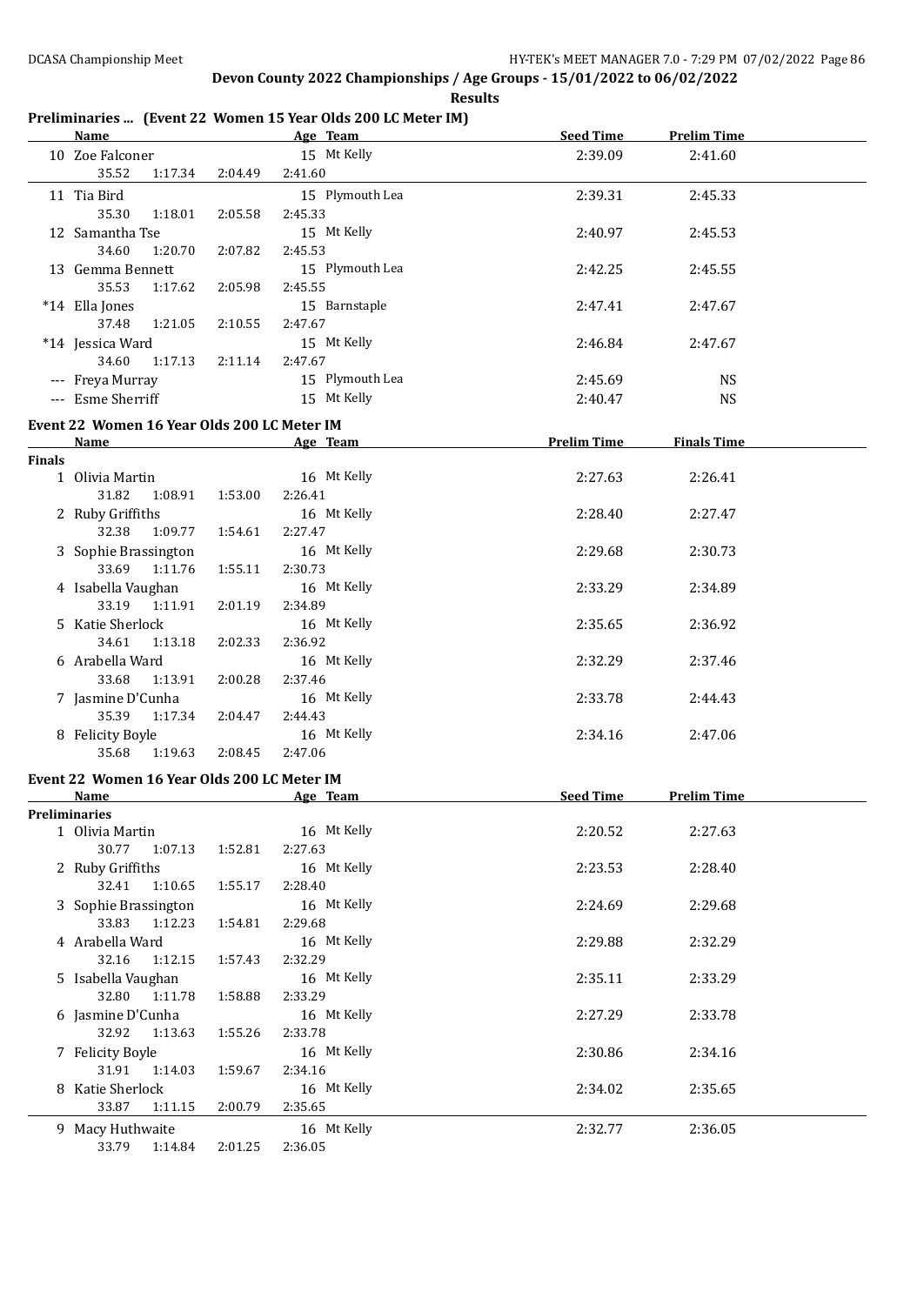**Results**

### **Preliminaries ... (Event 22 Women 16 Year Olds 200 LC Meter IM)**

|               | <u>Name </u>                             |         | Age Team 1999   | Seed Time          | <b>Prelim Time</b> |  |
|---------------|------------------------------------------|---------|-----------------|--------------------|--------------------|--|
|               | 10 Isis Van Der Stroom                   |         | 16 Mt Kelly     | 2:34.04            | 2:40.21            |  |
|               | 34.56<br>1:17.95                         | 2:01.23 | 2:40.21         |                    |                    |  |
|               | 11 Clia Travers-Griffin                  |         | 16 Exeter City  | 2:34.58            | 2:40.74            |  |
|               | 32.71<br>1:14.70                         | 2:03.11 | 2:40.74         |                    |                    |  |
|               | 12 Lottie Chesworth                      |         | 16 Barnstaple   | 2:40.38            | 2:42.36            |  |
|               | 33.41<br>1:14.33                         | 2:05.24 | 2:42.36         |                    |                    |  |
|               | 13 Alice Chapman                         |         | 16 Plymouth Lea | 2:34.90            | 2:43.45            |  |
|               | 34.63<br>1:16.85                         | 2:05.03 | 2:43.45         |                    |                    |  |
|               | 14 Kaia Phillips                         |         | 16 Plymouth Lea | 2:33.43            | 2:44.35            |  |
|               | 32.63<br>1:12.85                         | 2:05.55 | 2:44.35         |                    |                    |  |
|               | 15 Scarlett Walker                       |         | 16 Brixham      | 2:44.22            | 2:46.37            |  |
|               | 34.66<br>1:14.51                         | 2:06.92 | 2:46.37         |                    |                    |  |
|               | 16 Carys Walker                          |         | 16 Plymouth Lea | 2:41.37            | 2:48.37            |  |
|               | 35.77 1:21.18                            | 2:07.93 | 2:48.37         |                    |                    |  |
|               | 17 Martha Wilson                         |         | 16 Plymouth Lea | 2:41.76            | 2:54.52            |  |
|               | 38.51<br>1:24.72                         | 2:13.31 | 2:54.52         |                    |                    |  |
|               | 18 Kaia-Lily Perkins                     |         | 16 Plymouth Lea | 2:41.96            | 2:59.33            |  |
|               | 36.96<br>1:23.81                         | 2:17.51 | 2:59.33         |                    |                    |  |
|               | --- Layla Al Khatib                      |         | 16 Plymouth Lea | 2:25.08            | <b>NS</b>          |  |
|               | --- Ruby Wheeler                         |         | 16 Plymouth Lea | 2:20.49            | <b>NS</b>          |  |
|               | Event 22 Women 17 & Over 200 LC Meter IM |         |                 |                    |                    |  |
|               | <b>Name</b>                              |         | Age Team 1999   | <b>Prelim Time</b> | <b>Finals Time</b> |  |
| <b>Finals</b> |                                          |         |                 |                    |                    |  |
|               | 1 Hazal Ozkan                            |         | 19 Mt Kelly     | 2:24.62            | 2:21.44            |  |
|               | 31.02<br>1:08.94                         | 1:48.18 | 2:21.44         |                    |                    |  |
|               | 2 Lana Broekhoven                        |         | 19 Plymouth Lea | 2:26.51            | 2:25.08            |  |
|               | 30.55<br>1:07.03                         | 1:50.33 | 2:25.08         |                    |                    |  |
|               | 3 Ella Bainbridge                        |         | 18 Mt Kelly     | 2:25.93            | 2:25.43            |  |
|               | 31.05<br>1:08.41                         | 1:51.24 | 2:25.43         |                    |                    |  |
|               | 4 Gemma Dilks                            |         | 17 Tiverton     | 2:26.95            | 2:26.43            |  |
|               | 31.65<br>1:10.52                         | 1:52.59 | 2:26.43         |                    |                    |  |
|               | 5 Jodie Dilks                            |         | 17 Tiverton     | 2:28.25            | 2:26.56            |  |
|               | 31.58<br>1:10.57                         | 1:52.20 | 2:26.56         |                    |                    |  |
|               | 6 Evie Floate                            |         | 17 Plymouth Lea | 2:26.89            | 2:26.89            |  |
|               | 32.55<br>1:13.18                         | 1:54.95 | 2:26.89         |                    |                    |  |
|               | 7 Sophie Main                            |         | 18 Mt Kelly     | 2:27.92            | 2:27.43            |  |
|               | 33.71<br>1:10.88                         | 1:53.54 | 2:27.43         |                    |                    |  |
|               | 8 Imogen Lambert                         |         | 18 Mt Kelly     | 2:27.30            | 2:28.06            |  |
|               | 33.17<br>1:10.78                         | 1:53.76 | 2:28.06         |                    |                    |  |
|               | Event 22 Women 17 & Over 200 LC Meter IM |         |                 |                    |                    |  |
|               | Name                                     |         | Age Team        | <b>Seed Time</b>   | <b>Prelim Time</b> |  |
|               | <b>Preliminaries</b>                     |         |                 |                    |                    |  |
|               | 1 Hazal Ozkan                            |         | 19 Mt Kelly     | 2:14.15            | 2:24.62            |  |
|               | 30.53<br>1:08.49                         | 1:50.38 | 2:24.62         |                    |                    |  |
|               | 2 Ella Bainbridge                        |         | 18 Mt Kelly     | 2:22.10            | 2:25.93            |  |
|               | 31.37<br>1:08.06                         | 1:51.38 | 2:25.93         |                    |                    |  |
|               | 3 Lana Broekhoven                        |         | 19 Plymouth Lea | 2:17.29            | 2:26.51            |  |
|               | 30.41<br>1:07.03                         | 1:50.98 | 2:26.51         |                    |                    |  |
|               | 4 Evie Floate                            |         | 17 Plymouth Lea | 2:20.00            | 2:26.89            |  |
|               | 32.28<br>1:13.48                         | 1:54.53 | 2:26.89         |                    |                    |  |
|               | 5 Gemma Dilks                            |         | 17 Tiverton     | 2:23.49            | 2:26.95            |  |
|               | 31.63<br>1:10.55                         | 1:52.79 | 2:26.95         |                    |                    |  |
|               | 6 Imogen Lambert                         |         | 18 Mt Kelly     | 2:19.54            | 2:27.30            |  |
|               | 32.59<br>1:09.72                         | 1:52.72 | 2:27.30         |                    |                    |  |
|               | 7 Sophie Main                            |         | 18 Mt Kelly     | 2:21.36            | 2:27.92            |  |
|               | 32.82<br>1:11.22                         | 1:54.39 | 2:27.92         |                    |                    |  |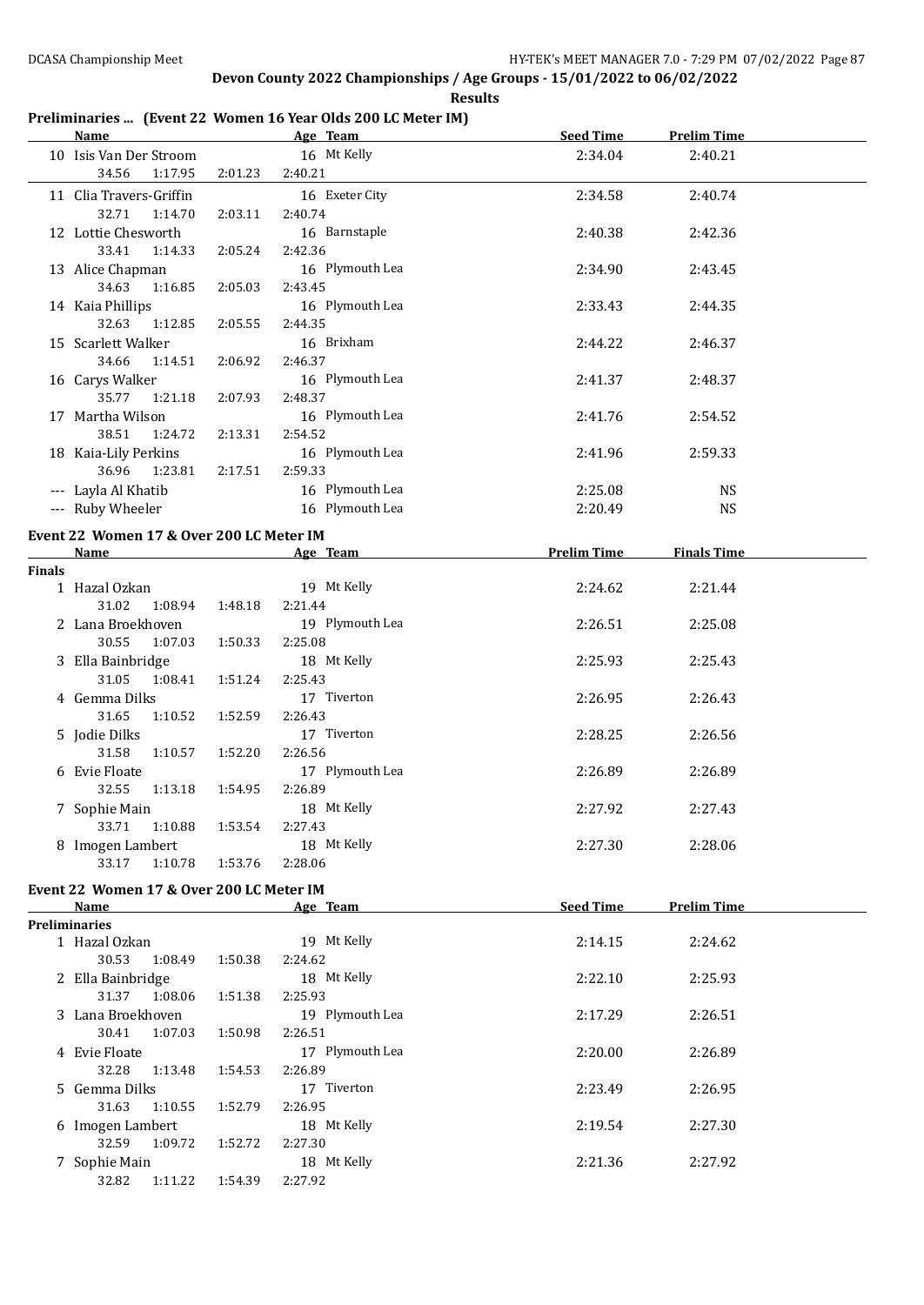**Results**

# **Preliminaries ... (Event 22 Women 17 & Over 200 LC Meter IM)**

| <b>Name</b>                 |         | Age Team        | <b>Seed Time</b> | <b>Prelim Time</b> |  |
|-----------------------------|---------|-----------------|------------------|--------------------|--|
| 8 Jodie Dilks               |         | 17 Tiverton     | 2:21.63          | 2:28.25            |  |
| 32.02<br>1:11.71            | 1:54.01 | 2:28.25         |                  |                    |  |
| 9 Maisie Gilford            |         | 19 Mt Kelly     | 2:30.79          |                    |  |
|                             |         |                 |                  | 2:29.68            |  |
| 30.99<br>1:10.82            | 1:54.81 | 2:29.68         |                  |                    |  |
| 10 Laura Dickinson          |         | 17 Mt Kelly     | 2:32.40          | 2:29.95            |  |
| 29.53<br>1:08.87            | 1:55.16 | 2:29.95         |                  |                    |  |
| 11 Amber Downham            |         | 17 Plymouth Lea | 2:20.44          | 2:31.18            |  |
| 32.88<br>1:10.88            | 1:55.97 | 2:31.18         |                  |                    |  |
| 12 Mya Azzopardi            |         | 20 Mt Kelly     | 2:20.10          | 2:31.31            |  |
| 31.17 1:10.13               | 1:55.53 | 2:31.31         |                  |                    |  |
| 13 Chloe Burkill            |         | 17 Mt Kelly     | 2:24.80          | 2:32.37            |  |
| 32.27<br>1:11.10            | 1:56.12 | 2:32.37         |                  |                    |  |
| 14 Josephine Klein          |         | 17 Mt Kelly     | 2:24.96          | 2:32.85            |  |
| 31.67<br>1:11.08            | 1:58.47 | 2:32.85         |                  |                    |  |
| 15 Hope Unstead             |         | 18 Torridgeside | 2:31.76          | 2:34.20            |  |
| 32.18<br>1:11.15            | 1:58.32 | 2:34.20         |                  |                    |  |
|                             |         |                 |                  |                    |  |
| *16 Keely Ware              |         | 17 Exeter City  | 2:32.59          | 2:34.29            |  |
| 32.58<br>1:15.34            | 1:58.49 | 2:34.29         |                  |                    |  |
| *16 Gerda Vasiliauskaite    |         | 19 Plymouth Lea | 2:23.73          | 2:34.29            |  |
| 32.18<br>1:08.60            | 1:57.14 | 2:34.29         |                  |                    |  |
| 18 Niamh Hutchinson         |         | 17 Plymouth Lea | 2:30.59          | 2:36.24            |  |
| 34.04<br>1:13.14            | 1:59.48 | 2:36.24         |                  |                    |  |
| 19 Caitlyn Fry              |         | 18 Mt Kelly     | 2:33.96          | 2:37.01            |  |
| 31.56<br>1:12.23            | 1:59.99 | 2:37.01         |                  |                    |  |
| 20 Mila Jovanov             |         | 17 Mt Kelly     | 2:29.59          | 2:37.81            |  |
| 32.91<br>1:14.38            | 2:01.21 | 2:37.81         |                  |                    |  |
| 21 Georgia Maguire          |         | 18 Plymouth Lea | 2:28.24          | 2:38.55            |  |
| 32.97<br>1:11.63            | 2:01.43 | 2:38.55         |                  |                    |  |
| 22 Skye Pirie               |         | 18 Barnstaple   | 2:29.31          | 2:40.07            |  |
| 33.49<br>1:13.54            | 2:01.62 | 2:40.07         |                  |                    |  |
| 23 Libby Brown              |         | 18 Torridgeside | 2:34.50          | 2:41.59            |  |
| 33.12<br>1:14.82            | 2:02.69 | 2:41.59         |                  |                    |  |
| 24 Hannah Walker            |         | 17 Tavistock    | 2:38.33          | 2:42.24            |  |
| 32.96<br>1:15.16            | 2:03.72 | 2:42.24         |                  |                    |  |
|                             |         | 17 Tiverton     |                  |                    |  |
| 25 Lucy Webber              |         |                 | 2:42.41          | 2:42.81            |  |
| 37.82<br>1:18.88            | 2:07.40 | 2:42.81         |                  |                    |  |
| 26 Marisa Poole             |         | 17 Barnstaple   | 2:38.67          | 2:43.48            |  |
| 34.56<br>1:16.85            | 2:05.89 | 2:43.48         |                  |                    |  |
| 27 Klara Evans              |         | 17 Plymouth Lea | 2:39.80          | 2:44.14            |  |
| 34.79<br>1:18.28            | 2:04.68 | 2:44.14         |                  |                    |  |
| 28 Grace James              |         | 20 Exeter City  | 2:37.08          | 2:44.92            |  |
| 34.66<br>1:17.49            | 2:06.35 | 2:44.92         |                  |                    |  |
| 29 Olivia Fuller            |         | 19 Plymouth Lea | 2:30.88          | 2:45.03            |  |
| 33.25<br>1:15.32            | 2:04.51 | 2:45.03         |                  |                    |  |
| 30 Tia Crews                |         | 17 Plymouth Lea | 2:31.08          | 2:46.02            |  |
| 32.91<br>1:15.81            | 2:05.72 | 2:46.02         |                  |                    |  |
| 31 Jessica Swanston         |         | 17 Exeter City  | 2:38.76          | 2:46.60            |  |
| 36.49<br>1:18.03            | 2:05.11 | 2:46.60         |                  |                    |  |
| 32 Millie Tout              |         | 17 Dinnaton     | 2:42.77          | 2:47.62            |  |
| 35.75<br>1:22.62            | 2:07.39 | 2:47.62         |                  |                    |  |
| 33 Klara Faulhaber          |         | 19 Tiverton     | 2:42.26          | 2:47.95            |  |
| 34.84<br>1:16.88            | 2:09.95 | 2:47.95         |                  |                    |  |
| 34 Erin Throgmorton-Appleby |         | 18 Newton Abbot | 2:40.78          | 2:48.75            |  |
|                             |         |                 |                  |                    |  |
| 34.93<br>1:18.53            | 2:10.16 | 2:48.75         |                  |                    |  |
| 35 Evie Lewis               |         | 17 Dawlish      | 2:41.57          | 3:02.99            |  |
| 36.33<br>1:21.73            | 2:16.50 | 3:02.99         |                  |                    |  |
| --- Elizabeth Wright        |         | 18 Plymouth Lea | 2:28.43          | <b>NS</b>          |  |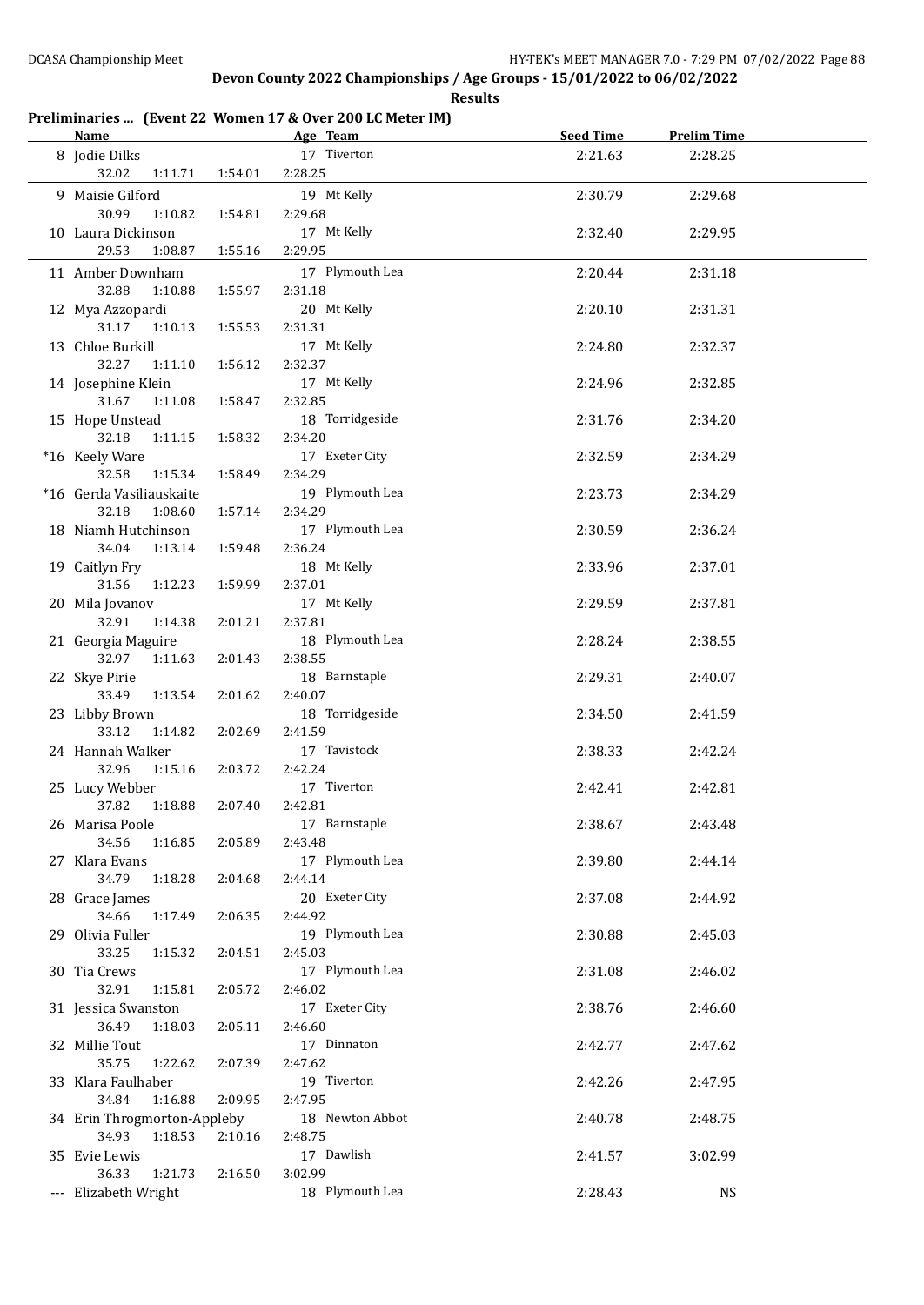| Preliminaries  (Event 22 Women 17 & Over 200 LC Meter IM)<br>Name | Age Team |                               | <b>Seed Time</b>   | <b>Prelim Time</b> |
|-------------------------------------------------------------------|----------|-------------------------------|--------------------|--------------------|
| --- Emily Morgan-Hughes                                           |          | 18 Dartmoor DA                | 2:24.84            | <b>NS</b>          |
| --- Bella Hodges                                                  |          | 18 Mt Kelly                   | 2:32.04            | <b>NS</b>          |
| --- Beatrice Varley                                               |          | 19 Plymouth Lea               | 2:14.90            | <b>NS</b>          |
|                                                                   |          |                               |                    |                    |
| Event 22 Women 200 LC Meter IM Multi-Class<br>Name                |          | Age Team                      | <b>Seed Time</b>   | <b>Prelim Time</b> |
| <b>Preliminaries</b>                                              |          |                               |                    |                    |
| 1 Abigail Daly SM14                                               |          | 17 Devonport                  | 3:10.93            | 3:26.18            |
| 2:42.66<br>46.72<br>1:35.50                                       | 3:26.18  |                               |                    |                    |
|                                                                   |          |                               |                    |                    |
| Event 23 Boys 10-11 50 LC Meter Butterfly<br>Name                 |          | Age Team                      | <b>Prelim Time</b> | <b>Finals Time</b> |
| Finals                                                            |          |                               |                    |                    |
| 1 Jake Williams                                                   |          | 11 Plymouth Lea               | 38.05              | 37.36              |
| 2 Adam Blazej                                                     |          | 11 Mt Kelly                   | 40.62              | 39.79              |
| 3 Euan Greenfield                                                 |          | 10 Plymouth Lea               | 45.07              | 42.88              |
| Gabriel Guest<br>4                                                |          | 10 Plymouth Lea               | 43.06              | 43.47              |
| 5 Robi Morris                                                     |          | 11 Paignton                   | 45.05              | 44.16              |
|                                                                   |          |                               |                    |                    |
| Event 23 Boys 10-11 50 LC Meter Butterfly<br>Name                 |          | Age Team                      | <b>Seed Time</b>   | <b>Prelim Time</b> |
| <b>Preliminaries</b>                                              |          |                               |                    |                    |
| 1 Jake Williams                                                   |          | 11 Plymouth Lea               | 38.73              | 38.05              |
| 2 Adam Blazej                                                     |          | 11 Mt Kelly                   | 45.01              | 40.62              |
| 3 Gabriel Guest                                                   |          | 10 Plymouth Lea               | 42.94              | 43.06              |
| Robi Morris<br>4                                                  |          | 11 Paignton                   | 43.28              | 45.05              |
| 5 Euan Greenfield                                                 |          | 10 Plymouth Lea               | 44.22              | 45.07              |
|                                                                   |          |                               |                    |                    |
| Event 23 Boys 12 Year Olds 50 LC Meter Butterfly<br>Name          |          |                               | <b>Prelim Time</b> | <b>Finals Time</b> |
| <b>Finals</b>                                                     | Age Team |                               |                    |                    |
| 1 James Biddick                                                   |          | 12 Exeter City                | 34.67              | 34.45              |
| 2 Joshua Goodrum                                                  |          | 12 Plymouth Lea               | 37.07              | 36.28              |
| 3 George Bailey                                                   |          | 12 Exeter City                | 37.59              | 36.32              |
| 4 Freddie Partridge                                               |          | 12 Plymouth Lea               | 37.97              | 37.23              |
| Ethan Pollock<br>5                                                |          | 12 Barnstaple                 | 37.97              | 37.73              |
| <b>Toby Braine</b><br>6                                           |          | 12 Mt Kelly                   | 39.29              | 39.35              |
| 7 Edward Mathieson                                                |          | 12 Mt Kelly                   | 38.66              | 40.51              |
| 8 William Harrison                                                |          | 12 Tiverton                   | 39.99              | 42.31              |
|                                                                   |          |                               |                    |                    |
| Event 23 Boys 12 Year Olds 50 LC Meter Butterfly<br>Name          |          |                               | <b>Seed Time</b>   | <b>Prelim Time</b> |
| <b>Preliminaries</b>                                              | Age Team |                               |                    |                    |
| 1 James Biddick                                                   |          | 12 Exeter City                | 35.84              | 34.67              |
| 2 Joshua Goodrum                                                  | 12       | Plymouth Lea                  | 40.10              | 37.07              |
| 3 George Bailey                                                   |          | 12 Exeter City                | 41.26              | 37.59              |
| *4 Freddie Partridge                                              |          | 12 Plymouth Lea               | 35.59              | 37.97              |
| Ethan Pollock<br>$*4$                                             |          | 12 Barnstaple                 | 41.53              | 37.97              |
| <b>Edward Mathieson</b><br>6                                      |          | 12 Mt Kelly                   | 38.77              | 38.66              |
| <b>Toby Braine</b><br>7                                           | 12       | Mt Kelly                      | 39.40              | 39.29              |
| 8 William Harrison                                                | 12       | Tiverton                      | 41.79              | 39.99              |
|                                                                   |          |                               |                    |                    |
| 9 Will Grimwood                                                   |          | 12 Exeter City<br>12 Paignton | 41.51              | 40.10              |
| 10 Elijah Apps                                                    |          |                               | 40.76              | 41.33              |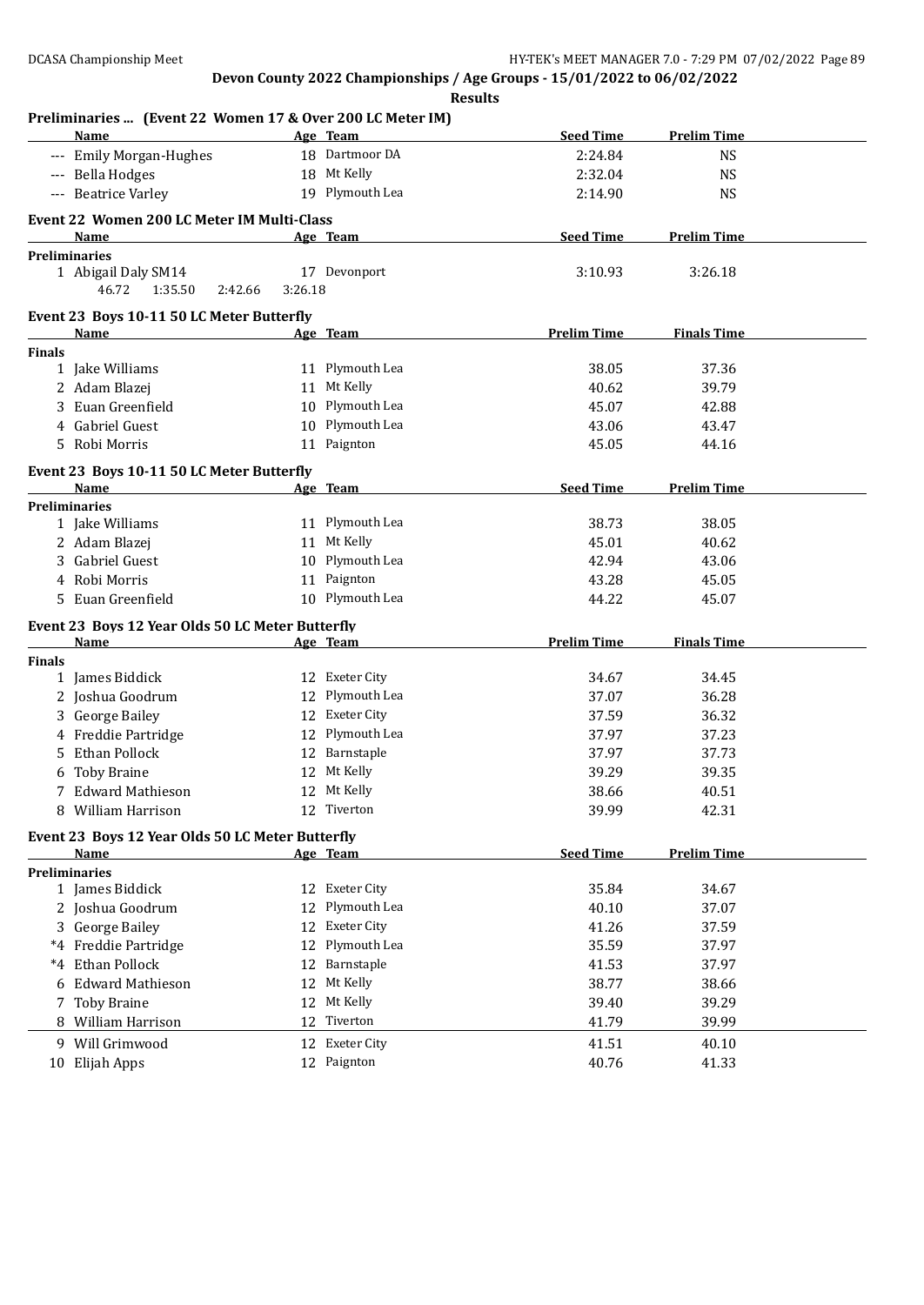**Results**

|               | Event 23 Boys 13 Year Olds 50 LC Meter Butterfly<br>Name |    | <u>Age Team</u>    | <b>Prelim Time</b> | <b>Finals Time</b> |
|---------------|----------------------------------------------------------|----|--------------------|--------------------|--------------------|
| <b>Finals</b> |                                                          |    |                    |                    |                    |
| $\mathbf{1}$  | Thomas Marshall                                          |    | 13 Exeter City     | 33.56              | 32.36              |
|               | Sebastian Grenardo                                       | 13 | Dartmoor DA        | 33.08              | 32.49              |
| 3             | <b>Edward Chesworth</b>                                  | 13 | Barnstaple         | 32.51              | 32.59              |
| 4             | Toby Nakamura-Drew                                       | 13 | Dartmoor DA        | 34.31              | 33.27              |
| 5             | Reuben Murphy                                            | 13 | <b>Exeter City</b> | 33.99              | 33.30              |
| 6             | Martin Eschle                                            | 13 | Barnstaple         | 35.29              | 34.81              |
| 7             | John Dyer                                                | 13 | Brixham            | 36.35              | 35.96              |
|               | 8 Herbert Higham                                         |    | 13 Tavistock       | 36.44              | 36.69              |
|               | Event 23 Boys 13 Year Olds 50 LC Meter Butterfly         |    |                    |                    |                    |
|               | Name                                                     |    | Age Team           | <b>Seed Time</b>   | <b>Prelim Time</b> |
|               | <b>Preliminaries</b>                                     |    |                    |                    |                    |
|               | 1 Edward Chesworth                                       |    | 13 Barnstaple      | 34.19              | 32.51              |
| 2             | Sebastian Grenardo                                       | 13 | Dartmoor DA        | 34.02              | 33.08              |
| 3             | <b>Thomas Marshall</b>                                   | 13 | Exeter City        | 34.68              | 33.56              |
| 4             | Reuben Murphy                                            | 13 | Exeter City        | 34.07              | 33.99              |
| 5             | Toby Nakamura-Drew                                       | 13 | Dartmoor DA        | 34.12              | 34.31              |
| 6             | Martin Eschle                                            | 13 | Barnstaple         | 35.36              | 35.29              |
|               | 7 John Dyer                                              | 13 | Brixham            | 34.77              | 36.35              |
|               | 8 Herbert Higham                                         | 13 | Tavistock          | 36.26              | 36.44              |
|               | 9 Matthew Bannister                                      | 13 | Dinnaton           | 37.97              | 36.81              |
|               | 10 William Hamilton                                      |    | 13 Plymouth Lea    | 37.45              | 36.94              |
|               | 11 Samuel Platts                                         | 13 | Mt Kelly           | 38.42              | 37.04              |
| 12            | William Lloyd                                            | 13 | Brixham            | 38.28              | 37.08              |
| 13            | <b>Solomon Marrison</b>                                  | 13 | Okehampton         | 39.12              | 37.11              |
|               | 14 Lewis Kelly                                           | 13 | Exeter City        | 39.61              | 38.08              |
| 15            | Aron Holtan                                              | 13 | Mt Kelly           | 37.03              | 38.75              |
| 16            | Maximilian Winter                                        | 13 | Torquay            | 39.70              | 39.32              |
| 17            | Rhys Greenfield                                          | 13 | Plymouth Lea       | 38.53              | 40.51              |
|               | James Brinkworth                                         |    | 13 Plymouth Lea    | 37.02              | DQ                 |
|               | 4.4 Start before starting signal                         |    |                    |                    |                    |
|               | --- Jack McMeekin                                        |    | 13 Mt Kelly        | 32.30              | <b>NS</b>          |
|               | Event 23 Boys 14 Year Olds 50 LC Meter Butterfly         |    |                    |                    |                    |
|               | Name                                                     |    | Age Team           | <b>Prelim Time</b> | <b>Finals Time</b> |
| <b>Finals</b> |                                                          |    |                    |                    |                    |
|               | 1 Abduljabar Adama                                       |    | 14 Mt Kelly        | 26.81              | 26.53              |
|               | 2 Alessandro D'Onofrio                                   |    | 14 Mt Kelly        | 28.05              | 27.17              |
| 3             | <b>Max Stafford-Davies</b>                               |    | 14 Plymouth Lea    | 30.22              | 29.86              |
|               | 4 Finley Molyneux                                        |    | 14 Okehampton      | 31.08              | 30.60              |
| 5             | Tain Phillips                                            |    | 14 Plymouth Lea    | 31.70              | 31.18              |
| 6             | Nathan Apps                                              |    | 14 Paignton        | 32.19              | 31.39              |
| 7             | <b>Noah Thairs</b>                                       |    | 14 Tiverton        | 32.14              | 32.52              |
| 8             | Frankie Horton                                           |    | 14 Brixham         | 32.36              | 33.01              |
|               | Event 23 Boys 14 Year Olds 50 LC Meter Butterfly         |    |                    |                    |                    |
|               | Name                                                     |    | Age Team           | <b>Seed Time</b>   | <b>Prelim Time</b> |
|               | <b>Preliminaries</b>                                     |    |                    |                    |                    |
|               | 1 Abduljabar Adama                                       |    | 14 Mt Kelly        | 25.50              | 26.81              |
|               | Alessandro D'Onofrio                                     | 14 | Mt Kelly           | 26.88              | 28.05              |
| 3             | Max Stafford-Davies                                      |    | 14 Plymouth Lea    | 30.59              | 30.22              |
| 4             | <b>Finley Molyneux</b>                                   | 14 | Okehampton         | 31.37              | 31.08              |
| 5             | <b>Tain Phillips</b>                                     | 14 | Plymouth Lea       | 31.86              | 31.70              |
|               | 6 Noah Thairs                                            |    | 14 Tiverton        | 31.10              | 32.14              |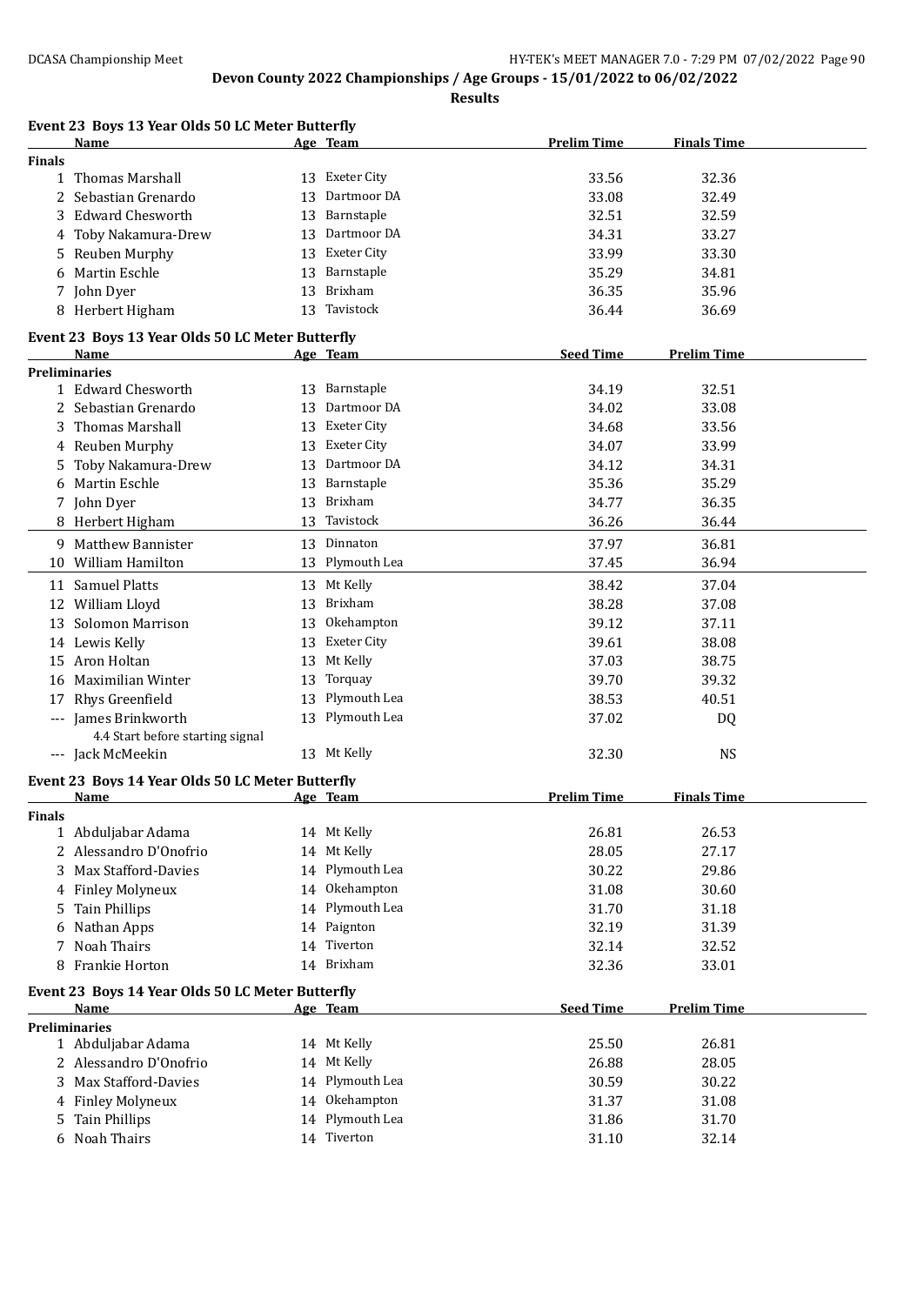**Results**

### **Preliminaries ... (Event 23 Boys 14 Year Olds 50 LC Meter Butterfly)**

|               | <b>Name</b>                                     |    | Age Team           | <b>Seed Time</b>   | <b>Prelim Time</b> |  |
|---------------|-------------------------------------------------|----|--------------------|--------------------|--------------------|--|
|               | 7 Nathan Apps                                   |    | 14 Paignton        | 30.72              | 32.19              |  |
|               | 8 Frankie Horton                                |    | 14 Brixham         | 34.50              | 32.36              |  |
|               | 9 Charlie Lawrence                              |    | 14 Devonport       | 32.61              | 32.47              |  |
| 10            | Daniel Sturt                                    |    | 14 Mt Kelly        | 32.91              | 32.92              |  |
|               | 11 Oliver Bennett                               |    | 14 Plymouth Lea    | 33.04              | 33.03              |  |
|               | 12 George Backholer                             |    | 14 Torquay         | 33.20              | 33.15              |  |
|               | 13 Lewis Gow                                    |    | 14 Tiverton        | 33.77              | 33.24              |  |
|               | 14 Cody Rice                                    |    | 14 Mt Kelly        | 32.72              | 33.46              |  |
|               | 15 Iskandar Raubenheimer                        | 14 | Plymouth Lea       | 32.65              | 33.69              |  |
|               | 16 Samuel Warner                                | 14 | Devonport          | 35.34              | 33.88              |  |
| 17            | Zachary Swanson-Schnepp                         | 14 | Dawlish            | 35.39              | 34.38              |  |
|               | 18 Cody Cole                                    |    | 14 Newton Abbot    | 35.89              | 34.73              |  |
|               | 19 Gethin Cowell                                |    | 14 Paignton        | 35.93              | 34.94              |  |
| 20            | <b>Charlie Phillips</b>                         |    | 14 Paignton        | 37.01              | 35.13              |  |
| 21            | George White                                    |    | 14 Exeter City     | 35.90              | 35.39              |  |
|               | 22 William Birchall                             |    | 14 Exeter City     | 34.74              | 35.78              |  |
|               | 23 Seth Hellmund                                | 14 | Barnstaple         | 37.01              | 35.82              |  |
|               | 24 Elliot Ayers                                 | 14 | Dinnaton           | 36.04              | 36.28              |  |
| 25            | Sonny Baxter                                    | 14 | Torridgeside       | 36.74              | 36.70              |  |
|               | 26 Aiden Howes                                  | 14 | Plymouth Lea       | 36.27              | 38.58              |  |
|               | Zak Herring-Green                               |    | 14 Plymouth Lea    | 29.74              | <b>NS</b>          |  |
|               |                                                 |    |                    |                    |                    |  |
|               | Event 23 Men 15 Year Olds 50 LC Meter Butterfly |    |                    | <b>Prelim Time</b> |                    |  |
| <b>Finals</b> | Name                                            |    | Age Team           |                    | <b>Finals Time</b> |  |
|               | 1 Matthew Hamilton                              |    | 15 Plymouth Lea    | 28.44              | 28.07              |  |
|               | 2 Johari Masinde                                | 15 | Plymouth Lea       | 28.80              | 28.30              |  |
| 3.            | <b>Thomas Parrott</b>                           | 15 | Mt Kelly           | 29.56              | 28.59              |  |
| 4             | Thomas Bennett                                  | 15 | Plymouth Lea       | 28.66              | 28.82              |  |
|               | 5 Ivan Blazej                                   | 15 | Mt Kelly           | 29.07              | 28.87              |  |
|               | 6 James Klein                                   | 15 | <b>Exeter City</b> | 29.74              | 29.96              |  |
|               | 7 Edward Cork                                   | 15 | Torridgeside       | 29.82              | 30.13              |  |
|               | 8 James Blackwell                               |    | 15 Plymouth Lea    | 30.07              | 30.75              |  |
|               | Event 23 Men 15 Year Olds 50 LC Meter Butterfly |    |                    |                    |                    |  |
|               | Name                                            |    | Age Team           | <b>Seed Time</b>   | <b>Prelim Time</b> |  |
|               | <b>Preliminaries</b>                            |    |                    |                    |                    |  |
| 1             | Matthew Hamilton                                |    | 15 Plymouth Lea    | 28.04              | 28.44              |  |
| 2             | Thomas Bennett                                  |    | 15 Plymouth Lea    | 28.63              | 28.66              |  |
| 3             | Johari Masinde                                  | 15 | Plymouth Lea       | 27.94              | 28.80              |  |
|               | 4 Ivan Blazej                                   | 15 | Mt Kelly           | 29.63              | 29.07              |  |
| 5.            | <b>Thomas Parrott</b>                           | 15 | Mt Kelly           | 28.75              | 29.56              |  |
| 6             | James Klein                                     | 15 | <b>Exeter City</b> | 30.27              | 29.74              |  |
| 7             | <b>Edward Cork</b>                              | 15 | Torridgeside       | 30.24              | 29.82              |  |
| 8             | James Blackwell                                 | 15 | Plymouth Lea       | 29.51              | 30.07              |  |
|               | 9 Alexander Grenardo                            | 15 | Dartmoor DA        | 30.59              | 30.40              |  |
| 10            | Reuben Miles                                    | 15 | Dinnaton           | 30.29              | 30.47              |  |
| 11            | Henry Jones                                     | 15 | Barnstaple         | 31.14              | 31.24              |  |
|               | 12 Aidan Keslake                                | 15 | Plymouth Lea       | 31.86              | 31.42              |  |
| 13            | <b>Charlie Hodges</b>                           | 15 | Mt Kelly           | 31.79              | 31.63              |  |
| 14            | Theo Elliott                                    | 15 | <b>Exeter City</b> | 31.16              | 32.65              |  |
| 15            | Leighton Hallows                                | 15 | Plymouth Lea       | 31.63              | 32.83              |  |
| 16            | Ryan Maunder                                    | 15 | Devonport          | 33.48              | 34.25              |  |
|               | --- James Bannister                             |    | 15 Dinnaton        | 33.91              | DQ                 |  |
|               |                                                 |    |                    |                    |                    |  |

4.4 Start before starting signal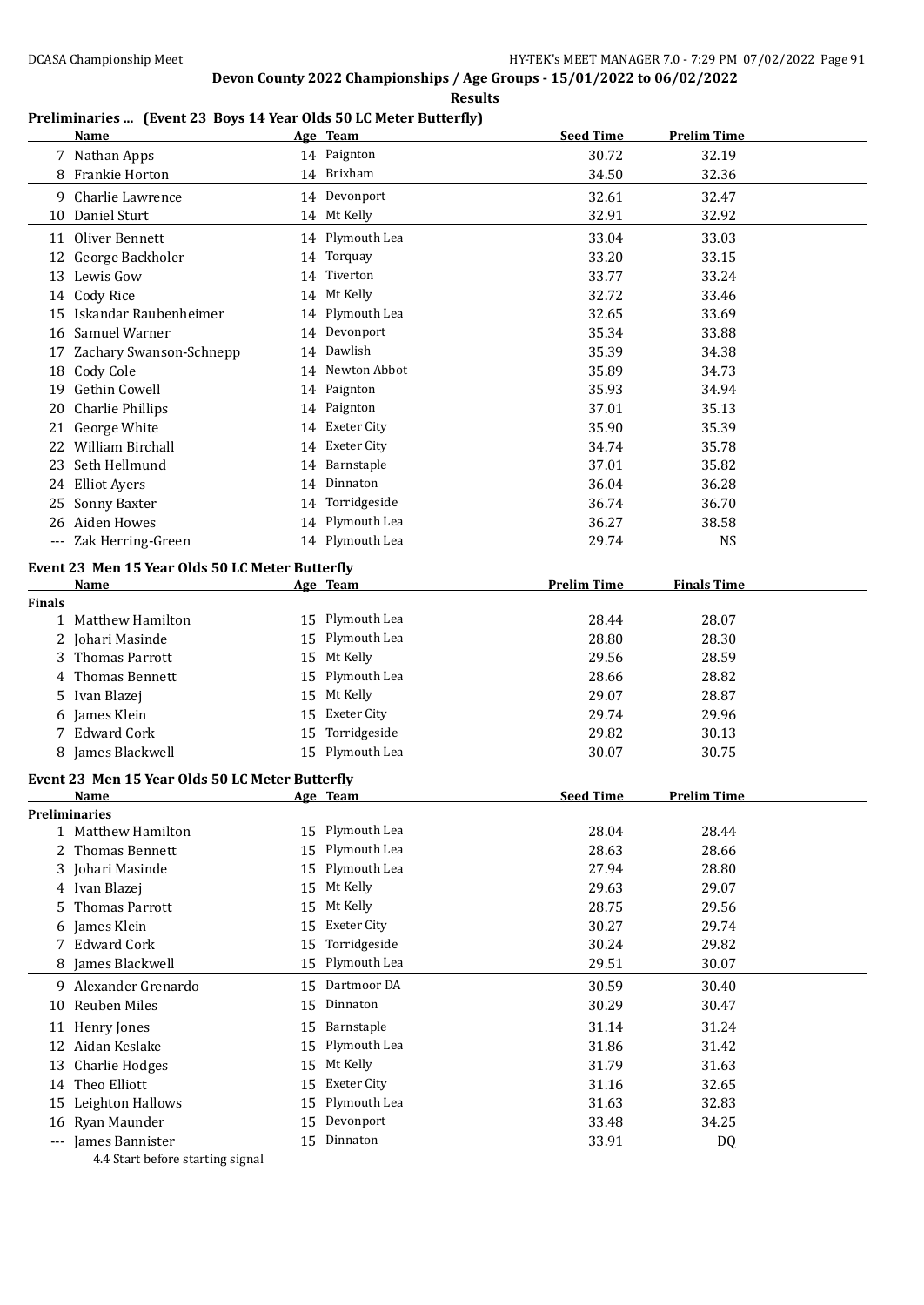**Results**

## **Preliminaries ... (Event 23 Men 15 Year Olds 50 LC Meter Butterfly)**

|               | <b>Name</b>                                     |    | Age Team        | <b>Seed Time</b>   | <b>Prelim Time</b> |
|---------------|-------------------------------------------------|----|-----------------|--------------------|--------------------|
|               | --- Ethan Tyers                                 |    | 15 Exeter City  | 28.85              | <b>NS</b>          |
| $---$         | <b>Stanley Partridge</b>                        | 15 | Plymouth Lea    | 27.94              | <b>NS</b>          |
|               | Nathan McManus                                  | 15 | Plymouth Lea    | 31.57              | <b>NS</b>          |
|               | --- Henry Gascoyne                              |    | 15 Newton Abbot | 31.39              | <b>NS</b>          |
|               |                                                 |    |                 |                    |                    |
|               | Event 23 Men 16 Year Olds 50 LC Meter Butterfly |    |                 |                    |                    |
| <b>Finals</b> | Name                                            |    | Age Team        | <b>Prelim Time</b> | <b>Finals Time</b> |
|               | 1 Jonathan Turck                                |    | 16 Mt Kelly     | 27.51              | 26.82              |
|               | 2 Owain Edwards                                 |    | 16 Mt Kelly     | 27.50              | 27.18              |
|               | 3 Lorenz Baumgartner                            |    | 16 Mt Kelly     | 28.13              | 27.49              |
| 4             | Kiran Gammon                                    | 16 | Barnstaple      | 27.69              | 27.66              |
| 5             | Joshua Williams                                 |    | 16 Dartmoor DA  | 28.44              | 27.96              |
| 6             | Giovanni Poggio                                 |    | 16 Plymouth Lea | 28.88              | 28.39              |
|               |                                                 |    | 16 Mt Kelly     | 28.85              | 28.59              |
| 7             | James Wheatley                                  |    | Tavistock       |                    |                    |
| 8             | Samuel Rice                                     | 16 |                 | 28.91              | 29.32              |
|               | Event 23 Men 16 Year Olds 50 LC Meter Butterfly |    |                 |                    |                    |
|               | Name                                            |    | Age Team        | <b>Seed Time</b>   | <b>Prelim Time</b> |
|               | <b>Preliminaries</b>                            |    |                 |                    |                    |
|               | 1 Owain Edwards                                 |    | 16 Mt Kelly     | 26.59              | 27.50              |
|               | 2 Jonathan Turck                                |    | 16 Mt Kelly     | 26.90              | 27.51              |
|               | 3 Kiran Gammon                                  | 16 | Barnstaple      | 28.24              | 27.69              |
| 4             | Lorenz Baumgartner                              | 16 | Mt Kelly        | 27.54              | 28.13              |
| 5             | Joshua Williams                                 | 16 | Dartmoor DA     | 27.93              | 28.44              |
| 6             | James Wheatley                                  |    | 16 Mt Kelly     | 29.01              | 28.85              |
|               | 7 Giovanni Poggio                               | 16 | Plymouth Lea    | 27.84              | 28.88              |
|               | 8 Samuel Rice                                   |    | 16 Tavistock    | 28.40              | 28.91              |
|               | 9 George Hayward                                |    | 16 Plymouth Lea | 28.53              | 29.03              |
|               | 10 Zack Sullens                                 | 16 | Exeter City     | 29.44              | 29.85              |
| 11            | Jensen Healey                                   |    | 16 Newton Abbot | 30.44              | 30.01              |
|               | 12 Harry Butler                                 | 16 | Torquay         | 29.31              | 30.34              |
| 13            | <b>Edward Ayres</b>                             | 16 | Devonport       | 30.03              | 30.36              |
|               | 14 Aston Froggatt                               | 16 | Mt Kelly        | 29.80              | 30.79              |
|               | 15 Jacob Henderson                              | 16 | Dawlish         | 31.47              | 30.82              |
| 16            | Duncan Brown                                    | 16 | Honiton         | 31.65              | 30.86              |
|               | 17 Finnigan Hadley                              |    | 16 Paignton     | 30.77              | 30.96              |
|               | 18 Fergus Bell                                  |    | 16 Exeter City  | 30.74              | 31.16              |
|               | *19 Matthew Mycock                              |    | 16 Exeter City  | 31.36              | 31.74              |
|               | *19 Joshua Blatchford                           | 16 | Dartmoor DA     | 31.87              | 31.74              |
|               | 21 Dennis Psaltis                               | 16 | Barnstaple      | 31.76              | 31.91              |
|               | 22 Alexander Fewtrell                           |    | 16 Mt Kelly     | 32.13              | 32.24              |
|               | --- Ilir Gjoka                                  | 16 | Dartmoor DA     | 29.92              | <b>NS</b>          |
|               | --- Henry Jenkins                               | 16 | Plymouth Lea    | 29.41              | <b>NS</b>          |
|               | --- Caden Chong                                 | 16 | Mt Kelly        | 30.31              | <b>NS</b>          |
|               | --- Joel Lake                                   |    | 16 Tavistock    | 31.24              | <b>NS</b>          |
|               |                                                 |    |                 |                    |                    |
|               | Event 23 Men 17 & Over 50 LC Meter Butterfly    |    |                 |                    |                    |
|               | <b>Name</b>                                     |    | Age Team        | <b>Prelim Time</b> | <b>Finals Time</b> |
| <b>Finals</b> |                                                 |    |                 |                    |                    |
|               | 1 Joshua Gammon                                 |    | 19 Barnstaple   | 25.35              | 25.01              |
|               | 2 Jacob Armon                                   | 19 | Mt Kelly        | 24.98              | 25.06              |
|               | 3 Calvin Fry                                    | 18 | Mt Kelly        | 25.76              | 25.26              |
| 4             | Sam Townsend                                    | 18 | Mt Kelly        | 25.51              | 25.56              |
| 5             | <b>Cameron Williams</b>                         | 18 | Dartmoor DA     | 26.01              | 25.66              |
|               | 6 Harry Robinson                                |    | 18 Mt Kelly     | 26.19              | 25.75              |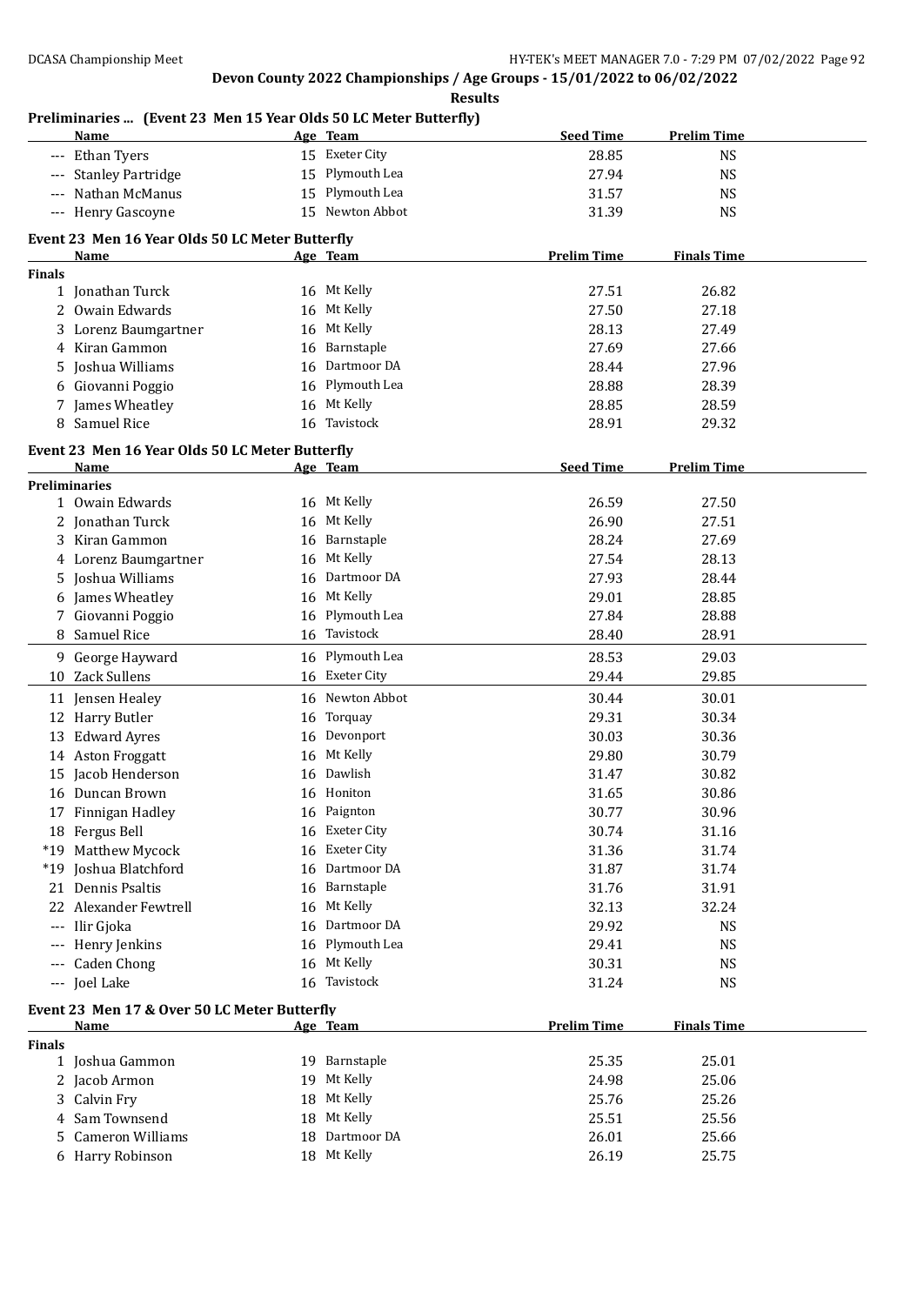**Results**

## **Finals ... (Event 23 Men 17 & Over 50 LC Meter Butterfly)**

|    | $\mathcal{L}$ . Then the cover you be field buttering<br><u>Name</u> |    | Age Team           | <b>Prelim Time</b> | <b>Finals Time</b> |  |
|----|----------------------------------------------------------------------|----|--------------------|--------------------|--------------------|--|
|    | 7 Jon-Paul Davis                                                     |    | 19 Dartmoor DA     | 26.22              | 26.27              |  |
|    | 8 Arun Oelkers                                                       |    | 17 Mt Kelly        | 26.35              | 26.89              |  |
|    |                                                                      |    |                    |                    |                    |  |
|    | Event 23 Men 17 & Over 50 LC Meter Butterfly<br>Name                 |    |                    | <b>Seed Time</b>   | <b>Prelim Time</b> |  |
|    | <b>Preliminaries</b>                                                 |    | Age Team           |                    |                    |  |
|    | 1 Jacob Armon                                                        |    | 19 Mt Kelly        | 24.96              | 24.98              |  |
|    | 2 Joshua Gammon                                                      | 19 | Barnstaple         | 23.47              | 25.35              |  |
|    | 3 Sam Townsend                                                       | 18 | Mt Kelly           | 25.00              | 25.51              |  |
|    | 4 Calvin Fry                                                         | 18 | Mt Kelly           | 23.85              | 25.76              |  |
| 5  | <b>Cameron Williams</b>                                              | 18 | Dartmoor DA        | 25.54              | 26.01              |  |
|    | 6 Harry Robinson                                                     | 18 | Mt Kelly           | 25.10              | 26.19              |  |
|    | 7 Jon-Paul Davis                                                     | 19 | Dartmoor DA        | 25.70              | 26.22              |  |
|    | 8 Arun Oelkers                                                       | 17 | Mt Kelly           | 25.58              | 26.35              |  |
|    |                                                                      |    |                    |                    |                    |  |
|    | 9 Callum Rayment                                                     |    | 23 Plymouth Lea    | 25.39              | 26.75              |  |
|    | *10 Oliver Henry Shead                                               | 17 | Plymouth Lea       | 26.18              | 26.84              |  |
|    | *10 James Hart                                                       |    | 18 Plymouth Lea    | 25.75              | 26.84              |  |
|    | <b>Swim-Off Required</b>                                             |    |                    |                    |                    |  |
|    | 12 Leon Mowlem                                                       |    | 19 Plymouth Lea    | 26.57              | 26.89              |  |
|    | 13 Alex Mason                                                        |    | 17 Mt Kelly        | 26.10              | 26.95              |  |
|    | 14 Reid Jones                                                        | 20 | Plymouth Lea       | 25.00              | 26.97              |  |
|    | 15 Brandon Rumball                                                   | 19 | Plymouth Lea       | 26.18              | 27.02              |  |
|    | 16 Finn Moseley                                                      | 18 | Plymouth Lea       | 26.57              | 27.17              |  |
|    | 17 Berk Emre Paker                                                   | 17 | Plymouth Lea       | 26.96              | 27.23              |  |
|    | *18 Dylan Reeve                                                      | 17 | Mt Kelly           | 25.84              | 27.31              |  |
|    | *18 Samuel Arrowsmith                                                | 19 | <b>Exeter City</b> | 26.70              | 27.31              |  |
|    | 20 Alexander Kraberger                                               | 18 | Plymouth Lea       | 27.06              | 27.35              |  |
| 21 | Donatas Dragasius                                                    | 18 | Mt Kelly           | 26.33              | 27.37              |  |
| 22 | Riccardo Lucarelli                                                   | 17 | Mt Kelly           | 26.90              | 27.38              |  |
| 23 | Samuel Ellis                                                         | 17 | Plymouth Lea       | 26.37              | 27.51              |  |
|    | 24 Joseph Thompson                                                   | 20 | Plymouth Lea       | 26.47              | 27.72              |  |
|    | *25 Yekai Yang                                                       | 17 | Mt Kelly           | 27.63              | 27.80              |  |
|    | *25 Maximilian Kohl                                                  | 18 | Plymouth Lea       | 27.45              | 27.80              |  |
| 27 | Ronny Hallett                                                        | 18 | Mt Kelly           | 27.92              | 27.90              |  |
|    | 28 Michael Cuddihee                                                  | 22 | Dartmoor DA        | 26.87              | 28.07              |  |
|    | 29 Harry Morgan-Hughes                                               |    | 17 Dartmoor DA     | 26.94              | 28.15              |  |
|    | 30 Robert Cacchione                                                  |    | 18 Newton Abbot    | 28.01              | 28.23              |  |
|    | 31 Louis Johnson                                                     | 18 | Plymouth Lea       | 28.33              | 28.24              |  |
|    | 32 Fritz Dietz                                                       |    | 18 Dartmoor DA     | 27.18              | 28.28              |  |
|    | 33 Luke Tunstall                                                     | 17 | Mt Kelly           | 27.05              | 28.49              |  |
|    | 34 Connor Meyers                                                     | 17 | Mt Kelly           | 25.87              | 28.52              |  |
|    | 35 Joseph Sin                                                        | 19 | Mt Kelly           | 27.69              | 28.54              |  |
|    | 36 Nathan Chapman                                                    | 18 | Mt Kelly           | 27.90              | 28.55              |  |
|    | 37 Alp Toku                                                          | 18 | Mt Kelly           | 27.72              | 28.56              |  |
|    | 38 Shay Brent                                                        | 18 | Dartmoor DA        | 27.81              | 28.86              |  |
|    | 39 Kevin Wu                                                          | 18 | Mt Kelly           | 28.50              | 29.74              |  |
|    | 40 Wilfred Arrowsmith                                                | 17 | <b>Exeter City</b> | 29.10              | 29.91              |  |
|    | 41 Andrew Rose                                                       | 18 | Mt Kelly           | 28.25              | 30.19              |  |
|    | --- Aidan Carroll                                                    | 22 | Plymouth Lea       | 25.53              | NS                 |  |
|    | --- Finlay Washburn                                                  |    | 18 Plymouth Lea    | 26.37              | <b>NS</b>          |  |
|    |                                                                      |    |                    |                    |                    |  |
|    | Event 23 Men 50 LC Meter Butterfly Multi-Class                       |    |                    |                    |                    |  |
|    | Name                                                                 |    | Age Team           | <b>Seed Time</b>   | <b>Prelim Time</b> |  |
|    | <b>Preliminaries</b><br>1 Xander Harris S6                           |    | 18 Devonport/12+   | 39.18              |                    |  |
|    |                                                                      |    | 18 Mt Kelly/12+    |                    | 37.15              |  |
|    | 2 Sebastian Williams S6                                              |    |                    | 40.59              | 39.03              |  |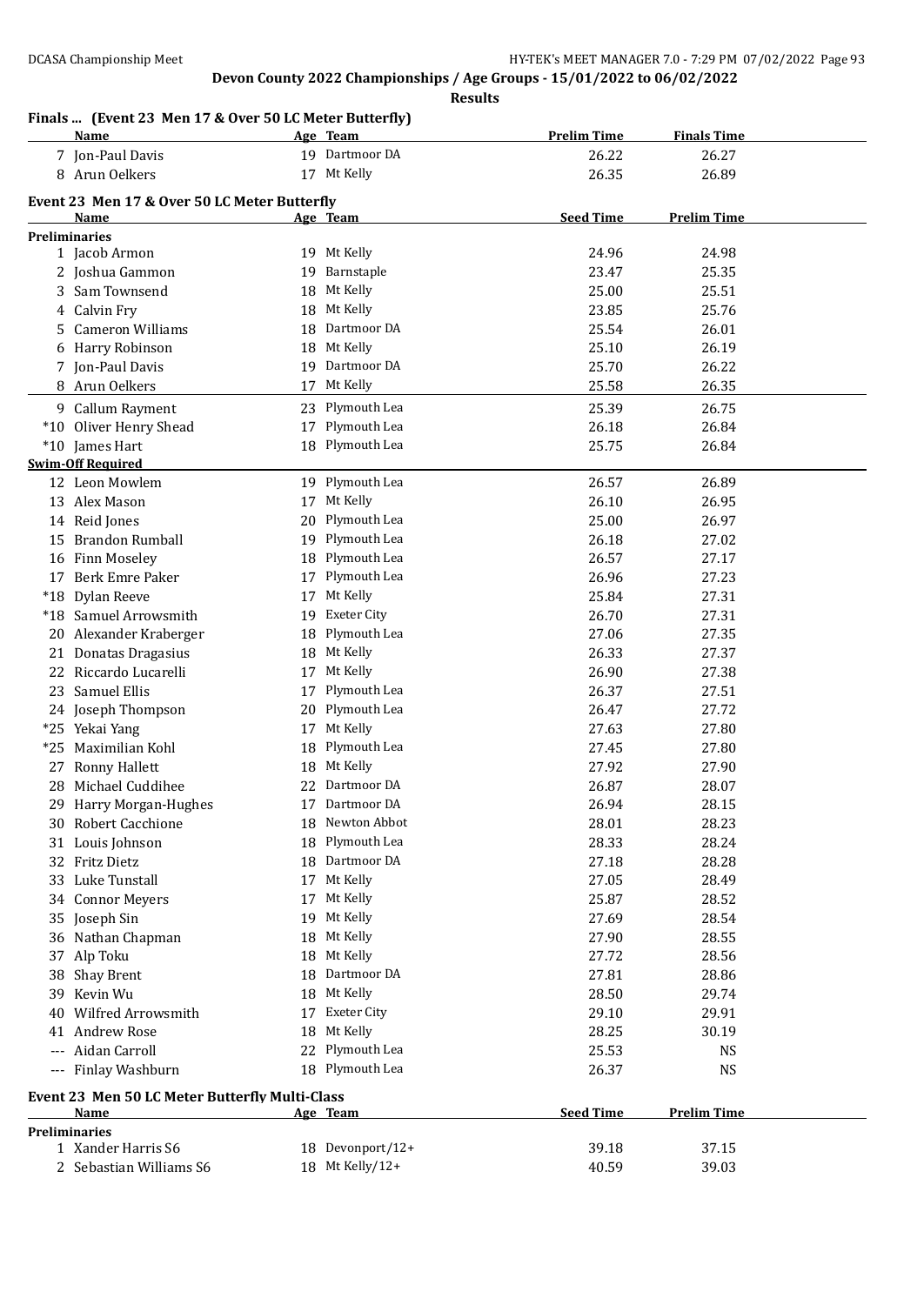**Results**

|               | Event 24 Girls 10-11 100 LC Meter Freestyle<br>Name        | Age Team        | <b>Prelim Time</b> | <b>Finals Time</b> |  |
|---------------|------------------------------------------------------------|-----------------|--------------------|--------------------|--|
| <b>Finals</b> |                                                            |                 |                    |                    |  |
|               | 1 Ava Edwards                                              | 11 Plymouth Lea | 1:14.87            | 1:15.63            |  |
|               | Event 24 Girls 10-11 100 LC Meter Freestyle<br><b>Name</b> | Age Team        | <b>Seed Time</b>   | <b>Prelim Time</b> |  |
|               | <b>Preliminaries</b>                                       |                 |                    |                    |  |
|               | 1 Ava Edwards<br>35.09<br>1:14.87                          | 11 Plymouth Lea | 1:13.53            | 1:14.87            |  |
|               | Event 24 Girls 12 Year Olds 100 LC Meter Freestyle         |                 |                    |                    |  |
|               | Name                                                       | Age Team        | <b>Prelim Time</b> | <b>Finals Time</b> |  |
| <b>Finals</b> | 1 Caoimhe Dolby                                            | 12 Mt Kelly     | 1:07.82            | 1:06.97            |  |
|               | 2 Lily Green                                               | 12 Plymouth Lea | 1:10.90            | 1:10.26            |  |
|               | 3 Jessica Hill                                             | 12 Exeter City  | 1:10.80            | 1:10.72            |  |
|               | 4 Esmae Matthews                                           | 12 Exeter City  |                    |                    |  |
|               |                                                            | 12 Exeter City  | 1:12.12            | 1:12.72            |  |
|               | 5 Erin Perman                                              |                 | 1:12.48            | 1:13.29            |  |
|               | 6 Scarlet Hall                                             | 12 Plymouth Lea | 1:13.92            | 1:14.80            |  |
|               | 7 Willow Davies                                            | 12 Exeter City  | 1:14.52            | 1:17.00            |  |
|               | 8 Millie Howarth                                           | 12 Plymouth Lea | 1:15.59            | 1:17.44            |  |
|               | Event 24 Girls 12 Year Olds 100 LC Meter Freestyle         |                 |                    |                    |  |
|               | <b>Name</b>                                                | Age Team        | <b>Seed Time</b>   | <b>Prelim Time</b> |  |
|               | Preliminaries                                              |                 |                    |                    |  |
|               | 1 Caoimhe Dolby<br>32.74<br>1:07.82                        | 12 Mt Kelly     | 1:07.52            | 1:07.82            |  |
|               | 2 Jessica Hill<br>34.63<br>1:10.80                         | 12 Exeter City  | 1:11.23            | 1:10.80            |  |
|               | 3 Lily Green<br>34.78<br>1:10.90                           | 12 Plymouth Lea | 1:06.86            | 1:10.90            |  |
|               | 4 Esmae Matthews<br>33.97<br>1:12.12                       | 12 Exeter City  | 1:14.88            | 1:12.12            |  |
|               | 5 Erin Perman<br>35.40<br>1:12.48                          | 12 Exeter City  | 1:12.55            | 1:12.48            |  |
|               | 6 Scarlet Hall<br>35.07<br>1:13.92                         | 12 Plymouth Lea | 1:10.65            | 1:13.92            |  |
|               | 7 Willow Davies<br>35.01<br>1:14.52                        | 12 Exeter City  | 1:14.93            | 1:14.52            |  |
|               | 8 Millie Howarth<br>35.57<br>1:15.59                       | 12 Plymouth Lea | 1:12.13            | 1:15.59            |  |
|               | 9 Eva Bissett<br>35.92<br>1:17.65                          | 12 Brixham      | 1:14.15            | 1:17.65            |  |
|               | Event 24 Girls 13 Year Olds 100 LC Meter Freestyle         |                 |                    |                    |  |
|               | <b>Name</b>                                                | Age Team        | <b>Prelim Time</b> | <b>Finals Time</b> |  |
| <b>Finals</b> |                                                            |                 |                    |                    |  |
|               | 1 Anna Huddy<br>31.26<br>1:05.38                           | 13 Mt Kelly     | 1:06.19            | 1:05.38            |  |
|               | 2 Hermance Vellaud<br>31.84<br>1:05.39                     | 13 Mt Kelly     | 1:05.89            | 1:05.39            |  |
|               | 3 Ella Moss<br>32.89<br>1:05.64                            | 13 Dinnaton     | 1:06.69            | 1:05.64            |  |
|               | 4 Abigail Law<br>32.53<br>1:06.21                          | 13 Dartmoor DA  | 1:07.93            | 1:06.21            |  |
|               | 5 Lotte Declerck<br>33.18<br>1:07.03                       | 13 Tiverton     | 1:08.22            | 1:07.03            |  |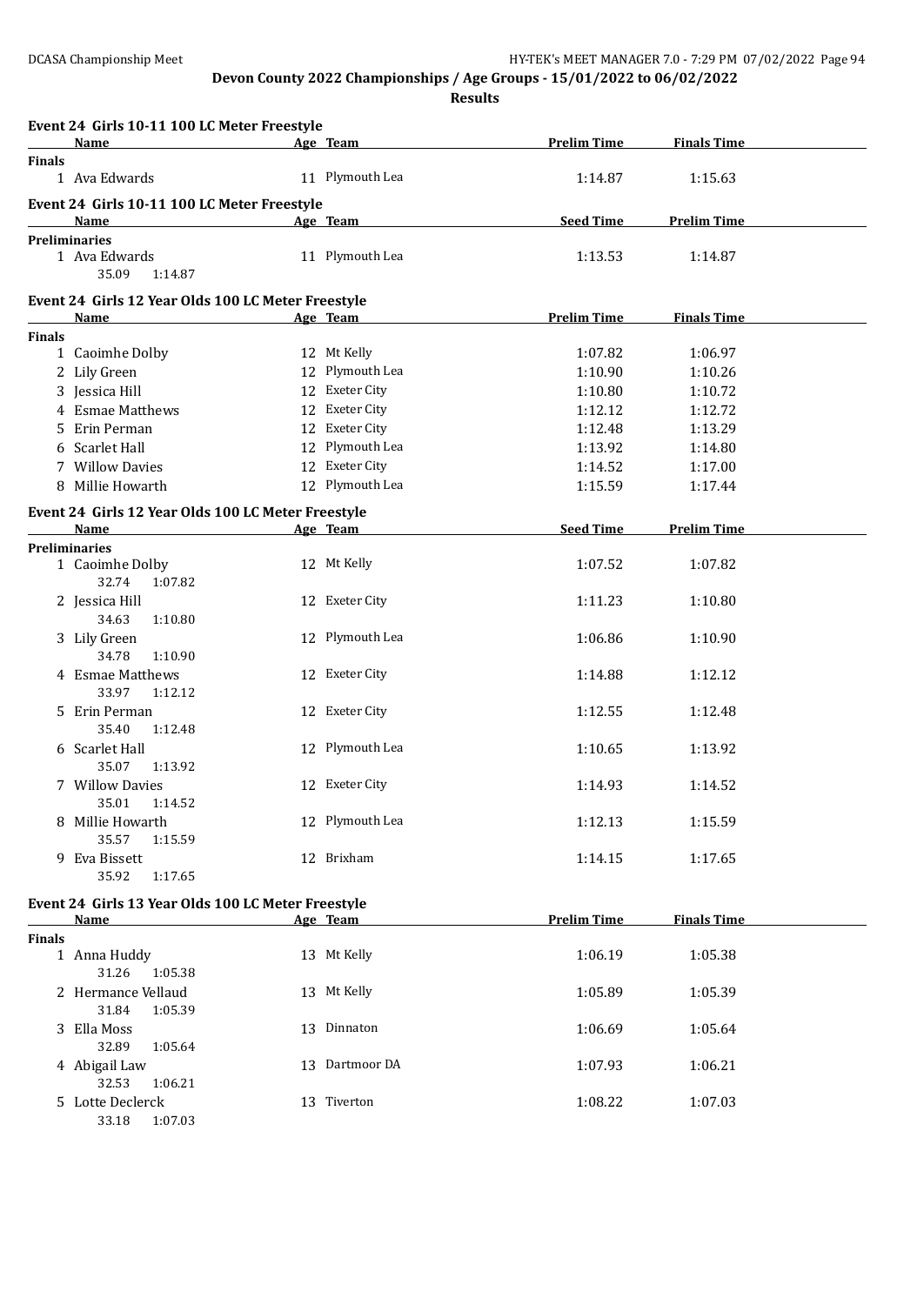|               | Finals  (Event 24 Girls 13 Year Olds 100 LC Meter Freestyle)<br><b>Name</b> | Age Team        | <b>Prelim Time</b> | <b>Finals Time</b> |  |
|---------------|-----------------------------------------------------------------------------|-----------------|--------------------|--------------------|--|
|               | 6 Brianna Davies<br>32.96<br>1:07.66                                        | 13 Mt Kelly     | 1:07.36            | 1:07.66            |  |
|               | 7 Dixie Turner-Moore<br>33.36<br>1:08.20                                    | 13 Plymouth Lea | 1:07.81            | 1:08.20            |  |
|               | 8 Evie Handley<br>33.22<br>1:09.15                                          | 13 Exeter City  | 1:08.78            | 1:09.15            |  |
|               | Event 24 Girls 13 Year Olds 100 LC Meter Freestyle                          |                 |                    |                    |  |
|               | Name<br><b>Preliminaries</b>                                                | Age Team        | <b>Seed Time</b>   | <b>Prelim Time</b> |  |
|               | 1 Hermance Vellaud<br>31.17<br>1:05.89                                      | 13 Mt Kelly     | 1:06.73            | 1:05.89            |  |
|               | 2 Anna Huddy<br>31.18<br>1:06.19                                            | 13 Mt Kelly     | 1:06.54            | 1:06.19            |  |
|               | 3 Ella Moss<br>33.39<br>1:06.69                                             | 13 Dinnaton     | 1:06.95            | 1:06.69            |  |
|               | 4 Brianna Davies<br>32.98<br>1:07.36                                        | 13 Mt Kelly     | 1:06.40            | 1:07.36            |  |
|               | 5 Dixie Turner-Moore<br>32.38<br>1:07.81                                    | 13 Plymouth Lea | 1:04.22            | 1:07.81            |  |
|               | 6 Abigail Law<br>32.66<br>1:07.93                                           | 13 Dartmoor DA  | 1:04.91            | 1:07.93            |  |
|               | 7 Lotte Declerck<br>32.32<br>1:08.22                                        | 13 Tiverton     | 1:05.00            | 1:08.22            |  |
|               | 8 Evie Handley<br>33.11<br>1:08.78                                          | 13 Exeter City  | 1:09.49            | 1:08.78            |  |
|               | 9 Alexandra Daw<br>33.57<br>1:09.59                                         | 13 Mt Kelly     | 1:07.99            | 1:09.59            |  |
|               | 10 Jasmine Bennett<br>32.57<br>1:09.74                                      | 13 Plymouth Lea | 1:09.12            | 1:09.74            |  |
|               | 11 Miley Lake<br>33.85<br>1:10.65                                           | 13 Tavistock    | 1:07.96            | 1:10.65            |  |
|               | 12 Hattie Crosby<br>34.43<br>1:11.91                                        | 13 Dawlish      | 1:07.45            | 1:11.91            |  |
|               | 13 Tayla Bastin<br>34.08<br>1:12.68                                         | 13 Torquay      | 1:09.65            | 1:12.68            |  |
|               | 14 Naomi Hollinsky<br>35.17<br>1:15.59                                      | 13 Plymouth Lea | 1:09.71            | 1:15.59            |  |
|               | Event 24 Girls 14 Year Olds 100 LC Meter Freestyle                          |                 |                    |                    |  |
|               | Name                                                                        | Age Team        | <b>Prelim Time</b> | <b>Finals Time</b> |  |
| <b>Finals</b> | 1 Gabrielle Idle-Beavers<br>29.85<br>1:01.59                                | 14 Mt Kelly     | 1:02.31            | 1:01.59            |  |
|               | 2 Sofia Vaughan<br>30.24<br>1:02.77                                         | 14 Mt Kelly     | 1:03.73            | 1:02.77            |  |
|               | 3 Amicie Vellaud<br>31.42<br>1:04.22                                        | 14 Mt Kelly     | 1:05.05            | 1:04.22            |  |
|               | 4 Tilly Davis<br>30.97<br>1:04.26                                           | 14 Mt Kelly     | 1:03.85            | 1:04.26            |  |
|               | 5 Abigail Needs<br>31.02<br>1:04.40                                         | 14 Exeter City  | 1:04.86            | 1:04.40            |  |
|               | 6 Bryony Hayward<br>31.71<br>1:05.35                                        | 14 Plymouth Lea | 1:05.57            | 1:05.35            |  |
|               | 7 Elsie Maguire                                                             | 14 Tavistock    | 1:05.73            | 1:05.38            |  |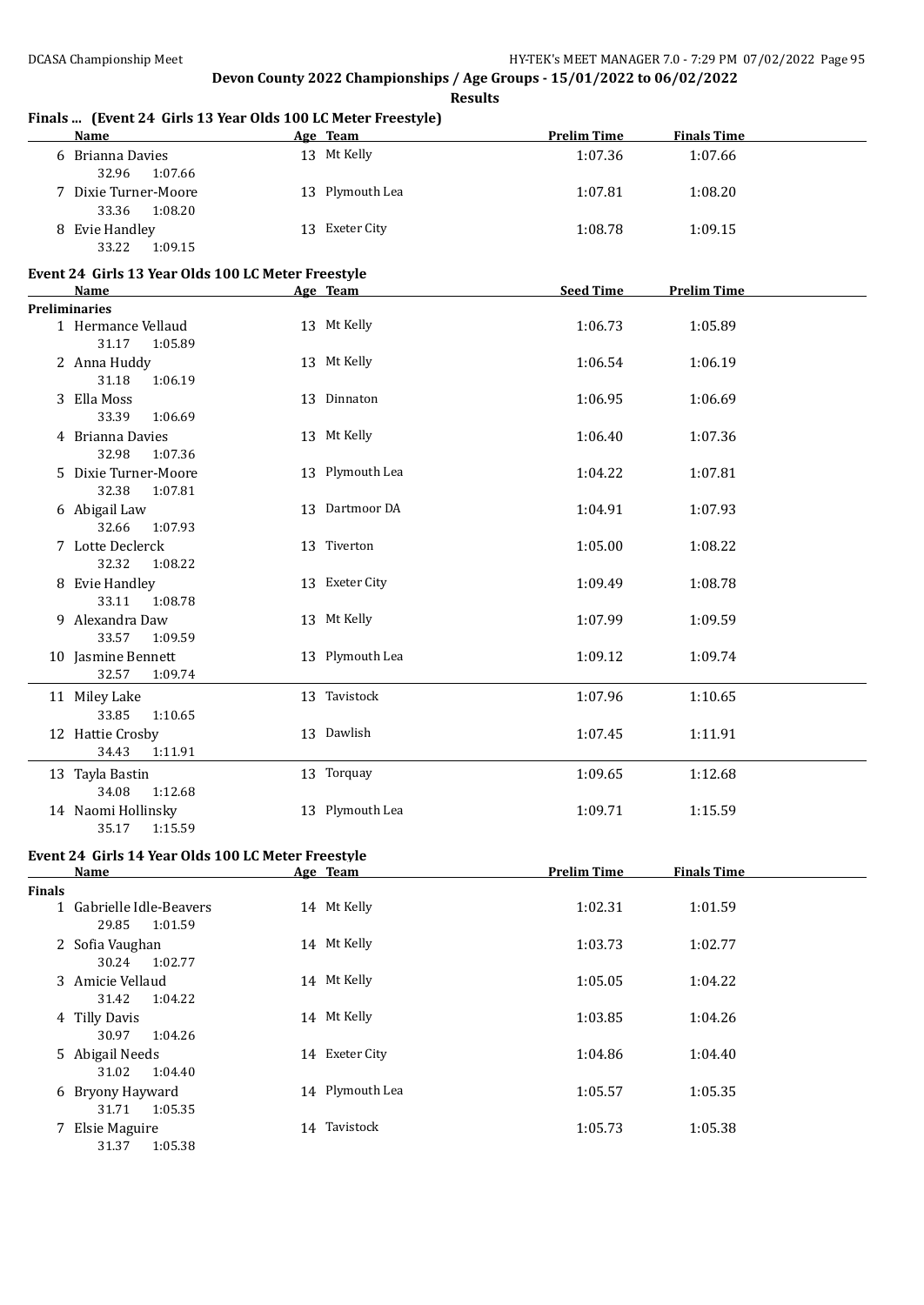**Results**

# **Finals ... (Event 24 Girls 14 Year Olds 100 LC Meter Freestyle)**

| Name                                                    | Age Team        | <b>Prelim Time</b> | <b>Finals Time</b> |  |
|---------------------------------------------------------|-----------------|--------------------|--------------------|--|
| 8 Anna Wilkinson<br>31.03<br>1:05.70                    | 14 Mt Kelly     | 1:05.21            | 1:05.70            |  |
| Event 24 Girls 14 Year Olds 100 LC Meter Freestyle      |                 |                    |                    |  |
| <b>Name</b>                                             | Age Team        | <b>Seed Time</b>   | <b>Prelim Time</b> |  |
| <b>Preliminaries</b>                                    |                 |                    |                    |  |
| 1 Gabrielle Idle-Beavers<br>29.45<br>1:02.31            | 14 Mt Kelly     | 1:00.60            | 1:02.31            |  |
| 2 Sofia Vaughan<br>30.44<br>1:03.73                     | 14 Mt Kelly     | 1:04.52            | 1:03.73            |  |
| 3 Tilly Davis<br>30.79<br>1:03.85                       | 14 Mt Kelly     | 1:04.83            | 1:03.85            |  |
| 4 Abigail Needs<br>31.28<br>1:04.86                     | 14 Exeter City  | 1:04.97            | 1:04.86            |  |
| 5 Amicie Vellaud<br>31.48<br>1:05.05                    | 14 Mt Kelly     | 1:03.31            | 1:05.05            |  |
| 6 Anna Wilkinson<br>30.97<br>1:05.21                    | 14 Mt Kelly     | 1:04.66            | 1:05.21            |  |
| 7 Bryony Hayward                                        | 14 Plymouth Lea | 1:03.14            | 1:05.57            |  |
| 31.33<br>1:05.57<br>8 Elsie Maguire                     | 14 Tavistock    | 1:06.35            | 1:05.73            |  |
| 31.52<br>1:05.73<br>9 India Washer                      | 14 Mt Kelly     | 1:05.13            | 1:05.81            |  |
| 31.21<br>1:05.81<br>10 Kelly Wynne-Jones                | 14 Mt Kelly     | 1:05.79            | 1:06.25            |  |
| 32.20<br>1:06.25                                        |                 |                    |                    |  |
| 11 Evie Barnett<br>31.34<br>1:06.48                     | 14 Exeter City  | 1:04.41            | 1:06.48            |  |
| 12 Tianna-Eve Foley<br>32.48<br>1:06.64                 | 14 Plymouth Lea | 1:04.12            | 1:06.64            |  |
| 13 Elizabeth Dudman<br>31.72<br>1:06.80                 | 14 Mt Kelly     | 1:03.61            | 1:06.80            |  |
| 14 Rose Harrison<br>32.48<br>1:07.23                    | 14 Tiverton     | 1:04.07            | 1:07.23            |  |
| 15 Ruby Gove<br>31.45<br>1:07.26                        | 14 Dinnaton     | 1:06.88            | 1:07.26            |  |
| 16 Evie Palmer<br>32.36<br>1:07.30                      | 14 Tavistock    | 1:07.45            | 1:07.30            |  |
| *17 Lola Meech<br>32.33<br>1:07.40                      | 14 Torridgeside | 1:07.33            | 1:07.40            |  |
| *17 Julianna Babbington<br>32.36<br>1:07.40             | 14 Plymouth Lea | 1:05.20            | 1:07.40            |  |
| 19 Emily Bishop<br>32.30<br>1:07.49                     | 14 Paignton     | 1:06.22            | 1:07.49            |  |
| 20 Isabel Philipson<br>32.42<br>1:07.66                 | 14 Devonport    | 1:06.97            | 1:07.66            |  |
| 21 Freya Pearson<br>33.28<br>1:07.69                    | 14 Plymouth Lea | 1:05.75            | 1:07.69            |  |
| 22 Charlotte Turpin<br>32.57<br>1:08.35                 | 14 Plymouth Lea | 1:06.18            | 1:08.35            |  |
| 23 Rose Smyth                                           | 14 Tiverton     | 1:07.38            | 1:09.45            |  |
| 33.64<br>1:09.45<br>24 Hanna Sari                       | 14 Exeter City  | 1:07.43            | 1:09.91            |  |
| 33.16<br>1:09.91<br>25 Sofija Gelev<br>34.06<br>1:10.61 | 14 Exeter City  | 1:07.05            | 1:10.61            |  |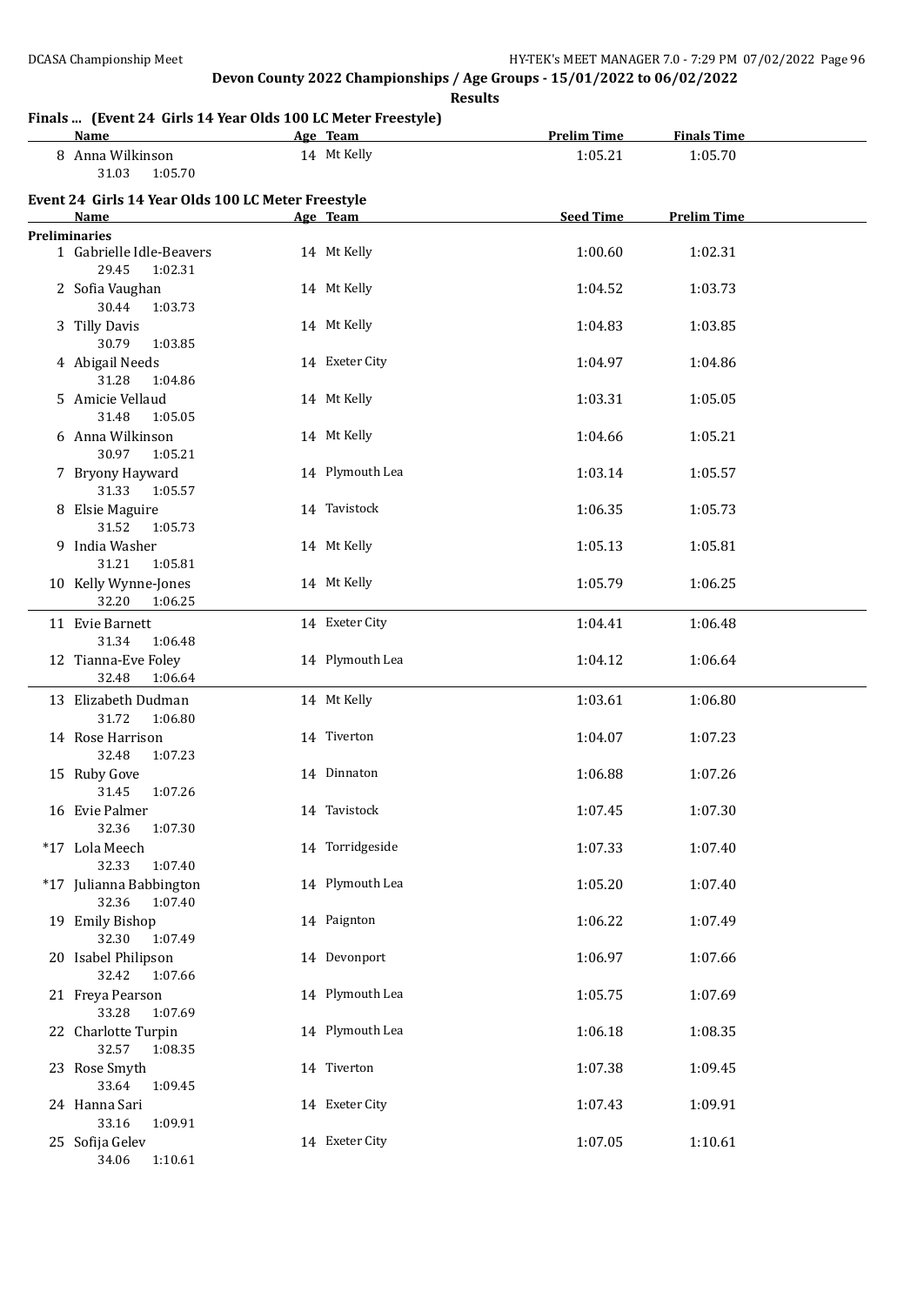**Results**

### **Preliminaries ... (Event 24 Girls 14 Year Olds 100 LC Meter Freestyle)**

|               | <b>Name</b>                                        | Age Team        | <b>Seed Time</b>   | <b>Prelim Time</b> |  |
|---------------|----------------------------------------------------|-----------------|--------------------|--------------------|--|
|               | 26 Alice Mansfield<br>34.33<br>1:13.86             | 14 Dawlish      | 1:07.25            | 1:13.86            |  |
|               | --- Frida Gallego-Cooper                           | 14 Dinnaton     | 1:08.24            | <b>NS</b>          |  |
|               | Event 24 Women 15 Year Olds 100 LC Meter Freestyle |                 |                    |                    |  |
|               | <b>Name</b>                                        | Age Team        | <b>Prelim Time</b> | <b>Finals Time</b> |  |
| <b>Finals</b> |                                                    |                 |                    |                    |  |
|               | 1 Sophie Benn<br>28.69<br>1:00.42                  | 15 Mt Kelly     | 1:01.62            | 1:00.42            |  |
|               | 2 Nicole Quiller<br>29.82<br>1:01.06               | 15 Mt Kelly     | 1:02.42            | 1:01.06            |  |
|               | 3 Millie Dixon<br>30.07<br>1:02.54                 | 15 Mt Kelly     | 1:02.72            | 1:02.54            |  |
|               | 4 Esmee Stockley<br>31.16<br>1:04.43               | 15 Mt Kelly     | 1:03.98            | 1:04.43            |  |
|               | 5 Sara Sari<br>30.75<br>1:04.69                    | 15 Exeter City  | 1:05.53            | 1:04.69            |  |
|               | 6 Ruby Hatherley<br>31.91<br>1:05.29               | 15 Exeter City  | 1:05.44            | 1:05.29            |  |
|               | 7 Alyze Gentles<br>31.85<br>1:06.30                | 15 Plymouth Lea | 1:05.24            | 1:06.30            |  |
|               | 8 Emma Declerck<br>32.38<br>1:06.38                | 15 Tiverton     | 1:05.13            | 1:06.38            |  |
|               | Event 24 Women 15 Year Olds 100 LC Meter Freestyle |                 |                    |                    |  |
|               | Name                                               | Age Team        | <b>Seed Time</b>   | <b>Prelim Time</b> |  |
|               | <b>Preliminaries</b>                               |                 |                    |                    |  |
|               | 1 Sophie Benn<br>28.76<br>1:01.62                  | 15 Mt Kelly     | 1:01.20            | 1:01.62            |  |
|               | 2 Nicole Quiller<br>30.18<br>1:02.42               | 15 Mt Kelly     | 1:01.39            | 1:02.42            |  |
|               | 3 Millie Dixon<br>30.09<br>1:02.72                 | 15 Mt Kelly     | 1:02.51            | 1:02.72            |  |
|               | 4 Esmee Stockley<br>31.21<br>1:03.98               | 15 Mt Kelly     | 1:00.90            | 1:03.98            |  |
|               | 5 Emma Declerck<br>31.79<br>1:05.13                | 15 Tiverton     | 1:02.74            | 1:05.13            |  |
|               | 6 Alyze Gentles<br>31.76 1:05.24                   | 15 Plymouth Lea | 1:02.84            | 1:05.24            |  |
|               | 7 Ruby Hatherley<br>31.99<br>1:05.44               | 15 Exeter City  | 1:02.45            | 1:05.44            |  |
|               | 8 Sara Sari<br>31.30<br>1:05.53                    | 15 Exeter City  | 1:03.26            | 1:05.53            |  |
|               | 9 Esme Sherriff<br>31.60<br>1:05.62                | 15 Mt Kelly     | 1:03.04            | 1:05.62            |  |
|               | 10 Tia Bird<br>31.88<br>1:07.01                    | 15 Plymouth Lea | 1:05.10            | 1:07.01            |  |
|               | 11 Lauren Major<br>32.76<br>1:07.09                | 15 Exeter City  | 1:05.55            | 1:07.09            |  |
|               | 12 Lillie Morris<br>1:07.16<br>31.69               | 15 Dawlish      | 1:07.48            | 1:07.16            |  |
|               | 13 Zoe Falconer<br>1:07.61<br>32.46                | 15 Mt Kelly     | 1:03.59            | 1:07.61            |  |
|               | 14 Ella Huddy<br>32.49<br>1:07.71                  | 15 Mt Kelly     | 1:05.99            | 1:07.71            |  |
|               | 15 Mia Sodyte<br>32.22<br>1:07.80                  | 15 Plymouth Lea | 1:06.18            | 1:07.80            |  |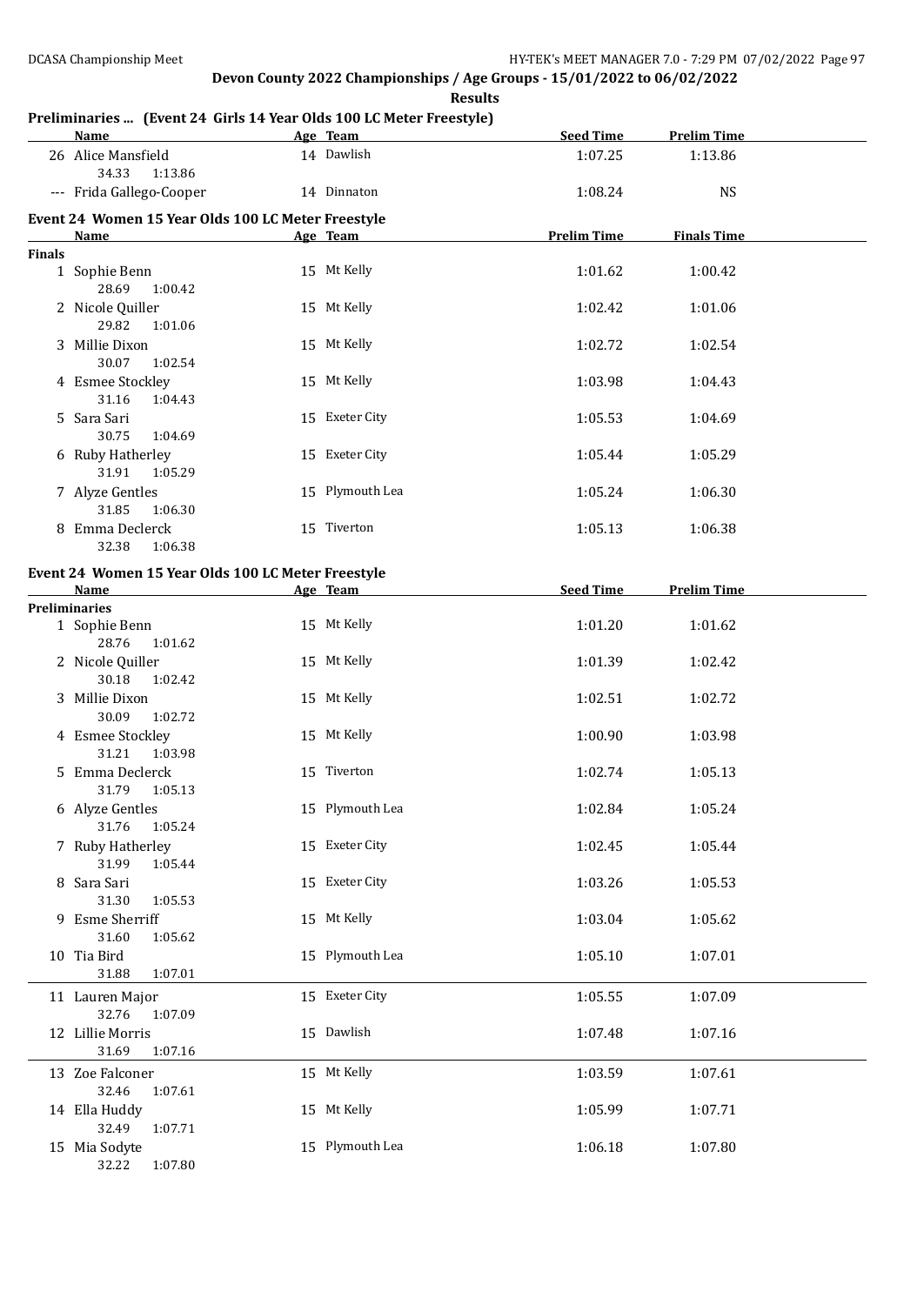**Preliminaries ... (Event 24 Women 15 Year Olds 100 LC Meter Freestyle) Name Age Team Seed Time Prelim Time** 16 Gemma Bennett 15 Plymouth Lea 1:05.59 1:07.94 32.09 1:07.94 17 Jessica Ward 15 Mt Kelly 1:06.80 1:09.80 32.57 1:09.80 --- Freya Murray 15 Plymouth Lea 1:05.10 NS **Event 24 Women 16 Year Olds 100 LC Meter Freestyle Name Age Team Prelim Time Finals Time Finals** 1 Hollie Widdows 16 Mt Kelly 19 and 58.86 58.04 28.34 58.04 2 Lucy Allix 16 Barnstaple 1:00.08 59.89 29.14 59.89 3 Leah Bowen 16 Mt Kelly 1:00.19 1:00.02 29.56 1:00.02 4 Felicity Boyle 16 Mt Kelly 1:01.02 1:00.84 29.39 1:00.84 5 Olivia Martin 16 Mt Kelly 1:01.54 1:01.91 29.95 1:01.91 6 Giada Dudley-Pun 16 Mt Kelly 1:01.91 1:01.93 30.05 1:01.93 7 Arabella Ward 16 Mt Kelly 1:03.70 1:01.98 29.76 1:01.98 -- Kaia Phillips 16 Plymouth Lea 1:03.45 NS **Event 24 Women 16 Year Olds 100 LC Meter Freestyle Name Age Team Seed Time Prelim Time Preliminaries** 1 Hollie Widdows **16 Mt Kelly 16 Mt Kelly** 57.87 58.86 28.77 58.86 2 Lucy Allix 16 Barnstaple 58.21 1:00.08 29.99 1:00.08 3 Leah Bowen 16 Mt Kelly 16 Mt Kelly 58.30 1:00.19 29.52 1:00.19 4 Felicity Boyle 1:01.02 16 Mt Kelly 1:00.65 1:01.02 29.94 1:01.02 5 Olivia Martin 16 Mt Kelly 1:00.42 1:01.54 29.51 1:01.54 6 Giada Dudley-Pun 16 Mt Kelly 59.98 1:01.91 30.04 1:01.91 7 Kaia Phillips 1:00.49 16 Plymouth Lea 1:00.49 1:03.45 30.69 1:03.45 8 Arabella Ward 16 Mt Kelly 1:00.64 1:03.70 31.05 1:03.70 9 Iman Adama 16 Mt Kelly 1:03.47 1:03.71 30.84 1:03.71 10 Isabella Vaughan 16 Mt Kelly 1:01.79 1:04.18 31.00 1:04.18 11 Katie Sherlock 16 Mt Kelly 1:05.35 1:04.20 31.14 1:04.20 12 Clia Travers-Griffin 16 Exeter City 1:02.06 1:04.36 30.71 1:04.36 13 Isobel Brown 16 Paignton 1:03.25 1:04.46 31.57 1:04.46 14 Macy Huthwaite 16 Mt Kelly 1:02.54 1:04.49 31.49 1:04.49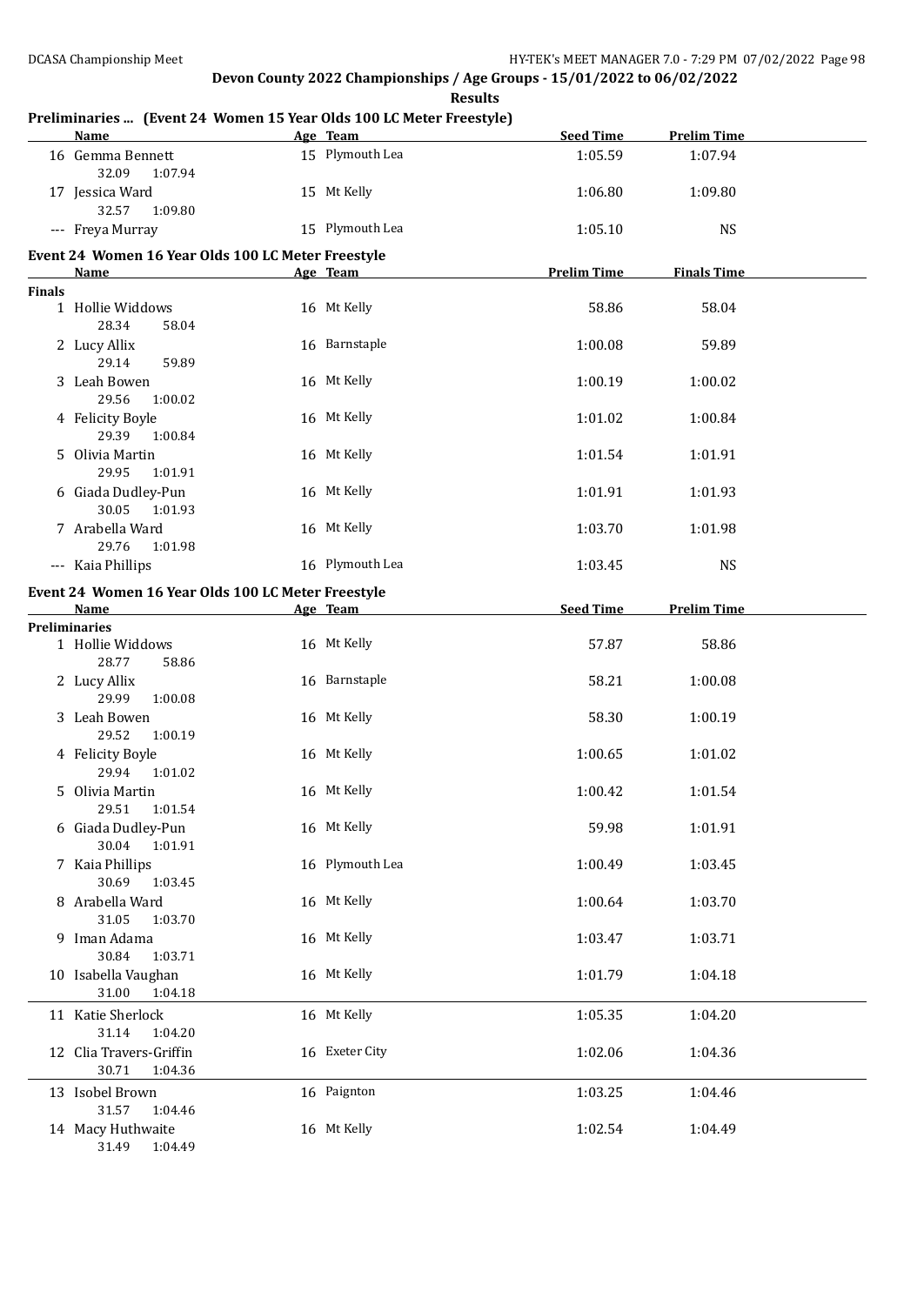**Results**

### **Preliminaries ... (Event 24 Women 16 Year Olds 100 LC Meter Freestyle)**

|               | <b>Name</b>                                     | Age Team        | <b>Seed Time</b>   | <b>Prelim Time</b> |  |
|---------------|-------------------------------------------------|-----------------|--------------------|--------------------|--|
|               | 15 Lottie Chesworth<br>31.27<br>1:04.76         | 16 Barnstaple   | 1:04.40            | 1:04.76            |  |
|               | 16 Scarlett Walker<br>31.70<br>1:07.31          | 16 Brixham      | 1:04.92            | 1:07.31            |  |
|               | 17 Sophia King<br>32.19<br>1:07.82              | 16 Dinnaton     | 1:04.31            | 1:07.82            |  |
|               | 18 Alice Chapman<br>32.72<br>1:07.89            | 16 Plymouth Lea | 1:03.82            | 1:07.89            |  |
|               | 19 Matilda Crosby<br>31.70<br>1:07.98           | 16 Dawlish      | 1:05.00            | 1:07.98            |  |
|               | 20 Sixtine Vellaud<br>32.42<br>1:08.03          | 16 Mt Kelly     | 1:04.76            | 1:08.03            |  |
|               | --- Sophie Brassington                          | 16 Mt Kelly     | 1:01.99            | <b>NS</b>          |  |
|               | Event 24 Women 17 & Over 100 LC Meter Freestyle |                 |                    |                    |  |
|               | Name                                            | Age Team        | <b>Prelim Time</b> | <b>Finals Time</b> |  |
| <b>Finals</b> |                                                 |                 |                    |                    |  |
|               | 1 Aimee Canny<br>27.12<br>55.65                 | 19 Plymouth Lea | 56.69              | 55.65              |  |
|               | 2 Megan Barnes<br>28.48<br>58.75                | 19 Mt Kelly     | 59.21              | 58.75              |  |
|               | 3 Evie Floate<br>28.89<br>59.36                 | 17 Plymouth Lea | 59.80              | 59.36              |  |
|               | 4 Maisie Gilford<br>29.01<br>59.98              | 19 Mt Kelly     | 1:00.01            | 59.98              |  |
|               | 5 Erlina Ainsworth<br>29.57<br>1:00.12          | 17 Mt Kelly     | 1:00.51            | 1:00.12            |  |
|               | 6 Jade Blake<br>29.18<br>1:00.46                | 19 Mt Kelly     | 1:00.06            | 1:00.46            |  |
|               | 7 Josephine Klein<br>29.29<br>1:00.49           | 17 Mt Kelly     | 1:00.65            | 1:00.49            |  |
|               | 8 Leah Whittaker<br>30.22<br>1:03.00            | 17 Mt Kelly     | 1:00.65            | 1:03.00            |  |
|               | Event 24 Women 17 & Over 100 LC Meter Freestyle |                 |                    |                    |  |
|               | Name                                            | Age Team        | <b>Seed Time</b>   | <b>Prelim Time</b> |  |
|               | <b>Preliminaries</b>                            |                 |                    |                    |  |
|               | 1 Aimee Canny<br>27.59 56.69                    | 19 Plymouth Lea | 53.63              | 56.69              |  |
|               | 2 Megan Barnes<br>29.05<br>59.21                | 19 Mt Kelly     | 57.84              | 59.21              |  |
|               | 3 Evie Floate<br>28.62<br>59.80                 | 17 Plymouth Lea | 58.23              | 59.80              |  |
|               | 4 Maisie Gilford<br>28.95<br>1:00.01            | 19 Mt Kelly     | 57.83              | 1:00.01            |  |
|               | 5 Jade Blake<br>29.51<br>1:00.06                | 19 Mt Kelly     | 58.31              | 1:00.06            |  |
|               | 6 Erlina Ainsworth<br>29.17<br>1:00.51          | 17 Mt Kelly     | 59.31              | 1:00.51            |  |
|               | *7 Josephine Klein<br>29.28<br>1:00.65          | 17 Mt Kelly     | 58.16              | 1:00.65            |  |
|               | *7 Leah Whittaker<br>29.49<br>1:00.65           | 17 Mt Kelly     | 55.35              | 1:00.65            |  |
|               | 9 Zoe Cawsey<br>28.90<br>1:00.77                | 23 Plymouth Lea | 58.33              | 1:00.77            |  |
|               | 10 Sophie De Groot<br>29.56<br>1:00.84          | 18 Plymouth Lea | 58.33              | 1:00.84            |  |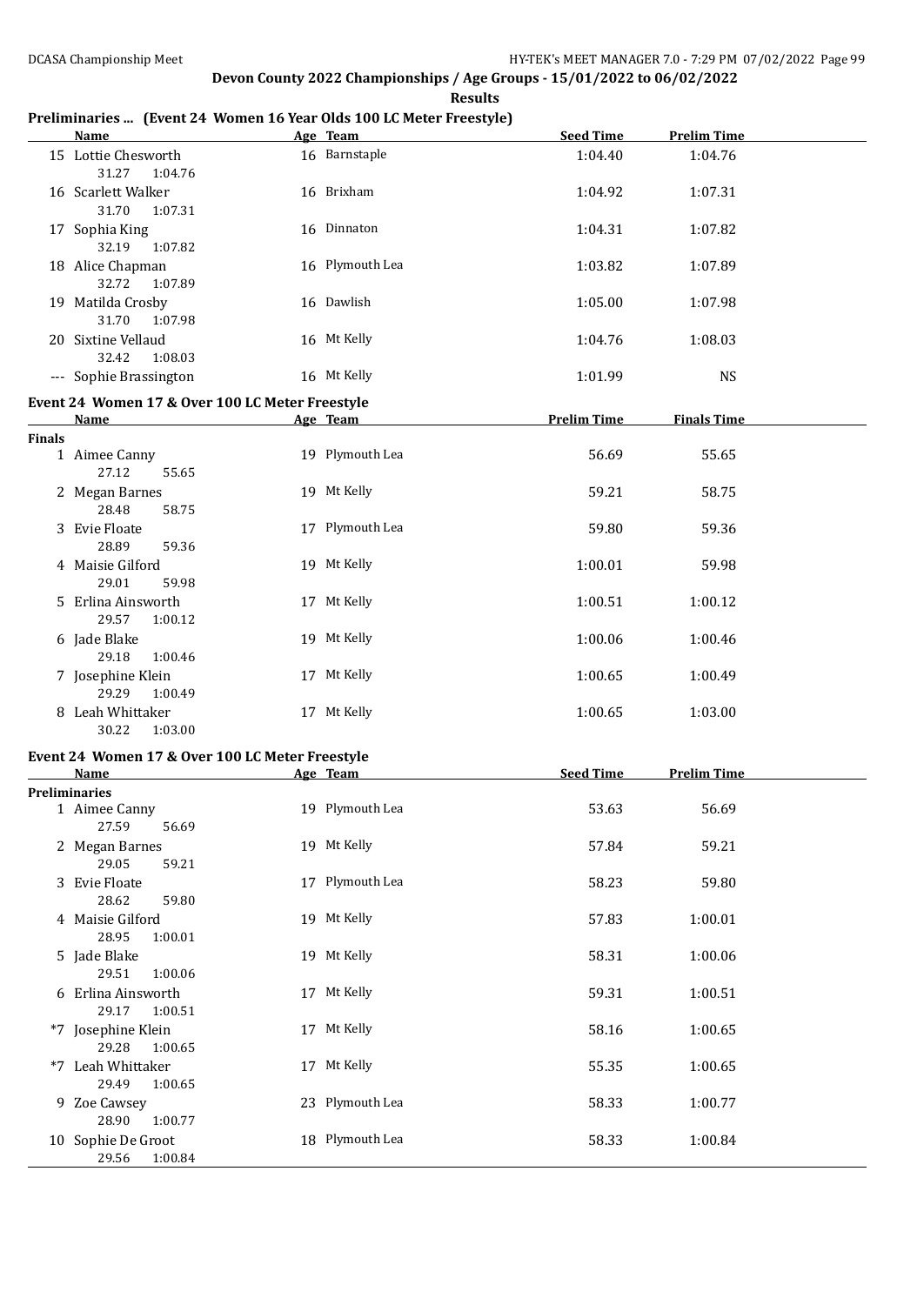#### **Results**

# **Preliminaries ... (Event 24 Women 17 & Over 100 LC Meter Freestyle)**

| <b>Name</b>                                     | Age Team        | <b>Seed Time</b> | <b>Prelim Time</b> |  |
|-------------------------------------------------|-----------------|------------------|--------------------|--|
| 11 Amber Downham<br>29.54<br>1:01.17            | 17 Plymouth Lea | 58.35            | 1:01.17            |  |
| 12 Nemone Rogers<br>29.20<br>1:01.39            | 17 Mt Kelly     | 59.14            | 1:01.39            |  |
| 13 Laura Dickinson<br>29.49<br>1:01.48          | 17 Mt Kelly     | 56.93            | 1:01.48            |  |
| 14 Hermione Roe<br>29.43<br>1:01.66             | 17 Mt Kelly     | 59.77            | 1:01.66            |  |
| 15 Bella Hodges<br>29.70<br>1:01.84             | 18 Mt Kelly     | 59.73            | 1:01.84            |  |
| *16 Emily Cornish<br>29.78<br>1:02.06           | 18 Plymouth Lea | 59.41            | 1:02.06            |  |
| *16 Grace Conroy<br>29.45<br>1:02.06            | 17 Mt Kelly     | 59.42            | 1:02.06            |  |
| 18 Olivia Fuller<br>30.08<br>1:02.39            | 19 Plymouth Lea | 1:00.00          | 1:02.39            |  |
| 19 Gerda Vasiliauskaite<br>29.83<br>1:02.42     | 19 Plymouth Lea | 1:00.36          | 1:02.42            |  |
| 20 Caitlyn Fry<br>30.56<br>1:02.43              | 18 Mt Kelly     | 1:01.41          | 1:02.43            |  |
| 21 Federica Ghibellini<br>30.53<br>1:02.49      | 18 Mt Kelly     | 1:00.82          | 1:02.49            |  |
| 22 Amelia Riggott<br>30.35<br>1:02.60           | 18 Mt Kelly     | 1:02.09          | 1:02.60            |  |
| 23 Emily Morgan-Hughes<br>30.25 1:03.14         | 18 Dartmoor DA  | 1:03.72          | 1:03.14            |  |
| 24 Hope Unstead<br>30.13<br>1:03.20             | 18 Torridgeside | 1:02.28          | 1:03.20            |  |
| 25 Georgia Maguire<br>30.08<br>1:03.27          | 18 Plymouth Lea | 1:00.20          | 1:03.27            |  |
| 26 Mila Jovanov<br>30.47<br>1:03.30             | 17 Mt Kelly     | 1:03.91          | 1:03.30            |  |
| 27 India Martin<br>1:03.50<br>30.14             | 19 Barnstaple   | 59.74            | 1:03.50            |  |
| 28 Nevaeh Kenny<br>30.40<br>1:03.55             | 17 Mt Kelly     | 1:01.66          | 1:03.55            |  |
| *29 Shannon Byrne<br>30.73<br>1:03.62           | 17 Mt Kelly     | 1:00.65          | 1:03.62            |  |
| *29 Skye Pirie<br>30.63<br>1:03.62              | 18 Barnstaple   | 1:01.49          | 1:03.62            |  |
| 31 Matilda Pennington<br>30.19<br>1:03.70       | 17 Plymouth Lea | 59.90            | 1:03.70            |  |
| 32 Bianca Mitchell<br>30.82<br>1:04.15          | 21 Plymouth Lea | 1:00.98          | 1:04.15            |  |
| 33 Alice Baillie-Hamilton<br>30.33<br>1:04.34   | 17 Mt Kelly     | 1:01.86          | 1:04.34            |  |
| 34 Lucy Webber<br>31.20<br>1:04.57              | 17 Tiverton     | 1:02.37          | 1:04.57            |  |
| 35 Erin Throgmorton-Appleby<br>30.46<br>1:04.88 | 18 Newton Abbot | 1:02.78          | 1:04.88            |  |
| 36 Anya Hocking<br>31.46<br>1:05.14             | 17 Plymouth Lea | 1:01.27          | 1:05.14            |  |
| 37 Rosie Cuming<br>30.89<br>1:05.82             | 17 Dinnaton     | 1:03.32          | 1:05.82            |  |
| 38 Kiera Wiseman<br>31.85<br>1:06.09            | 17 Mt Kelly     | 1:03.54          | 1:06.09            |  |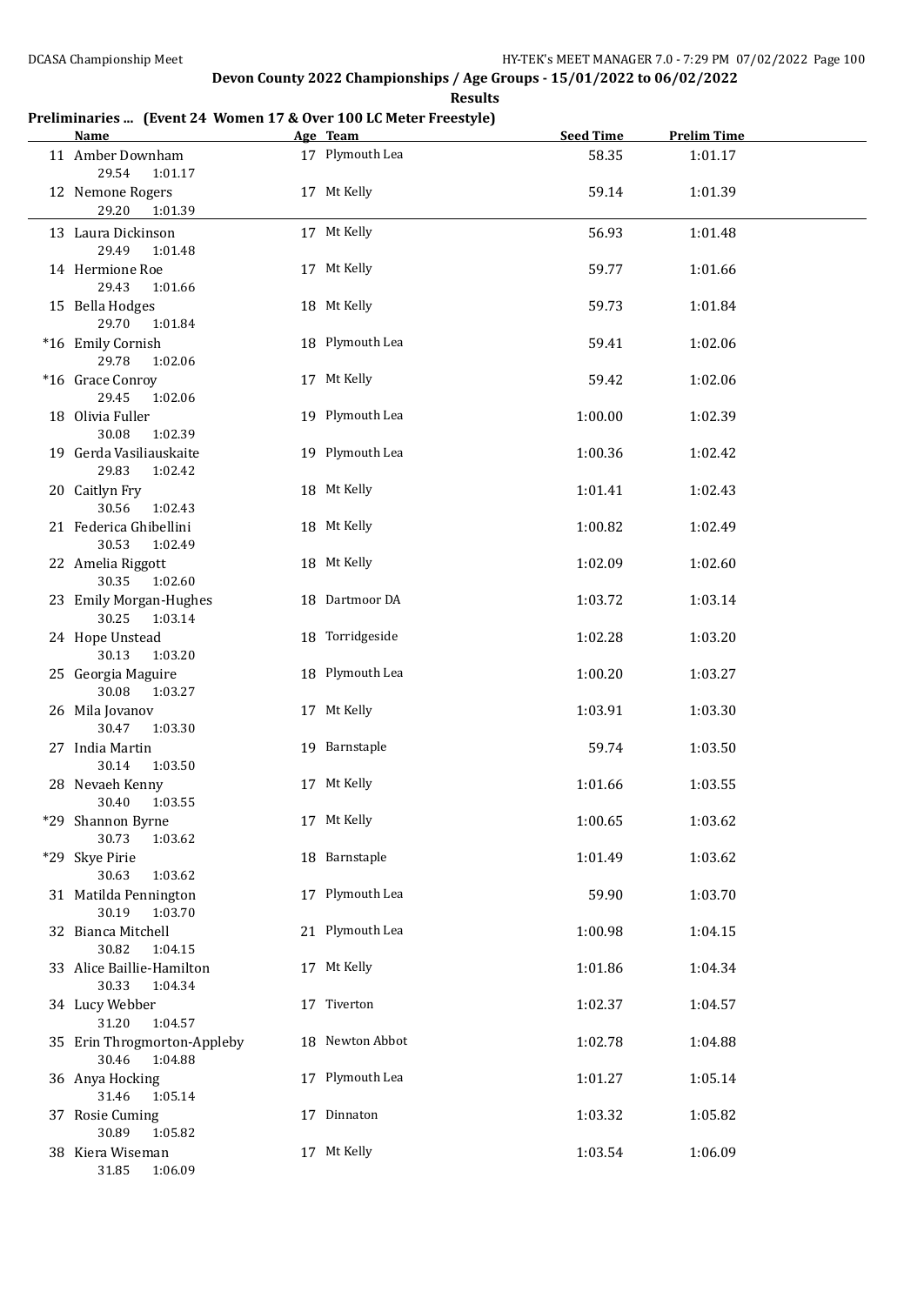### **Preliminaries ... (Event 24 Women 17 & Over 100 LC Meter Freestyle)**

| <b>Name</b>                                                         |                    | Age Team                             |         | <b>Seed Time</b>   | <b>Prelim Time</b> |  |
|---------------------------------------------------------------------|--------------------|--------------------------------------|---------|--------------------|--------------------|--|
| 39 Hannah Walker<br>31.46<br>1:06.25                                |                    | 17 Tavistock                         |         | 1:03.36            | 1:06.25            |  |
| 40 Bethan Endicott<br>31.82<br>1:06.40                              |                    | 17 Mt Kelly                          |         | 1:02.98            | 1:06.40            |  |
| 41 Libby Brown<br>31.97<br>1:06.43                                  |                    | 18 Torridgeside                      |         | 1:04.41            | 1:06.43            |  |
| 42 Emma Chilton<br>31.60<br>1:06.92                                 |                    | 17 Devonport                         |         | 1:04.40            | 1:06.92            |  |
| 43 Tia Crews<br>32.35<br>1:08.60                                    |                    | 17 Plymouth Lea                      |         | 1:00.78            | 1:08.60            |  |
| 44 Alexandra Dennis<br>33.77<br>1:09.72                             |                    | 18 Mt Kelly                          |         | 1:04.54            | 1:09.72            |  |
| --- Erin Little                                                     |                    | 17 Mt Kelly                          |         | 55.09              | <b>NS</b>          |  |
| --- Charlotte Gibson                                                |                    | 18 Paignton                          |         | 1:03.91            | <b>NS</b>          |  |
| --- Sophie Main                                                     |                    | 18 Mt Kelly                          |         | 1:02.40            | <b>NS</b>          |  |
|                                                                     |                    |                                      |         |                    |                    |  |
| Event 24 Women 100 LC Meter Freestyle Multi-Class                   |                    |                                      |         |                    |                    |  |
| Name<br><b>Preliminaries</b>                                        |                    | Age Team                             |         | <b>Seed Time</b>   | <b>Prelim Time</b> |  |
| 1 Abigail Daly S14                                                  |                    | 17 Devonport                         |         | 1:14.00            | 1:16.62            |  |
| 36.27<br>1:16.62                                                    |                    |                                      |         |                    |                    |  |
| 2 Rachel Balling S8<br>55.25<br>2:05.72                             |                    | 16 Devonport/3,5,12+                 |         | 2:13.42            | 2:05.72            |  |
|                                                                     |                    |                                      |         |                    |                    |  |
| Event 25 Boys 13 Year Olds 400 LC Meter IM Sign in Required<br>Name |                    | Age Team                             |         | <b>Seed Time</b>   | <b>Finals Time</b> |  |
|                                                                     |                    |                                      |         |                    |                    |  |
| 1 Harry Allen<br>35.71<br>1:17.81                                   | 2:42.30<br>2:00.63 | 13 Exeter City<br>3:33.10<br>4:22.62 | 5:02.11 | 5:41.84<br>5:39.26 | 5:39.26            |  |
|                                                                     |                    | 13 Mt Kelly                          |         | 5:56.27            | 6:00.04            |  |
| 2 Morgan Farrar<br>37.00<br>1:20.38                                 | 2:52.68            | 3:46.84                              |         |                    |                    |  |
|                                                                     | 2:08.08            | 4:41.12<br>13 Plymouth Lea           | 5:22.23 | 6:00.04            |                    |  |
| 3 William Hamilton                                                  |                    |                                      |         | 5:56.37            | 6:00.85            |  |
| 41.19<br>1:28.63                                                    | 2:18.09<br>3:05.32 | 3:52.39<br>4:43.14                   | 5:23.85 | 6:00.85            |                    |  |
| Event 25 Boys 14 Year Olds 400 LC Meter IM Sign in Required         |                    |                                      |         |                    |                    |  |
| Name                                                                |                    | Age Team                             |         | <b>Seed Time</b>   | <b>Finals Time</b> |  |
| 1 Ben Uff                                                           |                    | 14 Mt Kelly                          |         | 4:56.52            | 5:08.29            |  |
| 31.83<br>1:09.82                                                    | 2:26.41<br>1:48.55 | 3:11.76<br>3:58.04                   | 4:34.58 | 5:08.29            |                    |  |
| 2 Oliver Bennett                                                    |                    | 14 Plymouth Lea                      |         | 5:43.63            | 5:36.94            |  |
| 36.24<br>1:18.26                                                    | 1:59.78<br>2:40.73 | 3:32.81<br>4:24.12                   | 5:01.06 | 5:36.94            |                    |  |
| 3 Jakob Essmann                                                     |                    | 14 Plymouth Lea                      |         | 5:20.69            | 5:37.26            |  |
| 36.97<br>1:21.02                                                    | 2:05.99<br>2:50.90 | 3:35.86<br>4:21.51                   | 5:00.94 | 5:37.26            |                    |  |
| 4 Alexander Johnson                                                 |                    | 14 Exeter City                       |         | 5:28.82            | 5:39.74            |  |
| 36.92<br>1:23.04                                                    | 2:05.11<br>2:46.24 | 3:33.84<br>4:23.16                   | 5:01.95 | 5:39.74            |                    |  |
| 5 William Birchall                                                  |                    | 14 Exeter City                       |         | 5:38.77            | 5:44.69            |  |
| 37.45<br>1:22.58                                                    | 2:06.20<br>2:49.52 | 3:38.15<br>4:27.04                   | 5:06.88 | 5:44.69            |                    |  |
| 6 Iskandar Raubenheimer                                             |                    | 14 Plymouth Lea                      |         | 5:44.02            | 6:06.43            |  |
| 39.55<br>1:26.61                                                    | 2:10.64<br>2:53.82 | 3:54.54<br>4:52.65                   | 5:30.33 | 6:06.43            |                    |  |
| --- Marcus Haigh                                                    |                    | 14 Mt Kelly                          |         | 5:29.17            | <b>NS</b>          |  |
| Event 25 Men 15 Year Olds 400 LC Meter IM Sign in Required          |                    |                                      |         |                    |                    |  |
| <b>Name</b>                                                         |                    | Age Team                             |         | <b>Seed Time</b>   | <b>Finals Time</b> |  |
| 1 Fergus Thomson                                                    |                    | 15 Mt Kelly                          |         | 4:42.78            | 4:54.46            |  |
| 30.04<br>1:05.94                                                    | 1:42.81<br>2:18.74 | 3:02.79<br>3:46.82                   | 4:21.77 | 4:54.46            |                    |  |
| 2 Charles Simpson                                                   |                    | 15 Exeter City                       |         | 4:48.81            | 4:56.67            |  |
| 30.02<br>1:05.02                                                    | 2:24.96<br>1:44.88 | 3:04.20<br>3:46.14                   | 4:22.54 | 4:56.67            |                    |  |
| 3 Oliver Dennis                                                     |                    | 15 Plymouth Lea                      |         | 4:38.50            | 4:56.83            |  |
| 30.46<br>1:06.69                                                    | 1:44.39<br>2:21.71 | 3:04.24<br>3:48.67                   | 4:22.64 | 4:56.83            |                    |  |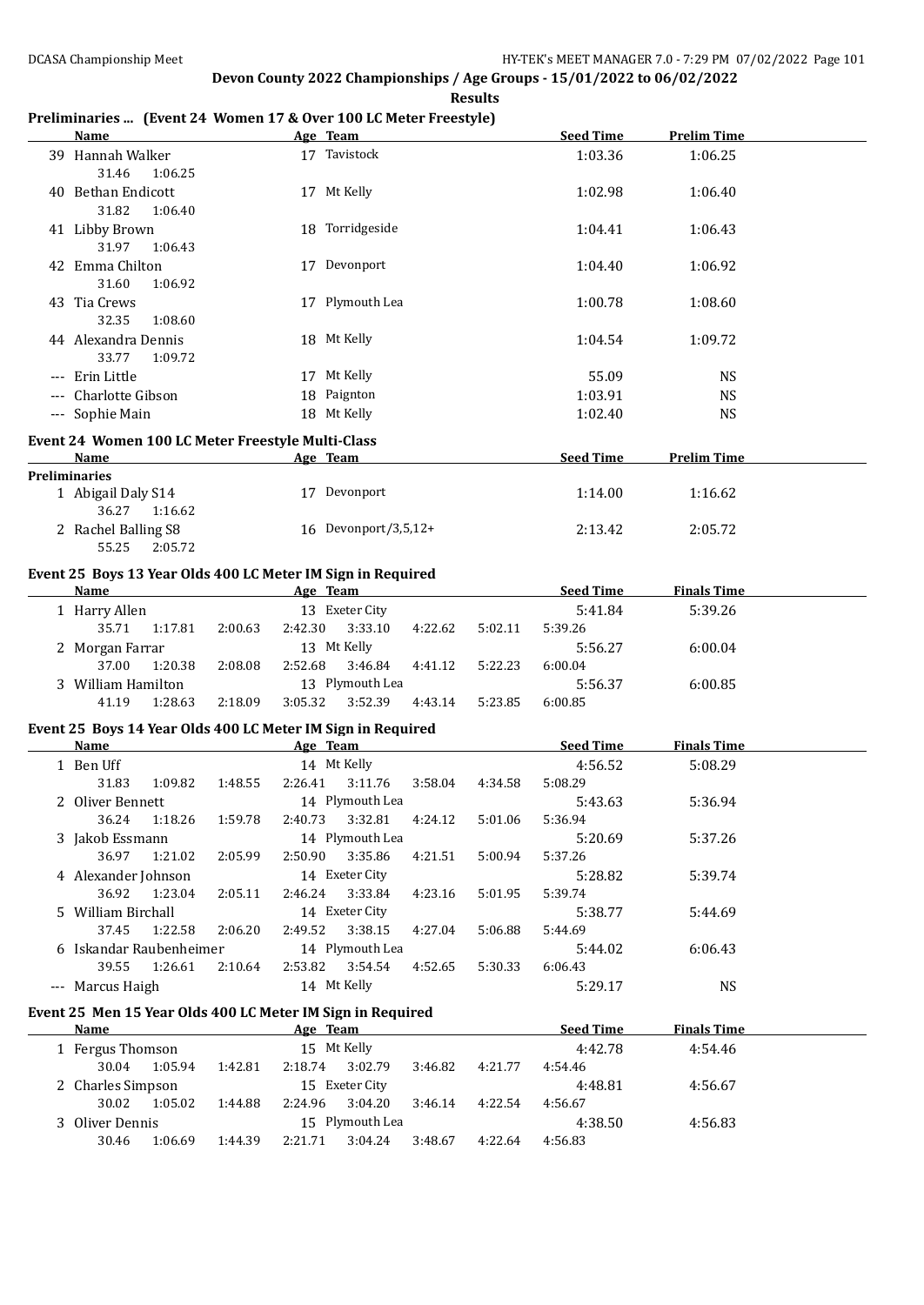#### **Results**

### **(Event 25 Men 15 Year Olds 400 LC Meter IM Sign in Required)**

| <b>Name</b>            |         |         | Age Team |                 |         |         | <b>Seed Time</b> | <b>Finals Time</b> |  |
|------------------------|---------|---------|----------|-----------------|---------|---------|------------------|--------------------|--|
| 4 Matthew Hamilton     |         |         |          | 15 Plymouth Lea |         |         | 4:58.14          | 5:15.72            |  |
| 29.67                  | 1:05.93 | 1:48.07 | 2:29.85  | 3:18.29         | 4:06.38 | 4:42.80 | 5:15.72          |                    |  |
| 5 Panagiotis Angelakis |         |         |          | 15 Mt Kelly     |         |         | 5:02.67          | 5:15.77            |  |
| 31.67                  | 1:10.89 | 1:50.41 | 2:30.20  | 3:16.05         | 4:03.55 | 4:39.86 | 5:15.77          |                    |  |
| 6 Nathan McManus       |         |         |          | 15 Plymouth Lea |         |         | 5:05.80          | 5:21.52            |  |
| 36.09                  | 1:20.29 | 2:00.10 | 2:39.81  | 3:28.14         | 4:16.44 | 4:49.55 | 5:21.52          |                    |  |
| 7 Thomas Bennett       |         |         |          | 15 Plymouth Lea |         |         | 5:06.18          | 5:22.59            |  |
| 31.33                  | 1:10.04 | 1:51.06 | 2:33.06  | 3:20.57         | 4:09.28 | 4:45.92 | 5:22.59          |                    |  |
| 8 James Blackwell      |         |         |          | 15 Plymouth Lea |         |         | 5:26.86          | 5:23.63            |  |
| 31.81                  | 1:11.90 | 1:54.53 | 2:36.40  | 3:25.36         | 4:13.62 | 4:48.85 | 5:23.63          |                    |  |

#### **Event 25 Men 16 Year Olds 400 LC Meter IM Sign in Required**

| Name                 |         |         | Age Team |                 |         |         | <b>Seed Time</b> | <b>Finals Time</b> |  |
|----------------------|---------|---------|----------|-----------------|---------|---------|------------------|--------------------|--|
| 1 Jonathan Turck     |         |         |          | 16 Mt Kelly     |         |         | 4:31.28          | 4:51.67            |  |
| 31.60                | 1:08.67 | 1:46.03 | 2:22.17  | 3:03.87         | 3:46.30 | 4:19.34 | 4:51.67          |                    |  |
| 2 Jensen Healey      |         |         |          | 16 Newton Abbot |         |         | 5:15.78          | 5:22.80            |  |
| 32.37                | 1:10.23 | 1:54.53 | 2:37.51  | 3:22.41         | 4:06.75 | 4:46.11 | 5:22.80          |                    |  |
| 3 Alexander Fewtrell |         |         |          | 16 Mt Kelly     |         |         | 5:20.82          | 5:32.06            |  |
| 33.16                | 1:11.72 | 1:57.70 | 2:42.07  | 3:30.95         | 4:19.96 | 4:57.56 | 5:32.06          |                    |  |
| 4 Matthew Mycock     |         |         |          | 16 Exeter City  |         |         | 5:24.14          | 5:34.45            |  |
| 33.68                | 1:12.33 | 1:54.17 | 2:38.31  | 3:28.68         | 4:20.69 | 4:58.52 | 5:34.45          |                    |  |

#### **Event 25 Men 17 & Over 400 LC Meter IM Sign in Required**

|               | Name and the state of the state of the state of the state of the state of the state of the state of the state of the state of the state of the state of the state of the state of the state of the state of the state of the s |             |         |                                         |         | Age Team and the state of the state of the state of the state of the state of the state of the state of the state of the state of the state of the state of the state of the state of the state of the state of the state of t | Seed Time          | <b>Finals Time</b> |  |
|---------------|--------------------------------------------------------------------------------------------------------------------------------------------------------------------------------------------------------------------------------|-------------|---------|-----------------------------------------|---------|--------------------------------------------------------------------------------------------------------------------------------------------------------------------------------------------------------------------------------|--------------------|--------------------|--|
|               | 1 Elijah Kendrick 18 Plymouth Lea                                                                                                                                                                                              |             |         |                                         |         |                                                                                                                                                                                                                                | 4:28.73            | 4:39.67            |  |
|               | 28.59                                                                                                                                                                                                                          |             |         | 1:01.65 1:39.47 2:15.86 2:55.32 3:35.70 |         | 4:08.28                                                                                                                                                                                                                        | 4:39.67            |                    |  |
|               | 2 Moritz Baumgartner                                                                                                                                                                                                           | 17 Mt Kelly |         |                                         |         |                                                                                                                                                                                                                                | 4:27.56            | 4:42.43            |  |
|               | 29.00<br>1:02.21                                                                                                                                                                                                               | 1:38.61     |         | 2:14.26 2:55.37                         | 3:36.80 | 4:10.00                                                                                                                                                                                                                        | 4:42.43            |                    |  |
|               | 3 Thomas Deffains                                                                                                                                                                                                              |             |         | 18 Mt Kelly                             |         |                                                                                                                                                                                                                                | 4:31.27            | 4:47.40            |  |
|               | 30.77<br>1:04.69                                                                                                                                                                                                               | 1:43.17     |         | 2:20.33 2:59.81                         | 3:39.98 | 4:14.89                                                                                                                                                                                                                        | 4:47.40            |                    |  |
|               | 4 Riccardo Lucarelli                                                                                                                                                                                                           |             |         | 17 Mt Kelly                             |         |                                                                                                                                                                                                                                | 4:38.46            | 4:49.45            |  |
|               | 29.67<br>1:04.05                                                                                                                                                                                                               | 1:43.69     |         | 2:22.61 3:03.27                         | 3:44.60 | 4:18.30                                                                                                                                                                                                                        | 4:49.45            |                    |  |
|               | 5 Luca Arioli                                                                                                                                                                                                                  |             |         | 17 Mt Kelly                             |         |                                                                                                                                                                                                                                | 4:36.73            | 4:49.65            |  |
|               | 30.50<br>1:06.32                                                                                                                                                                                                               | 1:45.62     |         | 2:24.07 3:05.78                         | 3:47.22 | 4:18.99                                                                                                                                                                                                                        | 4:49.65            |                    |  |
|               | 6 Nathan Chapman                                                                                                                                                                                                               |             |         | 18 Mt Kelly                             |         |                                                                                                                                                                                                                                | 4:45.01            | 4:53.81            |  |
|               | 31.01  1:05.80  1:44.71                                                                                                                                                                                                        |             | 2:23.09 | 3:05.98                                 | 3:48.59 | 4:22.03                                                                                                                                                                                                                        | 4:53.81            |                    |  |
|               | 7 Arun Oelkers                                                                                                                                                                                                                 | 17 Mt Kelly |         |                                         |         |                                                                                                                                                                                                                                | 5:11.05            | 4:54.06            |  |
|               | 29.74 1:03.55                                                                                                                                                                                                                  | 1:44.41     |         | 2:23.95 3:07.08                         | 3:49.95 | 4:23.07                                                                                                                                                                                                                        | 4:54.06            |                    |  |
|               | 8 Charlie Hazell                                                                                                                                                                                                               |             |         | 18 Mt Kelly                             |         |                                                                                                                                                                                                                                | 4:37.47            | 4:57.10            |  |
|               | 31.13<br>1:07.40                                                                                                                                                                                                               | 1:43.57     | 2:19.77 | 3:03.87                                 | 3:48.78 | 4:24.18                                                                                                                                                                                                                        | 4:57.10            |                    |  |
|               | 9 Drew McGregor                                                                                                                                                                                                                |             |         | 19 Mt Kelly                             |         |                                                                                                                                                                                                                                | 4:55.20            | 4:58.88            |  |
|               | 29.24 1:04.17                                                                                                                                                                                                                  | 1:45.55     | 2:25.34 | 3:05.39                                 | 3:47.41 | 4:23.76                                                                                                                                                                                                                        | 4:58.88            |                    |  |
|               | 10 Aslak Varela                                                                                                                                                                                                                |             |         | 19 Plymouth Lea                         |         |                                                                                                                                                                                                                                | 4:40.59            | 5:01.95            |  |
|               | 31.31 1:07.56 1:46.58                                                                                                                                                                                                          |             | 2:26.38 | 3:06.18                                 | 3:47.70 | 4:24.71                                                                                                                                                                                                                        | 5:01.95            |                    |  |
|               | 11 George Chapman                                                                                                                                                                                                              |             |         | 17 Plymouth Lea                         |         |                                                                                                                                                                                                                                | 4:40.20            | 5:02.55            |  |
|               | 29.86 1:05.47                                                                                                                                                                                                                  | 1:42.77     |         | 2:19.40 3:02.28                         | 3:48.00 | 4:24.36                                                                                                                                                                                                                        | 5:02.55            |                    |  |
|               | 12 Matthew Hargreaves 18 Mt Kelly                                                                                                                                                                                              |             |         |                                         |         |                                                                                                                                                                                                                                | 4:41.39            | 5:06.65            |  |
|               | 30.48<br>1:04.16 1:44.69                                                                                                                                                                                                       |             | 2:23.40 | 3:10.11                                 | 3:56.42 | 4:33.05                                                                                                                                                                                                                        | 5:06.65            |                    |  |
|               | 13 Robert Cacchione                                                                                                                                                                                                            |             |         | 18 Newton Abbot                         |         |                                                                                                                                                                                                                                | 5:21.94            | 5:43.98            |  |
|               | 32.03 1:10.76 1:58.32 2:44.37 3:35.49 4:25.78                                                                                                                                                                                  |             |         |                                         |         | 5:06.08                                                                                                                                                                                                                        | 5:43.98            |                    |  |
|               | Event 26 Boys 10-11 200 LC Meter Backstroke                                                                                                                                                                                    |             |         |                                         |         |                                                                                                                                                                                                                                |                    |                    |  |
|               | <b>Name</b>                                                                                                                                                                                                                    |             |         | Age Team                                |         |                                                                                                                                                                                                                                | <b>Prelim Time</b> | <b>Finals Time</b> |  |
| <b>Finals</b> | 1 Jake Williams                                                                                                                                                                                                                |             |         | 11 Plymouth Lea                         |         |                                                                                                                                                                                                                                | 3:10.13            | 3:07.57            |  |

44.82 1:33.64 2:22.38 3:07.57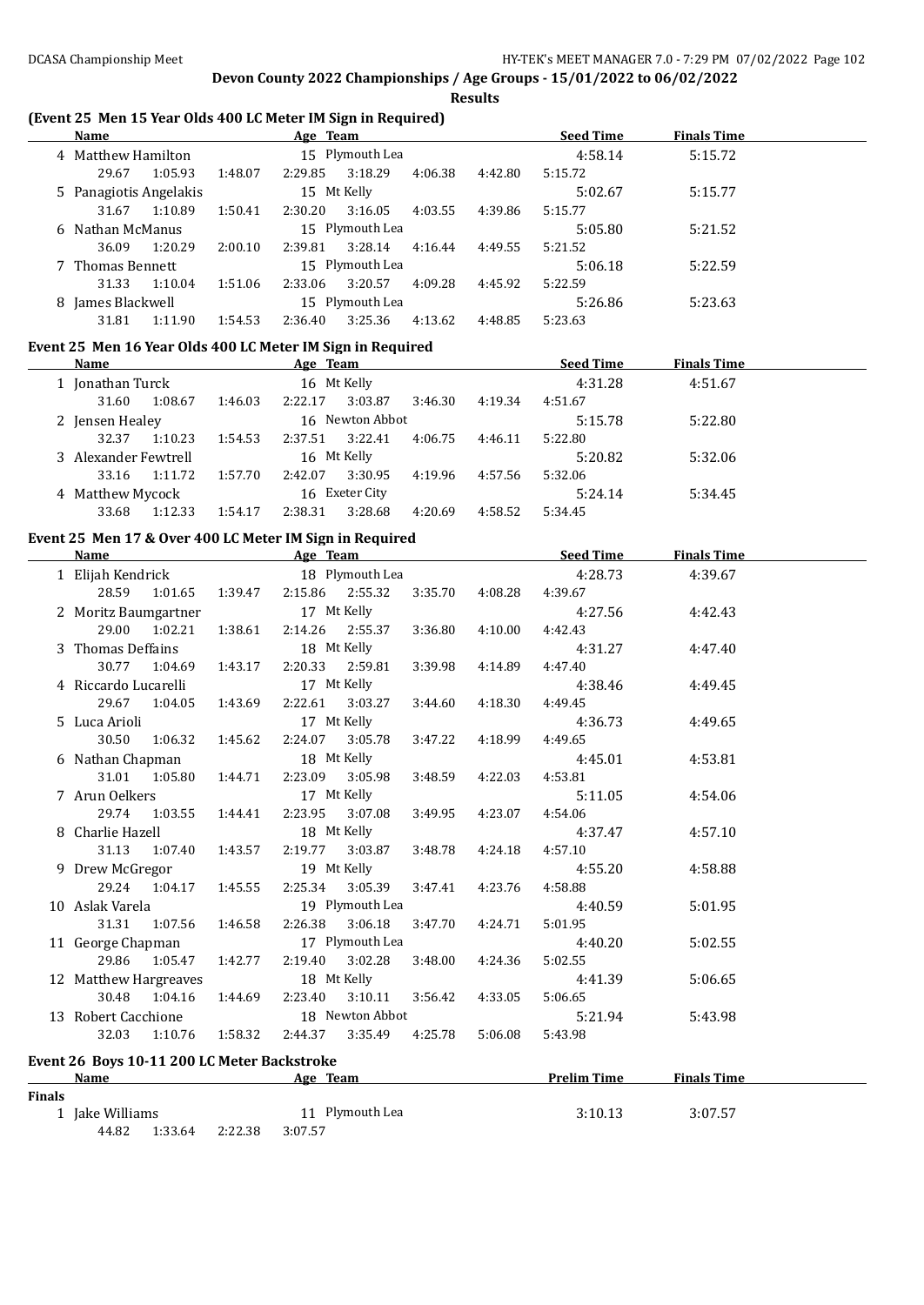**Results**

|               | Event 26 Boys 10-11 200 LC Meter Backstroke        |         |                                    |                    |                    |  |
|---------------|----------------------------------------------------|---------|------------------------------------|--------------------|--------------------|--|
|               | Name                                               |         | and the same state of the Age Team | <b>Seed Time</b>   | <b>Prelim Time</b> |  |
|               | <b>Preliminaries</b><br>1 Jake Williams            |         | 11 Plymouth Lea                    | 3:07.65            | 3:10.13            |  |
|               | 45.88<br>1:35.95                                   | 2:25.68 | 3:10.13                            |                    |                    |  |
|               |                                                    |         |                                    |                    |                    |  |
|               | Event 26 Boys 12 Year Olds 200 LC Meter Backstroke |         |                                    |                    |                    |  |
|               | Name                                               |         | Age Team                           | <b>Prelim Time</b> | <b>Finals Time</b> |  |
| <b>Finals</b> |                                                    |         |                                    |                    |                    |  |
|               | 1 Ben Greenslade                                   |         | 12 Exeter City                     | 2:51.38            | 2:47.06            |  |
|               | 39.36<br>1:21.88                                   | 2:05.61 | 2:47.06                            |                    |                    |  |
|               | 2 Will Grimwood                                    |         | 12 Exeter City                     | 2:54.31            | 2:49.78            |  |
|               | 40.84<br>1:23.73                                   | 2:07.87 | 2:49.78<br>12 Dawlish              |                    |                    |  |
|               | 3 Ashby Edmonds<br>41.84<br>1:26.34                |         | 2:53.81                            | 3:14.36            | 2:53.81            |  |
|               |                                                    | 2:10.80 | 12 Plymouth Lea                    |                    |                    |  |
|               | 4 Freddie Partridge<br>42.58<br>1:27.93            | 2:13.57 | 2:57.65                            | 2:59.42            | 2:57.65            |  |
|               | 5 Edward Mathieson                                 |         | 12 Mt Kelly                        | 3:02.63            | 2:58.19            |  |
|               | 41.98<br>1:26.82                                   | 2:14.11 | 2:58.19                            |                    |                    |  |
|               | 6 Toby Braine                                      |         | 12 Mt Kelly                        | 3:10.51            | 3:01.77            |  |
|               | 43.36<br>1:29.36                                   | 2:16.10 | 3:01.77                            |                    |                    |  |
|               | 7 Callum Yardley                                   |         | 12 Tiverton                        | 3:02.64            | 3:06.09            |  |
|               | 43.76<br>1:30.58                                   | 2:18.97 | 3:06.09                            |                    |                    |  |
|               |                                                    |         |                                    |                    |                    |  |
|               | Event 26 Boys 12 Year Olds 200 LC Meter Backstroke |         |                                    |                    |                    |  |
|               | Name                                               |         | Age Team                           | <b>Seed Time</b>   | <b>Prelim Time</b> |  |
|               | <b>Preliminaries</b><br>1 Ben Greenslade           |         | 12 Exeter City                     | 2:57.77            | 2:51.38            |  |
|               | 41.07<br>1:25.86                                   | 2:09.75 | 2:51.38                            |                    |                    |  |
|               | 2 Will Grimwood                                    |         | 12 Exeter City                     | 3:04.62            | 2:54.31            |  |
|               | 42.26<br>1:26.72                                   | 2:11.67 | 2:54.31                            |                    |                    |  |
|               | 3 Freddie Partridge                                |         | 12 Plymouth Lea                    | 2:44.71            | 2:59.42            |  |
|               | 43.18<br>1:29.10                                   | 2:14.70 | 2:59.42                            |                    |                    |  |
|               | 4 Edward Mathieson                                 |         | 12 Mt Kelly                        | 2:58.39            | 3:02.63            |  |
|               | 42.67<br>1:30.48                                   | 2:18.67 | 3:02.63                            |                    |                    |  |
|               | 5 Callum Yardley                                   |         | 12 Tiverton                        | 2:58.87            | 3:02.64            |  |
|               | 42.12<br>1:28.69                                   | 2:16.15 | 3:02.64                            |                    |                    |  |
|               | 6 Toby Braine                                      |         | 12 Mt Kelly                        | 3:04.02            | 3:10.51            |  |
|               | 47.46 1:37.58                                      | 2:26.06 | 3:10.51                            |                    |                    |  |
|               | 7 Ashby Edmonds                                    |         | 12 Dawlish                         | 2:56.37            | 3:14.36            |  |
|               | 44.99<br>1:35.55                                   | 2:25.86 | 3:14.36                            |                    |                    |  |
|               | --- Henry Allsop                                   |         | 12 Exeter City                     | 2:53.39            | <b>NS</b>          |  |
|               | Event 26 Boys 13 Year Olds 200 LC Meter Backstroke |         |                                    |                    |                    |  |
|               | Name                                               |         | Age Team                           | <b>Prelim Time</b> | <b>Finals Time</b> |  |
| <b>Finals</b> |                                                    |         |                                    |                    |                    |  |
|               | 1 Jack McMeekin                                    |         | 13 Mt Kelly                        | 2:32.89            | 2:32.90            |  |
|               | 36.61<br>1:15.68                                   | 1:54.51 | 2:32.90                            |                    |                    |  |
|               | 2 Harry Allen                                      |         | 13 Exeter City                     | 2:41.15            | 2:40.49            |  |
|               | 38.68<br>1:20.78                                   | 2:01.67 | 2:40.49                            |                    |                    |  |
|               | 3 James Brinkworth                                 |         | 13 Plymouth Lea                    | 2:45.08            | 2:45.45            |  |
|               | 38.42<br>1:21.31                                   | 2:04.25 | 2:45.45                            |                    |                    |  |
|               | 4 Sebastian Grenardo                               |         | 13 Dartmoor DA                     | 2:47.63            | 2:48.37            |  |
|               | 39.80<br>1:23.09                                   | 2:07.22 | 2:48.37                            |                    |                    |  |
|               | 5 Samuel Platts                                    |         | 13 Mt Kelly                        | 2:56.02            | 2:52.71            |  |
|               | 40.62<br>1:25.07                                   | 2:10.04 | 2:52.71                            |                    |                    |  |
|               | 6 Solomon Marrison                                 |         | 13 Okehampton                      | 2:55.52            | 2:55.71            |  |
|               | 40.70<br>1:26.64                                   | 2:13.31 | 2:55.71                            |                    |                    |  |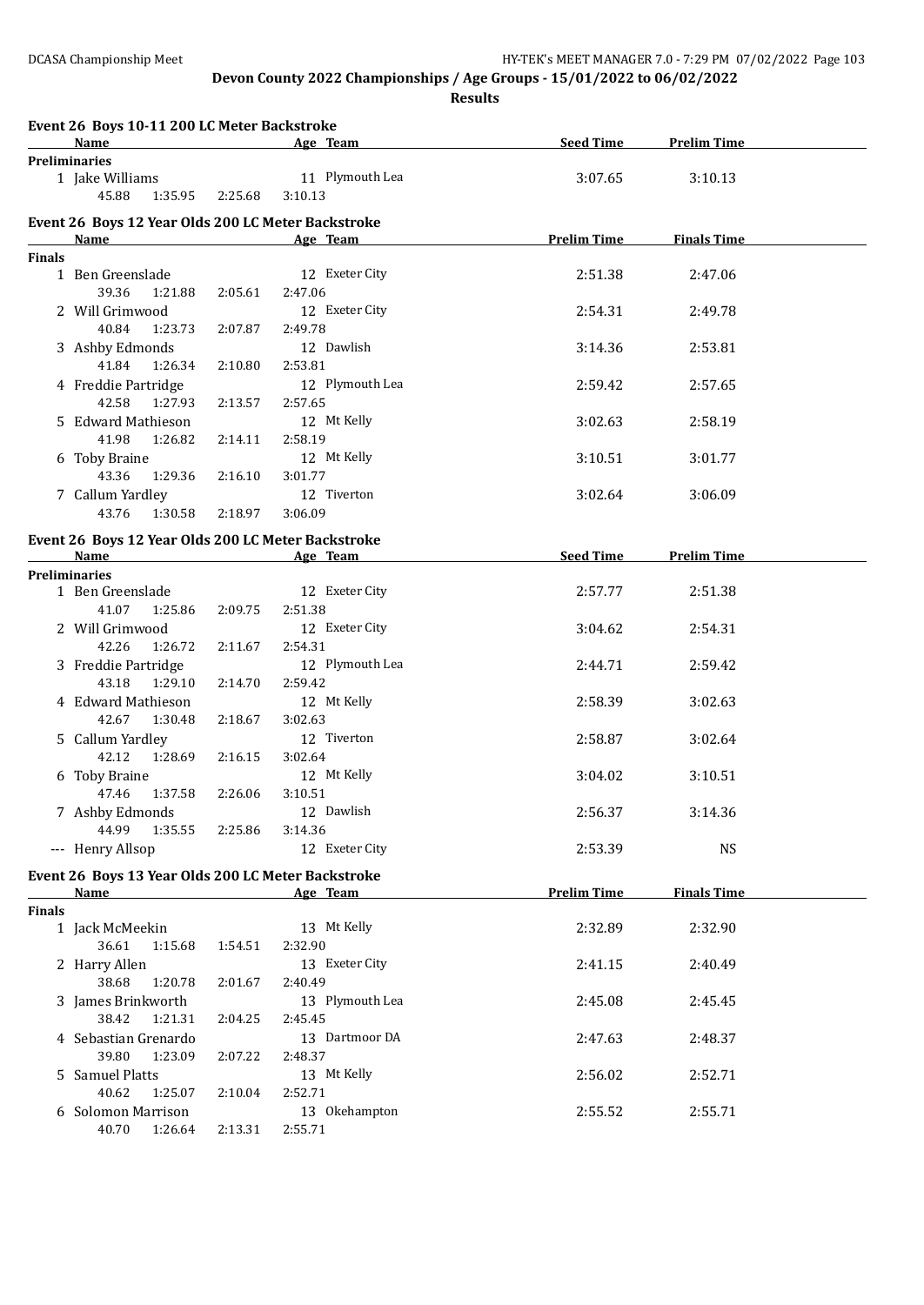### **Finals ... (Event 26 Boys 13 Year Olds 200 LC Meter Backstroke)**

36.23 1:16.26 1:57.07 2:37.24

38.14 1:18.71 1:58.60 2:37.66

37.84 1:18.68 1:59.96 2:40.34

38.05 1:19.51 2:02.23 2:41.97

38.04 1:19.39 2:01.47 2:42.19

|               | Name and the second service of the series of the series of the series of the series of the series of the series of the series of the series of the series of the series of the series of the series of the series of the serie | Age Team                                                                                  | <b>Prelim Time</b> | <b>Finals Time</b> |  |
|---------------|--------------------------------------------------------------------------------------------------------------------------------------------------------------------------------------------------------------------------------|-------------------------------------------------------------------------------------------|--------------------|--------------------|--|
|               | 7 William Lloyd                                                                                                                                                                                                                | 13 Brixham                                                                                | 2:54.30            | 2:57.17            |  |
|               | 40.44<br>1:26.57<br>2:13.72                                                                                                                                                                                                    | 2:57.17                                                                                   |                    |                    |  |
|               | 8 Caden Wray-Williams                                                                                                                                                                                                          | 13 Mt Kelly                                                                               | 2:54.43            | 2:57.57            |  |
|               | 41.04<br>1:26.18<br>2:12.97                                                                                                                                                                                                    | 2:57.57                                                                                   |                    |                    |  |
|               | Event 26 Boys 13 Year Olds 200 LC Meter Backstroke                                                                                                                                                                             |                                                                                           |                    |                    |  |
|               | Name                                                                                                                                                                                                                           | Age Team                                                                                  | Seed Time          | <b>Prelim Time</b> |  |
|               | Preliminaries                                                                                                                                                                                                                  |                                                                                           |                    |                    |  |
|               | 1 Jack McMeekin                                                                                                                                                                                                                | 13 Mt Kelly                                                                               | 2:31.32            | 2:32.89            |  |
|               | 36.49<br>1:15.25<br>1:54.63                                                                                                                                                                                                    | 2:32.89                                                                                   |                    |                    |  |
|               | 2 Harry Allen                                                                                                                                                                                                                  | 13 Exeter City                                                                            | 2:46.45            | 2:41.15            |  |
|               | 39.07<br>1:20.79<br>2:01.67                                                                                                                                                                                                    | 2:41.15                                                                                   |                    |                    |  |
|               | 3 James Brinkworth                                                                                                                                                                                                             | 13 Plymouth Lea                                                                           | 2:43.73            | 2:45.08            |  |
|               | 39.29<br>1:22.14<br>2:05.45                                                                                                                                                                                                    | 2:45.08                                                                                   |                    |                    |  |
|               | 4 Sebastian Grenardo                                                                                                                                                                                                           | 13 Dartmoor DA                                                                            | 2:44.23            | 2:47.63            |  |
|               | 39.09<br>1:22.13<br>2:05.99                                                                                                                                                                                                    | 2:47.63                                                                                   |                    |                    |  |
|               | 5 William Lloyd                                                                                                                                                                                                                | 13 Brixham                                                                                | 2:57.75            | 2:54.30            |  |
|               | 40.07<br>1:25.18<br>2:11.68                                                                                                                                                                                                    | 2:54.30                                                                                   |                    |                    |  |
|               | 6 Caden Wray-Williams                                                                                                                                                                                                          | 13 Mt Kelly                                                                               | 2:56.29            | 2:54.43            |  |
|               | 40.73<br>1:25.04<br>2:10.94                                                                                                                                                                                                    | 2:54.43                                                                                   |                    |                    |  |
|               | 7 Solomon Marrison                                                                                                                                                                                                             | 13 Okehampton                                                                             | 2:52.78            | 2:55.52            |  |
|               | 41.16<br>1:26.76<br>2:13.12                                                                                                                                                                                                    | 2:55.52                                                                                   |                    |                    |  |
|               | 8 Samuel Platts                                                                                                                                                                                                                | 13 Mt Kelly                                                                               | 2:56.57            | 2:56.02            |  |
|               | 41.59<br>1:27.33<br>2:13.82                                                                                                                                                                                                    | 2:56.02                                                                                   |                    |                    |  |
|               | 9 Rhys Greenfield                                                                                                                                                                                                              | 13 Plymouth Lea                                                                           | 2:46.89            | 2:58.15            |  |
|               | 42.12<br>1:27.30<br>2:14.12                                                                                                                                                                                                    | 2:58.15                                                                                   |                    |                    |  |
|               | 10 William Hamilton                                                                                                                                                                                                            | 13 Plymouth Lea                                                                           | 2:50.39            | 3:00.47            |  |
|               | 43.70<br>1:29.45<br>2:16.20                                                                                                                                                                                                    | 3:00.47                                                                                   |                    |                    |  |
|               | 11 Martin Eschle                                                                                                                                                                                                               | 13 Barnstaple                                                                             | 2:54.25            | 3:02.95            |  |
|               | 43.73<br>1:31.01<br>2:18.77                                                                                                                                                                                                    | 3:02.95                                                                                   |                    |                    |  |
|               | 12 Henry Roberts                                                                                                                                                                                                               | 13 Tiverton                                                                               | 2:50.30            | 3:04.16            |  |
|               | 44.03<br>1:31.32<br>2:19.74                                                                                                                                                                                                    | 3:04.16                                                                                   |                    |                    |  |
|               | --- Toby Nakamura-Drew                                                                                                                                                                                                         | 13 Dartmoor DA                                                                            | 2:48.15            | <b>DQ</b>          |  |
|               |                                                                                                                                                                                                                                | 6.3 Totally submerged, (except for first 15m following the start or turn) during the race |                    |                    |  |
|               | Event 26 Boys 14 Year Olds 200 LC Meter Backstroke                                                                                                                                                                             |                                                                                           |                    |                    |  |
|               | Name                                                                                                                                                                                                                           | Age Team                                                                                  | <b>Prelim Time</b> | <b>Finals Time</b> |  |
| <b>Finals</b> |                                                                                                                                                                                                                                |                                                                                           |                    |                    |  |
|               | 1 Oliver Bennett                                                                                                                                                                                                               | 14 Plymouth Lea                                                                           | 2:29.94            | 2:28.92            |  |
|               | 35.34<br>1:13.62<br>1:51.96                                                                                                                                                                                                    | 2:28.92                                                                                   |                    |                    |  |
|               | 2 Tain Phillips                                                                                                                                                                                                                | 14 Plymouth Lea                                                                           | 2:29.60            | 2:29.02            |  |
|               | 35.30 1:13.95<br>1:53.09                                                                                                                                                                                                       | 2:29.02                                                                                   |                    |                    |  |
|               | 3 Nathan Apps                                                                                                                                                                                                                  | 14 Paignton                                                                               | 2:34.03            | 2:34.28            |  |
|               | 35.41<br>1:14.85<br>1:55.32                                                                                                                                                                                                    | 2:34.28                                                                                   |                    |                    |  |
|               | 4 Alexander Johnson                                                                                                                                                                                                            | 14 Exeter City                                                                            | 2:34.57            | 2:37.24            |  |

5 Daniel Sturt 14 Mt Kelly 2:37.20 2:37.66

6 Iskandar Raubenheimer 14 Plymouth Lea 2:39.94 2:40.34

7 Lewis Gow 14 Tiverton 2:42.36 2:41.97

8 Cody Rice 14 Mt Kelly 2:42.34 2:42.19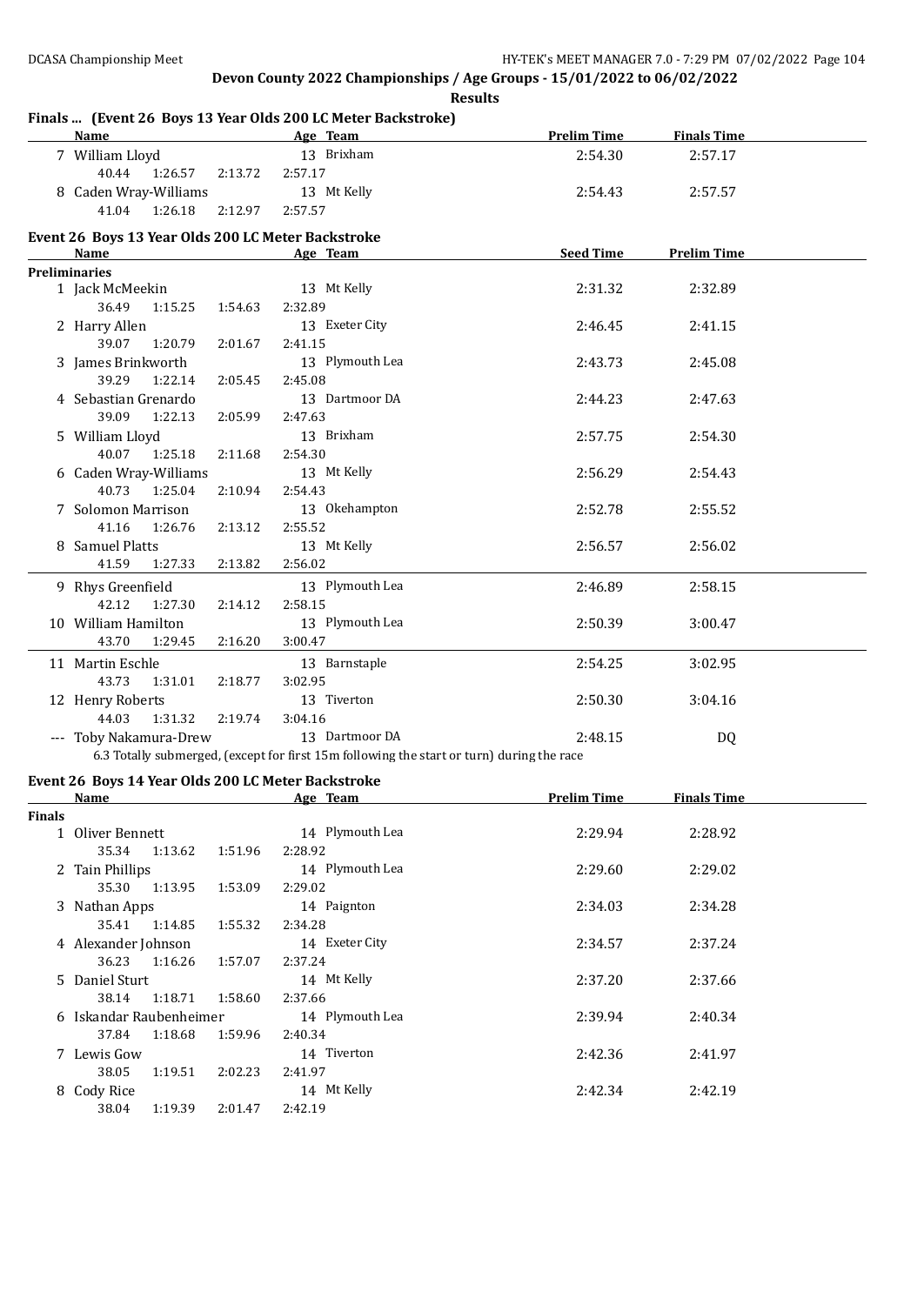**Results**

|               | Event 26 Boys 14 Year Olds 200 LC Meter Backstroke<br>Name |         | Age Team                                                                                  | <b>Seed Time</b>   | <b>Prelim Time</b> |  |
|---------------|------------------------------------------------------------|---------|-------------------------------------------------------------------------------------------|--------------------|--------------------|--|
|               | <b>Preliminaries</b>                                       |         |                                                                                           |                    |                    |  |
|               | 1 Tain Phillips                                            |         | 14 Plymouth Lea                                                                           | 2:23.33            | 2:29.60            |  |
|               | 35.09<br>1:13.80                                           | 1:52.12 | 2:29.60                                                                                   |                    |                    |  |
|               | 2 Oliver Bennett                                           |         | 14 Plymouth Lea                                                                           | 2:29.12            | 2:29.94            |  |
|               | 35.78<br>1:13.84                                           | 1:52.19 | 2:29.94                                                                                   |                    |                    |  |
|               | 3 Nathan Apps                                              |         | 14 Paignton                                                                               | 2:24.43            | 2:34.03            |  |
|               | 35.63<br>1:14.23                                           | 1:54.53 | 2:34.03                                                                                   |                    |                    |  |
|               | 4 Alexander Johnson                                        |         | 14 Exeter City                                                                            | 2:29.10            | 2:34.57            |  |
|               | 35.29<br>1:14.75                                           | 1:54.72 | 2:34.57                                                                                   |                    |                    |  |
|               | 5 Daniel Sturt                                             |         | 14 Mt Kelly                                                                               | 2:38.00            | 2:37.20            |  |
|               | 38.05<br>1:18.29                                           | 1:58.56 | 2:37.20                                                                                   |                    |                    |  |
|               | 6 Iskandar Raubenheimer                                    |         | 14 Plymouth Lea                                                                           | 2:34.51            | 2:39.94            |  |
|               | 37.51<br>1:18.10                                           | 1:59.37 | 2:39.94                                                                                   |                    |                    |  |
|               |                                                            |         | 14 Mt Kelly                                                                               | 2:39.82            | 2:42.34            |  |
|               | 7 Cody Rice<br>38.89<br>1:20.08                            | 2:01.68 | 2:42.34                                                                                   |                    |                    |  |
|               | 8 Lewis Gow                                                |         | 14 Tiverton                                                                               | 2:40.37            | 2:42.36            |  |
|               | 38.32                                                      |         |                                                                                           |                    |                    |  |
|               | 1:21.12                                                    | 2:02.57 | 2:42.36                                                                                   |                    |                    |  |
|               | --- Ben Uff                                                |         | 14 Mt Kelly                                                                               | 2:16.62            | DQ                 |  |
|               |                                                            |         | 6.4 More than one single or double simultaneous arm pull used to initiate the turn or not |                    |                    |  |
|               | --- Zak Herring-Green                                      |         | 14 Plymouth Lea                                                                           | 2:34.60            | <b>NS</b>          |  |
|               | Event 26 Men 15 Year Olds 200 LC Meter Backstroke          |         |                                                                                           |                    |                    |  |
|               | Name                                                       |         | Age Team                                                                                  | <b>Prelim Time</b> | <b>Finals Time</b> |  |
| <b>Finals</b> |                                                            |         |                                                                                           |                    |                    |  |
|               | 1 Brydan Byrne                                             |         | 15 Mt Kelly                                                                               | 2:20.90            | 2:09.81            |  |
|               | 30.93<br>1:04.04                                           | 1:37.74 | 2:09.81                                                                                   |                    |                    |  |
|               | 2 Fergus Thomson                                           |         | 15 Mt Kelly                                                                               | 2:12.59            | 2:09.83            |  |
|               | 30.19<br>1:03.10                                           | 1:36.77 | 2:09.83                                                                                   |                    |                    |  |
|               | 3 Oliver Dennis                                            |         | 15 Plymouth Lea                                                                           | 2:23.85            | 2:21.45            |  |
|               | 33.01<br>1:08.62                                           | 1:45.47 | 2:21.45                                                                                   |                    |                    |  |
|               | 4 Panagiotis Angelakis                                     |         | 15 Mt Kelly                                                                               | 2:30.30            | 2:28.19            |  |
|               | 35.85<br>1:13.55                                           | 1:51.86 | 2:28.19                                                                                   |                    |                    |  |
|               | 5 Nathan McManus                                           |         | 15 Plymouth Lea                                                                           | 2:29.93            | 2:28.63            |  |
|               | 36.00<br>1:15.31                                           | 1:53.17 | 2:28.63                                                                                   |                    |                    |  |
|               | 6 Thomas Parrott                                           |         | 15 Mt Kelly                                                                               | 2:28.77            | 2:29.34            |  |
|               | 35.27<br>1:13.70                                           | 1:52.44 | 2:29.34                                                                                   |                    |                    |  |
|               | 7 Matthew Hamilton                                         |         | 15 Plymouth Lea                                                                           | 2:32.92            | 2:32.37            |  |
|               | 36.12<br>1:15.53                                           | 1:54.95 | 2:32.37                                                                                   |                    |                    |  |
|               | 8 Thomas Bennett                                           |         | 15 Plymouth Lea                                                                           | 2:34.99            | 2:36.50            |  |
|               | 36.55<br>1:15.88                                           | 1:56.64 | 2:36.50                                                                                   |                    |                    |  |
|               |                                                            |         |                                                                                           |                    |                    |  |
|               | Event 26 Men 15 Year Olds 200 LC Meter Backstroke          |         |                                                                                           |                    |                    |  |
|               | Name                                                       |         | Age Team                                                                                  | <b>Seed Time</b>   | <b>Prelim Time</b> |  |
|               | <b>Preliminaries</b>                                       |         | 15 Mt Kelly                                                                               | 2:06.15            |                    |  |
|               | 1 Fergus Thomson<br>31.21<br>1:05.44                       | 1:39.95 | 2:12.59                                                                                   |                    | 2:12.59            |  |
|               |                                                            |         |                                                                                           |                    |                    |  |
|               | 2 Brydan Byrne                                             |         | 15 Mt Kelly                                                                               | 2:06.06            | 2:20.90            |  |
|               | 32.42<br>1:08.77                                           | 1:45.60 | 2:20.90                                                                                   |                    |                    |  |
|               | 3 Oliver Dennis                                            |         | 15 Plymouth Lea                                                                           | 2:14.12            | 2:23.85            |  |
|               | 33.73<br>1:10.22                                           | 1:47.54 | 2:23.85                                                                                   |                    |                    |  |
|               | 4 Thomas Parrott                                           |         | 15 Mt Kelly                                                                               | 2:34.29            | 2:28.77            |  |
|               | 34.41<br>1:12.06                                           | 1:50.80 | 2:28.77                                                                                   |                    |                    |  |
|               | 5 Nathan McManus                                           |         | 15 Plymouth Lea                                                                           | 2:18.59            | 2:29.93            |  |
|               | 35.69<br>1:13.86                                           | 1:53.41 | 2:29.93                                                                                   |                    |                    |  |
|               | 6 Panagiotis Angelakis                                     |         | 15 Mt Kelly                                                                               | 2:23.22            | 2:30.30            |  |
|               | 35.50  1:13.60                                             | 1:52.14 | 2:30.30                                                                                   |                    |                    |  |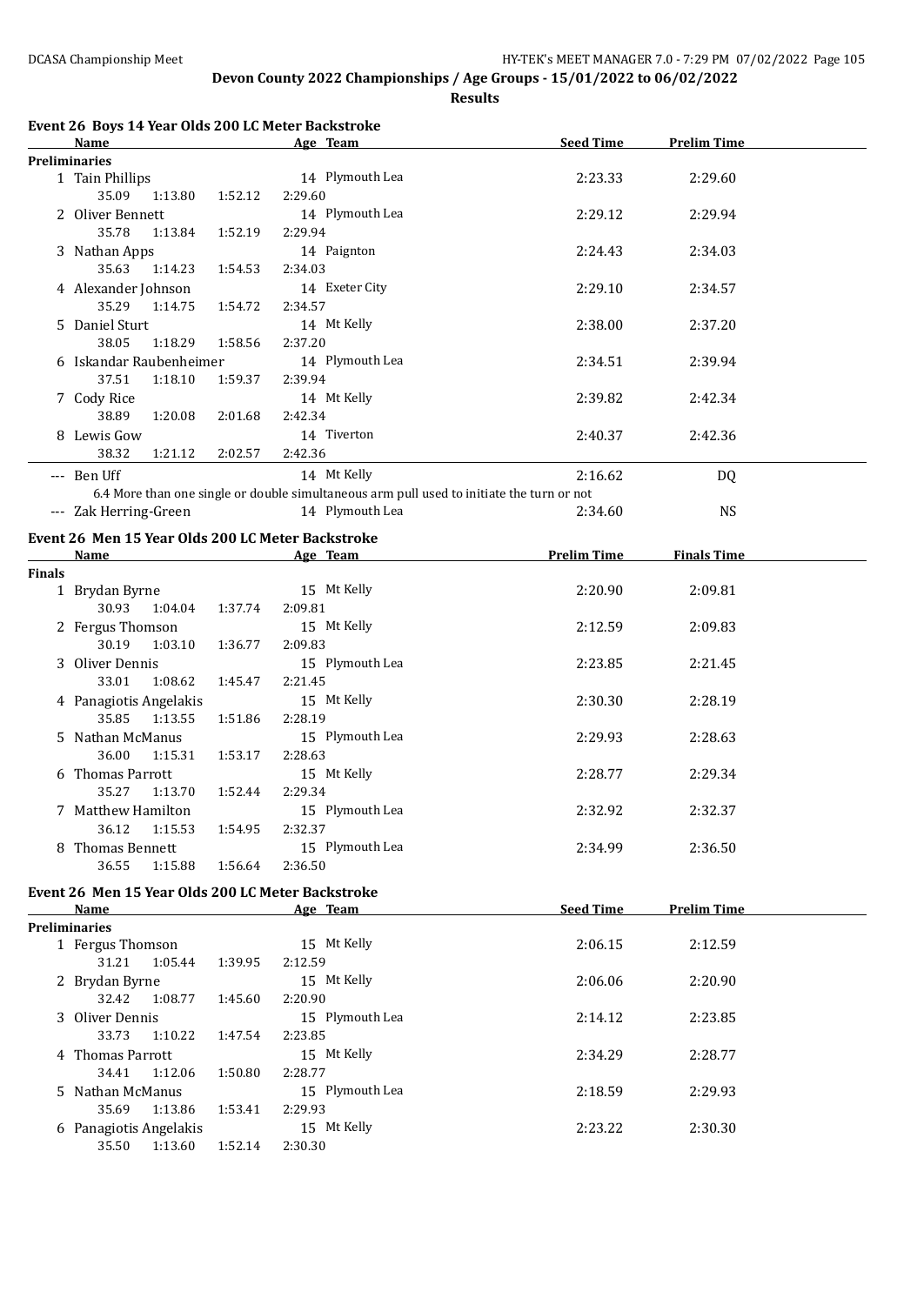### **Preliminaries ... (Event 26 Men 15 Year Olds 200 LC Meter Backstroke)**

|               | Name                                              |         | Age Team                                                                                                 | <b>Seed Time</b>   | <b>Prelim Time</b> |  |
|---------------|---------------------------------------------------|---------|----------------------------------------------------------------------------------------------------------|--------------------|--------------------|--|
|               | 7 Matthew Hamilton                                |         | 15 Plymouth Lea                                                                                          | 2:20.20            | 2:32.92            |  |
|               | 35.06<br>1:14.61                                  | 1:54.57 | 2:32.92                                                                                                  |                    |                    |  |
|               | 8 Thomas Bennett                                  |         | 15 Plymouth Lea                                                                                          | 2:25.59            | 2:34.99            |  |
|               | 36.01<br>1:15.00                                  | 1:54.95 | 2:34.99                                                                                                  |                    |                    |  |
|               | 9 James Blackwell                                 |         | 15 Plymouth Lea                                                                                          | 2:30.10            | 2:37.63            |  |
|               | 35.68<br>1:16.18                                  | 1:57.36 | 2:37.63                                                                                                  |                    |                    |  |
|               | --- James Hare                                    |         | 15 Barnstaple                                                                                            | 2:34.24            | DQ                 |  |
|               |                                                   |         | 6.3 Totally submerged, (except for first 15m following the start or turn) during the race                |                    |                    |  |
|               | --- Ethan Tyers                                   |         | 15 Exeter City                                                                                           | 2:22.53            | <b>NS</b>          |  |
|               |                                                   |         |                                                                                                          |                    |                    |  |
|               | Event 26 Men 16 Year Olds 200 LC Meter Backstroke |         |                                                                                                          |                    |                    |  |
|               |                                                   |         | Age Team                                                                                                 | <b>Prelim Time</b> | <b>Finals Time</b> |  |
| <b>Finals</b> | 1 Finn Broekhoven                                 |         | 16 Plymouth Lea                                                                                          | 2:24.80            | 2:11.91            |  |
|               | 29.76<br>1:02.94                                  | 1:37.74 | 2:11.91                                                                                                  |                    |                    |  |
|               |                                                   |         | 16 Mt Kelly                                                                                              |                    |                    |  |
|               | 2 Jonathan Turck<br>31.27<br>1:05.53              |         | 2:16.59                                                                                                  | 2:28.02            | 2:16.59            |  |
|               |                                                   | 1:41.27 |                                                                                                          | 2:36.93            | 2:26.17            |  |
|               | 3 Harry Butler<br>33.92                           |         | 16 Torquay<br>2:26.17                                                                                    |                    |                    |  |
|               | 1:11.33                                           | 1:49.66 | 16 Plymouth Lea                                                                                          |                    |                    |  |
|               | 4 George Hayward                                  |         |                                                                                                          | 2:32.79            | 2:33.37            |  |
|               | 34.54 1:13.06                                     | 1:53.60 | 2:33.37                                                                                                  |                    |                    |  |
|               | --- Haydn Stone                                   |         | 16 Dinnaton<br>6.3 Totally submerged, (except for first 15m following the start or turn) during the race | 2:29.22            | DQ                 |  |
|               |                                                   |         |                                                                                                          |                    |                    |  |
|               | Event 26 Men 16 Year Olds 200 LC Meter Backstroke |         |                                                                                                          |                    |                    |  |
|               | Name                                              |         | Age Team                                                                                                 | <b>Seed Time</b>   | <b>Prelim Time</b> |  |
|               | <b>Preliminaries</b>                              |         |                                                                                                          |                    |                    |  |
|               | 1 Finn Broekhoven                                 |         | 16 Plymouth Lea                                                                                          | 2:07.55            | 2:24.80            |  |
|               | 32.61<br>1:09.25                                  | 1:47.41 | 2:24.80                                                                                                  |                    |                    |  |
|               | 2 Jonathan Turck                                  |         | 16 Mt Kelly                                                                                              | 2:15.28            | 2:28.02            |  |
|               | 33.50<br>1:10.93                                  | 1:49.81 | 2:28.02                                                                                                  |                    |                    |  |
|               | 3 Haydn Stone                                     |         | 16 Dinnaton                                                                                              | 2:26.46            | 2:29.22            |  |
|               | 33.49<br>1:11.53                                  | 1:51.61 | 2:29.22                                                                                                  |                    |                    |  |
|               | 4 George Hayward                                  |         | 16 Plymouth Lea                                                                                          | 2:29.02            | 2:32.79            |  |
|               | 34.39<br>1:13.46                                  | 1:53.73 | 2:32.79                                                                                                  |                    |                    |  |
|               | 5 Harry Butler                                    |         | 16 Torquay                                                                                               | 2:24.22            | 2:36.93            |  |
|               | 36.79<br>1:16.56                                  | 1:56.83 | 2:36.93                                                                                                  |                    |                    |  |
|               | --- Joshua Williams                               |         | 16 Dartmoor DA                                                                                           | 2:22.45            | DQ                 |  |
|               |                                                   |         | 6.3 Totally submerged, (except for first 15m following the start or turn) during the race                |                    |                    |  |
|               | Event 26 Men 17 & Over 200 LC Meter Backstroke    |         |                                                                                                          |                    |                    |  |
|               | Name                                              |         | Age Team                                                                                                 | <b>Prelim Time</b> | <b>Finals Time</b> |  |
| <b>Finals</b> |                                                   |         |                                                                                                          |                    |                    |  |
|               | 1 Fritz Dietz                                     |         | 18 Dartmoor DA                                                                                           | 2:11.35            | 2:10.41            |  |
|               | 28.95<br>1:02.34                                  | 1:37.49 | 2:10.41                                                                                                  |                    |                    |  |
|               | 2 Donatas Dragasius                               |         | 18 Mt Kelly                                                                                              | 2:16.88            | 2:11.85            |  |
|               | 31.08<br>1:04.87                                  | 1:38.48 | 2:11.85                                                                                                  |                    |                    |  |
|               | 3 Kalon Veale                                     |         | 31 Totnes                                                                                                | 2:14.91            | 2:14.34            |  |
|               | 30.58<br>1:04.30                                  | 1:39.48 | 2:14.34                                                                                                  |                    |                    |  |
|               | 4 Moritz Baumgartner                              |         | 17 Mt Kelly                                                                                              | 2:15.37            | 2:14.99            |  |
|               | 32.03<br>1:06.21                                  | 1:40.63 | 2:14.99                                                                                                  |                    |                    |  |
|               | 5 Charlie Hazell                                  |         | 18 Mt Kelly                                                                                              | 2:17.79            | 2:15.80            |  |
|               | 31.82<br>1:07.07                                  | 1:41.96 | 2:15.80                                                                                                  |                    |                    |  |
|               | 6 Gideon Hollinsky                                |         | 17 Plymouth Lea                                                                                          | 2:17.21            | 2:19.28            |  |
|               | 32.02<br>1:07.33                                  | 1:43.83 | 2:19.28                                                                                                  |                    |                    |  |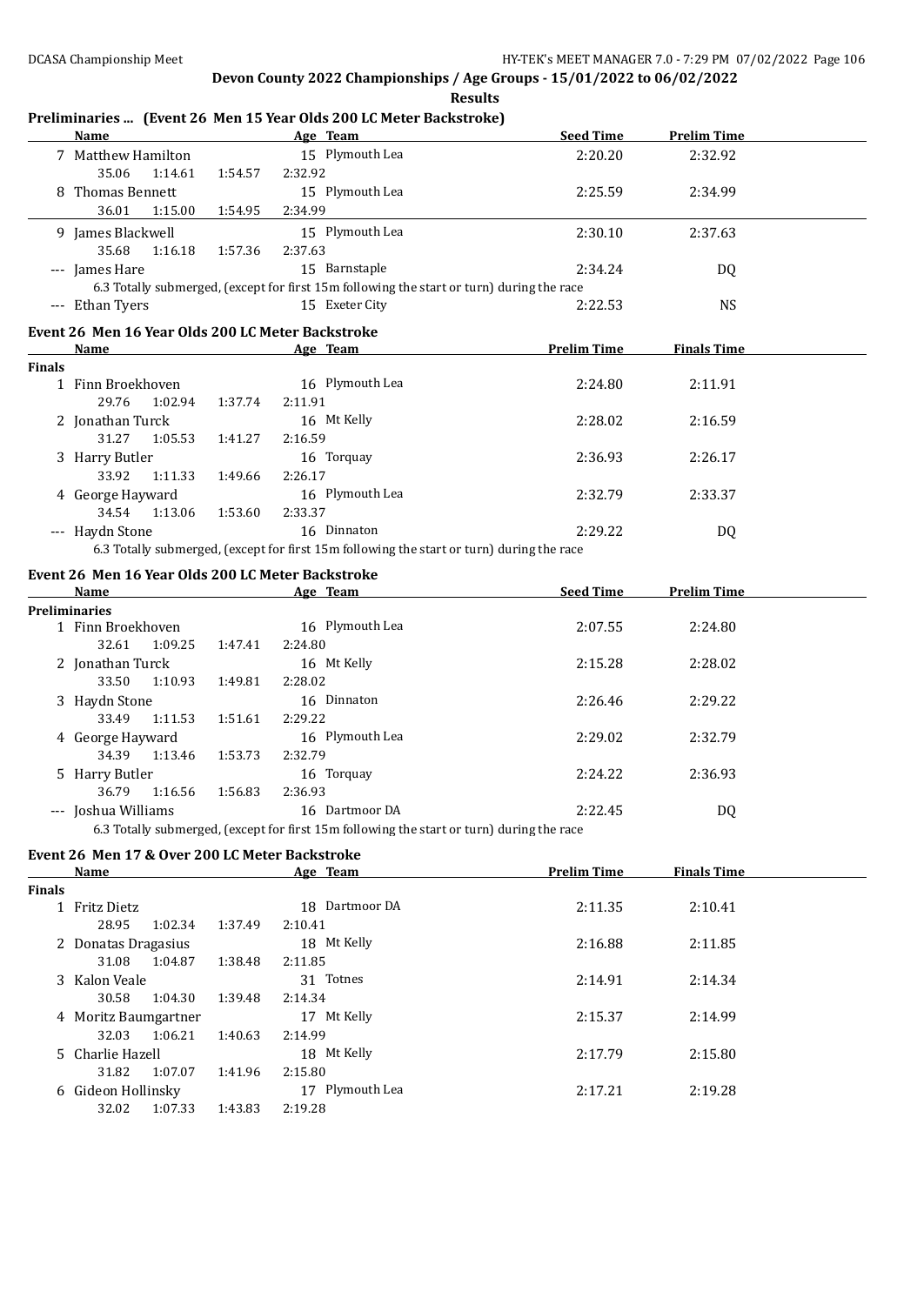#### **Finals ... (Event 26 Men 17 & Over 200 LC Meter Backstroke) Name Age Team Prelim Time Finals Time** 7 Mehdi El Mansar 18 Plymouth Lea 2:17.52 2:19.66 32.91 1:08.93 1:44.49 2:19.66 8 Finley Graves 17 Exeter City 2:20.00 2:22.51 32.43 1:08.43 1:44.87 2:22.51 **Event 26 Men 17 & Over 200 LC Meter Backstroke Name Age Team Seed Time Prelim Time Preliminaries** 1 Fritz Dietz 18 Dartmoor DA 2:08.00 2:11.35 30.23 1:04.63 1:38.51 2:11.35 2 Kalon Veale 31 Totnes 2:05.99 2:14.91 30.94 1:04.82 1:40.22 2:14.91 3 Moritz Baumgartner 17 Mt Kelly 2:04.37 2:15.37 31.99 1:05.66 1:40.72 2:15.37 4 Donatas Dragasius 18 Mt Kelly 2:04.88 2:16.88 32.15 1:07.01 1:42.48 2:16.88 5 Gideon Hollinsky 17 Plymouth Lea 2:08.53 2:17.21 31.19 1:05.71 1:41.59 2:17.21 6 Mehdi El Mansar 18 Plymouth Lea 2:06.18 2:17.52 33.36 1:08.67 1:44.12 2:17.52 7 Charlie Hazell 18 Mt Kelly 2:05.85 2:17.79 32.75 1:08.68 1:43.62 2:17.79 8 Finley Graves 17 Exeter City 2:22.34 2:20.00 32.44 1:08.47 1:44.06 2:20.00 9 Harry Robinson 18 Mt Kelly 2:10.23 2:21.80 31.06 1:05.95 1:44.71 2:21.80 10 Anthony Davies 17 Mt Kelly 2:15.37 2:22.18 32.86 1:08.67 1:46.01 2:22.18 11 George Chapman 17 Plymouth Lea 2:07.16 2:22.47 33.27 1:08.52 1:45.63 2:22.47 12 Thomas Jones 17 Dinnaton 2:21.01 2:24.02 32.67 1:09.05 1:46.98 2:24.02 13 Frederick Varley 17 Plymouth Lea 2:16.76 2:25.93 32.45 1:08.94 1:47.30 2:25.93 14 Nathan Chapman 18 Mt Kelly 2:20.83 2:28.95 34.39 1:11.83 1:50.78 2:28.95 15 Jacob Tittle 17 Torridgeside 2:28.69 2:37.58 37.02 1:16.22 1:57.11 2:37.58 --- Sam Palmer 17 Tavistock 2:29.04 NS --- Harry Morgan-Hughes 17 Dartmoor DA 2:20.55 NS --- Henry Wyrill 20 Plymouth Lea 2:05.59 NS -- Matthew Ward 17 Mt Kelly 1:58.45 NS --- Hubert Gdaniec 18 Plymouth Lea 2:01.86 NS **Event 26 Men 200 LC Meter Backstroke Multi-Class Age Team Seed Time Prelim Time Preliminaries** 1 Cameron Harris S14 21 Totnes 2:50.35 3:01.23 **Event 27 Girls 10-11 100 LC Meter Breaststroke Age Team Prelim Time Finals Time Finals** 1 Ava Edwards 11 Plymouth Lea 1:36.13 1:35.24 45.01 1:35.24 2 Annabelle Roberts 11 Tiverton 1:41.34 1:43.18 48.55 1:43.18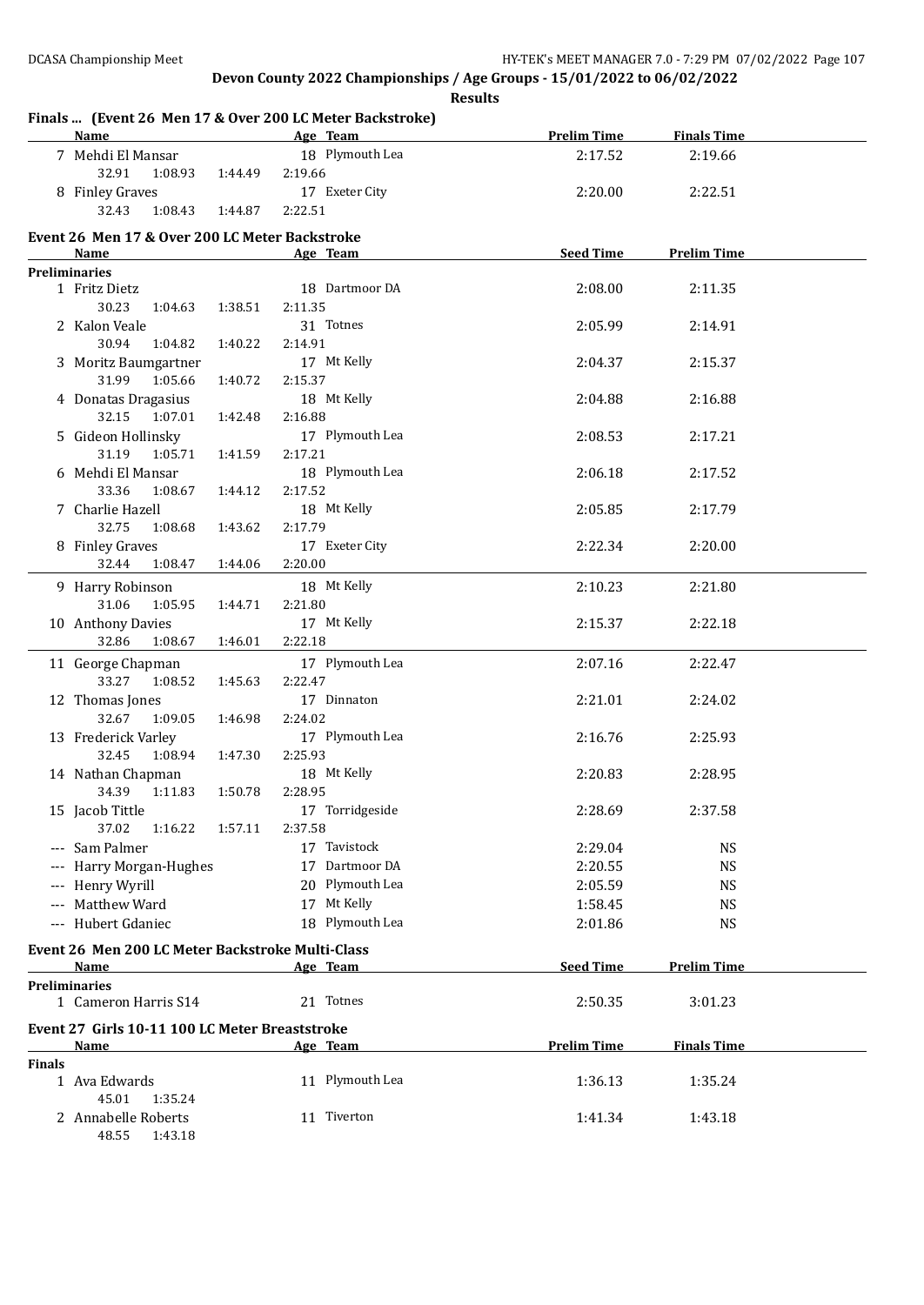**Results**

| Age Team<br><b>Seed Time</b><br><b>Prelim Time</b><br><b>Name</b><br><b>Preliminaries</b><br>11 Plymouth Lea<br>1 Ava Edwards<br>1:35.10<br>1:36.13<br>46.71<br>1:36.13<br>11 Tiverton<br>2 Annabelle Roberts<br>1:39.26<br>1:41.34<br>48.53<br>1:41.34<br>Event 27 Girls 12 Year Olds 100 LC Meter Breaststroke<br><b>Prelim Time</b><br><b>Finals Time</b><br>Name<br>Age Team |  |
|----------------------------------------------------------------------------------------------------------------------------------------------------------------------------------------------------------------------------------------------------------------------------------------------------------------------------------------------------------------------------------|--|
|                                                                                                                                                                                                                                                                                                                                                                                  |  |
|                                                                                                                                                                                                                                                                                                                                                                                  |  |
|                                                                                                                                                                                                                                                                                                                                                                                  |  |
|                                                                                                                                                                                                                                                                                                                                                                                  |  |
| <b>Finals</b>                                                                                                                                                                                                                                                                                                                                                                    |  |
| 12 Mt Kelly<br>1:30.00<br>1 Christina Angelakis<br>1:27.50<br>41.31<br>1:27.50                                                                                                                                                                                                                                                                                                   |  |
| 12 Plymouth Lea<br>2 Lily Green<br>1:31.60<br>1:28.49<br>42.87<br>1:28.49                                                                                                                                                                                                                                                                                                        |  |
| 12 Dawlish<br>3 Yasmin Yelland<br>1:37.44<br>1:30.37<br>42.67<br>1:30.37                                                                                                                                                                                                                                                                                                         |  |
| 12 Exeter City<br>4 Jessica Hill<br>1:42.65<br>1:37.80<br>47.07<br>1:37.80                                                                                                                                                                                                                                                                                                       |  |
| 12 Torridgeside<br>5 Norah Tittle<br>1:38.82<br>1:38.58<br>47.68<br>1:38.58                                                                                                                                                                                                                                                                                                      |  |
| 12 Exeter City<br>6 Erin Perman<br>1:38.91<br>1:40.77<br>48.00<br>1:40.77                                                                                                                                                                                                                                                                                                        |  |
| 12 Exeter City<br>7 Emilia Vain<br>1:40.32<br>1:41.70<br>48.15<br>1:41.70                                                                                                                                                                                                                                                                                                        |  |
| 12 Plymouth Lea<br>--- Scarlet Hall<br>1:37.56<br>DQ<br>4.4 Start before starting signal                                                                                                                                                                                                                                                                                         |  |
| Event 27 Girls 12 Year Olds 100 LC Meter Breaststroke                                                                                                                                                                                                                                                                                                                            |  |
| <b>Name</b><br><b>Seed Time</b><br><b>Prelim Time</b><br>Age Team                                                                                                                                                                                                                                                                                                                |  |
| <b>Preliminaries</b>                                                                                                                                                                                                                                                                                                                                                             |  |
| 12 Mt Kelly<br>1 Christina Angelakis<br>1:27.90<br>1:30.00<br>42.39<br>1:30.00                                                                                                                                                                                                                                                                                                   |  |
| 12 Plymouth Lea<br>2 Lily Green<br>1:26.47<br>1:31.60<br>43.80<br>1:31.60                                                                                                                                                                                                                                                                                                        |  |
| 12 Dawlish<br>3 Yasmin Yelland<br>1:31.67<br>1:37.44<br>46.72<br>1:37.44                                                                                                                                                                                                                                                                                                         |  |
| 12 Plymouth Lea<br>4 Scarlet Hall<br>1:27.92<br>1:37.56<br>44.49<br>1:37.56                                                                                                                                                                                                                                                                                                      |  |
| 12 Torridgeside<br>1:33.28<br>1:38.82<br>5 Norah Tittle<br>47.32<br>1:38.82                                                                                                                                                                                                                                                                                                      |  |
| 12 Exeter City<br>6 Erin Perman<br>1:37.39<br>1:38.91<br>47.28<br>1:38.91                                                                                                                                                                                                                                                                                                        |  |
| 12 Exeter City<br>7 Emilia Vain<br>1:39.05<br>1:40.32<br>48.18<br>1:40.32                                                                                                                                                                                                                                                                                                        |  |
| 12 Exeter City<br>8 Jessica Hill<br>1:34.02<br>1:42.65<br>48.53<br>1:42.65                                                                                                                                                                                                                                                                                                       |  |
| Event 27 Girls 13 Year Olds 100 LC Meter Breaststroke                                                                                                                                                                                                                                                                                                                            |  |
| <b>Prelim Time</b><br><b>Finals Time</b><br>Age Team<br><u>Name</u>                                                                                                                                                                                                                                                                                                              |  |
| <b>Finals</b><br>13 Mt Kelly<br>1 Lisa Zhou<br>1:22.51<br>1:25.59                                                                                                                                                                                                                                                                                                                |  |
| 39.49<br>1:22.51<br>13 Mt Kelly<br>2 Alexandra Daw<br>1:24.34<br>1:23.57                                                                                                                                                                                                                                                                                                         |  |
| 40.60<br>1:23.57<br>13 Tiverton<br>3 Lotte Declerck<br>1:24.12<br>1:24.10<br>39.40<br>1:24.10                                                                                                                                                                                                                                                                                    |  |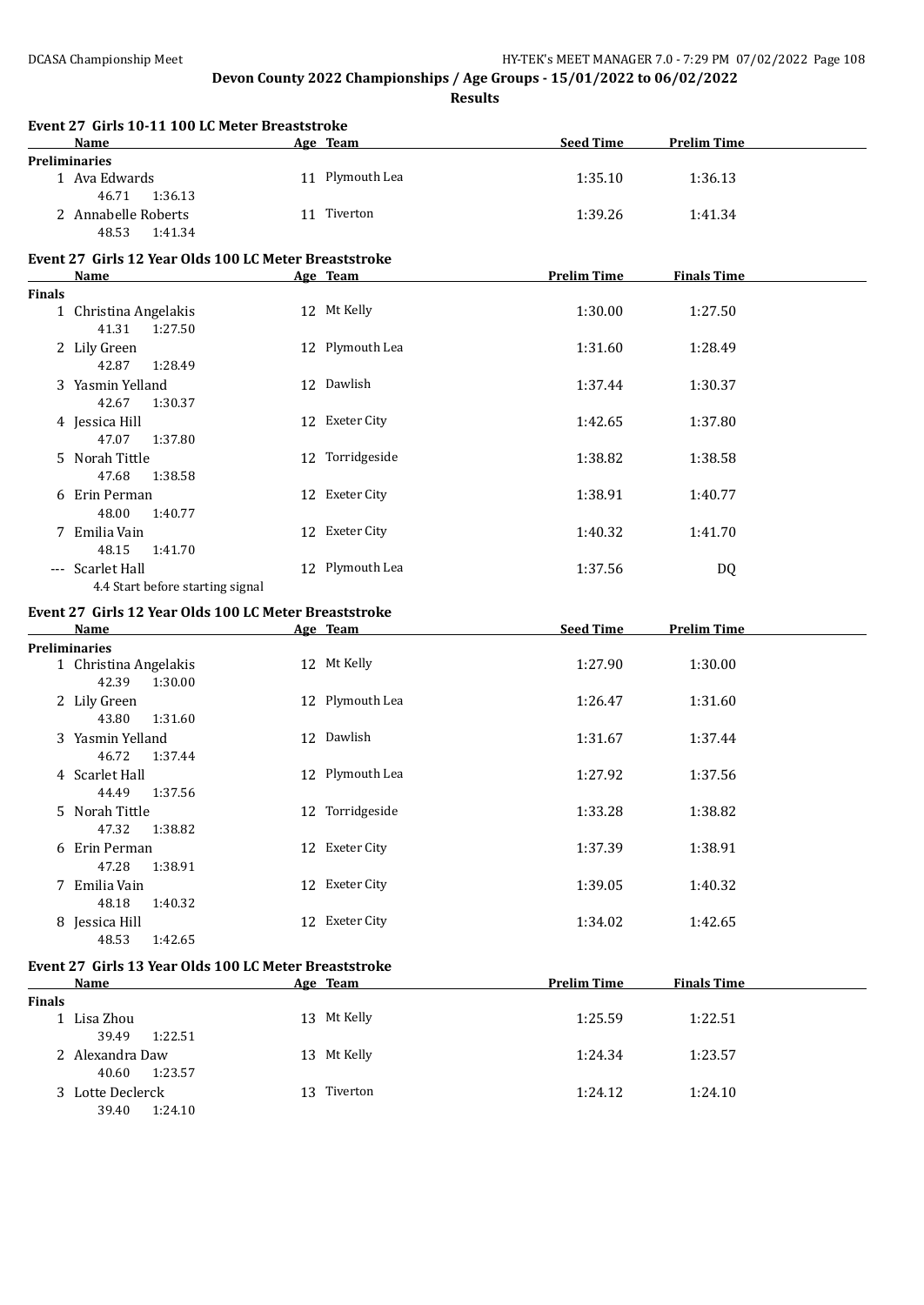#### **Name Age Team Prelim Time Finals Time** 4 Dixie Turner-Moore 13 Plymouth Lea 1:30.09 1:29.34 42.97 1:29.34 5 Abigail Law 13 Dartmoor DA 1:29.71 1:30.81 42.88 1:30.81 6 Ellena Hess 13 Mt Kelly 1:31.86 1:32.41 43.37 1:32.41 7 Ava Grant 1:32.78 13 Plymouth Lea 1:32.64 1:32.78 42.74 1:32.78 8 Ashton Thorne 13 Plymouth Lea 1:32.06 1:32.91 44.33 1:32.91 **Event 27 Girls 13 Year Olds 100 LC Meter Breaststroke Name Age Team Seed Time Prelim Time Preliminaries** 1 Lotte Declerck 13 Tiverton 1:24.16 1:24.12 39.25 1:24.12 2 Alexandra Daw 13 Mt Kelly 1:25.95 1:24.34 39.86 1:24.34 3 Lisa Zhou 13 Mt Kelly 1:20.62 1:25.59 40.20 1:25.59 4 Abigail Law 13 Dartmoor DA 1:22.62 1:29.71 42.59 1:29.71 5 Dixie Turner-Moore 13 Plymouth Lea 1:24.41 1:30.09 43.29 1:30.09 6 Ellena Hess 13 Mt Kelly 1:32.11 1:31.86 43.28 1:31.86 7 Ashton Thorne 13 Plymouth Lea 1:29.71 1:32.06 44.94 1:32.06 8 Ava Grant 13 Plymouth Lea 1:27.87 1:32.64 43.74 1:32.64 9 Sian Davies 13 Mt Kelly 11:33.46 1:34.79 45.07 1:34.79 10 Imogen Jones 13 Barnstaple 1:33.26 1:35.16 45.08 1:35.16 11 Isabella Holmes 13 Barnstaple 1:33.27 1:36.56 45.79 1:36.56 --- Esme Baker 13 Plymouth Lea 1:34.78 NS **Event 27 Girls 14 Year Olds 100 LC Meter Breaststroke Name Age Team Prelim Time Finals Time Finals** 1 Julianna Babbington 14 Plymouth Lea 1:20.16 1:17.42 36.55 1:17.42 2 Gabrielle Idle-Beavers 14 Mt Kelly 1:21.59 1:20.93 37.12 1:20.93 3 India Washer 14 Mt Kelly 1:22.77 1:23.01 39.45 1:23.01 4 Abigail Needs 14 Exeter City 1:24.11 1:23.80 39.74 1:23.80 5 Rose Harrison 14 Tiverton 1:24.26 1:24.01 39.54 1:24.01 6 Constance Logan 14 Mt Kelly 1:25.65 1:24.08 40.23 1:24.08 7 Tianna-Eve Foley 14 Plymouth Lea 1:24.72 1:24.70 39.62 1:24.70 8 Gracie Simons 14 Mt Kelly 1:25.52 1:28.43 41.52 1:28.43

#### **Finals ... (Event 27 Girls 13 Year Olds 100 LC Meter Breaststroke)**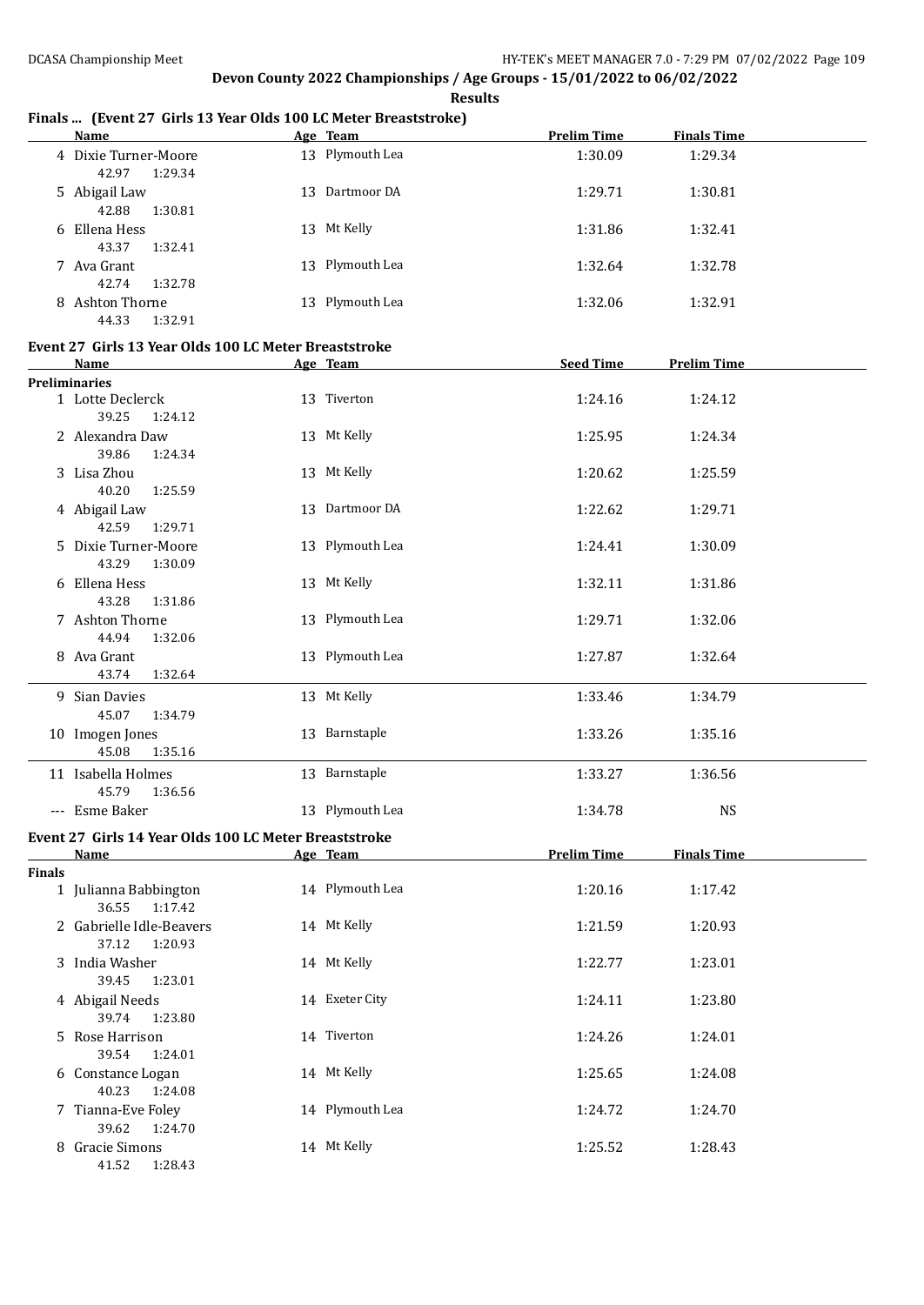**Results**

| <b>Name</b>                                  | Age Team        | <b>Seed Time</b> | <b>Prelim Time</b> |  |
|----------------------------------------------|-----------------|------------------|--------------------|--|
| <b>Preliminaries</b>                         |                 |                  |                    |  |
| 1 Julianna Babbington<br>38.37<br>1:20.16    | 14 Plymouth Lea | 1:17.55          | 1:20.16            |  |
| 2 Gabrielle Idle-Beavers<br>37.38<br>1:21.59 | 14 Mt Kelly     | 1:16.06          | 1:21.59            |  |
| 3 India Washer<br>38.83<br>1:22.77           | 14 Mt Kelly     | 1:17.50          | 1:22.77            |  |
| 4 Abigail Needs<br>40.48<br>1:24.11          | 14 Exeter City  | 1:21.28          | 1:24.11            |  |
| 5 Rose Harrison<br>39.61<br>1:24.26          | 14 Tiverton     | 1:21.41          | 1:24.26            |  |
| 6 Tianna-Eve Foley<br>40.49<br>1:24.72       | 14 Plymouth Lea | 1:21.08          | 1:24.72            |  |
| 7 Gracie Simons<br>40.58<br>1:25.52          | 14 Mt Kelly     | 1:24.51          | 1:25.52            |  |
| 8 Constance Logan<br>40.67<br>1:25.65        | 14 Mt Kelly     | 1:30.99          | 1:25.65            |  |
| 9 Freya Pearson<br>41.60<br>1:26.24          | 14 Plymouth Lea | 1:19.64          | 1:26.24            |  |
| 10 Tilly Davis<br>40.92<br>1:26.51           | 14 Mt Kelly     | 1:28.49          | 1:26.51            |  |
| 11 Florence Hadley<br>43.39<br>1:27.92       | 14 Paignton     | 1:24.99          | 1:27.92            |  |
| 12 Evie Palmer<br>41.20<br>1:28.70           | 14 Tavistock    | 1:28.65          | 1:28.70            |  |
| 13 Ruby Holmes<br>43.11<br>1:28.91           | 14 Plymouth Lea | 1:25.39          | 1:28.91            |  |
| 14 Anna Wilkinson<br>41.18<br>1:28.94        | 14 Mt Kelly     | 1:24.20          | 1:28.94            |  |
| 15 Evie Barnett<br>42.30<br>1:29.48          | 14 Exeter City  | 1:28.68          | 1:29.48            |  |
| 16 Karensa Babbington<br>43.00<br>1:31.93    | 14 Plymouth Lea | 1:25.78          | 1:31.93            |  |
| 17 Millie Hayes<br>43.66<br>1:32.08          | 14 Barnstaple   | 1:28.75          | 1:32.08            |  |
| 18 Maisie Phillips<br>42.83 1:32.38          | 14 Tiverton     | 1:32.25          | 1:32.38            |  |
| 19 Mia Buckley<br>43.85<br>1:32.45           | 14 Tavistock    | 1:31.41          | 1:32.45            |  |
| 20 Millie Page<br>43.02<br>1:32.66           | 14 Exeter City  | 1:33.98          | 1:32.66            |  |
| 21 Hanna Sari<br>43.76<br>1:32.73            | 14 Exeter City  | 1:29.90          | 1:32.73            |  |
| 22 Charlotte Turpin<br>44.30<br>1:34.14      | 14 Plymouth Lea | 1:29.31          | 1:34.14            |  |
| 23 Mia Lawes-Turley<br>45.13<br>1:34.70      | 14 Exeter City  | 1:32.02          | 1:34.70            |  |
| 24 Rose Smyth<br>44.14<br>1:34.71            | 14 Tiverton     | 1:32.52          | 1:34.71            |  |
| 25 Olive Astridge<br>44.18<br>1:35.22        | 14 Exeter City  | 1:32.86          | 1:35.22            |  |
| 26 Ayla Townsend<br>44.49<br>1:35.67         | 14 Brixham      | 1:32.63          | 1:35.67            |  |
| 27 Freya Walker<br>44.30<br>1:35.74          | 14 Brixham      | 1:30.91          | 1:35.74            |  |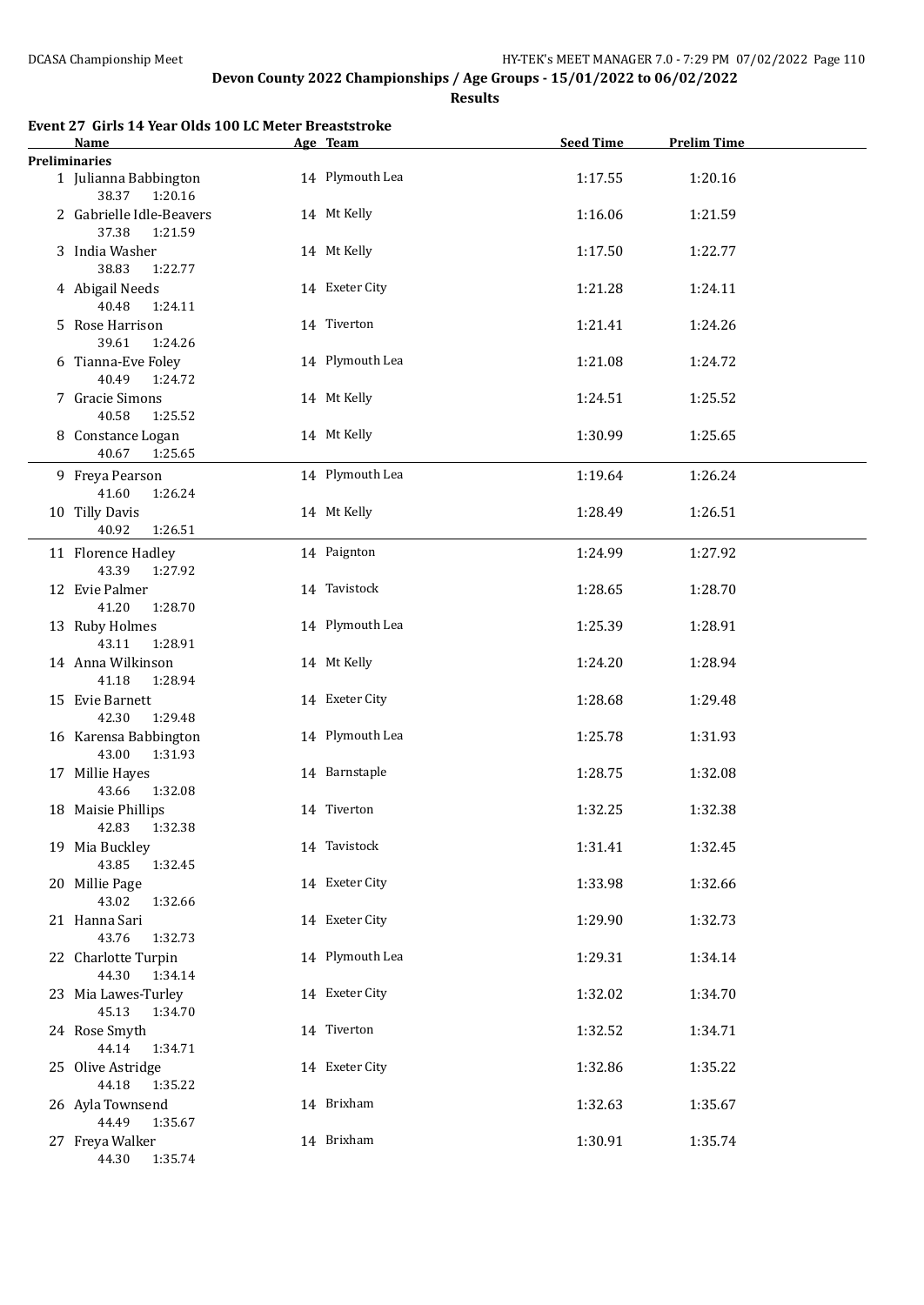**Results**

|        | Preliminaries  (Event 27 Girls 14 Year Olds 100 LC Meter Breaststroke)<br><b>Name</b>     | Age Team |                 | <b>Seed Time</b>   | <b>Prelim Time</b> |  |
|--------|-------------------------------------------------------------------------------------------|----------|-----------------|--------------------|--------------------|--|
|        | --- Isobelle Hawling                                                                      |          | 14 Dinnaton     | 1:31.56            | DQ                 |  |
|        | 7.1 After the start or after each turn single butterfly kick not performed before the 1st |          |                 |                    |                    |  |
|        | Event 27 Women 15 Year Olds 100 LC Meter Breaststroke                                     |          |                 |                    |                    |  |
|        | <b>Name</b>                                                                               | Age Team |                 | <b>Prelim Time</b> | <b>Finals Time</b> |  |
| Finals |                                                                                           |          |                 |                    |                    |  |
|        | 1 Lotta Schulze<br>36.06<br>1:15.25                                                       |          | 15 Mt Kelly     | 1:15.55            | 1:15.25            |  |
|        | 2 Ellie Kennington<br>34.63<br>1:15.34                                                    |          | 15 Plymouth Lea | 1:16.27            | 1:15.34            |  |
|        | 3 Tia Bird<br>37.37<br>1:22.31                                                            |          | 15 Plymouth Lea | 1:22.85            | 1:22.31            |  |
|        | 4 Zoe Falconer<br>39.81<br>1:23.85                                                        |          | 15 Mt Kelly     | 1:24.11            | 1:23.85            |  |
|        | 5 Nicole Quiller<br>39.48<br>1:24.37                                                      |          | 15 Mt Kelly     | 1:23.16            | 1:24.37            |  |
|        | 6 Esme Sherriff<br>40.24<br>1:24.93                                                       |          | 15 Mt Kelly     | 1:24.98            | 1:24.93            |  |
|        | 7 Gemma Bennett<br>40.08<br>1:25.46                                                       |          | 15 Plymouth Lea | 1:24.64            | 1:25.46            |  |
|        | 8 Alyze Gentles<br>40.85<br>1:26.20                                                       |          | 15 Plymouth Lea | 1:24.82            | 1:26.20            |  |
|        | Event 27 Women 15 Year Olds 100 LC Meter Breaststroke                                     |          |                 |                    |                    |  |
|        | Name                                                                                      | Age Team |                 | <b>Seed Time</b>   | <b>Prelim Time</b> |  |
|        | <b>Preliminaries</b>                                                                      |          |                 |                    |                    |  |
|        | 1 Lotta Schulze<br>36.22<br>1:15.55                                                       |          | 15 Mt Kelly     | 1:10.83            | 1:15.55            |  |
|        | 2 Ellie Kennington<br>36.12<br>1:16.27                                                    |          | 15 Plymouth Lea | 1:11.47            | 1:16.27            |  |
|        | 3 Tia Bird<br>39.00<br>1:22.85                                                            |          | 15 Plymouth Lea | 1:19.80            | 1:22.85            |  |
|        | 4 Nicole Quiller<br>38.31<br>1:23.16                                                      |          | 15 Mt Kelly     | 1:25.43            | 1:23.16            |  |
|        | 5 Zoe Falconer<br>39.77<br>1:24.11                                                        |          | 15 Mt Kelly     | 1:19.99            | 1:24.11            |  |
|        | 6 Gemma Bennett<br>39.27<br>1:24.64                                                       |          | 15 Plymouth Lea | 1:21.67            | 1:24.64            |  |
|        | 7 Alyze Gentles                                                                           |          | 15 Plymouth Lea | 1:21.08            | 1:24.82            |  |

8 Esme Sherriff 15 Mt Kelly 1:19.26 1:24.98

13 Ruby Hatherley 15 Exeter City 1:23.62 1:26.87

14 Lillie Morris 15 Dawlish 1:25.49 1:26.89

15 Emma Declerck 15 Tiverton 1:21.86 1:29.38

39.54 1:24.98 9 Sara Sari 1:25.41 15 Exeter City 1:21.16 1:25.41 40.35 1:25.41 10 Sophie Benn 15 Mt Kelly 1:26.25 1:25.56 40.11 1:25.56 11 Samantha Tse 15 Mt Kelly 1:27.20 1:25.63 41.70 1:25.63 12 Ella Jones 15 Barnstaple 1:27.34 1:26.43

40.21 1:24.82

42.08 1:26.43

41.06 1:26.87

40.05 1:26.89

42.36 1:29.38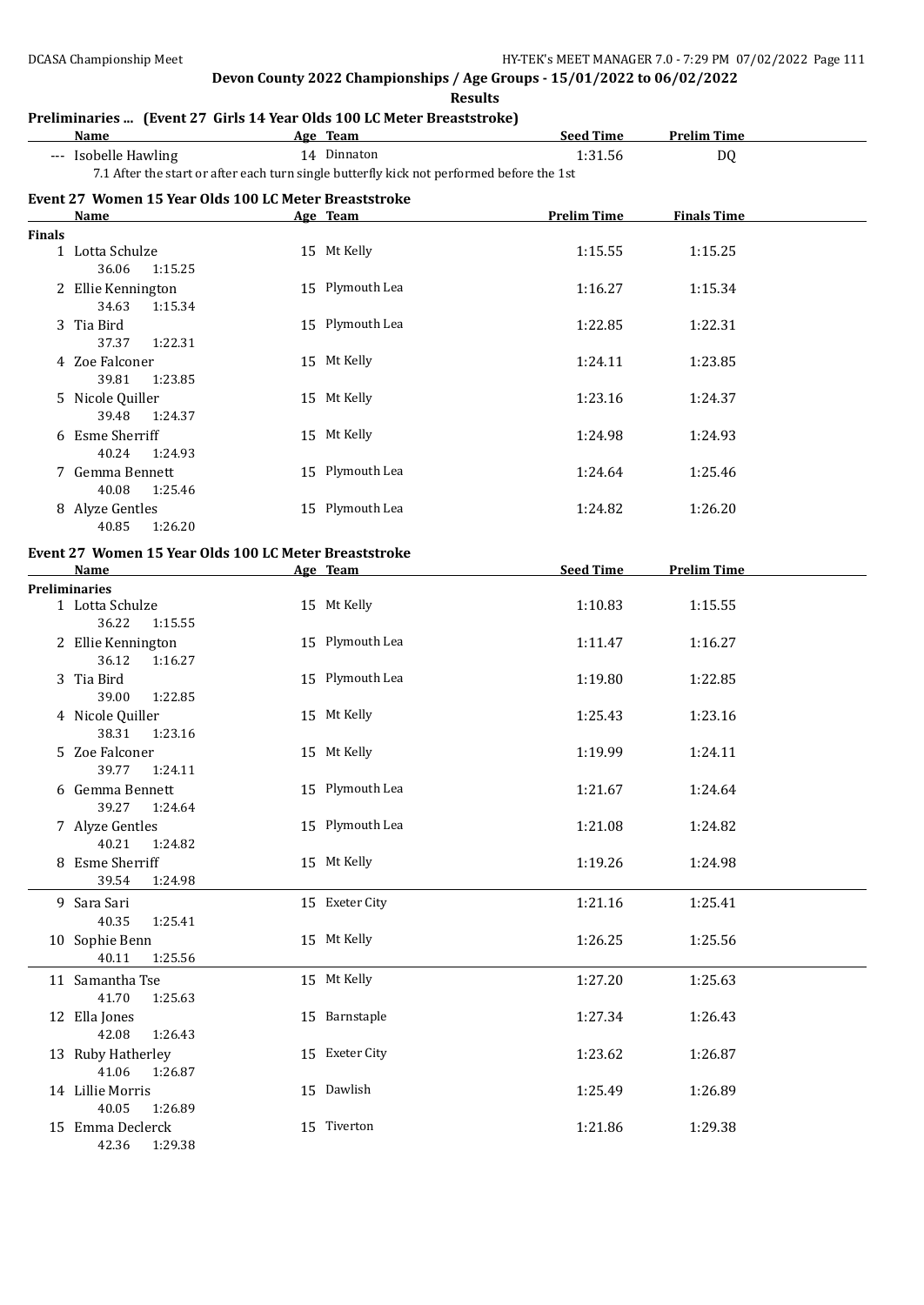**Results**

#### **Preliminaries ... (Event 27 Women 15 Year Olds 100 LC Meter Breaststroke)**

|               | <b>Name</b>                                           | Age Team        | <b>Seed Time</b>   | <b>Prelim Time</b> |  |
|---------------|-------------------------------------------------------|-----------------|--------------------|--------------------|--|
|               | 16 Mia Sodyte<br>41.88<br>1:31.49                     | 15 Plymouth Lea | 1:28.04            | 1:31.49            |  |
|               | 17 Evelyn Fenwick<br>43.13<br>1:32.13                 | 15 Plymouth Lea | 1:31.37            | 1:32.13            |  |
|               | 18 Liberty Wright<br>42.99<br>1:32.43                 | 15 Barnstaple   | 1:28.28            | 1:32.43            |  |
|               | 19 Verity Braine<br>44.12<br>1:34.51                  | 15 Plymouth Lea | 1:27.75            | 1:34.51            |  |
|               | 20 Millesime Taylor<br>44.98<br>1:36.85               | 15 Plymouth Lea | 1:28.25            | 1:36.85            |  |
|               | --- Freya Murray                                      | 15 Plymouth Lea | 1:31.27            | <b>NS</b>          |  |
|               | --- Constanca Gordo                                   | 15 Plymouth Lea | 1:30.59            | <b>NS</b>          |  |
|               | Event 27 Women 16 Year Olds 100 LC Meter Breaststroke |                 |                    |                    |  |
|               | <b>Name</b>                                           | Age Team        | <b>Prelim Time</b> | <b>Finals Time</b> |  |
| <b>Finals</b> |                                                       |                 |                    |                    |  |
|               | 1 Jasmine D'Cunha<br>35.76<br>1:14.79                 | 16 Mt Kelly     | 1:15.78            | 1:14.79            |  |
|               | 2 Sophie Brassington<br>36.61<br>1:15.20              | 16 Mt Kelly     | 1:14.87            | 1:15.20            |  |
|               | 3 Isis Van Der Stroom<br>37.03<br>1:18.39             | 16 Mt Kelly     | 1:18.31            | 1:18.39            |  |
|               | 4 Madison Oman<br>37.50<br>1:20.73                    | 16 Dinnaton     | 1:20.30            | 1:20.73            |  |
|               | 5 Olivia Martin<br>38.73<br>1:21.75                   | 16 Mt Kelly     | 1:22.05            | 1:21.75            |  |
|               | 6 Amelia Baines<br>39.81<br>1:24.57                   | 16 Exeter City  | 1:25.52            | 1:24.57            |  |
|               | 7 Saffron Heale<br>40.90<br>1:27.88                   | 16 Exeter City  | 1:25.95            | 1:27.88            |  |
|               | 8 Macy Huthwaite<br>1:29.53<br>42.33                  | 16 Mt Kelly     | 1:25.38            | 1:29.53            |  |

#### **Event 27 Women 16 Year Olds 100 LC Meter Breaststroke**

|   | <b>Name</b>           | Age Team        | <b>Seed Time</b> | <b>Prelim Time</b> |
|---|-----------------------|-----------------|------------------|--------------------|
|   | <b>Preliminaries</b>  |                 |                  |                    |
|   | 1 Sophie Brassington  | 16 Mt Kelly     | 1:12.70          | 1:14.87            |
|   | 1:14.87<br>36.32      |                 |                  |                    |
|   | 2 Jasmine D'Cunha     | 16 Mt Kelly     | 1:13.06          | 1:15.78            |
|   | 36.24<br>1:15.78      |                 |                  |                    |
|   | 3 Isis Van Der Stroom | 16 Mt Kelly     | 1:16.76          | 1:18.31            |
|   | 36.55<br>1:18.31      |                 |                  |                    |
|   | 4 Madison Oman        | 16 Dinnaton     | 1:16.56          | 1:20.30            |
|   | 37.91<br>1:20.30      |                 |                  |                    |
|   | 5 Olivia Martin       | 16 Mt Kelly     | 1:14.62          | 1:22.05            |
|   | 38.54<br>1:22.05      |                 |                  |                    |
|   | 6 Macy Huthwaite      | 16 Mt Kelly     | 1:21.79          | 1:25.38            |
|   | 1:25.38<br>39.48      |                 |                  |                    |
| 7 | Amelia Baines         | 16 Exeter City  | 1:22.83          | 1:25.52            |
|   | 39.92<br>1:25.52      |                 |                  |                    |
|   | 8 Saffron Heale       | 16 Exeter City  | 1:23.18          | 1:25.95            |
|   | 40.27<br>1:25.95      |                 |                  |                    |
|   | 9 Carys Walker        | 16 Plymouth Lea | 1:21.18          | 1:26.16            |
|   | 39.97<br>1:26.16      |                 |                  |                    |
|   | 10 Megan Harris       | 16 Dinnaton     | 1:22.47          | 1:26.22            |
|   | 39.05<br>1:26.22      |                 |                  |                    |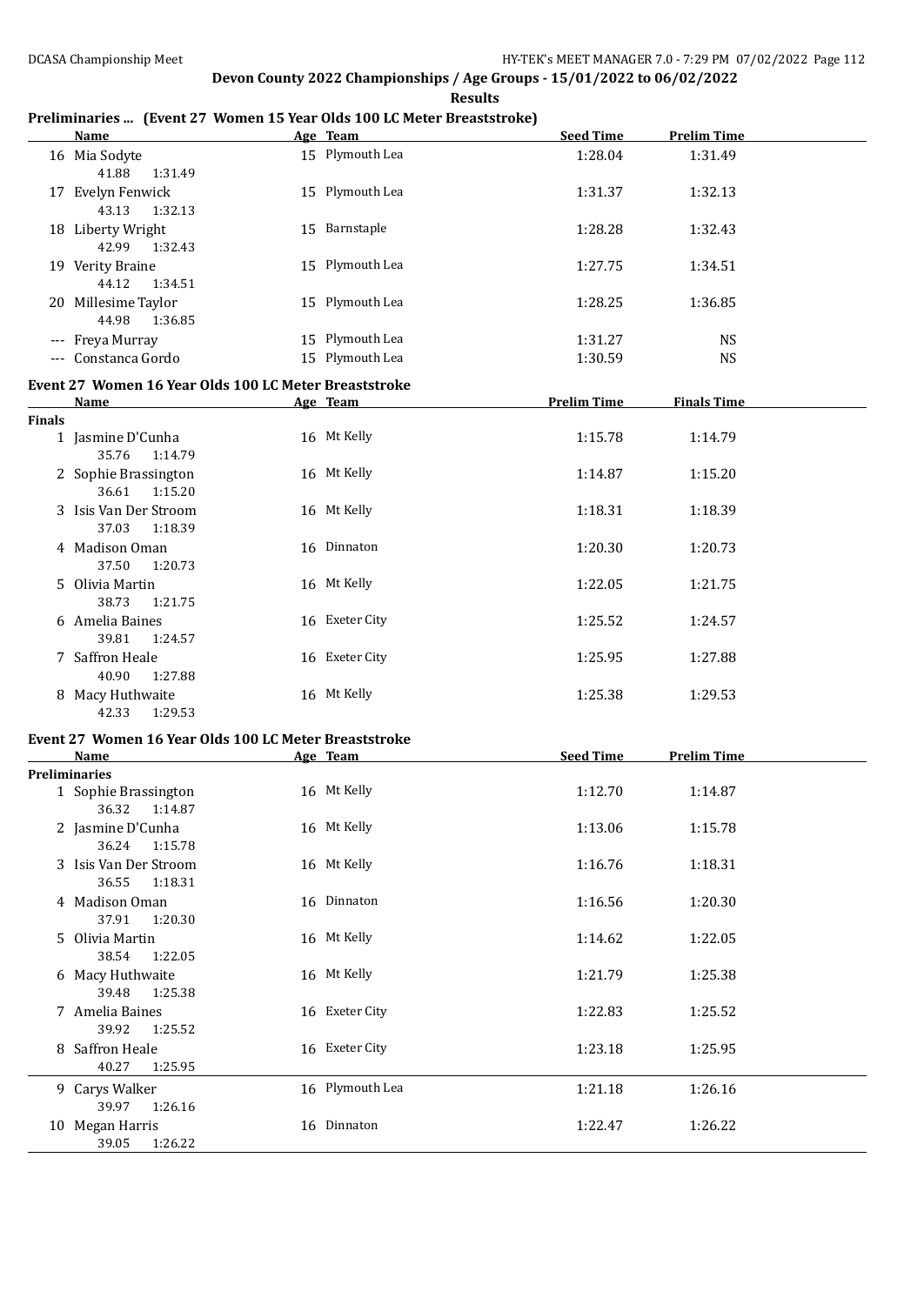**Results**

#### **Preliminaries ... (Event 27 Women 16 Year Olds 100 LC Meter Breaststroke)**

|               | <b>Name</b>                                                       | Age Team        | <b>Seed Time</b>   | <b>Prelim Time</b> |  |
|---------------|-------------------------------------------------------------------|-----------------|--------------------|--------------------|--|
|               | 11 Martha Wilson<br>42.54<br>1:28.74                              | 16 Plymouth Lea | 1:21.47            | 1:28.74            |  |
|               | 12 Scarlett Walker<br>41.37<br>1:29.29                            | 16 Brixham      | 1:26.59            | 1:29.29            |  |
|               | 13 Annabelle Chan<br>43.38<br>1:33.27                             | 16 Mt Kelly     | 1:29.25            | 1:33.27            |  |
|               | --- Alice Kinsey                                                  | 16 Mt Kelly     | 1:30.59            | <b>NS</b>          |  |
|               | --- Olivia Coy                                                    | 16 Plymouth Lea | 1:24.12            | <b>NS</b>          |  |
|               | --- Kaia-Lily Perkins                                             | 16 Plymouth Lea | 1:25.78            | <b>NS</b>          |  |
|               | --- Ruby Wheeler                                                  | 16 Plymouth Lea | 1:14.61            | <b>NS</b>          |  |
|               |                                                                   | 16 Plymouth Lea |                    |                    |  |
|               | --- Alice Chapman                                                 |                 | 1:20.98            | <b>NS</b>          |  |
|               | Event 27 Women 17 & Over 100 LC Meter Breaststroke                |                 |                    |                    |  |
|               | <b>Name</b>                                                       | Age Team        | <b>Prelim Time</b> | <b>Finals Time</b> |  |
| <b>Finals</b> |                                                                   |                 |                    |                    |  |
|               | 1 Hazal Ozkan<br>35.09<br>1:12.87                                 | 19 Mt Kelly     | 1:12.59            | 1:12.87            |  |
|               | 2 Claire Huellou<br>34.73<br>1:14.12                              | 17 Plymouth Lea | 1:13.97            | 1:14.12            |  |
|               | 3 Jodie Dilks<br>35.89<br>1:14.44                                 | 17 Tiverton     | 1:15.68            | 1:14.44            |  |
|               | 4 Lana Broekhoven<br>35.23<br>1:14.67                             | 19 Plymouth Lea | 1:16.56            | 1:14.67            |  |
|               | 5 Emily Morgan-Hughes<br>35.38 1:15.53                            | 18 Dartmoor DA  | 1:16.06            | 1:15.53            |  |
|               | 6 Chloe Skelt<br>36.12<br>1:16.42                                 | 17 Mt Kelly     | 1:16.36            | 1:16.42            |  |
|               | 7 Amelia Riggott<br>35.17<br>1:16.65                              | 18 Mt Kelly     | 1:15.79            | 1:16.65            |  |
|               | 8 Imogen Lambert<br>37.27<br>1:19.10                              | 18 Mt Kelly     | 1:17.09            | 1:19.10            |  |
|               |                                                                   |                 |                    |                    |  |
|               | Event 27 Women 17 & Over 100 LC Meter Breaststroke<br><b>Name</b> |                 | <b>Seed Time</b>   |                    |  |
|               | <b>Preliminaries</b>                                              | Age Team        |                    | <b>Prelim Time</b> |  |
|               | 1 Hazal Ozkan<br>36.01<br>1:12.59                                 | 19 Mt Kelly     | 1:07.33            | 1:12.59            |  |
|               | 2 Claire Huellou<br>34.80 1:13.97                                 | 17 Plymouth Lea | 1:12.65            | 1:13.97            |  |
|               | 3 Jodie Dilks<br>36.09<br>1:15.68                                 | 17 Tiverton     | 1:12.96            | 1:15.68            |  |
|               | 4 Amelia Riggott<br>35.02<br>1:15.79                              | 18 Mt Kelly     | 1:12.97            | 1:15.79            |  |
|               | 5 Emily Morgan-Hughes<br>35.67<br>1:16.06                         | 18 Dartmoor DA  | 1:11.49            | 1:16.06            |  |
|               | 6 Gemma Dilks<br>35.88<br>1:16.24                                 | 17 Tiverton     | 1:13.52            | 1:16.24            |  |
|               | 7 Chloe Skelt<br>34.92<br>1:16.36                                 | 17 Mt Kelly     | 1:12.17            | 1:16.36            |  |
|               | 8 Lana Broekhoven<br>36.06<br>1:16.56                             | 19 Plymouth Lea | 1:11.08            | 1:16.56            |  |
|               | 9 Imogen Lambert<br>36.30<br>1:17.09                              | 18 Mt Kelly     | 1:12.08            | 1:17.09            |  |
|               | 10 Hermione Roe<br>35.96<br>1:17.27                               | 17 Mt Kelly     | 1:11.93            | 1:17.27            |  |
|               | 11 Holly Robinson<br>36.75<br>1:17.83                             | 17 Mt Kelly     | 1:14.34            | 1:17.83            |  |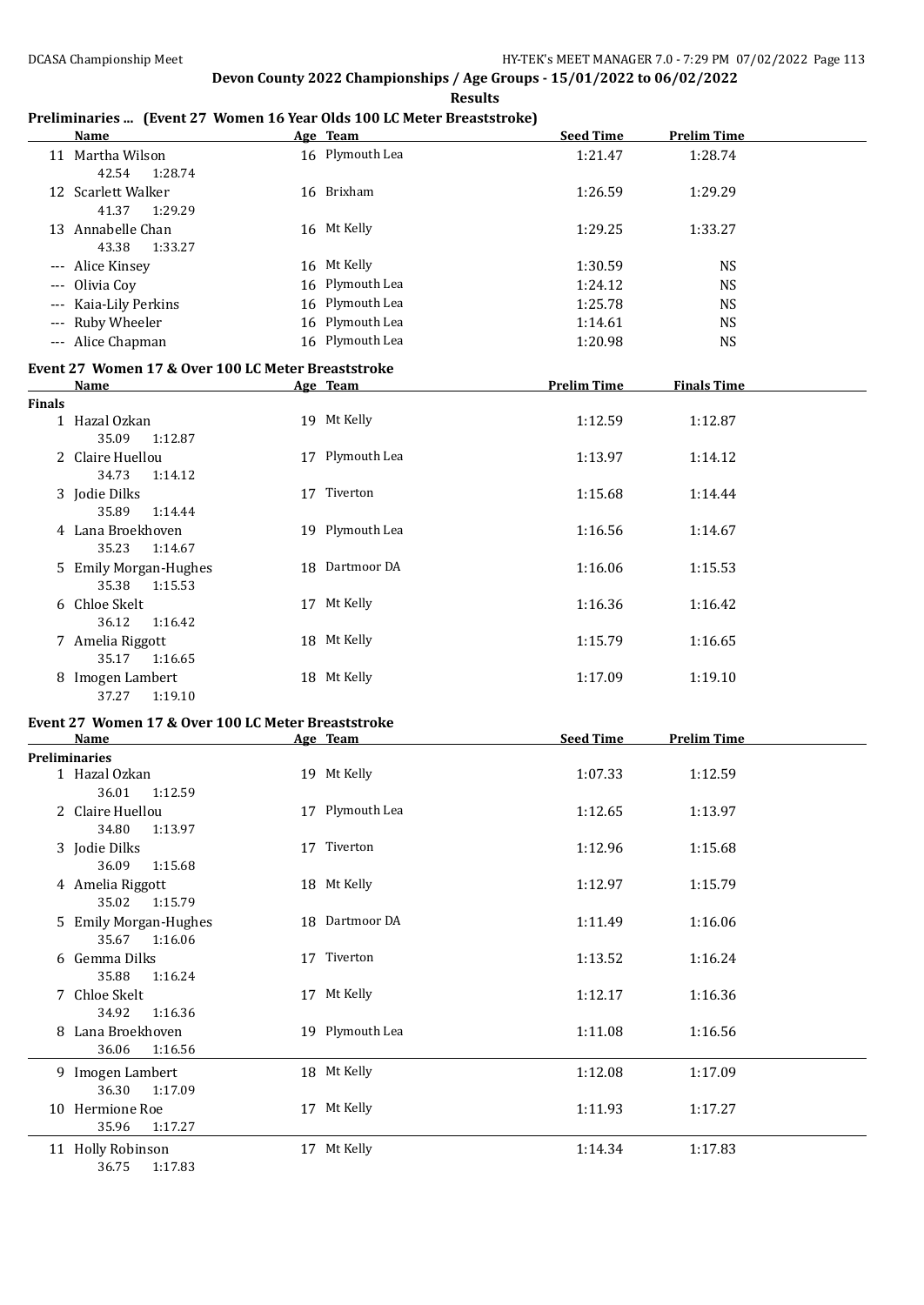**Results**

#### **Preliminaries ... (Event 27 Women 17 & Over 100 LC Meter Breaststroke)**

|               | <b>Name</b>                                          |         | Age Team                   | <b>Seed Time</b>              | <b>Prelim Time</b>          |
|---------------|------------------------------------------------------|---------|----------------------------|-------------------------------|-----------------------------|
|               | 12 Keely Ware<br>38.80<br>1:19.61                    |         | 17 Exeter City             | 1:21.79                       | 1:19.61                     |
|               | 13 Klara Evans<br>38.48<br>1:22.47                   |         | 17 Plymouth Lea            | 1:18.33                       | 1:22.47                     |
|               | 14 Jessica Swanston<br>39.28<br>1:23.33              |         | 17 Exeter City             | 1:20.01                       | 1:23.33                     |
|               | 15 Ella D'Cunha<br>38.56<br>1:24.34                  |         | 19 Dinnaton                | 1:19.08                       | 1:24.34                     |
|               | 16 Niamh Hutchinson<br>39.59<br>1:24.39              |         | 17 Plymouth Lea            | 1:21.96                       | 1:24.39                     |
|               | 17 Libby Brown<br>39.14<br>1:25.04                   |         | 18 Torridgeside            | 1:19.39                       | 1:25.04                     |
|               | 18 Millie Tout<br>39.90<br>1:25.31                   |         | 17 Dinnaton                | 1:22.83                       | 1:25.31                     |
|               | 19 Hannah Walker<br>40.35<br>1:25.62                 |         | 17 Tavistock               | 1:25.82                       | 1:25.62                     |
|               | 20 Kiera Wiseman<br>40.43<br>1:26.57                 |         | 17 Mt Kelly                | 1:24.15                       | 1:26.57                     |
|               | 21 Lucy Webber<br>41.42<br>1:26.70                   |         | 17 Tiverton                | 1:23.30                       | 1:26.70                     |
|               | 22 Grace James<br>41.46<br>1:27.14                   |         | 20 Exeter City             | 1:21.20                       | 1:27.14                     |
|               | 23 Charlotte Walker<br>41.00<br>1:27.35              |         | 17 Tavistock               | 1:23.23                       | 1:27.35                     |
|               | 24 Billie-Jo Ford<br>40.16<br>1:27.95                |         | 21 Barnstaple              | 1:24.02                       | 1:27.95                     |
|               | 25 Elise Grove<br>41.34<br>1:30.39                   |         | 19 Dawlish                 | 1:19.61                       | 1:30.39                     |
|               | 26 Olivia Broom<br>42.16<br>1:31.31                  |         | 18 Tiverton                | 1:21.36                       | 1:31.31                     |
|               | 27 Lara Bissett<br>43.31<br>1:31.66                  |         | 17 Brixham                 | 1:27.63                       | 1:31.66                     |
|               | 28 Jessica Paddon<br>45.01<br>1:32.47                |         | 19 Newton Abbot            | 1:26.60                       | 1:32.47                     |
|               | 29 Evie Lewis<br>45.02<br>1:35.95                    |         | 17 Dawlish                 | 1:26.08                       | 1:35.95                     |
|               | --- Elizabeth Wright                                 |         | 18 Plymouth Lea            | 1:17.70                       | <b>NS</b>                   |
|               | --- Flora Perkin                                     |         | 19 Dartmoor DA             | 1:10.95                       | <b>NS</b>                   |
|               | Charlotte Gibson                                     |         | 18 Paignton                | 1:22.10                       | <b>NS</b>                   |
|               | --- Georgia Maguire                                  |         | 18 Plymouth Lea            | 1:22.06                       | <b>NS</b>                   |
|               | Event 27 Women 100 LC Meter Breaststroke Multi-Class |         |                            |                               |                             |
|               | Name                                                 |         | Age Team                   | <b>Seed Time</b>              | <b>Prelim Time</b>          |
|               | <b>Preliminaries</b>                                 |         |                            |                               |                             |
|               | 1 Abigail Daly SB14<br>55.20<br>1:58.73              |         | 17 Devonport               | 1:51.97                       | 1:58.73                     |
|               | Event 28 Women 400 LC Meter Medley Relay             |         |                            |                               |                             |
|               | Team                                                 |         | Relay                      | <b>Seed Time</b>              | <b>Finals Time</b>          |
|               | 1 Plymouth Lea<br>1) Tia Crews 17                    |         | A<br>2) Lana Broekhoven 19 | 4:12.30<br>3) Ruby Wheeler 16 | 4:38.72<br>4) Zoe Cawsey 23 |
|               | Event 29 Boys 10-11 200 LC Meter Butterfly           |         |                            |                               |                             |
|               | <u>Name</u>                                          |         | Age Team                   | <b>Prelim Time</b>            | <b>Finals Time</b>          |
| <b>Finals</b> |                                                      |         |                            |                               |                             |
|               | 1 Jake Williams<br>42.61 1:34.93<br>2:29.15          | 3:21.02 | 11 Plymouth Lea            | 3:18.30                       | 3:21.02                     |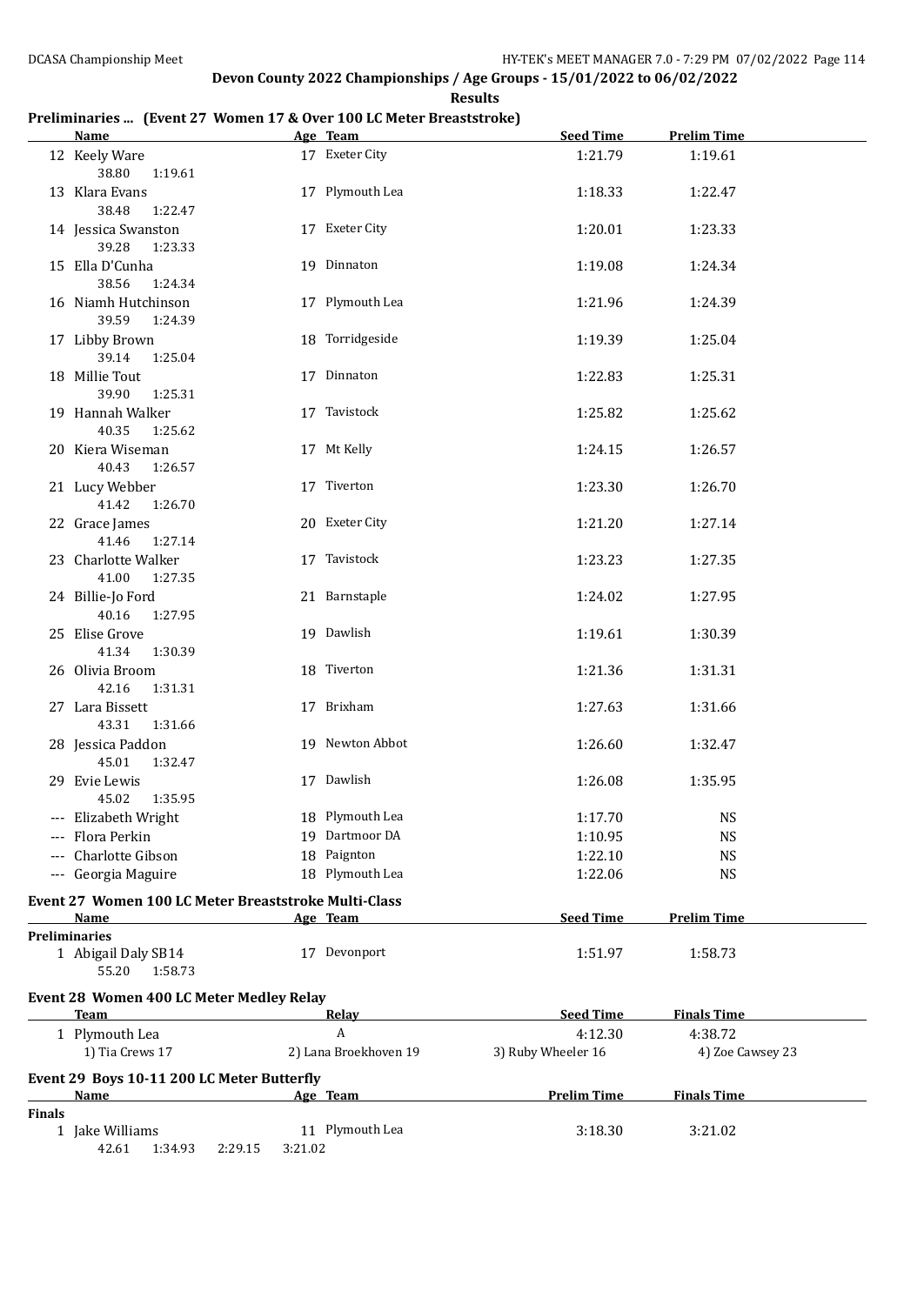**Results**

|               | Event 29 Boys 10-11 200 LC Meter Butterfly                  |                 |                            |                    |                    |  |
|---------------|-------------------------------------------------------------|-----------------|----------------------------|--------------------|--------------------|--|
|               | <b>Name</b>                                                 |                 | Age Team                   | <b>Seed Time</b>   | <b>Prelim Time</b> |  |
|               | <b>Preliminaries</b><br>1 Jake Williams<br>42.22<br>1:32.89 | 2:26.55         | 11 Plymouth Lea<br>3:18.30 | 3:30.88            | 3:18.30            |  |
|               | Event 29 Boys 12 Year Olds 200 LC Meter Butterfly<br>Name   |                 | Age Team                   | <b>Prelim Time</b> | <b>Finals Time</b> |  |
| <b>Finals</b> |                                                             |                 |                            |                    |                    |  |
|               | 1 James Biddick<br>45.64                                    | 1:44.36 2:44.62 | 12 Exeter City<br>3:45.53  | 3:33.27            | 3:45.53            |  |
|               | Event 29 Boys 12 Year Olds 200 LC Meter Butterfly<br>Name   |                 | Age Team                   | <b>Seed Time</b>   | <b>Prelim Time</b> |  |
|               | <b>Preliminaries</b>                                        |                 |                            |                    |                    |  |
|               | 1 James Biddick                                             |                 | 12 Exeter City             | 3:28.58            | 3:33.27            |  |
|               | 44.27<br>1:40.68                                            | 2:37.50         | 3:33.27                    |                    |                    |  |
|               | Event 29 Boys 13 Year Olds 200 LC Meter Butterfly           |                 |                            |                    |                    |  |
|               | Name                                                        |                 | Age Team                   | <b>Prelim Time</b> | <b>Finals Time</b> |  |
| <b>Finals</b> |                                                             |                 |                            |                    |                    |  |
|               | 1 Morgan Farrar                                             |                 | 13 Mt Kelly                | 3:05.13            | 3:06.41            |  |
|               | 40.66<br>1:28.68                                            | 2:17.77         | 3:06.41                    |                    |                    |  |
|               | 2 Arsene Vallez                                             |                 | 13 Exeter City             | 3:07.06            | 3:06.65            |  |
|               | 41.00<br>1:28.08                                            | 2:17.66         | 3:06.65                    |                    |                    |  |
|               | 3 Edward Chesworth<br>1:28.29                               | 3:06.73         | 13 Barnstaple              | 3:14.92            | 3:06.73            |  |
|               | 4 Chun Wang Cheung                                          |                 | 13 Exeter City             | 3:10.90            | 3:15.08            |  |
|               | 42.31<br>1:33.35                                            | 2:25.88         | 3:15.08                    |                    |                    |  |
|               | 5 Martin Eschle                                             |                 | 13 Barnstaple              | 3:22.74            | 3:16.56            |  |
|               | 1:30.71                                                     | 3:16.56         |                            |                    |                    |  |
|               | 6 James Brinkworth<br>43.07<br>1:32.58                      | 2:26.95         | 13 Plymouth Lea<br>3:18.87 | 3:19.81            | 3:18.87            |  |
|               |                                                             |                 |                            |                    |                    |  |
|               | Event 29 Boys 13 Year Olds 200 LC Meter Butterfly<br>Name   |                 | Age Team                   | <b>Seed Time</b>   | <b>Prelim Time</b> |  |
|               | <b>Preliminaries</b>                                        |                 |                            |                    |                    |  |
|               | 1 Morgan Farrar                                             |                 | 13 Mt Kelly                | 3:00.35            | 3:05.13            |  |
|               | 40.22<br>58.73                                              | 2:16.85         | 3:05.13                    |                    |                    |  |
|               | 2 Arsene Vallez                                             |                 | 13 Exeter City             | 3:10.35            | 3:07.06            |  |
|               | 38.76<br>1:25.08                                            | 2:15.78         | 3:07.06                    |                    |                    |  |
|               | 3 Chun Wang Cheung                                          |                 | 13 Exeter City             | 3:04.78            | 3:10.90            |  |
|               | 41.19 1:29.69                                               | 2:19.72         | 3:10.90                    |                    |                    |  |
|               | 4 Edward Chesworth                                          |                 | 13 Barnstaple              | 3:05.76            | 3:14.92            |  |
|               | 40.35<br>1:26.97                                            | 2:20.84         | 3:14.92                    |                    |                    |  |
|               | 5 William Hamilton                                          |                 | 13 Plymouth Lea            | 3:13.53            | 3:18.36            |  |
|               | 1:35.78                                                     | 3:18.36         |                            |                    |                    |  |
|               | 6 James Brinkworth                                          |                 | 13 Plymouth Lea            | 3:12.66            | 3:19.81            |  |
|               | 41.16<br>1:31.33                                            | 2:26.44         | 3:19.81                    |                    |                    |  |
|               | 7 Martin Eschle                                             |                 | 13 Barnstaple              | 3:16.11            | 3:22.74            |  |
|               | 39.65<br>1:30.82                                            | 2:28.73         | 3:22.74                    |                    |                    |  |
|               | Event 29 Boys 14 Year Olds 200 LC Meter Butterfly           |                 |                            |                    |                    |  |
|               | Name                                                        |                 | Age Team                   | <b>Prelim Time</b> | <b>Finals Time</b> |  |
| <b>Finals</b> |                                                             |                 |                            |                    |                    |  |
|               | 1 Noah Thairs                                               |                 | 14 Tiverton                | 2:53.37            | 2:51.52            |  |
|               | 1:21.31                                                     | 2:51.52         |                            |                    |                    |  |
|               | 2 Oliver Bennett                                            |                 | 14 Plymouth Lea            | 2:55.15            | 2:57.21            |  |
|               | 39.31<br>1:24.92                                            | 2:12.17         | 2:57.21                    |                    |                    |  |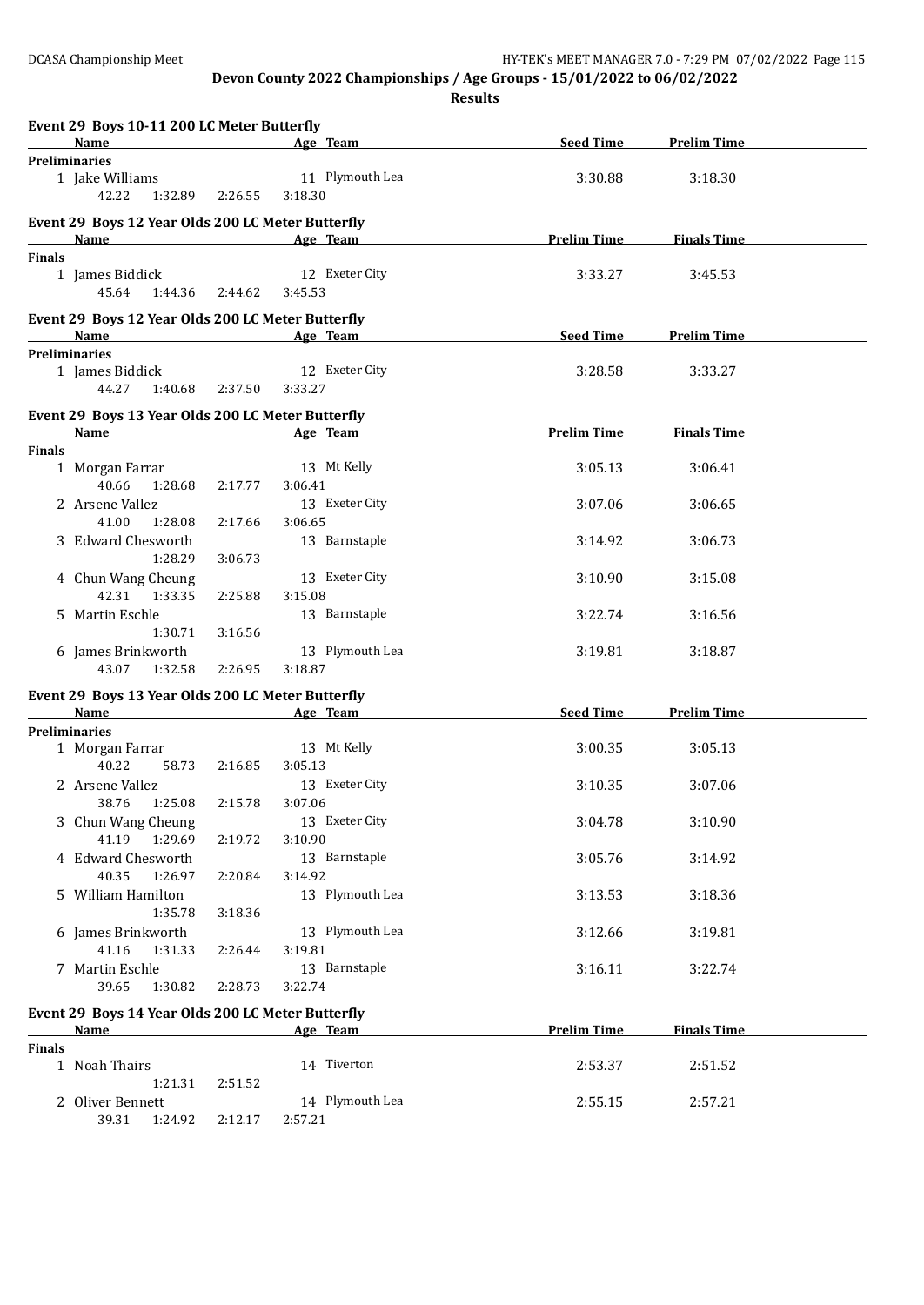**Results**

|               | Event 29 Boys 14 Year Olds 200 LC Meter Butterfly |         |                 |                    |                    |  |
|---------------|---------------------------------------------------|---------|-----------------|--------------------|--------------------|--|
|               | Name                                              |         | Age Team        | <b>Seed Time</b>   | <b>Prelim Time</b> |  |
|               | <b>Preliminaries</b>                              |         |                 |                    |                    |  |
|               | 1 Noah Thairs                                     |         | 14 Tiverton     | 2:41.46            | 2:53.37            |  |
|               | 35.36<br>1:19.07                                  | 2:05.70 | 2:53.37         |                    |                    |  |
|               | 2 Oliver Bennett                                  |         | 14 Plymouth Lea | 2:58.63            | 2:55.15            |  |
|               | 39.32<br>1:24.49                                  | 2:11.21 | 2:55.15         |                    |                    |  |
|               | --- William Birchall                              |         | 14 Exeter City  | 2:55.44            | <b>NS</b>          |  |
|               | --- Zak Herring-Green                             |         | 14 Plymouth Lea | 2:53.94            | <b>NS</b>          |  |
|               | Event 29 Men 15 Year Olds 200 LC Meter Butterfly  |         |                 |                    |                    |  |
|               | Name                                              |         | Age Team        | <b>Prelim Time</b> | <b>Finals Time</b> |  |
| <b>Finals</b> |                                                   |         |                 |                    |                    |  |
|               | 1 Charles Simpson                                 |         | 15 Exeter City  | 2:13.46            | 2:13.78            |  |
|               | 30.27<br>1:04.30                                  | 1:38.90 | 2:13.78         |                    |                    |  |
|               | 2 Matthew Hamilton                                |         | 15 Plymouth Lea | 2:17.58            | 2:16.78            |  |
|               | 30.40<br>1:05.64                                  | 1:42.55 | 2:16.78         |                    |                    |  |
|               | 3 Thomas Parrott                                  |         | 15 Mt Kelly     | 2:26.71            | 2:28.37            |  |
|               | 32.25<br>1:09.52                                  | 1:49.44 | 2:28.37         |                    |                    |  |
|               | 4 Thomas Bennett                                  |         | 15 Plymouth Lea | 2:33.95            | 2:37.80            |  |
|               | 1:12.01                                           | 2:37.80 |                 |                    |                    |  |
|               | 5 Reuben Miles                                    |         | 15 Dinnaton     | 2:39.22            | 2:38.15            |  |
|               | 37.10<br>1:19.25                                  | 2:03.48 | 2:38.15         |                    |                    |  |
|               | 6 Panagiotis Angelakis                            |         | 15 Mt Kelly     | 2:34.88            | 2:39.94            |  |
|               | 33.44 1:14.44                                     | 1:57.46 | 2:39.94         |                    |                    |  |
|               | 7 Johari Masinde                                  |         | 15 Plymouth Lea | 2:38.80            | 2:40.57            |  |
|               | 34.47<br>1:16.06                                  | 1:59.52 | 2:40.57         |                    |                    |  |
|               | 8 Edward Cork                                     |         | 15 Torridgeside | 2:41.65            | 2:45.93            |  |
|               | 1:17.53                                           | 2:45.93 |                 |                    |                    |  |
|               |                                                   |         |                 |                    |                    |  |
|               | Event 29 Men 15 Year Olds 200 LC Meter Butterfly  |         |                 |                    |                    |  |
|               | Name                                              |         | Age Team        | Seed Time          | <b>Prelim Time</b> |  |
|               | <b>Preliminaries</b>                              |         |                 |                    |                    |  |
|               | 1 Charles Simpson                                 |         | 15 Exeter City  | 2:13.96            | 2:13.46            |  |
|               | 30.11<br>1:04.19                                  | 1:38.79 | 2:13.46         |                    |                    |  |
|               | 2 Matthew Hamilton                                |         | 15 Plymouth Lea | 2:19.12            | 2:17.58            |  |
|               | 30.26                                             | 39.14   | 2:17.58         |                    |                    |  |
|               | 3 Thomas Parrott                                  |         | 15 Mt Kelly     | 2:25.77            | 2:26.71            |  |
|               | 31.34<br>1:08.49                                  | 1:46.94 | 2:26.71         |                    |                    |  |
|               | 4 Ethan Tyers                                     |         | 15 Exeter City  | 2:26.31            | 2:31.65            |  |
|               | 31.08<br>1:09.21                                  | 1:50.62 | 2:31.65         |                    |                    |  |
|               | 5 Thomas Bennett                                  |         | 15 Plymouth Lea | 2:24.90            | 2:33.95            |  |
|               | 32.91<br>1:11.20                                  | 1:52.67 | 2:33.95         |                    |                    |  |
|               | 6 Panagiotis Angelakis                            |         | 15 Mt Kelly     | 2:56.17            | 2:34.88            |  |
|               | 33.26<br>1:12.66                                  | 1:53.32 | 2:34.88         |                    |                    |  |
|               | 7 Johari Masinde                                  |         | 15 Plymouth Lea | 2:31.18            | 2:38.80            |  |
|               | 32.50<br>1:13.03                                  | 1:56.22 | 2:38.80         |                    |                    |  |
|               | 8 Reuben Miles                                    |         | 15 Dinnaton     | 2:35.06            | 2:39.22            |  |
|               | 31.74<br>1:10.06                                  | 1:53.52 | 2:39.22         |                    |                    |  |
|               | 9 James Blackwell                                 |         | 15 Plymouth Lea | 2:31.27            | 2:41.35            |  |
|               | 31.84<br>1:06.93                                  | 2:41.35 |                 |                    |                    |  |
|               | 10 Edward Cork                                    |         | 15 Torridgeside | 2:40.56            | 2:41.65            |  |
|               | 32.87<br>1:12.49                                  | 1:57.01 | 2:41.65         |                    |                    |  |
|               |                                                   |         | 15 Exeter City  |                    |                    |  |
|               | 11 Theo Elliott<br>34.33<br>1:17.57               | 2:01.58 | 2:45.05         | 2:38.87            | 2:45.05            |  |
|               | --- Aidan Keslake                                 |         | 15 Plymouth Lea | 2:48.73            | DQ                 |  |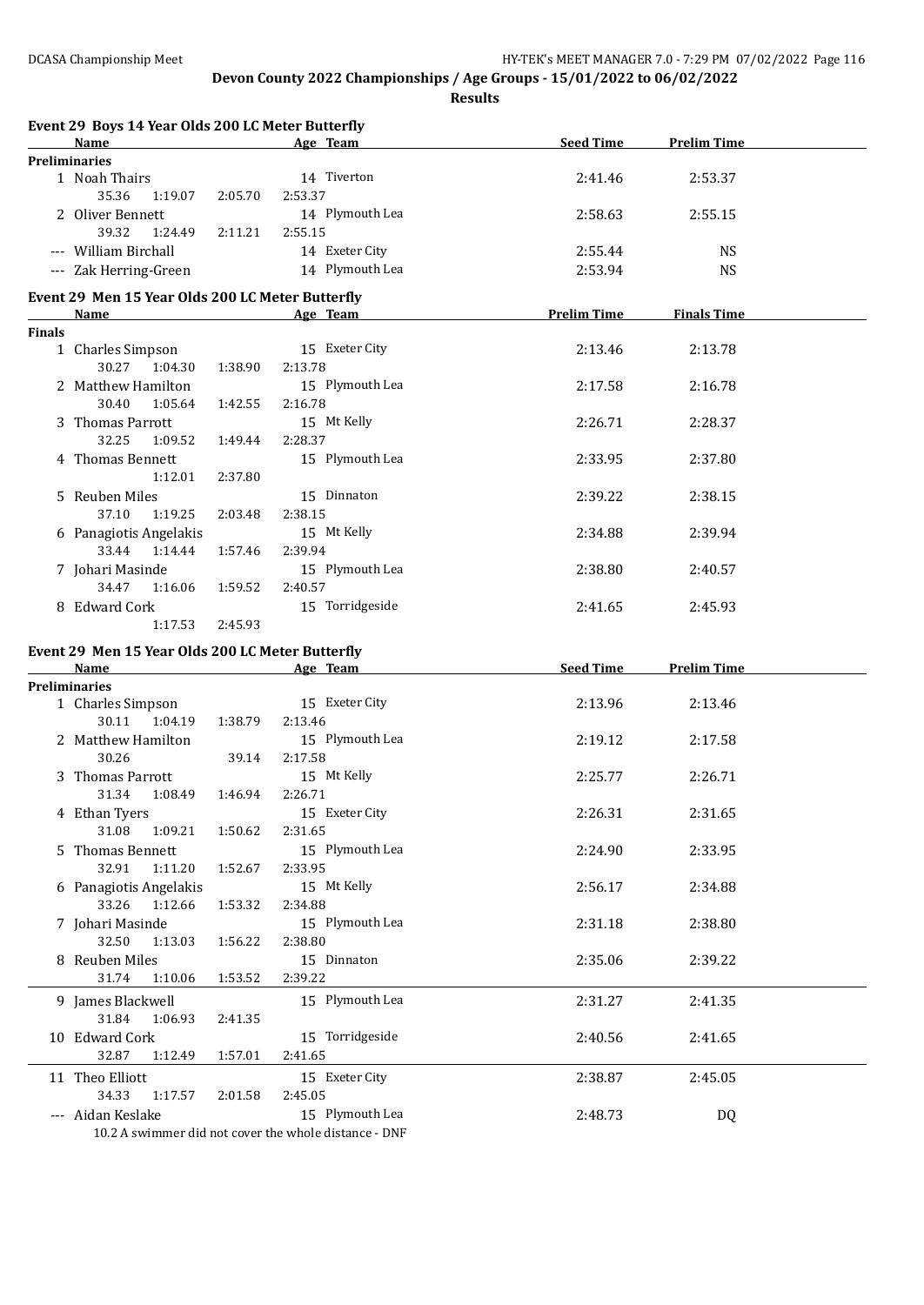**Results**

# **Preliminaries ... (Event 29 Men 15 Year Olds 200 LC Meter Butterfly)**

|               | <u>Name</u>                                                                                                                                                                                                                    |         | Freminiaries  (Event 29 Men 15 fear Olus 200 LC Meter Dutterny)<br><b>Example 2</b> Age Team                                                                                                                                   |                    | Seed Time Prelim Time |  |
|---------------|--------------------------------------------------------------------------------------------------------------------------------------------------------------------------------------------------------------------------------|---------|--------------------------------------------------------------------------------------------------------------------------------------------------------------------------------------------------------------------------------|--------------------|-----------------------|--|
|               | --- James Klein                                                                                                                                                                                                                |         | 15 Exeter City                                                                                                                                                                                                                 | 2:51.05            | <b>NS</b>             |  |
|               | Event 29 Men 16 Year Olds 200 LC Meter Butterfly                                                                                                                                                                               |         |                                                                                                                                                                                                                                |                    |                       |  |
|               | Name                                                                                                                                                                                                                           |         | Age Team                                                                                                                                                                                                                       | <b>Prelim Time</b> | <b>Finals Time</b>    |  |
| <b>Finals</b> |                                                                                                                                                                                                                                |         |                                                                                                                                                                                                                                |                    |                       |  |
|               | 1 Jensen Healey<br>1:09.01                                                                                                                                                                                                     | 2:26.48 | 16 Newton Abbot                                                                                                                                                                                                                | 2:31.97            | 2:26.48               |  |
|               | 2 Samuel Rice                                                                                                                                                                                                                  |         | 16 Tavistock                                                                                                                                                                                                                   | 2:33.07            | 2:33.72               |  |
|               | 32.61<br>1:09.92                                                                                                                                                                                                               | 1:51.50 | 2:33.72                                                                                                                                                                                                                        |                    |                       |  |
|               | 3 Alexander Fewtrell<br>32.77<br>1:12.28                                                                                                                                                                                       | 1:54.26 | 16 Mt Kelly<br>2:34.15                                                                                                                                                                                                         | 2:34.55            | 2:34.15               |  |
|               | Event 29 Men 16 Year Olds 200 LC Meter Butterfly                                                                                                                                                                               |         |                                                                                                                                                                                                                                |                    |                       |  |
|               | <b>Name</b>                                                                                                                                                                                                                    |         | Age Team and the state of the state of the state of the state of the state of the state of the state of the state of the state of the state of the state of the state of the state of the state of the state of the state of t | Seed Time          | <b>Prelim Time</b>    |  |
|               | <b>Preliminaries</b>                                                                                                                                                                                                           |         |                                                                                                                                                                                                                                |                    |                       |  |
|               | 1 George Hayward                                                                                                                                                                                                               |         | 16 Plymouth Lea                                                                                                                                                                                                                | 2:22.65            | 2:26.49               |  |
|               | 31.34 1:08.49                                                                                                                                                                                                                  | 1:47.67 | 2:26.49                                                                                                                                                                                                                        |                    |                       |  |
|               | 2 Jensen Healey                                                                                                                                                                                                                |         | 16 Newton Abbot                                                                                                                                                                                                                | 2:26.17            | 2:31.97               |  |
|               | 36.92<br>1:14.46                                                                                                                                                                                                               | 1:54.89 | 2:31.97                                                                                                                                                                                                                        |                    |                       |  |
|               | 3 Samuel Rice                                                                                                                                                                                                                  |         | 16 Tavistock                                                                                                                                                                                                                   | 2:29.06            | 2:33.07               |  |
|               | 29.95<br>1:05.52                                                                                                                                                                                                               | 1:46.09 | 2:33.07                                                                                                                                                                                                                        |                    |                       |  |
|               | 4 Alexander Fewtrell                                                                                                                                                                                                           |         | 16 Mt Kelly                                                                                                                                                                                                                    | 2:31.77            | 2:34.55               |  |
|               | 15.29                                                                                                                                                                                                                          | 33.43   | 2:34.55                                                                                                                                                                                                                        |                    |                       |  |
|               | --- Jonathan Turck                                                                                                                                                                                                             |         | 16 Mt Kelly                                                                                                                                                                                                                    | 2:30.50            | <b>NS</b>             |  |
|               | Event 29 Men 17 & Over 200 LC Meter Butterfly                                                                                                                                                                                  |         |                                                                                                                                                                                                                                |                    |                       |  |
|               | Name and the second state of the second state of the second state of the second state of the second state of the second state of the second state of the second state of the second state of the second state of the second st |         | Age Team                                                                                                                                                                                                                       | <b>Prelim Time</b> | <b>Finals Time</b>    |  |
| <b>Finals</b> |                                                                                                                                                                                                                                |         |                                                                                                                                                                                                                                |                    |                       |  |
|               | 1 Joshua Gammon                                                                                                                                                                                                                |         | 19 Barnstaple                                                                                                                                                                                                                  | 2:08.57            | 2:04.85               |  |
|               | 28.31<br>59.89                                                                                                                                                                                                                 | 1:32.30 | 2:04.85                                                                                                                                                                                                                        |                    |                       |  |
|               | 2 Riccardo Lucarelli                                                                                                                                                                                                           |         | 17 Mt Kelly                                                                                                                                                                                                                    | 2:09.45            | 2:08.76               |  |
|               | 28.60<br>1:00.76                                                                                                                                                                                                               | 1:34.28 | 2:08.76                                                                                                                                                                                                                        |                    |                       |  |
|               | 3 Nathan Chapman                                                                                                                                                                                                               |         | 18 Mt Kelly                                                                                                                                                                                                                    | 2:11.94            | 2:11.79               |  |
|               | 29.80<br>1:03.82                                                                                                                                                                                                               | 1:38.29 | 2:11.79                                                                                                                                                                                                                        |                    |                       |  |
|               | 4 Matthew Ward                                                                                                                                                                                                                 |         | 17 Mt Kelly                                                                                                                                                                                                                    | 2:14.55            | 2:15.64               |  |
|               | 30.24<br>1:04.52                                                                                                                                                                                                               | 1:39.53 | 2:15.64                                                                                                                                                                                                                        |                    |                       |  |
|               | 5 Jon-Paul Davis                                                                                                                                                                                                               |         | 19 Dartmoor DA                                                                                                                                                                                                                 | 2:14.14            | 2:17.37               |  |
|               | 1:03.55                                                                                                                                                                                                                        | 2:17.37 |                                                                                                                                                                                                                                |                    |                       |  |
|               | 6 Samuel Arrowsmith                                                                                                                                                                                                            |         | 19 Exeter City                                                                                                                                                                                                                 | 2:16.11            | 2:17.51               |  |
|               | 29.53<br>1:04.21                                                                                                                                                                                                               | 1:40.98 | 2:17.51                                                                                                                                                                                                                        |                    |                       |  |
|               | 7 Shay Brent                                                                                                                                                                                                                   |         | 18 Dartmoor DA                                                                                                                                                                                                                 | 2:18.64            | 2:18.09               |  |
|               | 31.17<br>1:06.01                                                                                                                                                                                                               | 1:40.95 | 2:18.09                                                                                                                                                                                                                        |                    |                       |  |
|               | 8 Oliver Henry Shead                                                                                                                                                                                                           |         | 17 Plymouth Lea                                                                                                                                                                                                                | 2:19.20            | 2:21.90               |  |
|               | 1:04.38                                                                                                                                                                                                                        | 2:21.90 |                                                                                                                                                                                                                                |                    |                       |  |
|               | Event 29 Men 17 & Over 200 LC Meter Butterfly                                                                                                                                                                                  |         |                                                                                                                                                                                                                                |                    |                       |  |
|               | Name                                                                                                                                                                                                                           |         | Age Team                                                                                                                                                                                                                       | <b>Seed Time</b>   | <b>Prelim Time</b>    |  |
|               | <b>Preliminaries</b>                                                                                                                                                                                                           |         |                                                                                                                                                                                                                                |                    |                       |  |
|               | 1 Joshua Gammon                                                                                                                                                                                                                |         | 19 Barnstaple                                                                                                                                                                                                                  | 1:57.31            | 2:08.57               |  |
|               | 28.46<br>1:01.38                                                                                                                                                                                                               | 1:34.74 | 2:08.57                                                                                                                                                                                                                        |                    |                       |  |
|               | 2 Riccardo Lucarelli                                                                                                                                                                                                           |         | 17 Mt Kelly                                                                                                                                                                                                                    | 2:01.67            | 2:09.45               |  |
|               | 28.97<br>1:01.53                                                                                                                                                                                                               | 1:35.85 | 2:09.45                                                                                                                                                                                                                        |                    |                       |  |
|               | 3 Nathan Chapman                                                                                                                                                                                                               |         | 18 Mt Kelly                                                                                                                                                                                                                    | 2:07.98            | 2:11.94               |  |
|               | 30.02<br>1:04.09                                                                                                                                                                                                               | 1:38.00 | 2:11.94                                                                                                                                                                                                                        |                    |                       |  |
|               | 4 Arun Oelkers                                                                                                                                                                                                                 |         | 17 Mt Kelly                                                                                                                                                                                                                    | 2:08.64            | 2:12.56               |  |
|               | 29.67<br>1:02.73                                                                                                                                                                                                               | 1:37.25 | 2:12.56                                                                                                                                                                                                                        |                    |                       |  |
|               | 5 Jon-Paul Davis                                                                                                                                                                                                               |         | 19 Dartmoor DA                                                                                                                                                                                                                 | 2:20.28            | 2:14.14               |  |
|               | 28.26<br>1:02.28                                                                                                                                                                                                               | 1:36.68 | 2:14.14                                                                                                                                                                                                                        |                    |                       |  |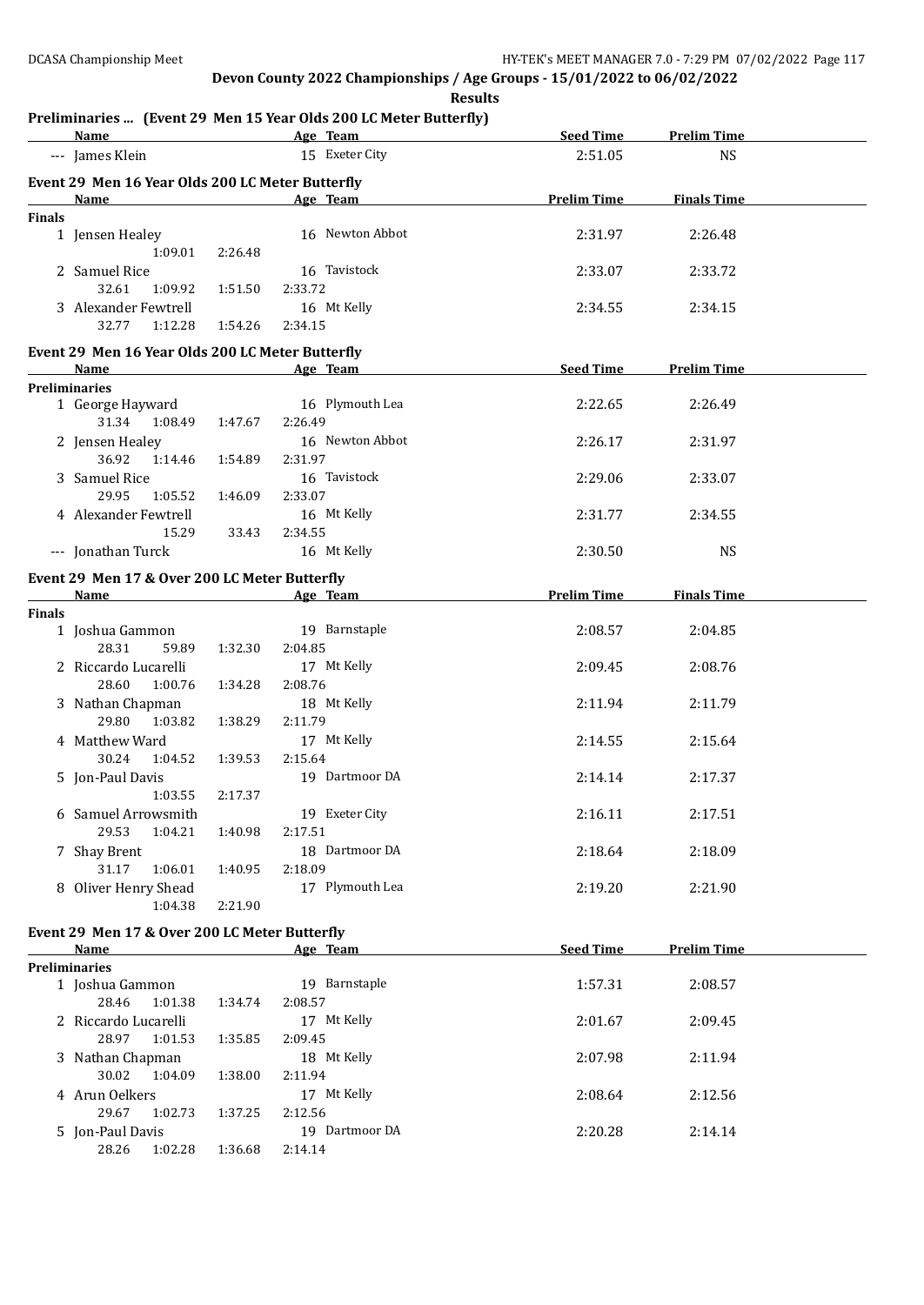#### **Preliminaries ... (Event 29 Men 17 & Over 200 LC Meter Butterfly)**

|               | Name                                               |         | Age Team        | <b>Seed Time</b>   | <b>Prelim Time</b> |  |
|---------------|----------------------------------------------------|---------|-----------------|--------------------|--------------------|--|
|               | 6 Matthew Ward                                     |         | 17 Mt Kelly     | 2:09.95            | 2:14.55            |  |
|               | 1:03.15<br>2:14.55                                 |         |                 |                    |                    |  |
|               | 7 Samuel Arrowsmith                                |         | 19 Exeter City  | 2:08.94            | 2:16.11            |  |
|               | 29.58<br>1:03.46<br>1:39.86                        | 2:16.11 |                 |                    |                    |  |
|               | 8 Shay Brent                                       |         | 18 Dartmoor DA  | 2:10.14            | 2:18.64            |  |
|               | 1:05.42<br>2:18.64                                 |         |                 |                    |                    |  |
|               | 9 Oliver Henry Shead                               |         | 17 Plymouth Lea | 2:08.82            | 2:19.20            |  |
|               | 29.63<br>1:03.49<br>1:40.09                        | 2:19.20 |                 |                    |                    |  |
|               | 10 Harry Morgan-Hughes                             |         | 17 Dartmoor DA  | 2:14.43            | 2:19.74            |  |
|               | 11.14<br>19.99                                     | 2:19.74 |                 |                    |                    |  |
|               | 11 Alexander Kraberger                             |         | 18 Plymouth Lea | 2:08.24            | 2:21.25            |  |
|               | 29.51<br>1:05.12<br>1:43.23                        | 2:21.25 |                 |                    |                    |  |
|               | 12 Charlie Hazell                                  |         | 18 Mt Kelly     | 2:13.57            | 2:22.38            |  |
|               | 1:06.52<br>2:22.38                                 |         |                 |                    |                    |  |
|               |                                                    |         | 18 Newton Abbot |                    |                    |  |
|               | 13 Robert Cacchione<br>31.06<br>1:15.84<br>2:38.65 |         |                 | 2:32.05            | 2:38.65            |  |
|               | --- Tom Beeley                                     |         | 23 Plymouth Lea |                    |                    |  |
|               |                                                    |         |                 | 1:57.75            | <b>NS</b>          |  |
|               | --- Stephen Cuff                                   |         | 17 Torquay      | 2:37.75            | <b>NS</b>          |  |
|               | --- George Chapman                                 |         | 17 Plymouth Lea | 2:08.43            | <b>NS</b>          |  |
|               | Event 30 Girls 10-11 50 LC Meter Butterfly         |         |                 |                    |                    |  |
|               | Name                                               |         | Age Team        | <b>Prelim Time</b> | <b>Finals Time</b> |  |
| <b>Finals</b> |                                                    |         |                 |                    |                    |  |
|               | 1 Ava Edwards                                      |         | 11 Plymouth Lea | 39.51              | 38.75              |  |
|               | 2 Laila Cater                                      |         | 11 Dinnaton     | 41.74              | 40.12              |  |
|               | 3 Grace Gilliard                                   |         | 11 Plymouth Lea | 40.11              | 40.68              |  |
|               | 4 Heidi Carpenter                                  |         | 11 Paignton     | 41.50              | 42.35              |  |
|               | Event 30 Girls 10-11 50 LC Meter Butterfly         |         |                 |                    |                    |  |
|               |                                                    |         |                 |                    |                    |  |
|               | Name                                               |         |                 | <b>Seed Time</b>   | <b>Prelim Time</b> |  |
|               | <b>Preliminaries</b>                               |         | Age Team        |                    |                    |  |
|               | 1 Ava Edwards                                      |         | 11 Plymouth Lea | 39.61              | 39.51              |  |
|               | 2 Grace Gilliard                                   |         | 11 Plymouth Lea | 41.96              | 40.11              |  |
|               | 3 Heidi Carpenter                                  |         | 11 Paignton     | 45.32              | 41.50              |  |
|               | 4 Laila Cater                                      |         | 11 Dinnaton     | 43.14              | 41.74              |  |
|               |                                                    |         |                 |                    |                    |  |
|               | Event 30 Girls 12 Year Olds 50 LC Meter Butterfly  |         |                 |                    |                    |  |
|               | Name                                               |         | Age Team        | <b>Prelim Time</b> | <b>Finals Time</b> |  |
| <b>Finals</b> |                                                    |         |                 |                    |                    |  |
|               | 1 Lily Green                                       |         | 12 Plymouth Lea | 33.21              | 32.80              |  |
|               | 2 Caoimhe Dolby                                    |         | 12 Mt Kelly     | 33.49              | 33.94              |  |
|               | 3 Christina Angelakis                              |         | 12 Mt Kelly     | 33.67              | 34.23              |  |
|               | 4 Evie Evans                                       | 12      | Newton Abbot    | 37.50              | 36.39              |  |
| 5.            | Phoebe Wills                                       |         | 12 Paignton     | 37.20              | 36.54              |  |
|               | 6 Jessica Hill                                     |         | 12 Exeter City  | 37.71              | 37.86              |  |
|               | 7 Scarlet Hall                                     |         | 12 Plymouth Lea | 38.25              | 38.91              |  |
|               | 8 Edith Mortimer                                   |         | 12 Tiverton     | 38.97              | 40.60              |  |
|               | Event 30 Girls 12 Year Olds 50 LC Meter Butterfly  |         |                 |                    |                    |  |
|               | Name                                               |         | Age Team        | <b>Seed Time</b>   | <b>Prelim Time</b> |  |
|               | <b>Preliminaries</b>                               |         |                 |                    |                    |  |
|               | 1 Lily Green                                       |         | 12 Plymouth Lea | 33.14              | 33.21              |  |
|               | 2 Caoimhe Dolby                                    | 12      | Mt Kelly        | 34.56              | 33.49              |  |
|               | 3 Christina Angelakis                              | 12      | Mt Kelly        | 34.48              | 33.67              |  |
|               | 4 Phoebe Wills                                     | 12      | Paignton        | 41.51              | 37.20              |  |
| 5             | Evie Evans                                         | 12      | Newton Abbot    | 36.74              | 37.50              |  |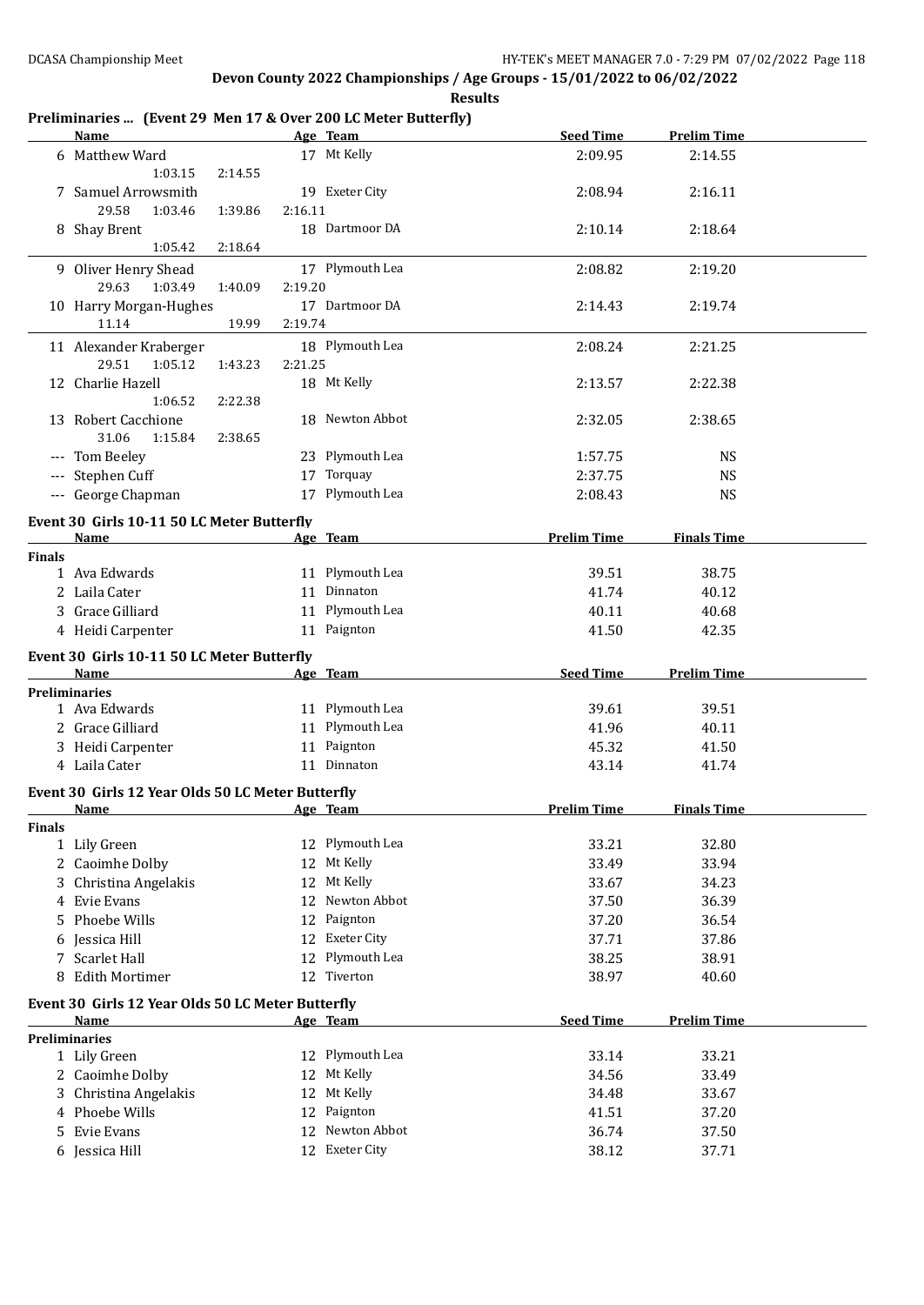#### **Preliminaries ... (Event 30 Girls 12 Year Olds 50 LC Meter Butterfly)**

|               | <b>Name</b>                                       |    | Age Team        | <b>Seed Time</b>   | <b>Prelim Time</b> |  |
|---------------|---------------------------------------------------|----|-----------------|--------------------|--------------------|--|
|               | 7 Scarlet Hall                                    |    | 12 Plymouth Lea | 37.60              | 38.25              |  |
|               | 8 Edith Mortimer                                  |    | 12 Tiverton     | 38.93              | 38.97              |  |
|               | 9 Poppy Chattaway                                 |    | 12 Plymouth Lea | 41.08              | 41.04              |  |
|               | 10 Marcie Jones                                   |    | 12 Barnstaple   | 42.61              | 42.31              |  |
|               |                                                   |    |                 |                    |                    |  |
|               | 11 Willow Davies                                  |    | 12 Exeter City  | 42.40              | 42.97              |  |
|               | 12 Yasmin Yelland                                 |    | 12 Dawlish      | 39.31              | 42.99              |  |
|               | 13 Emilia Hunt                                    |    | 12 Torquay      | 42.38              | 43.50              |  |
|               | --- Millie Howarth                                |    | 12 Plymouth Lea | 41.08              | DQ                 |  |
|               | 4.4 Start before starting signal                  |    |                 |                    |                    |  |
|               | --- Millie Damon                                  |    | 12 Plymouth Lea | 42.19              | <b>NS</b>          |  |
|               | Event 30 Girls 13 Year Olds 50 LC Meter Butterfly |    |                 |                    |                    |  |
|               | Name                                              |    | Age Team        | <b>Prelim Time</b> | <b>Finals Time</b> |  |
| <b>Finals</b> |                                                   |    |                 |                    |                    |  |
|               | 1 Hermance Vellaud                                |    | 13 Mt Kelly     | 32.76              | 32.53              |  |
|               | 2 Abigail Law                                     | 13 | Dartmoor DA     | 32.67              | 32.56              |  |
|               | 3 Dixie Turner-Moore                              | 13 | Plymouth Lea    | 33.61              | 33.02              |  |
| 4             | Ella Moss                                         | 13 | Dinnaton        | 34.76              | 34.33              |  |
|               | 5 Lotte Declerck                                  |    | 13 Tiverton     | 35.26              | 34.41              |  |
|               | 6 Hattie Crosby                                   | 13 | Dawlish         | 34.62              | 34.49              |  |
|               | 7 Aela Farquharson                                | 13 | Brixham         | 35.14              | 34.94              |  |
|               | 8 Willow Clark                                    |    | 13 Tiverton     |                    |                    |  |
|               |                                                   |    |                 | 34.49              | 35.02              |  |
|               | Event 30 Girls 13 Year Olds 50 LC Meter Butterfly |    |                 |                    |                    |  |
|               | Name                                              |    | Age Team        | <b>Seed Time</b>   | <b>Prelim Time</b> |  |
|               | <b>Preliminaries</b>                              |    |                 |                    |                    |  |
|               | 1 Abigail Law                                     |    | 13 Dartmoor DA  | 33.28              | 32.67              |  |
|               | 2 Hermance Vellaud                                |    | 13 Mt Kelly     | 34.20              | 32.76              |  |
|               | 3 Dixie Turner-Moore                              |    | 13 Plymouth Lea | 32.75              | 33.61              |  |
|               | 4 Willow Clark                                    | 13 | Tiverton        | 33.40              | 34.49              |  |
|               | 5 Hattie Crosby                                   | 13 | Dawlish         | 33.82              | 34.62              |  |
|               | Ella Moss                                         | 13 | Dinnaton        | 35.85              | 34.76              |  |
|               | 7 Aela Farquharson                                | 13 | Brixham         | 35.73              | 35.14              |  |
|               | 8 Lotte Declerck                                  |    | 13 Tiverton     | 35.67              | 35.26              |  |
|               | 9 Elise Helps                                     |    | 13 Torridgeside | 37.74              | 35.54              |  |
|               | 10 Lisa Zhou                                      |    | 13 Mt Kelly     | 34.43              | 35.89              |  |
|               |                                                   |    | 13 Dinnaton     |                    |                    |  |
|               | 11 Abigail Bell                                   |    |                 | 38.89              | 35.97              |  |
|               | 12 Henrietta Twose                                |    | 13 Exeter City  | 39.03              | 36.07              |  |
|               | 13 Zara Kinsey                                    | 13 | Mt Kelly        | 37.62              | 36.20              |  |
|               | 14 Amy Higgs                                      | 13 | Paignton        | 38.72              | 37.03              |  |
|               | 15 Jessica Churchward                             | 13 | Plymouth Lea    | 37.94              | 37.27              |  |
|               | 16 Gracie Stovin                                  | 13 | Newton Abbot    | 38.38              | 37.36              |  |
| 17            | <b>Brianna Davies</b>                             | 13 | Mt Kelly        | 38.08              | 37.81              |  |
|               | 18 Naomi Hoyle                                    | 13 | Plymouth Lea    | 40.10              | 37.85              |  |
| 19            | Esme Baker                                        | 13 | Plymouth Lea    | 38.24              | 38.10              |  |
|               | 20 Willow Miles                                   | 13 | Dinnaton        | 37.62              | 38.28              |  |
| 21            | Gabriella Drake                                   | 13 | Plymouth Lea    | 34.90              | 38.59              |  |
| 22            | Isabella Holmes                                   | 13 | Barnstaple      | 39.27              | 38.73              |  |
|               | 23 Sian Davies                                    | 13 | Mt Kelly        | 38.84              | 39.12              |  |
|               | 24 Amelia Fox                                     | 13 | Tavistock       | 39.38              | 39.64              |  |
| 25            | Jessica Brazier                                   | 13 | Mt Kelly        | 39.94              | 40.11              |  |
|               | 26 Katharine Dearden-Watts                        | 13 | Exeter City     | 40.25              | 40.12              |  |
| 27            | Abigail Craven                                    | 13 | Plymouth Lea    | 39.90              | 40.23              |  |
| 28            | <b>Holly Cloke</b>                                | 13 | Tavistock       | 41.29              | 40.64              |  |
| 29            | Isla Nicholls                                     |    | 13 Barnstaple   | 39.97              | 40.73              |  |
|               |                                                   |    |                 |                    |                    |  |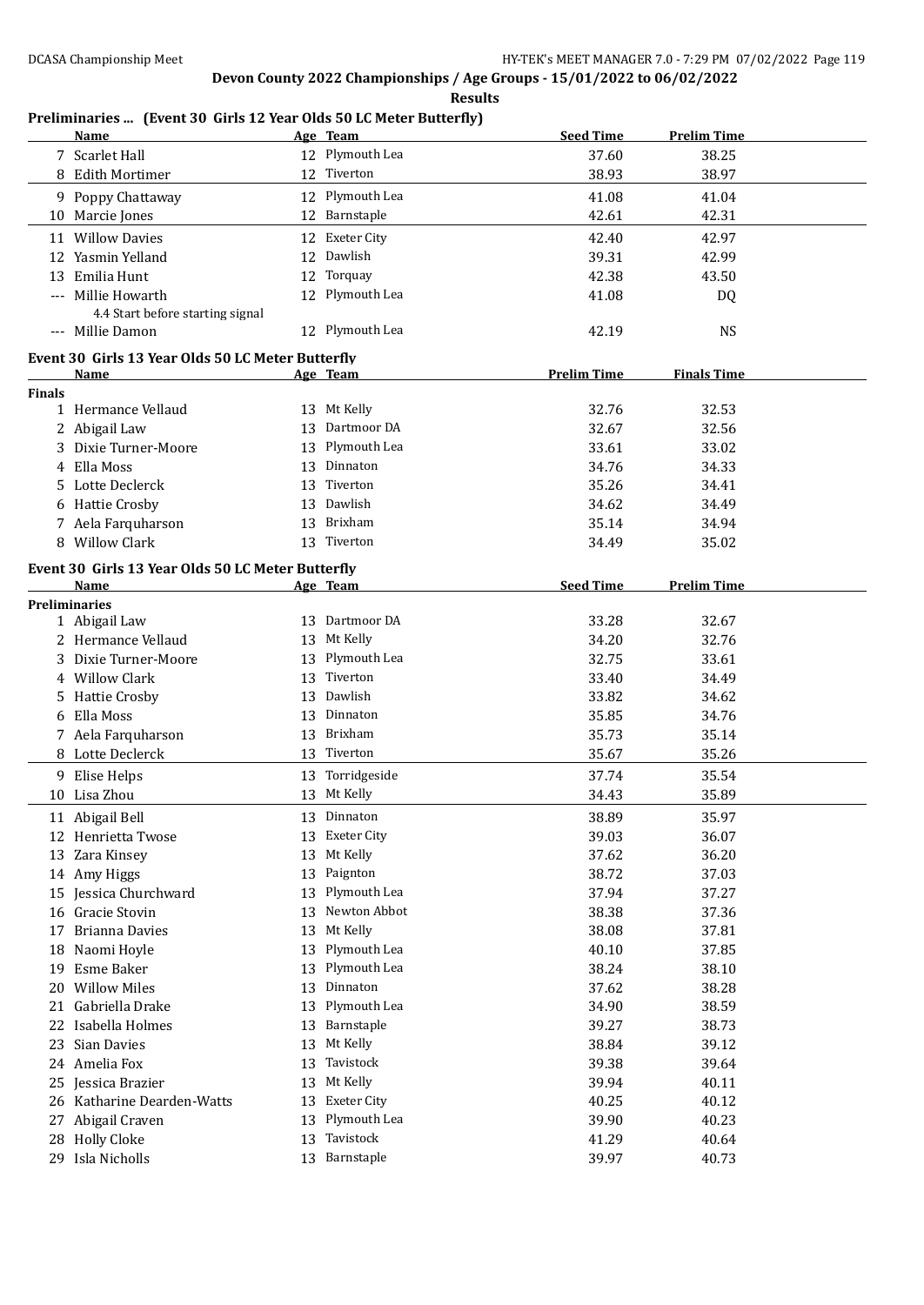#### **Preliminaries ... (Event 30 Girls 13 Year Olds 50 LC Meter Butterfly)**

|               | emmination prentso and to fear only so benefit batterny<br><u>Name</u> |    | Age Team                                                                               | <b>Seed Time</b>   | <b>Prelim Time</b> |
|---------------|------------------------------------------------------------------------|----|----------------------------------------------------------------------------------------|--------------------|--------------------|
|               | 30 Tayla Bastin                                                        |    | 13 Torquay                                                                             | 40.14              | 40.97              |
|               | 31 Josie Sandell                                                       |    | 13 Tavistock                                                                           | 41.23              | 42.32              |
|               | 32 Ava Grant                                                           |    | 13 Plymouth Lea                                                                        | 41.00              | 42.83              |
|               | --- Alexandra Daw                                                      |    | 13 Mt Kelly                                                                            | 37.99              | DQ                 |
|               |                                                                        |    | 8.2 Arms not brought forward simultaneously or arms not brought forward over the water |                    |                    |
|               | --- Ellena Hess                                                        |    | 13 Mt Kelly                                                                            | 41.17              | <b>NS</b>          |
|               | --- Evie Handley                                                       |    | 13 Exeter City                                                                         | 34.90              | <b>NS</b>          |
|               | --- Anna Huddy                                                         |    | 13 Mt Kelly                                                                            | 32.85              | <b>NS</b>          |
|               | --- Ella McCarthy                                                      |    | 13 Torquay                                                                             | 39.47              | <b>NS</b>          |
|               | Event 30 Girls 14 Year Olds 50 LC Meter Butterfly                      |    |                                                                                        |                    |                    |
|               | Name                                                                   |    | Age Team                                                                               | <b>Prelim Time</b> | <b>Finals Time</b> |
| <b>Finals</b> |                                                                        |    |                                                                                        |                    |                    |
|               | 1 Bryony Hayward                                                       |    | 14 Plymouth Lea                                                                        | 30.46              | 29.82              |
|               | 2 Gabrielle Idle-Beavers                                               |    | 14 Mt Kelly                                                                            | 30.73              | 30.67              |
| 3             | Lola Meech                                                             |    | 14 Torridgeside                                                                        | 31.81              | 31.44              |
|               | 4 Julianna Babbington                                                  |    | 14 Plymouth Lea                                                                        | 33.01              | 32.23              |
|               | 5 Tilly Davis                                                          |    | 14 Mt Kelly                                                                            | 32.46              | 32.40              |
|               | 6 Frida Gallego-Cooper                                                 |    | 14 Dinnaton                                                                            | 33.11              | 32.97              |
|               | 7 Elizabeth Dudman                                                     |    | 14 Mt Kelly                                                                            | 32.84              | 33.00              |
|               | 8 Abigail Needs                                                        |    | 14 Exeter City                                                                         | 33.05              | 34.09              |
|               | Event 30 Girls 14 Year Olds 50 LC Meter Butterfly                      |    |                                                                                        |                    |                    |
|               | Name                                                                   |    | Age Team                                                                               | <b>Seed Time</b>   | <b>Prelim Time</b> |
|               | <b>Preliminaries</b>                                                   |    |                                                                                        |                    |                    |
|               | 1 Bryony Hayward                                                       |    | 14 Plymouth Lea                                                                        | 30.20              | 30.46              |
|               | 2 Gabrielle Idle-Beavers                                               |    | 14 Mt Kelly                                                                            | 30.19              | 30.73              |
| 3             | Lola Meech                                                             |    | 14 Torridgeside                                                                        | 33.15              | 31.81              |
|               | 4 Tilly Davis                                                          |    | 14 Mt Kelly                                                                            | 33.17              | 32.46              |
| 5             | Elizabeth Dudman                                                       |    | 14 Mt Kelly                                                                            | 33.40              | 32.84              |
|               | 6 Julianna Babbington                                                  |    | 14 Plymouth Lea                                                                        | 32.06              | 33.01              |
|               | 7 Abigail Needs                                                        |    | 14 Exeter City                                                                         | 33.30              | 33.05              |
|               | 8 Frida Gallego-Cooper                                                 |    | 14 Dinnaton                                                                            | 33.88              | 33.11              |
|               | 9 Anna Wilkinson                                                       |    | 14 Mt Kelly                                                                            | 32.81              | 33.18              |
|               | 10 Farli Abram - bridges                                               |    | 14 Barnstaple                                                                          | 35.11              | 33.35              |
|               | 11 Isabel Philipson                                                    |    | 14 Devonport                                                                           | 34.07              | 33.36              |
|               | 12 Sofija Gelev                                                        |    | 14 Exeter City                                                                         | 33.28              | 33.43              |
|               | 13 Karensa Babbington                                                  |    | 14 Plymouth Lea                                                                        | 33.73              | 33.46              |
|               | 14 Florence Hadley                                                     |    | 14 Paignton                                                                            | 33.55              | 33.49              |
|               | 15 Tianna-Eve Foley                                                    | 14 | Plymouth Lea                                                                           | 33.14              | 33.52              |
|               | 16 Rose Harrison                                                       | 14 | Tiverton                                                                               | 34.82              | 33.98              |
|               | 17 Caitlin Dolby                                                       | 14 | Mt Kelly                                                                               | 33.60              | 34.14              |
|               | *18 Emily Bishop                                                       | 14 | Paignton                                                                               | 33.00              | 34.29              |
|               | *18 Isobelle Hawling                                                   | 14 | Dinnaton                                                                               | 34.39              | 34.29              |
| 20            | Ruby Gove                                                              | 14 | Dinnaton                                                                               | 35.26              | 34.82              |
| 21            | Darcy Dallimore-Wright                                                 | 14 | Barnstaple                                                                             | 34.86              | 35.29              |
| 22            | Charlotte Turpin                                                       | 14 | Plymouth Lea                                                                           | 33.63              | 35.39              |
| 23            | <b>Brooke Rowe</b>                                                     | 14 | <b>Exeter City</b>                                                                     | 35.49              | 35.40              |
|               | 24 Heather Easy                                                        | 14 | Barnstaple                                                                             | 36.54              | 36.09              |
|               | 25 Lauren Wood                                                         | 14 | Devonport                                                                              | 36.28              | 36.62              |
|               | 26 Rebecca Shan                                                        |    | 14 Brixham                                                                             | 35.77              | 36.68              |
| 27            | Evie Palmer                                                            | 14 | Tavistock                                                                              | 35.99              | 36.74              |
| 28            | Imogen Cook                                                            | 14 | Torridgeside                                                                           | 36.45              | 36.79              |
| 29            | Michaela Martens                                                       |    | 14 Exeter City                                                                         | 36.24              | 37.85              |
|               | 30 Maisie Phillips                                                     |    | 14 Tiverton                                                                            | 37.16              | 38.39              |
|               |                                                                        |    |                                                                                        |                    |                    |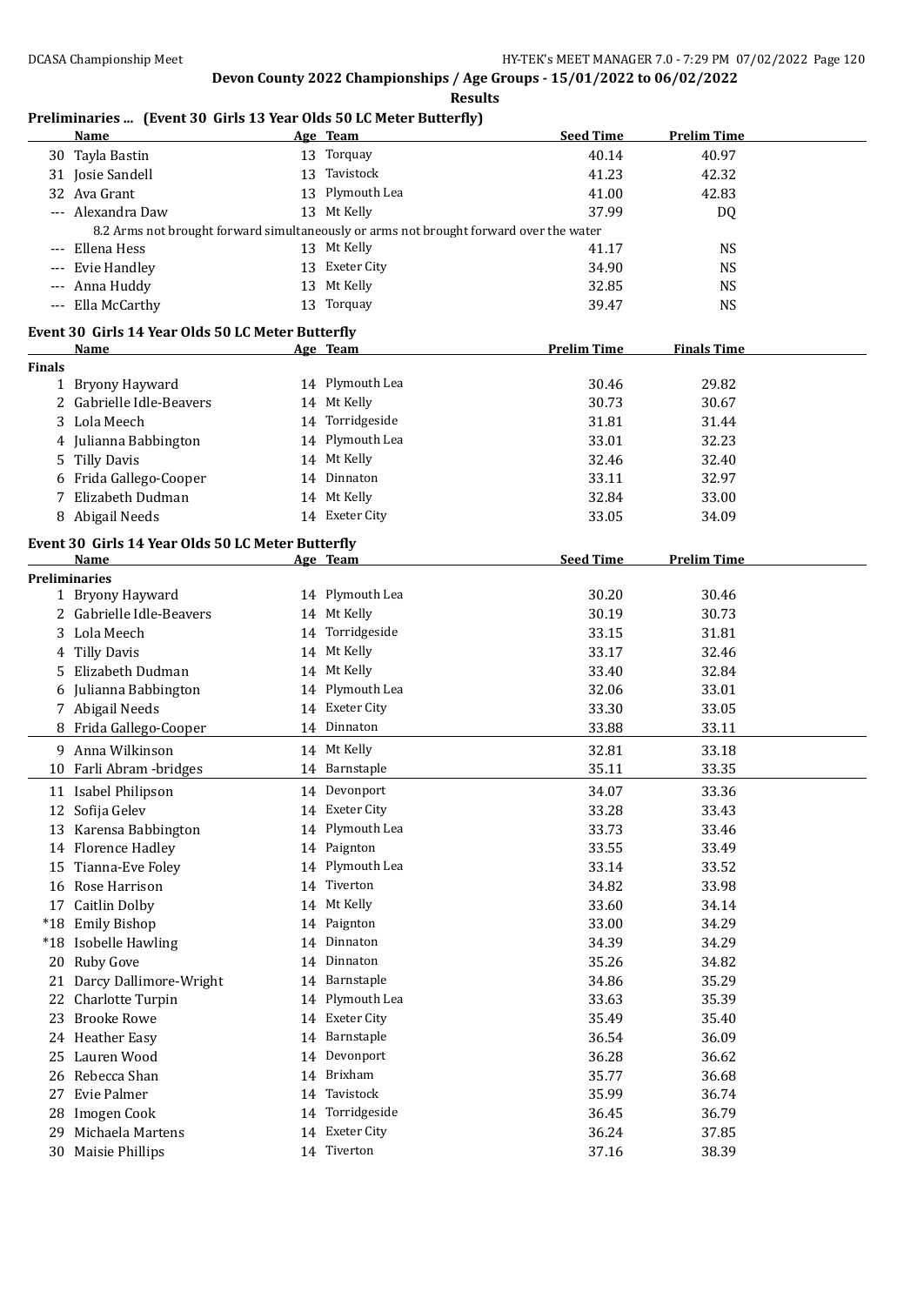**Results**

**Preliminaries ... (Event 30 Girls 14 Year Olds 50 LC Meter Butterfly)**

|               | Name                                              |    | Age Team           | <b>Seed Time</b>   | <b>Prelim Time</b> |
|---------------|---------------------------------------------------|----|--------------------|--------------------|--------------------|
|               | 31 Alice Mansfield                                |    | 14 Dawlish         | 36.57              | 38.40              |
|               | --- Amicie Vellaud                                |    | 14 Mt Kelly        | 32.34              | <b>NS</b>          |
| $---$         | Elsie Maguire                                     |    | 14 Tavistock       | 34.17              | <b>NS</b>          |
| $---$         | Gracie Simons                                     |    | 14 Mt Kelly        | 35.17              | <b>NS</b>          |
| $---$         | Maisie Stevens                                    |    | 14 Torridgeside    | 36.58              | <b>NS</b>          |
| $\cdots$      | India Washer                                      |    | 14 Mt Kelly        | 32.42              | <b>NS</b>          |
|               | --- Sofia Vaughan                                 |    | 14 Mt Kelly        | 32.95              | <b>NS</b>          |
|               |                                                   |    |                    |                    |                    |
|               | Event 30 Women 15 Year Olds 50 LC Meter Butterfly |    |                    |                    |                    |
| <b>Finals</b> | Name                                              |    | Age Team           | <b>Prelim Time</b> | <b>Finals Time</b> |
|               | 1 Blythe Kinsman                                  |    | 15 Mt Kelly        | 28.46              | 28.12              |
|               | 2 Lotta Schulze                                   |    | 15 Mt Kelly        | 30.65              | 30.24              |
| 3             | Sophie Benn                                       |    | 15 Mt Kelly        | 31.49              | 30.99              |
|               | 4 Esmee Stockley                                  | 15 | Mt Kelly           | 31.46              | 31.54              |
| 5.            | Sara Sari                                         | 15 | Exeter City        | 31.83              | 31.66              |
|               | 6 Lauren Major                                    | 15 | Exeter City        | 31.76              | 31.86              |
|               |                                                   |    | Plymouth Lea       |                    |                    |
|               | 7 Alyze Gentles                                   | 15 |                    | 32.27              | 32.48              |
|               | 8 Esme Sherriff                                   |    | 15 Mt Kelly        | 32.65              | 33.28              |
|               | Event 30 Women 15 Year Olds 50 LC Meter Butterfly |    |                    |                    |                    |
|               | Name                                              |    | Age Team           | <b>Seed Time</b>   | <b>Prelim Time</b> |
|               | Preliminaries                                     |    |                    |                    |                    |
|               | 1 Blythe Kinsman                                  |    | 15 Mt Kelly        | 27.73              | 28.46              |
|               | 2 Lotta Schulze                                   |    | 15 Mt Kelly        | 30.25              | 30.65              |
|               | 3 Esmee Stockley                                  | 15 | Mt Kelly           | 29.93              | 31.46              |
|               | 4 Sophie Benn                                     | 15 | Mt Kelly           | 31.91              | 31.49              |
| 5.            | Lauren Major                                      | 15 | Exeter City        | 32.08              | 31.76              |
| 6             | Sara Sari                                         | 15 | <b>Exeter City</b> | 31.59              | 31.83              |
|               | 7 Alyze Gentles                                   |    | 15 Plymouth Lea    | 32.06              | 32.27              |
|               | 8 Esme Sherriff                                   |    | 15 Mt Kelly        | 31.81              | 32.65              |
|               | 9 Jessica Ward                                    |    | 15 Mt Kelly        | 33.22              | 32.82              |
| 10            | Gemma Bennett                                     |    | 15 Plymouth Lea    | 33.14              | 33.00              |
|               | 11 Freya Murray                                   |    | 15 Plymouth Lea    | 32.75              | 33.07              |
|               | 12 Samantha Tse                                   | 15 | Mt Kelly           | 32.59              | 33.13              |
|               | 13 Ruby Hatherley                                 | 15 | <b>Exeter City</b> | 33.25              | 33.24              |
|               | 14 Mia Sodyte                                     | 15 | Plymouth Lea       | 33.73              | 33.34              |
|               | 15 Ellen Bloomfield                               | 15 | Honiton            | 34.89              | 33.44              |
| 16            | Emma Declerck                                     | 15 | Tiverton           | 32.59              | 33.70              |
| 17            | Constanca Gordo                                   | 15 | Plymouth Lea       | 33.73              | 33.75              |
| 18            | Tia Bird                                          | 15 | Plymouth Lea       | 34.02              | 34.60              |
| 19            | Lillie Morris                                     | 15 | Dawlish            | 33.63              | 34.84              |
| 20            | Alice Lapish                                      | 15 | Barnstaple         | 34.53              | 34.89              |
| 21            | Megan Rook                                        | 15 | Barnstaple         | 34.32              | 35.15              |
| 22            | Oceana Dawdry                                     | 15 | Plymouth Lea       | 34.80              | 35.37              |
|               | 23 Verity Braine                                  | 15 | Plymouth Lea       | 34.80              | 35.71              |
|               | 24 Phoebe Cook                                    | 15 | Torridgeside       | 34.82              | 35.97              |
|               | --- Zoe Falconer                                  |    | 15 Mt Kelly        | 32.78              | <b>NS</b>          |
|               |                                                   |    |                    |                    |                    |
|               | Event 30 Women 16 Year Olds 50 LC Meter Butterfly |    |                    |                    |                    |
|               | <u>Name</u>                                       |    | Age Team           | <b>Prelim Time</b> | <b>Finals Time</b> |
| <b>Finals</b> | 1 Hollie Widdows                                  |    | 16 Mt Kelly        | 28.22              | 27.81              |
|               | 2 Arabella Ward                                   |    | 16 Mt Kelly        | 30.16              | 29.56              |
|               | 3 Iman Adama                                      |    | 16 Mt Kelly        | 30.12              | 29.96              |
|               |                                                   |    | 16 Mt Kelly        |                    |                    |
|               | 4 Felicity Boyle                                  |    |                    | 29.62              | 30.14              |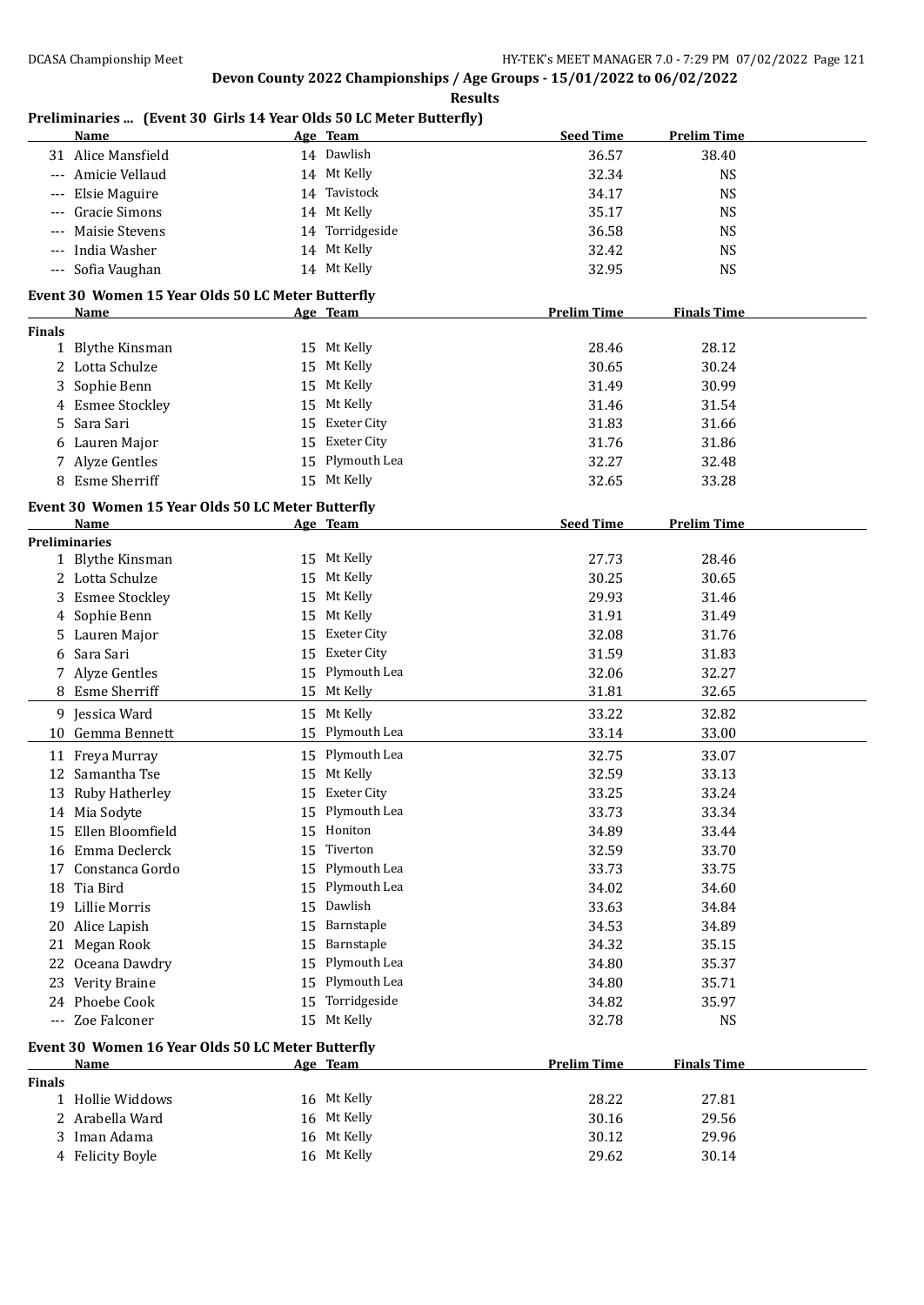#### **Results**

#### **Finals ... (Event 30 Women 16 Year Olds 50 LC Meter Butterfly)**

|               | <b>Name</b>                                       |    | Age Team           | <b>Prelim Time</b> | <b>Finals Time</b> |  |
|---------------|---------------------------------------------------|----|--------------------|--------------------|--------------------|--|
|               | 5 Clia Travers-Griffin                            |    | 16 Exeter City     | 31.40              | 30.94              |  |
|               | 6 Lucy Allix                                      |    | 16 Barnstaple      | 31.70              | 31.21              |  |
|               | 7 Leah Bowen                                      |    | 16 Mt Kelly        | 31.43              | 31.59              |  |
|               | 8 Jasmine D'Cunha                                 |    | 16 Mt Kelly        | 32.32              | 32.08              |  |
|               |                                                   |    |                    |                    |                    |  |
|               | Event 30 Women 16 Year Olds 50 LC Meter Butterfly |    |                    |                    |                    |  |
|               | Name                                              |    | Age Team           | <b>Seed Time</b>   | <b>Prelim Time</b> |  |
|               | <b>Preliminaries</b><br>1 Hollie Widdows          |    | 16 Mt Kelly        | 26.95              | 28.22              |  |
|               | 2 Felicity Boyle                                  |    | 16 Mt Kelly        | 30.08              | 29.62              |  |
|               | 3 Iman Adama                                      |    | 16 Mt Kelly        | 29.61              | 30.12              |  |
|               | 4 Arabella Ward                                   |    | 16 Mt Kelly        | 29.47              | 30.16              |  |
|               | 5 Clia Travers-Griffin                            |    | 16 Exeter City     | 29.94              | 31.40              |  |
|               |                                                   |    |                    |                    |                    |  |
|               | 6 Leah Bowen                                      |    | 16 Mt Kelly        | 31.55              | 31.43              |  |
|               | 7 Lucy Allix                                      |    | 16 Barnstaple      | 31.80              | 31.70              |  |
|               | 8 Jasmine D'Cunha                                 |    | 16 Mt Kelly        | 32.09              | 32.32              |  |
|               | 9 Scarlett Walker                                 |    | 16 Brixham         | 32.58              | 33.06              |  |
|               | 10 Carys Walker                                   |    | 16 Plymouth Lea    | 32.45              | 34.43              |  |
| 11            | Matilda Crosby                                    |    | 16 Dawlish         | 33.33              | 34.58              |  |
|               | 12 Kaia-Lily Perkins                              |    | 16 Plymouth Lea    | 33.92              | 35.80              |  |
|               | 13 Annabelle Chan                                 |    | 16 Mt Kelly        | 34.48              | 36.03              |  |
|               | --- Layla Al Khatib                               |    | 16 Plymouth Lea    | 30.98              | <b>NS</b>          |  |
|               | --- Sixtine Vellaud                               |    | 16 Mt Kelly        | 33.03              | <b>NS</b>          |  |
|               |                                                   |    |                    |                    |                    |  |
|               | Event 30 Women 17 & Over 50 LC Meter Butterfly    |    |                    |                    |                    |  |
|               | Name                                              |    | Age Team           | <b>Prelim Time</b> | <b>Finals Time</b> |  |
| <b>Finals</b> | 1 Jade Blake                                      |    | 19 Mt Kelly        | 29.02              | 28.46              |  |
|               | 2 Laura Dickinson                                 |    | 17 Mt Kelly        | 29.18              | 29.07              |  |
|               | 3 Josephine Klein                                 |    | 17 Mt Kelly        | 29.62              | 29.32              |  |
|               |                                                   |    | 18 Mt Kelly        | 30.14              | 29.59              |  |
|               | 4 Emily Forwood<br>5 Hermione Roe                 |    | 17 Mt Kelly        | 30.25              | 29.85              |  |
|               |                                                   |    | Tiverton           |                    |                    |  |
|               | 6 Jodie Dilks                                     | 17 |                    | 30.15              | 29.93              |  |
|               | 7 Federica Ghibellini                             |    | 18 Mt Kelly        | 30.13              | 29.99              |  |
|               | 8 Gemma Dilks                                     |    | 17 Tiverton        | 30.32              | 30.02              |  |
|               | Event 30 Women 17 & Over 50 LC Meter Butterfly    |    |                    |                    |                    |  |
|               | Name                                              |    | Age Team           | <b>Seed Time</b>   | <b>Prelim Time</b> |  |
|               | <b>Preliminaries</b>                              |    |                    |                    |                    |  |
|               | 1 Jade Blake                                      |    | 19 Mt Kelly        | 28.61              | 29.02              |  |
|               | 2 Laura Dickinson                                 | 17 | Mt Kelly           | 28.03              | 29.18              |  |
|               | 3 Josephine Klein                                 | 17 | Mt Kelly           | 28.70              | 29.62              |  |
|               | 4 Federica Ghibellini                             | 18 | Mt Kelly           | 30.07              | 30.13              |  |
| 5             | <b>Emily Forwood</b>                              | 18 | Mt Kelly           | 29.37              | 30.14              |  |
| 6             | Jodie Dilks                                       | 17 | Tiverton           | 29.90              | 30.15              |  |
| 7             | Hermione Roe                                      | 17 | Mt Kelly           | 29.66              | 30.25              |  |
| 8             | Gemma Dilks                                       | 17 | Tiverton           | 30.10              | 30.32              |  |
|               | 9 Oriana Noel                                     |    | 18 Plymouth Lea    | 28.99              | 30.54              |  |
| 10            | Gerda Vasiliauskaite                              | 19 | Plymouth Lea       | 29.66              | 30.66              |  |
| 11            | Shannon Byrne                                     |    | 17 Mt Kelly        | 30.99              | 30.93              |  |
|               | 12 Alice Baillie-Hamilton                         | 17 | Mt Kelly           | 30.12              | 30.96              |  |
| 13            | Bethan Endicott                                   | 17 | Mt Kelly           | 29.89              | 31.23              |  |
|               |                                                   | 34 | <b>Exe Masters</b> | 30.32              | 31.31              |  |
|               | 14 Kimberly Berry                                 |    | Dartmoor DA        |                    |                    |  |
| 15            | <b>Emily Morgan-Hughes</b>                        | 18 |                    | 31.63              | 31.32              |  |
|               | 16 Georgia Maguire                                |    | 18 Plymouth Lea    | 31.18              | 31.46              |  |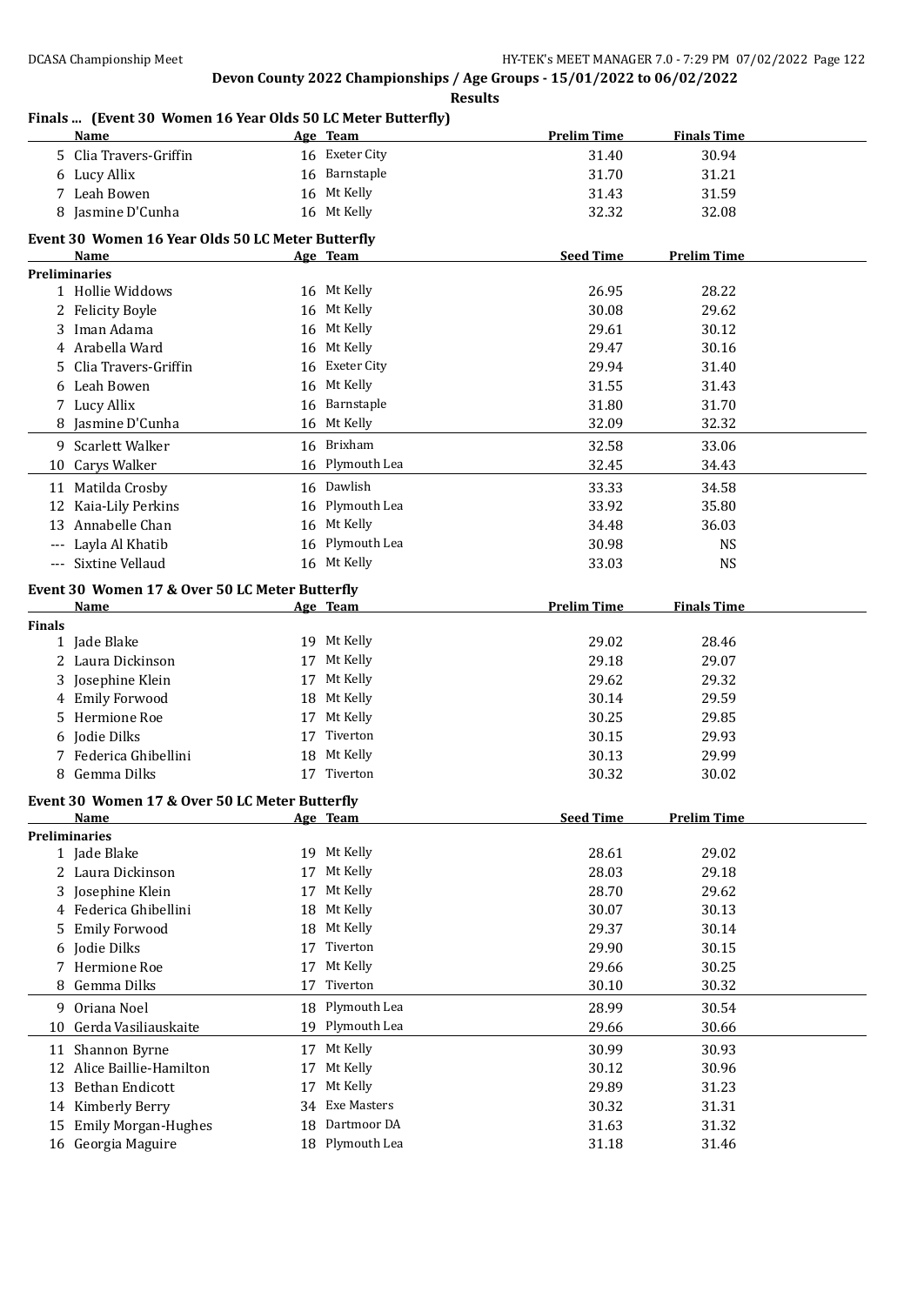**Results**

#### **Preliminaries ... (Event 30 Women 17 & Over 50 LC Meter Butterfly)**

|               | <b>Name</b>                                                         |                    | Age Team                  |         |         | <b>Seed Time</b>      | <b>Prelim Time</b>     |
|---------------|---------------------------------------------------------------------|--------------------|---------------------------|---------|---------|-----------------------|------------------------|
|               | *17 Cara McVeigh                                                    |                    | 17 Tavistock              |         |         | 30.25                 | 31.59                  |
|               | *17 Hope Unstead                                                    | 18                 | Torridgeside              |         |         | 30.19                 | 31.59                  |
| 19            | Olivia Fuller                                                       |                    | 19 Plymouth Lea           |         |         | 31.18                 | 31.63                  |
| 20            | Hannah Walker                                                       | 17                 | Tavistock                 |         |         | 30.37                 | 31.83                  |
|               | 21 India Martin                                                     | 19                 | Barnstaple                |         |         | 31.42                 | 31.90                  |
| 22            | Anya Hocking                                                        | 17                 | Plymouth Lea              |         |         | 30.69                 | 32.04                  |
|               | 23 Keely Ware                                                       | 17                 | <b>Exeter City</b>        |         |         | 31.31                 | 32.05                  |
|               | 24 Erlina Ainsworth                                                 | 17                 | Mt Kelly                  |         |         | 33.44                 | 32.17                  |
| 25            | Libby Brown                                                         | 18                 | Torridgeside              |         |         | 31.74                 | 32.19                  |
|               | 26 Nemone Rogers                                                    | 17                 | Mt Kelly                  |         |         | 31.36                 | 32.25                  |
|               | 27 Nevaeh Kenny                                                     | 17                 | Mt Kelly                  |         |         | 30.73                 | 32.39                  |
|               | 28 Tia Crews                                                        |                    | Plymouth Lea              |         |         | 29.41                 | 32.42                  |
|               | 29 Rosie Cuming                                                     | 17                 | Dinnaton                  |         |         | 31.46                 | 32.46                  |
|               | 30 Mila Jovanov                                                     | 17                 | Mt Kelly                  |         |         | 32.46                 | 32.60                  |
|               | *31 Klara Evans                                                     | 17                 | Plymouth Lea              |         |         | 31.28                 | 32.73                  |
|               | *31 Pearl Rivers                                                    | 20                 | Totnes                    |         |         | 32.12                 | 32.73                  |
|               | 33 Ella D'Cunha                                                     |                    | 19 Dinnaton               |         |         | 31.42                 | 32.76                  |
|               | 34 Niamh Hutchinson                                                 | 17                 | Plymouth Lea              |         |         | 32.94                 | 32.90                  |
|               | 35 Klara Faulhaber                                                  |                    | 19 Tiverton               |         |         | 33.01                 | 33.12                  |
|               | 36 Millie Tout                                                      |                    | 17 Dinnaton               |         |         | 33.12                 | 33.19                  |
|               | 37 Kiera Wiseman                                                    |                    | 17 Mt Kelly               |         |         | 32.79                 | 33.36                  |
|               | 38 Edith Campbell                                                   |                    | 18 Tiverton               |         |         | 33.93                 | 33.48                  |
|               | 39 Erin Throgmorton-Appleby                                         |                    | 18 Newton Abbot           |         |         | 33.86                 | 34.07                  |
| 40            | Elizabeth Price                                                     |                    | 18 Torquay                |         |         | 34.11                 | 35.02                  |
|               | 41 Evie Lewis                                                       |                    | 17 Dawlish                |         |         | 33.33                 | 35.26                  |
|               | 42 Olivia Broom                                                     |                    | 18 Tiverton               |         |         | 34.12                 | 36.88                  |
|               | --- Maisie Gilford                                                  |                    | 19 Mt Kelly               |         |         | 29.78                 | <b>NS</b>              |
|               | --- Erin Curtis                                                     |                    | 17 Dawlish                |         |         | 31.18                 | <b>NS</b>              |
|               |                                                                     |                    |                           |         |         |                       |                        |
|               | <b>Event 30 Women 50 LC Meter Butterfly Multi-Class</b>             |                    |                           |         |         |                       |                        |
|               | Name                                                                |                    | Age Team                  |         |         | <b>Prelim Time</b>    | <b>Finals Time</b>     |
| <b>Finals</b> |                                                                     |                    |                           |         |         |                       |                        |
|               | --- Abigail Daly S14                                                |                    | 17 Devonport              |         |         | 43.20                 | <b>NS</b>              |
|               | Event 30 Women 50 LC Meter Butterfly Multi-Class                    |                    |                           |         |         |                       |                        |
|               | Name                                                                |                    | Age Team                  |         |         | <b>Seed Time</b>      | <b>Prelim Time</b>     |
|               | <b>Preliminaries</b>                                                |                    |                           |         |         | 40.73                 |                        |
|               | 1 Abigail Daly S14                                                  |                    | 17 Devonport              |         |         |                       | 43.20                  |
|               | Event 31 Men 400 LC Meter Medley Relay                              |                    |                           |         |         |                       |                        |
|               | <b>Team</b>                                                         |                    | <b>Relay</b>              |         |         | <b>Seed Time</b>      | <b>Finals Time</b>     |
|               | 1 Plymouth Lea                                                      |                    | $\boldsymbol{A}$          |         |         | 3:42.22               | 3:55.70                |
|               | 1) Henry Wyrill 20                                                  |                    | 2) Charlie-Joe Hallett 21 |         |         | 3) Ridhwan Mohamed 22 | 4) Reuben West 19      |
|               | 29.50<br>1:00.51                                                    | 1:30.39<br>2:04.83 | 2:31.69                   | 3:02.97 | 3:28.17 | 3:55.70               |                        |
|               | 2 Dartmoor DA                                                       |                    | A                         |         |         | 3:50.16               | 3:56.89                |
|               | 1) Fritz Dietz 18                                                   |                    | 2) Cameron Williams 18    |         |         | 3) Jon-Paul Davis 19  | 4) Michael Cuddihee 22 |
|               | 28.46<br>58.85                                                      | 2:03.19<br>1:28.39 | 2:29.84                   | 3:00.77 | 3:27.60 | 3:56.89               |                        |
|               | Event 32 Girls 10-11 400 LC Meter Freestyle Sign in Required        |                    |                           |         |         |                       |                        |
|               | <b>Name</b>                                                         |                    | Age Team                  |         |         | <b>Seed Time</b>      | <b>Finals Time</b>     |
|               | 1 Ava Edwards                                                       |                    | 11 Plymouth Lea           |         |         | 5:27.06               | 5:32.71                |
|               | 37.31<br>1:19.16                                                    | 2:45.78<br>2:02.76 | 3:28.93                   | 4:11.01 | 4:52.99 | 5:32.71               |                        |
|               | Event 32 Girls 12 Year Olds 400 LC Meter Freestyle Sign in Required |                    |                           |         |         |                       |                        |
|               | Name                                                                |                    | Age Team                  |         |         | <b>Seed Time</b>      | <b>Finals Time</b>     |
|               | 1 Caoimhe Dolby                                                     |                    | 12 Mt Kelly               |         |         | 4:53.99               | 5:04.94                |
|               | 34.28<br>1:12.81                                                    | 1:52.13<br>2:32.22 | 3:12.44                   | 3:51.63 | 4:29.02 | 5:04.94               |                        |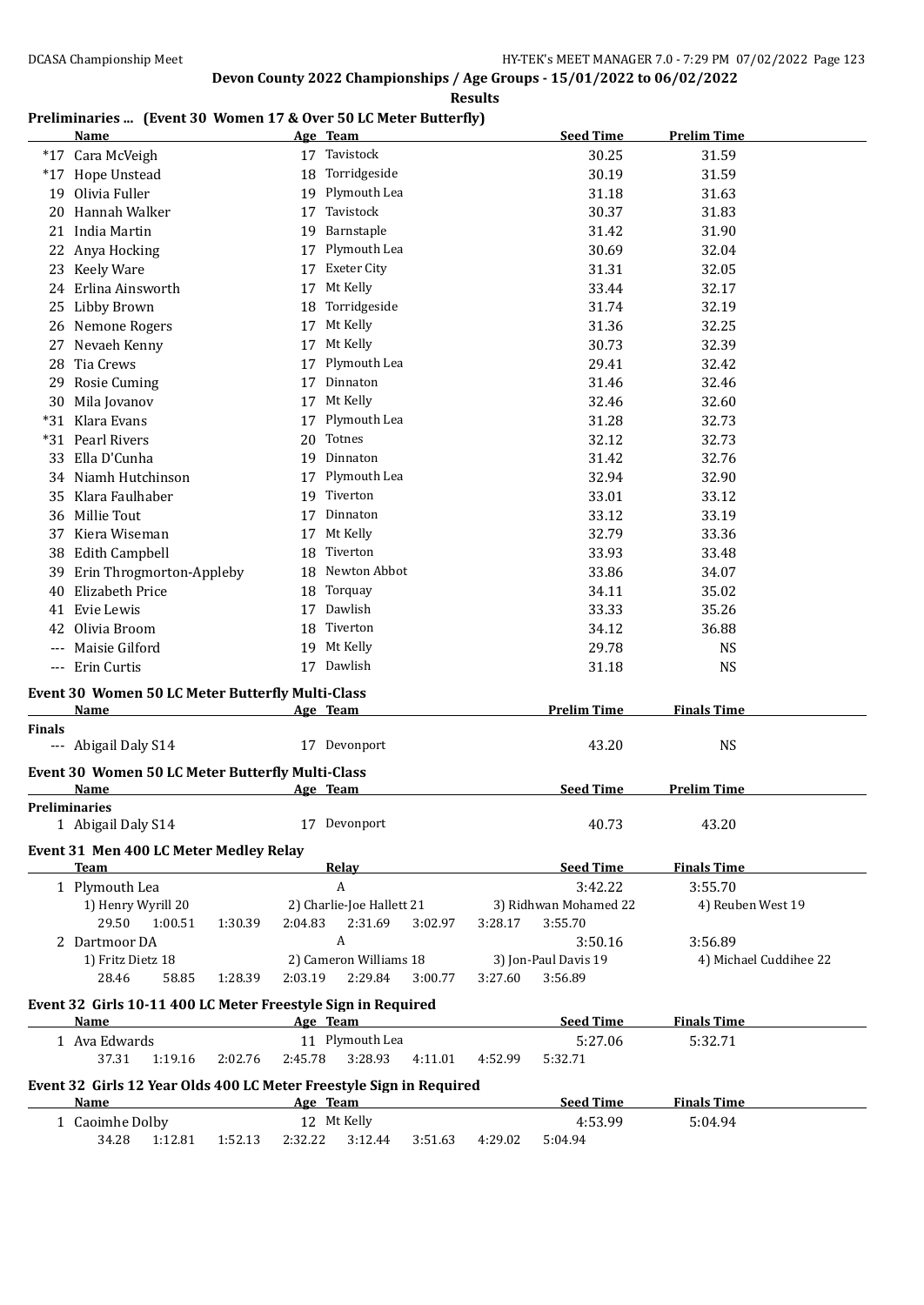$\overline{a}$ 

 $\overline{a}$ 

 $\overline{\phantom{a}}$ 

# **Devon County 2022 Championships / Age Groups - 15/01/2022 to 06/02/2022**

#### **Results**

### **(Event 32 Girls 12 Year Olds 400 LC Meter Freestyle Sign in Required)**

| Name                  |         |         | Age Team    |                 |         |         | <b>Seed Time</b> | <b>Finals Time</b> |  |
|-----------------------|---------|---------|-------------|-----------------|---------|---------|------------------|--------------------|--|
| 2 Lily Green          |         |         |             | 12 Plymouth Lea |         |         | 5:17.16          | 5:16.30            |  |
| 34.90                 | 1:15.36 | 1:56.35 | 2:37.85     | 3:18.17         | 3:59.14 | 4:39.57 | 5:16.30          |                    |  |
| 3 Christina Angelakis |         |         | 12 Mt Kelly |                 |         |         | 5:09.85          | 5:22.30            |  |
| 36.07                 | 1:17.46 | 1:58.67 | 2:39.93     | 3:21.16         | 4:02.39 | 4:43.04 | 5:22.30          |                    |  |
| 4 Jessica Hill        |         |         |             | 12 Exeter City  |         |         | 5:41.06          | 5:41.98            |  |
| 38.37                 | 1:21.18 | 2:05.31 |             | 2:19.33         | 4:17.96 | 5:06.50 | 5:41.98          |                    |  |
| 5 Scarlet Hall        |         |         |             | 12 Plymouth Lea |         |         | 5:30.29          | 5:44.18            |  |
| 37.58                 | 1:19.87 | 2:03.93 | 2:48.01     | 3:32.84         | 4:17.15 | 5:02.48 | 5:44.18          |                    |  |

#### **Event 32 Girls 13 Year Olds 400 LC Meter Freestyle Sign in Required**

| Name                               |               |                           | Age Team    |                                                       |         |                 | <b>Seed Time</b> | <b>Finals Time</b> |  |
|------------------------------------|---------------|---------------------------|-------------|-------------------------------------------------------|---------|-----------------|------------------|--------------------|--|
| 1 Hermance Vellaud                 |               |                           | 13 Mt Kelly |                                                       |         |                 | 4:53.16          | 5:00.23            |  |
|                                    | 1:09.56       |                           |             | 2:26.52                                               | 3:44.46 | 5:00.23         |                  |                    |  |
| 2 Brianna Davies 13 Mt Kelly       |               |                           |             |                                                       |         |                 | 4:56.90          | 5:07.82            |  |
|                                    |               | 36.23 1:15.48 1:55.90     |             | 2:35.10 3:13.84                                       | 3:53.12 | 4:31.20         | 5:07.82          |                    |  |
| 3 Dixie Turner-Moore               |               |                           |             | 13 Plymouth Lea                                       |         |                 | 4:54.12          | 5:07.92            |  |
|                                    |               |                           |             | 33.50 1:11.70 1:51.12 2:31.39 3:11.10 3:51.18 4:30.56 |         |                 | 5:07.92          |                    |  |
| 4 Abigail Law 13 Dartmoor DA       |               |                           |             |                                                       |         |                 | 5:07.19          | 5:15.45            |  |
|                                    |               |                           |             | 34.03 1:12.52 1:52.17 2:32.10 3:12.81                 |         | 3:53.77 4:35.00 | 5:15.45          |                    |  |
| 5 Isabella Holmes 13 Barnstaple    |               |                           |             |                                                       |         |                 | 5:16.07          | 5:15.59            |  |
|                                    |               | 1:13.94                   |             | 2:35.08 3:56.92                                       |         | 5:15.59         |                  |                    |  |
| 6 Gabriella Drake                  |               |                           |             | 13 Plymouth Lea                                       |         |                 | 5:19.80          | 5:17.28            |  |
|                                    |               | 35.46 1:15.34 1:56.46     |             |                                                       |         |                 | 5:17.28          |                    |  |
|                                    |               |                           |             |                                                       |         |                 | 5:16.05          | 5:17.70            |  |
|                                    |               | 35.64 1:15.51 1:56.67     |             | 2:37.30 3:17.66                                       |         | 3:58.12 4:39.57 | 5:17.70          |                    |  |
| 8 Alexandra Daw                    |               |                           |             | 13 Mt Kelly                                           |         |                 | 5:12.34          | 5:19.77            |  |
|                                    |               | 35.07   1:14.24   1:55.32 |             | 2:36.43 3:18.50                                       | 3:59.84 | 4:41.29         | 5:19.77          |                    |  |
| 9 Sian Davies                      |               |                           |             | 13 Mt Kelly                                           |         |                 | 5:24.67          | 5:30.05            |  |
|                                    | 36.83 1:17.43 | 1:59.41                   |             | 2:42.01 3:24.66                                       | 4:07.10 | 4:49.74         | 5:30.05          |                    |  |
| 10 Ashton Thorne                   |               |                           |             | 13 Plymouth Lea                                       |         |                 | 5:22.16          | 5:31.93            |  |
|                                    |               | 36.41 1:18.98 2:01.32     |             | 2:43.95 3:27.32 4:10.50 4:53.03                       |         |                 | 5:31.93          |                    |  |
| 11 Naomi Hollinsky 13 Plymouth Lea |               |                           |             |                                                       |         |                 | 5:18.43          | 5:36.09            |  |
|                                    | 37.10 1:18.53 | 2:02.19                   |             | 2:44.35 3:28.74                                       | 4:12.27 | 4:55.09         | 5:36.09          |                    |  |

#### **Event 32 Girls 14 Year Olds 400 LC Meter Freestyle Sign in Required**

| Name                     |               |         | Age Team |                 |         |         | <b>Seed Time</b> | <b>Finals Time</b> |  |
|--------------------------|---------------|---------|----------|-----------------|---------|---------|------------------|--------------------|--|
| 1 Gabrielle Idle-Beavers |               |         |          | 14 Mt Kelly     |         |         | 5:13.93          | 4:43.71            |  |
| 30.37                    | 1:05.00       | 1:41.48 | 2:18.08  | 2:55.06         | 3:31.37 | 4:08.34 | 4:43.71          |                    |  |
| 2 Constance Logan        |               |         |          | 14 Mt Kelly     |         |         | 4:46.24          | 4:50.25            |  |
| 32.08                    | 1:07.96       | 1:45.40 | 2:22.75  | 3:00.68         | 3:37.68 | 4:15.59 | 4:50.25          |                    |  |
| 3 Abigail Needs          |               |         |          | 14 Exeter City  |         |         | 4:48.09          | 4:50.78            |  |
|                          | 1:08.97       |         | 2:24.45  |                 | 3:39.71 | 4:50.78 |                  |                    |  |
| 4 Kelly Wynne-Jones      |               |         |          | 14 Mt Kelly     |         |         | 4:58.96          | 4:59.50            |  |
|                          | 1:12.00       |         | 2:28.83  |                 | 3:46.24 | 4:59.50 |                  |                    |  |
| 5 Elizabeth Dudman       |               |         |          | 14 Mt Kelly     |         |         | 5:11.62          | 5:02.40            |  |
| 34.92                    | 1:13.88       | 1:52.96 | 2:32.92  | 3:11.40         | 3:50.31 | 4:26.87 | 5:02.40          |                    |  |
| 6 Tilly Davis            |               |         |          | 14 Mt Kelly     |         |         | 5:11.70          | 5:02.67            |  |
| 33.10                    | 1:10.86       | 1:50.00 | 2:29.31  | 3:09.42         | 3:48.19 | 4:25.80 | 5:02.67          |                    |  |
| 7 Julianna Babbington    |               |         |          | 14 Plymouth Lea |         |         | 5:04.90          | 5:06.68            |  |
| 34.37                    | 1:12.73       | 1:52.22 | 2:31.44  | 3:11.21         | 3:50.50 | 4:29.46 | 5:06.68          |                    |  |
| 8 Millie Hayes           |               |         |          | 14 Barnstaple   |         |         | 5:16.11          | 5:21.31            |  |
| 38.86                    |               | 1:13.82 | 2:40.41  | 3:19.63         | 4:02.53 | 5:21.31 |                  |                    |  |
| 9 Rebecca Shan           |               |         |          | 14 Brixham      |         |         | 5:22.74          | 5:29.81            |  |
|                          | 35.54 1:16.21 | 1:58.41 | 2:41.05  | 3:23.53         | 4:05.90 | 4:48.65 | 5:29.81          |                    |  |
| --- Tianna-Eve Foley     |               |         |          | 14 Plymouth Lea |         |         | 4:59.71          | <b>NS</b>          |  |
| --- Charlotte Turpin     |               |         |          | 14 Plymouth Lea |         |         | 5:10.20          | <b>NS</b>          |  |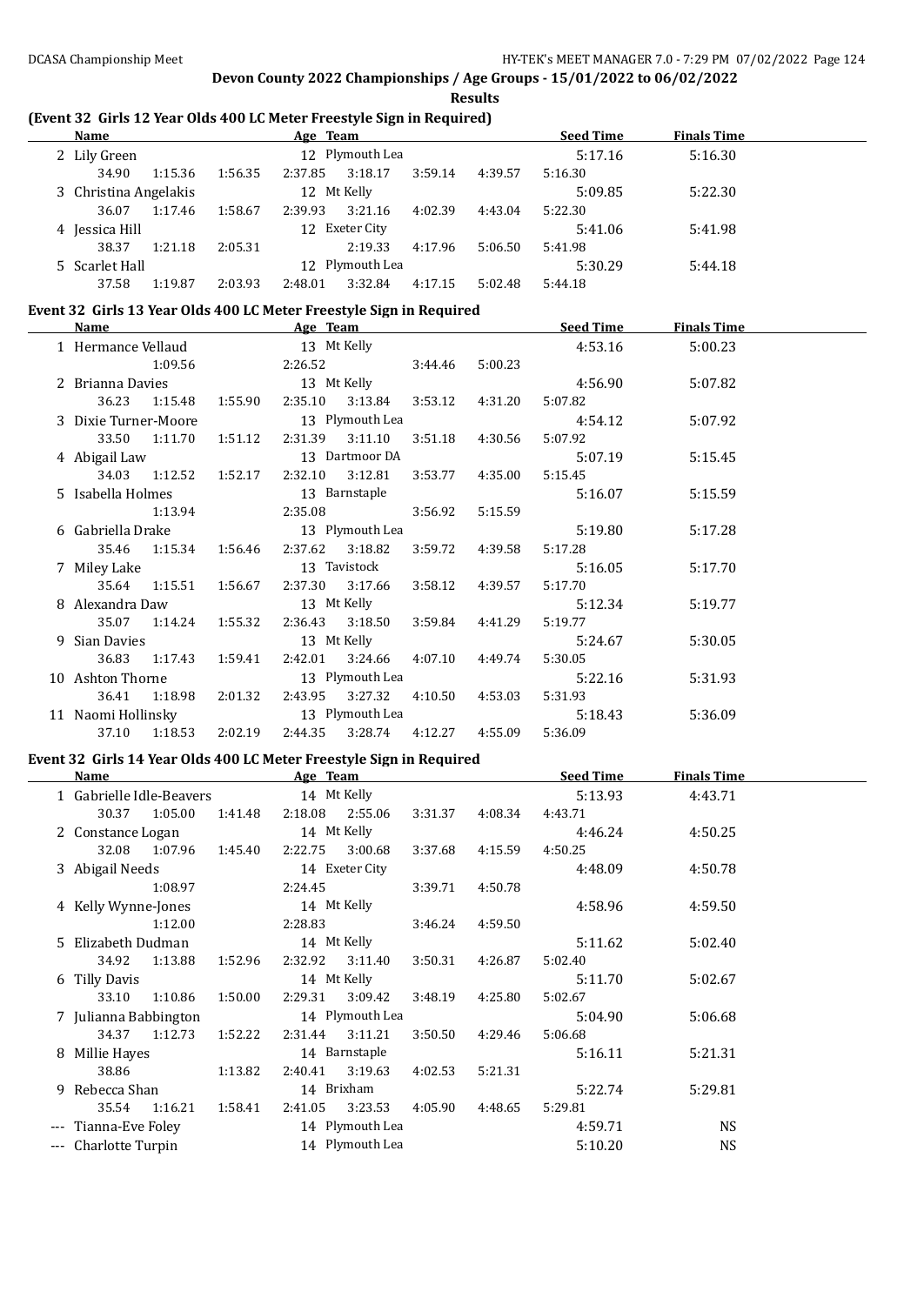**Results**

### **Event 32 Women 15 Year Olds 400 LC Meter Freestyle Sign in Required**

| Name                             |                           |  |                                                       |         |                 | Age Team Seed Time                              | <b>Finals Time</b> |  |
|----------------------------------|---------------------------|--|-------------------------------------------------------|---------|-----------------|-------------------------------------------------|--------------------|--|
|                                  |                           |  |                                                       |         |                 | 1 Breanna Chamberlain 15 Mt Kelly 10 10 4:34.50 | 4:37.06            |  |
|                                  |                           |  | 31.71 1:06.07 1:40.87 2:16.03 2:51.63 3:27.34 4:02.77 |         |                 | 4:37.06                                         |                    |  |
| 2 Nicole Quiller 15 Mt Kelly     |                           |  |                                                       |         |                 |                                                 | 4:43.00 4:40.43    |  |
|                                  | 31.59 1:05.52 1:41.08     |  | 2:18.00 2:54.69                                       | 3:31.28 | 4:06.76         | 4:40.43                                         |                    |  |
| 3 Millie Dixon 15 Mt Kelly       |                           |  |                                                       |         |                 | $4:40.99$ $4:43.13$                             |                    |  |
|                                  | 32.61 1:08.15 1:42.47     |  | 2:18.56 2:54.59                                       | 3:31.37 | 4:08.03         | 4:43.13                                         |                    |  |
| 4 Ruby Hatherley 15 Exeter City  |                           |  |                                                       |         |                 | 4:37.20                                         | 4:49.42            |  |
|                                  |                           |  | 33.31 1:09.42 1:45.47 2:22.70 2:59.87                 | 3:37.16 |                 | 4:14.23 4:49.42                                 |                    |  |
| 5 Esmee Stockley 15 Mt Kelly     |                           |  |                                                       |         |                 | 4:36.42                                         | 4:50.19            |  |
|                                  | 33.02 1:09.90 1:46.98     |  | 2:24.65 3:01.11                                       | 3:38.19 | 4:15.22         | 4:50.19                                         |                    |  |
|                                  |                           |  | 15 Exeter City                                        |         |                 | 4:51.27                                         | 4:56.73            |  |
|                                  | 33.04 1:10.44 1:48.09     |  | 2:26.21 3:03.80                                       |         | 3:42.10 4:19.92 | 4:56.73                                         |                    |  |
| 7 Alyze Gentles 15 Plymouth Lea  |                           |  |                                                       |         |                 | 4:49.31                                         | 5:00.74            |  |
|                                  |                           |  | 33.49 1:10.40 1:48.65 2:27.04 3:06.17                 |         | 3:44.97 4:23.92 | 5:00.74                                         |                    |  |
| 8 Lottie Hodges 15 Mt Kelly      |                           |  |                                                       |         |                 | 4:58.42                                         | 5:07.58            |  |
|                                  |                           |  | 33.41 1:11.84 1:51.27 2:31.04 3:10.77                 | 3:50.42 | 4:30.26         | 5:07.58                                         |                    |  |
| 9 Gemma Bennett 15 Plymouth Lea  |                           |  |                                                       |         |                 | 5:09.41                                         | 5:08.16            |  |
|                                  |                           |  | 1:10.25 2:29.25                                       | 3:49.88 | 5:08.16         |                                                 |                    |  |
| 10 Alice Lapish 15 Barnstaple    |                           |  |                                                       |         |                 | 5:00.50                                         | 5:11.09            |  |
|                                  | 35.44 1:14.29 1:53.60     |  | 2:34.23 3:14.23                                       | 3:54.56 | 4:33.59         | 5:11.09                                         |                    |  |
| 11 Oceana Dawdry 15 Plymouth Lea |                           |  |                                                       |         |                 | 5:03.92                                         | 5:20.53            |  |
|                                  | 35.72   1:15.90   1:56.76 |  | 2:37.79 3:18.87 4:00.57 4:41.36                       |         |                 | 5:20.53                                         |                    |  |
| 12 Ella Huddy 15 Mt Kelly        |                           |  |                                                       |         |                 | 5:10.55                                         | 5:21.93            |  |
|                                  |                           |  | 33.35 1:11.32 1:52.02 2:33.08 3:15.23                 | 3:57.31 | 4:40.34         | 5:21.93                                         |                    |  |
| 13 Freya Murray 15 Plymouth Lea  |                           |  |                                                       |         |                 | 5:09.51                                         | 5:32.11            |  |
|                                  | 1:14.42                   |  | 2:38.05 4:05.79                                       |         | 5:32.11         |                                                 |                    |  |

#### **Event 32 Women 16 Year Olds 400 LC Meter Freestyle Sign in Required**

|                                 | Name and the state of the state of the state of the state of the state of the state of the state of the state of the state of the state of the state of the state of the state of the state of the state of the state of the s |                                         |                                                      | Age Team and the state of the state of the state of the state of the state of the state of the state of the state of the state of the state of the state of the state of the state of the state of the state of the state of t |                 | <b>Seed Time</b>                                                     | <b>Finals Time</b> |  |
|---------------------------------|--------------------------------------------------------------------------------------------------------------------------------------------------------------------------------------------------------------------------------|-----------------------------------------|------------------------------------------------------|--------------------------------------------------------------------------------------------------------------------------------------------------------------------------------------------------------------------------------|-----------------|----------------------------------------------------------------------|--------------------|--|
| 1 Ruby Griffiths 16 Mt Kelly    |                                                                                                                                                                                                                                |                                         |                                                      |                                                                                                                                                                                                                                |                 | 4:20.64                                                              | 4:25.38            |  |
|                                 |                                                                                                                                                                                                                                |                                         |                                                      |                                                                                                                                                                                                                                |                 | 31.13 1:03.90 1:37.11 2:10.68 2:44.41 3:18.37 3:52.56 4:25.38        |                    |  |
| 2 Olivia Martin 16 Mt Kelly     |                                                                                                                                                                                                                                |                                         |                                                      |                                                                                                                                                                                                                                |                 | 4:29.79                                                              | 4:36.72            |  |
|                                 |                                                                                                                                                                                                                                |                                         |                                                      |                                                                                                                                                                                                                                |                 | 31.79  1:06.73  1:41.94  2:17.77  2:53.16  3:28.47  4:02.81  4:36.72 |                    |  |
| 3 Ruby Wheeler 16 Plymouth Lea  |                                                                                                                                                                                                                                |                                         |                                                      |                                                                                                                                                                                                                                |                 | 4:24.22                                                              | 4:40.80            |  |
|                                 |                                                                                                                                                                                                                                | $1:05.86$ $2:17.48$ $3:30.07$ $4:40.80$ |                                                      |                                                                                                                                                                                                                                |                 |                                                                      |                    |  |
| 4 Leah Bowen 16 Mt Kelly        |                                                                                                                                                                                                                                |                                         |                                                      |                                                                                                                                                                                                                                |                 | 4:47.85                                                              | 4:45.09            |  |
|                                 |                                                                                                                                                                                                                                | $1:06.00$ 2:18.65 3:31.47 4:45.09       |                                                      |                                                                                                                                                                                                                                |                 |                                                                      |                    |  |
| 5 Katie Sherlock 16 Mt Kelly    |                                                                                                                                                                                                                                |                                         |                                                      |                                                                                                                                                                                                                                |                 | 4:41.38                                                              | 4:45.85            |  |
|                                 |                                                                                                                                                                                                                                |                                         |                                                      |                                                                                                                                                                                                                                |                 | 32.38 1:07.70 1:43.67 2:20.08 2:56.40 3:33.42 4:10.10 4:45.85        |                    |  |
| 6 Arabella Ward 16 Mt Kelly     |                                                                                                                                                                                                                                |                                         |                                                      |                                                                                                                                                                                                                                |                 | 4:50.31                                                              | 4:45.89            |  |
|                                 |                                                                                                                                                                                                                                |                                         |                                                      |                                                                                                                                                                                                                                |                 | 32.58 1:08.28 1:44.53 2:20.50 2:56.96 3:33.78 4:10.00 4:45.89        |                    |  |
| 7 Felicity Boyle 16 Mt Kelly    |                                                                                                                                                                                                                                |                                         |                                                      |                                                                                                                                                                                                                                |                 | 4:57.90                                                              | 4:46.66            |  |
|                                 | 31.34 1:07.87 1:43.88 2:20.55 2:57.29 3:33.85 4:11.49 4:46.66                                                                                                                                                                  |                                         |                                                      |                                                                                                                                                                                                                                |                 |                                                                      |                    |  |
| 8 Isabella Vaughan 16 Mt Kelly  |                                                                                                                                                                                                                                |                                         |                                                      |                                                                                                                                                                                                                                |                 | 4:34.84                                                              | 4:51.01            |  |
|                                 |                                                                                                                                                                                                                                |                                         |                                                      |                                                                                                                                                                                                                                |                 | 32.29 1:08.33 1:45.42 2:22.75 3:00.08 3:37.71 4:15.02 4:51.01        |                    |  |
| 9 Isis Van Der Stroom           |                                                                                                                                                                                                                                | 16 Mt Kelly                             |                                                      |                                                                                                                                                                                                                                |                 | 4:55.31                                                              | 4:57.54            |  |
|                                 | 33.72 1:09.89                                                                                                                                                                                                                  |                                         | 1:46.99  2:24.68  3:02.48  3:41.20  4:19.97  4:57.54 |                                                                                                                                                                                                                                |                 |                                                                      |                    |  |
| 10 Carys Walker 16 Plymouth Lea |                                                                                                                                                                                                                                |                                         |                                                      |                                                                                                                                                                                                                                |                 | 4:49.22                                                              | 5:08.77            |  |
|                                 | 34.19 1:12.35 1:51.79                                                                                                                                                                                                          |                                         |                                                      | 2:31.25 3:10.96                                                                                                                                                                                                                | 3:51.17 4:30.32 | 5:08.77                                                              |                    |  |
| 11 Ella Pile                    |                                                                                                                                                                                                                                |                                         |                                                      | 16 Barnstaple and the Barnstaple                                                                                                                                                                                               |                 | 4:56.50                                                              | 5:10.07            |  |
|                                 | 34.30  1:12.80  1:52.20  2:32.58  3:12.25  3:53.14  4:32.70                                                                                                                                                                    |                                         |                                                      |                                                                                                                                                                                                                                |                 | 5:10.07                                                              |                    |  |
| 12 Brooke Leaman 16 Exeter City |                                                                                                                                                                                                                                |                                         |                                                      |                                                                                                                                                                                                                                |                 | 4:52.62                                                              | 5:16.13            |  |
|                                 | 36.34 1:15.20 1:55.38 2:35.59 3:16.31                                                                                                                                                                                          |                                         |                                                      |                                                                                                                                                                                                                                | 3:56.48 4:36.88 | 5:16.13                                                              |                    |  |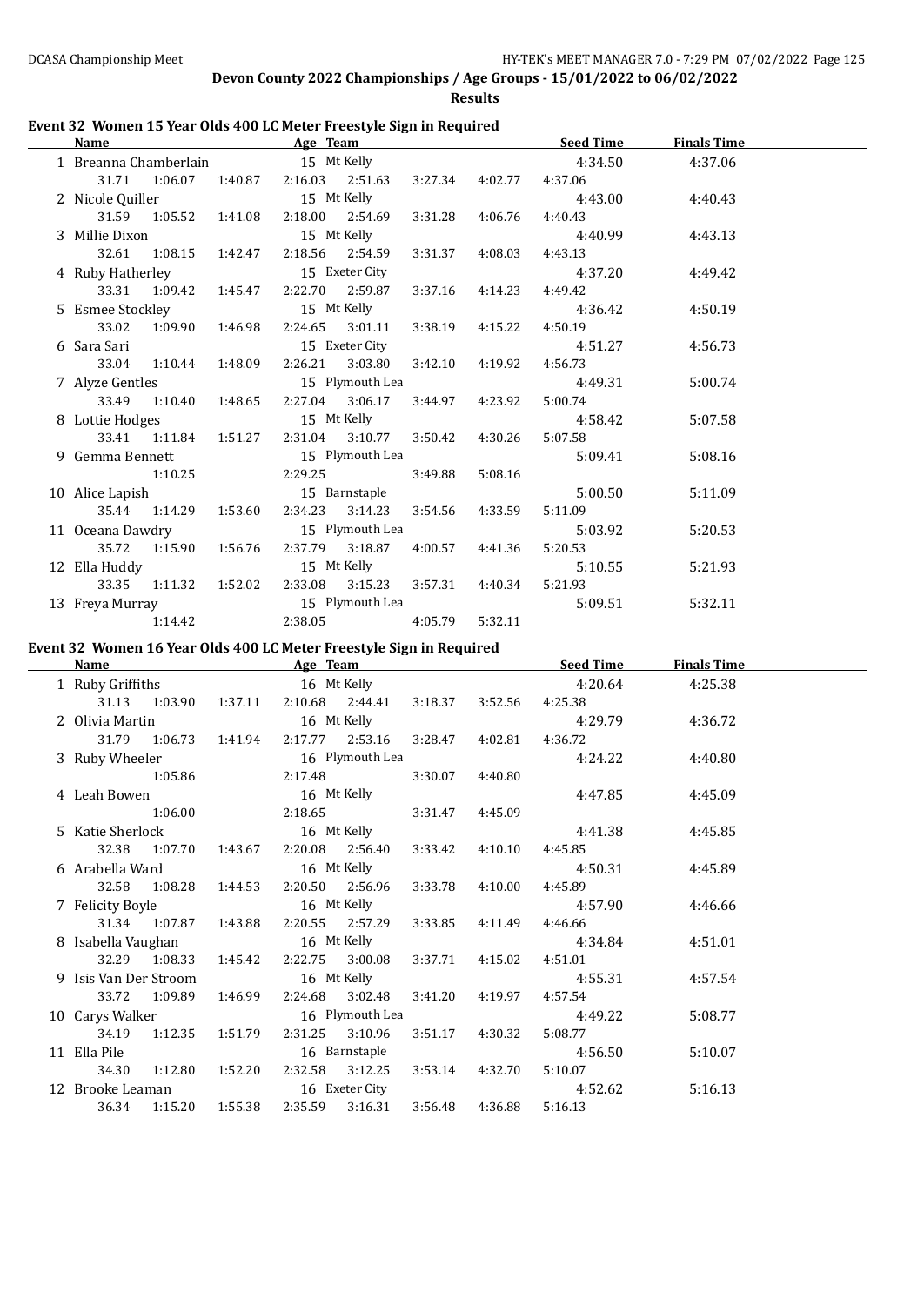40.49 1:23.49

43.09 1:28.46

**Devon County 2022 Championships / Age Groups - 15/01/2022 to 06/02/2022**

**Results**

#### **Event 32 Women 17 & Over 400 LC Meter Freestyle Sign in Required**

|               | Name Seed Time Age Team Age Seed Time                              |                           |                                    |                  |         |                  |                    | <b>Finals Time</b> |  |
|---------------|--------------------------------------------------------------------|---------------------------|------------------------------------|------------------|---------|------------------|--------------------|--------------------|--|
|               | 1 Beatrice Varley 19 Plymouth Lea                                  |                           |                                    |                  |         |                  | 4:10.53            | 4:22.14            |  |
|               | 30.36                                                              |                           | 1:02.87  1:36.19  2:09.40  2:42.55 |                  | 3:15.74 | 3:49.11          | 4:22.14            |                    |  |
|               | 2 Amber Downham                                                    |                           |                                    | 17 Plymouth Lea  |         |                  | 4:28.73            | 4:31.74            |  |
|               | 30.92<br>1:04.76                                                   | 1:39.09                   | 2:14.00                            | 2:48.56          | 3:23.35 | 3:58.15          | 4:31.74            |                    |  |
|               | 3 Emily Forwood                                                    |                           |                                    | 18 Mt Kelly      |         |                  | 4:22.90            | 4:32.24            |  |
|               | 31.13<br>1:05.28                                                   | 1:40.18                   | 2:14.61                            | 2:48.93          | 3:23.90 | 3:58.79          | 4:32.24            |                    |  |
|               | 4 Gemma Dilks                                                      |                           |                                    | 17 Tiverton      |         |                  | 4:30.18            | 4:37.82            |  |
|               | 31.95<br>1:06.94                                                   | 1:42.92                   | 2:18.76                            | 2:54.05          | 3:29.52 | 4:03.96          | 4:37.82            |                    |  |
|               | 5 Katie Bamborough                                                 |                           |                                    | 18 Mt Kelly      |         |                  | 4:34.86            | 4:39.04            |  |
|               | 1:06.18                                                            |                           | 2:17.13                            |                  | 3:28.97 | 4:39.04          |                    |                    |  |
|               | 6 Chloe Burkill                                                    |                           |                                    | 17 Mt Kelly      |         |                  | 4:30.89            | 4:41.25            |  |
|               | 32.04<br>1:07.10 1:42.39                                           |                           |                                    | 2:17.98 2:53.47  | 3:29.63 | 4:05.78          | 4:41.25            |                    |  |
|               | 7 Federica Ghibellini                                              |                           |                                    | 18 Mt Kelly      |         |                  | 4:25.96            | 4:42.16            |  |
|               | 1:07.91                                                            |                           | 2:19.70                            |                  | 3:32.25 | 4:42.16          |                    |                    |  |
|               | 8 Mila Jovanov                                                     |                           |                                    | 17 Mt Kelly      |         |                  | 4:36.45            | 4:44.41            |  |
|               | 32.32<br>1:07.85 1:43.73                                           |                           |                                    | 2:19.92  2:56.20 | 3:32.69 | 4:08.97          | 4:44.41            |                    |  |
|               | 9 Almudena Visser Velez                                            |                           |                                    | 20 Exeter City   |         |                  | 4:33.93            | 4:44.82            |  |
|               | 31.67<br>1:06.59                                                   | 1:42.36                   | 2:19.12                            | 2:56.22          | 3:32.89 | 4:09.67          | 4:44.82            |                    |  |
|               | 10 Emily Cornish                                                   |                           |                                    | 18 Plymouth Lea  |         |                  | 4:29.75            | 4:45.30            |  |
|               | 31.34 1:06.26 1:42.23                                              |                           |                                    | 2:18.83 2:55.25  | 3:32.29 | 4:09.35          | 4:45.30            |                    |  |
|               | 11 Keely Ware                                                      |                           |                                    | 17 Exeter City   |         |                  | 4:52.11            | 4:46.83            |  |
|               | 32.76 1:08.14 1:44.14                                              |                           | 2:21.15                            | 2:57.46          | 3:34.52 | 4:11.50          | 4:46.83            |                    |  |
|               | 12 Emily Morgan-Hughes                                             |                           |                                    | 18 Dartmoor DA   |         |                  | 4:55.58            | 4:48.61            |  |
|               | 32.70  1:08.55  1:45.42                                            |                           |                                    | 2:22.33 2:58.26  | 3:35.25 | 4:12.37          | 4:48.61            |                    |  |
|               | 13 Niamh Hutchinson                                                |                           | 17 Plymouth Lea                    |                  |         |                  | 4:35.69            | 4:52.08            |  |
|               | 1:08.17                                                            |                           | 2:22.46                            |                  | 3:37.75 | 4:52.08          |                    |                    |  |
|               | 14 Lucy Webber                                                     |                           | 17 Tiverton                        |                  |         |                  | 4:43.50            | 4:56.62            |  |
|               | 32.98                                                              | 1:09.23  1:47.09  2:25.46 |                                    | 3:04.03          | 3:42.36 | 4:20.34          | 4:56.62            |                    |  |
|               | 15 Anna Drawer                                                     |                           |                                    | 18 Torridgeside  |         |                  | 4:53.74            | 5:04.09            |  |
|               | 1:11.60                                                            |                           | 2:30.32                            |                  | 3:48.41 | 5:04.09          |                    |                    |  |
|               | 16 Samantha Lake                                                   |                           | 44 Tavistock                       |                  |         |                  | 4:59.45            | 5:06.90            |  |
|               | 1:13.43                                                            |                           | 2:31.16                            |                  | 3:50.34 | 5:06.90          |                    |                    |  |
|               | 17 Alexandra Dennis                                                |                           |                                    | 18 Mt Kelly      |         |                  | 4:49.96            | 5:09.54            |  |
|               | 33.67<br>1:11.75  1:51.29  2:31.49  3:10.95                        |                           |                                    |                  | 3:51.50 | 4:31.35          | 5:09.54            |                    |  |
|               | 18 Hannah Walker                                                   |                           |                                    | 17 Tavistock     |         |                  | 4:59.76            | 5:14.46            |  |
|               | 33.92<br>1:12.73   1:52.36                                         |                           | 2:32.64                            | 3:12.86          |         | 3:53.47  4:34.26 | 5:14.46            |                    |  |
|               | 19 Erin Throgmorton-Appleby 18 Newton Abbot                        |                           |                                    |                  |         |                  | 5:03.70            | 5:16.56            |  |
|               | 33.37 1:12.48 1:53.02                                              |                           | 2:33.90                            | 3:14.60          | 3:55.96 | 4:37.09          | 5:16.56            |                    |  |
|               | --- Kiera Wiseman                                                  |                           |                                    | 17 Mt Kelly      |         |                  | 4:51.73            | DQ                 |  |
|               | 10.2 A swimmer did not cover the whole distance - DNF              |                           |                                    |                  |         |                  |                    |                    |  |
|               | --- Emma Chilton                                                   |                           |                                    | 17 Devonport     |         |                  | 5:07.82            | <b>NS</b>          |  |
|               | Event 32 Women 400 LC Meter Freestyle Sign in Required Multi-Class |                           |                                    |                  |         |                  |                    |                    |  |
|               | <u>Name</u>                                                        |                           | Age Team                           |                  |         |                  | <b>Seed Time</b>   | <b>Finals Time</b> |  |
|               | 1 Abigail Daly S14                                                 |                           |                                    | 17 Devonport     |         |                  | 5:40.25            | 5:50.57            |  |
|               | 1:24.08                                                            |                           | 2:54.45                            |                  | 4:23.34 | 5:50.57          |                    |                    |  |
|               |                                                                    |                           |                                    |                  |         |                  |                    |                    |  |
|               | Event 33 Girls 10-11 100 LC Meter Backstroke                       |                           |                                    |                  |         |                  |                    |                    |  |
|               | Name                                                               |                           | Age Team                           |                  |         |                  | <b>Prelim Time</b> | <b>Finals Time</b> |  |
| <b>Finals</b> |                                                                    |                           |                                    | 11 Plymouth Lea  |         |                  |                    |                    |  |
|               | 43 Ava Edwards                                                     |                           |                                    |                  |         |                  | 1:24.83            | 1:23.49            |  |

47 Grace Gilliard 11 Plymouth Lea 1:27.54 1:28.46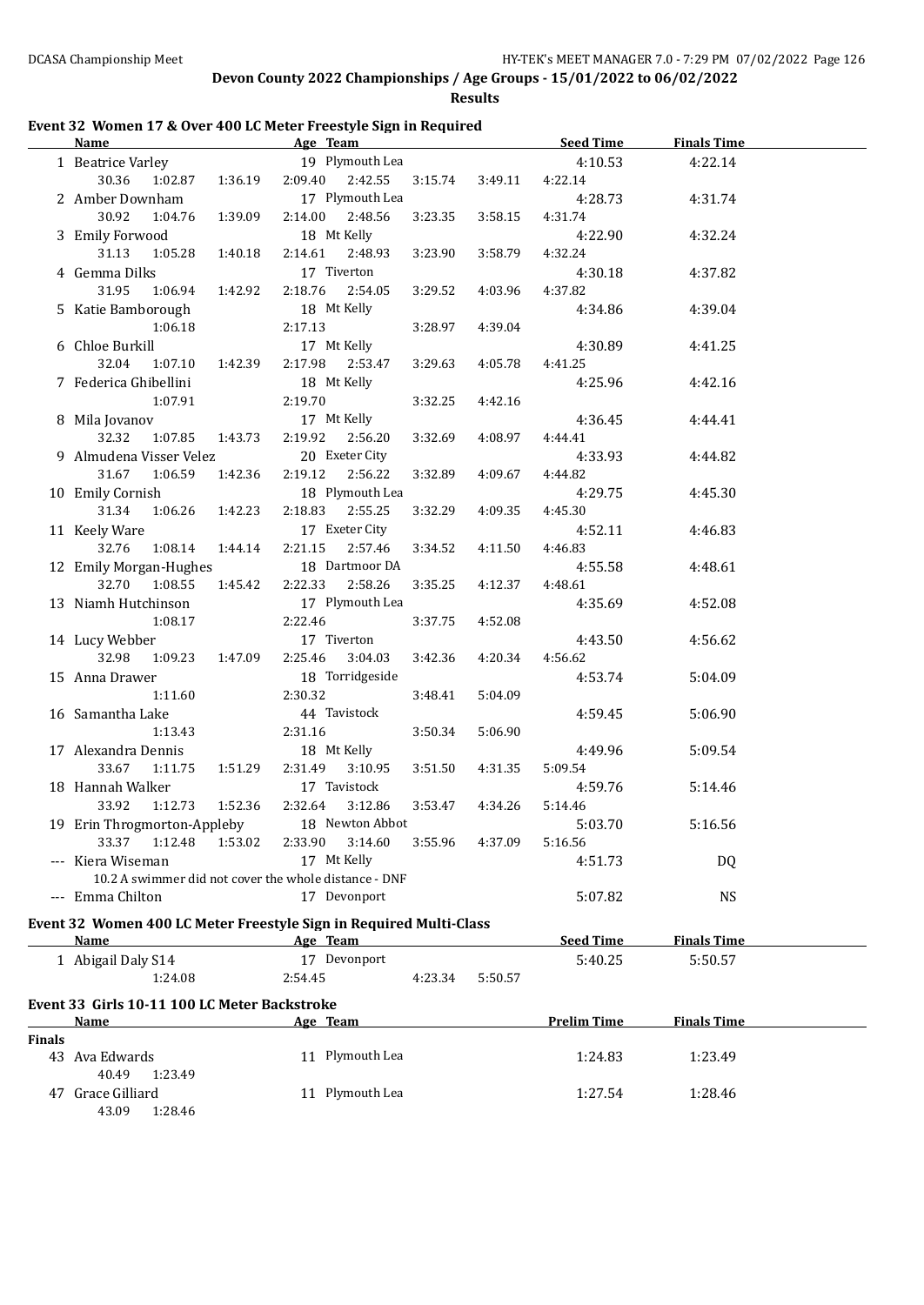**Results**

|               | Event 33 Girls 10-11 100 LC Meter Backstroke                |                 |                    |                    |  |
|---------------|-------------------------------------------------------------|-----------------|--------------------|--------------------|--|
|               | <b>Name</b><br><b>Preliminaries</b>                         | Age Team        | <b>Seed Time</b>   | <b>Prelim Time</b> |  |
|               | 1 Ava Edwards                                               | 11 Plymouth Lea | 1:22.35            | 1:24.83            |  |
|               | 2 Grace Gilliard<br>43.85<br>1:27.54                        | 11 Plymouth Lea | 1:24.51            | 1:27.54            |  |
|               | Event 33 Girls 12 Year Olds 100 LC Meter Backstroke         |                 |                    |                    |  |
|               | Name                                                        | Age Team        | <b>Prelim Time</b> | <b>Finals Time</b> |  |
| <b>Finals</b> |                                                             |                 |                    |                    |  |
|               | 30 Christina Angelakis<br>36.88<br>1:15.71                  | 12 Mt Kelly     | 1:16.08            | 1:15.71            |  |
|               | 41 Lily Green<br>41.11<br>1:22.31                           | 12 Plymouth Lea | 1:23.34            | 1:22.31            |  |
|               | 42 Jessica Hill                                             | 12 Exeter City  | 1:24.01            | 1:23.22            |  |
|               | 44 Millie Howarth<br>40.52<br>1:23.65                       | 12 Plymouth Lea | 1:22.53            | 1:23.65            |  |
|               | 45 Eva Bissett<br>41.18<br>1:25.80                          | 12 Brixham      | 1:26.86            | 1:25.80            |  |
|               | 46 Willow Davies<br>41.75<br>1:27.31                        | 12 Exeter City  | 1:28.93            | 1:27.31            |  |
|               | 48 Poppy Chattaway<br>45.02<br>1:29.05                      | 12 Plymouth Lea | 1:27.17            | 1:29.05            |  |
|               | 49 Evie Evans                                               | 12 Newton Abbot | 1:31.17            | 1:30.15            |  |
|               | Event 33 Girls 12 Year Olds 100 LC Meter Backstroke<br>Name | Age Team        | <b>Seed Time</b>   | <b>Prelim Time</b> |  |
|               | <b>Preliminaries</b>                                        |                 |                    |                    |  |
|               | 1 Christina Angelakis<br>36.95<br>1:16.08                   | 12 Mt Kelly     | 1:15.06            | 1:16.08            |  |
|               | 2 Millie Howarth<br>39.78<br>1:22.53                        | 12 Plymouth Lea | 1:20.55            | 1:22.53            |  |
|               | 3 Lily Green<br>41.33<br>1:23.34                            | 12 Plymouth Lea | 1:16.96            | 1:23.34            |  |
|               | 4 Jessica Hill<br>41.86<br>1:24.01                          | 12 Exeter City  | 1:21.79            | 1:24.01            |  |
|               | 5 Scarlet Hall<br>42.89<br>1:26.34                          | 12 Plymouth Lea | 1:21.51            | 1:26.34            |  |
|               | 6 Eva Bissett<br>17.82  1:26.86                             | 12 Brixham      | 1:22.71            | 1:26.86            |  |
|               | 7 Poppy Chattaway<br>43.55<br>1:27.17                       | 12 Plymouth Lea | 1:23.92            | 1:27.17            |  |
|               | 8 Willow Davies<br>43.05<br>1:28.93                         | 12 Exeter City  | 1:24.70            | 1:28.93            |  |
|               | 9 Evie Evans<br>44.30<br>1:31.17                            | 12 Newton Abbot | 1:26.48            | 1:31.17            |  |
|               | --- Millie Damon                                            | 12 Plymouth Lea | 1:24.41            | <b>NS</b>          |  |
|               | Event 33 Girls 13 Year Olds 100 LC Meter Backstroke         |                 |                    |                    |  |
|               | <b>Name</b>                                                 | Age Team        | <b>Prelim Time</b> | <b>Finals Time</b> |  |
| <b>Finals</b> | 18 Abigail Law<br>35.26<br>1:11.49                          | 13 Dartmoor DA  | 1:12.00            | 1:11.49            |  |
|               | 20 Dixie Turner-Moore<br>35.73<br>1:12.94                   | 13 Plymouth Lea | 1:13.46            | 1:12.94            |  |
|               | 25 Lotte Declerck<br>35.91<br>1:14.12                       | 13 Tiverton     | 1:16.05            | 1:14.12            |  |
|               | 33 Brianna Davies                                           | 13 Mt Kelly     | 1:16.37            | 1:16.18            |  |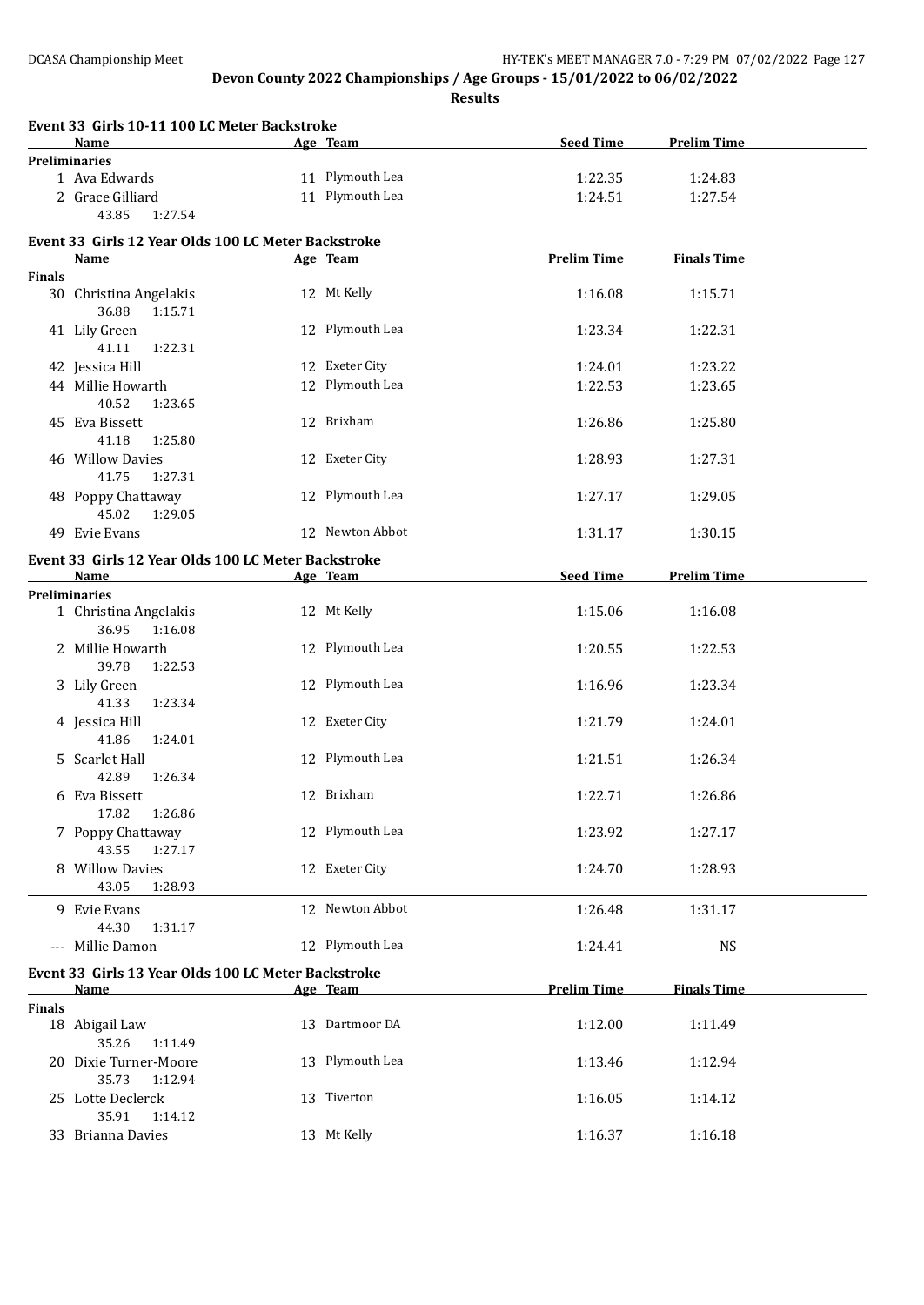|               | Finals  (Event 33 Girls 13 Year Olds 100 LC Meter Backstroke) |                 |                    |                    |  |
|---------------|---------------------------------------------------------------|-----------------|--------------------|--------------------|--|
|               | <b>Name</b>                                                   | Age Team        | <b>Prelim Time</b> | <b>Finals Time</b> |  |
|               | 37 Elise Helps<br>38.31<br>1:17.92                            | 13 Torridgeside | 1:19.45            | 1:17.92            |  |
|               | 38 Tayla Bastin<br>39.34<br>1:19.30                           | 13 Torquay      | 1:20.11            | 1:19.30            |  |
|               | 39 Sian Davies<br>39.02<br>1:19.68                            | 13 Mt Kelly     | 1:19.43            | 1:19.68            |  |
|               | 40 Gabriella Drake<br>39.98<br>1:20.60                        | 13 Plymouth Lea | 1:18.91            | 1:20.60            |  |
|               | Event 33 Girls 13 Year Olds 100 LC Meter Backstroke<br>Name   | Age Team        | <b>Seed Time</b>   | <b>Prelim Time</b> |  |
|               | <b>Preliminaries</b>                                          |                 |                    |                    |  |
|               | 1 Abigail Law<br>34.88<br>1:12.00                             | 13 Dartmoor DA  | 1:10.79            | 1:12.00            |  |
|               | 2 Dixie Turner-Moore<br>35.45<br>1:13.46                      | 13 Plymouth Lea | 1:11.18            | 1:13.46            |  |
|               | 3 Lotte Declerck<br>36.78<br>1:16.05                          | 13 Tiverton     | 1:13.56            | 1:16.05            |  |
|               | 4 Brianna Davies<br>37.74<br>1:16.37                          | 13 Mt Kelly     | 1:15.53            | 1:16.37            |  |
|               | 5 Gabriella Drake                                             | 13 Plymouth Lea | 1:17.65            | 1:18.91            |  |
|               | 6 Sian Davies                                                 | 13 Mt Kelly     | 1:19.15            | 1:19.43            |  |
|               | 7 Elise Helps<br>39.17<br>1:19.45                             | 13 Torridgeside | 1:19.57            | 1:19.45            |  |
|               | 8 Tayla Bastin<br>38.37<br>1:20.11                            | 13 Torquay      | 1:19.18            | 1:20.11            |  |
|               | 9 Jasmine Bennett                                             | 13 Plymouth Lea | 1:18.73            | 1:20.51            |  |
|               | 10 Isabella Holmes<br>39.78<br>1:22.35                        | 13 Barnstaple   | 1:20.12            | 1:22.35            |  |
|               | 11 Anna Huddy                                                 | 13 Mt Kelly     | 1:14.11            | 1:22.91            |  |
|               | 12 Naomi Hollinsky<br>41.20<br>1:23.72                        | 13 Plymouth Lea | 1:18.24            | 1:23.72            |  |
|               | Event 33 Girls 14 Year Olds 100 LC Meter Backstroke           |                 |                    |                    |  |
|               | Name                                                          | Age Team        | <b>Prelim Time</b> | <b>Finals Time</b> |  |
| <b>Finals</b> | 7 Aviva Hollinsky<br>34.09<br>1:09.03                         | 14 Plymouth Lea | 1:10.20            | 1:09.03            |  |
|               | 17 Constance Logan<br>34.36<br>1:11.35                        | 14 Mt Kelly     | 1:13.55            | 1:11.35            |  |
|               | 21 Gabrielle Idle-Beavers                                     | 14 Mt Kelly     | 1:14.36            | 1:12.97            |  |
|               | 23 Abigail Needs<br>36.09<br>1:13.43                          | 14 Exeter City  | 1:13.85            | 1:13.43            |  |
|               | 28 Bryony Hayward<br>37.00<br>1:14.85                         | 14 Plymouth Lea | 1:14.73            | 1:14.85            |  |
|               | 29 Kelly Wynne-Jones<br>37.06<br>1:15.70                      | 14 Mt Kelly     | 1:14.81            | 1:15.70            |  |
|               | 31 Tianna-Eve Foley<br>37.88<br>1:15.85                       | 14 Plymouth Lea | 1:14.97            | 1:15.85            |  |
|               | 34 Tilly Davis<br>37.50<br>1:17.08                            | 14 Mt Kelly     | 1:15.79            | 1:17.08            |  |

### **Event 33 Girls 14 Year Olds 100 LC Meter Backstroke**

| Name                 | Team<br>Age     | <b>Seed Time</b> | <b>Prelim Time</b> |
|----------------------|-----------------|------------------|--------------------|
| <b>Preliminaries</b> |                 |                  |                    |
| Aviva Hollinsky ،    | 14 Plymouth Lea | 1:06.76          | 1:10.20            |
| 1:10.20<br>34.53     |                 |                  |                    |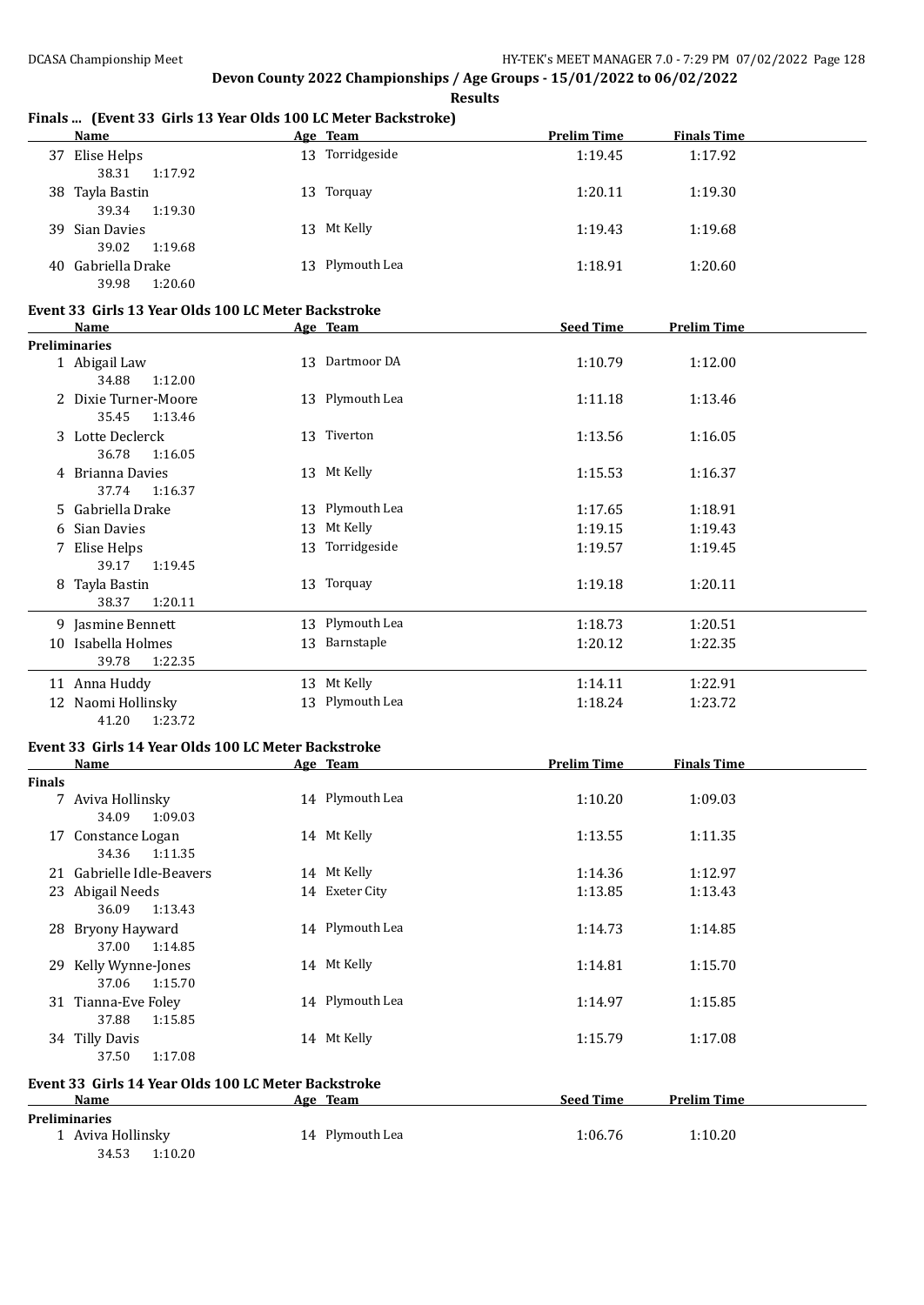#### **Preliminaries ... (Event 33 Girls 14 Year Olds 100 LC Meter Backstroke)**

|               | <b>Name</b>                                         | Age Team        | <b>Seed Time</b>   | <b>Prelim Time</b> |  |
|---------------|-----------------------------------------------------|-----------------|--------------------|--------------------|--|
|               | 2 Constance Logan                                   | 14 Mt Kelly     | 1:12.26            | 1:13.55            |  |
|               | 3 Abigail Needs                                     | 14 Exeter City  | 1:11.65            | 1:13.85            |  |
|               | 36.46<br>1:13.85                                    |                 |                    |                    |  |
|               | 4 Gabrielle Idle-Beavers<br>36.29<br>1:14.36        | 14 Mt Kelly     | 1:09.99            | 1:14.36            |  |
|               | 5 Bryony Hayward                                    | 14 Plymouth Lea | 1:10.10            | 1:14.73            |  |
|               | 6 Kelly Wynne-Jones                                 | 14 Mt Kelly     | 1:12.95            | 1:14.81            |  |
|               | 37.11<br>1:14.81                                    |                 |                    |                    |  |
|               | 7 Tianna-Eve Foley<br>37.22<br>1:14.97              | 14 Plymouth Lea | 1:12.35            | 1:14.97            |  |
|               | 8 Tilly Davis<br>36.48<br>1:15.79                   | 14 Mt Kelly     | 1:13.73            | 1:15.79            |  |
|               | 9 Rose Harrison                                     | 14 Tiverton     |                    |                    |  |
|               |                                                     |                 | 1:13.65            | 1:16.11            |  |
|               | 10 Darcy Dallimore-Wright                           | 14 Barnstaple   | 1:15.73            | 1:16.54            |  |
|               | 37.04<br>1:16.54                                    |                 |                    |                    |  |
|               | 11 Rose Smyth                                       | 14 Tiverton     | 1:13.44            | 1:16.97            |  |
|               | 37.96<br>1:16.97                                    |                 |                    |                    |  |
|               | 12 Lola Meech                                       | 14 Torridgeside | 1:17.57            | 1:17.76            |  |
|               | 37.06<br>1:17.76                                    |                 |                    |                    |  |
|               | 13 Karensa Babbington<br>37.33<br>1:17.82           | 14 Plymouth Lea | 1:16.47            | 1:17.82            |  |
|               | 14 Grace Anderson-Shill<br>37.70<br>1:17.94         | 14 Dawlish      | 1:16.73            | 1:17.94            |  |
|               | 15 Sofija Gelev                                     | 14 Exeter City  | 1:18.37            | 1:18.35            |  |
|               | 38.24<br>1:18.35                                    |                 |                    |                    |  |
|               | 16 Julianna Babbington<br>37.60<br>1:19.40          | 14 Plymouth Lea | 1:15.10            | 1:19.40            |  |
|               | 17 Ruby Gove<br>38.45<br>1:20.11                    | 14 Dinnaton     | 1:16.22            | 1:20.11            |  |
|               | 18 Brooke Rowe<br>39.61<br>1:21.19                  | 14 Exeter City  | 1:18.40            | 1:21.19            |  |
|               | 19 Millie Hayes<br>39.90<br>1:21.32                 | 14 Barnstaple   | 1:18.09            | 1:21.32            |  |
|               | 20 Isabel Philipson<br>40.70<br>1:21.52             | 14 Devonport    | 1:18.62            | 1:21.52            |  |
|               | 21 Evie Palmer                                      | 14 Tavistock    | 1:17.67            | 1:25.44            |  |
|               | 41.43 1:25.44                                       |                 |                    |                    |  |
|               | 22 Gracie Simons                                    | 14 Mt Kelly     | 1:18.47            | 1:25.45            |  |
|               | --- Elsie Maguire                                   | 14 Tavistock    | 1:14.22            | <b>NS</b>          |  |
|               | --- Emily Bishop                                    | 14 Paignton     | 1:16.42            | <b>NS</b>          |  |
|               | Event 33 Women 15 Year Olds 100 LC Meter Backstroke |                 |                    |                    |  |
|               | Name                                                | Age Team        | <b>Prelim Time</b> | <b>Finals Time</b> |  |
| <b>Finals</b> |                                                     |                 |                    |                    |  |
|               | 1 Blythe Kinsman                                    | 15 Mt Kelly     | 1:05.50            | 1:05.00            |  |
|               | 31.65<br>1:05.00                                    |                 |                    |                    |  |
|               | 2 Lacey Roberts                                     | 15 Plymouth Lea | 1:05.41            | 1:05.17            |  |
|               | 31.87<br>1:05.17                                    |                 |                    |                    |  |
|               | 13 Emma Declerck                                    | 15 Tiverton     | 1:11.04            | 1:10.67            |  |
|               | 19 Millie Dixon                                     | 15 Mt Kelly     | 1:10.92            | 1:12.60            |  |
|               | 35.23<br>1:12.60                                    |                 |                    |                    |  |
|               | 26 Lilly Whittingham                                | 15 Plymouth Lea | 1:12.08            | 1:14.27            |  |
|               | 35.89<br>1:14.27                                    |                 |                    |                    |  |
|               | 27 Lauren Major                                     | 15 Exeter City  | 1:13.77            | 1:14.71            |  |
|               | 36.40<br>1:14.71                                    |                 |                    |                    |  |
|               | 36 Ella Huddy                                       | 15 Mt Kelly     | 1:16.23            | 1:17.67            |  |
|               | 37.60<br>1:17.67                                    |                 |                    |                    |  |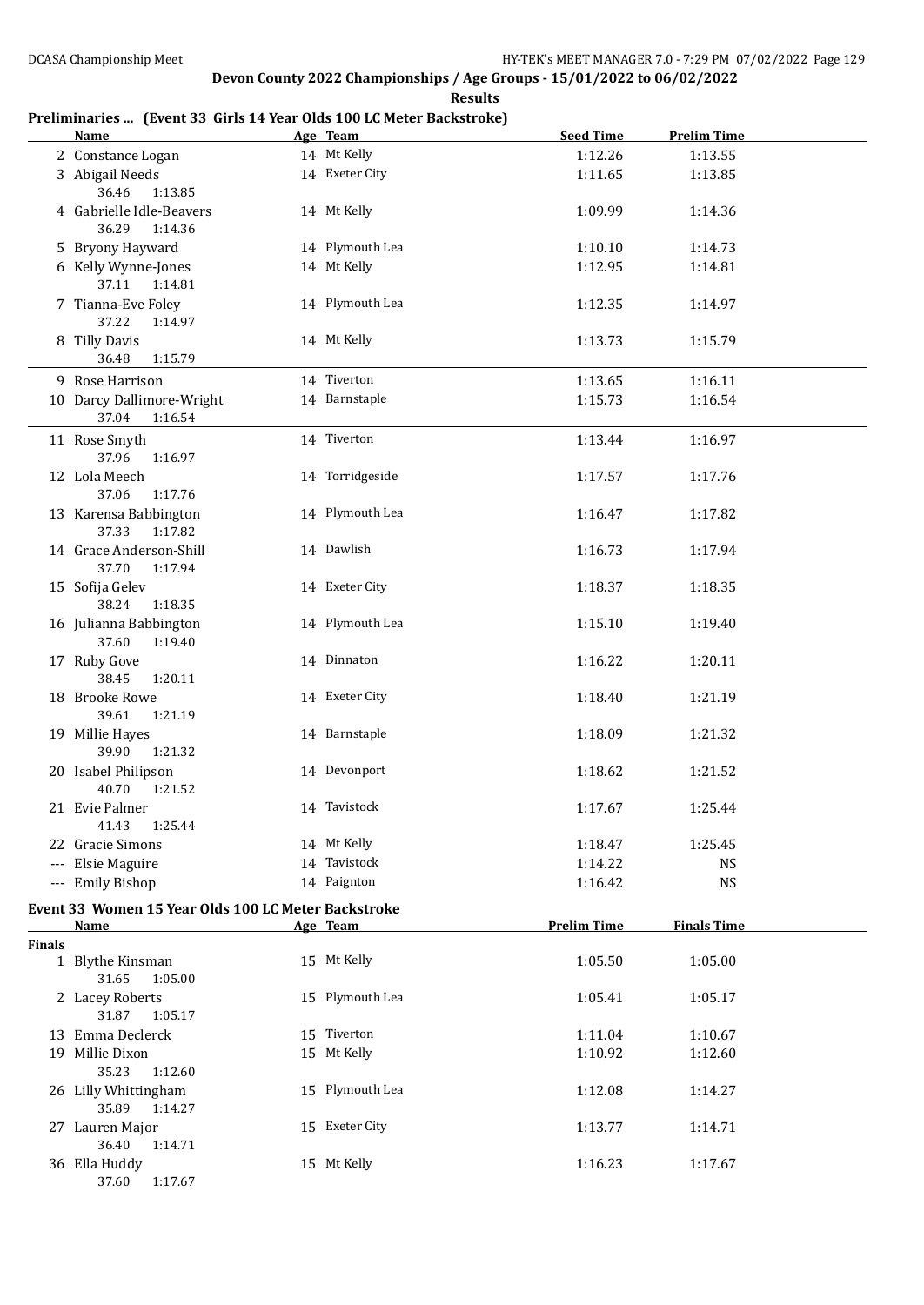**Results**

| Event 33 Women 15 Year Olds 100 LC Meter Backstroke |
|-----------------------------------------------------|
|-----------------------------------------------------|

|               | <b>Name</b>                                         | Age Team        | <b>Seed Time</b>   | <b>Prelim Time</b> |  |
|---------------|-----------------------------------------------------|-----------------|--------------------|--------------------|--|
|               | <b>Preliminaries</b>                                |                 |                    |                    |  |
|               | 1 Lacey Roberts<br>32.00<br>1:05.41                 | 15 Plymouth Lea | 1:05.10            | 1:05.41            |  |
|               | 2 Blythe Kinsman<br>31.86<br>1:05.50                | 15 Mt Kelly     | 1:03.54            | 1:05.50            |  |
|               | 3 Millie Dixon<br>34.71<br>1:10.92                  | 15 Mt Kelly     | 1:12.19            | 1:10.92            |  |
|               | 4 Emma Declerck<br>34.80<br>1:11.04                 | 15 Tiverton     | 1:08.78            | 1:11.04            |  |
|               | 5 Lilly Whittingham<br>34.31<br>1:12.08             | 15 Plymouth Lea | 1:10.00            | 1:12.08            |  |
|               | 6 Lauren Major<br>36.23<br>1:13.77                  | 15 Exeter City  | 1:10.63            | 1:13.77            |  |
|               | 7 Sophie Benn<br>35.23<br>1:13.97                   | 15 Mt Kelly     | 1:11.94            | 1:13.97            |  |
|               | 8 Alyze Gentles<br>36.87<br>1:15.44                 | 15 Plymouth Lea | 1:11.57            | 1:15.44            |  |
|               | 9 Ella Huddy<br>36.60<br>1:16.23                    | 15 Mt Kelly     | 1:13.79            | 1:16.23            |  |
|               | 10 Jessica Ward<br>1:17.71<br>36.89                 | 15 Mt Kelly     | 1:15.01            | 1:17.71            |  |
|               | 11 Tia Bird<br>37.73<br>1:17.83                     | 15 Plymouth Lea | 1:14.12            | 1:17.83            |  |
|               | 12 Anais Oosthuysen<br>38.66<br>1:18.33             | 15 Barnstaple   | 1:15.81            | 1:18.33            |  |
|               | 13 Lottie Hodges<br>37.77<br>1:18.83                | 15 Mt Kelly     | 1:17.18            | 1:18.83            |  |
|               | 14 Isabelle Kennedy-Bruyneels<br>37.99<br>1:19.79   | 15 Dawlish      | 1:16.08            | 1:19.79            |  |
|               | 15 Megan Rook<br>39.67<br>1:20.54                   | 15 Barnstaple   | 1:16.28            | 1:20.54            |  |
|               | 16 Annie Wisely<br>39.37<br>1:20.63                 | 15 Plymouth Lea | 1:12.25            | 1:20.63            |  |
|               | 17 Evelyn Fenwick<br>38.72<br>1:20.98               | 15 Plymouth Lea | 1:16.96            | 1:20.98            |  |
|               | 18 Freya Murray                                     | 15 Plymouth Lea | 1:15.59            | 1:22.37            |  |
|               | --- Nicole Quiller                                  | 15 Mt Kelly     | 1:08.08            | <b>NS</b>          |  |
|               | --- Zoe Falconer                                    | 15 Mt Kelly     | 1:09.65            | <b>NS</b>          |  |
|               | Event 33 Women 16 Year Olds 100 LC Meter Backstroke |                 |                    |                    |  |
|               | <u>Name</u>                                         | Age Team        | <b>Prelim Time</b> | <b>Finals Time</b> |  |
| <b>Finals</b> |                                                     |                 |                    |                    |  |
|               | 5 Olivia Martin<br>32.79<br>1:06.70                 | 16 Mt Kelly     | 1:07.21            | 1:06.70            |  |
|               | 10 Katie Sherlock<br>34.57<br>1:10.11               | 16 Mt Kelly     | 1:11.35            | 1:10.11            |  |
|               | 12 Leah Bowen<br>34.54<br>1:10.63                   | 16 Mt Kelly     | 1:10.46            | 1:10.63            |  |
|               | 16 Isobel Brown<br>35.50<br>1:11.19                 | 16 Paignton     | 1:12.46            | 1:11.19            |  |
|               | 22 Isabella Vaughan                                 | 16 Mt Kelly     | 1:12.36            | 1:13.10            |  |
|               | 24 Jasmine D'Cunha<br>36.23<br>1:13.71              | 16 Mt Kelly     | 1:13.34            | 1:13.71            |  |
|               | 32 Felicity Boyle<br>36.93 1:16.15                  | 16 Mt Kelly     | 1:12.47            | 1:16.15            |  |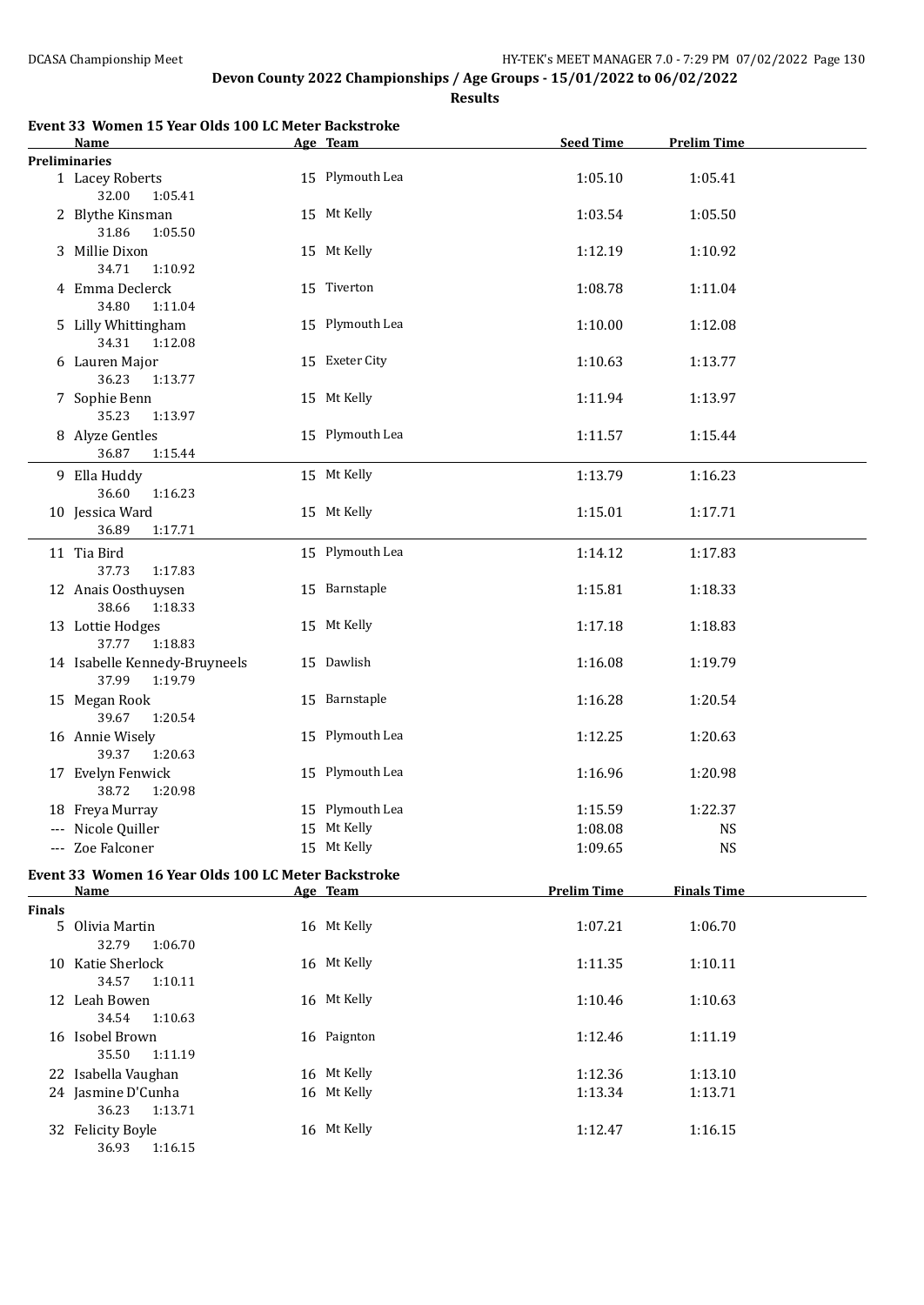**Results**

#### **Finals ... (Event 33 Women 16 Year Olds 100 LC Meter Backstroke)**

| Name                        |         | Age Team   | <b>Prelim Time</b> | <b>Finals Time</b> |  |
|-----------------------------|---------|------------|--------------------|--------------------|--|
| 35 Scarlett Walker<br>37.14 | 1:17.48 | 16 Brixham | 1:17.15            | 1:17.48            |  |

### **Event 33 Women 16 Year Olds 100 LC Meter Backstroke**

|               | EVEILL 33 WOMEN TO TEAL ORD TOO LC MELET BACKSLIUKE<br><b>Name</b> | Age Team        | Seed Time          | <b>Prelim Time</b> |  |
|---------------|--------------------------------------------------------------------|-----------------|--------------------|--------------------|--|
|               | <b>Preliminaries</b>                                               |                 |                    |                    |  |
|               | 1 Olivia Martin                                                    | 16 Mt Kelly     | 1:05.90            | 1:07.21            |  |
|               | 32.90<br>1:07.21                                                   |                 |                    |                    |  |
|               | 2 Leah Bowen                                                       | 16 Mt Kelly     | 1:16.16            | 1:10.46            |  |
|               | 33.56<br>1:10.46                                                   |                 |                    |                    |  |
|               | 3 Katie Sherlock                                                   | 16 Mt Kelly     | 1:07.66            | 1:11.35            |  |
|               | 34.89<br>1:11.35                                                   |                 |                    |                    |  |
|               | 4 Isabella Vaughan<br>35.11<br>1:12.36                             | 16 Mt Kelly     | 1:08.70            | 1:12.36            |  |
|               | 5 Isobel Brown                                                     | 16 Paignton     | 1:09.38            | 1:12.46            |  |
|               | 35.22<br>1:12.46                                                   |                 |                    |                    |  |
|               | 6 Felicity Boyle                                                   | 16 Mt Kelly     | 1:10.53            | 1:12.47            |  |
|               | 36.09<br>1:12.47                                                   |                 |                    |                    |  |
|               | 7 Jasmine D'Cunha                                                  | 16 Mt Kelly     | 1:13.64            | 1:13.34            |  |
|               | 35.75<br>1:13.34                                                   |                 |                    |                    |  |
|               | 8 Scarlett Walker                                                  | 16 Brixham      | 1:09.03            | 1:17.15            |  |
|               | 36.31<br>1:17.15                                                   |                 |                    |                    |  |
|               | 9 Macy Huthwaite                                                   | 16 Mt Kelly     | 1:13.90            | 1:17.73            |  |
|               | 37.30<br>1:17.73                                                   |                 |                    |                    |  |
|               | 10 Sophia King                                                     | 16 Dinnaton     | 1:16.15            | 1:22.43            |  |
|               | 39.20<br>1:22.43                                                   |                 |                    |                    |  |
|               |                                                                    |                 |                    |                    |  |
|               | --- Arabella Ward                                                  | 16 Mt Kelly     | 1:16.81            | <b>NS</b>          |  |
|               | Event 33 Women 17 & Over 100 LC Meter Backstroke                   |                 |                    |                    |  |
|               |                                                                    |                 |                    |                    |  |
|               | Name                                                               | Age Team        | <b>Prelim Time</b> | <b>Finals Time</b> |  |
| <b>Finals</b> |                                                                    |                 |                    |                    |  |
|               | 3 Ella Turner                                                      | 17 Plymouth Lea | 1:06.61            | 1:06.63            |  |
|               | 32.86<br>1:06.63                                                   |                 |                    |                    |  |
|               | 4 Gerda Vasiliauskaite                                             | 19 Plymouth Lea | 1:06.70            | 1:06.64            |  |
|               | 31.92<br>1:06.64                                                   |                 |                    |                    |  |
|               | 6 Shannon Byrne                                                    | 17 Mt Kelly     | 1:08.52            | 1:07.91            |  |
|               | 32.98<br>1:07.91                                                   |                 |                    |                    |  |
|               | 8 Nemone Rogers                                                    | 17 Mt Kelly     | 1:09.47            | 1:09.19            |  |
|               | 33.56<br>1:09.19                                                   |                 |                    |                    |  |
|               | 9 Katie Bamborough                                                 | 18 Mt Kelly     | 1:08.97            | 1:09.42            |  |
|               | 11 Holly Robinson                                                  | 17 Mt Kelly     | 1:09.48            | 1:10.59            |  |
|               | 34.50<br>1:10.59                                                   |                 |                    |                    |  |
|               | 14 India Martin                                                    | 19 Barnstaple   | 1:11.13            | 1:10.95            |  |
|               | 34.29<br>1:10.95                                                   |                 |                    |                    |  |
|               |                                                                    | 18 Torridgeside |                    |                    |  |
|               | 15 Hope Unstead<br>34.48<br>1:11.02                                |                 | 1:11.02            | 1:11.02            |  |
|               |                                                                    |                 |                    |                    |  |
|               | Event 33 Women 17 & Over 100 LC Meter Backstroke                   |                 |                    |                    |  |
|               | Name                                                               | Age Team        | <b>Seed Time</b>   | <b>Prelim Time</b> |  |
|               | <b>Preliminaries</b>                                               |                 |                    |                    |  |
|               | 1 Ella Turner                                                      | 17 Plymouth Lea | 1:04.51            | 1:06.61            |  |
|               | 32.74<br>1:06.61<br>2 Gerda Vasiliauskaite                         | 19 Plymouth Lea | 1:02.45            | 1:06.70            |  |

3 Shannon Byrne 17 Mt Kelly 1:06.10 1:08.52 4 Katie Bamborough 18 Mt Kelly 1:04.28 1:08.97

33.78 1:08.97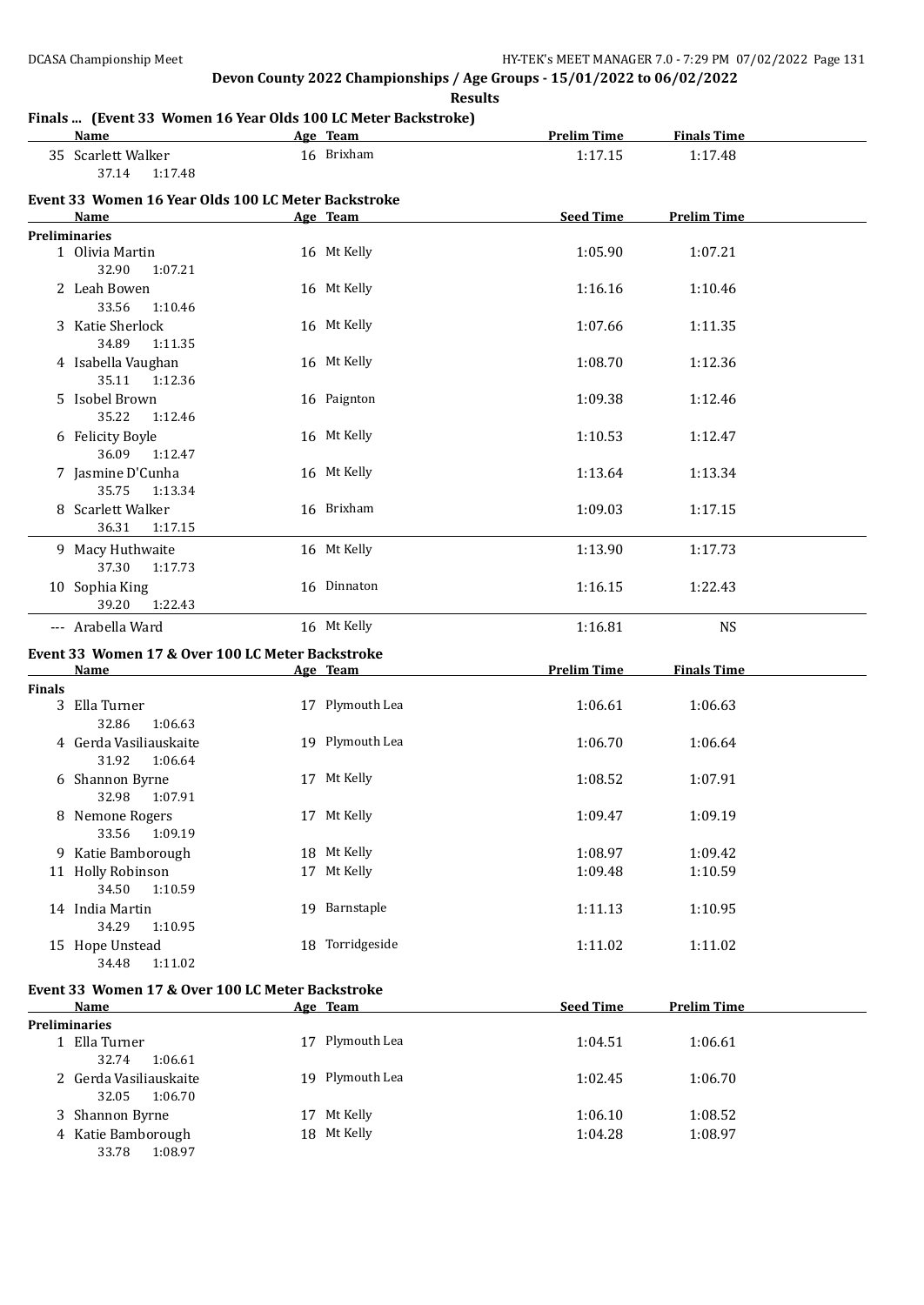**Results**

#### **Preliminaries ... (Event 33 Women 17 & Over 100 LC Meter Backstroke)**

|               | <b>Name</b>                                                |         | Age Team             | <b>Seed Time</b>   | <b>Prelim Time</b>     |  |
|---------------|------------------------------------------------------------|---------|----------------------|--------------------|------------------------|--|
|               | 5 Nemone Rogers<br>33.76<br>1:09.47                        |         | 17 Mt Kelly          | 1:07.18            | 1:09.47                |  |
|               | 6 Holly Robinson                                           |         | 17 Mt Kelly          | 1:06.44            | 1:09.48                |  |
|               | 7 Hope Unstead<br>34.47<br>1:11.02                         |         | 18 Torridgeside      | 1:10.83            | 1:11.02                |  |
|               | 8 India Martin<br>34.49<br>1:11.13                         |         | 19 Barnstaple        | 1:05.18            | 1:11.13                |  |
|               | 9 Emily Forwood<br>35.36<br>1:12.01                        |         | 18 Mt Kelly          | 1:07.58            | 1:12.01                |  |
|               | 10 Oriana Noel                                             |         | 18 Plymouth Lea      | 1:06.47            | 1:12.24                |  |
|               | 11 Tia Crews<br>34.78<br>1:12.34                           |         | 17 Plymouth Lea      | 1:06.96            | 1:12.34                |  |
|               | 12 Bethan Endicott                                         |         | 17 Mt Kelly          | 1:09.50            | 1:14.00                |  |
|               | 34.92<br>1:14.00<br>13 Niamh Hutchinson                    |         | 17 Plymouth Lea      | 1:11.27            | 1:14.02                |  |
|               | 14 Lucy Webber                                             |         | 17 Tiverton          | 1:11.51            | 1:14.09                |  |
|               | 36.62<br>1:14.09                                           |         |                      |                    |                        |  |
|               | 15 Libby Brown<br>35.94<br>1:14.29                         |         | 18 Torridgeside      | 1:10.12            | 1:14.29                |  |
|               | 16 Erlina Ainsworth<br>36.21<br>1:14.30                    |         | 17 Mt Kelly          | 1:10.79            | 1:14.30                |  |
|               | 17 Hannah Walker<br>35.16<br>1:14.39                       |         | 17 Tavistock         | 1:09.15            | 1:14.39                |  |
|               | 18 Emma Chilton<br>35.42<br>1:14.45                        |         | 17 Devonport         | 1:12.68            | 1:14.45                |  |
|               | 19 Emma Ogley<br>36.47<br>1:16.46                          |         | 19 Newton Abbot      | 1:14.03            | 1:16.46                |  |
|               | 20 Ella Grigg<br>37.67<br>1:17.54                          |         | 18 Tiverton          | 1:14.11            | 1:17.54                |  |
|               | 21 Klara Faulhaber                                         |         | 19 Tiverton          | 1:14.16            | 1:19.67                |  |
|               | 22 Evie Lewis<br>38.72<br>1:19.76                          |         | 17 Dawlish           | 1:15.29            | 1:19.76                |  |
|               | 23 Olivia Broom                                            |         | 18 Tiverton          | 1:12.24            | 1:20.87                |  |
|               | 38.84<br>1:20.87<br>24 Elizabeth Price                     |         | 18 Torquay           | 1:15.47            | 1:21.61                |  |
|               | 38.64<br>1:21.61                                           |         | 17 Plymouth Lea      |                    |                        |  |
|               | --- Klara Evans                                            |         | 17 Mt Kelly          | 1:13.24            | <b>NS</b>              |  |
|               | --- Leah Whittaker<br>--- Grace Conroy                     |         | 17 Mt Kelly          | 59.74<br>1:06.05   | <b>NS</b><br><b>NS</b> |  |
|               |                                                            |         |                      |                    |                        |  |
|               | Event 33 Women 100 LC Meter Backstroke Multi-Class<br>Name |         | Age Team             | <b>Seed Time</b>   | <b>Prelim Time</b>     |  |
|               | <b>Preliminaries</b>                                       |         |                      |                    |                        |  |
|               | 1 Abigail Daly S14<br>44.81<br>1:36.19                     |         | 17 Devonport         | 1:29.12            | 1:36.19                |  |
|               | 2 Rachel Balling S8                                        |         | 16 Devonport/3,5,12+ | 2:23.64            | 2:05.25                |  |
|               | Event 34 Boys 10-11 200 LC Meter Freestyle<br>Name         |         | Age Team             | <b>Prelim Time</b> | <b>Finals Time</b>     |  |
| <b>Finals</b> |                                                            |         |                      |                    |                        |  |
|               | 49 Jake Williams<br>38.99<br>1:25.49<br>2:11.63            | 2:53.95 | 11 Plymouth Lea      | 2:52.49            | 2:53.95                |  |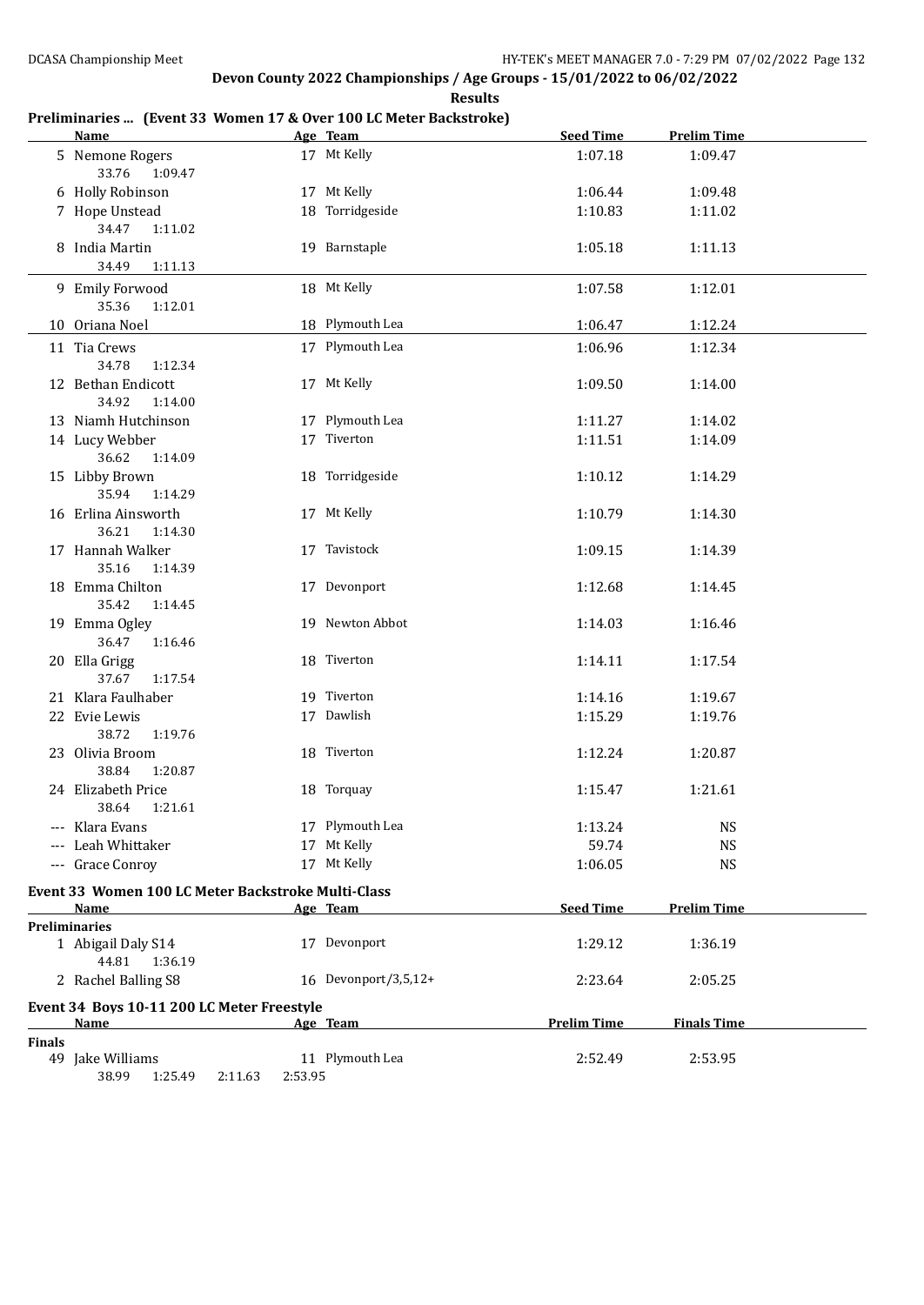**Results**

| 2:48.53<br>2:45.21<br><b>Prelim Time</b><br>2:33.96<br>2:34.66<br>2:34.87<br>2:42.96<br>2:42.48<br>2:47.86<br>2:41.58 | 2:52.49<br><b>NS</b><br><b>Finals Time</b><br>2:28.81<br>2:30.35<br>2:31.32<br>2:38.07<br>2:39.06<br>2:41.40 |
|-----------------------------------------------------------------------------------------------------------------------|--------------------------------------------------------------------------------------------------------------|
|                                                                                                                       |                                                                                                              |
|                                                                                                                       |                                                                                                              |
|                                                                                                                       |                                                                                                              |
|                                                                                                                       |                                                                                                              |
|                                                                                                                       |                                                                                                              |
|                                                                                                                       |                                                                                                              |
|                                                                                                                       |                                                                                                              |
|                                                                                                                       |                                                                                                              |
|                                                                                                                       |                                                                                                              |
|                                                                                                                       |                                                                                                              |
|                                                                                                                       |                                                                                                              |
|                                                                                                                       | 2:46.77                                                                                                      |
|                                                                                                                       |                                                                                                              |
|                                                                                                                       | 2:48.64                                                                                                      |
|                                                                                                                       | <b>Prelim Time</b>                                                                                           |
|                                                                                                                       |                                                                                                              |
| 2:28.43                                                                                                               | 2:33.96                                                                                                      |
| 2:34.71                                                                                                               | 2:34.66                                                                                                      |
| 2:34.13                                                                                                               | 2:34.87                                                                                                      |
| 2:42.89                                                                                                               | 2:41.58                                                                                                      |
| 2:42.75                                                                                                               | 2:42.48                                                                                                      |
| 2:38.92                                                                                                               | 2:42.96                                                                                                      |
|                                                                                                                       | 2:47.86                                                                                                      |
|                                                                                                                       | 2:48.43                                                                                                      |
|                                                                                                                       |                                                                                                              |
|                                                                                                                       | <b>NS</b>                                                                                                    |
| <b>Prelim Time</b>                                                                                                    | <b>Finals Time</b>                                                                                           |
|                                                                                                                       |                                                                                                              |
| 2:18.50                                                                                                               | 2:19.23                                                                                                      |
| 2:26.40                                                                                                               | 2:25.48                                                                                                      |
| 2:30.25                                                                                                               | 2:29.40                                                                                                      |
| 2:31.45                                                                                                               | 2:30.58                                                                                                      |
|                                                                                                                       | 2:48.43<br><b>Seed Time</b><br>2:33.73<br>2:43.68<br>2:30.80                                                 |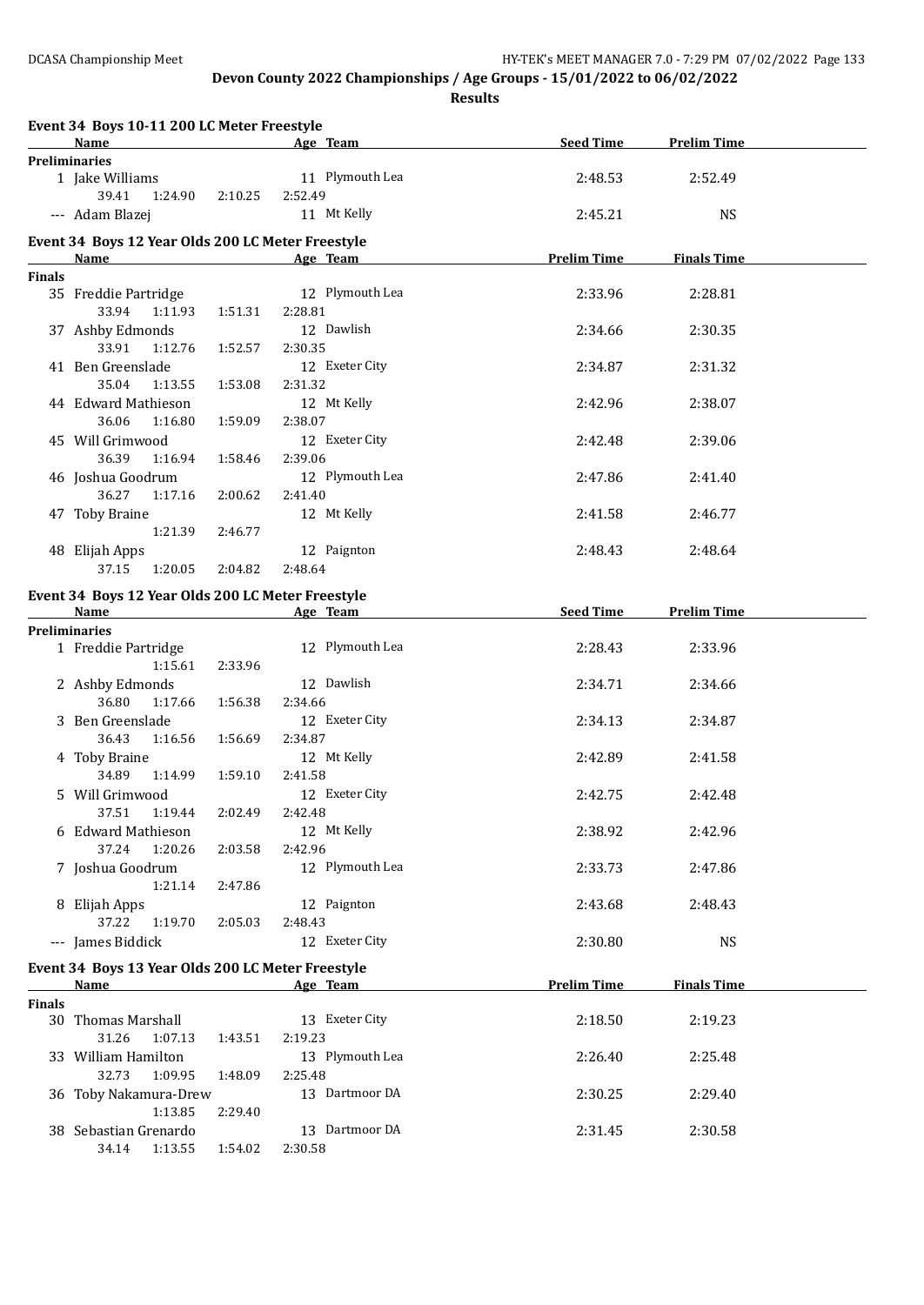|        |                                                                                                                                                                                                                                |         | Finals  (Event 34 Boys 13 Year Olds 200 LC Meter Freestyle) |                    |                    |  |
|--------|--------------------------------------------------------------------------------------------------------------------------------------------------------------------------------------------------------------------------------|---------|-------------------------------------------------------------|--------------------|--------------------|--|
|        | <b>Name</b>                                                                                                                                                                                                                    |         | <b>Example 2016</b> Age Team                                | <b>Prelim Time</b> | <b>Finals Time</b> |  |
|        | 39 Jack McMeekin                                                                                                                                                                                                               |         | 13 Mt Kelly                                                 | 2:29.16            | 2:30.61            |  |
|        | 33.50<br>1:12.12                                                                                                                                                                                                               | 1:52.14 | 2:30.61                                                     |                    |                    |  |
|        | 40 Arsene Vallez                                                                                                                                                                                                               |         | 13 Exeter City                                              | 2:31.81            | 2:30.87            |  |
|        | 34.49<br>1:13.70                                                                                                                                                                                                               | 1:54.02 | 2:30.87                                                     |                    |                    |  |
|        | 42 Morgan Farrar                                                                                                                                                                                                               |         | 13 Mt Kelly                                                 | 2:32.58            | 2:32.10            |  |
|        | 34.19<br>1:13.80                                                                                                                                                                                                               | 1:54.24 | 2:32.10                                                     |                    |                    |  |
|        | 43 James Brinkworth                                                                                                                                                                                                            |         | 13 Plymouth Lea                                             | 2:31.92            | 2:32.26            |  |
|        | 35.10<br>1:14.51                                                                                                                                                                                                               | 1:54.37 | 2:32.26                                                     |                    |                    |  |
|        | Event 34 Boys 13 Year Olds 200 LC Meter Freestyle                                                                                                                                                                              |         |                                                             |                    |                    |  |
|        | <b>Name</b>                                                                                                                                                                                                                    |         | Age Team                                                    | <b>Seed Time</b>   | <b>Prelim Time</b> |  |
|        | <b>Preliminaries</b>                                                                                                                                                                                                           |         |                                                             |                    |                    |  |
|        | 1 Thomas Marshall                                                                                                                                                                                                              |         | 13 Exeter City                                              | 2:18.67            | 2:18.50            |  |
|        | 31.42<br>1:06.78                                                                                                                                                                                                               | 1:43.86 | 2:18.50                                                     |                    |                    |  |
|        | 2 William Hamilton                                                                                                                                                                                                             |         | 13 Plymouth Lea                                             | 2:25.20            | 2:26.40            |  |
|        | 33.14<br>1:10.52                                                                                                                                                                                                               | 1:49.24 | 2:26.40                                                     |                    |                    |  |
|        | 3 Jack McMeekin                                                                                                                                                                                                                |         | 13 Mt Kelly                                                 | 2:21.62            | 2:29.16            |  |
|        | 34.06<br>1:12.44                                                                                                                                                                                                               | 1:51.19 | 2:29.16                                                     |                    |                    |  |
|        | 4 Toby Nakamura-Drew                                                                                                                                                                                                           |         | 13 Dartmoor DA                                              | 2:28.08            | 2:30.25            |  |
|        | 35.85<br>1:15.03                                                                                                                                                                                                               | 1:55.18 | 2:30.25                                                     |                    |                    |  |
|        | 5 Sebastian Grenardo                                                                                                                                                                                                           |         | 13 Dartmoor DA                                              | 2:26.23            | 2:31.45            |  |
|        | 33.68<br>1:13.60                                                                                                                                                                                                               | 1:54.28 | 2:31.45                                                     |                    |                    |  |
|        | 6 Arsene Vallez                                                                                                                                                                                                                |         | 13 Exeter City                                              | 2:23.32            | 2:31.81            |  |
|        | 34.65<br>1:14.40                                                                                                                                                                                                               | 1:53.98 | 2:31.81                                                     |                    |                    |  |
|        | 7 James Brinkworth                                                                                                                                                                                                             |         | 13 Plymouth Lea                                             | 2:26.22            | 2:31.92            |  |
|        | 35.81<br>1:15.38                                                                                                                                                                                                               | 1:55.14 | 2:31.92                                                     |                    |                    |  |
|        | 8 Morgan Farrar                                                                                                                                                                                                                |         | 13 Mt Kelly                                                 | 2:23.97            | 2:32.58            |  |
|        | 34.94<br>1:14.57                                                                                                                                                                                                               | 1:54.58 | 2:32.58                                                     |                    |                    |  |
|        | 9 John Dyer                                                                                                                                                                                                                    |         | 13 Brixham                                                  | 2:31.75            | 2:33.51            |  |
|        | 35.19<br>1:14.98                                                                                                                                                                                                               | 1:55.34 | 2:33.51                                                     |                    |                    |  |
|        | 10 Edward Chesworth                                                                                                                                                                                                            |         | 13 Barnstaple                                               | 2:28.49            | 2:35.04            |  |
|        | 36.33<br>1:16.18                                                                                                                                                                                                               | 1:56.67 | 2:35.04                                                     |                    |                    |  |
|        |                                                                                                                                                                                                                                |         | 13 Plymouth Lea                                             | 2:30.07            | 2:36.73            |  |
|        | 11 Rhys Greenfield<br>35.49<br>1:16.12                                                                                                                                                                                         | 1:57.49 | 2:36.73                                                     |                    |                    |  |
|        |                                                                                                                                                                                                                                |         |                                                             |                    |                    |  |
|        | 12 Chun Wang Cheung                                                                                                                                                                                                            |         | 13 Exeter City                                              | 2:29.46            | 2:38.05            |  |
|        | 37.23 1:18.71                                                                                                                                                                                                                  | 2:01.19 | 2:38.05                                                     |                    |                    |  |
|        | 13 Orlando Maric-Cowley                                                                                                                                                                                                        |         | 13 Paignton                                                 | 2:34.20            | 2:38.08            |  |
|        | 36.73<br>1:18.13                                                                                                                                                                                                               | 1:59.80 | 2:38.08                                                     |                    |                    |  |
|        | --- Henry Roberts                                                                                                                                                                                                              |         | 13 Tiverton                                                 | 2:30.51            | <b>NS</b>          |  |
|        | Event 34 Boys 14 Year Olds 200 LC Meter Freestyle                                                                                                                                                                              |         |                                                             |                    |                    |  |
|        | Name and the state of the state of the state of the state of the state of the state of the state of the state of the state of the state of the state of the state of the state of the state of the state of the state of the s |         | Age Team                                                    | <b>Prelim Time</b> | <b>Finals Time</b> |  |
| Finals |                                                                                                                                                                                                                                |         |                                                             |                    |                    |  |
|        | 13 Alessandro D'Onofrio                                                                                                                                                                                                        |         | 14 Mt Kelly                                                 | 2:12.90            | 2:06.89            |  |
|        | 30.18<br>1:03.07                                                                                                                                                                                                               | 1:35.74 | 2:06.89                                                     |                    |                    |  |
|        | 17 Harry Pearse                                                                                                                                                                                                                |         | 14 Mt Kelly                                                 | 2:10.77            | 2:10.18            |  |
|        | 30.10<br>1:02.88                                                                                                                                                                                                               | 1:36.92 | 2:10.18                                                     |                    |                    |  |
|        | 18 Tain Phillips                                                                                                                                                                                                               |         | 14 Plymouth Lea                                             | 2:11.05            | 2:10.28            |  |
|        | 30.91<br>1:04.95                                                                                                                                                                                                               | 1:40.05 | 2:10.28                                                     |                    |                    |  |
|        | 21 Abduljabar Adama                                                                                                                                                                                                            |         | 14 Mt Kelly                                                 | 2:16.85            | 2:11.68            |  |
|        | 30.81<br>1:06.30                                                                                                                                                                                                               | 1:42.97 | 2:11.68                                                     |                    |                    |  |
|        | 23 Nathan Apps                                                                                                                                                                                                                 |         | 14 Paignton                                                 | 2:11.38            | 2:12.59            |  |
|        | 1:05.10                                                                                                                                                                                                                        | 2:12.59 |                                                             |                    |                    |  |
|        | 25 Marcus Haigh                                                                                                                                                                                                                |         | 14 Mt Kelly                                                 | 2:11.07            | 2:12.94            |  |
|        | 30.35<br>1:04.69                                                                                                                                                                                                               | 1:39.12 | 2:12.94                                                     |                    |                    |  |
|        | 32 Lewis Gow                                                                                                                                                                                                                   |         | 14 Tiverton                                                 | 2:20.96            | 2:21.22            |  |
|        | 31.80<br>1:08.02                                                                                                                                                                                                               | 1:45.72 | 2:21.22                                                     |                    |                    |  |
|        |                                                                                                                                                                                                                                |         |                                                             |                    |                    |  |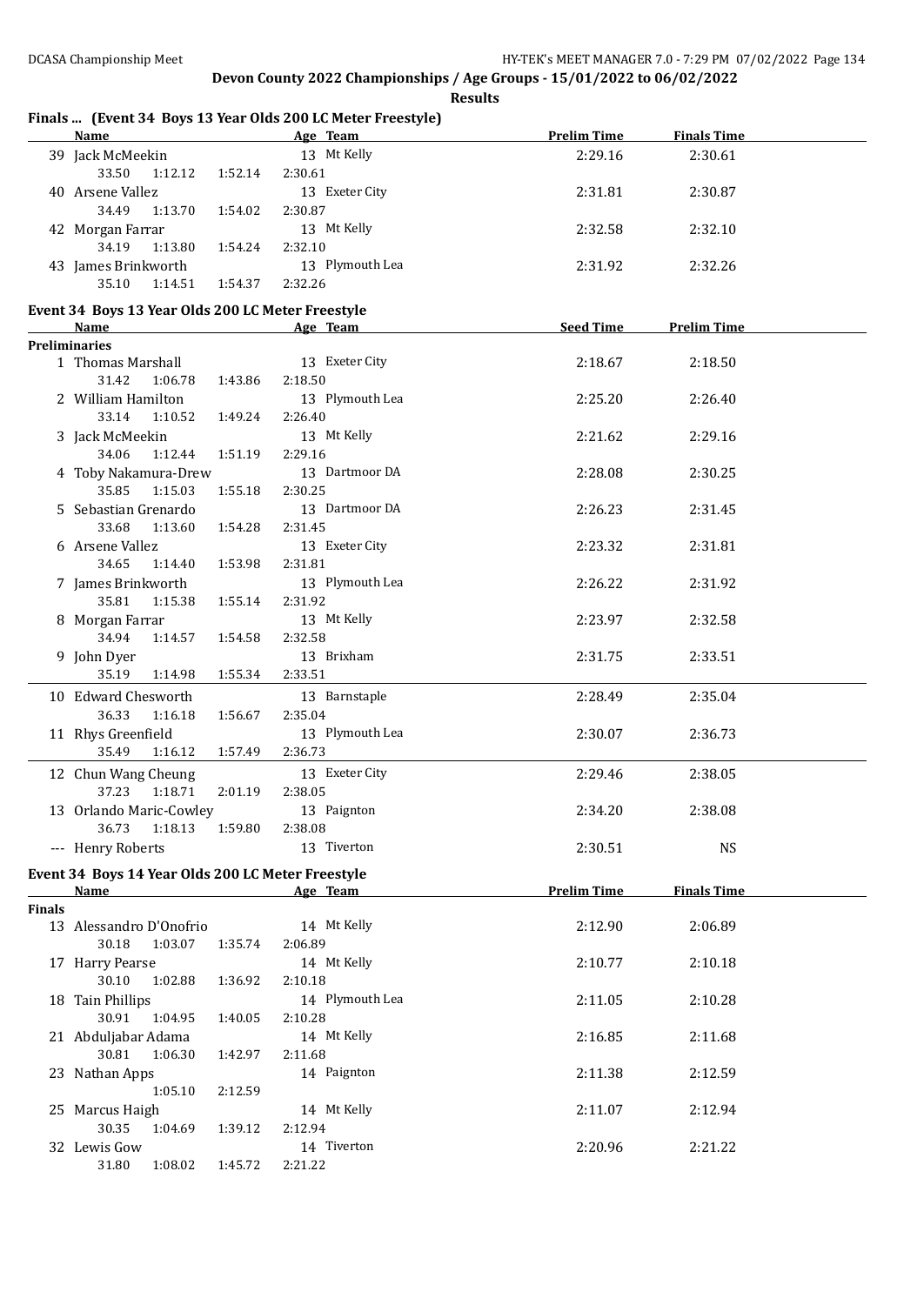### **Finals** *(Fyent 34 Boys 14 Vear Olds 200 LC Motor Freestyle)*

| Name                   |                       |         | Age Team                                          | <b>Prelim Time</b> | <b>Finals Time</b> |  |
|------------------------|-----------------------|---------|---------------------------------------------------|--------------------|--------------------|--|
| 33 Daniel Sturt        |                       |         | 14 Mt Kelly                                       | 2:21.06            | 2:25.48            |  |
|                        | 32.12 1:09.88 1:47.76 |         | 2:25.48                                           |                    |                    |  |
|                        |                       |         | Event 34 Boys 14 Year Olds 200 LC Meter Freestyle |                    |                    |  |
| Name                   |                       |         | Age Team                                          | <b>Seed Time</b>   | <b>Prelim Time</b> |  |
| <b>Preliminaries</b>   |                       |         |                                                   |                    |                    |  |
| 1 Harry Pearse         |                       |         | 14 Mt Kelly                                       | 2:10.23            | 2:10.77            |  |
| 29.89                  | 1:02.44               | 1:37.04 | 2:10.77                                           |                    |                    |  |
| 2 Tain Phillips        |                       |         | 14 Plymouth Lea                                   | 2:10.78            | 2:11.05            |  |
|                        | 30.97 1:05.88         | 1:40.19 | 2:11.05                                           |                    |                    |  |
| 3 Marcus Haigh         |                       |         | 14 Mt Kelly                                       | 2:08.33            | 2:11.07            |  |
| 29.35                  | 1:02.55               | 1:37.23 | 2:11.07                                           |                    |                    |  |
| 4 Nathan Apps          |                       |         | 14 Paignton                                       | 2:13.38            | 2:11.38            |  |
| 28.96                  | 1:02.13               | 1:37.04 | 2:11.38                                           |                    |                    |  |
| 5 Alessandro D'Onofrio |                       |         | 14 Mt Kelly                                       | 2:06.29            | 2:12.90            |  |
| 29.98                  | 1:04.65               | 1:40.18 | 2:12.90                                           |                    |                    |  |
| 6 Abduljabar Adama     |                       |         | 14 Mt Kelly                                       | 2:07.14            | 2:16.85            |  |
| 30.43                  | 1:05.04               | 1:41.66 | 2:16.85                                           |                    |                    |  |
| 7 Lewis Gow            |                       |         | 14 Tiverton                                       | 2:22.14            | 2:20.96            |  |
|                        | 1:08.75               | 2:20.96 |                                                   |                    |                    |  |
| 8 Daniel Sturt         |                       |         | 14 Mt Kelly                                       | 2:19.34            | 2:21.06            |  |
| 31.41                  | 1:07.91               | 1:46.08 | 2:21.06                                           |                    |                    |  |
| 9 Oliver Bennett       |                       |         | 14 Plymouth Lea                                   | 2:15.98            | 2:22.72            |  |
| 33.44                  | 1:10.58               | 1:47.42 | 2:22.72                                           |                    |                    |  |
| 10 Zak Herring-Green   |                       |         | 14 Plymouth Lea                                   | 2:17.10            | 2:25.50            |  |
| 32.71                  | 1:10.15               | 1:49.50 | 2:25.50                                           |                    |                    |  |
| 11 Cody Rice           |                       |         | 14 Mt Kelly                                       | 2:23.72            | 2:27.66            |  |
| 33.64                  | 1:11.30               | 1:49.89 | 2:27.66                                           |                    |                    |  |
| --- Ben Uff            |                       |         | 14 Mt Kelly                                       | 2:04.34            | <b>NS</b>          |  |

#### **Event 34 Men 15 Year Olds 200 LC Meter Freestyle**

|        | Name                    |         |         | Age Team        | <b>Prelim Time</b> | <b>Finals Time</b> |  |
|--------|-------------------------|---------|---------|-----------------|--------------------|--------------------|--|
| Finals |                         |         |         |                 |                    |                    |  |
|        | 11 Brydan Byrne         |         |         | 15 Mt Kelly     | 2:05.69            | 2:02.77            |  |
|        | 28.21                   | 1:00.51 | 1:32.10 | 2:02.77         |                    |                    |  |
|        | 12 Fergus Thomson       |         |         | 15 Mt Kelly     | 2:04.12            | 2:03.01            |  |
|        | 28.72                   | 1:00.28 | 1:32.54 | 2:03.01         |                    |                    |  |
|        | 14 Panagiotis Angelakis |         |         | 15 Mt Kelly     | 2:07.75            | 2:08.12            |  |
|        | 29.61                   | 1:02.97 | 1:36.78 | 2:08.12         |                    |                    |  |
|        | 15 Stanley Partridge    |         |         | 15 Plymouth Lea | 2:08.95            | 2:08.16            |  |
|        | 29.95                   | 1:03.68 | 1:37.48 | 2:08.16         |                    |                    |  |
|        | 20 Charles Simpson      |         |         | 15 Exeter City  | 2:09.43            | 2:11.22            |  |
|        | 31.12                   | 1:05.09 | 1:39.70 | 2:11.22         |                    |                    |  |
|        | 22 Nathan McManus       |         |         | 15 Plymouth Lea | 2:08.82            | 2:12.21            |  |
|        |                         | 1:05.68 | 2:12.21 |                 |                    |                    |  |
| 24     | Matthew Hamilton        |         |         | 15 Plymouth Lea | 2:10.05            | 2:12.86            |  |
|        | 30.52                   | 1:05.16 | 1:39.72 | 2:12.86         |                    |                    |  |
|        | 28 James Blackwell      |         |         | 15 Plymouth Lea | 2:12.94            | 2:15.31            |  |
|        | 31.14                   | 1:06.25 | 1:41.66 | 2:15.31         |                    |                    |  |
|        |                         |         |         |                 |                    |                    |  |

# **Event 34 Men 15 Year Olds 200 LC Meter Freestyle**

| Name                 | Age Team           | <b>Seed Time</b> | <b>Prelim Time</b> |  |
|----------------------|--------------------|------------------|--------------------|--|
| <b>Preliminaries</b> |                    |                  |                    |  |
| 1 Fergus Thomson     | 15 Mt Kelly        | 2:03.10          | 2:04.12            |  |
| 1:00.07              | 2:04.12            |                  |                    |  |
| 2 Brydan Byrne       | 15 Mt Kelly        | 2:05.57          | 2:05.69            |  |
| 30.23<br>1:02.69     | 1:34.30<br>2:05.69 |                  |                    |  |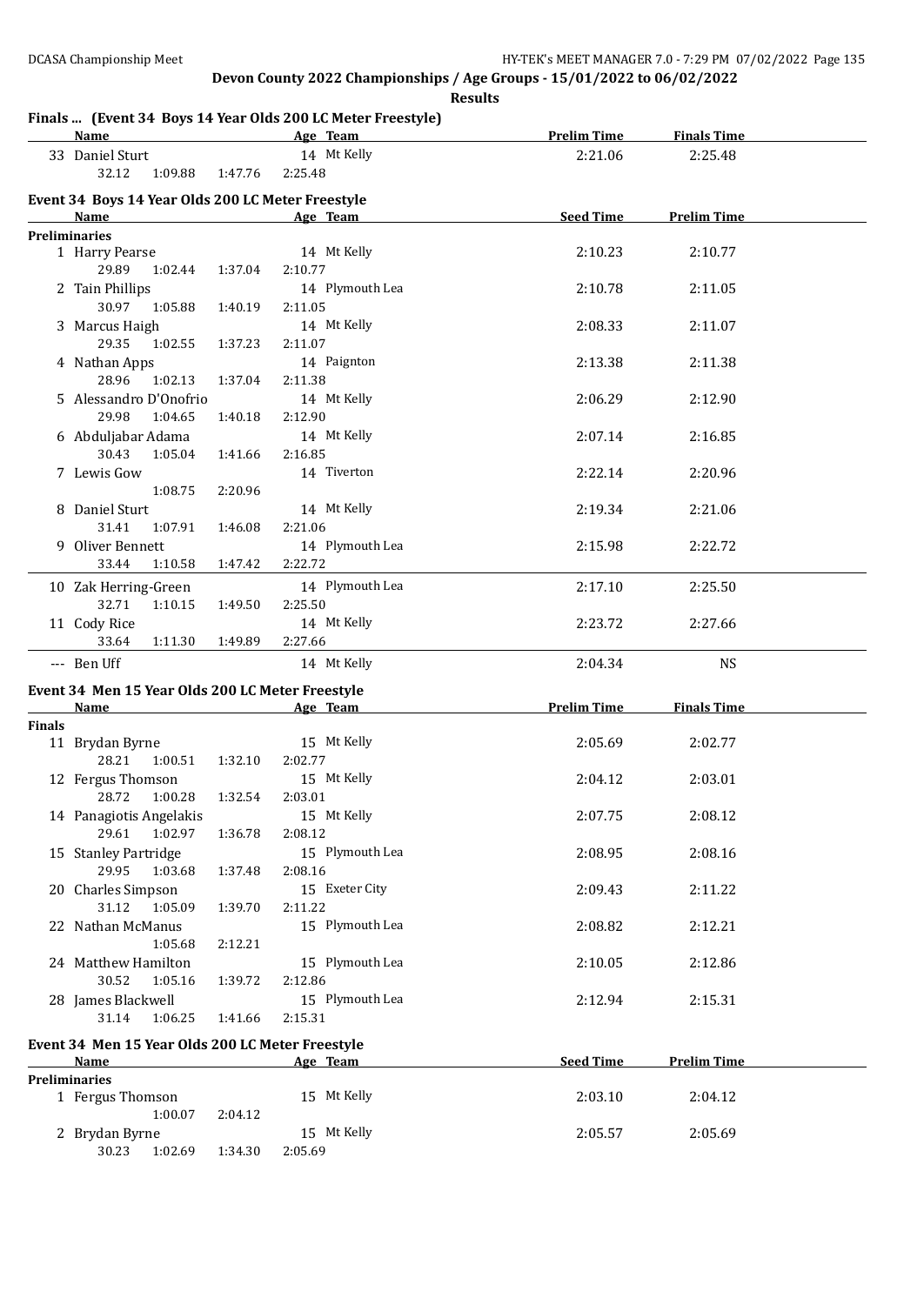#### **Preliminaries ... (Event 34 Men 15 Year Olds 200 LC Meter Freestyle)**

|               | Name                                                     |         | Age Team                            | <b>Seed Time</b>   | <b>Prelim Time</b> |  |
|---------------|----------------------------------------------------------|---------|-------------------------------------|--------------------|--------------------|--|
|               | 3 Panagiotis Angelakis<br>1:02.46                        | 2:07.75 | 15 Mt Kelly                         | 2:05.75            | 2:07.75            |  |
|               | 4 Nathan McManus<br>29.53<br>1:02.01                     | 1:36.19 | 15 Plymouth Lea<br>2:08.82          | 2:01.16            | 2:08.82            |  |
|               | 5 Stanley Partridge<br>28.66<br>1:02.55                  | 1:37.61 | 15 Plymouth Lea<br>2:08.95          | 2:02.75            | 2:08.95            |  |
|               | 6 Charles Simpson<br>1:04.54                             | 2:09.43 | 15 Exeter City                      | 2:06.59            | 2:09.43            |  |
|               | 7 Matthew Hamilton<br>30.18<br>1:03.75                   | 1:37.14 | 15 Plymouth Lea<br>2:10.05          | 2:05.69            | 2:10.05            |  |
|               | 8 James Blackwell<br>30.92<br>1:05.72                    | 1:40.79 | 15 Plymouth Lea<br>2:12.94          | 2:09.41            | 2:12.94            |  |
|               | 9 Thomas Parrott<br>1:04.77                              | 2:13.58 | 15 Mt Kelly                         | 2:09.71            | 2:13.58            |  |
|               | 10 Thomas Bennett<br>30.82<br>1:04.82                    | 1:39.92 | 15 Plymouth Lea<br>2:13.77          | 2:05.98            | 2:13.77            |  |
|               | 11 Ethan Tyers<br>30.34 1:04.61                          | 1:39.84 | 15 Exeter City<br>2:13.81           | 2:06.03            | 2:13.81            |  |
|               | 12 Alexander Grenardo<br>31.11<br>1:05.78                | 1:42.01 | 15 Dartmoor DA<br>2:16.73           | 2:15.41            | 2:16.73            |  |
|               | 13 Theo Elliott<br>31.18<br>1:06.14                      | 1:42.35 | 15 Exeter City<br>2:17.00           | 2:18.78            | 2:17.00            |  |
|               | 14 Johari Masinde<br>30.80<br>1:05.57                    | 1:41.99 | 15 Plymouth Lea<br>2:17.35          | 2:09.90            | 2:17.35            |  |
|               | 15 James Rostron<br>30.74<br>1:04.79                     | 1:42.18 | 15 Dartmoor DA<br>2:17.40           | 2:16.31            | 2:17.40            |  |
|               | 16 Henry Jones<br>1:05.47                                | 2:18.85 | 15 Barnstaple                       | 2:16.10            | 2:18.85            |  |
|               | 17 Edward Cork<br>32.23<br>1:08.81                       | 1:47.31 | 15 Torridgeside<br>2:23.48          | 2:18.45            | 2:23.48            |  |
|               | Event 34 Men 16 Year Olds 200 LC Meter Freestyle         |         | Age Team                            | <b>Prelim Time</b> |                    |  |
|               | <b>Name</b>                                              |         |                                     |                    | <b>Finals Time</b> |  |
| <b>Finals</b> | 5 Jonathan Turck<br>27.22<br>56.87                       | 1:28.04 | 16 Mt Kelly<br>1:57.98              | 1:59.33            | 1:57.98            |  |
|               | 6 Finn Broekhoven<br>27.61<br>57.88                      |         | 16 Plymouth Lea<br>1:29.18  1:59.08 | 2:03.82            | 1:59.08            |  |
|               | 16 Ashton Gifford-Groves<br>29.17<br>1:01.89             | 1:35.90 | 16 Mt Kelly<br>2:08.43              | 2:09.93            | 2:08.43            |  |
|               | 19 Kiran Gammon<br>1:04.20                               | 2:11.01 | 16 Barnstaple                       | 2:10.34            | 2:11.01            |  |
|               | 26 Joshua Williams<br>30.11<br>1:04.33                   | 1:39.83 | 16 Dartmoor DA<br>2:13.22           | 2:13.65            | 2:13.22            |  |
|               | 27 George Hayward<br>30.89<br>1:05.11                    | 1:40.00 | 16 Plymouth Lea<br>2:14.51          | 2:11.95            | 2:14.51            |  |
|               | 29 Harry Butler<br>30.36<br>1:05.10                      | 1:41.29 | 16 Torquay<br>2:16.03               | 2:16.48            | 2:16.03            |  |
|               | 31 Alexander Fewtrell<br>32.64<br>1:08.40                | 1:45.86 | 16 Mt Kelly<br>2:21.02              | 2:15.16            | 2:21.02            |  |
|               | Event 34 Men 16 Year Olds 200 LC Meter Freestyle<br>Name |         | Age Team                            | <b>Seed Time</b>   | <b>Prelim Time</b> |  |
|               | <b>Preliminaries</b>                                     |         |                                     |                    |                    |  |
|               | 1 Jonathan Turck<br>27.33<br>57.27                       | 1:28.63 | 16 Mt Kelly<br>1:59.33              | 2:02.46            | 1:59.33            |  |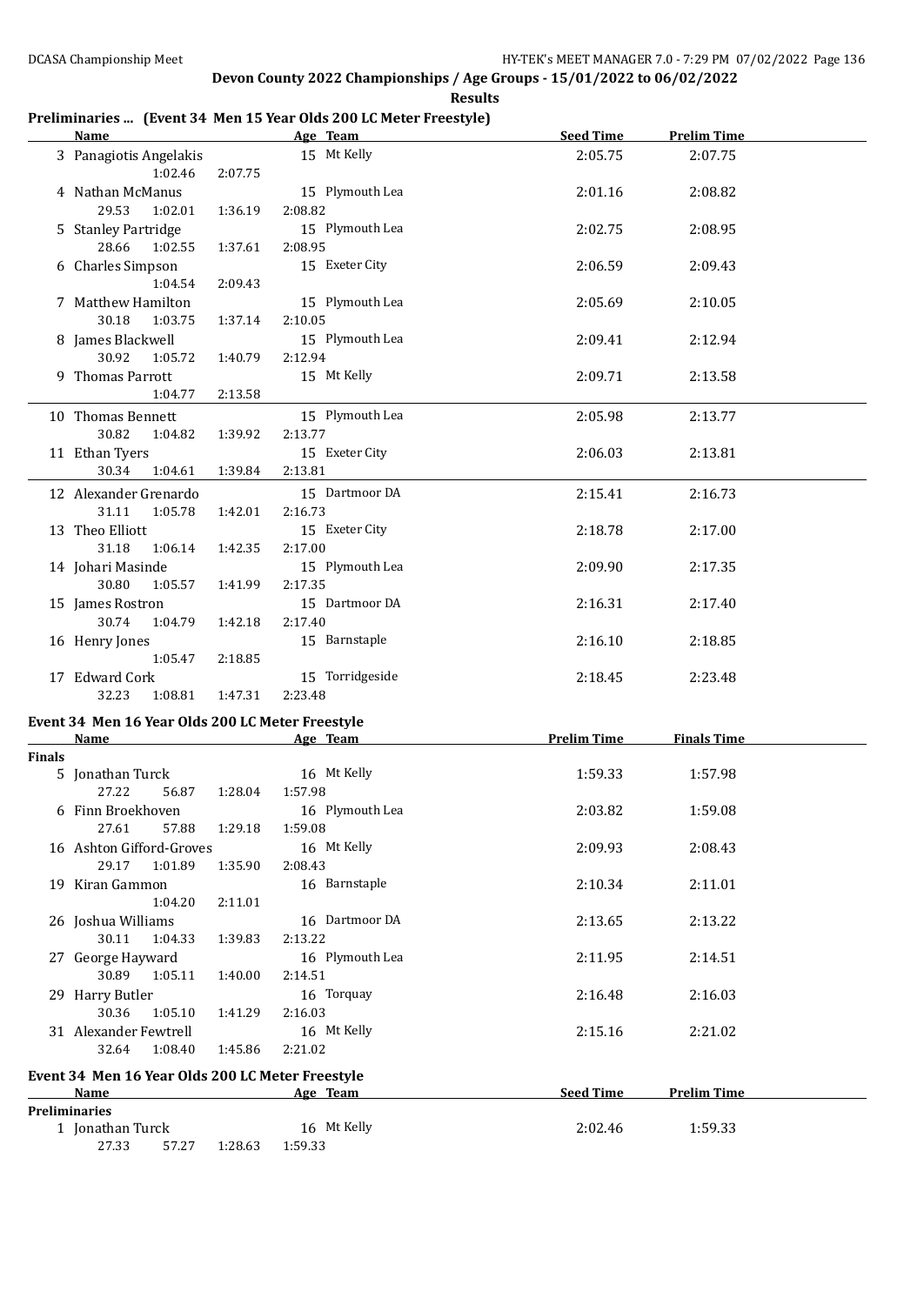#### **Preliminaries ... (Event 34 Men 16 Year Olds 200 LC Meter Freestyle)**

|               | <u>Name_</u>                                  |         | Age Team               | Seed Time          | <b>Prelim Time</b> |  |
|---------------|-----------------------------------------------|---------|------------------------|--------------------|--------------------|--|
|               | 2 Finn Broekhoven                             |         | 16 Plymouth Lea        | 1:56.08            | 2:03.82            |  |
|               | 28.20<br>59.20                                | 1:31.75 | 2:03.82                |                    |                    |  |
|               | 3 Ashton Gifford-Groves                       |         | 16 Mt Kelly            | 2:01.59            | 2:09.93            |  |
|               | 28.80<br>1:02.21                              | 1:37.34 | 2:09.93                |                    |                    |  |
|               | 4 Kiran Gammon                                |         | 16 Barnstaple          | 2:06.39            | 2:10.34            |  |
|               | 29.84<br>1:03.24                              | 1:38.10 | 2:10.34                |                    |                    |  |
|               | 5 George Hayward                              |         | 16 Plymouth Lea        | 2:09.31            | 2:11.95            |  |
|               | 30.53<br>1:04.03                              | 1:37.89 | 2:11.95                |                    |                    |  |
|               | 6 Joshua Williams                             |         | 16 Dartmoor DA         | 2:10.65            | 2:13.65            |  |
|               | 30.84<br>1:05.43                              | 1:40.87 | 2:13.65                |                    |                    |  |
|               | 7 Alexander Fewtrell                          |         | 16 Mt Kelly            | 2:10.86            | 2:15.16            |  |
|               | 31.21<br>1:06.55                              | 1:42.09 | 2:15.16                |                    |                    |  |
|               | 8 Samuel Rice                                 |         | 16 Tavistock           |                    |                    |  |
|               | 1:04.77                                       | 2:16.10 |                        | 2:11.48            | 2:16.10            |  |
|               |                                               |         |                        |                    |                    |  |
|               | 9 Harry Butler                                |         | 16 Torquay             | 2:11.18            | 2:16.48            |  |
|               | 31.18<br>1:06.24                              | 1:42.23 | 2:16.48                |                    |                    |  |
|               | 10 Freddie Brassey-Barlow                     |         | 16 Tiverton            | 2:15.57            | 2:16.53            |  |
|               | 31.34<br>1:06.16                              | 1:41.85 | 2:16.53                |                    |                    |  |
|               | 11 Haydn Stone                                |         | 16 Dinnaton            | 2:13.48            | 2:16.94            |  |
|               | 30.48<br>1:05.59                              | 1:42.02 | 2:16.94                |                    |                    |  |
|               | --- Zack Sullens                              |         | 16 Exeter City         | 2:05.20            | <b>NS</b>          |  |
|               | --- Owain Edwards                             |         | 16 Mt Kelly            | 2:06.16            | <b>NS</b>          |  |
|               | Event 34 Men 17 & Over 200 LC Meter Freestyle |         |                        |                    |                    |  |
|               | Name                                          |         | Age Team               | <b>Prelim Time</b> | <b>Finals Time</b> |  |
| <b>Finals</b> |                                               |         |                        |                    |                    |  |
|               | 1 Thomas Trebilcock                           |         | 19 Plymouth Lea        | 1:55.89            | 1:55.03            |  |
|               | 27.04<br>56.35                                | 1:26.53 | 1:55.03                |                    |                    |  |
|               | 2 Jacob Armon                                 |         | 19 Mt Kelly            | 2:00.02            | 1:55.36            |  |
|               | 26.47<br>56.22                                | 1:26.50 | 1:55.36                |                    |                    |  |
|               | 3 Ridhwan Mohamed                             |         | 22 Plymouth Lea        | 1:56.35            | 1:55.91            |  |
|               | 26.79<br>55.94                                | 1:26.09 | 1:55.91                |                    |                    |  |
|               | 4 Joshua Gammon                               |         | 19 Barnstaple          | 1:58.37            | 1:57.74            |  |
|               | 56.72                                         | 1:57.74 |                        |                    |                    |  |
|               | 7 Jacob Whibley                               |         | 17 Plymouth Lea        | 1:56.14            | 2:00.07            |  |
|               | 27.50<br>57.26                                | 1:29.25 | 2:00.07                |                    |                    |  |
|               | 8 Sam Williamson                              |         | 18 Mt Kelly            | 1:59.78            | 2:00.84            |  |
|               | 28.18<br>58.31                                | 1:29.84 | 2:00.84                |                    |                    |  |
|               | 9 Jon-Paul Davis                              |         | 19 Dartmoor DA         | 1:59.89            | 2:01.09            |  |
|               | 27.68<br>58.37                                | 1:30.08 | 2:01.09                |                    |                    |  |
|               | 10 Donatas Dragasius                          |         | 18 Mt Kelly            | 2:00.42            | 2:01.44            |  |
|               | 29.46<br>59.59                                | 1:30.53 | 2:01.44                |                    |                    |  |
|               |                                               |         |                        |                    |                    |  |
|               | Event 34 Men 17 & Over 200 LC Meter Freestyle |         |                        |                    |                    |  |
|               | Name                                          |         | Age Team               | <b>Seed Time</b>   | <b>Prelim Time</b> |  |
|               | <b>Preliminaries</b><br>1 Thomas Trebilcock   |         | 19 Plymouth Lea        | 1:51.57            | 1:55.89            |  |
|               | 27.12<br>57.19                                | 1:27.58 | 1:55.89                |                    |                    |  |
|               | 2 Jacob Whibley                               |         | 17 Plymouth Lea        | 1:49.80            |                    |  |
|               |                                               |         |                        |                    | 1:56.14            |  |
|               |                                               |         |                        |                    |                    |  |
|               | 27.02<br>56.53                                | 1:26.95 | 1:56.14                |                    |                    |  |
|               | 3 Ridhwan Mohamed                             |         | 22 Plymouth Lea        | 1:52.84            | 1:56.35            |  |
|               | 26.49<br>55.61                                | 1:26.17 | 1:56.35                |                    |                    |  |
|               | 4 Joshua Gammon                               |         | 19 Barnstaple          | 1:49.43            | 1:58.37            |  |
|               | 27.20<br>57.22                                | 1:28.17 | 1:58.37                |                    |                    |  |
|               | 5 Sam Williamson<br>27.95<br>57.82            | 1:28.89 | 18 Mt Kelly<br>1:59.78 | 1:53.78            | 1:59.78            |  |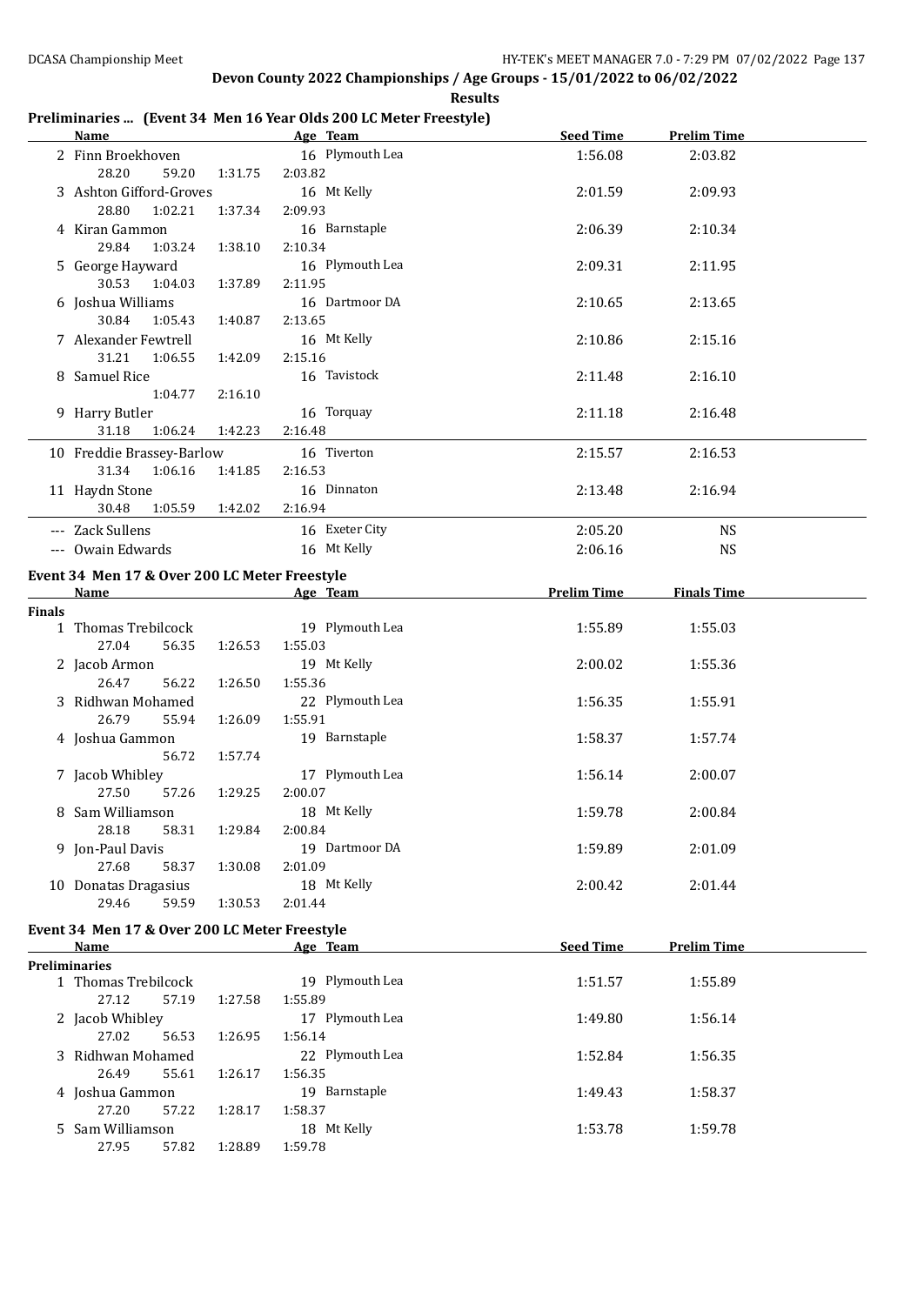#### **Preliminaries ... (Event 34 Men 17 & Over 200 LC Meter Freestyle)**

| Name and the state of the state of the state of the state of the state of the state of the state of the state of the state of the state of the state of the state of the state of the state of the state of the state of the s |         | Age Team 1999   | <b>Seed Time</b> | <b>Prelim Time</b> |  |
|--------------------------------------------------------------------------------------------------------------------------------------------------------------------------------------------------------------------------------|---------|-----------------|------------------|--------------------|--|
| 6 Jon-Paul Davis                                                                                                                                                                                                               |         | 19 Dartmoor DA  | 2:01.88          | 1:59.89            |  |
| 27.96<br>58.84                                                                                                                                                                                                                 | 1:30.13 | 1:59.89         |                  |                    |  |
| 7 Jacob Armon                                                                                                                                                                                                                  |         | 19 Mt Kelly     | 1:49.94          | 2:00.02            |  |
| 26.43<br>55.37                                                                                                                                                                                                                 | 1:27.58 | 2:00.02         |                  |                    |  |
| 8 Donatas Dragasius                                                                                                                                                                                                            |         | 18 Mt Kelly     | 1:59.50          | 2:00.42            |  |
| 27.55<br>58.57                                                                                                                                                                                                                 | 1:29.63 | 2:00.42         |                  |                    |  |
| 9 Riccardo Lucarelli                                                                                                                                                                                                           |         | 17 Mt Kelly     |                  |                    |  |
|                                                                                                                                                                                                                                |         |                 | 1:56.25          | 2:00.44            |  |
| 27.82<br>58.48                                                                                                                                                                                                                 | 1:29.55 | 2:00.44         |                  |                    |  |
| 10 Stefano Mitchell                                                                                                                                                                                                            |         | 23 Plymouth Lea | 1:55.69          | 2:00.96            |  |
| 28.52<br>59.37                                                                                                                                                                                                                 | 1:30.03 | 2:00.96         |                  |                    |  |
| 11 Dylan Reeve                                                                                                                                                                                                                 |         | 17 Mt Kelly     | 1:55.37          | 2:01.89            |  |
| 57.90                                                                                                                                                                                                                          | 2:01.89 |                 |                  |                    |  |
| 12 Matthew Ward                                                                                                                                                                                                                |         | 17 Mt Kelly     | 1:52.60          | 2:01.95            |  |
| 28.49<br>59.86                                                                                                                                                                                                                 | 1:31.58 | 2:01.95         |                  |                    |  |
| 13 Moritz Baumgartner                                                                                                                                                                                                          |         | 17 Mt Kelly     | 1:54.75          | 2:02.00            |  |
| 59.51                                                                                                                                                                                                                          | 2:02.00 |                 |                  |                    |  |
| 14 Luca Arioli                                                                                                                                                                                                                 |         | 17 Mt Kelly     | 1:58.13          | 2:02.09            |  |
| 27.76<br>58.61                                                                                                                                                                                                                 | 1:30.60 | 2:02.09         |                  |                    |  |
|                                                                                                                                                                                                                                |         | 17 Mt Kelly     | 1:58.94          | 2:02.12            |  |
| 15 Anthony Davies<br>28.30                                                                                                                                                                                                     |         | 2:02.12         |                  |                    |  |
| 59.62                                                                                                                                                                                                                          | 1:31.28 |                 |                  |                    |  |
| 16 Magnus Kelly                                                                                                                                                                                                                |         | 17 Mt Kelly     | 1:58.71          | 2:02.49            |  |
| 27.90<br>59.34                                                                                                                                                                                                                 | 1:31.92 | 2:02.49         |                  |                    |  |
| 17 Fritz Dietz                                                                                                                                                                                                                 |         | 18 Dartmoor DA  | 2:05.58          | 2:03.83            |  |
| 29.16<br>1:02.64                                                                                                                                                                                                               | 1:34.65 | 2:03.83         |                  |                    |  |
| 18 Ronny Hallett                                                                                                                                                                                                               |         | 18 Mt Kelly     | 1:57.21          | 2:04.59            |  |
| 26.65<br>58.43                                                                                                                                                                                                                 | 1:31.77 | 2:04.59         |                  |                    |  |
| 19 Connor Meyers                                                                                                                                                                                                               |         | 17 Mt Kelly     | 2:04.36          | 2:05.41            |  |
| 28.55<br>59.98                                                                                                                                                                                                                 | 1:33.29 | 2:05.41         |                  |                    |  |
| 20 George Goodfellow                                                                                                                                                                                                           |         | 18 Mt Kelly     | 2:01.56          | 2:05.88            |  |
| 1:01.39                                                                                                                                                                                                                        | 2:05.88 |                 |                  |                    |  |
| 21 Berk Emre Paker                                                                                                                                                                                                             |         | 17 Plymouth Lea | 2:03.24          | 2:06.05            |  |
| 27.87<br>59.29                                                                                                                                                                                                                 | 1:33.26 | 2:06.05         |                  |                    |  |
| 22 Harry Robinson                                                                                                                                                                                                              |         | 18 Mt Kelly     | 2:00.42          | 2:06.17            |  |
| 27.95<br>1:00.39                                                                                                                                                                                                               | 1:35.24 | 2:06.17         |                  |                    |  |
| 23 Reuben West                                                                                                                                                                                                                 |         | 19 Plymouth Lea | 1:57.75          | 2:07.04            |  |
| 29.50<br>1:01.51                                                                                                                                                                                                               | 1:34.47 | 2:07.04         |                  |                    |  |
| 24 Harry Morgan-Hughes                                                                                                                                                                                                         |         | 17 Dartmoor DA  | 2:06.44          | 2:07.32            |  |
| 1:02.38<br>29.75                                                                                                                                                                                                               | 1:35.41 | 2:07.32         |                  |                    |  |
| 25 Wilfred Arrowsmith                                                                                                                                                                                                          |         | 17 Exeter City  | 2:01.67          | 2:07.64            |  |
| 30.22<br>1:03.34                                                                                                                                                                                                               | 1:36.17 | 2:07.64         |                  |                    |  |
| 26 Nathan Chapman                                                                                                                                                                                                              |         | 18 Mt Kelly     | 2:02.10          | 2:09.22            |  |
| 29.14<br>1:01.95                                                                                                                                                                                                               | 1:36.50 | 2:09.22         |                  |                    |  |
| 27 Yekai Yang                                                                                                                                                                                                                  |         | 17 Mt Kelly     | 2:02.00          | 2:09.48            |  |
| 28.63<br>1:01.65                                                                                                                                                                                                               | 1:36.00 | 2:09.48         |                  |                    |  |
| 28 Finn Moseley                                                                                                                                                                                                                |         | 18 Plymouth Lea | 1:58.04          | 2:09.54            |  |
| 27.34<br>59.73                                                                                                                                                                                                                 | 1:34.41 | 2:09.54         |                  |                    |  |
|                                                                                                                                                                                                                                |         |                 |                  |                    |  |
| 29 Finley Graves                                                                                                                                                                                                               |         | 17 Exeter City  | 2:06.96          | 2:09.57            |  |
| 29.46<br>1:02.47                                                                                                                                                                                                               | 1:36.10 | 2:09.57         |                  |                    |  |
| 30 Alp Toku                                                                                                                                                                                                                    |         | 18 Mt Kelly     | 2:06.50          | 2:12.07            |  |
| 29.29<br>1:01.83                                                                                                                                                                                                               | 1:36.50 | 2:12.07         |                  |                    |  |
| 31 Fletcher Powe                                                                                                                                                                                                               |         | 17 Torridgeside | 2:12.17          | 2:12.99            |  |
| 29.37<br>1:03.17                                                                                                                                                                                                               | 1:38.57 | 2:12.99         |                  |                    |  |
| 32 Luke Tunstall                                                                                                                                                                                                               |         | 17 Mt Kelly     | 2:06.59          | 2:14.19            |  |
| 28.93<br>1:02.89                                                                                                                                                                                                               | 1:39.36 | 2:14.19         |                  |                    |  |
| 33 Sam Palmer                                                                                                                                                                                                                  |         | 17 Tavistock    | 2:07.87          | 2:14.38            |  |
| 30.26<br>1:03.94                                                                                                                                                                                                               | 1:38.69 | 2:14.38         |                  |                    |  |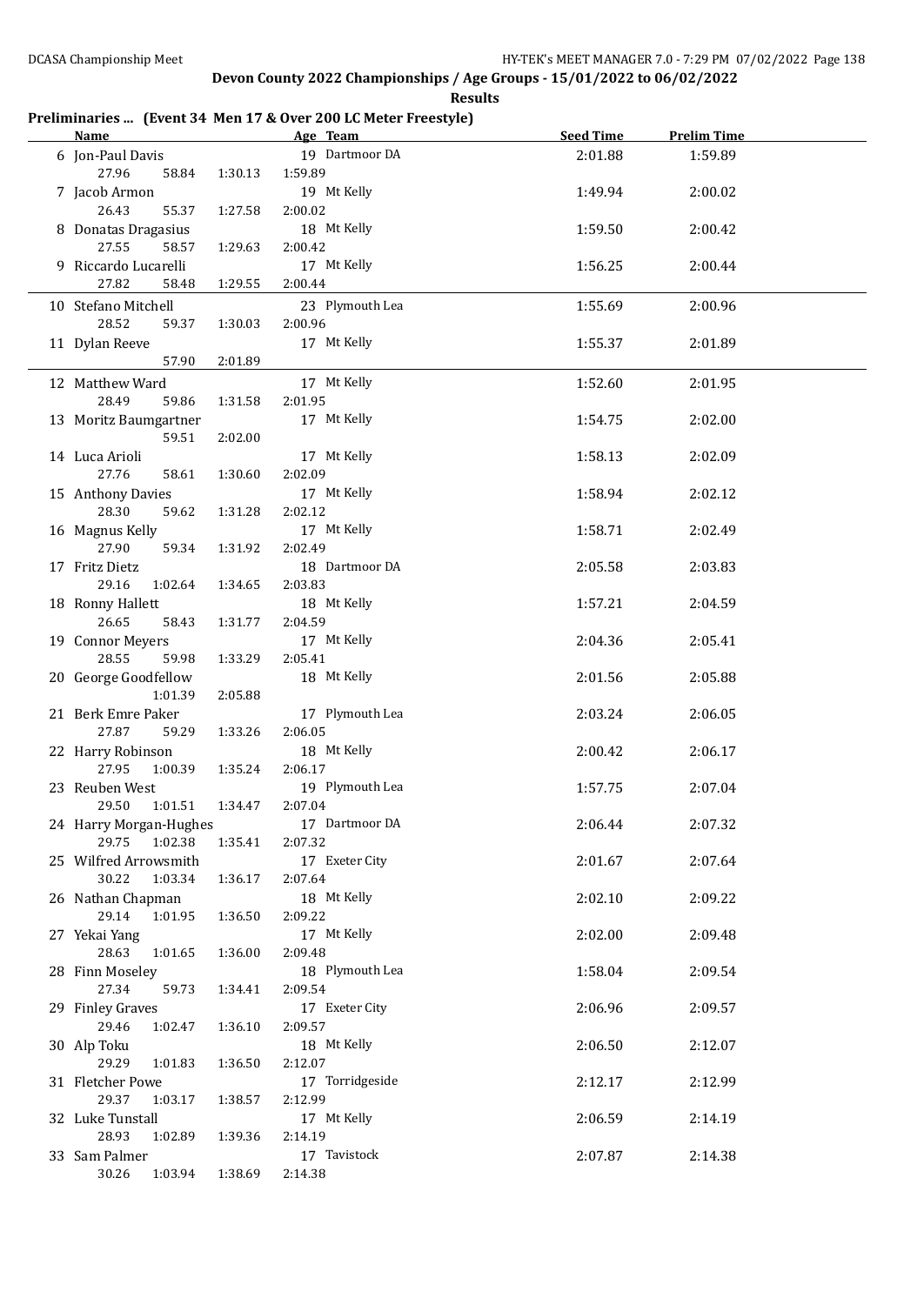#### **Preliminaries ... (Event 34 Men 17 & Over 200 LC Meter Freestyle)**

| <b>Name</b>                                          | Age Team                  | <b>Seed Time</b>   | <b>Prelim Time</b> |  |
|------------------------------------------------------|---------------------------|--------------------|--------------------|--|
| 34 Finn Aengenheyster<br>28.88<br>1:02.22<br>1:37.92 | 17 Mt Kelly<br>2:14.59    | 2:12.00            | 2:14.59            |  |
| 35 Matteo Castiglione                                | 20 Devonport              | 2:11.29            | 2:16.80            |  |
| 31.23<br>1:05.19<br>1:41.11                          | 2:16.80                   |                    |                    |  |
| --- George Chapman                                   | 17 Plymouth Lea           | 1:59.90            | <b>NS</b>          |  |
| --- Frederick Varley                                 | 17 Plymouth Lea           | 2:00.39            | <b>NS</b>          |  |
| --- Mehdi El Mansar                                  | 18 Plymouth Lea           | 1:54.22            | <b>NS</b>          |  |
| --- Michael Cuddihee                                 | 22 Dartmoor DA            | 2:00.09            | <b>NS</b>          |  |
| --- Aiden Symons-Brown                               | 18 Plymouth Lea           | 1:54.31            | <b>NS</b>          |  |
| --- Batuhan Paker                                    | 20 Plymouth Lea           | 1:54.12            | <b>NS</b>          |  |
| Event 34 Men 200 LC Meter Freestyle Multi-Class      |                           |                    | <b>Prelim Time</b> |  |
| Name<br><b>Preliminaries</b>                         | Age Team                  | <b>Seed Time</b>   |                    |  |
| --- Cameron Harris S14                               | 21 Totnes                 | 2:29.61            | <b>NS</b>          |  |
| Event 35 Boys 10-11 200 LC Meter IM<br><b>Name</b>   |                           | <b>Prelim Time</b> | <b>Finals Time</b> |  |
| <b>Finals</b>                                        | Age Team                  |                    |                    |  |
| 1 Jake Williams<br>1:31.75<br>3:15.83                | 11 Plymouth Lea           | 3:08.39            | 3:15.83            |  |
| 2 Robi Morris                                        | 11 Paignton               | 3:29.99            | 3:29.39            |  |
| 48.65<br>1:37.18<br>2:40.38                          | 3:29.39                   |                    |                    |  |
| Event 35 Boys 10-11 200 LC Meter IM                  |                           |                    |                    |  |
| Name                                                 | Age Team                  | <b>Seed Time</b>   | <b>Prelim Time</b> |  |
| <b>Preliminaries</b><br>1 Jake Williams              | 11 Plymouth Lea           | 3:12.55            | 3:08.39            |  |
| 39.67<br>1:29.82<br>2:28.24                          | 3:08.39                   |                    |                    |  |
| 2 Robi Morris                                        | 11 Paignton               | 3:25.20            | 3:29.99            |  |
| 47.31<br>1:37.64<br>2:38.75                          | 3:29.99                   |                    |                    |  |
| Event 35 Boys 12 Year Olds 200 LC Meter IM           |                           |                    |                    |  |
| Name                                                 | Age Team                  | <b>Prelim Time</b> | <b>Finals Time</b> |  |
| <b>Finals</b>                                        |                           |                    |                    |  |
| 1 Freddie Partridge                                  | 12 Plymouth Lea           | 2:55.21            | 2:48.47            |  |
| 39.13<br>1:21.19<br>2:10.84                          | 2:48.47<br>12 Exeter City |                    |                    |  |
| 2 Ben Greenslade<br>39.65<br>1:22.14<br>2:12.33      | 2:51.65                   | 2:55.04            | 2:51.65            |  |
| 3 James Biddick                                      | 12 Exeter City            | 2:56.17            | 3:04.14            |  |
| 40.50<br>1:27.22<br>2:24.33                          | 3:04.14                   |                    |                    |  |
| 4 Edward Mathieson                                   | 12 Mt Kelly               | 3:08.04            | 3:04.88            |  |
| 43.98<br>1:29.39<br>2:27.99                          | 3:04.88                   |                    |                    |  |
| 5 Joshua Goodrum                                     | 12 Plymouth Lea           | 3:13.50            | 3:09.99            |  |
| 41.25<br>1:28.14<br>2:30.46                          | 3:09.99                   |                    |                    |  |
| 6 Lucas An                                           | 12 Plymouth Lea           | 3:09.26            | 3:10.66            |  |
| 46.52<br>1:36.89<br>2:30.47                          | 3:10.66                   |                    |                    |  |
| Event 35 Boys 12 Year Olds 200 LC Meter IM           |                           |                    |                    |  |
| Name<br><b>Preliminaries</b>                         | Age Team                  | <b>Seed Time</b>   | <b>Prelim Time</b> |  |
| 1 Ben Greenslade                                     | 12 Exeter City            | 3:00.70            | 2:55.04            |  |
| 40.26<br>1:24.28<br>2:15.75                          | 2:55.04                   |                    |                    |  |
| 2 Freddie Partridge                                  | 12 Plymouth Lea           | 2:50.29            | 2:55.21            |  |
| 42.19<br>1:25.33<br>2:17.06                          | 2:55.21                   |                    |                    |  |
| 3 James Biddick                                      | 12 Exeter City            | 3:03.98            | 2:56.17            |  |
| 39.72  1:23.79<br>2:18.51                            | 2:56.17                   |                    |                    |  |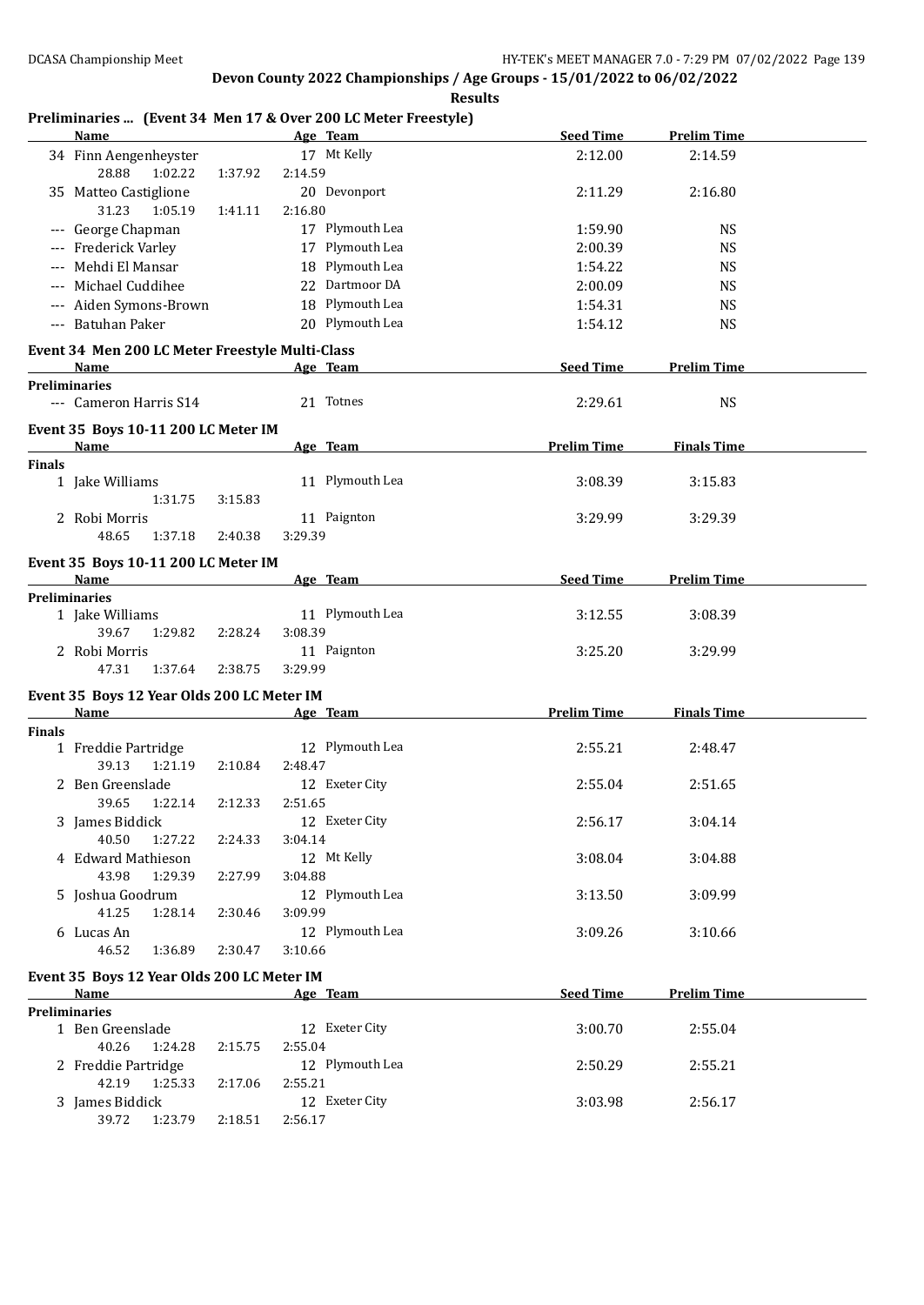|                     | <b>Name</b>                                      |         | <b>Example 2</b> Age Team                                                                                                                                                                                                      | <b>Seed Time</b>   | <b>Prelim Time</b> |  |
|---------------------|--------------------------------------------------|---------|--------------------------------------------------------------------------------------------------------------------------------------------------------------------------------------------------------------------------------|--------------------|--------------------|--|
|                     | 4 Edward Mathieson                               |         | 12 Mt Kelly                                                                                                                                                                                                                    | 3:00.29            | 3:08.04            |  |
|                     | 40.71<br>1:28.19                                 | 2:28.16 | 3:08.04                                                                                                                                                                                                                        |                    |                    |  |
|                     | 5 Lucas An                                       |         | 12 Plymouth Lea                                                                                                                                                                                                                | 3:02.20            | 3:09.26            |  |
|                     | 46.56<br>1:35.46                                 | 2:28.85 | 3:09.26                                                                                                                                                                                                                        |                    |                    |  |
|                     | 6 Joshua Goodrum                                 |         | 12 Plymouth Lea                                                                                                                                                                                                                | 3:04.90            | 3:13.50            |  |
|                     | 1:30.12                                          | 3:13.50 |                                                                                                                                                                                                                                |                    |                    |  |
|                     | --- Toby Braine                                  |         | 12 Mt Kelly                                                                                                                                                                                                                    | 3:04.64            | <b>NS</b>          |  |
|                     | Event 35 Boys 13 Year Olds 200 LC Meter IM       |         |                                                                                                                                                                                                                                |                    |                    |  |
|                     | Name                                             |         | Age Team and the state of the state of the state of the state of the state of the state of the state of the state of the state of the state of the state of the state of the state of the state of the state of the state of t | <b>Prelim Time</b> | <b>Finals Time</b> |  |
| <b>Finals</b>       |                                                  |         |                                                                                                                                                                                                                                |                    |                    |  |
|                     | 1 Harry Allen                                    |         | 13 Exeter City                                                                                                                                                                                                                 | 2:40.11            | 2:41.13            |  |
|                     | 35.66<br>1:16.15                                 | 2:04.89 | 2:41.13                                                                                                                                                                                                                        |                    |                    |  |
|                     | 2 Jack McMeekin                                  |         | 13 Mt Kelly                                                                                                                                                                                                                    | 2:45.86            | 2:42.67            |  |
|                     | 36.57<br>1:15.55                                 | 2:05.48 | 2:42.67                                                                                                                                                                                                                        |                    |                    |  |
|                     | 3 Thomas Marshall                                |         | 13 Exeter City                                                                                                                                                                                                                 | 2:46.89            | 2:45.84            |  |
|                     | 34.28<br>1:16.25                                 | 2:12.43 | 2:45.84                                                                                                                                                                                                                        |                    |                    |  |
|                     | 4 Arsene Vallez                                  |         | 13 Exeter City                                                                                                                                                                                                                 | 2:49.22            | 2:47.00            |  |
|                     | 36.35<br>1:18.45                                 | 2:10.16 | 2:47.00                                                                                                                                                                                                                        |                    |                    |  |
|                     | 5 William Hamilton                               |         | 13 Plymouth Lea                                                                                                                                                                                                                | 2:47.30            | 2:52.23            |  |
|                     | 37.78<br>1:26.42                                 | 2:14.47 | 2:52.23                                                                                                                                                                                                                        |                    |                    |  |
|                     | 6 Sebastian Grenardo                             |         | 13 Dartmoor DA                                                                                                                                                                                                                 | 2:47.15            | 2:52.80            |  |
|                     | 36.34<br>1:20.21                                 | 2:12.80 | 2:52.80                                                                                                                                                                                                                        |                    |                    |  |
|                     | 7 Chun Wang Cheung                               |         | 13 Exeter City                                                                                                                                                                                                                 | 2:54.23            | 2:55.31            |  |
|                     | 40.13<br>1:26.04                                 | 2:17.17 | 2:55.31                                                                                                                                                                                                                        |                    |                    |  |
|                     |                                                  |         |                                                                                                                                                                                                                                |                    |                    |  |
|                     |                                                  |         |                                                                                                                                                                                                                                |                    |                    |  |
|                     | --- Morgan Farrar                                |         | 13 Mt Kelly                                                                                                                                                                                                                    | 2:51.42            | DQ                 |  |
|                     | 7.4 Leg movements not on the same plane - breast |         |                                                                                                                                                                                                                                |                    |                    |  |
|                     | Event 35 Boys 13 Year Olds 200 LC Meter IM       |         |                                                                                                                                                                                                                                |                    |                    |  |
|                     | Name                                             |         | Age Team                                                                                                                                                                                                                       | <b>Seed Time</b>   | <b>Prelim Time</b> |  |
|                     | <b>Preliminaries</b>                             |         |                                                                                                                                                                                                                                |                    |                    |  |
|                     | 1 Harry Allen<br>1:13.92                         |         | 13 Exeter City                                                                                                                                                                                                                 | 2:42.86            | 2:40.11            |  |
|                     | 33.72                                            | 2:03.45 | 2:40.11                                                                                                                                                                                                                        |                    |                    |  |
|                     | 2 Jack McMeekin                                  |         | 13 Mt Kelly                                                                                                                                                                                                                    | 2:40.57            | 2:45.86            |  |
|                     | 1:14.66                                          | 2:45.86 |                                                                                                                                                                                                                                |                    |                    |  |
|                     | 3 Thomas Marshall                                |         | 13 Exeter City                                                                                                                                                                                                                 | 2:49.35            | 2:46.89            |  |
|                     | 34.88<br>1:16.64                                 | 2:12.22 | 2:46.89                                                                                                                                                                                                                        |                    |                    |  |
|                     | 4 Sebastian Grenardo                             |         | 13 Dartmoor DA                                                                                                                                                                                                                 | 2:45.05            | 2:47.15            |  |
|                     | 35.93<br>1:17.94                                 | 2:09.10 | 2:47.15                                                                                                                                                                                                                        |                    |                    |  |
|                     | 5 William Hamilton                               |         | 13 Plymouth Lea                                                                                                                                                                                                                | 2:48.43            | 2:47.30            |  |
|                     | 38.18<br>1:25.13                                 | 2:12.48 | 2:47.30                                                                                                                                                                                                                        |                    |                    |  |
|                     | 6 Arsene Vallez                                  |         | 13 Exeter City                                                                                                                                                                                                                 | 2:49.24            | 2:49.22            |  |
|                     | 37.70<br>1:19.93                                 | 2:11.93 | 2:49.22                                                                                                                                                                                                                        |                    |                    |  |
|                     | 7 Morgan Farrar                                  |         | 13 Mt Kelly                                                                                                                                                                                                                    | 2:51.57            | 2:51.42            |  |
|                     | 36.69<br>1:21.64                                 | 2:13.40 | 2:51.42                                                                                                                                                                                                                        |                    |                    |  |
|                     | 8 Chun Wang Cheung                               |         | 13 Exeter City                                                                                                                                                                                                                 | 2:51.43            | 2:54.23            |  |
|                     | 1:23.78                                          | 2:54.23 |                                                                                                                                                                                                                                |                    |                    |  |
|                     | 9 James Brinkworth                               |         | 13 Plymouth Lea                                                                                                                                                                                                                | 2:54.19            | 2:55.13            |  |
|                     | 40.43<br>1:21.59                                 | 2:16.38 | 2:55.13                                                                                                                                                                                                                        |                    |                    |  |
|                     | 10 Rhys Greenfield                               |         | 13 Plymouth Lea                                                                                                                                                                                                                | 2:56.70            | 2:59.33            |  |
|                     | 41.98<br>1:24.87                                 | 2:20.69 | 2:59.33                                                                                                                                                                                                                        |                    |                    |  |
|                     | --- Edward Chesworth                             |         | 13 Barnstaple                                                                                                                                                                                                                  | 2:50.52            | DQ                 |  |
|                     |                                                  |         | 6.3 Totally submerged, (except for first 15m following the start or turn) during the race                                                                                                                                      |                    |                    |  |
| $\qquad \qquad - -$ | Toby Nakamura-Drew                               |         | 13 Dartmoor DA                                                                                                                                                                                                                 | 2:46.23            | <b>NS</b>          |  |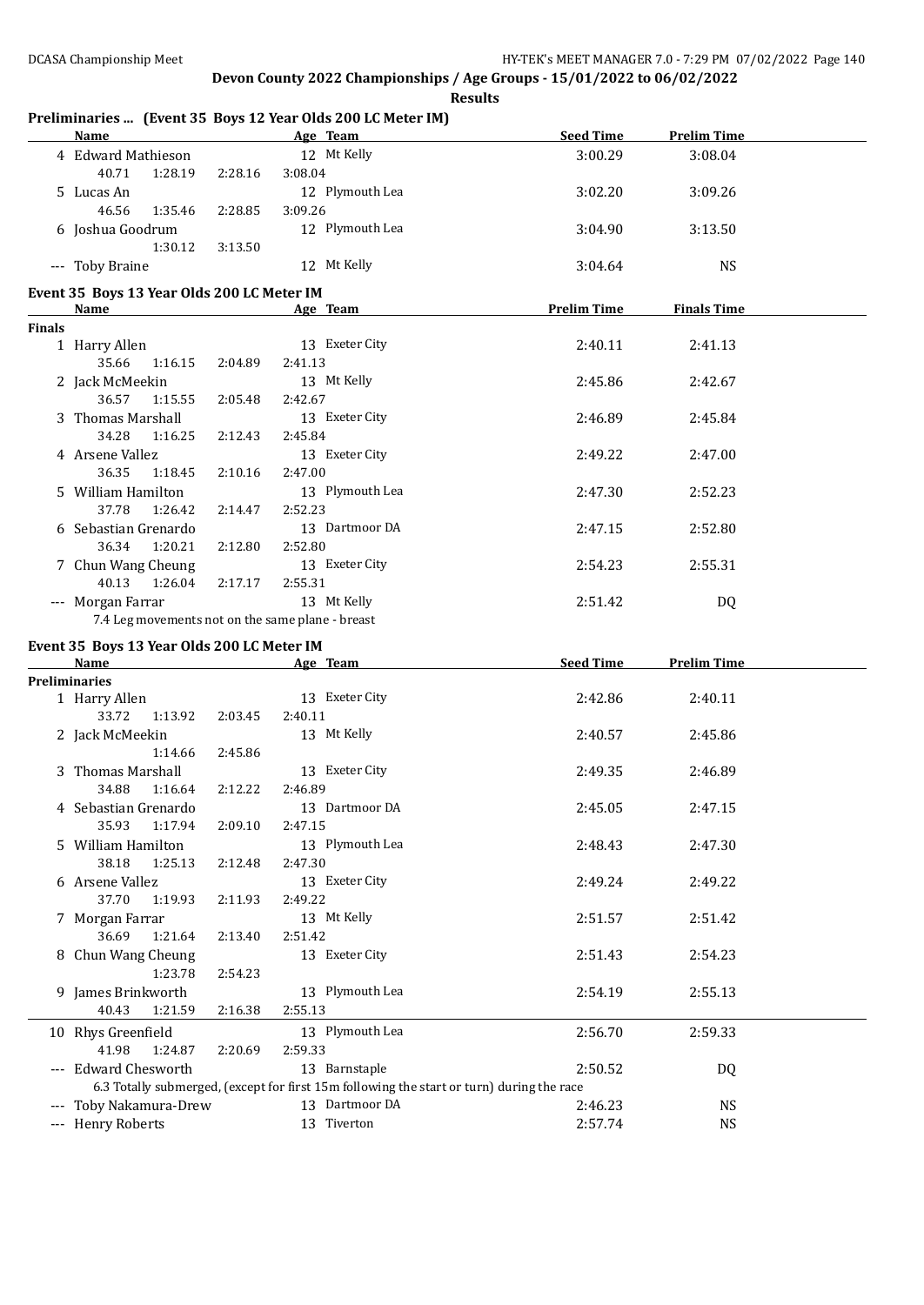**Results**

|               | Event 35 Boys 14 Year Olds 200 LC Meter IM         |         |                 |                    |                    |  |
|---------------|----------------------------------------------------|---------|-----------------|--------------------|--------------------|--|
|               | Name                                               |         | Age Team        | <b>Prelim Time</b> | <b>Finals Time</b> |  |
| <b>Finals</b> |                                                    |         |                 |                    |                    |  |
|               | 1 Harry Pearse                                     |         | 14 Mt Kelly     | 2:30.78            | 2:28.35            |  |
|               | 32.95<br>1:10.30                                   | 1:54.27 | 2:28.35         |                    |                    |  |
|               | 2 Tain Phillips                                    |         | 14 Plymouth Lea | 2:30.66            | 2:28.74            |  |
|               | 32.60<br>1:11.79                                   | 1:56.25 | 2:28.74         |                    |                    |  |
|               | 3 Max Stafford-Davies                              |         | 14 Plymouth Lea | 2:33.83            | 2:32.68            |  |
|               | 33.24<br>1:16.76                                   | 1:57.98 | 2:32.68         |                    |                    |  |
|               | 4 Daniel Sturt                                     |         | 14 Mt Kelly     | 2:35.54            | 2:35.50            |  |
|               | 34.64<br>1:14.83                                   | 1:59.17 | 2:35.50         |                    |                    |  |
|               | 5 Oliver Bennett                                   |         | 14 Plymouth Lea | 2:40.76            | 2:39.52            |  |
|               | 36.43<br>1:15.34                                   | 2:04.24 | 2:39.52         |                    |                    |  |
|               | 6 Cody Rice                                        |         | 14 Mt Kelly     | 2:47.02            | 2:47.07            |  |
|               | 34.99<br>1:18.56                                   | 2:08.82 | 2:47.07         |                    |                    |  |
|               |                                                    |         |                 |                    |                    |  |
|               | Event 35 Boys 14 Year Olds 200 LC Meter IM<br>Name |         |                 |                    |                    |  |
|               | <b>Preliminaries</b>                               |         | Age Team        | <b>Seed Time</b>   | <b>Prelim Time</b> |  |
|               | 1 Marcus Haigh                                     |         | 14 Mt Kelly     | 2:22.82            | 2:23.33            |  |
|               | 29.76<br>1:07.31                                   | 1:49.00 | 2:23.33         |                    |                    |  |
|               | 2 Alessandro D'Onofrio                             |         | 14 Mt Kelly     |                    |                    |  |
|               |                                                    |         |                 | 2:22.30            | 2:27.55            |  |
|               | 30.17<br>1:09.86                                   | 1:56.32 | 2:27.55         |                    |                    |  |
|               | 3 Tain Phillips                                    |         | 14 Plymouth Lea | 2:29.80            | 2:30.66            |  |
|               | 32.13<br>1:11.67                                   | 1:55.55 | 2:30.66         |                    |                    |  |
|               | 4 Harry Pearse                                     |         | 14 Mt Kelly     | 2:38.83            | 2:30.78            |  |
|               | 32.54<br>1:10.51                                   | 1:55.93 | 2:30.78         |                    |                    |  |
|               | 5 Max Stafford-Davies                              |         | 14 Plymouth Lea | 2:30.49            | 2:33.83            |  |
|               | 31.80<br>1:14.72                                   | 1:58.04 | 2:33.83         |                    |                    |  |
|               | 6 Daniel Sturt                                     |         | 14 Mt Kelly     | 2:31.82            | 2:35.54            |  |
|               | 34.13<br>1:14.32                                   | 1:59.87 | 2:35.54         |                    |                    |  |
|               | 7 Nathan Apps                                      |         | 14 Paignton     | 2:37.61            | 2:37.43            |  |
|               | 31.88<br>1:11.38                                   | 2:00.92 | 2:37.43         |                    |                    |  |
|               | 8 Oliver Bennett                                   |         | 14 Plymouth Lea | 2:38.43            | 2:40.76            |  |
|               | 35.07<br>1:14.27                                   | 2:05.82 | 2:40.76         |                    |                    |  |
|               | 9 Cody Rice                                        |         | 14 Mt Kelly     | 2:41.37            | 2:47.02            |  |
|               | 35.48<br>1:18.71                                   | 2:09.35 | 2:47.02         |                    |                    |  |
|               | --- Alexander Johnson                              |         | 14 Exeter City  | 2:36.65            | <b>NS</b>          |  |
|               | Ben Uff                                            |         | 14 Mt Kelly     | 2:16.34            | <b>NS</b>          |  |
|               | --- Zak Herring-Green                              |         | 14 Plymouth Lea | 2:36.61            | <b>NS</b>          |  |
|               |                                                    |         |                 |                    |                    |  |
|               | Event 35 Men 15 Year Olds 200 LC Meter IM          |         |                 |                    |                    |  |
|               | Name                                               |         | Age Team        | <b>Prelim Time</b> | <b>Finals Time</b> |  |
| <b>Finals</b> |                                                    |         | 15 Mt Kelly     |                    |                    |  |
|               | 1 Fergus Thomson                                   |         |                 | 2:17.76            | 2:15.84            |  |
|               | 29.72<br>1:03.52                                   | 1:44.21 | 2:15.84         |                    |                    |  |
|               | 2 Oliver Dennis                                    |         | 15 Plymouth Lea | 2:21.49            | 2:17.89            |  |
|               | 30.36<br>1:04.48                                   | 1:45.27 | 2:17.89         |                    |                    |  |
|               | 3 Matthew Hamilton                                 |         | 15 Plymouth Lea | 2:25.07            | 2:24.77            |  |
|               | 30.75<br>1:08.42                                   | 1:53.83 | 2:24.77         |                    |                    |  |
|               | 4 Panagiotis Angelakis                             |         | 15 Mt Kelly     | 2:27.25            | 2:25.21            |  |
|               | 31.13<br>1:09.83                                   | 1:54.07 | 2:25.21         |                    |                    |  |
|               | 5 Nathan McManus                                   |         | 15 Plymouth Lea | 2:33.23            | 2:30.57            |  |
|               | 34.41<br>1:14.14                                   | 1:58.64 | 2:30.57         |                    |                    |  |
|               | 6 James Blackwell                                  |         | 15 Plymouth Lea | 2:29.82            | 2:31.96            |  |
|               | 31.97<br>1:12.57                                   | 2:00.15 | 2:31.96         |                    |                    |  |
|               | 7 Alexander Grenardo                               |         | 15 Dartmoor DA  | 2:32.04            | 2:32.63            |  |
|               | 1:12.90                                            | 2:32.63 |                 |                    |                    |  |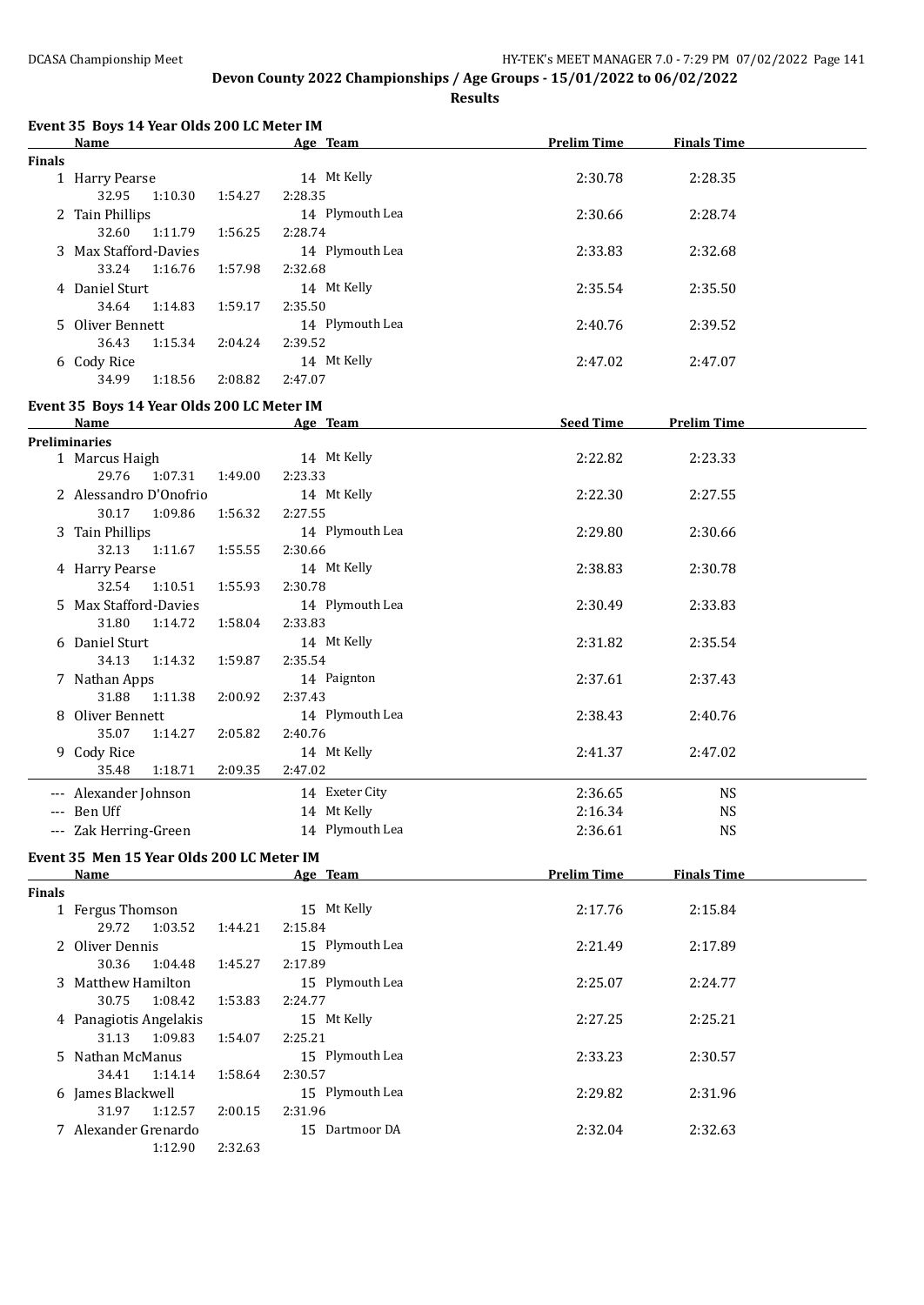**Results**

### **Finals ... (Event 35 Men 15 Year Olds 200 LC Meter IM)**

|                      | <b>Name</b>                                        |                                                                                                                                                                                                                                                               | Age Team                   | <b>Prelim Time</b> | <b>Finals Time</b> |  |
|----------------------|----------------------------------------------------|---------------------------------------------------------------------------------------------------------------------------------------------------------------------------------------------------------------------------------------------------------------|----------------------------|--------------------|--------------------|--|
|                      | 8 Thomas Bennett<br>31.73<br>1:12.34               | 1:59.65                                                                                                                                                                                                                                                       | 15 Plymouth Lea<br>2:33.85 | 2:29.11            | 2:33.85            |  |
|                      | Event 35 Men 15 Year Olds 200 LC Meter IM          |                                                                                                                                                                                                                                                               |                            |                    |                    |  |
|                      | Name                                               | <b>Seed Time</b><br><b>Prelim Time</b><br>Age Team<br>15 Mt Kelly<br>2:16.51<br>2:17.76<br>29.70<br>1:04.84<br>2:17.76<br>1:45.23<br>15 Plymouth Lea<br>2:12.32<br>2:21.49<br>30.51<br>1:05.49<br>2:21.49<br>1:47.87<br>15 Plymouth Lea<br>2:25.78<br>2:25.07 |                            |                    |                    |  |
|                      | <b>Preliminaries</b>                               |                                                                                                                                                                                                                                                               |                            |                    |                    |  |
|                      | 1 Fergus Thomson                                   |                                                                                                                                                                                                                                                               |                            |                    |                    |  |
|                      |                                                    |                                                                                                                                                                                                                                                               |                            |                    |                    |  |
|                      | 2 Oliver Dennis                                    |                                                                                                                                                                                                                                                               |                            |                    |                    |  |
|                      |                                                    |                                                                                                                                                                                                                                                               |                            |                    |                    |  |
|                      | 3 Matthew Hamilton                                 |                                                                                                                                                                                                                                                               |                            |                    |                    |  |
|                      | 30.31<br>1:06.68                                   | 1:53.16                                                                                                                                                                                                                                                       | 2:25.07                    |                    |                    |  |
|                      | 4 Panagiotis Angelakis                             |                                                                                                                                                                                                                                                               | 15 Mt Kelly                | 2:20.82            | 2:27.25            |  |
|                      | 31.44<br>1:09.84                                   | 1:54.82                                                                                                                                                                                                                                                       | 2:27.25                    |                    |                    |  |
|                      | 5 Thomas Bennett                                   |                                                                                                                                                                                                                                                               | 15 Plymouth Lea            | 2:22.45            | 2:29.11            |  |
|                      | 29.85<br>1:09.17                                   | 1:55.41                                                                                                                                                                                                                                                       | 2:29.11                    |                    |                    |  |
|                      | 6 James Blackwell                                  |                                                                                                                                                                                                                                                               | 15 Plymouth Lea            | 2:27.75            | 2:29.82            |  |
|                      | 1:10.33                                            | 2:29.82                                                                                                                                                                                                                                                       |                            |                    |                    |  |
|                      | 7 Alexander Grenardo                               |                                                                                                                                                                                                                                                               | 15 Dartmoor DA             | 2:32.38            | 2:32.04            |  |
|                      | 31.59<br>1:11.79                                   | 1:55.46                                                                                                                                                                                                                                                       | 2:32.04                    |                    |                    |  |
|                      | 8 Nathan McManus                                   |                                                                                                                                                                                                                                                               | 15 Plymouth Lea            | 2:21.90            | 2:33.23            |  |
|                      | 33.72<br>1:12.87                                   | 2:00.34                                                                                                                                                                                                                                                       | 2:33.23                    |                    |                    |  |
|                      | 9 Reuben Miles                                     |                                                                                                                                                                                                                                                               | 15 Dinnaton                | 2:33.20            | 2:34.80            |  |
|                      | 31.73<br>1:13.71                                   | 1:58.28                                                                                                                                                                                                                                                       | 2:34.80                    |                    |                    |  |
|                      | 10 Johari Masinde                                  |                                                                                                                                                                                                                                                               | 15 Plymouth Lea            | 2:30.39            | 2:37.80            |  |
|                      | 31.37<br>1:11.38                                   | 2:02.57                                                                                                                                                                                                                                                       | 2:37.80                    |                    |                    |  |
|                      | 11 Leighton Hallows                                |                                                                                                                                                                                                                                                               | 15 Plymouth Lea            | 2:32.27            | 2:39.45            |  |
|                      | 1:15.81                                            | 2:39.45                                                                                                                                                                                                                                                       |                            |                    |                    |  |
|                      |                                                    |                                                                                                                                                                                                                                                               |                            |                    |                    |  |
|                      | 12 Ethan Tyers                                     |                                                                                                                                                                                                                                                               | 15 Exeter City             | 2:32.31            | 2:41.49            |  |
|                      | 30.73<br>1:12.12                                   | 2:05.31                                                                                                                                                                                                                                                       | 2:41.49                    |                    |                    |  |
|                      | Event 35 Men 16 Year Olds 200 LC Meter IM          |                                                                                                                                                                                                                                                               |                            |                    |                    |  |
|                      | Name                                               |                                                                                                                                                                                                                                                               | Age Team                   | <b>Prelim Time</b> | <b>Finals Time</b> |  |
| <b>Finals</b>        |                                                    |                                                                                                                                                                                                                                                               |                            |                    |                    |  |
|                      | 1 Finn Broekhoven                                  |                                                                                                                                                                                                                                                               | 16 Plymouth Lea            | 2:13.71            | 2:12.93            |  |
|                      | 28.48<br>1:01.52                                   | 1:42.18                                                                                                                                                                                                                                                       | 2:12.93                    |                    |                    |  |
|                      | 2 Jonathan Turck                                   |                                                                                                                                                                                                                                                               | 16 Mt Kelly                | 2:13.84            | 2:15.97            |  |
|                      | 29.86  1:05.13  1:46.07  2:15.97                   |                                                                                                                                                                                                                                                               |                            |                    |                    |  |
|                      | 3 Owain Edwards                                    |                                                                                                                                                                                                                                                               | 16 Mt Kelly                | 2:22.90            | 2:22.86            |  |
|                      | 28.47 1:03.79                                      | 1:48.36                                                                                                                                                                                                                                                       | 2:22.86                    |                    |                    |  |
|                      | 4 Kiran Gammon                                     |                                                                                                                                                                                                                                                               | 16 Barnstaple              | 2:26.09            | 2:25.82            |  |
|                      | 29.79 1:07.57                                      | 1:51.63                                                                                                                                                                                                                                                       | 2:25.82                    |                    |                    |  |
|                      | 5 Jensen Healey                                    |                                                                                                                                                                                                                                                               | 16 Newton Abbot            | 2:30.50            | 2:30.22            |  |
|                      | 31.04<br>1:11.85                                   | 1:55.41                                                                                                                                                                                                                                                       | 2:30.22                    |                    |                    |  |
|                      | 6 Caden Chong                                      |                                                                                                                                                                                                                                                               | 16 Mt Kelly                | 2:37.28            | 2:31.31            |  |
|                      | 30.11<br>1:10.91                                   | 1:56.32                                                                                                                                                                                                                                                       | 2:31.31                    |                    |                    |  |
|                      | 7 Matei Radu                                       |                                                                                                                                                                                                                                                               | 16 Plymouth Lea            | 2:19.95            | 2:33.08            |  |
|                      | 31.99<br>1:12.36                                   | 1:54.28                                                                                                                                                                                                                                                       | 2:33.08                    |                    |                    |  |
|                      | 8 Harry Butler                                     |                                                                                                                                                                                                                                                               | 16 Torquay                 | 2:32.63            | 2:33.50            |  |
|                      | 1:10.52                                            | 2:33.50                                                                                                                                                                                                                                                       |                            |                    |                    |  |
|                      |                                                    |                                                                                                                                                                                                                                                               |                            |                    |                    |  |
|                      | Event 35 Men 16 Year Olds 200 LC Meter IM          |                                                                                                                                                                                                                                                               |                            |                    |                    |  |
|                      | Name                                               |                                                                                                                                                                                                                                                               | Age Team                   | Seed Time          | <b>Prelim Time</b> |  |
| <b>Preliminaries</b> |                                                    |                                                                                                                                                                                                                                                               |                            |                    |                    |  |
|                      |                                                    |                                                                                                                                                                                                                                                               |                            |                    |                    |  |
|                      | 1 Finn Broekhoven<br>28.98 1:02.29 1:42.35 2:13.71 |                                                                                                                                                                                                                                                               | 16 Plymouth Lea            | 2:11.57            | 2:13.71            |  |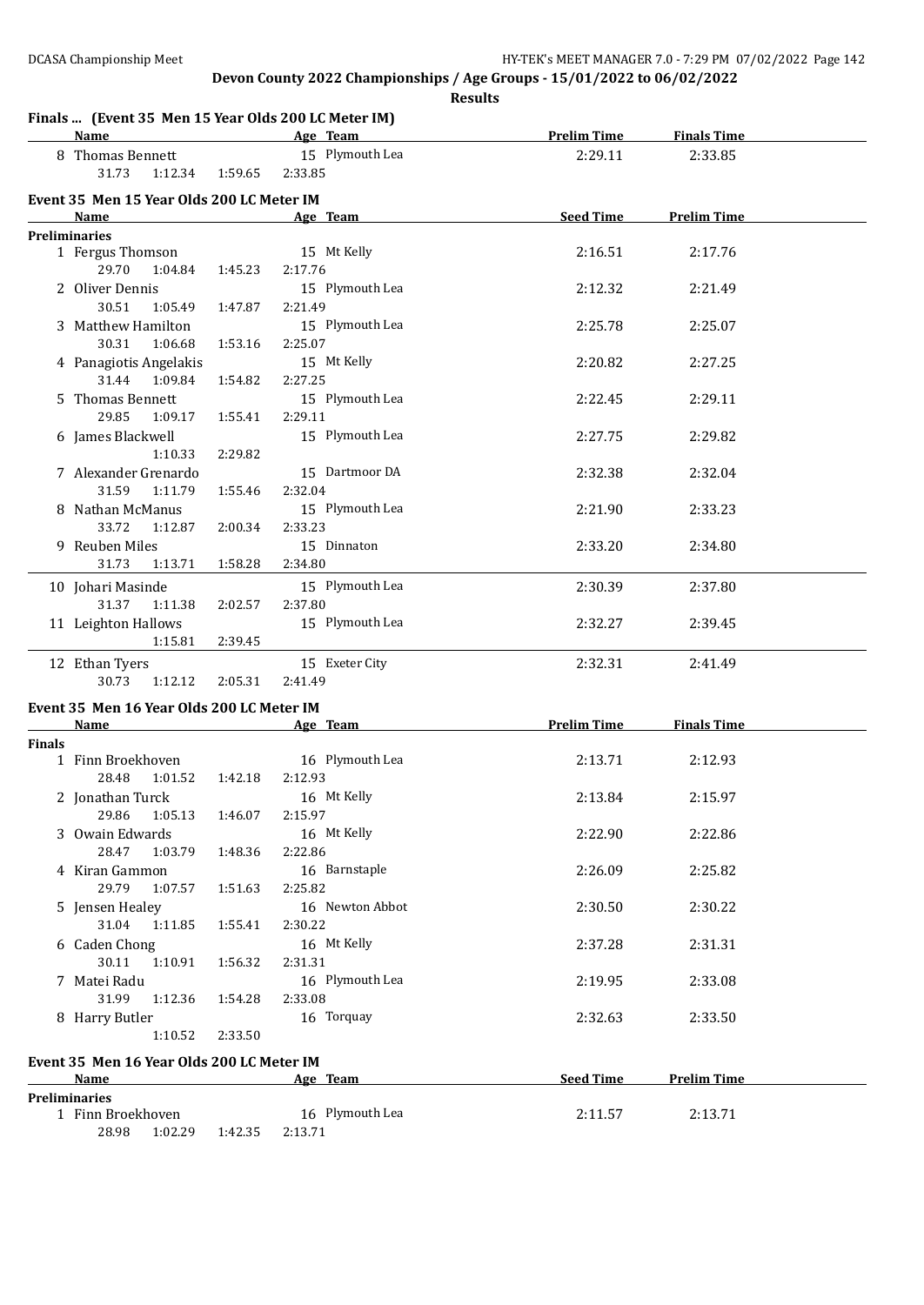#### **Preliminaries ... (Event 35 Men 16 Year Olds 200 LC Meter IM)**

|        | <b>Name</b>                                                                                          |         | <b>Example 2018</b> Age Team <b>Age Team</b>                                                                                                                                                                                   | <b>Seed Time</b>   | <b>Prelim Time</b> |  |  |  |
|--------|------------------------------------------------------------------------------------------------------|---------|--------------------------------------------------------------------------------------------------------------------------------------------------------------------------------------------------------------------------------|--------------------|--------------------|--|--|--|
|        | 2 Jonathan Turck<br>28.65<br>1:03.25                                                                 | 1:43.13 | 16 Mt Kelly<br>2:13.84                                                                                                                                                                                                         | 2:07.42            | 2:13.84            |  |  |  |
|        | 3 Matei Radu<br>1:07.49                                                                              | 2:19.95 | 16 Plymouth Lea                                                                                                                                                                                                                | 2:14.31            | 2:19.95            |  |  |  |
|        | 4 Owain Edwards<br>28.24<br>1:04.33                                                                  | 1:48.87 | 16 Mt Kelly<br>2:22.90                                                                                                                                                                                                         | 2:17.75            | 2:22.90            |  |  |  |
|        | 5 Kiran Gammon<br>29.42<br>1:06.50                                                                   | 1:50.42 | 16 Barnstaple<br>2:26.09                                                                                                                                                                                                       | 2:23.21            | 2:26.09            |  |  |  |
|        | 6 Jensen Healey<br>31.45<br>1:11.01                                                                  | 1:55.50 | 16 Newton Abbot<br>2:30.50                                                                                                                                                                                                     | 2:30.34            | 2:30.50            |  |  |  |
|        | 7 Harry Butler<br>31.92<br>1:10.38                                                                   | 1:58.87 | 16 Torquay<br>2:32.63                                                                                                                                                                                                          | 2:31.86            | 2:32.63            |  |  |  |
|        | 8 Caden Chong<br>30.87<br>1:13.07                                                                    | 1:59.65 | 16 Mt Kelly<br>2:37.28                                                                                                                                                                                                         | 2:29.01            | 2:37.28            |  |  |  |
|        | 9 Alexander Fewtrell<br>32.64<br>1:16.51                                                             | 2:04.17 | 16 Mt Kelly<br>2:37.36                                                                                                                                                                                                         | 2:31.29            | 2:37.36            |  |  |  |
|        | --- Lorenz Baumgartner                                                                               |         | 16 Mt Kelly                                                                                                                                                                                                                    | 2:24.53            | DQ                 |  |  |  |
|        |                                                                                                      |         | 6.3 Totally submerged, (except for first 15m following the start or turn) during the race                                                                                                                                      |                    |                    |  |  |  |
|        | --- George Hayward                                                                                   |         | 16 Plymouth Lea                                                                                                                                                                                                                | 2:26.67            | <b>NS</b>          |  |  |  |
|        | Event 35 Men 17 & Over 200 LC Meter IM                                                               |         |                                                                                                                                                                                                                                |                    |                    |  |  |  |
|        | <b>Name</b><br>the control of the control of the control of the control of                           |         | Age Team and the state of the state of the state of the state of the state of the state of the state of the state of the state of the state of the state of the state of the state of the state of the state of the state of t | <b>Prelim Time</b> | <b>Finals Time</b> |  |  |  |
| Finals |                                                                                                      |         |                                                                                                                                                                                                                                |                    |                    |  |  |  |
|        | 1 Moritz Baumgartner<br>28.22<br>1:01.28                                                             | 1:40.60 | 17 Mt Kelly<br>2:11.08                                                                                                                                                                                                         | 2:12.53            | 2:11.08            |  |  |  |
|        | 2 Matthew Ward<br>28.70<br>1:01.59                                                                   | 1:40.78 | 17 Mt Kelly<br>2:11.47                                                                                                                                                                                                         | 2:11.68            | 2:11.47            |  |  |  |
|        | 3 Riccardo Lucarelli<br>28.01<br>1:03.95                                                             | 1:42.13 | 17 Mt Kelly<br>2:11.60                                                                                                                                                                                                         | 2:12.67            | 2:11.60            |  |  |  |
|        | 4 Hubert Gdaniec<br>29.33<br>1:02.52                                                                 | 1:42.02 | 18 Plymouth Lea<br>2:13.29                                                                                                                                                                                                     | 2:13.59            | 2:13.29            |  |  |  |
|        | 5 Luca Arioli<br>29.38<br>1:05.01                                                                    | 1:45.07 | 17 Mt Kelly<br>2:14.85                                                                                                                                                                                                         | 2:13.82            | 2:14.85            |  |  |  |
|        | 6 Dylan Reeve<br>28.33<br>1:03.60                                                                    | 1:43.82 | 17 Mt Kelly<br>2:15.53                                                                                                                                                                                                         | 2:15.78            | 2:15.53            |  |  |  |
|        | 7 Charlie Hazell<br>29.65<br>1:03.77                                                                 | 1:45.05 | 18 Mt Kelly<br>2:17.25                                                                                                                                                                                                         | 2:18.20            | 2:17.25            |  |  |  |
|        | 8 Fritz Dietz<br>29.22<br>1:03.09                                                                    | 1:44.78 | 18 Dartmoor DA<br>2:17.30                                                                                                                                                                                                      | 2:18.54            | 2:17.30            |  |  |  |
|        | 9 Kalon Veale<br>1:02.73                                                                             | 2:19.13 | 31 Totnes                                                                                                                                                                                                                      | 2:18.51            | 2:19.13            |  |  |  |
|        | Event 35 Men 17 & Over 200 LC Meter IM<br><b>Seed Time</b><br><b>Prelim Time</b><br>Name<br>Age Team |         |                                                                                                                                                                                                                                |                    |                    |  |  |  |
|        | <b>Preliminaries</b>                                                                                 |         |                                                                                                                                                                                                                                |                    |                    |  |  |  |
|        | 1 Jacob Armon<br>26.79<br>1:00.98                                                                    | 1:38.76 | 19 Mt Kelly<br>2:10.64                                                                                                                                                                                                         | 1:59.89            | 2:10.64            |  |  |  |
|        | 2 Matthew Ward<br>28.09<br>1:01.33                                                                   | 1:40.96 | 17 Mt Kelly<br>2:11.68                                                                                                                                                                                                         | 2:02.50            | 2:11.68            |  |  |  |
|        | 3 Moritz Baumgartner<br>28.22<br>1:01.73                                                             | 1:41.58 | 17 Mt Kelly<br>2:12.53                                                                                                                                                                                                         | 2:07.67            | 2:12.53            |  |  |  |
|        | 4 Riccardo Lucarelli<br>28.63<br>1:04.64                                                             | 1:42.44 | 17 Mt Kelly<br>2:12.67                                                                                                                                                                                                         | 2:09.65            | 2:12.67            |  |  |  |
|        | 5 Hubert Gdaniec<br>29.35<br>1:02.61                                                                 | 1:42.84 | 18 Plymouth Lea<br>2:13.59                                                                                                                                                                                                     | 2:07.25            | 2:13.59            |  |  |  |

6 Arun Oelkers 17 Mt Kelly 2:20.06 2:13.67

28.42 1:03.29 1:42.92 2:13.67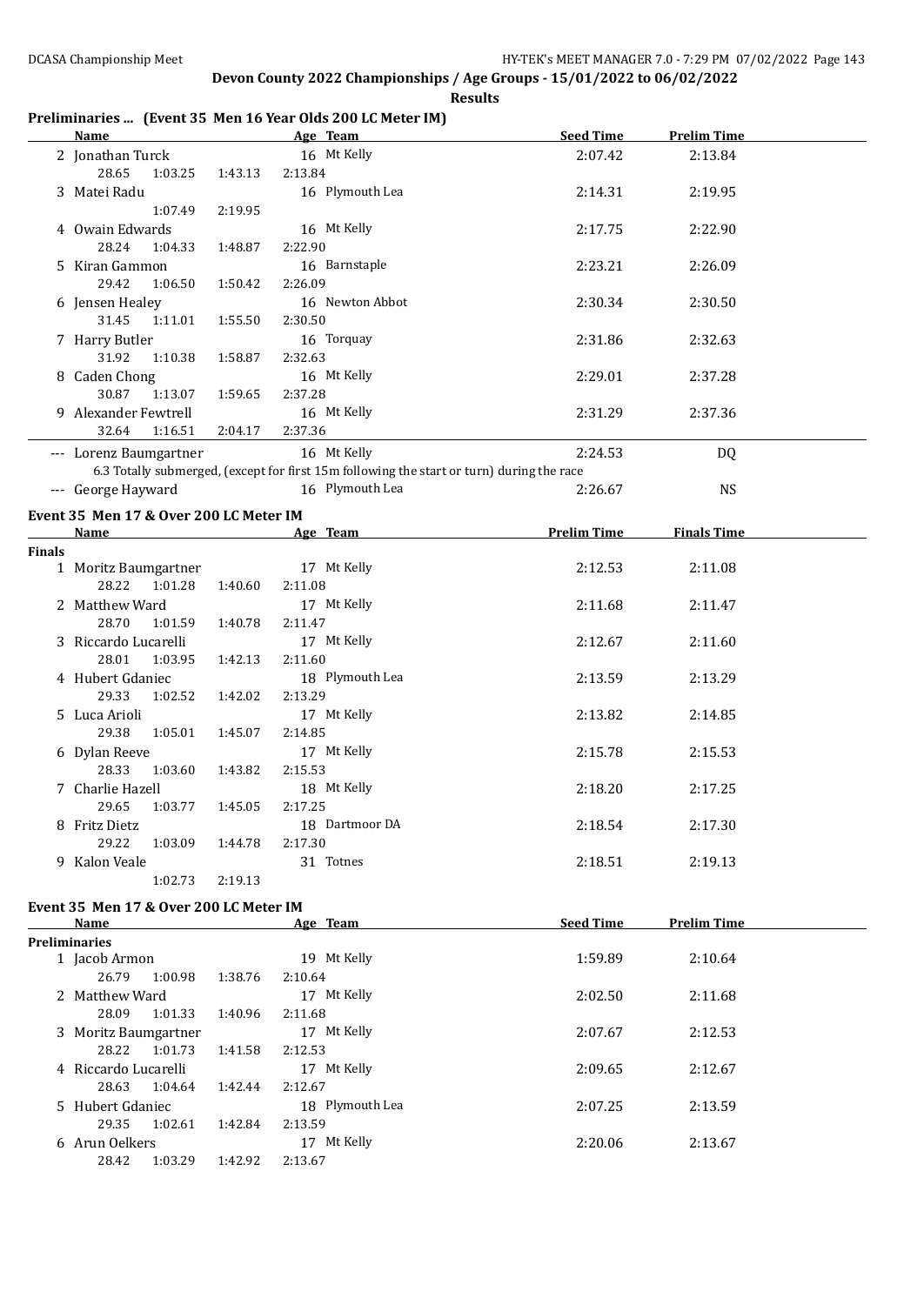### **Preliminaries ... (Event 35 Men 17 & Over 200 LC Meter IM)**

|                      | <b>Name</b>                                |         |         | Age Team                                                                              | <b>Seed Time</b>   | <b>Prelim Time</b> |  |
|----------------------|--------------------------------------------|---------|---------|---------------------------------------------------------------------------------------|--------------------|--------------------|--|
|                      | 7 Luca Arioli                              |         |         | 17 Mt Kelly                                                                           | 2:09.19            | 2:13.82            |  |
|                      | 30.16<br>1:05.16                           | 1:45.33 | 2:13.82 |                                                                                       |                    |                    |  |
|                      | 8 Dylan Reeve                              |         |         | 17 Mt Kelly                                                                           | 2:11.68            | 2:15.78            |  |
|                      | 27.89<br>1:02.78                           | 1:43.40 | 2:15.78 |                                                                                       |                    |                    |  |
|                      | 9 Charlie Hazell                           |         |         | 18 Mt Kelly                                                                           | 2:11.90            | 2:18.20            |  |
|                      | 29.38<br>1:02.84                           | 1:45.26 | 2:18.20 |                                                                                       |                    |                    |  |
|                      | 10 Benjamin Holland                        |         |         | 19 Mt Kelly                                                                           | 2:18.08            | 2:18.28            |  |
|                      | 28.92<br>1:05.63                           | 1:46.15 | 2:18.28 |                                                                                       |                    |                    |  |
|                      | 11 Kalon Veale                             |         |         | 31 Totnes                                                                             | 2:09.78            | 2:18.51            |  |
|                      | 28.93<br>1:02.79                           | 1:45.31 | 2:18.51 |                                                                                       |                    |                    |  |
|                      | 12 Fritz Dietz                             |         |         | 18 Dartmoor DA                                                                        | 2:19.24            | 2:18.54            |  |
|                      | 28.96<br>1:03.73                           | 1:45.36 | 2:18.54 |                                                                                       |                    |                    |  |
|                      | 13 Gideon Hollinsky                        |         |         | 17 Plymouth Lea                                                                       | 2:13.14            | 2:18.85            |  |
|                      | 30.11<br>1:05.18                           | 1:47.66 | 2:18.85 |                                                                                       |                    |                    |  |
|                      | 14 Nathan Chapman                          |         |         | 18 Mt Kelly                                                                           | 2:17.10            | 2:21.88            |  |
|                      | 28.97<br>1:06.26                           | 1:49.29 | 2:21.88 |                                                                                       |                    |                    |  |
|                      | 15 Brandon Rumball                         |         |         | 19 Plymouth Lea                                                                       | 2:13.73            | 2:22.06            |  |
|                      | 28.18<br>1:04.34                           | 1:49.02 | 2:22.06 |                                                                                       |                    |                    |  |
|                      | 16 Berk Emre Paker                         |         |         | 17 Plymouth Lea                                                                       | 2:25.29            | 2:23.95            |  |
|                      | 28.02<br>1:06.33                           | 1:52.13 | 2:23.95 |                                                                                       |                    |                    |  |
|                      | 17 George Goodfellow                       |         |         | 18 Mt Kelly                                                                           | 2:20.40            | 2:24.52            |  |
|                      | 31.46<br>1:09.39                           | 1:51.86 | 2:24.52 |                                                                                       |                    |                    |  |
|                      | 18 Alp Toku                                |         |         | 18 Mt Kelly                                                                           | 2:22.64            | 2:26.14            |  |
|                      | 1:07.83                                    | 2:26.14 |         |                                                                                       |                    |                    |  |
|                      | 19 Kevin Wu                                |         |         | 18 Mt Kelly                                                                           | 2:26.34            | 2:26.27            |  |
|                      | 30.60<br>1:06.68                           | 1:52.24 | 2:26.27 |                                                                                       |                    |                    |  |
|                      | 20 Harry Robinson                          |         |         | 18 Mt Kelly                                                                           | 2:12.00            | 2:28.06            |  |
|                      | 27.87<br>1:04.91                           | 1:52.26 | 2:28.06 |                                                                                       |                    |                    |  |
|                      | 21 Robert Cacchione                        |         |         | 18 Newton Abbot                                                                       | 2:27.72            | 2:30.51            |  |
|                      | 30.13<br>1:10.72                           | 1:56.58 | 2:30.51 |                                                                                       |                    |                    |  |
|                      | 22 Liam Jordan                             |         |         | 18 Exeter City                                                                        | 2:18.99            | 2:32.32            |  |
|                      | 29.33<br>1:11.90                           | 1:54.34 | 2:32.32 |                                                                                       |                    |                    |  |
|                      | 23 Jacob Tittle                            |         |         | 17 Torridgeside                                                                       | 2:29.53            | 2:33.57            |  |
|                      | 31.73<br>1:13.07                           | 1:54.96 | 2:33.57 |                                                                                       |                    |                    |  |
|                      | --- Adam O'Reilly                          |         |         | 19 Mt Kelly                                                                           | 2:32.50            | DQ                 |  |
|                      |                                            |         |         | 9.4 Finish of each stroke not in accordance with rules for the particular stroke - IM |                    |                    |  |
|                      | Aslak Varela                               |         |         | 19 Plymouth Lea                                                                       | 2:09.71            | <b>NS</b>          |  |
|                      | --- Magnus Kelly                           |         |         | 17 Mt Kelly                                                                           | 2:16.68            | <b>NS</b>          |  |
|                      | Frederick Varley                           |         |         | 17 Plymouth Lea                                                                       | 2:21.67            | <b>NS</b>          |  |
|                      | Michael Cuddihee                           |         |         | 22 Dartmoor DA                                                                        | 2:17.18            | <b>NS</b>          |  |
|                      | Harry Morgan-Hughes                        |         |         | 17 Dartmoor DA                                                                        | 2:26.69            | <b>NS</b>          |  |
|                      | Mehdi El Mansar                            |         |         | 18 Plymouth Lea                                                                       | 2:14.80            | <b>NS</b>          |  |
|                      | George Chapman                             |         |         | 17 Plymouth Lea                                                                       | 2:12.16            | <b>NS</b>          |  |
|                      | Cameron Vearncombe                         |         |         | 20 Plymouth Lea                                                                       | 2:12.06            | <b>NS</b>          |  |
|                      |                                            |         |         |                                                                                       |                    |                    |  |
|                      | Event 35 Men 200 LC Meter IM Multi-Class   |         |         |                                                                                       |                    |                    |  |
|                      | Name                                       |         |         | Age Team                                                                              | <b>Seed Time</b>   | <b>Prelim Time</b> |  |
| <b>Preliminaries</b> |                                            |         |         |                                                                                       |                    |                    |  |
|                      | --- Xander Harris SM6                      |         |         | 18 Devonport/12+                                                                      | 3:55.44            | <b>NS</b>          |  |
|                      | Event 36 Girls 10-11 50 LC Meter Freestyle |         |         |                                                                                       |                    |                    |  |
|                      | Name                                       |         |         | Age Team                                                                              | <b>Prelim Time</b> | <b>Finals Time</b> |  |
| <b>Finals</b>        |                                            |         |         |                                                                                       |                    |                    |  |
|                      | 1 Ava Edwards                              |         |         | 11 Plymouth Lea                                                                       | 32.73              | 33.09              |  |
|                      | 2 Libby Rook                               |         |         | 11 Barnstaple                                                                         | 35.25              | 34.49              |  |
|                      | 3 Grace Gilliard                           |         |         | 11 Plymouth Lea                                                                       | 35.21              | 35.27              |  |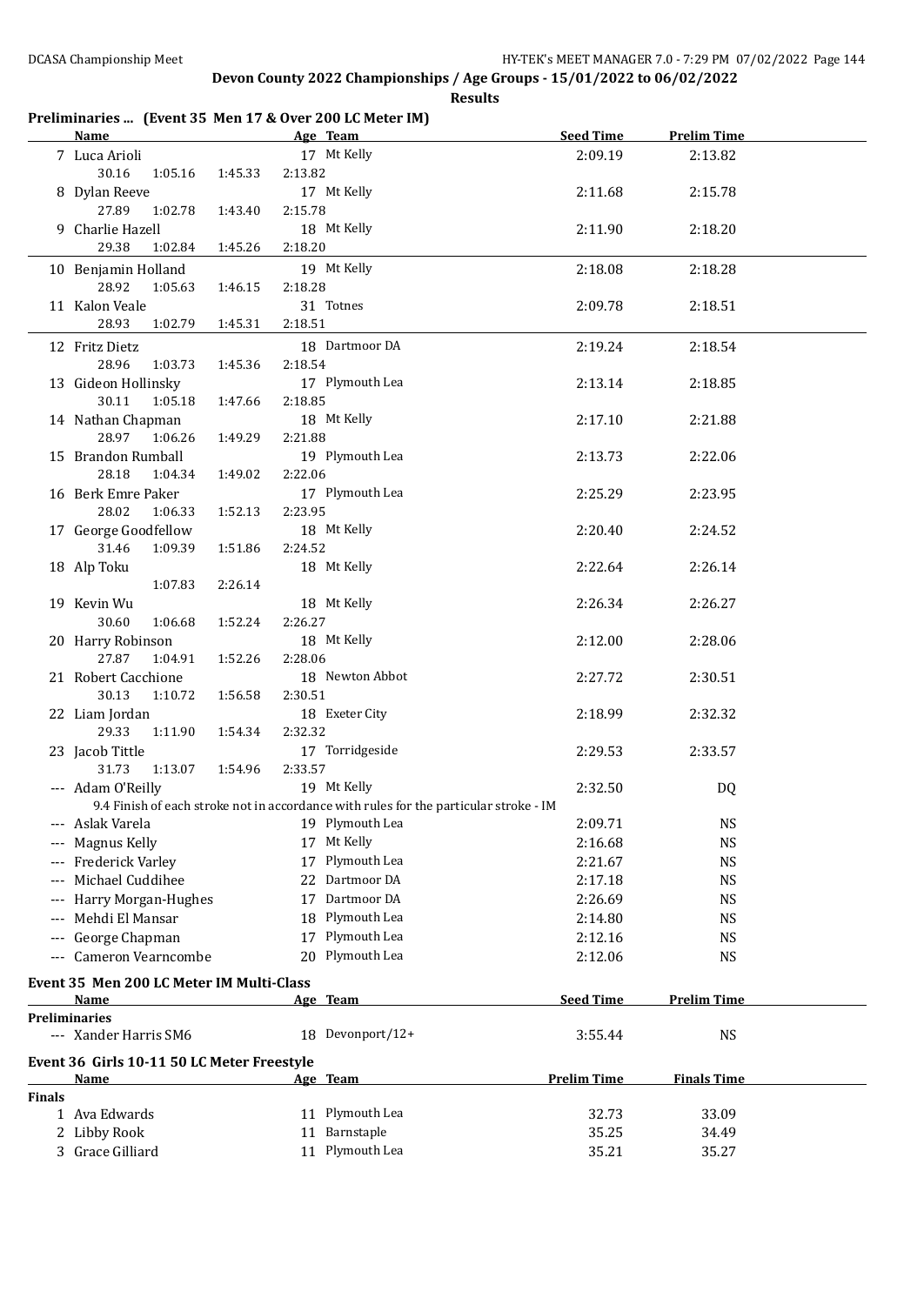|               | Finals  (Event 36 Girls 10-11 50 LC Meter Freestyle)<br><b>Name</b> |    | Age Team        | <b>Prelim Time</b> | <b>Finals Time</b> |  |
|---------------|---------------------------------------------------------------------|----|-----------------|--------------------|--------------------|--|
|               | 4 Laila Cater                                                       |    | 11 Dinnaton     | 36.57              | 35.36              |  |
|               |                                                                     |    |                 |                    |                    |  |
|               | Event 36 Girls 10-11 50 LC Meter Freestyle<br>Name                  |    | Age Team        | <b>Seed Time</b>   | <b>Prelim Time</b> |  |
|               | <b>Preliminaries</b>                                                |    |                 |                    |                    |  |
|               | 1 Ava Edwards                                                       |    | 11 Plymouth Lea | 33.43              | 32.73              |  |
|               | 2 Grace Gilliard                                                    |    | 11 Plymouth Lea | 35.98              | 35.21              |  |
|               | 3 Libby Rook                                                        |    | 11 Barnstaple   | 35.33              | 35.25              |  |
|               | 4 Laila Cater                                                       |    | 11 Dinnaton     | 36.43              | 36.57              |  |
|               | Event 36 Girls 12 Year Olds 50 LC Meter Freestyle                   |    |                 |                    |                    |  |
|               | Name                                                                |    | Age Team        | <b>Prelim Time</b> | <b>Finals Time</b> |  |
| <b>Finals</b> |                                                                     |    |                 |                    |                    |  |
|               | 1 Caoimhe Dolby                                                     |    | 12 Mt Kelly     | 30.71              | 29.95              |  |
|               | *2 Christina Angelakis                                              |    | 12 Mt Kelly     | 30.62              | 30.33              |  |
|               | *2 Lily Green                                                       |    | 12 Plymouth Lea | 30.22              | 30.33              |  |
|               | 4 Jessica Hill                                                      |    | 12 Exeter City  | 33.13              | 32.52              |  |
| 5.            | Eva Bissett                                                         |    | 12 Brixham      | 32.37              | 32.65              |  |
|               | 6 Scarlet Hall                                                      |    | 12 Plymouth Lea | 33.44              | 33.26              |  |
|               | 7 Yasmin Yelland                                                    |    | 12 Dawlish      | 32.91              | 33.38              |  |
|               | --- Esmae Matthews                                                  |    | 12 Exeter City  | 32.89              | DQ                 |  |
|               | 4.4 Start before starting signal                                    |    |                 |                    |                    |  |
|               | Event 36 Girls 12 Year Olds 50 LC Meter Freestyle                   |    |                 |                    |                    |  |
|               | Name                                                                |    | Age Team        | <b>Seed Time</b>   | <b>Prelim Time</b> |  |
|               | <b>Preliminaries</b>                                                |    |                 |                    |                    |  |
|               | 1 Lily Green                                                        |    | 12 Plymouth Lea | 30.59              | 30.22              |  |
|               | 2 Christina Angelakis                                               |    | 12 Mt Kelly     | 30.42              | 30.62              |  |
|               | 3 Caoimhe Dolby                                                     |    | 12 Mt Kelly     | 30.65              | 30.71              |  |
|               | 4 Eva Bissett                                                       |    | 12 Brixham      | 34.72              | 32.37              |  |
| 5.            | <b>Esmae Matthews</b>                                               |    | 12 Exeter City  | 33.27              | 32.89              |  |
|               | 6 Yasmin Yelland                                                    |    | 12 Dawlish      | 33.82              | 32.91              |  |
|               | 7 Jessica Hill                                                      |    | 12 Exeter City  | 32.92              | 33.13              |  |
|               | 8 Scarlet Hall                                                      |    | 12 Plymouth Lea | 32.08              | 33.44              |  |
|               | 9 Willow Davies                                                     |    | 12 Exeter City  | 34.25              | 33.64              |  |
|               | 10 Millie Howarth                                                   |    | 12 Plymouth Lea | 32.95              | 34.39              |  |
|               | 11 Emily Clark                                                      |    | 12 Exeter City  | 35.00              | 34.80              |  |
|               | 12 Evie Evans                                                       |    | 12 Newton Abbot | 34.98              | 35.09              |  |
|               | 13 Norah Tittle                                                     |    | 12 Torridgeside | 34.99              | 35.67              |  |
|               |                                                                     |    |                 |                    |                    |  |
|               | Event 36 Girls 13 Year Olds 50 LC Meter Freestyle<br>Name           |    | Age Team        | <b>Prelim Time</b> | <b>Finals Time</b> |  |
| <b>Finals</b> |                                                                     |    |                 |                    |                    |  |
|               | 1 Lotte Declerck                                                    |    | 13 Tiverton     | 30.46              | 29.88              |  |
|               | 2 Hermance Vellaud                                                  |    | 13 Mt Kelly     | 29.95              | 29.99              |  |
| 3             | Ella Moss                                                           | 13 | Dinnaton        | 30.27              | 30.12              |  |
|               | 4 Abigail Law                                                       | 13 | Dartmoor DA     | 30.39              | 30.30              |  |
|               | 5 Hattie Crosby                                                     | 13 | Dawlish         | 31.70              | 30.98              |  |
|               | 6 Dixie Turner-Moore                                                | 13 | Plymouth Lea    | 30.75              | 31.02              |  |
|               | 7 Jasmine Bennett                                                   | 13 | Plymouth Lea    | 31.41              | 31.08              |  |
|               | 8 Brianna Davies                                                    |    | 13 Mt Kelly     | 30.86              | 31.20              |  |
|               |                                                                     |    |                 |                    |                    |  |
|               | Event 36 Girls 13 Year Olds 50 LC Meter Freestyle<br>Name           |    | Age Team        | <b>Seed Time</b>   | <b>Prelim Time</b> |  |
|               | <b>Preliminaries</b>                                                |    |                 |                    |                    |  |
|               | 1 Hermance Vellaud                                                  |    | 13 Mt Kelly     | 29.82              | 29.95              |  |
|               |                                                                     |    |                 |                    |                    |  |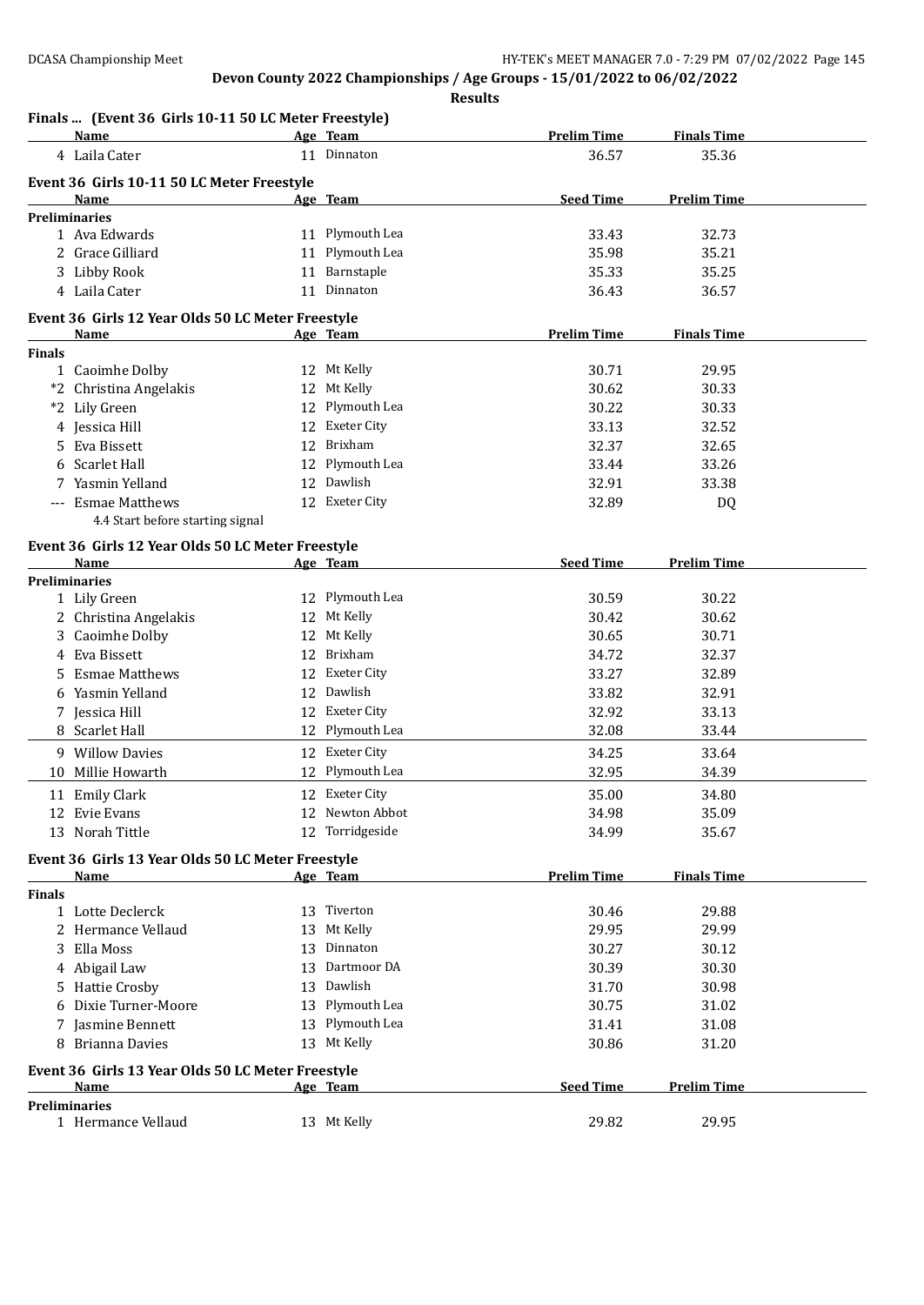#### **Results**

### **Preliminaries ... (Event 36 Girls 13 Year Olds 50 LC Meter Freestyle)**

|               | <b>Name</b>                                       |    | Age Team           | <b>Seed Time</b>   | <b>Prelim Time</b> |
|---------------|---------------------------------------------------|----|--------------------|--------------------|--------------------|
|               | 2 Ella Moss                                       |    | 13 Dinnaton        | 30.89              | 30.27              |
|               | 3 Abigail Law                                     |    | 13 Dartmoor DA     | 29.62              | 30.39              |
|               | 4 Lotte Declerck                                  | 13 | Tiverton           | 29.59              | 30.46              |
| 5.            | Dixie Turner-Moore                                | 13 | Plymouth Lea       | 30.10              | 30.75              |
|               | <b>Brianna Davies</b>                             | 13 | Mt Kelly           | 31.17              | 30.86              |
|               | 7 Jasmine Bennett                                 | 13 | Plymouth Lea       | 31.76              | 31.41              |
|               | 8 Hattie Crosby                                   |    | 13 Dawlish         | 31.37              | 31.70              |
|               | 9 Alexandra Daw                                   |    | 13 Mt Kelly        | 31.70              | 31.87              |
|               | 10 Zara Kinsey                                    |    | 13 Mt Kelly        | 32.62              | 31.92              |
|               |                                                   |    |                    |                    |                    |
|               | 11 Willow Clark                                   | 13 | Tiverton           | 33.16              | 31.97              |
|               | 12 Miley Lake                                     | 13 | Tavistock          | 31.63              | 32.05              |
|               | 13 Abigail Craven                                 |    | 13 Plymouth Lea    | 33.24              | 32.10              |
|               | 14 Amy Higgs                                      | 13 | Paignton           | 33.54              | 32.40              |
|               | 15 Henrietta Twose                                | 13 | Exeter City        | 33.44              | 32.65              |
| 16            | Gabriella Drake                                   | 13 | Plymouth Lea       | 32.25              | 32.69              |
| 17            | Gracie Stovin                                     | 13 | Newton Abbot       | 33.65              | 32.74              |
|               | 18 Elise Helps                                    | 13 | Torridgeside       | 32.23              | 32.77              |
|               | *19 Isabella Holmes                               | 13 | Barnstaple         | 33.55              | 32.80              |
| $*19$         | Tayla Bastin                                      | 13 | Torquay            | 32.72              | 32.80              |
|               | 21 Abigail Bell                                   | 13 | Dinnaton           | 32.47              | 32.83              |
|               | 22 Willow Miles                                   | 13 | Dinnaton           | 33.10              | 33.02              |
|               | 23 Aela Farquharson                               | 13 | Brixham            | 33.60              | 33.10              |
|               | 24 Nell Maguire                                   | 13 | Tavistock          | 33.04              | 33.15              |
|               | 25 Ashton Thorne                                  |    | 13 Plymouth Lea    | 33.43              | 33.58              |
|               | 26 Sian Davies                                    |    | 13 Mt Kelly        | 33.87              | 33.76              |
| 27            | Esme Baker                                        |    | 13 Plymouth Lea    | 33.92              | 33.78              |
|               | --- Anna Huddy                                    |    | 13 Mt Kelly        | 29.79              | <b>NS</b>          |
|               | Event 36 Girls 14 Year Olds 50 LC Meter Freestyle |    |                    |                    |                    |
|               | <u>Name</u>                                       |    | Age Team           | <b>Prelim Time</b> | <b>Finals Time</b> |
| <b>Finals</b> |                                                   |    |                    |                    |                    |
|               | 1 Gabrielle Idle-Beavers                          |    | 14 Mt Kelly        | 28.06              | 27.70              |
|               | 2 Anna Wilkinson                                  |    | 14 Mt Kelly        | 29.47              | 29.23              |
|               | 3 Frida Gallego-Cooper                            |    | 14 Dinnaton        | 29.92              | 29.53              |
| 4             | <b>Tilly Davis</b>                                |    | 14 Mt Kelly        | 29.42              | 29.65              |
|               | 5 Abigail Needs                                   |    | 14 Exeter City     | 29.63              | 29.73              |
|               | 6 Ruby Gove                                       |    | 14 Dinnaton        | 30.11              | 30.16              |
|               | 7 Kelly Wynne-Jones                               |    | 14 Mt Kelly        | 30.10              | 30.28              |
|               | 8 Evie Barnett                                    |    | 14 Exeter City     | 29.84              | 30.29              |
|               |                                                   |    |                    |                    |                    |
|               | Event 36 Girls 14 Year Olds 50 LC Meter Freestyle |    |                    |                    |                    |
|               | Name                                              |    | Age Team           | <b>Seed Time</b>   | <b>Prelim Time</b> |
|               | <b>Preliminaries</b><br>1 Gabrielle Idle-Beavers  |    | 14 Mt Kelly        | 27.66              |                    |
|               |                                                   |    | 14 Mt Kelly        | 29.83              | 28.06<br>29.42     |
| 2             | <b>Tilly Davis</b>                                |    | Mt Kelly           |                    |                    |
|               | 3 Anna Wilkinson                                  | 14 | <b>Exeter City</b> | 29.00              | 29.47              |
| 4             | Abigail Needs                                     | 14 |                    | 29.53              | 29.63              |
| 5.            | Evie Barnett                                      | 14 | <b>Exeter City</b> | 30.00              | 29.84              |
| 6             | Frida Gallego-Cooper                              | 14 | Dinnaton           | 29.77              | 29.92              |
|               | 7 Kelly Wynne-Jones                               | 14 | Mt Kelly           | 30.34              | 30.10              |
|               | 8 Ruby Gove                                       |    | 14 Dinnaton        | 29.92              | 30.11              |
|               | 9 Tianna-Eve Foley                                |    | 14 Plymouth Lea    | 29.71              | 30.28              |
|               | 10 Rose Harrison                                  |    | 14 Tiverton        | 29.60              | 30.30              |
|               | 11 Isabel Philipson                               |    | 14 Devonport       | 30.78              | 30.45              |
|               | 12 Bryony Hayward                                 |    | 14 Plymouth Lea    | 28.53              | 30.54              |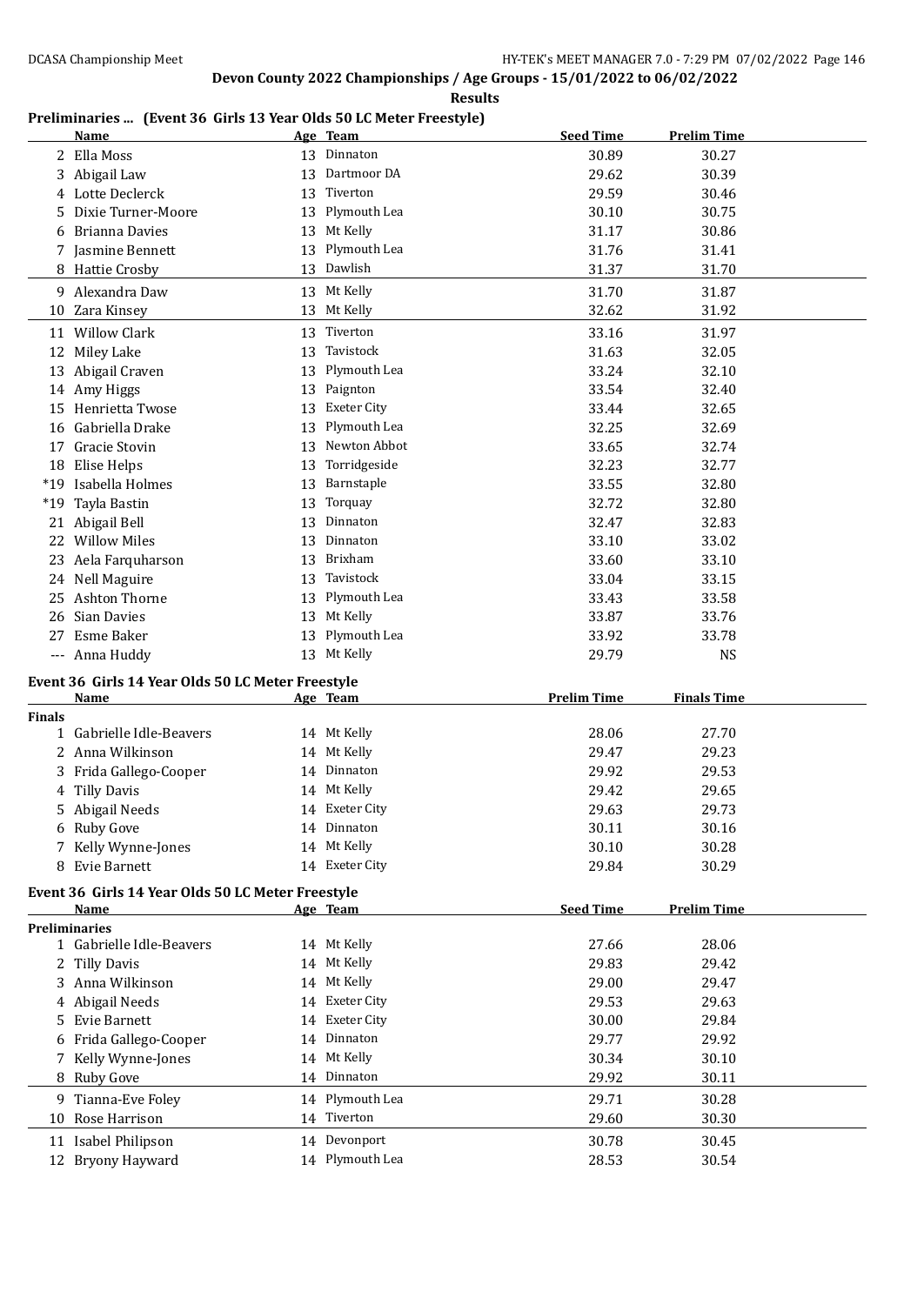#### **Results**

### **Preliminaries ... (Event 36 Girls 14 Year Olds 50 LC Meter Freestyle)**

|               | <b>Name</b>                                               |    | Age Team           | <b>Seed Time</b>   | <b>Prelim Time</b> |  |
|---------------|-----------------------------------------------------------|----|--------------------|--------------------|--------------------|--|
|               | 13 Julianna Babbington                                    |    | 14 Plymouth Lea    | 29.90              | 30.55              |  |
|               | 14 Lola Meech                                             |    | 14 Torridgeside    | 30.34              | 30.58              |  |
|               | 15 Evie Palmer                                            |    | 14 Tavistock       | 30.20              | 30.59              |  |
|               | 16 Elizabeth Dudman                                       |    | 14 Mt Kelly        | 29.99              | 30.72              |  |
| 17            | Sofija Gelev                                              |    | 14 Exeter City     | 29.47              | 30.74              |  |
|               | 18 Emily Bishop                                           |    | 14 Paignton        | 30.26              | 30.82              |  |
|               | 19 Charlotte Turpin                                       |    | 14 Plymouth Lea    | 30.10              | 30.83              |  |
|               | 20 Farli Abram - bridges                                  |    | 14 Barnstaple      | 31.02              | 30.91              |  |
|               | 21 Darcy Dallimore-Wright                                 |    | 14 Barnstaple      | 30.98              | 31.11              |  |
|               | 22 Rose Smyth                                             | 14 | Tiverton           | 31.11              | 31.20              |  |
| 23            | Maisie Phillips                                           |    | 14 Tiverton        | 31.71              | 31.90              |  |
|               | 24 Imogen Cook                                            |    | 14 Torridgeside    | 31.58              | 31.93              |  |
|               | 25 Florence Hadley                                        |    | 14 Paignton        | 31.17              | 32.36              |  |
| 26            | Alice Mansfield                                           |    | 14 Dawlish         | 31.27              | 32.53              |  |
|               | Hanna Sari                                                |    | 14 Exeter City     | 30.15              | <b>NS</b>          |  |
|               | Sofia Vaughan                                             |    | 14 Mt Kelly        | 29.29              | <b>NS</b>          |  |
|               | Elsie Maguire                                             |    | 14 Tavistock       | 29.52              | <b>NS</b>          |  |
|               | Amicie Vellaud                                            |    | 14 Mt Kelly        | 29.55              | <b>NS</b>          |  |
|               | India Washer                                              |    | 14 Mt Kelly        | 29.07              | <b>NS</b>          |  |
|               |                                                           |    |                    |                    |                    |  |
|               | Event 36 Women 15 Year Olds 50 LC Meter Freestyle         |    |                    |                    | <b>Finals Time</b> |  |
| <b>Finals</b> | <b>Name</b>                                               |    | Age Team           | <b>Prelim Time</b> |                    |  |
|               | 1 Sophie Benn                                             |    | 15 Mt Kelly        | 28.65              | 28.25              |  |
| 2             | Millie Dixon                                              |    | 15 Mt Kelly        | 29.59              | 29.40              |  |
|               | 3 Lillie Morris                                           |    | 15 Dawlish         | 29.82              | 29.54              |  |
|               | 4 Esme Sherriff                                           |    | 15 Mt Kelly        | 29.58              | 29.79              |  |
| 5             | Sara Sari                                                 |    | 15 Exeter City     | 29.87              | 29.82              |  |
| 6             | Mia Sodyte                                                |    | 15 Plymouth Lea    | 29.75              | 29.88              |  |
|               | 7 Freya Murray                                            |    | 15 Plymouth Lea    | 30.00              | 30.02              |  |
|               | 8 Alyze Gentles                                           |    | 15 Plymouth Lea    | 30.00              | 30.20              |  |
|               |                                                           |    |                    |                    |                    |  |
|               | Event 36 Women 15 Year Olds 50 LC Meter Freestyle<br>Name |    |                    | <b>Seed Time</b>   | <b>Prelim Time</b> |  |
|               | <b>Preliminaries</b>                                      |    | Age Team           |                    |                    |  |
|               | 1 Sophie Benn                                             |    | 15 Mt Kelly        | 28.05              | 28.65              |  |
|               | 2 Esme Sherriff                                           |    | 15 Mt Kelly        | 28.59              | 29.58              |  |
|               | 3 Millie Dixon                                            |    | 15 Mt Kelly        | 28.90              | 29.59              |  |
|               | 4 Mia Sodyte                                              |    | 15 Plymouth Lea    | 29.80              | 29.75              |  |
|               | 5 Lillie Morris                                           |    | 15 Dawlish         | 29.12              | 29.82              |  |
| 6             | Sara Sari                                                 | 15 | <b>Exeter City</b> | 28.75              | 29.87              |  |
| 7             | Emma Declerck                                             | 15 | Tiverton           | 28.79              | 29.89              |  |
|               | *8 Freya Murray                                           |    | 15 Plymouth Lea    | 29.75              | 30.00              |  |
|               | *8 Alyze Gentles                                          |    | 15 Plymouth Lea    | 29.41              | 30.00              |  |
|               | <b>Swim-Off Required</b>                                  |    |                    |                    |                    |  |
|               | 10 Gemma Bennett                                          |    | 15 Plymouth Lea    | 29.90              | 30.05              |  |
|               | 11 Tia Bird                                               |    | 15 Plymouth Lea    | 30.00              | 30.54              |  |
|               | 12 Jessica Ward                                           |    | 15 Mt Kelly        | 30.10              | 30.58              |  |
|               | 13 Evelyn Fenwick                                         | 15 | Plymouth Lea       | 30.25              | 31.85              |  |
|               | 14 Phoebe Cook                                            | 15 | Torridgeside       | 30.79              | 32.52              |  |
|               | Millesime Taylor                                          | 15 | Plymouth Lea       | 31.02              | <b>NS</b>          |  |
| $---$         | <b>Esmee Stockley</b>                                     | 15 | Mt Kelly           | 28.50              | <b>NS</b>          |  |
|               | Nicole Quiller                                            | 15 | Mt Kelly           | 28.27              | <b>NS</b>          |  |
| ---           | Ella Huddy                                                |    | 15 Mt Kelly        | 30.38              | <b>NS</b>          |  |
|               |                                                           |    |                    |                    |                    |  |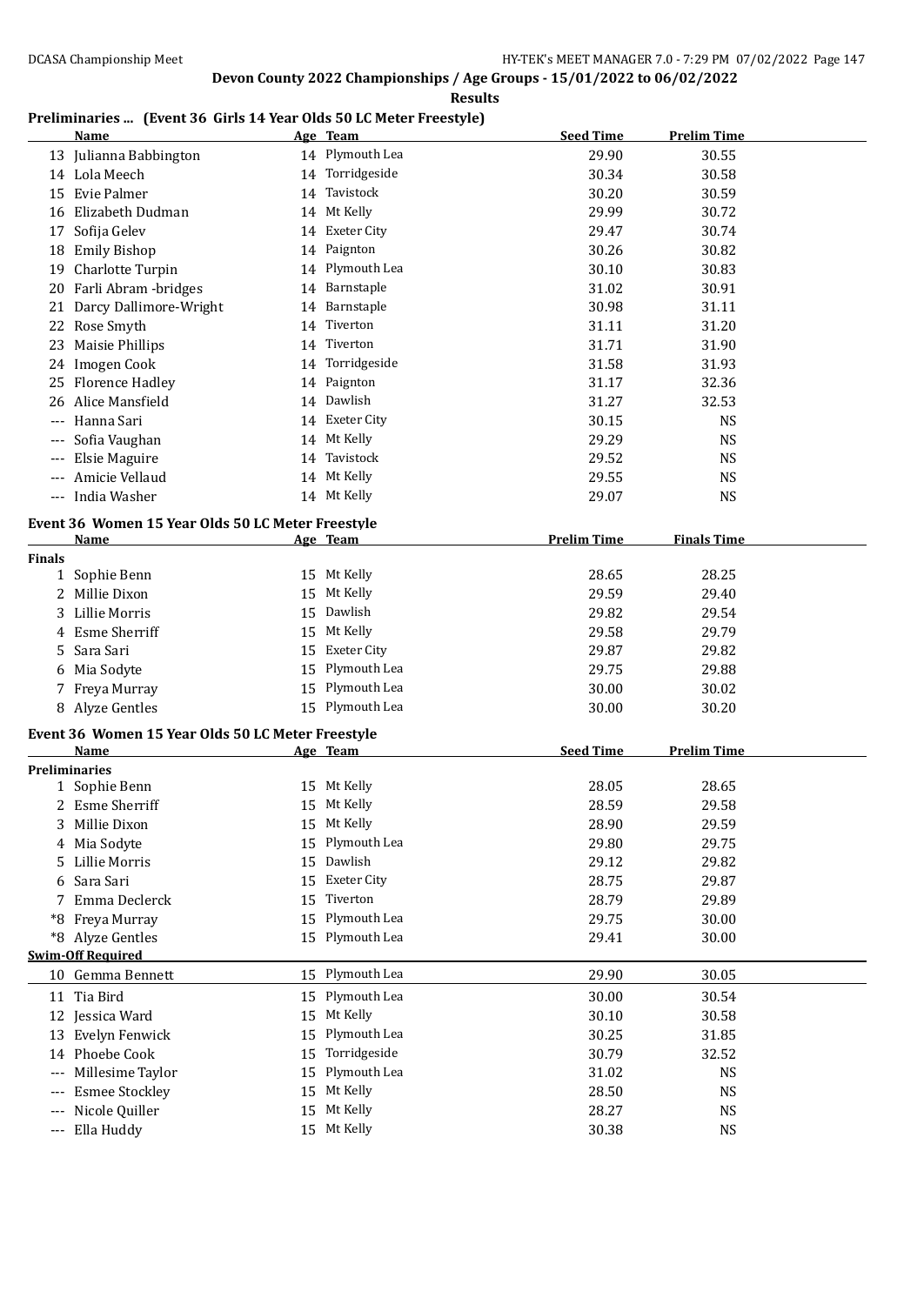**Results**

|               | Event 36 Women 16 Year Olds 50 LC Meter Freestyle         |    |                 |                    |                    |
|---------------|-----------------------------------------------------------|----|-----------------|--------------------|--------------------|
|               | Name                                                      |    | Age Team        | <b>Prelim Time</b> | <b>Finals Time</b> |
| <b>Finals</b> | 1 Hollie Widdows                                          |    | 16 Mt Kelly     | 26.64              | 26.74              |
|               | 2 Lucy Allix                                              |    | 16 Barnstaple   | 27.38              | 27.55              |
|               | <b>Felicity Boyle</b>                                     |    | 16 Mt Kelly     |                    | 27.74              |
| 3             | Leah Bowen                                                |    | 16 Mt Kelly     | 27.57              | 27.78              |
| 4             |                                                           |    |                 | 27.93              |                    |
| 5             | Arabella Ward                                             |    | 16 Mt Kelly     | 28.12              | 27.94              |
| 6             | Clia Travers-Griffin                                      |    | 16 Exeter City  | 28.95              | 29.06              |
| 7             | Jasmine D'Cunha                                           |    | 16 Mt Kelly     | 29.37              | 29.25              |
|               | --- Iman Adama                                            |    | 16 Mt Kelly     | 29.16              | DQ                 |
|               | 10.16 Pacemaking, plan or device or instruction given     |    |                 |                    |                    |
|               | Event 36 Women 16 Year Olds 50 LC Meter Freestyle<br>Name |    | Age Team        | <b>Seed Time</b>   | <b>Prelim Time</b> |
|               | <b>Preliminaries</b>                                      |    |                 |                    |                    |
|               | 1 Hollie Widdows                                          |    | 16 Mt Kelly     | 25.55              | 26.64              |
|               | 2 Lucy Allix                                              |    | 16 Barnstaple   | 26.49              | 27.38              |
|               | 3 Felicity Boyle                                          |    | 16 Mt Kelly     | 26.86              | 27.57              |
| 4             | Leah Bowen                                                | 16 | Mt Kelly        | 27.01              | 27.93              |
| 5             | Arabella Ward                                             | 16 | Mt Kelly        | 27.19              | 28.12              |
|               | Clia Travers-Griffin                                      | 16 | Exeter City     | 27.97              | 28.95              |
| 7             | Iman Adama                                                |    | 16 Mt Kelly     | 28.31              | 29.16              |
| 8             | Jasmine D'Cunha                                           |    | 16 Mt Kelly     | 28.71              | 29.37              |
|               | 9 Isobel Brown                                            |    | 16 Paignton     | 29.74              | 29.53              |
|               |                                                           |    | 16 Mt Kelly     |                    |                    |
| 10            | Sophie Brassington                                        |    |                 | 29.58              | 29.82              |
|               | 11 Scarlett Walker                                        |    | 16 Brixham      | 29.40              | 29.88              |
|               | 12 Matilda Crosby                                         |    | 16 Dawlish      | 29.80              | 30.25              |
|               | 13 Madison Oman                                           |    | 16 Dinnaton     | 29.70              | 30.28              |
|               | 14 Megan Harris                                           |    | 16 Dinnaton     | 29.78              | 30.48              |
| 15            | Sophia King                                               |    | 16 Dinnaton     | 29.50              | 30.65              |
|               | 16 Carys Walker                                           |    | 16 Plymouth Lea | 29.41              | 31.15              |
|               | --- Sixtine Vellaud                                       |    | 16 Mt Kelly     | 30.00              | <b>NS</b>          |
|               | Event 36 Women 17 & Over 50 LC Meter Freestyle            |    |                 |                    |                    |
|               | <b>Name</b>                                               |    | Age Team        | <b>Prelim Time</b> | <b>Finals Time</b> |
| <b>Finals</b> |                                                           |    | 19 Plymouth Lea | 25.86              | 25.67              |
|               | 1 Aimee Canny                                             |    |                 |                    |                    |
|               | 2 Erin Little                                             |    | 17 Mt Kelly     | 25.97              | 26.10              |
|               | 3 Josephine Klein                                         |    | 17 Mt Kelly     | 27.20              | 26.98              |
|               | 4 Zoe Cawsey                                              |    | 23 Plymouth Lea | 27.35              | 27.30              |
| 5             | Hazal Ozkan                                               |    | 19 Mt Kelly     | 27.56              | 27.36              |
| 6             | Jade Blake                                                |    | 19 Mt Kelly     | 27.89              | 27.74              |
|               | 7 Erlina Ainsworth                                        |    | 17 Mt Kelly     | 27.96              | 27.85              |
| 8             | Laura Dickinson                                           |    | 17 Mt Kelly     | 27.94              | 28.00              |
|               | Event 36 Women 17 & Over 50 LC Meter Freestyle            |    |                 |                    |                    |
|               | Name<br><b>Preliminaries</b>                              |    | Age Team        | <b>Seed Time</b>   | <b>Prelim Time</b> |
|               | 1 Aimee Canny                                             |    | 19 Plymouth Lea | 25.20              | 25.86              |
|               | 2 Erin Little                                             |    | 17 Mt Kelly     | 25.34              | 25.97              |
| 3             | Josephine Klein                                           |    | 17 Mt Kelly     | 26.57              | 27.20              |
|               | 4 Zoe Cawsey                                              |    | 23 Plymouth Lea | 26.50              | 27.35              |
| 5             | Hazal Ozkan                                               |    | 19 Mt Kelly     | 27.08              | 27.56              |
| 6             | Jade Blake                                                |    | 19 Mt Kelly     | 27.07              | 27.89              |
|               |                                                           |    | 17 Mt Kelly     |                    |                    |
|               | 7 Laura Dickinson                                         |    |                 | 26.38              | 27.94              |
|               | 8 Erlina Ainsworth                                        | 17 | Mt Kelly        | 27.39              | 27.96              |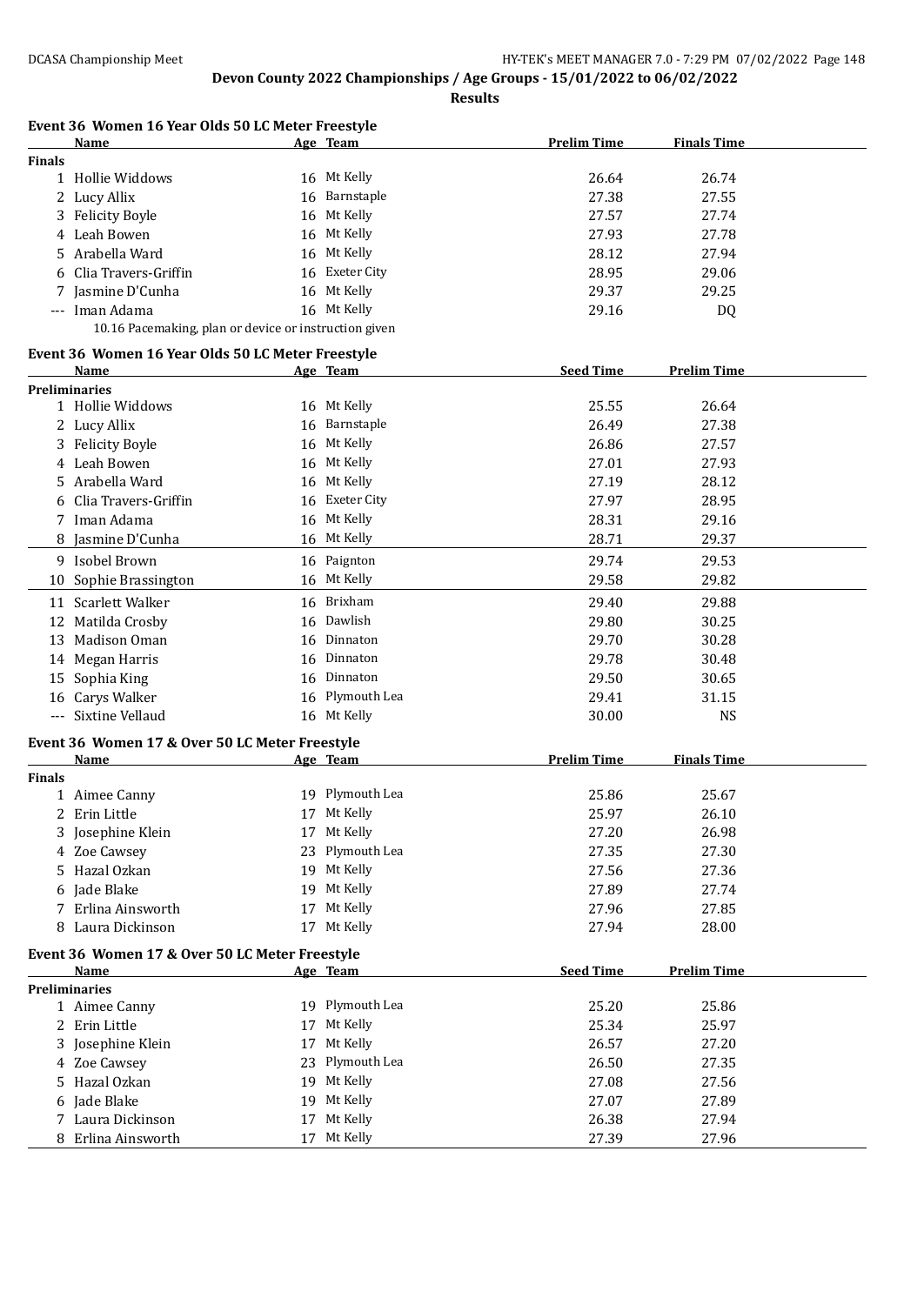#### **Results**

### **Preliminaries ... (Event 36 Women 17 & Over 50 LC Meter Freestyle)**

|               | Name                                             |    | Age Team                 | <b>Seed Time</b>   | <b>Prelim Time</b> |  |
|---------------|--------------------------------------------------|----|--------------------------|--------------------|--------------------|--|
|               | 9 Hermione Roe                                   |    | 17 Mt Kelly              | 27.23              | 28.15              |  |
|               | 10 Nemone Rogers                                 | 17 | Mt Kelly                 | 27.64              | 28.32              |  |
|               | 11 Amelia Riggott                                |    | 18 Mt Kelly              | 27.82              | 28.35              |  |
| 12            | <b>Emily Cornish</b>                             | 18 | Plymouth Lea             | 27.35              | 28.37              |  |
| 13            | Chloe Skelt                                      | 17 | Mt Kelly                 | 27.12              | 28.40              |  |
|               | 14 Gemma Dilks                                   | 17 | Tiverton                 | 28.27              | 28.56              |  |
| 15            | Shannon Byrne                                    | 17 | Mt Kelly                 | 27.54              | 28.61              |  |
| 16            | Olivia Fuller                                    | 19 | Plymouth Lea             | 27.84              | 28.63              |  |
|               | 17 Jodie Dilks                                   | 17 | Tiverton                 | 28.63              | 28.68              |  |
|               | 18 Georgia Maguire                               | 18 | Plymouth Lea             | 27.94              | 28.80              |  |
| 19            | Gerda Vasiliauskaite                             | 19 | Plymouth Lea             | 28.40              | 28.87              |  |
| 20            | Hope Unstead                                     | 18 | Torridgeside             | 28.91              | 28.97              |  |
|               | 21 Alice Baillie-Hamilton                        | 17 | Mt Kelly                 | 28.66              | 29.38              |  |
|               | 22 Oriana Noel                                   | 18 | Plymouth Lea             | 28.14              | 29.48              |  |
|               | 23 Hannah Walker                                 | 17 | Tavistock                | 28.26              | 29.49              |  |
|               | 24 India Martin                                  | 19 | Barnstaple               | 27.64              | 29.52              |  |
|               | 25 Rosie Cuming                                  | 17 | Dinnaton                 | 28.71              | 29.57              |  |
| 26            | Bethan Endicott                                  | 17 | Mt Kelly                 | 28.51              | 29.58              |  |
| 27            | Federica Ghibellini                              | 18 | Mt Kelly                 | 28.82              | 29.61              |  |
|               |                                                  | 17 | Tiverton                 | 29.33              | 29.70              |  |
|               | 28 Lucy Webber                                   | 18 | Newton Abbot             | 29.23              |                    |  |
| 29            | Erin Throgmorton-Appleby                         | 18 | Barnstaple               | 28.76              | 29.73<br>29.76     |  |
| 30            | Skye Pirie                                       |    | Plymouth Lea             | 28.73              |                    |  |
|               | 31 Anya Hocking                                  | 17 | Mt Kelly                 |                    | 29.81              |  |
|               | 32 Mila Jovanov                                  | 17 |                          | 29.18              | 29.86              |  |
| 33            | Tia Crews                                        | 17 | Plymouth Lea<br>Tiverton | 27.45              | 29.88              |  |
|               | 34 Klara Faulhaber                               | 19 |                          | 29.42              | 29.98              |  |
|               | 35 Emma Chilton                                  | 17 | Devonport                | 29.20              | 29.99              |  |
|               | 36 Cara McVeigh                                  | 17 | Tavistock                | 27.99              | 30.10              |  |
|               | 37 Libby Brown                                   | 18 | Torridgeside             | 29.32              | 30.22              |  |
| 38            | Charlotte Walker                                 | 17 | Tavistock                | 29.21              | 30.44              |  |
| 39            | Charlotte Gibson                                 | 18 | Paignton                 | 29.16              | 30.53              |  |
| 40            | Kiera Wiseman                                    | 17 | Mt Kelly                 | 29.45              | 30.82              |  |
| 41            | Olivia Broom                                     | 18 | Tiverton                 | 29.74              | 31.01              |  |
| 42            | <b>Elizabeth Price</b>                           | 18 | Torquay                  | 29.66              | 31.13              |  |
|               | 43 Pearl Rivers                                  | 20 | Totnes                   | 29.66              | 31.47              |  |
|               | --- Nevaeh Kenny                                 | 17 | Mt Kelly                 | 28.39              | NS                 |  |
|               | --- Erin Curtis                                  |    | 17 Dawlish               | 28.53              | <b>NS</b>          |  |
|               | Leah Whittaker                                   |    | 17 Mt Kelly              | 25.23              | <b>NS</b>          |  |
|               | --- Grace Conroy                                 |    | 17 Mt Kelly              | 27.48              | <b>NS</b>          |  |
|               | Event 36 Women 50 LC Meter Freestyle Multi-Class |    |                          |                    |                    |  |
|               | Name                                             |    | Age Team                 | <b>Seed Time</b>   | <b>Prelim Time</b> |  |
|               | <b>Preliminaries</b>                             |    |                          |                    |                    |  |
|               | 1 Abigail Daly S14                               |    | 17 Devonport             | 33.77              | 33.77              |  |
|               | 2 Rachel Balling S8                              |    | 16 Devonport/3,5,12+     | 58.42              | 53.70              |  |
|               | Event 37 Boys 10-11 50 LC Meter Freestyle        |    |                          |                    |                    |  |
|               | Name                                             |    | Age Team                 | <b>Prelim Time</b> | <b>Finals Time</b> |  |
| <b>Finals</b> |                                                  |    |                          |                    |                    |  |
|               | 1 Jake Williams                                  |    | 11 Plymouth Lea          | 35.57              | 34.42              |  |
|               | 2 Robi Morris                                    |    | 11 Paignton              | 36.11              | 34.67              |  |
|               | Event 37 Boys 10-11 50 LC Meter Freestyle        |    |                          |                    |                    |  |
|               | <b>Name</b>                                      |    | Age Team                 | <b>Seed Time</b>   | <b>Prelim Time</b> |  |
|               | <b>Preliminaries</b>                             |    |                          |                    |                    |  |
|               | 1 Jake Williams                                  |    | 11 Plymouth Lea          | 34.80              | 35.57              |  |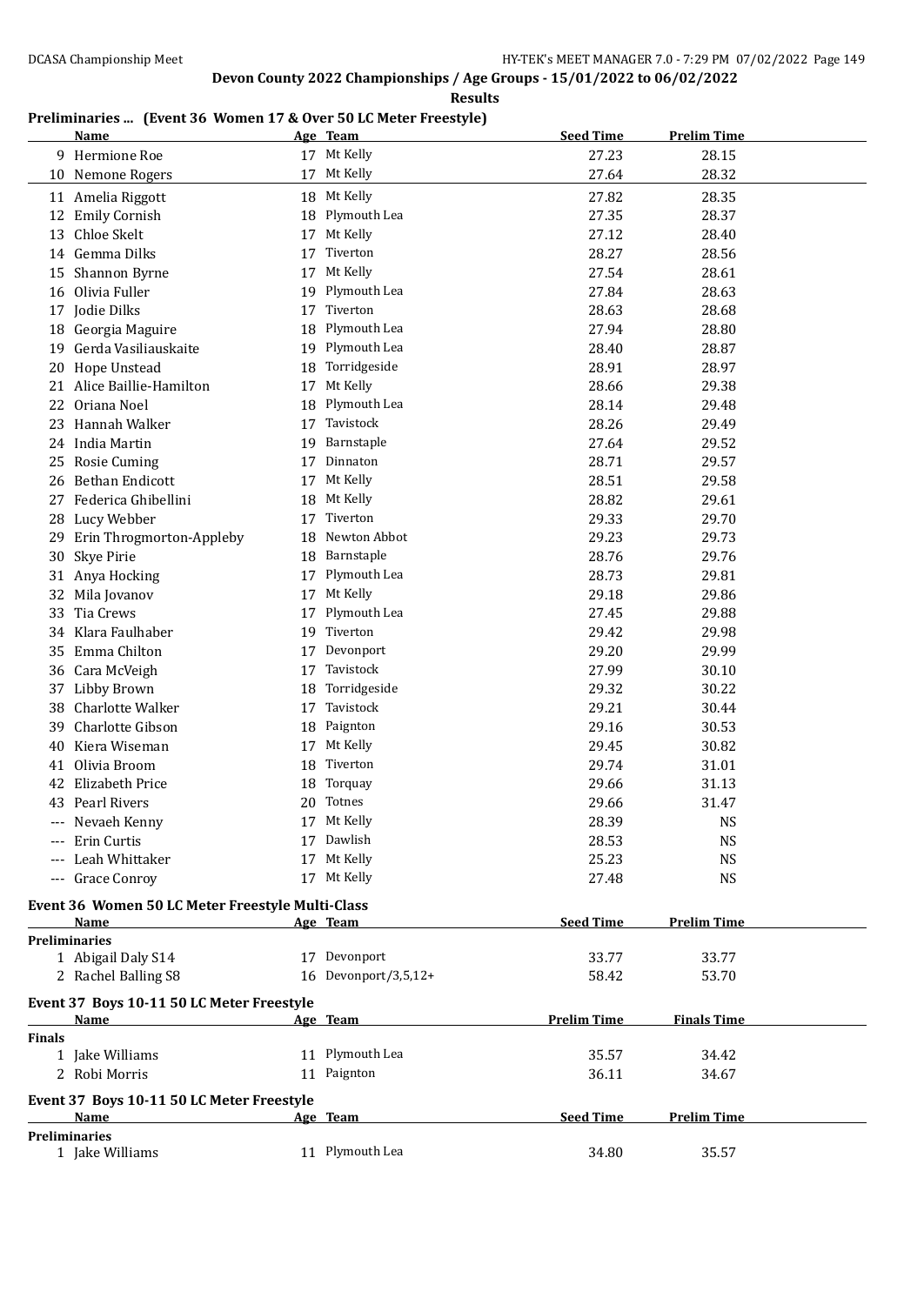# **Preliminaries ... (Event 37 Boys 10-11 50 LC Meter Freestyle)**

| <b>Seed Time</b><br>Age Team<br><u>Name_</u><br>2 Robi Morris<br>11 Paignton<br>34.00<br>11 Mt Kelly<br>--- Adam Blazej<br>35.42<br>Event 37 Boys 12 Year Olds 50 LC Meter Freestyle<br><b>Prelim Time</b><br>Age Team<br>Name |                    |
|--------------------------------------------------------------------------------------------------------------------------------------------------------------------------------------------------------------------------------|--------------------|
|                                                                                                                                                                                                                                | 36.11              |
|                                                                                                                                                                                                                                | <b>NS</b>          |
|                                                                                                                                                                                                                                |                    |
|                                                                                                                                                                                                                                |                    |
|                                                                                                                                                                                                                                | <b>Finals Time</b> |
| <b>Finals</b><br>1 Edward Mathieson<br>12 Mt Kelly<br>31.35                                                                                                                                                                    | 30.73              |
|                                                                                                                                                                                                                                |                    |
| 12 Plymouth Lea<br>2 Freddie Partridge<br>32.88                                                                                                                                                                                | 32.09              |
| 12 Dawlish<br>3 Ashby Edmonds<br>33.64                                                                                                                                                                                         | 32.14              |
| 12 Paignton<br>4 Elijah Apps<br>33.20                                                                                                                                                                                          | 33.08              |
| 5 James Biddick<br>12 Exeter City<br>32.85                                                                                                                                                                                     | 33.84              |
| 12 Plymouth Lea<br>6 Joshua Goodrum<br>34.78                                                                                                                                                                                   | 34.00              |
| 7 Lucas An<br>12 Plymouth Lea<br>34.90                                                                                                                                                                                         | 34.89              |
| 12 Mt Kelly<br>--- Toby Braine<br>31.90                                                                                                                                                                                        | DQ                 |
| 4.4 Start before starting signal                                                                                                                                                                                               |                    |
| Event 37 Boys 12 Year Olds 50 LC Meter Freestyle                                                                                                                                                                               |                    |
| <b>Seed Time</b><br>Name<br>Age Team                                                                                                                                                                                           | <b>Prelim Time</b> |
| <b>Preliminaries</b>                                                                                                                                                                                                           |                    |
| 1 Edward Mathieson<br>12 Mt Kelly<br>32.46                                                                                                                                                                                     | 31.35              |
| 2 Toby Braine<br>12 Mt Kelly<br>33.25                                                                                                                                                                                          | 31.90              |
| 12 Exeter City<br>3 James Biddick<br>33.53                                                                                                                                                                                     | 32.85              |
| 12 Plymouth Lea<br>4 Freddie Partridge<br>31.67                                                                                                                                                                                | 32.88              |
| 12 Paignton<br>Elijah Apps<br>33.28<br>5                                                                                                                                                                                       | 33.20              |
| 12 Dawlish<br>6 Ashby Edmonds<br>33.00                                                                                                                                                                                         | 33.64              |
| 12 Plymouth Lea<br>7 Joshua Goodrum<br>33.04                                                                                                                                                                                   | 34.78              |
| 8 Lucas An<br>12 Plymouth Lea<br>33.29                                                                                                                                                                                         | 34.90              |
|                                                                                                                                                                                                                                |                    |
| Event 37 Boys 13 Year Olds 50 LC Meter Freestyle                                                                                                                                                                               |                    |
| <b>Prelim Time</b><br>Age Team<br>Name                                                                                                                                                                                         | <b>Finals Time</b> |
| <b>Finals</b>                                                                                                                                                                                                                  |                    |
| 1 Thomas Marshall<br>13 Exeter City<br>29.59                                                                                                                                                                                   | 28.60              |
| Reuben Murphy<br>13 Exeter City<br>30.70<br>2.                                                                                                                                                                                 | 29.88              |
| Barnstaple<br><b>Edward Chesworth</b><br>30.05<br>13<br>3.                                                                                                                                                                     | 29.97              |
| Dartmoor DA<br>Toby Nakamura-Drew<br>30.94<br>13                                                                                                                                                                               | 30.45              |
| 13 Paignton<br>Orlando Maric-Cowley<br>30.68<br>5                                                                                                                                                                              | 30.53              |
|                                                                                                                                                                                                                                | 31.08              |
| 6 Jack McMeekin<br>Mt Kelly<br>31.27<br>13                                                                                                                                                                                     |                    |
| 13 Dartmoor DA<br>7 Sebastian Grenardo<br>30.91                                                                                                                                                                                | 31.39              |
| 8 Herbert Higham<br>13 Tavistock<br>31.76                                                                                                                                                                                      | 31.74              |
|                                                                                                                                                                                                                                |                    |
| Event 37 Boys 13 Year Olds 50 LC Meter Freestyle                                                                                                                                                                               |                    |
| <b>Seed Time</b><br><b>Name</b><br>Age Team                                                                                                                                                                                    | <b>Prelim Time</b> |
| <b>Preliminaries</b>                                                                                                                                                                                                           |                    |
| Exeter City<br>1 Thomas Marshall<br>29.39<br>13                                                                                                                                                                                | 29.59              |
| 2 Edward Chesworth<br>Barnstaple<br>31.41<br>13                                                                                                                                                                                | 30.05              |
| Paignton<br>33.25<br>3 Orlando Maric-Cowley<br>13                                                                                                                                                                              | 30.68              |
| <b>Exeter City</b><br>4 Reuben Murphy<br>30.72<br>13                                                                                                                                                                           | 30.70              |
| Dartmoor DA<br>Sebastian Grenardo<br>30.59<br>13<br>5                                                                                                                                                                          | 30.91              |
| Dartmoor DA<br>30.82<br>Toby Nakamura-Drew<br>13                                                                                                                                                                               | 30.94              |
| Mt Kelly<br>Jack McMeekin<br>31.25<br>13<br>7                                                                                                                                                                                  | 31.27              |
| Herbert Higham<br>Tavistock<br>13<br>31.99                                                                                                                                                                                     | 31.76              |
| 9 William Hamilton<br>Plymouth Lea<br>31.76<br>13                                                                                                                                                                              | 31.80              |
| 13 Mt Kelly<br>Morgan Farrar<br>31.97<br>10                                                                                                                                                                                    | 32.01              |
| 13 Exeter City<br>32.79                                                                                                                                                                                                        | 32.21              |
| 11 Lewis Kelly<br>12 Gregory Thomas<br>Dinnaton<br>13<br>32.40                                                                                                                                                                 | 32.50              |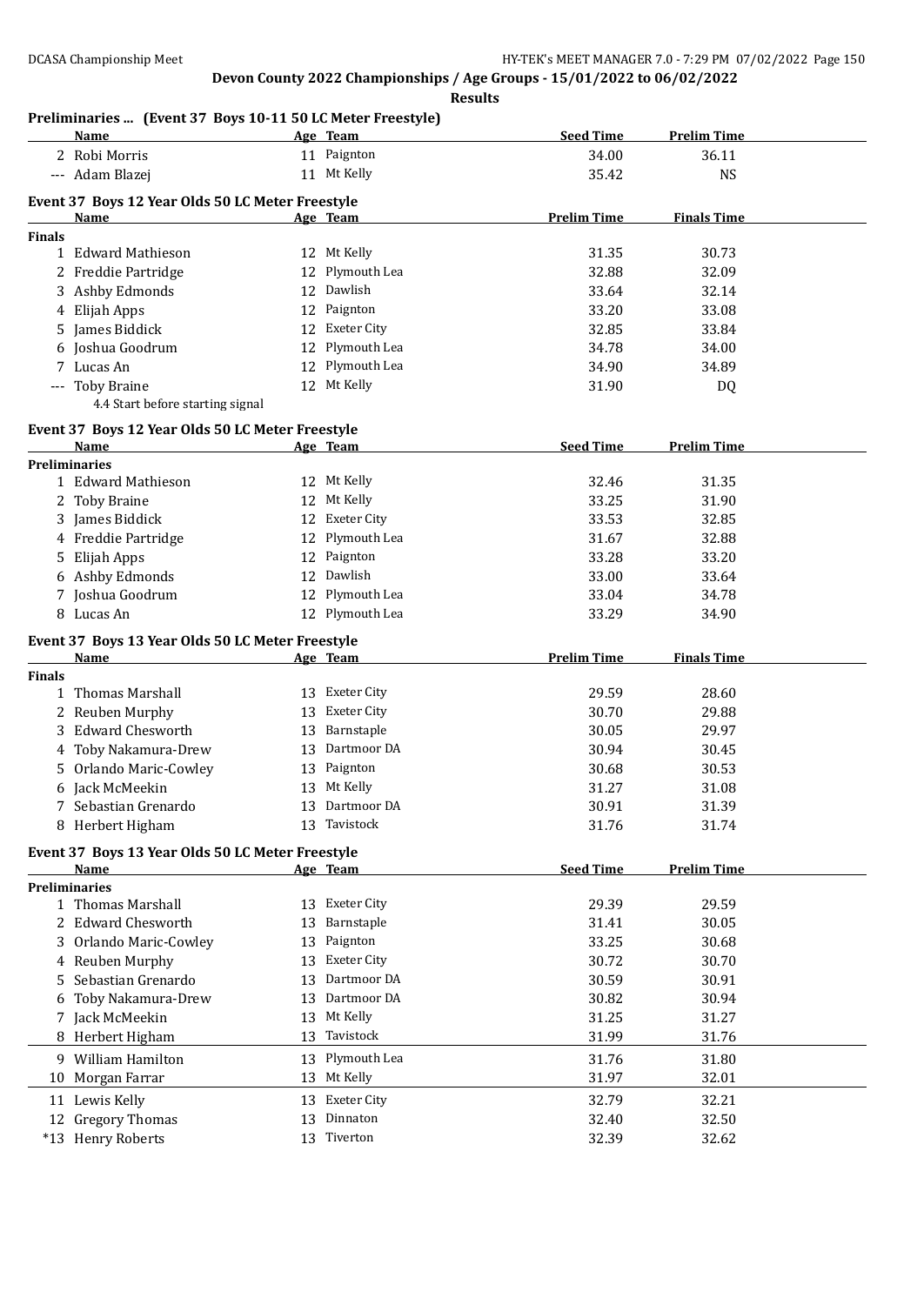#### **Results**

### **Preliminaries ... (Event 37 Boys 13 Year Olds 50 LC Meter Freestyle)**

|               | Name                                             |    | Age Team        | <b>Seed Time</b>   | <b>Prelim Time</b> |  |
|---------------|--------------------------------------------------|----|-----------------|--------------------|--------------------|--|
|               | *13 Samuel Platts                                |    | 13 Mt Kelly     | 32.75              | 32.62              |  |
|               | 15 Edward Morris                                 | 13 | Dawlish         | 33.47              | 32.74              |  |
|               | 16 John Dyer                                     | 13 | Brixham         | 32.37              | 32.76              |  |
| 17            | Solomon Marrison                                 | 13 | Okehampton      | 32.75              | 32.87              |  |
|               | 18 James Brinkworth                              | 13 | Plymouth Lea    | 32.94              | 32.97              |  |
|               | 19 Aron Holtan                                   | 13 | Mt Kelly        | 32.26              | 33.15              |  |
| 20.           | Martin Eschle                                    | 13 | Barnstaple      | 33.05              | 33.86              |  |
|               | 21 Rhys Greenfield                               | 13 | Plymouth Lea    | 31.84              | 34.15              |  |
|               | --- Ollie Tompkins                               |    | 13 Barnstaple   | 33.04              | <b>NS</b>          |  |
|               |                                                  |    |                 |                    |                    |  |
|               | Event 37 Boys 14 Year Olds 50 LC Meter Freestyle |    |                 |                    |                    |  |
|               | Name                                             |    | Age Team        | <b>Prelim Time</b> | <b>Finals Time</b> |  |
| <b>Finals</b> |                                                  |    | 14 Mt Kelly     | 24.24              | 23.99              |  |
|               | 1 Abduljabar Adama<br>2 Alessandro D'Onofrio     |    | 14 Mt Kelly     | 25.98              |                    |  |
|               |                                                  |    |                 |                    | 25.43              |  |
|               | 3 Nathan Apps                                    |    | 14 Paignton     | 27.22              | 26.63              |  |
| 4             | Max Stafford-Davies                              |    | 14 Plymouth Lea | 27.78              | 27.62              |  |
| 5             | Zak Herring-Green                                |    | 14 Plymouth Lea | 28.18              | 28.40              |  |
| 6             | <b>Tain Phillips</b>                             |    | 14 Plymouth Lea | 28.61              | 28.72              |  |
| 7             | George Backholer                                 |    | 14 Torquay      | 28.83              | 29.10              |  |
|               | 8 Harry Pearse                                   |    | 14 Mt Kelly     | 28.81              | 29.66              |  |
|               | Event 37 Boys 14 Year Olds 50 LC Meter Freestyle |    |                 |                    |                    |  |
|               | Name                                             |    | Age Team        | <b>Seed Time</b>   | <b>Prelim Time</b> |  |
|               | <b>Preliminaries</b>                             |    |                 |                    |                    |  |
|               | 1 Abduljabar Adama                               |    | 14 Mt Kelly     | 23.73              | 24.24              |  |
|               | 2 Alessandro D'Onofrio                           |    | 14 Mt Kelly     | 25.16              | 25.98              |  |
|               | 3 Nathan Apps                                    |    | 14 Paignton     | 26.75              | 27.22              |  |
|               | 4 Max Stafford-Davies                            |    | 14 Plymouth Lea | 27.06              | 27.78              |  |
| 5.            | Zak Herring-Green                                |    | 14 Plymouth Lea | 26.48              | 28.18              |  |
| 6             | <b>Tain Phillips</b>                             |    | 14 Plymouth Lea | 27.65              | 28.61              |  |
|               | 7 Harry Pearse                                   |    | 14 Mt Kelly     | 29.17              | 28.81              |  |
|               | 8 George Backholer                               |    | 14 Torquay      | 29.06              | 28.83              |  |
|               | 9 Lewis Gow                                      |    | 14 Tiverton     | 30.29              | 29.31              |  |
| 10            | Oliver Bennett                                   |    | 14 Plymouth Lea | 29.51              | 29.33              |  |
|               | 11 Frankie Horton                                |    | 14 Brixham      | 30.29              | 29.49              |  |
|               | 12 Noah Thairs                                   |    | 14 Tiverton     | 29.60              | 29.56              |  |
|               | 13 Daniel Sturt                                  |    | 14 Mt Kelly     | 29.34              | 29.59              |  |
|               |                                                  |    |                 |                    |                    |  |
|               | 14 Charlie Lawrence                              |    | 14 Devonport    | 30.25              | 29.62              |  |
| 15            | Samuel Warner                                    |    | 14 Devonport    | 30.65              | 29.90              |  |
|               | 16 Isaac Mortimer                                | 14 | Tiverton        | 30.54              | 30.22              |  |
|               | 17 Zachary Swanson-Schnepp                       |    | 14 Dawlish      | 30.00              | 30.63              |  |
|               | 18 Benjamin Webster                              |    | 14 Okehampton   | 30.65              | 30.65              |  |
|               | 19 Cody Cole                                     | 14 | Newton Abbot    | 30.60              | 30.67              |  |
|               | 20 Cody Rice                                     |    | 14 Mt Kelly     | 30.65              | 30.80              |  |
| 21            | <b>Finley Molyneux</b>                           |    | 14 Okehampton   | 31.00              | 30.84              |  |
| 22            | Zaiph Abram - bridges                            |    | 14 Barnstaple   | 30.67              | 31.05              |  |
| 23            | Arron Wood                                       |    | 14 Tiverton     | 30.94              | 31.23              |  |
|               | Alexander Johnson                                |    | 14 Exeter City  | 29.45              | <b>NS</b>          |  |
|               | --- Ben Uff                                      |    | 14 Mt Kelly     | 26.18              | <b>NS</b>          |  |
|               | Event 37 Men 15 Year Olds 50 LC Meter Freestyle  |    |                 |                    |                    |  |
|               | <u>Name</u>                                      |    | Age Team        | <b>Prelim Time</b> | <b>Finals Time</b> |  |
| <b>Finals</b> |                                                  |    |                 |                    |                    |  |
|               | 1 Matthew Hamilton                               |    | 15 Plymouth Lea | 26.54              | 26.03              |  |
|               | 2 Oliver Dennis                                  |    | 15 Plymouth Lea | 26.42              | 26.18              |  |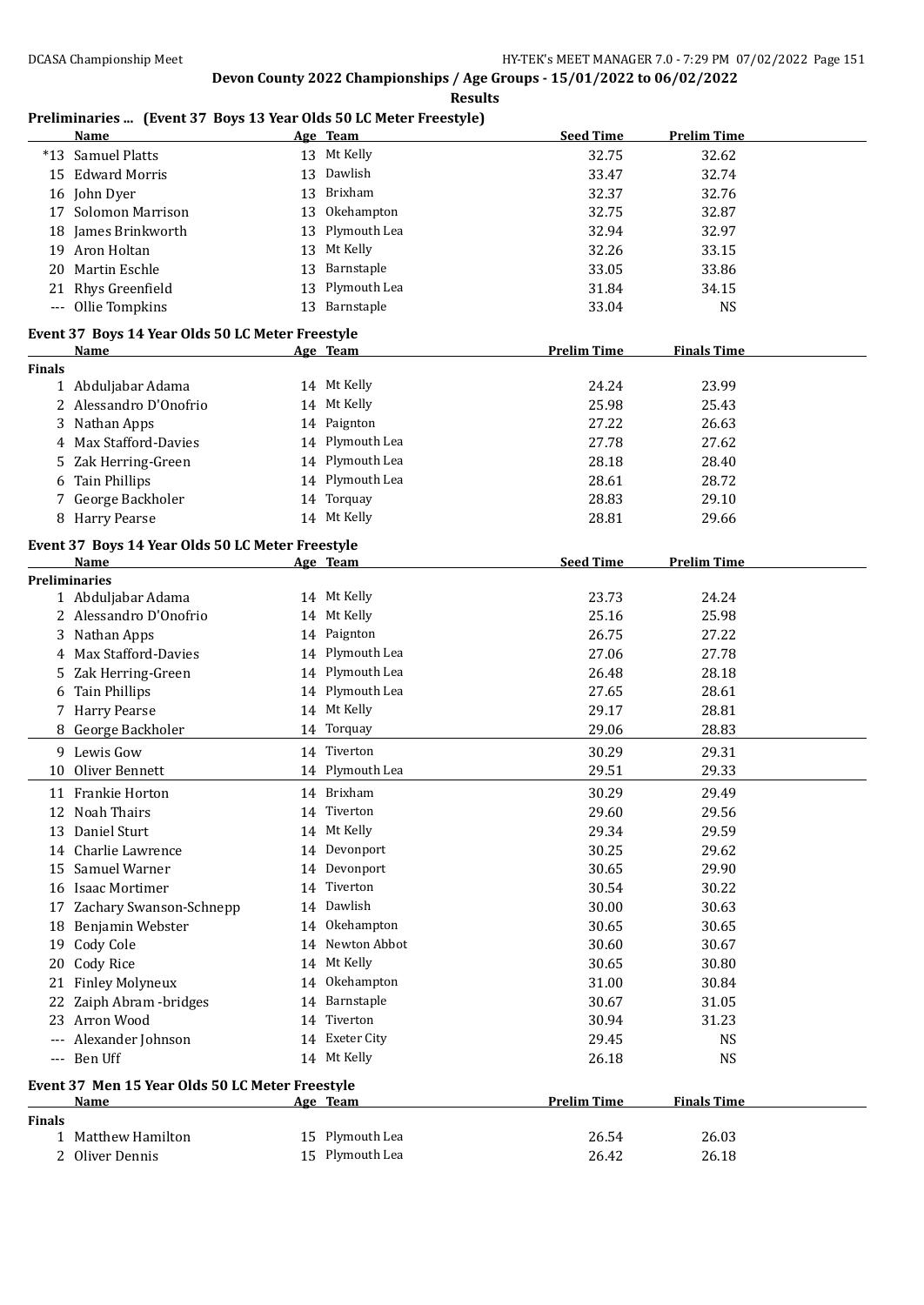#### **Finals ... (Event 37 Men 15 Year Olds 50 LC Meter Freestyle) Name Age Team Prelim Time Finals Time** 3 Stanley Partridge 15 Plymouth Lea 26.88 26.59 4 Ivan Blazej 15 Mt Kelly 27.04 26.66 5 Johari Masinde 15 Plymouth Lea 26.92 27.02 6 Henry Jones 15 Barnstaple 27.16 27.03 7 Thomas Parrott 15 Mt Kelly 27.73 27.69 8 Reuben Miles 15 Dinnaton 27.67 27.97 **Event 37 Men 15 Year Olds 50 LC Meter Freestyle Age Team Seed Time Prelim Time Preliminaries** 1 Oliver Dennis 26.42 2 Matthew Hamilton 15 Plymouth Lea 26.37 26.54 3 Stanley Partridge 15 Plymouth Lea 26.08 26.88 4 Johari Masinde 15 Plymouth Lea 26.08 26.92 5 Ivan Blazej 15 Mt Kelly 26.33 27.04 6 Henry Jones 15 Barnstaple 27.12 27.16 7 Fergus Thomson 15 Mt Kelly 26.16 27.20 8 Reuben Miles 15 Dinnaton 27.76 27.67 9 Thomas Parrott 15 Mt Kelly 26.71 27.73 10 Charlie Hodges 27.07 27.82 11 Thomas Bennett 15 Plymouth Lea 27.06 27.87 12 Ethan Tyers 15 Exeter City 15 Exeter City 26.53 27.88 13 James Blackwell 15 Plymouth Lea 27.84 28.04 14 Nathan McManus 15 Plymouth Lea 26.41 28.12 15 Ryan Maunder 15 Devonport 27.90 28.36 16 James Klein 15 Exeter City 29.28 28.64 17 Alexander Grenardo 15 Dartmoor DA 28.88 29.02 18 Leighton Hallows 15 Plymouth Lea 28.66 29.29 19 Sebastian Winter 15 Torquay 28.88 30.45 20 Maxim Robertson 15 Mt Kelly 29.39 30.83 21 Theo Elliott 15 Exeter City 28.45 31.03 --- James Rostron 15 Dartmoor DA 26.42 NS --- Aidan Keslake 15 Plymouth Lea 29.61 NS **Event 37 Men 16 Year Olds 50 LC Meter Freestyle Name Age Team Prelim Time Finals Time Finals** 1 Jonathan Turck 16 Mt Kelly 25.35 25.00 2 James Wheatley 16 Mt Kelly 26.07 25.75 3 Owain Edwards 16 Mt Kelly 25.78 26.00 4 Ashton Gifford-Groves 16 Mt Kelly 26.60 26.10 5 Ashton Hallows 16 Plymouth Lea 26.46 26.31 6 Zack Sullens 16 Exeter City 26.50 26.44 7 Kiran Gammon 16 Barnstaple 26.64 26.50 8 Lorenz Baumgartner 16 Mt Kelly 26.90 26.77 **Event 37 Men 16 Year Olds 50 LC Meter Freestyle Age Team Seed Time Prelim Time Preliminaries** 1 Jonathan Turck 16 Mt Kelly 26.44 25.35 2 Owain Edwards 16 Mt Kelly 25.03 25.78 3 James Wheatley 16 Mt Kelly 25.09 26.07 4 Ashton Hallows 16 Plymouth Lea 25.39 26.46 5 Zack Sullens 16 Exeter City 25.28 26.50 6 Ashton Gifford-Groves 16 Mt Kelly 24.98 26.60 7 Kiran Gammon 16 Barnstaple 25.82 26.64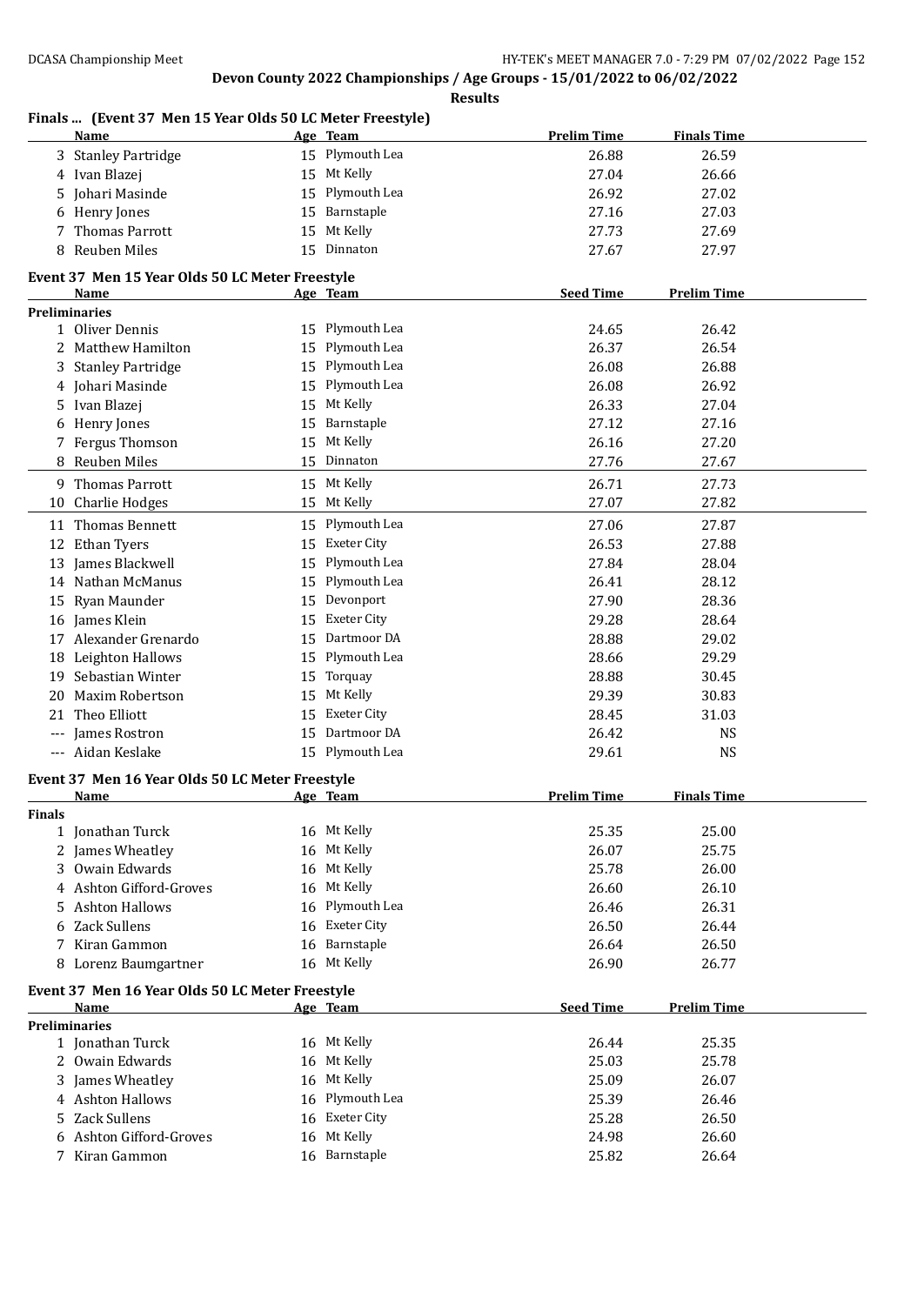**Results**

### **Preliminaries ... (Event 37 Men 16 Year Olds 50 LC Meter Freestyle)**

|        | <b>Name</b>                                  |    | Age Team        | <b>Seed Time</b>   | <b>Prelim Time</b> |  |
|--------|----------------------------------------------|----|-----------------|--------------------|--------------------|--|
|        | 8 Lorenz Baumgartner                         |    | 16 Mt Kelly     | 27.84              | 26.90              |  |
|        | 9 Samuel Rice                                |    | 16 Tavistock    | 26.38              | 27.28              |  |
|        | 10 Edward Ayres                              |    | 16 Devonport    | 27.23              | 27.51              |  |
|        | 11 Freddie Brassey-Barlow                    | 16 | Tiverton        | 27.83              | 27.65              |  |
|        | 12 Harry Butler                              | 16 | Torquay         | 26.95              | 27.71              |  |
|        | 13 Joshua Williams                           | 16 | Dartmoor DA     | 26.39              | 27.80              |  |
|        | 14 Austin Heale                              |    | 16 Brixham      | 27.77              | 27.97              |  |
|        | 15 Caden Chong                               |    | 16 Mt Kelly     | 26.29              | 28.01              |  |
|        | 16 Haydn Stone                               | 16 | Dinnaton        | 27.51              | 28.18              |  |
|        |                                              |    | Dinnaton        |                    |                    |  |
|        | 17 Christopher Thomas                        | 16 |                 | 27.72              | 28.41              |  |
|        | 18 Finnigan Hadley                           |    | 16 Paignton     | 27.64              | 28.57              |  |
|        | 19 Matthew Miller                            |    | 16 Devonport    | 27.32              | 28.62              |  |
|        | 20 Aston Froggatt                            | 16 | Mt Kelly        | 28.10              | 28.63              |  |
| 21     | <b>Bradley Horton</b>                        | 16 | Brixham         | 27.85              | 28.72              |  |
| 22     | Ilir Gjoka                                   | 16 | Dartmoor DA     | 28.20              | 28.87              |  |
|        | Fergus Bell                                  |    | 16 Exeter City  | 26.40              | <b>NS</b>          |  |
|        | --- George Hayward                           |    | 16 Plymouth Lea | 26.67              | <b>NS</b>          |  |
|        | Event 37 Men 17 & Over 50 LC Meter Freestyle |    |                 |                    |                    |  |
|        | Name                                         |    | Age Team        | <b>Prelim Time</b> | <b>Finals Time</b> |  |
| Finals |                                              |    |                 |                    |                    |  |
|        | 1 Joshua Gammon                              |    | 19 Barnstaple   | 23.92              | 23.90              |  |
|        | 2 Stefano Mitchell                           | 23 | Plymouth Lea    | 24.23              | 23.93              |  |
|        | 3 Alex Mason                                 |    | 17 Mt Kelly     | 24.56              | 24.23              |  |
|        | 4 Harry Robinson                             | 18 | Mt Kelly        | 24.41              | 24.36              |  |
|        | 5 Jacob Armon                                |    | 19 Mt Kelly     | 24.61              | 24.40              |  |
|        | 6 Batuhan Paker                              | 20 | Plymouth Lea    | 24.51              | 24.55              |  |
|        | 7 Arun Oelkers                               |    | 17 Mt Kelly     | 24.35              | 24.59              |  |
|        | 8 Reid Jones                                 |    | 20 Plymouth Lea | 24.12              | 24.66              |  |
|        | Event 37 Men 17 & Over 50 LC Meter Freestyle |    |                 |                    |                    |  |
|        | <b>Name</b>                                  |    | Age Team        | <b>Seed Time</b>   | <b>Prelim Time</b> |  |
|        | <b>Preliminaries</b>                         |    |                 |                    |                    |  |
|        | 1 Joshua Gammon                              |    | 19 Barnstaple   | 22.88              | 23.92              |  |
|        | 2 Reid Jones                                 | 20 | Plymouth Lea    | 23.14              | 24.12              |  |
|        | 3 Stefano Mitchell                           | 23 | Plymouth Lea    | 23.24              | 24.23              |  |
|        | 4 Arun Oelkers                               |    | 17 Mt Kelly     | 23.29              | 24.35              |  |
| 5.     | Harry Robinson                               |    | 18 Mt Kelly     | 23.38              | 24.41              |  |
| 6      | <b>Batuhan Paker</b>                         | 20 | Plymouth Lea    | 24.21              | 24.51              |  |
|        | 7 Alex Mason                                 | 17 | Mt Kelly        | 23.91              | 24.56              |  |
| 8      | Jacob Armon                                  | 19 | Mt Kelly        | 23.00              | 24.61              |  |
|        |                                              |    | Mt Kelly        |                    | 24.66              |  |
|        | 9 Sam Townsend                               | 18 |                 | 24.17<br>24.22     |                    |  |
| 10     | Finn Moseley                                 | 18 | Plymouth Lea    |                    | 24.71              |  |
|        | 11 Jacob Whibley                             | 17 | Plymouth Lea    | 23.24              | 24.72              |  |
|        | *12 Leon Mowlem                              | 19 | Plymouth Lea    | 24.41              | 24.95              |  |
|        | *12 Berk Emre Paker                          | 17 | Plymouth Lea    | 24.35              | 24.95              |  |
|        | 14 Jon-Paul Davis                            | 19 | Dartmoor DA     | 24.70              | 25.39              |  |
|        | 15 Connor Meyers                             | 17 | Mt Kelly        | 23.97              | 25.44              |  |
|        | *16 Brandon Rumball                          | 19 | Plymouth Lea    | 24.71              | 25.46              |  |
|        | *16 Magnus Kelly                             | 17 | Mt Kelly        | 24.58              | 25.46              |  |
|        | 18 Dylan Reeve                               | 17 | Mt Kelly        | 24.23              | 25.50              |  |
| 19     | Benjamin Fannon                              | 20 | Plymouth Lea    | 24.59              | 25.54              |  |
|        | 20 Luke Tunstall                             | 17 | Mt Kelly        | 24.76              | 25.73              |  |
|        | 21 Callum Rayment                            | 23 | Plymouth Lea    | 24.77              | 25.80              |  |
|        | 22 Donatas Dragasius                         |    | 18 Mt Kelly     | 24.63              | 25.85              |  |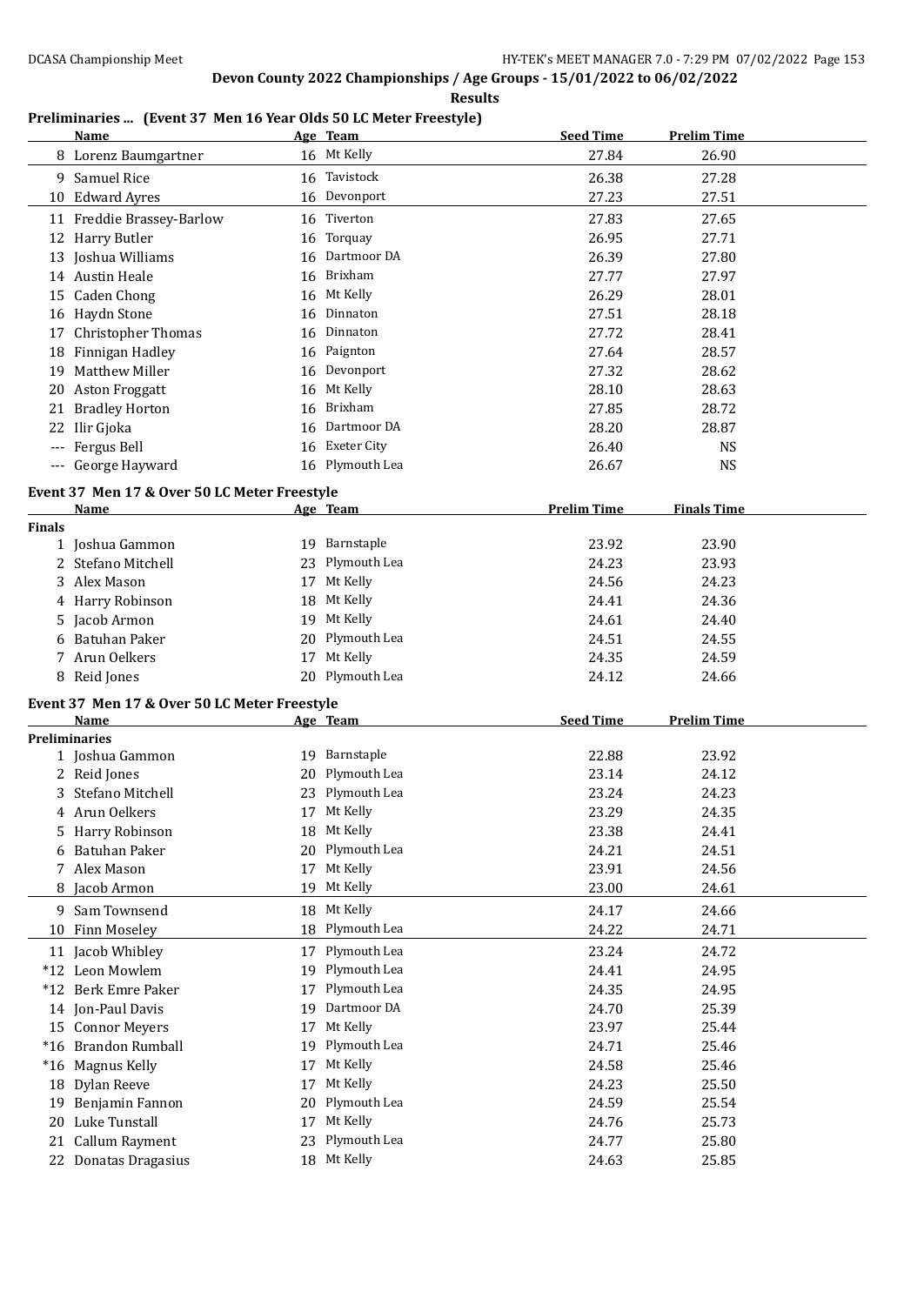#### **Results**

### **Preliminaries ... (Event 37 Men 17 & Over 50 LC Meter Freestyle)**

|                     | <b>Name</b>                                    |         | Age Team                 | <b>Seed Time</b>   | <b>Prelim Time</b> |
|---------------------|------------------------------------------------|---------|--------------------------|--------------------|--------------------|
|                     | 23 Alexander Worth                             |         | 18 Paignton              | 26.46              | 25.93              |
|                     | 24 Callum Frith                                | 17      | <b>Exeter City</b>       | 25.34              | 25.94              |
|                     | 25 Fritz Dietz                                 | 18      | Dartmoor DA              | 24.62              | 26.00              |
| 26                  | Maximilian Kohl                                | 18      | Plymouth Lea             | 25.39              | 26.25              |
|                     | 27 Logan Burns                                 | 19      | <b>Exeter City</b>       | 24.98              | 26.30              |
|                     | 28 Henry Wyrill                                | 20      | Plymouth Lea             | 25.59              | 26.36              |
| 29                  | Oliver Henry Shead                             | 17      | Plymouth Lea             | 25.88              | 26.37              |
|                     | 30 Yekai Yang                                  | 17      | Mt Kelly                 | 25.87              | 26.38              |
|                     | 31 Harry Morgan-Hughes                         | 17      | Dartmoor DA              | 25.67              | 26.58              |
| 32                  | Ben Wilkinson                                  | 18      | Mt Kelly                 | 25.90              | 26.98              |
|                     | 33 Alexander Kraberger                         | 18      | Plymouth Lea             | 26.27              | 27.00              |
|                     | 34 Andrew Rose                                 | 18      | Mt Kelly                 | 26.34              | 27.24              |
|                     | 35 Thomas Jones                                | 17      | Dinnaton                 | 26.65              | 27.30              |
|                     | 36 Alp Toku                                    | 18      | Mt Kelly                 | 25.67              | 27.52              |
|                     | 37 Robert Cacchione                            | 18      | Newton Abbot             | 26.66              | 27.55              |
|                     | 38 Max Mortimore                               | 24      | <b>Exeter City</b>       | 27.04              | 27.71              |
|                     | 39 Matteo Castiglione                          | 20      | Devonport                | 26.70              | 27.93              |
| 40                  | Max Czech                                      | 17      | Mt Kelly                 | 26.88              | 28.00              |
|                     |                                                | 18      | Tiverton                 | 27.25              | 28.31              |
|                     | 41 Micah Partridge<br>42 Xen Medland           |         | Tiverton                 |                    |                    |
|                     |                                                | 17      |                          | 28.66              | 28.73              |
|                     | Aidan Carroll                                  | 22      | Plymouth Lea             | 25.59              | <b>NS</b>          |
|                     | Stephen Cuff                                   | 17      | Torquay                  | 27.32              | <b>NS</b>          |
|                     | Reuben West                                    | 19      | Plymouth Lea             | 23.64              | <b>NS</b>          |
|                     | Aiden Symons-Brown                             | 18      | Plymouth Lea             | 23.43              | <b>NS</b>          |
|                     | Nigel Travers-Griffin                          | 53      | <b>Exeter City</b>       | 27.18              | <b>NS</b>          |
|                     | Finlay Washburn                                | 18      | Plymouth Lea             | 24.71              | <b>NS</b>          |
|                     | Roman Zaki                                     | 21      | Totnes                   | 26.72              | <b>NS</b>          |
|                     | Michael Cuddihee                               |         | 22 Dartmoor DA           | 25.14              | <b>NS</b>          |
|                     | Frederick Varley                               | 17      | Plymouth Lea             | 26.96              | <b>NS</b>          |
| $\qquad \qquad - -$ | Sam Palmer                                     | 17      | Tavistock                | 27.11              | <b>NS</b>          |
|                     | --- Joseph Thompson                            | 20      | Plymouth Lea             | 25.00              | <b>NS</b>          |
|                     | Event 37 Men 50 LC Meter Freestyle Multi-Class |         |                          |                    |                    |
|                     | Name                                           |         | Age Team                 | <b>Seed Time</b>   | <b>Prelim Time</b> |
|                     | <b>Preliminaries</b>                           |         |                          |                    |                    |
|                     | 1 Cameron Harris S14                           |         | 21 Totnes                | 29.85              | 30.80              |
|                     | 2 Xander Harris S6                             |         | 18 Devonport/12+         | 34.70              | 33.28              |
|                     | 3 Alexander Hobbs S7                           |         | 17 Mt Kelly/1, 3, 5, 12+ | 40.20              | 47.28              |
|                     | 4 Theo Reynolds S6                             |         | 15 Barnstaple/12+        | 50.92              | 49.58              |
|                     | --- Leo McCrea S6                              |         | 19 Mt Kelly/12+          | 33.24              | <b>NS</b>          |
|                     | Event 38 Girls 10-11 200 LC Meter Backstroke   |         |                          |                    |                    |
|                     | <u>Name</u>                                    |         | Age Team                 | <b>Prelim Time</b> | <b>Finals Time</b> |
| <b>Finals</b>       |                                                |         |                          |                    |                    |
|                     | 1 Ava Edwards                                  |         | 11 Plymouth Lea          | 2:52.46            | 2:52.52            |
|                     | 41.11<br>1:26.42<br>2:11.47<br>2 Libby Rook    | 2:52.52 | 11 Barnstaple            | 3:21.29            | 3:17.06            |
|                     | 46.78<br>1:37.05<br>2:29.44                    | 3:17.06 |                          |                    |                    |
|                     | 3 May McDonough                                |         | 10 Torquay               | 3:15.10            | 3:18.51            |
|                     | 46.52<br>1:38.42<br>2:28.71                    | 3:18.51 |                          |                    |                    |
|                     | 4 Ava Mason                                    |         | 11 Exeter City           | 3:30.47            | 3:24.02            |
|                     | 47.60<br>1:40.91<br>2:33.16                    | 3:24.02 |                          |                    |                    |
|                     | 5 Jessica Goodrum                              |         | 10 Plymouth Lea          | 3:23.99            | 3:25.87            |
|                     | 49.45<br>1:42.54<br>2:36.96                    | 3:25.87 |                          |                    |                    |
|                     | 6 Rosie Wayland                                |         | 11 Exeter City           | 3:21.59            | 3:26.95            |
|                     | 50.27<br>1:43.65<br>2:36.62                    | 3:26.95 |                          |                    |                    |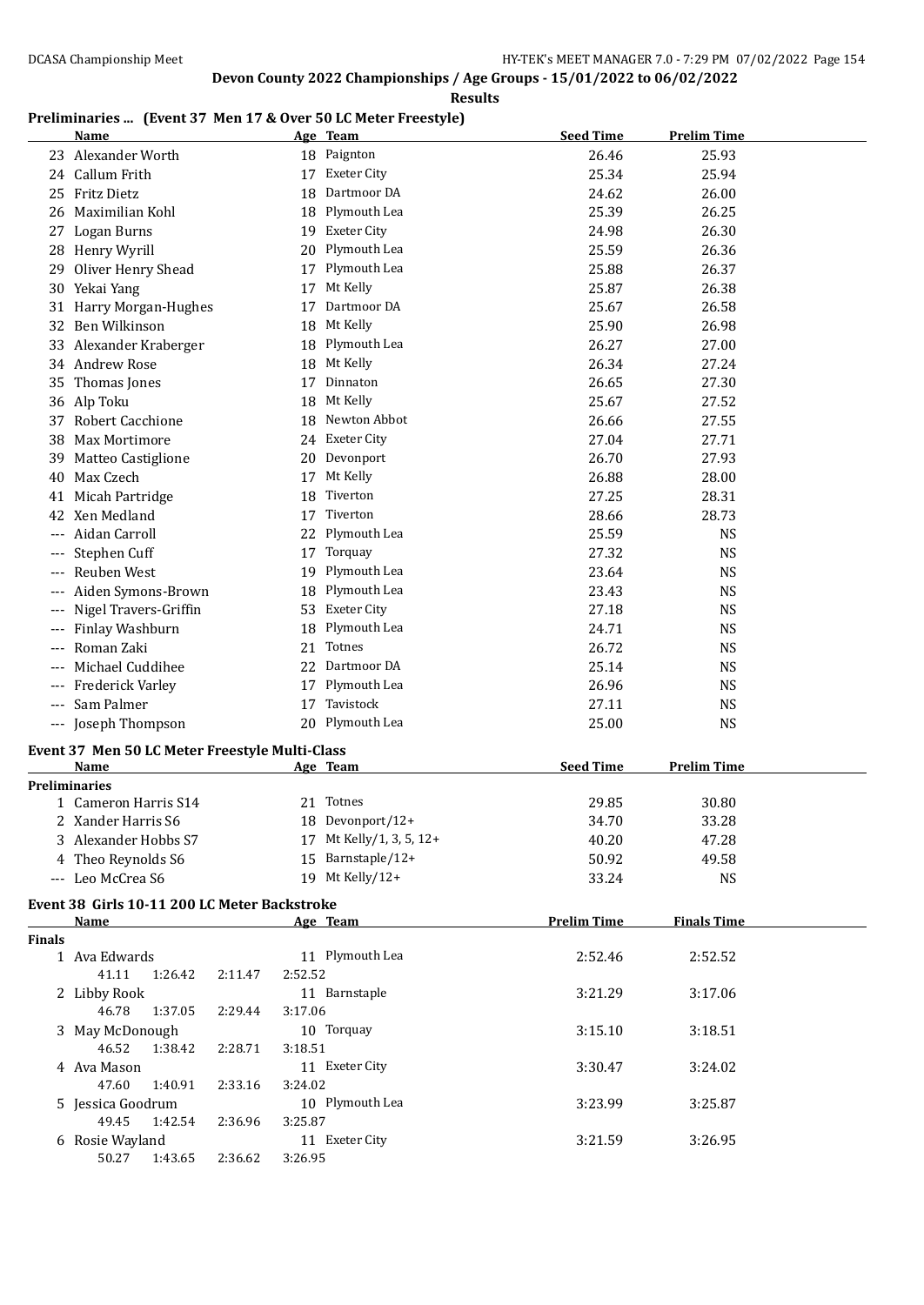#### **Finals ... (Event 38 Girls 10-11 200 LC Meter Backstroke)**

| <b>Name</b>                                  |                                                                                                                 | Age Team        | <b>Prelim Time</b> | <b>Finals Time</b> |  |
|----------------------------------------------|-----------------------------------------------------------------------------------------------------------------|-----------------|--------------------|--------------------|--|
| 7 Mabel Astridge                             |                                                                                                                 | 11 Exeter City  | 3:27.85            | 3:26.97            |  |
| 1:43.83                                      | 3:26.97                                                                                                         |                 |                    |                    |  |
| 8 Annabelle Roberts                          |                                                                                                                 | 11 Tiverton     | 3:27.26            | 3:34.12            |  |
| 50.07<br>1:45.66                             | 2:41.37                                                                                                         | 3:34.12         |                    |                    |  |
| Event 38 Girls 10-11 200 LC Meter Backstroke |                                                                                                                 |                 |                    |                    |  |
| Name                                         |                                                                                                                 | Age Team        | <b>Seed Time</b>   | <b>Prelim Time</b> |  |
| <b>Preliminaries</b>                         |                                                                                                                 |                 |                    |                    |  |
| 1 Ava Edwards                                |                                                                                                                 | 11 Plymouth Lea | 2:53.82            | 2:52.46            |  |
| 1:24.96                                      | 2:52.46                                                                                                         |                 |                    |                    |  |
| 2 May McDonough                              |                                                                                                                 | 10 Torquay      | 3:20.60            | 3:15.10            |  |
| 46.42<br>1:36.15                             | 2:27.86                                                                                                         | 3:15.10         |                    |                    |  |
| 3 Libby Rook                                 |                                                                                                                 | 11 Barnstaple   | 3:29.84            | 3:21.29            |  |
| 48.93<br>1:42.81                             | 2:35.32                                                                                                         | 3:21.29         |                    |                    |  |
| 4 Rosie Wayland                              |                                                                                                                 | 11 Exeter City  | 3:27.34            | 3:21.59            |  |
| 1:40.09                                      | 3:21.59                                                                                                         |                 |                    |                    |  |
| 5 Jessica Goodrum                            |                                                                                                                 | 10 Plymouth Lea | 3:27.55            | 3:23.99            |  |
| 46.96 1:40.44                                | 2:33.39                                                                                                         | 3:23.99         |                    |                    |  |
| 6 Annabelle Roberts                          |                                                                                                                 | 11 Tiverton     | 3:33.85            | 3:27.26            |  |
| 1:41.48                                      | 2:37.31                                                                                                         | 3:27.26         |                    |                    |  |
| 7 Mabel Astridge                             |                                                                                                                 | 11 Exeter City  | 3:30.89            | 3:27.85            |  |
| 50.02<br>1:43.96                             | 2:39.74                                                                                                         | 3:27.85         |                    |                    |  |
| 8 Ava Mason                                  |                                                                                                                 | 11 Exeter City  | 3:26.10            | 3:30.47            |  |
| 50.60<br>1:45.09                             | 2:38.00                                                                                                         | 3:30.47         |                    |                    |  |
| 9 Daniella Martens                           |                                                                                                                 | 11 Exeter City  | 3:32.85            | 3:33.30            |  |
| 47.20 1:42.16                                | 2:41.03                                                                                                         | 3:33.30         |                    |                    |  |
| --- Grace Gilliard                           |                                                                                                                 | 11 Plymouth Lea | 2:57.06            | DQ                 |  |
|                                              | the contract of the contract of the contract of the contract of the contract of the contract of the contract of |                 |                    |                    |  |

6.4 More than one single or double simultaneous arm pull used to initiate the turn or not

# **Event 38 Girls 12 Year Olds 200 LC Meter Backstroke**

|               | Name                  |         |         | Age Team        | <b>Prelim Time</b> | <b>Finals Time</b> |  |
|---------------|-----------------------|---------|---------|-----------------|--------------------|--------------------|--|
| <b>Finals</b> |                       |         |         |                 |                    |                    |  |
|               | 1 Christina Angelakis |         |         | 12 Mt Kelly     | 2:43.62            | 2:43.38            |  |
|               | 38.53                 | 1:19.79 | 2:01.98 | 2:43.38         |                    |                    |  |
|               | 2 Lily Green          |         |         | 12 Plymouth Lea | 2:50.48            | 2:50.84            |  |
|               | 40.36                 | 1:23.88 | 2:08.93 | 2:50.84         |                    |                    |  |
|               | 3 Millie Howarth      |         |         | 12 Plymouth Lea | 2:55.58            | 2:55.13            |  |
|               | 40.80                 | 1:26.69 | 2:13.10 | 2:55.13         |                    |                    |  |
|               | 4 Jessica Hill        |         |         | 12 Exeter City  | 2:59.00            | 2:57.49            |  |
|               | 43.47                 | 1:28.54 | 2:14.86 | 2:57.49         |                    |                    |  |
|               | 5 Poppy Chattaway     |         |         | 12 Plymouth Lea | 3:04.47            | 3:01.57            |  |
|               | 44.34                 | 1:31.24 | 2:17.49 | 3:01.57         |                    |                    |  |
|               | 6 Willow Davies       |         |         | 12 Exeter City  | 3:06.58            | 3:01.71            |  |
|               | 42.18                 | 1:29.49 | 2:16.28 | 3:01.71         |                    |                    |  |
|               | 7 Millie Damon        |         |         | 12 Plymouth Lea | 3:05.57            | 3:04.73            |  |
|               |                       | 1:33.27 | 3:04.73 |                 |                    |                    |  |
|               | 8 Esmae Matthews      |         |         | 12 Exeter City  | 3:02.64            | 3:07.57            |  |
|               | 46.00                 | 1:35.22 | 2:22.57 | 3:07.57         |                    |                    |  |
|               |                       |         |         |                 |                    |                    |  |

#### **Event 38 Girls 12 Year Olds 200 LC Meter Backstroke**

| <b>Name</b>           |         |         | Age Team        | <b>Seed Time</b> | <b>Prelim Time</b> |  |
|-----------------------|---------|---------|-----------------|------------------|--------------------|--|
| <b>Preliminaries</b>  |         |         |                 |                  |                    |  |
| 1 Christina Angelakis |         |         | 12 Mt Kelly     | 2:38.86          | 2:43.62            |  |
| 37.62                 | 1:18.76 | 2:01.42 | 2:43.62         |                  |                    |  |
| 2 Lily Green          |         |         | 12 Plymouth Lea | 2:44.02          | 2:50.48            |  |
| 40.52                 | 1:24.16 | 2:08.71 | 2:50.48         |                  |                    |  |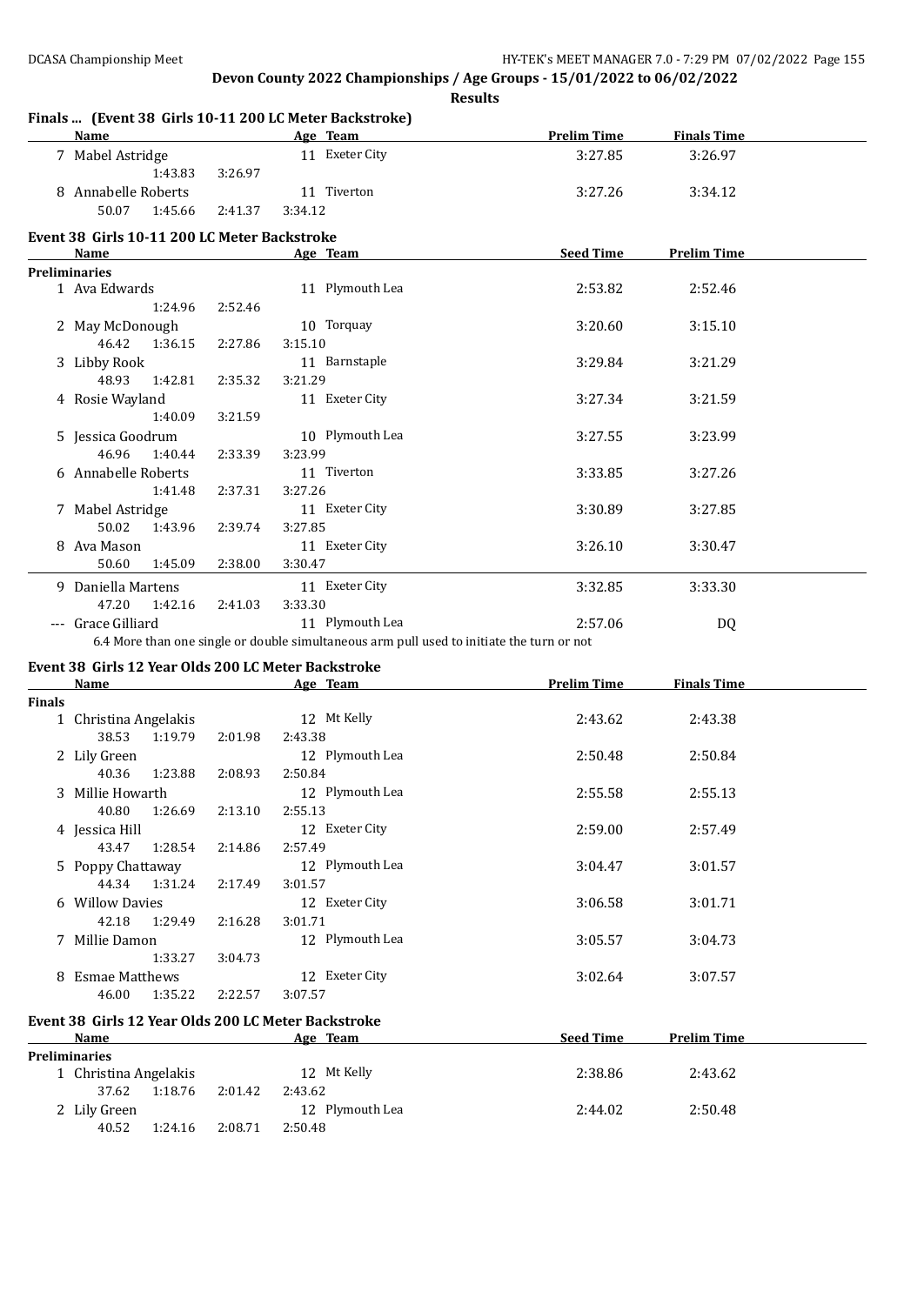**Results**

### **Preliminaries ... (Event 38 Girls 12 Year Olds 200 LC Meter Backstroke)**

|               | <b>Name</b>                                                        |         | Age Team                   | <b>Seed Time</b>   | <b>Prelim Time</b> |  |
|---------------|--------------------------------------------------------------------|---------|----------------------------|--------------------|--------------------|--|
|               | 3 Millie Howarth<br>40.99<br>1:26.40                               | 2:12.72 | 12 Plymouth Lea<br>2:55.58 | 2:49.35            | 2:55.58            |  |
|               | 4 Jessica Hill<br>42.03<br>1:28.20                                 | 2:14.82 | 12 Exeter City<br>2:59.00  | 2:56.79            | 2:59.00            |  |
|               | 5 Esmae Matthews                                                   |         | 12 Exeter City             | 3:06.88            | 3:02.64            |  |
|               | 43.35<br>1:30.98<br>6 Poppy Chattaway                              | 2:17.51 | 3:02.64<br>12 Plymouth Lea | 2:52.65            | 3:04.47            |  |
|               | 44.51<br>1:32.50<br>7 Millie Damon                                 | 2:19.71 | 3:04.47<br>12 Plymouth Lea | 3:02.16            | 3:05.57            |  |
|               | 44.01<br>1:32.06<br>8 Willow Davies                                | 2:21.06 | 3:05.57<br>12 Exeter City  | 2:58.35            | 3:06.58            |  |
|               | 44.58<br>1:32.41                                                   | 2:21.71 | 3:06.58                    |                    |                    |  |
|               | 9 Eva Bissett<br>41.01<br>1:29.37                                  | 2:20.24 | 12 Brixham<br>3:07.27      | 2:58.50            | 3:07.27            |  |
|               | 10 Scarlet Hall<br>44.24<br>1:32.19                                | 2:21.42 | 12 Plymouth Lea<br>3:07.95 | 2:53.64            | 3:07.95            |  |
|               | Event 38 Girls 13 Year Olds 200 LC Meter Backstroke                |         |                            |                    |                    |  |
|               | <b>Name</b>                                                        |         | Age Team                   | <b>Prelim Time</b> | <b>Finals Time</b> |  |
| <b>Finals</b> |                                                                    |         |                            |                    |                    |  |
|               | 1 Dixie Turner-Moore<br>36.08<br>1:15.38                           | 1:56.03 | 13 Plymouth Lea<br>2:34.72 | 2:37.77            | 2:34.72            |  |
|               | 2 Abigail Law<br>37.71                                             | 1:58.93 | 13 Dartmoor DA<br>2:37.70  | 2:39.21            | 2:37.70            |  |
|               | 1:17.97<br>3 Lotte Declerck                                        |         | 13 Tiverton                | 2:40.78            | 2:38.46            |  |
|               | 36.44<br>1:16.67<br>4 Brianna Davies                               | 1:58.48 | 2:38.46<br>13 Mt Kelly     | 2:42.91            | 2:42.25            |  |
|               | 38.67<br>1:19.05<br>5 Isabella Holmes                              | 2:01.26 | 2:42.25<br>13 Barnstaple   | 2:50.10            | 2:48.65            |  |
|               | 39.53<br>1:22.68                                                   | 2:06.92 | 2:48.65                    |                    |                    |  |
|               | 6 Sian Davies<br>40.00<br>1:23.10                                  | 2:08.01 | 13 Mt Kelly<br>2:49.94     | 2:48.17            | 2:49.94            |  |
|               | 7 Jasmine Bennett<br>1:23.77                                       | 2:51.45 | 13 Plymouth Lea            | 2:49.53            | 2:51.45            |  |
|               | 8 Gabriella Drake                                                  |         | 13 Plymouth Lea            | 2:48.39            | 2:51.46            |  |
|               | 40.57<br>1:24.45                                                   | 2:09.12 | 2:51.46                    |                    |                    |  |
|               | Event 38 Girls 13 Year Olds 200 LC Meter Backstroke<br><b>Name</b> |         | Age Team                   | <b>Seed Time</b>   | <b>Prelim Time</b> |  |
|               | <b>Preliminaries</b>                                               |         |                            |                    |                    |  |
|               | 1 Dixie Turner-Moore                                               |         | 13 Plymouth Lea            | 2:33.43            | 2:37.77            |  |
|               | 36.04<br>1:16.66                                                   | 1:58.22 | 2:37.77                    |                    |                    |  |
|               | 2 Abigail Law<br>36.04<br>1:16.24                                  | 1:57.69 | 13 Dartmoor DA<br>2:39.21  | 2:33.64            | 2:39.21            |  |
|               | 3 Lotte Declerck<br>37.08<br>1:17.97                               | 1:59.80 | 13 Tiverton<br>2:40.78     | 2:38.74            | 2:40.78            |  |
|               | 4 Brianna Davies                                                   |         | 13 Mt Kelly                | 2:48.72            | 2:42.91            |  |
|               | 38.35<br>1:19.38<br>5 Sian Davies                                  | 2:01.92 | 2:42.91<br>13 Mt Kelly     | 2:48.71            | 2:48.17            |  |
|               | 1:21.57<br>6 Gabriella Drake                                       | 2:48.17 | 13 Plymouth Lea            | 2:44.51            | 2:48.39            |  |
|               | 40.16<br>1:23.38                                                   | 2:07.31 | 2:48.39<br>13 Plymouth Lea |                    |                    |  |
|               | 7 Jasmine Bennett<br>40.14<br>1:23.86                              | 2:08.49 | 2:49.53                    | 2:46.08            | 2:49.53            |  |
|               | 8 Isabella Holmes<br>40.01<br>1:22.97                              | 2:07.15 | 13 Barnstaple<br>2:50.10   | 2:45.53            | 2:50.10            |  |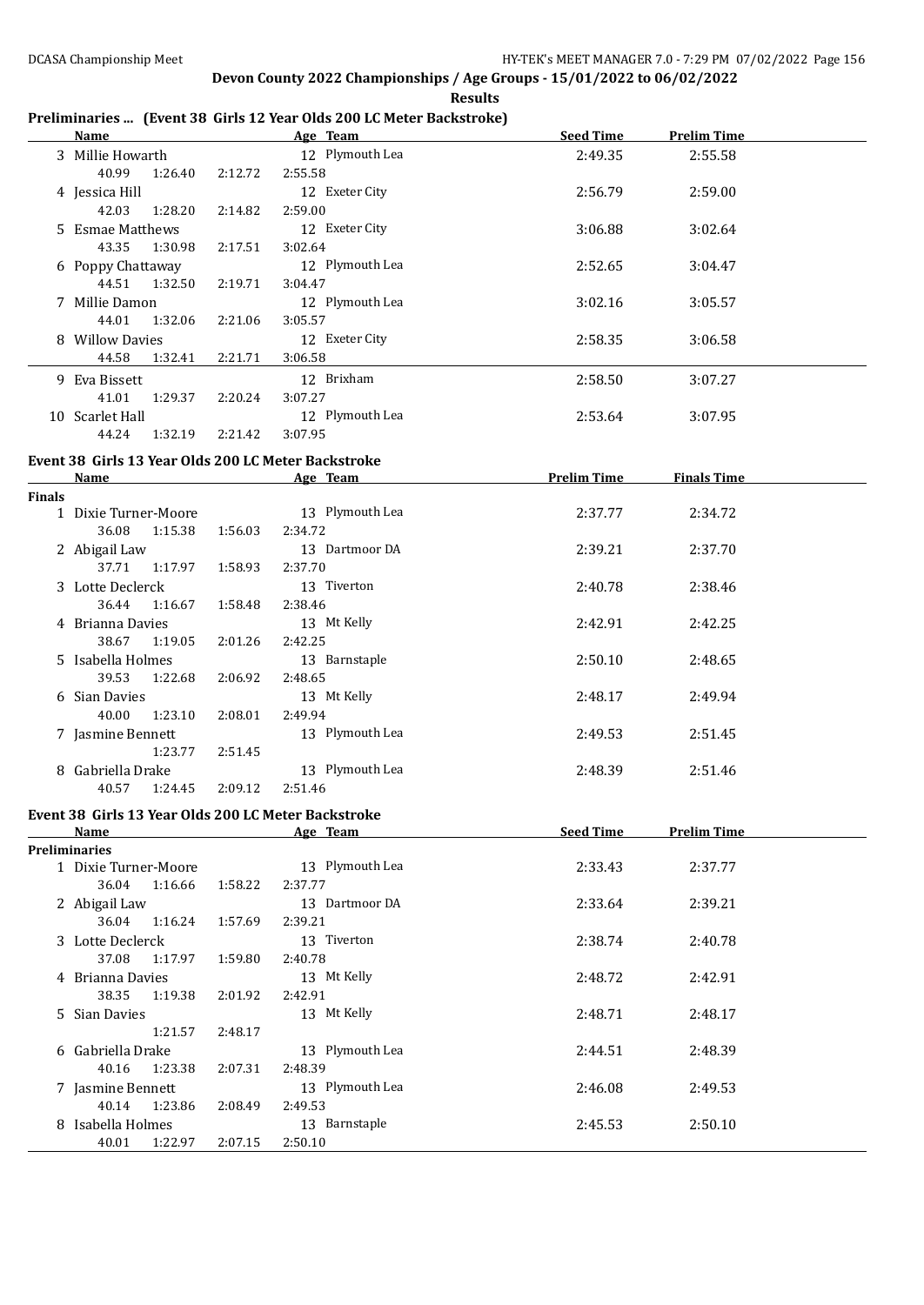**Results**

#### **Preliminaries ... (Event 38 Girls 13 Year Olds 200 LC Meter Backstroke)**

|               | <b>Name</b>                                                 |         | Age Team                                                                         | <b>Seed Time</b>   | <b>Prelim Time</b> |  |
|---------------|-------------------------------------------------------------|---------|----------------------------------------------------------------------------------|--------------------|--------------------|--|
|               | 9 Alexandra Daw<br>1:23.61                                  | 2:50.32 | 13 Mt Kelly                                                                      | 2:44.65            | 2:50.32            |  |
|               | 10 Naomi Hollinsky<br>39.71<br>1:23.50                      | 2:07.72 | 13 Plymouth Lea<br>2:50.58                                                       | 2:45.00            | 2:50.58            |  |
|               | 11 Jessica Brazier<br>40.94<br>1:25.09                      | 2:08.55 | 13 Mt Kelly<br>2:51.77                                                           | 2:45.51            | 2:51.77            |  |
|               | 12 Elise Helps<br>40.04<br>1:25.02                          | 2:09.85 | 13 Torridgeside<br>2:51.78                                                       | 2:53.40            | 2:51.78            |  |
|               | 13 Miley Lake<br>40.44<br>1:25.67                           | 2:11.79 | 13 Tavistock<br>2:57.83                                                          | 2:48.89            | 2:57.83            |  |
|               | 14 Tayla Bastin<br>41.06<br>1:27.62                         | 2:15.43 | 13 Torquay<br>2:57.97                                                            | 2:54.44            | 2:57.97            |  |
|               | 15 Aela Farquharson<br>41.86<br>1:26.80                     | 2:14.74 | 13 Brixham<br>3:00.48                                                            | 2:49.85            | 3:00.48            |  |
|               | --- Anna Huddy                                              |         | 13 Mt Kelly                                                                      | 2:40.65            | <b>NS</b>          |  |
|               | Event 38 Girls 14 Year Olds 200 LC Meter Backstroke         |         |                                                                                  |                    |                    |  |
| <b>Finals</b> | <b>Name</b>                                                 |         | Age Team                                                                         | <b>Prelim Time</b> | <b>Finals Time</b> |  |
|               | 1 Aviva Hollinsky<br>35.86<br>1:13.38                       | 1:51.56 | 14 Plymouth Lea<br>2:28.87                                                       | 2:26.94            | 2:28.87            |  |
|               | 2 Abigail Needs<br>36.98<br>1:16.39                         | 1:55.98 | 14 Exeter City<br>2:33.58                                                        | 2:35.61            | 2:33.58            |  |
|               | 3 Kelly Wynne-Jones<br>36.97<br>1:16.62                     | 1:57.92 | 14 Mt Kelly<br>2:36.17                                                           | 2:39.53            | 2:36.17            |  |
|               | 4 Tianna-Eve Foley<br>38.12<br>1:19.87                      | 2:03.61 | 14 Plymouth Lea<br>2:43.79                                                       | 2:44.55            | 2:43.79            |  |
|               | 5 Darcy Dallimore-Wright<br>36.33<br>1:18.28                | 2:02.24 | 14 Barnstaple<br>2:44.12                                                         | 2:45.62            | 2:44.12            |  |
|               | 6 Rose Harrison<br>1:21.26                                  | 2:44.95 | 14 Tiverton                                                                      | 2:45.72            | 2:44.95            |  |
|               | --- Julianna Babbington                                     |         | 14 Plymouth Lea<br>6.2 Left position on the back (other than to initiate a turn) | 2:46.22            | DQ                 |  |
|               | --- Tilly Davis                                             |         | 14 Mt Kelly                                                                      | 2:43.53            | <b>NS</b>          |  |
|               | Event 38 Girls 14 Year Olds 200 LC Meter Backstroke<br>Name |         | Age Team                                                                         | <b>Seed Time</b>   | <b>Prelim Time</b> |  |
|               | Preliminaries                                               |         |                                                                                  |                    |                    |  |
|               | 1 Aviva Hollinsky<br>34.95<br>1:11.66                       | 1:49.90 | 14 Plymouth Lea<br>2:26.94                                                       | 2:19.80            | 2:26.94            |  |
|               | 2 Abigail Needs<br>1:17.27                                  | 2:35.61 | 14 Exeter City                                                                   | 2:31.38            | 2:35.61            |  |
|               | 3 Kelly Wynne-Jones<br>37.62<br>1:17.95                     | 1:59.58 | 14 Mt Kelly<br>2:39.53                                                           | 2:39.72            | 2:39.53            |  |
|               | 4 Tilly Davis<br>38.87<br>1:20.71                           | 2:03.49 | 14 Mt Kelly<br>2:43.53                                                           | 2:37.96            | 2:43.53            |  |
|               | 5 Tianna-Eve Foley<br>39.25<br>1:22.00                      | 2:04.25 | 14 Plymouth Lea<br>2:44.55                                                       | 2:36.47            | 2:44.55            |  |
|               | 6 Darcy Dallimore-Wright<br>1:19.69                         | 2:45.62 | 14 Barnstaple                                                                    | 2:39.68            | 2:45.62            |  |
|               | 7 Rose Harrison<br>37.84<br>1:19.07                         | 2:02.89 | 14 Tiverton<br>2:45.72                                                           | 2:40.37            | 2:45.72            |  |
|               | 8 Julianna Babbington<br>38.41<br>1:20.84                   | 2:03.81 | 14 Plymouth Lea<br>2:46.22                                                       | 2:39.71            | 2:46.22            |  |
|               | 9 Karensa Babbington<br>37.36<br>1:20.41                    | 2:04.53 | 14 Plymouth Lea<br>2:48.45                                                       | 2:43.82            | 2:48.45            |  |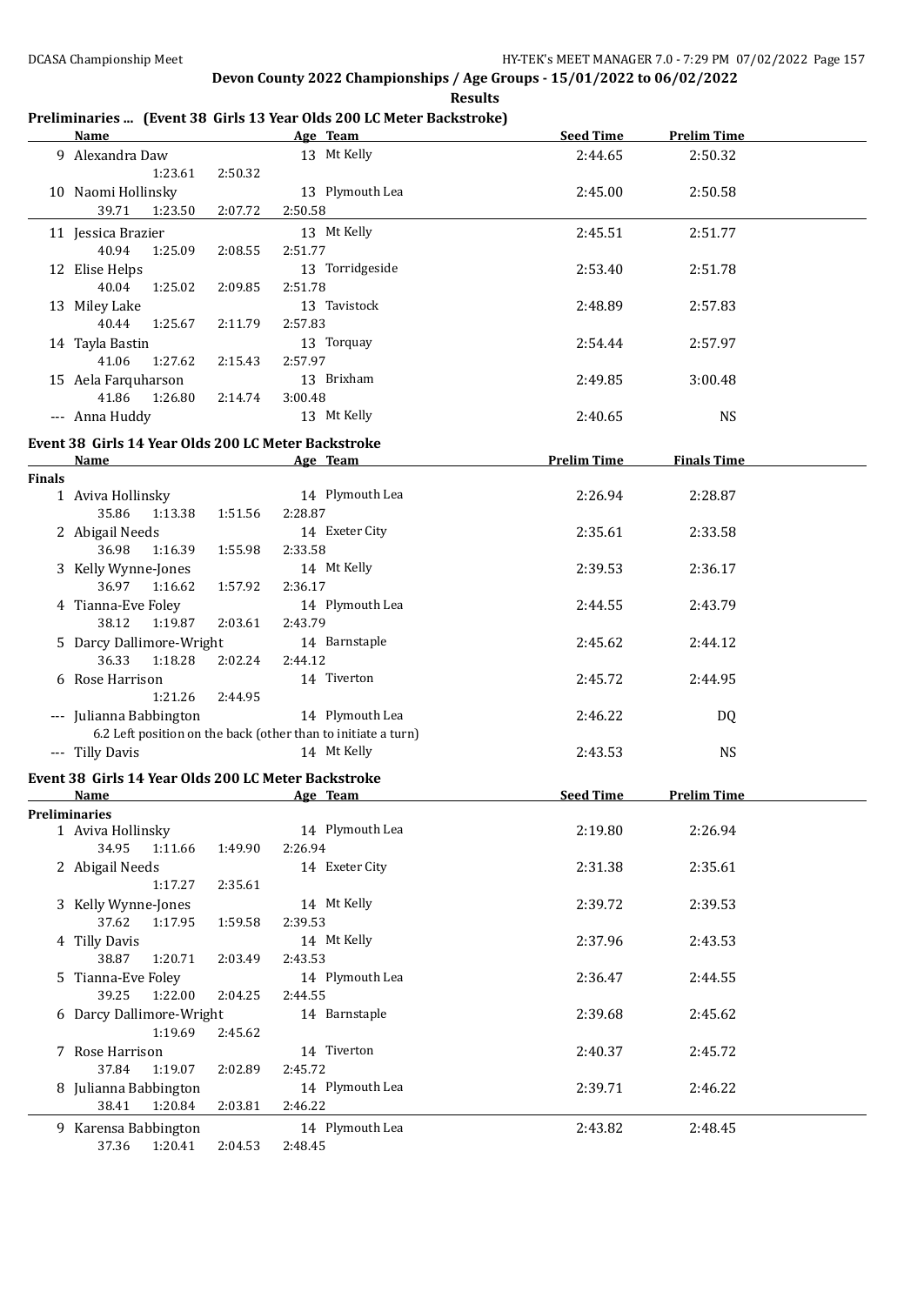**Results**

### **Preliminaries ... (Event 38 Girls 14 Year Olds 200 LC Meter Backstroke)**

|               | Name                                                                                                                                                                                                                           |         | Age Team                  | Seed Time          | <b>Prelim Time</b> |  |
|---------------|--------------------------------------------------------------------------------------------------------------------------------------------------------------------------------------------------------------------------------|---------|---------------------------|--------------------|--------------------|--|
|               | 10 Evie Barnett<br>39.14<br>1:21.65                                                                                                                                                                                            | 2:06.80 | 14 Exeter City<br>2:48.99 | 2:46.03            | 2:48.99            |  |
|               | 11 Grace Anderson-Shill                                                                                                                                                                                                        |         | 14 Dawlish                | 2:46.28            | 2:49.09            |  |
|               | 38.45<br>1:21.01                                                                                                                                                                                                               | 2:06.13 | 2:49.09                   |                    |                    |  |
|               | 12 Rose Smyth<br>39.20<br>1:22.49                                                                                                                                                                                              | 2:07.59 | 14 Tiverton<br>2:51.10    | 2:45.01            | 2:51.10            |  |
|               | 13 Bryony Hayward                                                                                                                                                                                                              |         | 14 Plymouth Lea           | 2:36.18            | 2:51.36            |  |
|               | 37.30<br>1:17.96                                                                                                                                                                                                               | 2:04.84 | 2:51.36                   |                    |                    |  |
|               | 14 Millie Hayes<br>39.94<br>1:24.46                                                                                                                                                                                            | 2:09.52 | 14 Barnstaple<br>2:52.17  | 2:46.57            | 2:52.17            |  |
|               | 15 Isabel Philipson                                                                                                                                                                                                            |         | 14 Devonport              | 2:48.92            | 2:52.74            |  |
|               | 40.25<br>1:25.80                                                                                                                                                                                                               | 2:09.65 | 2:52.74                   |                    |                    |  |
|               | 16 Emily Bishop                                                                                                                                                                                                                |         | 14 Paignton               | 2:49.78            | 2:55.38            |  |
|               | 38.66<br>1:22.58                                                                                                                                                                                                               | 2:09.92 | 2:55.38                   |                    |                    |  |
|               | 17 Sofija Gelev                                                                                                                                                                                                                |         | 14 Exeter City            | 2:47.99            | 2:59.41            |  |
|               | 41.32 1:26.38                                                                                                                                                                                                                  | 2:14.00 | 2:59.41                   |                    |                    |  |
|               | --- Hanna Sari                                                                                                                                                                                                                 |         | 14 Exeter City            | 2:43.97            | <b>NS</b>          |  |
|               | --- Gracie Simons                                                                                                                                                                                                              |         | 14 Mt Kelly               | 2:43.91            | <b>NS</b>          |  |
|               | --- Elsie Maguire                                                                                                                                                                                                              |         | 14 Tavistock              | 2:37.84            | <b>NS</b>          |  |
|               |                                                                                                                                                                                                                                |         |                           |                    |                    |  |
|               | Event 38 Women 15 Year Olds 200 LC Meter Backstroke                                                                                                                                                                            |         |                           |                    |                    |  |
| <b>Finals</b> | Name and the state of the state of the state of the state of the state of the state of the state of the state of the state of the state of the state of the state of the state of the state of the state of the state of the s |         | Age Team                  | <b>Prelim Time</b> | <b>Finals Time</b> |  |
|               | 1 Lacey Roberts                                                                                                                                                                                                                |         | 15 Plymouth Lea           | 2:22.48            | 2:21.32            |  |
|               | 34.14<br>1:10.03                                                                                                                                                                                                               | 1:46.43 | 2:21.32                   |                    |                    |  |
|               | 2 Blythe Kinsman                                                                                                                                                                                                               |         | 15 Mt Kelly               | 2:24.35            | 2:21.64            |  |
|               | 34.33<br>1:11.04                                                                                                                                                                                                               | 1:47.10 | 2:21.64                   |                    |                    |  |
|               | 3 Nicole Quiller                                                                                                                                                                                                               |         | 15 Mt Kelly               | 2:30.99            | 2:28.27            |  |
|               | 34.57<br>1:11.52                                                                                                                                                                                                               | 1:50.37 | 2:28.27                   |                    |                    |  |
|               | 4 Emma Declerck                                                                                                                                                                                                                |         | 15 Tiverton               | 2:34.17            | 2:32.46            |  |
|               | 36.26<br>1:14.80                                                                                                                                                                                                               | 1:54.28 | 2:32.46                   |                    |                    |  |
|               | 5 Zoe Falconer                                                                                                                                                                                                                 |         | 15 Mt Kelly               | 2:36.91            | 2:36.71            |  |
|               | 36.57<br>1:17.83                                                                                                                                                                                                               | 1:58.52 | 2:36.71                   |                    |                    |  |
|               | 6 Breanna Chamberlain                                                                                                                                                                                                          |         | 15 Mt Kelly               | 2:37.71            | 2:38.47            |  |
|               | 1:16.90                                                                                                                                                                                                                        | 2:38.47 |                           |                    |                    |  |
|               | 7 Lilly Whittingham                                                                                                                                                                                                            |         | 15 Plymouth Lea           | 2:36.77            | 2:40.11            |  |
|               | 36.81  1:17.44                                                                                                                                                                                                                 | 1:59.43 | 2:40.11                   |                    |                    |  |
|               | 8 Lottie Hodges                                                                                                                                                                                                                |         | 15 Mt Kelly               | 2:44.43            | 2:43.94            |  |
|               | 37.51<br>1:19.63                                                                                                                                                                                                               | 2:02.14 | 2:43.94                   |                    |                    |  |
|               |                                                                                                                                                                                                                                |         |                           |                    |                    |  |
|               | Event 38 Women 15 Year Olds 200 LC Meter Backstroke<br><b>Name</b>                                                                                                                                                             |         | Age Team                  | <b>Seed Time</b>   | <b>Prelim Time</b> |  |
|               | <b>Preliminaries</b>                                                                                                                                                                                                           |         |                           |                    |                    |  |
|               | 1 Lacey Roberts                                                                                                                                                                                                                |         | 15 Plymouth Lea           | 2:18.43            | 2:22.48            |  |
|               | 33.87<br>1:09.39                                                                                                                                                                                                               | 1:46.33 | 2:22.48                   |                    |                    |  |
|               | 2 Blythe Kinsman                                                                                                                                                                                                               |         | 15 Mt Kelly               | 2:20.67            | 2:24.35            |  |
|               | 32.67<br>1:09.56                                                                                                                                                                                                               | 1:47.64 | 2:24.35                   |                    |                    |  |
|               | 3 Nicole Quiller                                                                                                                                                                                                               |         | 15 Mt Kelly               | 2:22.19            | 2:30.99            |  |
|               | 35.54<br>1:13.68                                                                                                                                                                                                               | 1:52.89 | 2:30.99                   |                    |                    |  |
|               | 4 Emma Declerck                                                                                                                                                                                                                |         | 15 Tiverton               | 2:28.46            | 2:34.17            |  |
|               | 36.55<br>1:15.60                                                                                                                                                                                                               | 1:55.34 | 2:34.17                   |                    |                    |  |
|               | 5 Lilly Whittingham                                                                                                                                                                                                            |         | 15 Plymouth Lea           | 2:26.27            | 2:36.77            |  |
|               | 35.18<br>1:14.92                                                                                                                                                                                                               | 1:56.24 | 2:36.77                   |                    |                    |  |
|               | 6 Zoe Falconer                                                                                                                                                                                                                 |         | 15 Mt Kelly               | 2:31.38            | 2:36.91            |  |
|               | 35.06<br>1:15.35                                                                                                                                                                                                               | 1:56.89 | 2:36.91                   |                    |                    |  |
|               | 7 Breanna Chamberlain                                                                                                                                                                                                          |         | 15 Mt Kelly               | 2:32.25            | 2:37.71            |  |
|               | 35.85<br>1:15.47                                                                                                                                                                                                               | 1:56.78 | 2:37.71                   |                    |                    |  |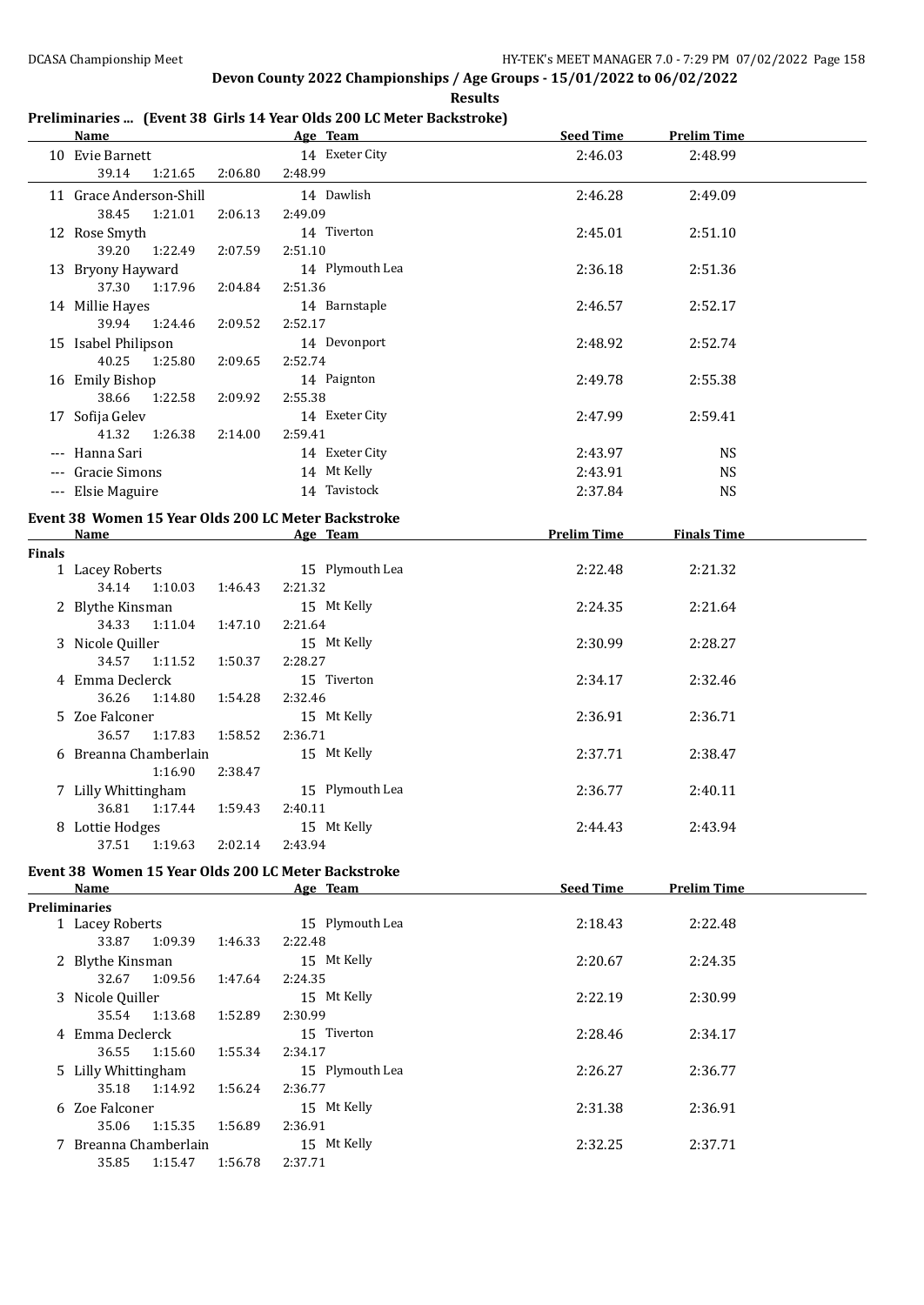**Results**

## **Preliminaries ... (Event 38 Women 15 Year Olds 200 LC Meter Backstroke)**

|               | <b>Name</b>                                         |         |         | Age Team                                                                                  | <b>Seed Time</b>   | <b>Prelim Time</b> |  |
|---------------|-----------------------------------------------------|---------|---------|-------------------------------------------------------------------------------------------|--------------------|--------------------|--|
|               | 8 Lottie Hodges                                     |         |         | 15 Mt Kelly                                                                               | 2:36.48            | 2:44.43            |  |
|               | 1:20.60                                             | 2:44.43 |         |                                                                                           |                    |                    |  |
|               |                                                     |         |         |                                                                                           |                    |                    |  |
|               | 9 Ella Jones                                        |         |         | 15 Barnstaple                                                                             | 2:43.82            | 2:47.39            |  |
|               | 39.09<br>1:22.07                                    | 2:06.26 | 2:47.39 |                                                                                           |                    |                    |  |
|               | 10 Anais Oosthuysen                                 |         |         | 15 Barnstaple                                                                             | 2:42.70            | 2:47.40            |  |
|               | 39.99<br>1:22.98                                    | 2:06.46 | 2:47.40 |                                                                                           |                    |                    |  |
|               | 11 Constanca Gordo                                  |         |         | 15 Plymouth Lea                                                                           | 2:42.75            | 2:47.76            |  |
|               | 38.48<br>1:21.35                                    | 2:04.98 | 2:47.76 |                                                                                           |                    |                    |  |
|               | 12 Ella Huddy                                       |         |         | 15 Mt Kelly                                                                               | 2:36.31            | 2:47.81            |  |
|               | 38.21<br>1:20.94                                    | 2:05.08 | 2:47.81 |                                                                                           |                    |                    |  |
|               |                                                     |         |         |                                                                                           |                    |                    |  |
|               | 13 Tia Bird                                         |         |         | 15 Plymouth Lea                                                                           | 2:38.33            | 2:48.26            |  |
|               | 39.63<br>1:22.06                                    | 2:06.21 | 2:48.26 |                                                                                           |                    |                    |  |
|               | 14 Isabel Board                                     |         |         | 15 Exeter City                                                                            | 2:43.79            | 2:52.88            |  |
|               | 40.69<br>1:24.55                                    | 2:09.04 | 2:52.88 |                                                                                           |                    |                    |  |
|               | 15 Annie Wisely                                     |         |         | 15 Plymouth Lea                                                                           | 2:41.37            | 2:52.95            |  |
|               | 39.53<br>1:23.07                                    | 2:08.67 | 2:52.95 |                                                                                           |                    |                    |  |
|               | 16 Verity Braine                                    |         |         | 15 Plymouth Lea                                                                           | 2:44.51            | 2:54.70            |  |
|               | 40.43<br>1:25.29                                    | 2:10.47 | 2:54.70 |                                                                                           |                    |                    |  |
|               | --- Megan Rook                                      |         |         | 15 Barnstaple                                                                             | 2:42.82            | DQ                 |  |
|               |                                                     |         |         | 6.3 Totally submerged, (except for first 15m following the start or turn) during the race |                    |                    |  |
|               | --- Lauren Major                                    |         |         | 15 Exeter City                                                                            | 2:33.30            |                    |  |
|               |                                                     |         |         | 6.4 More than one single or double simultaneous arm pull used to initiate the turn or not |                    | DQ                 |  |
|               |                                                     |         |         |                                                                                           |                    |                    |  |
|               | --- Oceana Dawdry                                   |         |         | 15 Plymouth Lea                                                                           | 2:44.41            | <b>NS</b>          |  |
|               | --- Sara Sari                                       |         |         | 15 Exeter City                                                                            | 2:34.19            | <b>NS</b>          |  |
|               | Event 38 Women 16 Year Olds 200 LC Meter Backstroke |         |         |                                                                                           |                    |                    |  |
|               | Name                                                |         |         | Age Team                                                                                  | <b>Prelim Time</b> | <b>Finals Time</b> |  |
| <b>Finals</b> |                                                     |         |         |                                                                                           |                    |                    |  |
|               | 1 Olivia Martin                                     |         |         | 16 Mt Kelly                                                                               | 2:26.54            | 2:23.55            |  |
|               | 34.24<br>1:10.93                                    | 1:47.45 | 2:23.55 |                                                                                           |                    |                    |  |
|               | 2 Katie Sherlock                                    |         |         | 16 Mt Kelly                                                                               | 2:30.72            | 2:31.03            |  |
|               | 35.24                                               |         | 2:31.03 |                                                                                           |                    |                    |  |
|               | 1:13.58                                             | 1:53.29 |         |                                                                                           |                    |                    |  |
|               | 3 Isabella Vaughan                                  |         |         | 16 Mt Kelly                                                                               | 2:31.56            | 2:31.53            |  |
|               | 35.40<br>1:13.55                                    | 1:52.84 | 2:31.53 |                                                                                           |                    |                    |  |
|               | 4 Isobel Brown                                      |         |         | 16 Paignton                                                                               | 2:35.51            | 2:35.16            |  |
|               | 36.30<br>1:15.48                                    | 1:56.50 | 2:35.16 |                                                                                           |                    |                    |  |
|               | 5 Sophie Brassington                                |         |         | 16 Mt Kelly                                                                               | 2:34.21            | 2:35.21            |  |
|               | 37.65  1:16.73  1:56.69  2:35.21                    |         |         |                                                                                           |                    |                    |  |
|               | 6 Isis Van Der Stroom                               |         |         | 16 Mt Kelly                                                                               | 2:42.49            | 2:42.23            |  |
|               | 38.51<br>1:19.62                                    | 2:01.32 | 2:42.23 |                                                                                           |                    |                    |  |
|               | 7 Alice Chapman                                     |         |         | 16 Plymouth Lea                                                                           | 2:43.19            | 2:43.25            |  |
|               | 1:19.29                                             | 2:43.25 |         |                                                                                           |                    |                    |  |
|               | 8 Brooke Leaman                                     |         |         | 16 Exeter City                                                                            | 2:44.42            | 2:45.52            |  |
|               | 38.86<br>1:20.85                                    | 2:03.55 | 2:45.52 |                                                                                           |                    |                    |  |
|               |                                                     |         |         |                                                                                           |                    |                    |  |
|               | Event 38 Women 16 Year Olds 200 LC Meter Backstroke |         |         |                                                                                           |                    |                    |  |
|               | Name                                                |         |         | Age Team                                                                                  | <b>Seed Time</b>   | <b>Prelim Time</b> |  |
|               | <b>Preliminaries</b>                                |         |         |                                                                                           |                    |                    |  |
|               | 1 Olivia Martin                                     |         |         | 16 Mt Kelly                                                                               | 2:16.97            | 2:26.54            |  |
|               | 33.66<br>1:10.00                                    | 1:48.65 | 2:26.54 |                                                                                           |                    |                    |  |
|               | 2 Katie Sherlock                                    |         |         | 16 Mt Kelly                                                                               | 2:23.18            | 2:30.72            |  |
|               | 35.15<br>1:13.50                                    | 1:52.60 | 2:30.72 |                                                                                           |                    |                    |  |
|               | 3 Isabella Vaughan                                  |         |         | 16 Mt Kelly                                                                               | 2:27.88            | 2:31.56            |  |
|               | 35.95<br>1:14.28                                    | 1:53.07 | 2:31.56 |                                                                                           |                    |                    |  |
|               | 4 Sophie Brassington                                |         |         | 16 Mt Kelly                                                                               |                    |                    |  |
|               | 1:15.66                                             | 1:55.13 | 2:34.21 |                                                                                           | 2:32.60            | 2:34.21            |  |
|               | 36.41                                               |         |         |                                                                                           |                    |                    |  |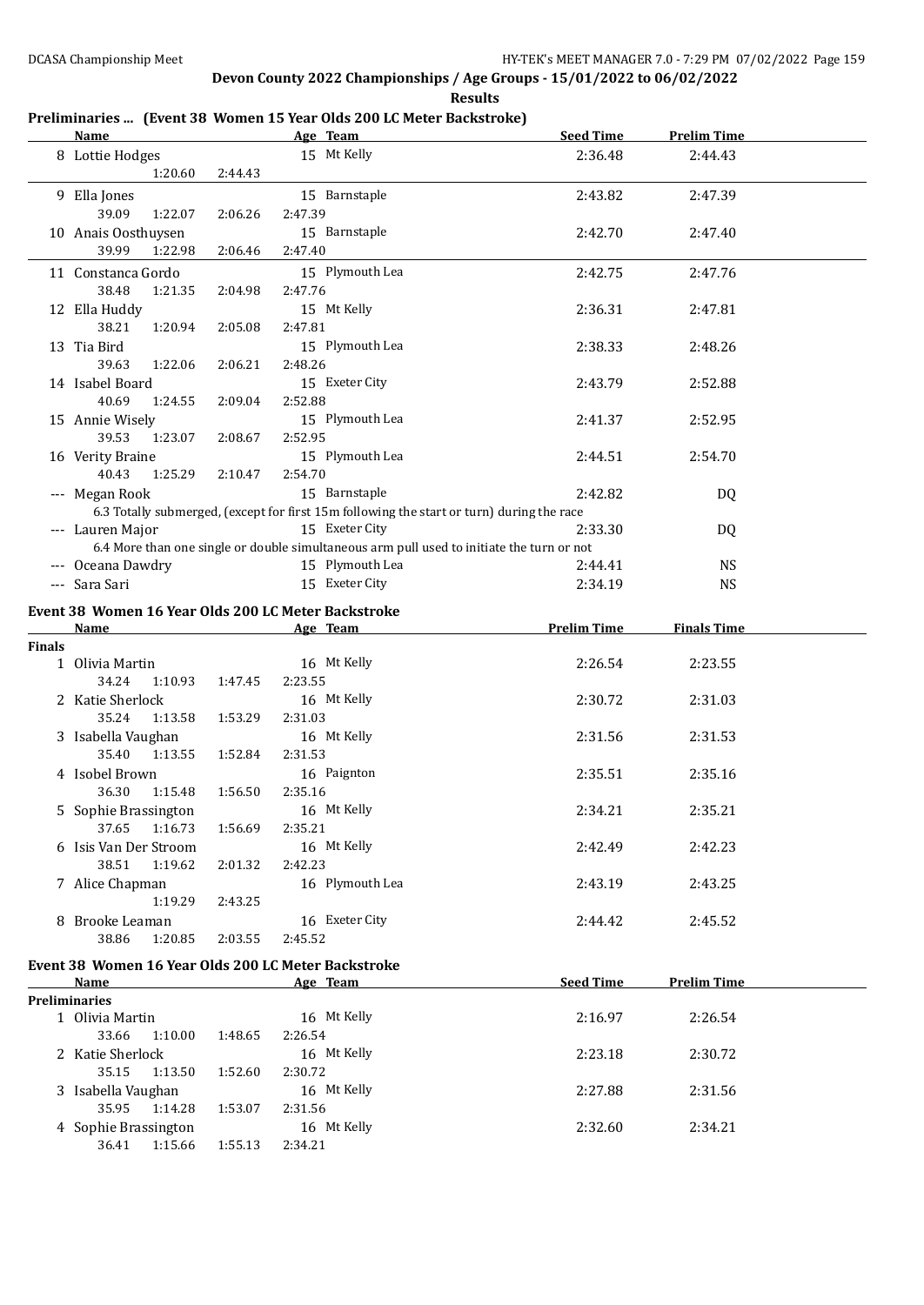**Results**

#### **Preliminaries ... (Event 38 Women 16 Year Olds 200 LC Meter Backstroke)**

| Name                  |                    | Age Team        | <b>Seed Time</b> | <b>Prelim Time</b> |
|-----------------------|--------------------|-----------------|------------------|--------------------|
| 5 Isobel Brown        |                    | 16 Paignton     | 2:30.80          | 2:35.51            |
| 1:16.39               | 2:35.51            |                 |                  |                    |
| 6 Isis Van Der Stroom |                    | 16 Mt Kelly     | 2:40.34          | 2:42.49            |
| 1:20.52<br>39.08      | 2:02.24<br>2:42.49 |                 |                  |                    |
| 7 Alice Chapman       |                    | 16 Plymouth Lea | 2:32.25          | 2:43.19            |
| 1:18.09<br>37.56      | 2:00.48<br>2:43.19 |                 |                  |                    |
| 8 Brooke Leaman       |                    | 16 Exeter City  | 2:35.18          | 2:44.42            |
| 1:19.73<br>38.68      | 2:02.69<br>2:44.42 |                 |                  |                    |
| 9 Scarlett Walker     |                    | 16 Brixham      | 2:42.88          | 2:45.32            |
| 1:20.30               | 2:45.32            |                 |                  |                    |

# **Event 38 Women 17 & Over 200 LC Meter Backstroke**

|               | Name               |         |         | Age Team        | <b>Prelim Time</b> | <b>Finals Time</b> |  |
|---------------|--------------------|---------|---------|-----------------|--------------------|--------------------|--|
| <b>Finals</b> |                    |         |         |                 |                    |                    |  |
|               | 1 Ella Turner      |         |         | 17 Plymouth Lea | 2:20.18            | 2:19.05            |  |
|               | 33.16              | 1:07.99 | 1:43.56 | 2:19.05         |                    |                    |  |
|               | 2 Holly Robinson   |         |         | 17 Mt Kelly     | 2:29.90            | 2:25.54            |  |
|               | 34.88              | 1:11.70 | 1:49.40 | 2:25.54         |                    |                    |  |
|               | 3 Katie Bamborough |         |         | 18 Mt Kelly     | 2:28.70            | 2:28.66            |  |
|               | 34.77              | 1:13.08 | 1:51.62 | 2:28.66         |                    |                    |  |
|               | 4 Shannon Byrne    |         |         | 17 Mt Kelly     | 2:30.82            | 2:29.01            |  |
|               | 35.07              | 1:12.94 | 1:51.45 | 2:29.01         |                    |                    |  |
|               | 5 Nemone Rogers    |         |         | 17 Mt Kelly     | 2:31.80            | 2:31.04            |  |
|               | 35.16 1:13.57      |         | 1:52.34 | 2:31.04         |                    |                    |  |
|               | 6 Niamh Hutchinson |         |         | 17 Plymouth Lea | 2:34.84            | 2:35.99            |  |
|               | 36.64              | 1:16.33 | 1:56.51 | 2:35.99         |                    |                    |  |
|               | 7 Skye Pirie       |         |         | 18 Barnstaple   | 2:37.84            | 2:37.83            |  |
|               |                    | 1:16.76 | 2:37.83 |                 |                    |                    |  |
|               | 8 Lucy Webber      |         |         | Tiverton<br>17  | 2:39.21            | 2:41.25            |  |
|               | 37.71              | 1:18.81 | 2:01.07 | 2:41.25         |                    |                    |  |

# **Event 38 Women 17 & Over 200 LC Meter Backstroke**

| <b>Name</b>            |         | Age Team        | <b>Seed Time</b> | <b>Prelim Time</b> |  |
|------------------------|---------|-----------------|------------------|--------------------|--|
| Preliminaries          |         |                 |                  |                    |  |
| 1 Ella Turner          |         | 17 Plymouth Lea | 2:14.61          | 2:20.18            |  |
| 33.18<br>1:07.99       | 1:44.12 | 2:20.18         |                  |                    |  |
| 2 Gerda Vasiliauskaite |         | 19 Plymouth Lea | 2:19.31          | 2:28.21            |  |
| 1:09.65<br>32.80       | 1:49.10 | 2:28.21         |                  |                    |  |
| 3 Katie Bamborough     |         | 18 Mt Kelly     | 2:19.16          | 2:28.70            |  |
| 34.12<br>1:12.30       | 1:51.38 | 2:28.70         |                  |                    |  |
| 4 Holly Robinson       |         | 17 Mt Kelly     | 2:19.49          | 2:29.90            |  |
| 36.02<br>1:14.39       | 1:52.95 | 2:29.90         |                  |                    |  |
| 5 Shannon Byrne        |         | 17 Mt Kelly     | 2:25.52          | 2:30.82            |  |
| 35.30 1:13.54          | 1:52.49 | 2:30.82         |                  |                    |  |
| 6 Nemone Rogers        |         | 17 Mt Kelly     | 2:26.90          | 2:31.80            |  |
| 35.83 1:14.16          | 1:52.83 | 2:31.80         |                  |                    |  |
| 7 Niamh Hutchinson     |         | 17 Plymouth Lea | 2:28.82          | 2:34.84            |  |
| 37.16<br>1:16.51       | 1:56.48 | 2:34.84         |                  |                    |  |
| 8 Oriana Noel          |         | 18 Plymouth Lea | 2:23.24          | 2:36.30            |  |
| 1:13.39<br>34.28       | 1:54.52 | 2:36.30         |                  |                    |  |
| 9 Skye Pirie           |         | 18 Barnstaple   | 2:25.01          | 2:37.84            |  |
| 36.50<br>1:16.34       | 1:57.23 | 2:37.84         |                  |                    |  |
| 10 Lucy Webber         |         | 17 Tiverton     | 2:32.97          | 2:39.21            |  |
| 1:19.13<br>37.93       | 2:00.75 | 2:39.21         |                  |                    |  |
| 11 Hannah Walker       |         | 17 Tavistock    | 2:36.96          | 2:43.05            |  |
| 37.30<br>1:19.12       | 2:01.37 | 2:43.05         |                  |                    |  |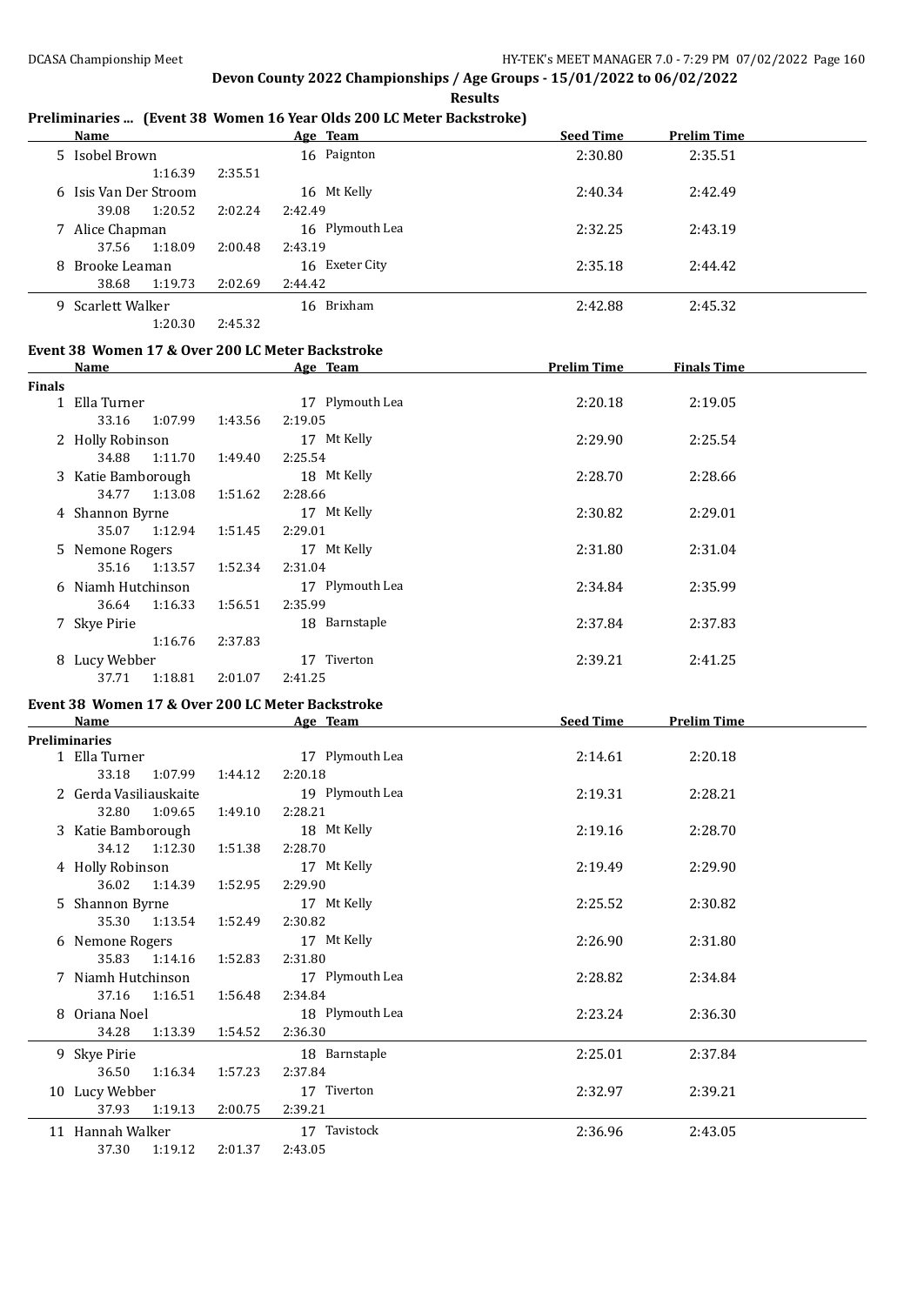**Results**

### **Preliminaries ... (Event 38 Women 17 & Over 200 LC Meter Backstroke)**

|               | <b>Name</b>                                                                                                                                                                                                                    |                    | Age Team                      | <b>Seed Time</b>   | <b>Prelim Time</b> |  |
|---------------|--------------------------------------------------------------------------------------------------------------------------------------------------------------------------------------------------------------------------------|--------------------|-------------------------------|--------------------|--------------------|--|
|               | 12 Klara Evans<br>38.69<br>1:19.79                                                                                                                                                                                             | 2:45.04<br>2:02.87 | 17 Plymouth Lea               | 2:38.24            | 2:45.04            |  |
|               | 13 Jessica Swanston<br>38.18<br>1:19.74                                                                                                                                                                                        | 2:03.08<br>2:45.17 | 17 Exeter City                | 2:33.91            | 2:45.17            |  |
|               | 14 Alexandra Dennis<br>37.98<br>1:19.46                                                                                                                                                                                        | 2:03.81<br>2:45.65 | 18 Mt Kelly                   | 2:38.30            | 2:45.65            |  |
|               | 15 Emma Chilton<br>38.30<br>1:20.63                                                                                                                                                                                            | 2:45.69<br>2:03.60 | 17 Devonport                  | 2:33.77            | 2:45.69            |  |
|               | 16 Tia Crews<br>1:22.70                                                                                                                                                                                                        | 2:46.19            | 17 Plymouth Lea               | 2:31.37            | 2:46.19            |  |
|               | 17 Grace Conroy                                                                                                                                                                                                                |                    | 17 Mt Kelly                   | 2:37.33            | 2:52.28            |  |
|               | Event 39 Boys 12 Year Olds 100 LC Meter Breaststroke                                                                                                                                                                           |                    |                               |                    |                    |  |
|               | Name                                                                                                                                                                                                                           |                    | Age Team                      | <b>Prelim Time</b> | <b>Finals Time</b> |  |
| <b>Finals</b> | 1 Ben Greenslade<br>43.57<br>1:30.40                                                                                                                                                                                           |                    | 12 Exeter City                | 1:29.91            | 1:30.40            |  |
|               | 2 Freddie Partridge<br>44.68<br>1:30.45                                                                                                                                                                                        |                    | 12 Plymouth Lea               | 1:33.98            | 1:30.45            |  |
|               | 3 Joseph Barnett<br>45.96<br>1:33.74                                                                                                                                                                                           |                    | 12 Exeter City                | 1:34.64            | 1:33.74            |  |
|               | 4 Toby Braine<br>45.64<br>1:34.66                                                                                                                                                                                              |                    | 12 Mt Kelly                   | 1:36.82            | 1:34.66            |  |
|               | 5 Ashby Edmonds                                                                                                                                                                                                                |                    | 12 Dawlish                    | 1:43.26            | 1:35.21            |  |
|               | 6 Lucas An<br>46.95<br>1:39.50                                                                                                                                                                                                 |                    | 12 Plymouth Lea               | 1:36.96            | 1:39.50            |  |
|               | 7 James Biddick<br>51.10<br>1:48.94                                                                                                                                                                                            |                    | 12 Exeter City                | 1:39.76            | 1:48.94            |  |
|               | Event 39 Boys 12 Year Olds 100 LC Meter Breaststroke                                                                                                                                                                           |                    |                               |                    |                    |  |
|               |                                                                                                                                                                                                                                |                    |                               |                    |                    |  |
|               | Name and the state of the state of the state of the state of the state of the state of the state of the state of the state of the state of the state of the state of the state of the state of the state of the state of the s |                    | Age Team                      | <b>Seed Time</b>   | <b>Prelim Time</b> |  |
|               | <b>Preliminaries</b>                                                                                                                                                                                                           |                    |                               |                    |                    |  |
|               | 1 Ben Greenslade                                                                                                                                                                                                               |                    | 12 Exeter City                | 1:29.53            | 1:29.91            |  |
|               | 2 Freddie Partridge<br>45.12<br>1:33.98                                                                                                                                                                                        |                    | 12 Plymouth Lea               | 1:34.31            | 1:33.98            |  |
|               | 3 Joseph Barnett<br>45.27<br>1:34.64                                                                                                                                                                                           |                    | 12 Exeter City                | 1:37.72            | 1:34.64            |  |
|               | 4 Toby Braine<br>1:36.82<br>45.69                                                                                                                                                                                              |                    | 12 Mt Kelly                   | 1:29.00            | 1:36.82            |  |
|               | 5 Lucas An                                                                                                                                                                                                                     |                    | 12 Plymouth Lea               | 1:35.68            | 1:36.96            |  |
|               | 6 James Biddick<br>47.29<br>1:39.76                                                                                                                                                                                            |                    | 12 Exeter City                | 1:39.99            | 1:39.76            |  |
|               | 7 Ashby Edmonds<br>48.93<br>1:43.26                                                                                                                                                                                            |                    | 12 Dawlish                    | 1:38.27            | 1:43.26            |  |
|               | Event 39 Boys 13 Year Olds 100 LC Meter Breaststroke                                                                                                                                                                           |                    |                               |                    |                    |  |
|               | <b>Name</b>                                                                                                                                                                                                                    |                    | Age Team                      | <b>Prelim Time</b> | <b>Finals Time</b> |  |
| <b>Finals</b> |                                                                                                                                                                                                                                |                    |                               |                    |                    |  |
|               | 1 Reuben Murphy<br>40.81<br>1:25.40                                                                                                                                                                                            |                    | 13 Exeter City                | 1:27.40            | 1:25.40            |  |
|               | 2 Harry Allen<br>42.06<br>1:27.55                                                                                                                                                                                              |                    | 13 Exeter City                | 1:27.54            | 1:27.55            |  |
|               | 3 John Dyer<br>42.42<br>1:28.90                                                                                                                                                                                                |                    | 13 Brixham                    | 1:29.61            | 1:28.90            |  |
|               | 4 Henry Roberts<br>5 Sebastian Grenardo                                                                                                                                                                                        |                    | 13 Tiverton<br>13 Dartmoor DA | 1:31.18<br>1:30.45 | 1:29.01<br>1:29.02 |  |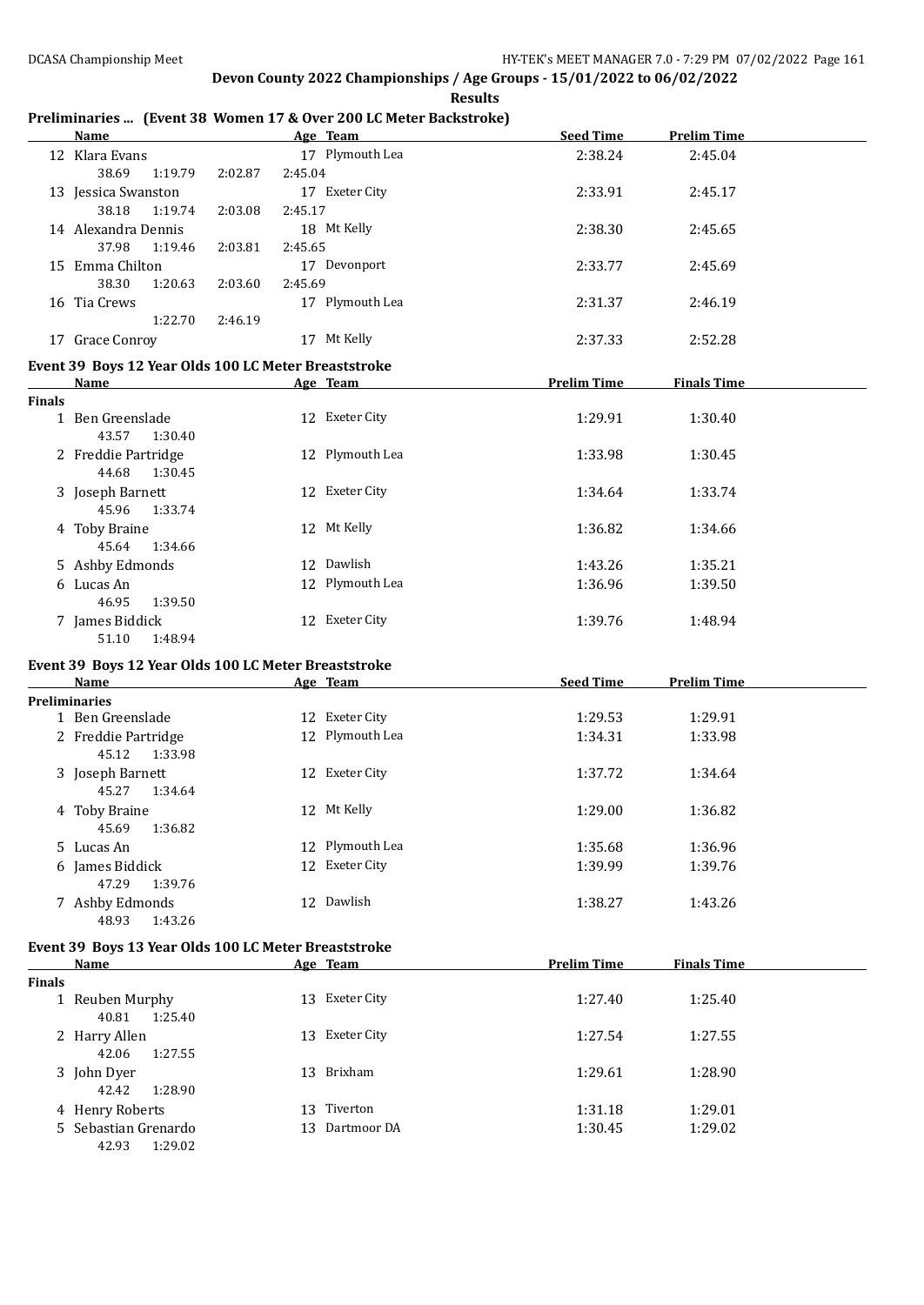|               | rinais  [Event 57 Doys 15 Tear Olds 100 EC Meter Dreastströke]<br><u>Name_</u> | Age Team                                                      | <b>Prelim Time</b> | <b>Finals Time</b> |  |
|---------------|--------------------------------------------------------------------------------|---------------------------------------------------------------|--------------------|--------------------|--|
|               | 6 William Hamilton<br>42.92<br>1:30.47                                         | 13 Plymouth Lea                                               | 1:30.13            | 1:30.47            |  |
|               | 7 Solomon Marrison<br>42.25<br>1:31.66                                         | 13 Okehampton                                                 | 1:31.90            | 1:31.66            |  |
|               | 8 Matthew Bannister<br>44.21<br>1:32.84                                        | 13 Dinnaton                                                   | 1:30.93            | 1:32.84            |  |
|               | Event 39 Boys 13 Year Olds 100 LC Meter Breaststroke                           |                                                               |                    |                    |  |
|               | Name                                                                           | Age Team                                                      | <b>Seed Time</b>   | <b>Prelim Time</b> |  |
|               | <b>Preliminaries</b>                                                           |                                                               |                    |                    |  |
|               | 1 Reuben Murphy<br>41.95<br>1:27.40                                            | 13 Exeter City                                                | 1:28.92            | 1:27.40            |  |
|               | 2 Harry Allen<br>41.88<br>1:27.54                                              | 13 Exeter City                                                | 1:34.92            | 1:27.54            |  |
|               | 3 John Dyer<br>43.45<br>1:29.61                                                | 13 Brixham                                                    | 1:28.13            | 1:29.61            |  |
|               | 4 William Hamilton<br>42.28<br>1:30.13                                         | 13 Plymouth Lea                                               | 1:26.18            | 1:30.13            |  |
|               | 5 Sebastian Grenardo<br>42.37<br>1:30.45                                       | 13 Dartmoor DA                                                | 1:27.65            | 1:30.45            |  |
|               | 6 Matthew Bannister<br>43.55<br>1:30.93                                        | 13 Dinnaton                                                   | 1:35.35            | 1:30.93            |  |
|               | 7 Henry Roberts<br>42.77<br>1:31.18                                            | 13 Tiverton                                                   | 1:31.02            | 1:31.18            |  |
|               | 8 Solomon Marrison<br>43.60<br>1:31.90                                         | 13 Okehampton                                                 | 1:34.45            | 1:31.90            |  |
|               | 9 Chun Wang Cheung<br>44.62<br>1:33.84                                         | 13 Exeter City                                                | 1:31.60            | 1:33.84            |  |
|               | 10 Herbert Twose<br>45.50<br>1:34.92                                           | 13 Exeter City                                                | 1:34.94            | 1:34.92            |  |
|               | 11 Owen Mcinally<br>44.66<br>1:36.88                                           | 13 Brixham                                                    | 1:35.95            | 1:36.88            |  |
|               | 12 Martin Eschle<br>45.81<br>1:37.30                                           | 13 Barnstaple                                                 | 1:36.24            | 1:37.30            |  |
|               | 13 Aron Holtan<br>46.92<br>1:38.34                                             | 13 Mt Kelly                                                   | 1:27.99            | 1:38.34            |  |
|               | --- Herbert Higham                                                             | 13 Tavistock                                                  | 1:29.72            | DQ                 |  |
|               |                                                                                | 7.4 Leg movements not simultaneous (alternating leg movement) |                    |                    |  |
|               | --- Toby Nakamura-Drew                                                         | 13 Dartmoor DA                                                | 1:37.01            | <b>NS</b>          |  |
|               | --- Ollie Tompkins                                                             | 13 Barnstaple                                                 | 1:32.44            | $_{\rm NS}$        |  |
|               | Event 39 Boys 14 Year Olds 100 LC Meter Breaststroke                           |                                                               |                    |                    |  |
|               | <b>Name</b>                                                                    | Age Team                                                      | <b>Prelim Time</b> | <b>Finals Time</b> |  |
| <b>Finals</b> |                                                                                |                                                               |                    |                    |  |
|               | 1 Marcus Haigh<br>34.48<br>1:11.99                                             | 14 Mt Kelly                                                   | 1:14.46            | 1:11.99            |  |
|               | 2 Max Stafford-Davies<br>35.13<br>1:14.02                                      | 14 Plymouth Lea                                               | 1:14.37            | 1:14.02            |  |
|               | 3 Abduljabar Adama<br>36.91<br>1:20.20                                         | 14 Mt Kelly                                                   | 1:19.51            | 1:20.20            |  |
|               | 4 Daniel Sturt<br>38.98<br>1:22.48                                             | 14 Mt Kelly                                                   | 1:22.32            | 1:22.48            |  |
|               | 5 Nathan Apps<br>39.50<br>1:22.70                                              | 14 Paignton                                                   | 1:23.60            | 1:22.70            |  |
|               | 6 William Birchall                                                             | 14 Exeter City                                                | 1:24.42            | 1:23.55            |  |

#### **Finals ... (Event 39 Boys 13 Year Olds 100 LC Meter Breaststroke)**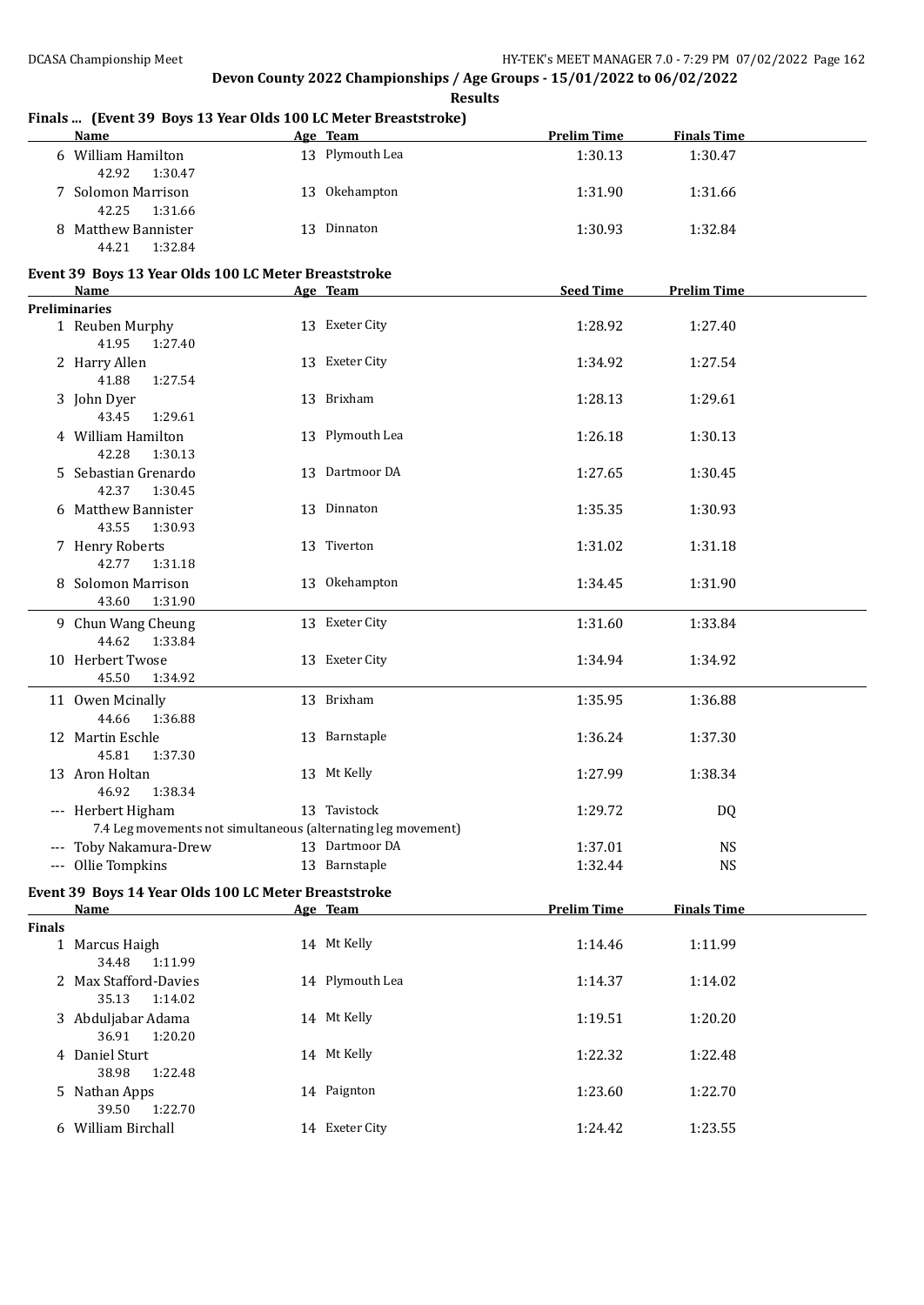**Results Finals ... (Event 39 Boys 14 Year Olds 100 LC Meter Breaststroke) Name Age Team Prelim Time Finals Time** 7 Tain Phillips 14 Plymouth Lea 1:23.90 1:24.50 39.30 1:24.50 8 Frankie Horton 14 Brixham 1:26.21 1:25.07 39.37 1:25.07 **Event 39 Boys 14 Year Olds 100 LC Meter Breaststroke Age Team Seed Time Prelim Time Preliminaries** 1 Max Stafford-Davies 14 Plymouth Lea 1:11.57 1:14.37 35.32 1:14.37 2 Marcus Haigh 14 Mt Kelly 12 Marcus Haigh 1:14.46 34.53 1:14.46 3 Abduljabar Adama 14 Mt Kelly 1:15.00 1:19.51 36.65 1:19.51 4 Daniel Sturt 1:22.32 14 Mt Kelly 1:17.41 1:22.32 39.29 1:22.32 5 Nathan Apps 14 Paignton 1:22.60 1:23.60 40.63 1:23.60 6 Tain Phillips 14 Plymouth Lea 1:20.29 1:23.90 39.33 1:23.90 7 William Birchall 14 Exeter City 1:29.05 1:24.42 39.56 1:24.42 8 Frankie Horton 14 Brixham 1:24.90 1:26.21 9 Sonny Baxter 14 Torridgeside 1:28.45 1:29.56 42.81 1:29.56 10 Lewis Gow 14 Tiverton 1:29.18 1:32.22 43.11 1:32.22 11 Finley Molyneux 14 Okehampton 1:21.99 1:34.99 44.14 1:34.99 --- Alexander Johnson 14 Exeter City 1:22.69 NS -- Ben Uff 14 Mt Kelly 14 Mt Kelly 1:12.63 NS **Event 39 Men 15 Year Olds 100 LC Meter Breaststroke Age Team Prelim Time Finals Time Finals** 1 Charles Simpson 15 Exeter City 1:11.75 1:10.42 34.34 1:10.42 2 Stanley Partridge 15 Plymouth Lea 1:12.65 1:10.48 33.58 1:10.48 3 Alexander Grenardo 15 Dartmoor DA 1:16.58 1:14.93 35.69 1:14.93 4 Leighton Hallows 15 Plymouth Lea 1:22.59 1:20.09 37.18 1:20.09 5 Darcy Murphy 15 Exeter City 1:23.63 1:23.08 39.09 1:23.08 6 Finley Smallshaw 15 Dinnaton 1:25.13 1:23.63 40.00 1:23.63 7 Matthew Hamilton 15 Plymouth Lea 1:21.36 1:23.71 38.76 1:23.71 8 Thomas Bennett 15 Plymouth Lea 1:24.22 1:26.65 **Event 39 Men 15 Year Olds 100 LC Meter Breaststroke Age Team Seed Time Prelim Time Preliminaries**

1 Charles Simpson 15 Exeter City 1:10.69 1:11.75 2 Stanley Partridge 15 Plymouth Lea 1:10.20 1:12.65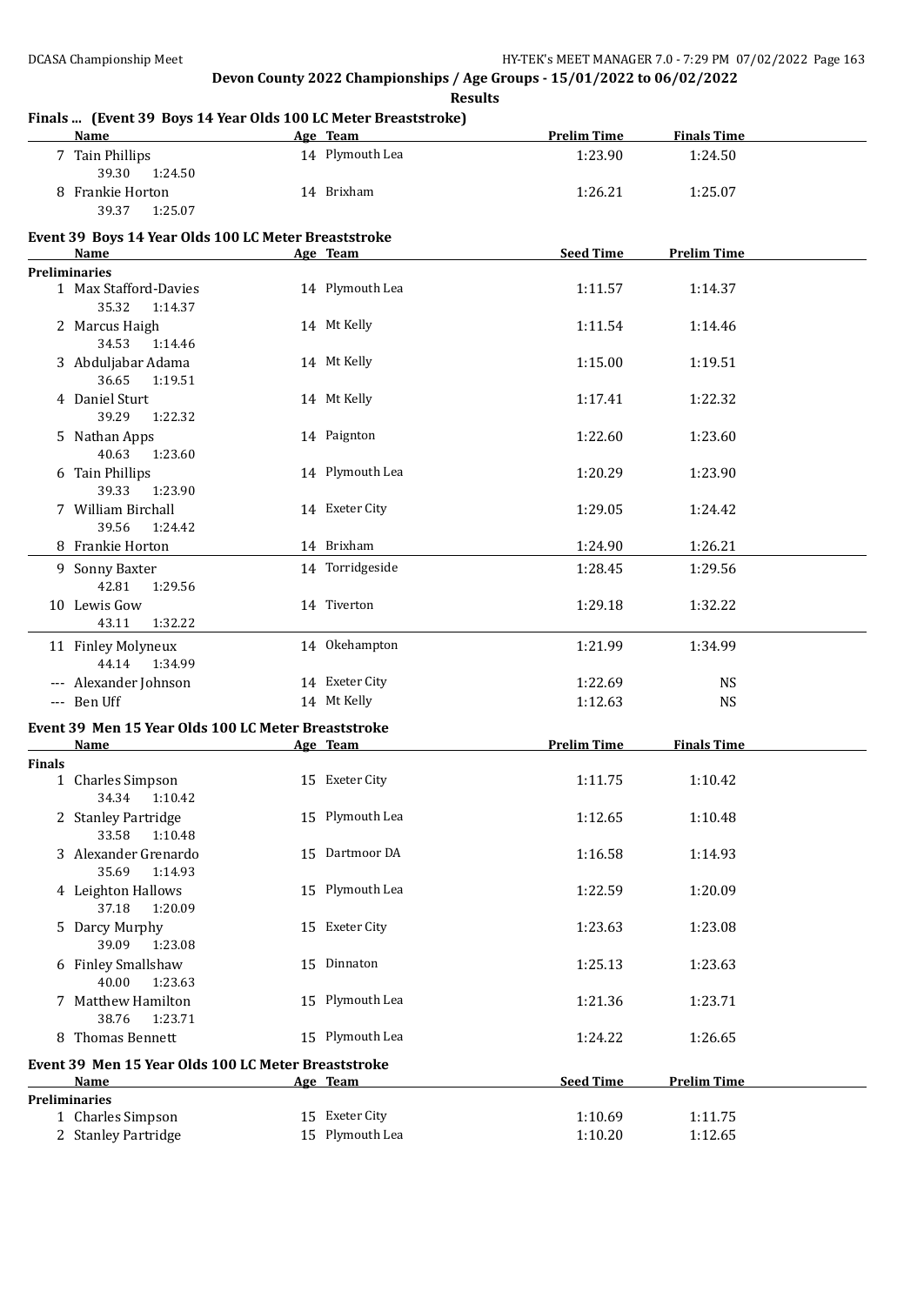#### **Results Preliminaries ... (Event 39 Men 15 Year Olds 100 LC Meter Breaststroke) Age Team Seed Time Prelim Time** 3 Alexander Grenardo 15 Dartmoor DA 1:13.72 1:16.58 36.29 1:16.58 4 Matthew Hamilton 15 Plymouth Lea 1:15.69 1:21.36 37.73 1:21.36 5 Leighton Hallows 15 Plymouth Lea 1:16.67 1:22.59 39.79 1:22.59 6 Darcy Murphy 15 Exeter City 1:24.41 1:23.63 38.43 1:23.63 7 Thomas Bennett 15 Plymouth Lea 1:17.25 1:24.22 39.17 1:24.22 8 Finley Smallshaw 15 Dinnaton 1:23.37 1:25.13 41.42 1:25.13 --- Aidan Keslake 15 Plymouth Lea 1:21.18 NS --- Nathan McManus 15 Plymouth Lea 1:16.78 NS **Event 39 Men 16 Year Olds 100 LC Meter Breaststroke Name Age Team Prelim Time Finals Time Finals** 1 Jonathan Turck 16 Mt Kelly 1:11.31 1:10.68 33.51 1:10.68 2 Giovanni Poggio 16 Plymouth Lea 1:10.95 1:10.70 33.84 1:10.70 3 Matei Radu 16 Plymouth Lea 1:11.27 1:11.87 33.82 1:11.87 4 Ashton Hallows 16 Plymouth Lea 1:14.10 1:13.44 34.24 1:13.44 5 Jensen Healey 16 Newton Abbot 1:19.11 1:17.19 35.87 1:17.19 6 Finnigan Hadley 16 Paignton 1:18.46 1:17.39 36.05 1:17.39 7 Ilir Gjoka 1:18.74 -- Ashton Gifford-Groves 16 Mt Kelly 1:17.28 NS **Event 39 Men 16 Year Olds 100 LC Meter Breaststroke Name Age Team Seed Time Prelim Time Preliminaries** 1 Giovanni Poggio 16 Plymouth Lea 1:08.82 1:10.95 33.92 1:10.95 2 Matei Radu 16 Plymouth Lea 1:06.96 1:11.27 33.62 1:11.27 3 Jonathan Turck 16 Mt Kelly 1:07.33 1:11.31 33.79 1:11.31 4 Ashton Hallows 16 Plymouth Lea 1:09.90 1:14.10 34.91 1:14.10 5 Ashton Gifford-Groves 16 Mt Kelly 1:10.84 1:17.28 36.61 1:17.28 6 Finnigan Hadley 16 Paignton 1:13.04 1:18.46 36.96 1:18.46 7 Ilir Gjoka 16 Dartmoor DA 1:14.59 1:19.04 8 Jensen Healey 16 Newton Abbot 1:18.19 1:19.11 37.26 1:19.11 9 Duncan Brown 16 Honiton 1:20.97 1:20.68 38.01 1:20.68 10 Freddie Brassey-Barlow 16 Tiverton 1:19.36 1:20.90 37.74 1:20.90 11 Zack Sullens 1:12.23 1:21.15

36.32 1:21.15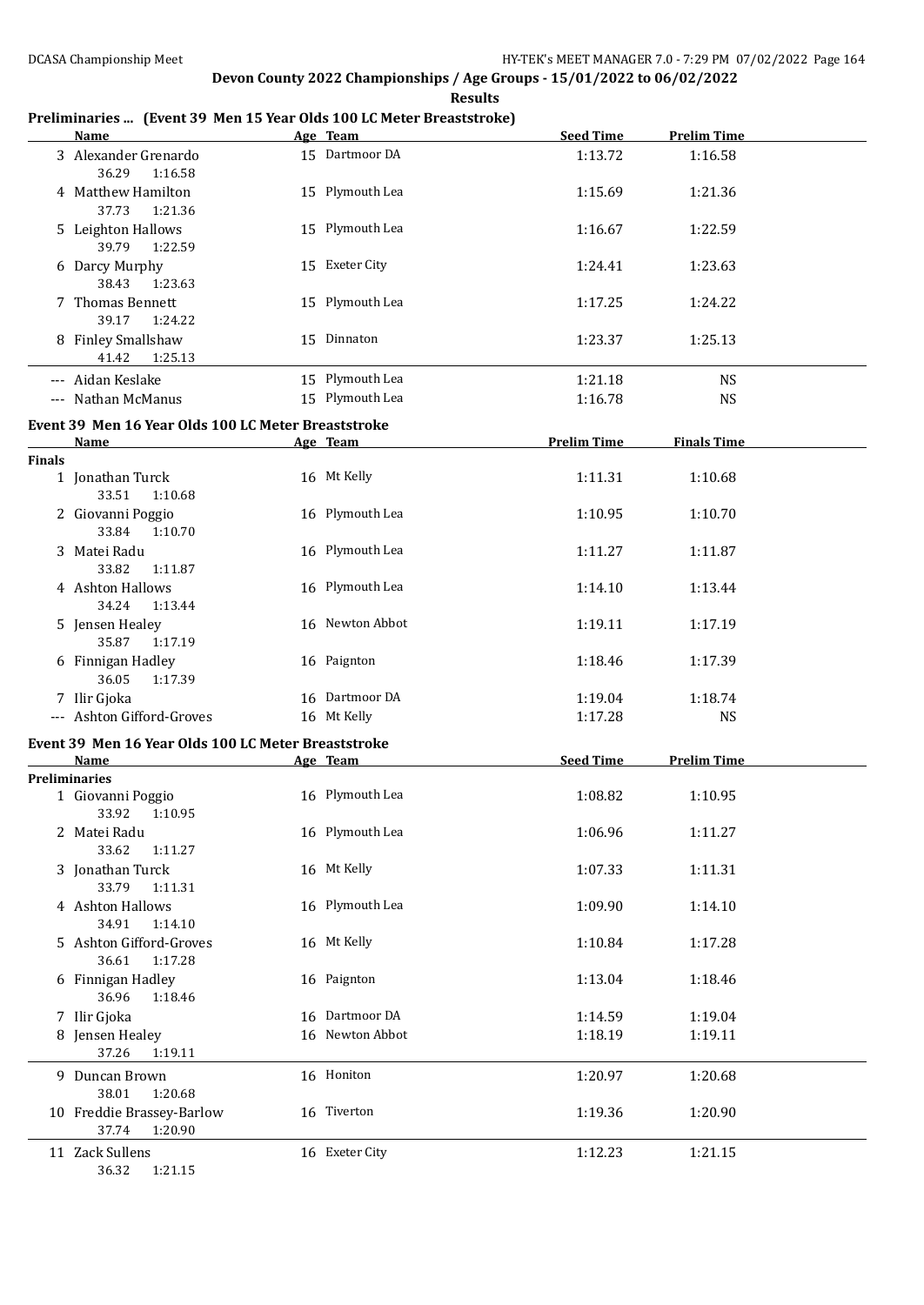|               | <b>Name</b>                                                              | Age Team                         | <b>Seed Time</b>   | <b>Prelim Time</b> |  |
|---------------|--------------------------------------------------------------------------|----------------------------------|--------------------|--------------------|--|
|               | 12 Aston Froggatt<br>39.27<br>1:22.30                                    | 16 Mt Kelly                      | 1:20.15            | 1:22.30            |  |
|               | 13 Christopher Thomas<br>38.04<br>1:22.36                                | 16 Dinnaton                      | 1:21.22            | 1:22.36            |  |
|               | 14 Austin Heale<br>40.52<br>1:25.74                                      | 16 Brixham                       | 1:23.09            | 1:25.74            |  |
|               | 15 Alexander Fewtrell<br>40.19<br>1:27.12                                | 16 Mt Kelly                      | 1:19.02            | 1:27.12            |  |
|               | Event 39 Men 17 & Over 100 LC Meter Breaststroke<br>Name                 | Age Team                         | <b>Prelim Time</b> | <b>Finals Time</b> |  |
| <b>Finals</b> |                                                                          |                                  |                    |                    |  |
|               | 1 Adam Chillingworth<br>29.88<br>1:02.33                                 | 25 Plymouth Lea                  | 1:04.10            | 1:02.33            |  |
|               | 2 Charlie-Joe Hallett<br>30.40<br>1:04.83                                | 21 Plymouth Lea                  | 1:05.84            | 1:04.83            |  |
|               | 3 Jacob Armon<br>31.17<br>1:06.89                                        | 19 Mt Kelly                      | 1:07.57            | 1:06.89            |  |
|               | 4 Ronny Hallett<br>31.59<br>1:07.00                                      | 18 Mt Kelly                      | 1:07.47            | 1:07.00            |  |
|               | 5 Joseph Sin<br>32.46<br>1:07.62                                         | 19 Mt Kelly                      | 1:08.38            | 1:07.62            |  |
|               | 6 Donatas Dragasius<br>33.49<br>1:09.87                                  | 18 Mt Kelly                      | 1:09.98            | 1:09.87            |  |
|               | 7 Callum Frith<br>33.65<br>1:14.49                                       | 17 Exeter City                   | 1:13.49            | 1:14.49            |  |
|               | --- Benjamin Holland<br>Event 39 Men 17 & Over 100 LC Meter Breaststroke | 19 Mt Kelly                      | 1:13.46            | <b>NS</b>          |  |
|               |                                                                          |                                  |                    |                    |  |
|               |                                                                          |                                  |                    |                    |  |
|               | Name                                                                     | Age Team                         | <b>Seed Time</b>   | <b>Prelim Time</b> |  |
|               | <b>Preliminaries</b><br>1 Adam Chillingworth                             | 25 Plymouth Lea                  | 1:00.59            | 1:04.10            |  |
|               | 31.35<br>1:04.10<br>2 Charlie-Joe Hallett                                | 21 Plymouth Lea                  | 1:01.96            | 1:05.84            |  |
|               | 31.49<br>1:05.84<br>3 Ronny Hallett<br>1:07.47                           | 18 Mt Kelly                      | 1:04.04            | 1:07.47            |  |
|               | 32.95<br>4 Jacob Armon                                                   | 19 Mt Kelly                      | 1:01.08            | 1:07.57            |  |
|               | 32.33 1:07.57<br>5 Joseph Sin                                            | 19 Mt Kelly                      | 1:02.58            | 1:08.38            |  |
|               | 1:08.38<br>32.73<br>6 Donatas Dragasius                                  | 18 Mt Kelly                      | 1:05.95            | 1:09.98            |  |
|               | 34.01<br>1:09.98<br>7 Arun Oelkers                                       | 17 Mt Kelly                      | 1:06.10            | 1:10.00            |  |
|               | 32.91<br>1:10.00<br>8 Benjamin Holland<br>33.78<br>1:13.46               | 19 Mt Kelly                      | 1:10.72            | 1:13.46            |  |
|               |                                                                          |                                  |                    |                    |  |
|               | 9 Callum Frith<br>10 Liam Jordan                                         | 17 Exeter City<br>18 Exeter City | 1:10.59<br>1:08.69 | 1:13.49<br>1:14.17 |  |
|               | 34.60<br>1:14.17<br>11 Jacob Tittle                                      | 17 Torridgeside                  | 1:11.77            | 1:14.41            |  |
|               | 34.82<br>1:14.41<br>12 Magnus Kelly<br>35.14<br>1:15.19                  | 17 Mt Kelly                      | 1:15.89            | 1:15.19            |  |

### **Preliminaries ... (Event 39 Men 16 Year Olds 100 LC Meter Breaststroke)**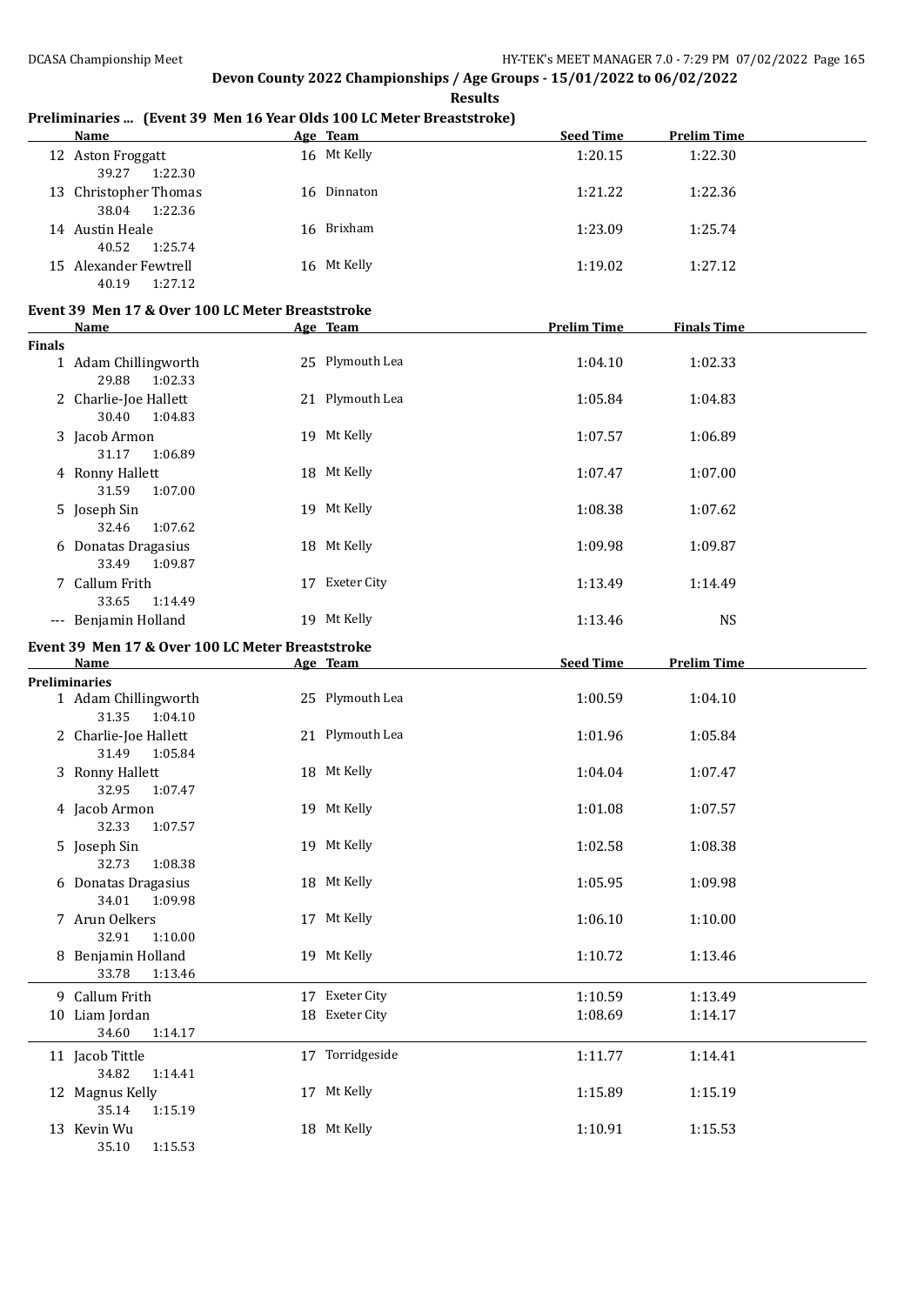### **Preliminaries ... (Event 39 Men 17 & Over 100 LC Meter Breaststroke)**

| Name                                                                                                                |                    | Age Team               |         |         | <b>Seed Time</b>   | <b>Prelim Time</b> |  |
|---------------------------------------------------------------------------------------------------------------------|--------------------|------------------------|---------|---------|--------------------|--------------------|--|
| 14 Gareth Cowell<br>35.55<br>1:15.93                                                                                |                    | 47 Paignton            |         |         | 1:12.45            | 1:15.93            |  |
| 15 Ben Wilkinson<br>1:16.14<br>34.61                                                                                |                    | 18 Mt Kelly            |         |         | 1:11.50            | 1:16.14            |  |
| 16 Alp Toku<br>35.98<br>1:16.42                                                                                     |                    | 18 Mt Kelly            |         |         | 1:16.22            | 1:16.42            |  |
| 17 Maximilian Kohl<br>35.86<br>1:16.55                                                                              |                    | 18 Plymouth Lea        |         |         | 1:10.00            | 1:16.55            |  |
| 18 Micah Partridge<br>39.97<br>1:21.51                                                                              |                    | 18 Tiverton            |         |         | 1:18.33            | 1:21.51            |  |
| 19 Matthew Bloomfield                                                                                               |                    | 18 Honiton             |         |         | 1:17.88            | 1:21.63            |  |
| 20 Xen Medland<br>38.63<br>1:22.88                                                                                  |                    | 17 Tiverton            |         |         | 1:20.06            | 1:22.88            |  |
| --- Finn Aengenheyster<br>7.1 After the start or after each turn single butterfly kick not performed before the 1st |                    | 17 Mt Kelly            |         |         | 1:13.51            | DQ                 |  |
| --- Benjamin Fannon                                                                                                 |                    | 20 Plymouth Lea        |         |         | 1:07.08            | <b>NS</b>          |  |
| --- Roman Zaki                                                                                                      |                    | 21 Totnes              |         |         | 1:15.11            | <b>NS</b>          |  |
| Stephen Cuff                                                                                                        |                    | 17 Torquay             |         |         | 1:20.64            | <b>NS</b>          |  |
| --- Sam Palmer                                                                                                      | 17                 | Tavistock              |         |         | 1:19.47            | <b>NS</b>          |  |
| Joseph Thompson                                                                                                     |                    | 20 Plymouth Lea        |         |         | 1:06.76            | <b>NS</b>          |  |
| Sam Cornish                                                                                                         |                    | 18 Plymouth Lea        |         |         | 1:18.92            | <b>NS</b>          |  |
| Aslak Varela                                                                                                        |                    | 19 Plymouth Lea        |         |         | 1:07.06            | <b>NS</b>          |  |
| --- Liam Davis                                                                                                      |                    | 22 Plymouth Lea        |         |         | 1:03.63            | <b>NS</b>          |  |
| Shay Brent                                                                                                          |                    | 18 Dartmoor DA         |         |         | 1:13.03            | <b>NS</b>          |  |
| --- Raoul Bromley                                                                                                   |                    | 18 Plymouth Lea        |         |         | 1:12.06            | <b>NS</b>          |  |
| --- Finlay Washburn                                                                                                 |                    | 18 Plymouth Lea        |         |         | 1:09.61            | <b>NS</b>          |  |
| Event 39 Men 100 LC Meter Breaststroke Multi-Class                                                                  |                    |                        |         |         |                    |                    |  |
| Name                                                                                                                |                    | Age Team               |         |         | <b>Seed Time</b>   | <b>Prelim Time</b> |  |
| <b>Preliminaries</b><br>--- Leo McCrea SB5                                                                          |                    | 19 Mt Kelly/12+        |         |         | 1:40.05            | <b>NS</b>          |  |
| Event 40 Girls 12 Year Olds 400 LC Meter IM Sign in Required<br><b>Name</b>                                         |                    | Age Team               |         |         | <b>Seed Time</b>   | <b>Finals Time</b> |  |
| 1 Lily Green                                                                                                        |                    | 12 Plymouth Lea        |         |         | 6:00.78            | 5:54.83            |  |
| 1:20.75                                                                                                             | 2:52.68            |                        | 4:31.95 | 5:54.83 |                    |                    |  |
| 2 Scarlet Hall                                                                                                      |                    | 12 Plymouth Lea        |         |         | 6:12.00            | 6:24.19            |  |
| 1:32.77<br>41.33                                                                                                    | 3:13.48<br>2:23.61 | 4:05.85                | 4:59.65 | 5:43.10 | 6:24.19            |                    |  |
| Event 40 Girls 13 Year Olds 400 LC Meter IM Sign in Required                                                        |                    |                        |         |         |                    |                    |  |
| <b>Name</b>                                                                                                         |                    | Age Team               |         |         | <b>Seed Time</b>   | <b>Finals Time</b> |  |
| 1 Dixie Turner-Moore                                                                                                |                    | 13 Plymouth Lea        |         |         | 5:31.67            | 5:45.63            |  |
| 35.87<br>1:21.83                                                                                                    | 2:05.27<br>2:49.46 | 3:37.67                | 4:28.83 | 5:08.19 | 5:45.63            |                    |  |
| 2 Sian Davies                                                                                                       |                    | 13 Mt Kelly            |         |         | 6:07.90            | 6:06.81            |  |
| 40.78<br>1:27.99                                                                                                    | 2:56.72<br>2:12.49 | 3:50.16                | 4:44.45 | 5:26.00 | 6:06.81            |                    |  |
| 3 Jessica Brazier                                                                                                   |                    | 13 Mt Kelly            |         |         | 6:11.32            | 6:16.43            |  |
| 40.92<br>1:32.27                                                                                                    | 3:01.26<br>2:17.20 | 3:55.13                | 4:48.90 | 5:32.67 | 6:16.43            |                    |  |
| 4 Gabriella Drake                                                                                                   | 3:08.09            | 13 Plymouth Lea        |         | 5:38.77 | 6:08.24            | 6:17.26            |  |
| 41.69<br>1:35.13                                                                                                    | 2:21.36            | 4:03.12<br>13 Dinnaton | 4:58.19 |         | 6:17.26            |                    |  |
| 5 Abigail Bell<br>38.36<br>1:30.04                                                                                  | 3:07.96<br>2:20.03 | 3:59.87                | 4:53.32 | 5:37.33 | 6:10.78<br>6:19.59 | 6:19.59            |  |
| --- Hermance Vellaud                                                                                                |                    | 13 Mt Kelly            |         |         | 5:38.35            | DQ                 |  |
|                                                                                                                     |                    |                        |         |         |                    |                    |  |

7.4 Leg movements not on the same plane - breast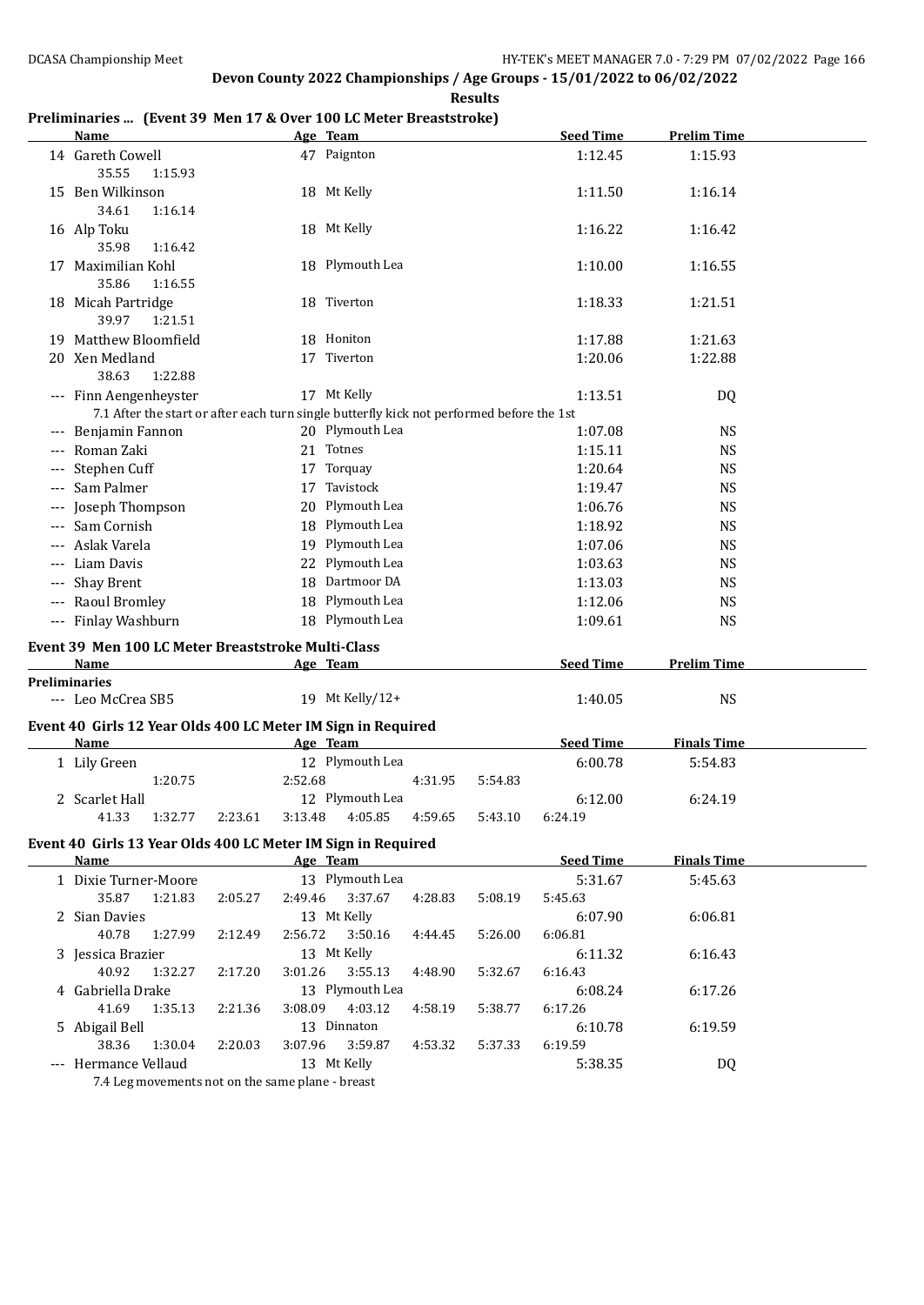**Results**

## **Event 40 Girls 14 Year Olds 400 LC Meter IM Sign in Required**

| Name                                                                                  |                           | Age Team and the Team and the Team and the Team and the Team and the Team and the Team and the Team and the Te |         |                 | <b>Seed Time</b> | <b>Finals Time</b> |  |
|---------------------------------------------------------------------------------------|---------------------------|----------------------------------------------------------------------------------------------------------------|---------|-----------------|------------------|--------------------|--|
| 1 Aviva Hollinsky                                                                     |                           | 14 Plymouth Lea                                                                                                |         |                 | 5:05.39          | 5:13.35            |  |
| 32.87<br>1:11.40                                                                      | 1:50.55                   | 2:29.43<br>3:16.45                                                                                             | 4:04.11 | 4:39.42         | 5:13.35          |                    |  |
| 2 Constance Logan                                                                     |                           | 14 Mt Kelly                                                                                                    |         |                 | 5:20.88          | 5:24.15            |  |
| 34.52<br>1:14.59                                                                      | 1:55.94                   | 3:22.59<br>2:36.44                                                                                             | 4:10.41 | 4:48.59         | 5:24.15          |                    |  |
| 3 Abigail Needs                                                                       |                           | 14 Exeter City                                                                                                 |         |                 | 5:27.84          | 5:33.39            |  |
| 36.59<br>1:18.33                                                                      | 2:01.66                   | 2:43.79<br>3:32.66                                                                                             | 4:20.62 | 4:58.29         | 5:33.39          |                    |  |
| 4 Julianna Babbington                                                                 |                           | 14 Plymouth Lea                                                                                                |         |                 | 5:32.75          | 5:37.53            |  |
| 35.85<br>1:19.24                                                                      | 2:04.70                   | 3:35.13<br>2:49.01                                                                                             | 4:19.65 | 4:59.23         | 5:37.53          |                    |  |
| 5 Karensa Babbington                                                                  |                           | 14 Plymouth Lea                                                                                                |         |                 | 5:56.37          | 5:57.82            |  |
| 37.06<br>1:22.94                                                                      | 2:08.10                   | 2:53.03<br>3:44.38                                                                                             | 4:35.71 | 5:17.18         | 5:57.82          |                    |  |
| 6 Charlotte Turpin                                                                    |                           | 14 Plymouth Lea                                                                                                |         |                 | 5:57.45          | 5:59.34            |  |
| 35.28<br>1:19.44 2:05.73                                                              |                           | 2:51.36 3:44.90                                                                                                | 4:38.86 | 5:18.61         | 5:59.34          |                    |  |
| --- Gracie Simons                                                                     |                           | 14 Mt Kelly                                                                                                    |         |                 | 5:40.18          | <b>NS</b>          |  |
| Event 40 Women 15 Year Olds 400 LC Meter IM Sign in Required                          |                           |                                                                                                                |         |                 |                  |                    |  |
| Name                                                                                  | <b>Example 2</b> Age Team |                                                                                                                |         |                 | <u>Seed Time</u> | <b>Finals Time</b> |  |
| 1 Lacey Roberts                                                                       |                           | 15 Plymouth Lea                                                                                                |         |                 | 5:08.24          | 5:11.38            |  |
| 31.85                                                                                 | 1:07.95 1:48.02           | 2:25.94<br>3:13.58                                                                                             |         | 4:00.24 4:36.67 | 5:11.38          |                    |  |
| 2 Ruby Hatherley                                                                      |                           | 15 Exeter City                                                                                                 |         |                 | 5:18.31          | 5:24.23            |  |
| 33.71<br>1:12.54                                                                      | 1:54.18                   | 2:35.37<br>3:23.17                                                                                             | 4:11.08 | 4:48.62         | 5:24.23          |                    |  |
| 3 Sara Sari                                                                           |                           | 15 Exeter City                                                                                                 |         |                 | 5:31.80          | 5:35.63            |  |
| 34.19<br>1:13.60                                                                      | 1:56.95                   | 2:39.60<br>3:28.84                                                                                             | 4:18.02 | 4:57.78         | 5:35.63          |                    |  |
| 4 Alyze Gentles                                                                       |                           | 15 Plymouth Lea                                                                                                |         |                 | 5:13.92          | 5:39.31            |  |
| 34.62<br>1:17.16                                                                      | 2:01.21                   | 2:44.05<br>3:32.80                                                                                             | 4:22.36 | 5:01.74         | 5:39.31          |                    |  |
| 5 Millie Dixon                                                                        |                           | 15 Mt Kelly                                                                                                    |         |                 | 5:26.10          | 5:40.01            |  |
| 34.80<br>1:17.25                                                                      | 1:59.95                   | 3:31.11<br>2:41.11                                                                                             | 4:22.64 | 5:00.86         | 5:40.01          |                    |  |
| 6 Ella Jones                                                                          |                           | 15 Barnstaple                                                                                                  |         |                 | 5:55.28          | 5:46.90            |  |
| 38.47<br>1:23.02                                                                      | 2:07.14                   | 2:51.58<br>3:41.38                                                                                             | 4:29.34 | 5:08.59         | 5:46.90          |                    |  |
| 7 Zoe Falconer                                                                        |                           | 15 Mt Kelly                                                                                                    |         |                 | 5:32.64          | 6:00.40            |  |
| 1:24.87                                                                               |                           | 2:58.23                                                                                                        | 4:36.83 | 6:00.40         |                  |                    |  |
| --- Lotta Schulze                                                                     |                           | 15 Mt Kelly                                                                                                    |         |                 | 5:05.74          | DQ                 |  |
| 9.4 Finish of each stroke not in accordance with rules for the particular stroke - IM |                           |                                                                                                                |         |                 |                  |                    |  |
| --- Oceana Dawdry                                                                     |                           | 15 Plymouth Lea                                                                                                |         |                 | 5:53.92          | <b>NS</b>          |  |

## **Event 40 Women 16 Year Olds 400 LC Meter IM Sign in Required**

 $\overline{\phantom{0}}$ 

| <b>Name</b>             |         |                 | Age Team    |         |         |         | <b>Seed Time</b> | <b>Finals Time</b> |  |
|-------------------------|---------|-----------------|-------------|---------|---------|---------|------------------|--------------------|--|
| 1 Ruby Griffiths        |         | 16 Mt Kelly     |             |         |         |         | 4:57.55          | 5:05.46            |  |
| 32.40                   | 1:09.29 | 1:48.68         | 2:27.19     | 3:12.25 | 3:57.15 | 4:31.86 | 5:05.46          |                    |  |
| 2 Olivia Martin         |         | 16 Mt Kelly     |             |         |         |         | 4:59.59          | 5:14.06            |  |
|                         | 1:09.62 |                 | 2:32.31     |         | 4:03.23 | 5:14.06 |                  |                    |  |
| 3 Ruby Wheeler          |         | 16 Plymouth Lea |             |         |         |         | 4:59.31          | 5:15.08            |  |
| 32.81                   | 1:10.45 | 1:54.08         | 2:35.65     | 3:20.20 | 4:04.93 | 4:42.37 | 5:15.08          |                    |  |
| 4 Sophie Brassington    |         |                 | 16 Mt Kelly |         |         |         | 5:05.26          | 5:21.01            |  |
| 35.68                   | 1:17.17 | 1:58.88         | 2:40.55     | 3:22.56 | 4:04.41 | 4:43.19 | 5:21.01          |                    |  |
| 5 Isis Van Der Stroom   |         |                 | 16 Mt Kelly |         |         |         | 5:28.82          | 5:31.17            |  |
| 35.34                   | 1:16.08 | 2:01.13         | 2:46.09     | 3:28.33 | 4:12.54 | 4:53.02 | 5:31.17          |                    |  |
| Macy Huthwaite<br>$---$ |         | 16 Mt Kelly     |             |         |         |         | 5:23.17          | <b>NS</b>          |  |

#### **Event 40 Women 17 & Over 400 LC Meter IM Sign in Required**

| <b>Name</b> |                   |         | Age Team    |         |                 | <b>Seed Time</b> | <b>Finals Time</b> |         |         |  |
|-------------|-------------------|---------|-------------|---------|-----------------|------------------|--------------------|---------|---------|--|
|             | 1 Beatrice Varley |         |             |         | 19 Plymouth Lea |                  |                    | 4:44.12 | 4:57.30 |  |
|             | 32.25             | 1:08.61 | 1:47.14     | 2:24.76 | 3:07.52         | 3:51.12          | 4:24.36            | 4:57.30 |         |  |
|             | 2 Hazal Ozkan     |         | 19 Mt Kelly |         |                 |                  |                    | 4:55.00 | 5:02.39 |  |
|             | 32.40             | 1:10.61 | 1:51.04     | 2:30.60 | 3:13.45         | 3:53.81          | 4:28.64            | 5:02.39 |         |  |
|             | 3 Gemma Dilks     |         |             |         | 17 Tiverton     |                  |                    | 5:00.76 | 5:11.01 |  |
|             | 32.56             | 1:10.54 | 1:51.84     | 2:32.29 | 3:14.93         | 3:59.62          | 4:35.98            | 5:11.01 |         |  |